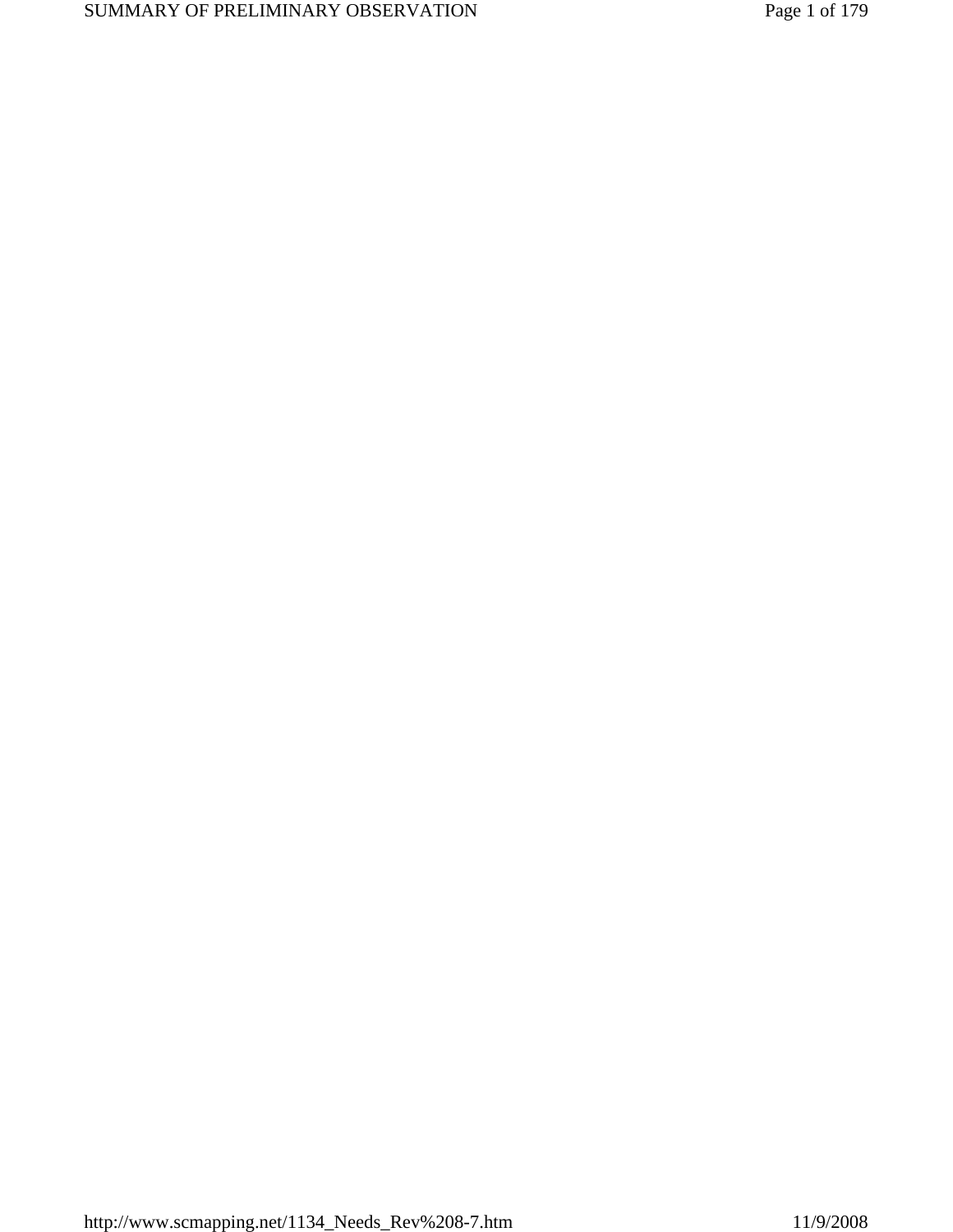# **Final**

### **GIS NEEDS ASSESSMENT FOR THE STATE OF SOUTH CAROLINA**

**Submitted to:**

**Lewis Lapine, Chief South Carolina Committee on Geographic Information State Geodetic Survey State Budget and Control Board 5 Geology Road Columbia, South Carolina 29210 (803) 896-7701**

**Submitted by:**

**Pete Croswell, Executive Consultant Dave Koehler, Senior Analyst PlanGraphics, Inc. 112 E. Main Street Frankfort, Kentucky 40601 (502) 223-1501**

**July 6, 2000**

**Revised: August 25, 2000**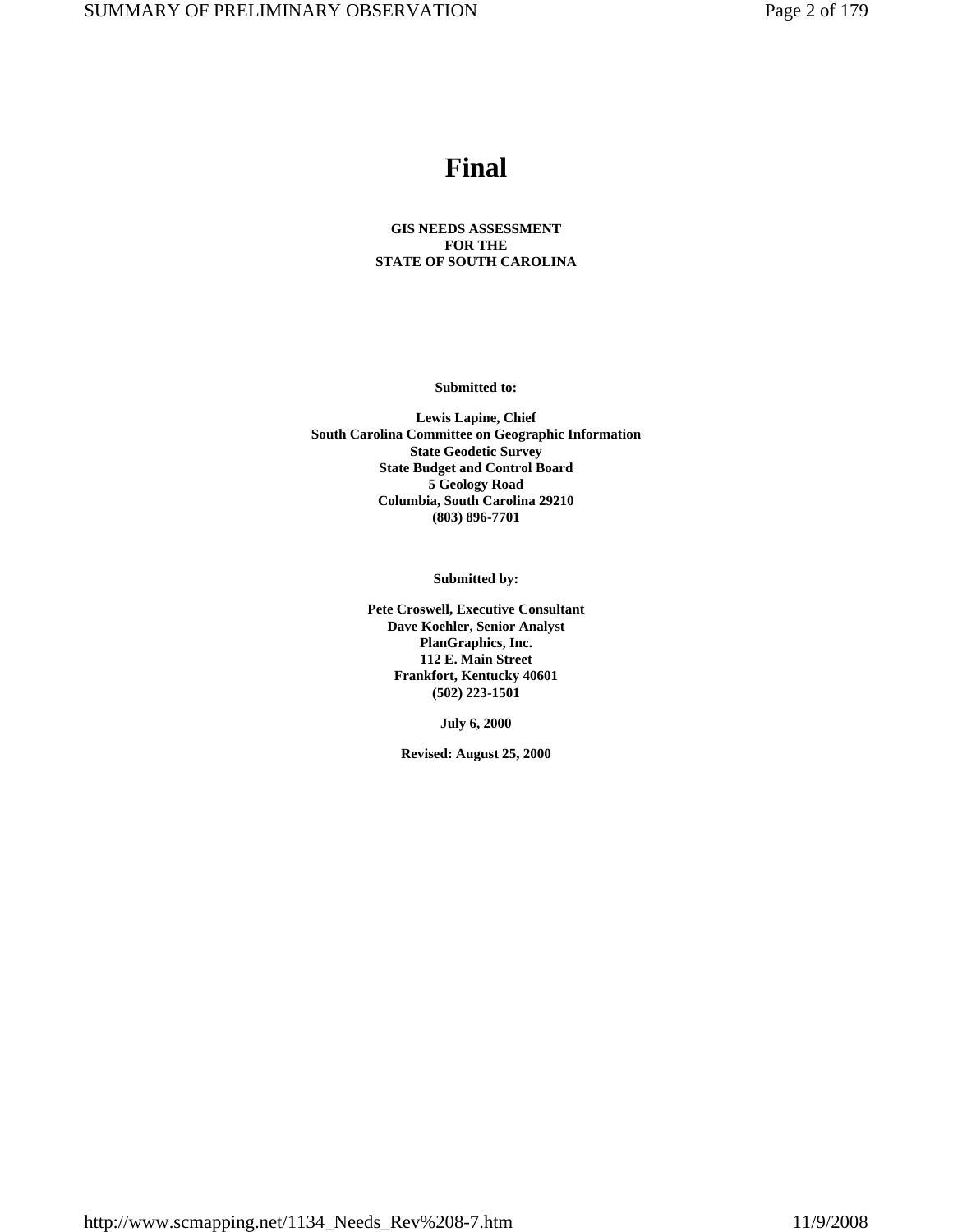### **TABLE OF CONTENTS**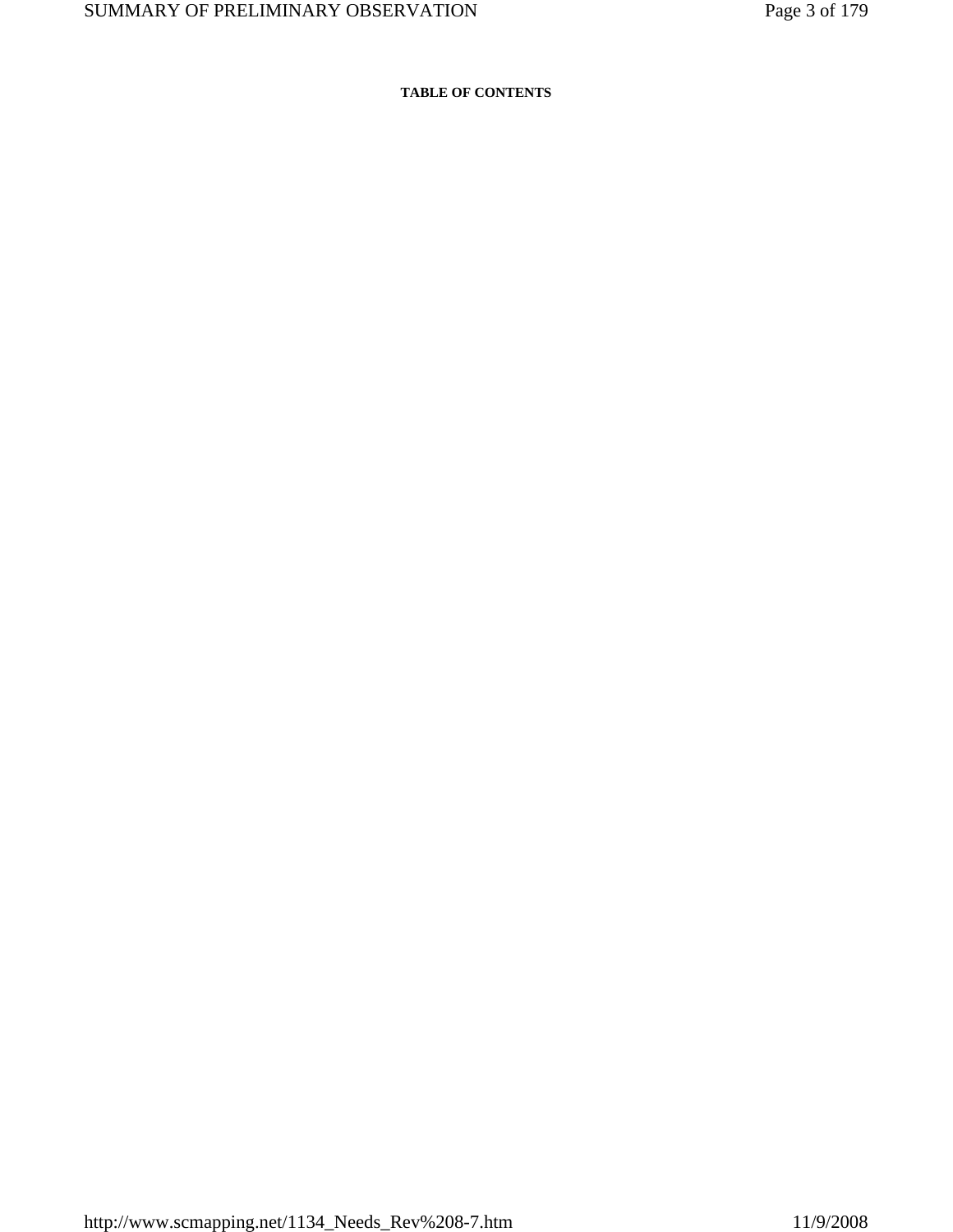### **TABLE OF CONTENTS**

#### **Title** Page

|      | $1 - 1$                                                                         |         |
|------|---------------------------------------------------------------------------------|---------|
| 1.1. |                                                                                 |         |
| 1.2. |                                                                                 |         |
|      |                                                                                 |         |
|      |                                                                                 |         |
|      |                                                                                 |         |
|      | 1.3.3. Existing Information System and GIS Coordination Bodies in South         |         |
|      |                                                                                 |         |
|      |                                                                                 |         |
|      |                                                                                 |         |
|      |                                                                                 |         |
|      |                                                                                 |         |
|      |                                                                                 |         |
|      |                                                                                 |         |
|      |                                                                                 |         |
|      |                                                                                 |         |
|      | Section 2: Geographically-related Programs and GIS Application Needs<br>$2 - 1$ |         |
| 2.1. | Organization Missions and the Importance of Geographic Information              | $2 - 1$ |
|      | $2 - 1$                                                                         |         |
|      | 2.1.2. Missions of Local Government and Regional Councils of                    |         |
|      |                                                                                 |         |
|      |                                                                                 |         |
|      |                                                                                 |         |
| 2.2. | Geographically-based Business Processes and the Importance of Geographic        |         |
|      |                                                                                 |         |
|      |                                                                                 |         |
|      |                                                                                 |         |
|      |                                                                                 |         |
|      |                                                                                 |         |
|      |                                                                                 |         |
| 2.3. |                                                                                 |         |
|      |                                                                                 |         |
|      |                                                                                 |         |
| 2.4. | $2 - 37$                                                                        |         |
|      |                                                                                 |         |
|      |                                                                                 |         |
| 2.5. |                                                                                 |         |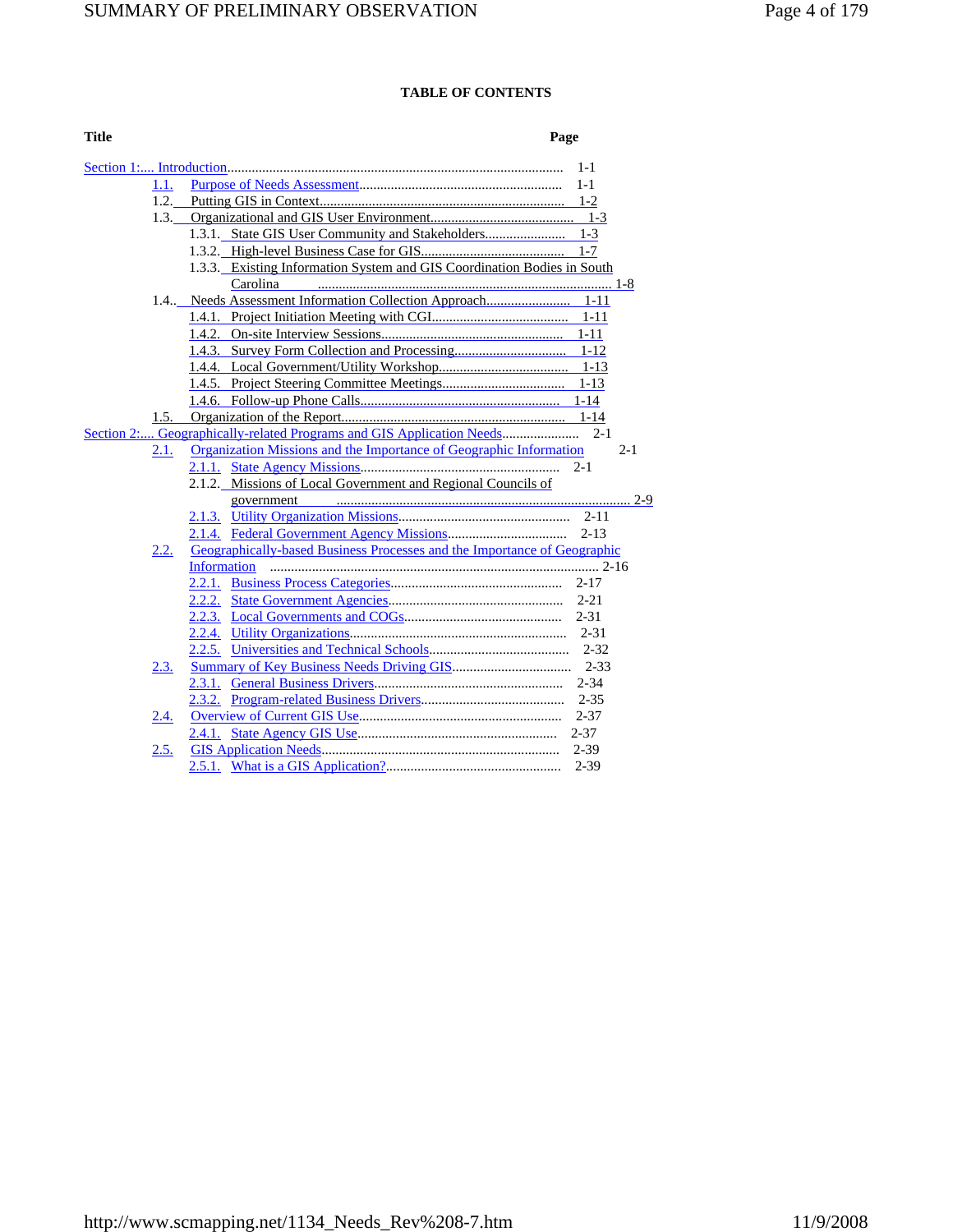| <b>Title</b> | Page |
|--------------|------|
|              |      |

|      | Section 2 Geographically-related Programs and GIS Application Needs (continued) |       |
|------|---------------------------------------------------------------------------------|-------|
| 2.6. | 2-42                                                                            |       |
|      |                                                                                 |       |
|      | 2.6.2. TIER B—Multiple User/Jointly Supported Applications 2-47                 |       |
|      |                                                                                 |       |
| 2.7. |                                                                                 |       |
|      |                                                                                 |       |
| 3.1. | <b>Information System Architecture Supporting South Carolina GIS Users</b>      | $3-1$ |
|      | 3.1.1. Recent Historical Perspective on State Government Information System     |       |
|      |                                                                                 |       |
|      | 3.1.2. Current Information System and Network Environment in State              |       |
|      | Government                                                                      |       |
|      | 3.1.3. Information Technology among Other Organizations in the State            | $3-6$ |
| 3.2. |                                                                                 |       |
|      |                                                                                 |       |
|      |                                                                                 |       |
|      |                                                                                 |       |
|      |                                                                                 |       |
| 3.3. |                                                                                 |       |
| 3.4. |                                                                                 |       |
|      |                                                                                 |       |
| 4.1. |                                                                                 |       |
|      | $4 - 1$                                                                         |       |
|      | 4.1.2. Data Resources Maintained by Organizations Outside of State              |       |
|      |                                                                                 |       |
| 4.2. |                                                                                 |       |
|      |                                                                                 |       |
|      |                                                                                 |       |
|      | $4 - 33$                                                                        |       |
| 4.3. |                                                                                 |       |
|      |                                                                                 |       |
|      |                                                                                 |       |
|      |                                                                                 |       |
|      |                                                                                 |       |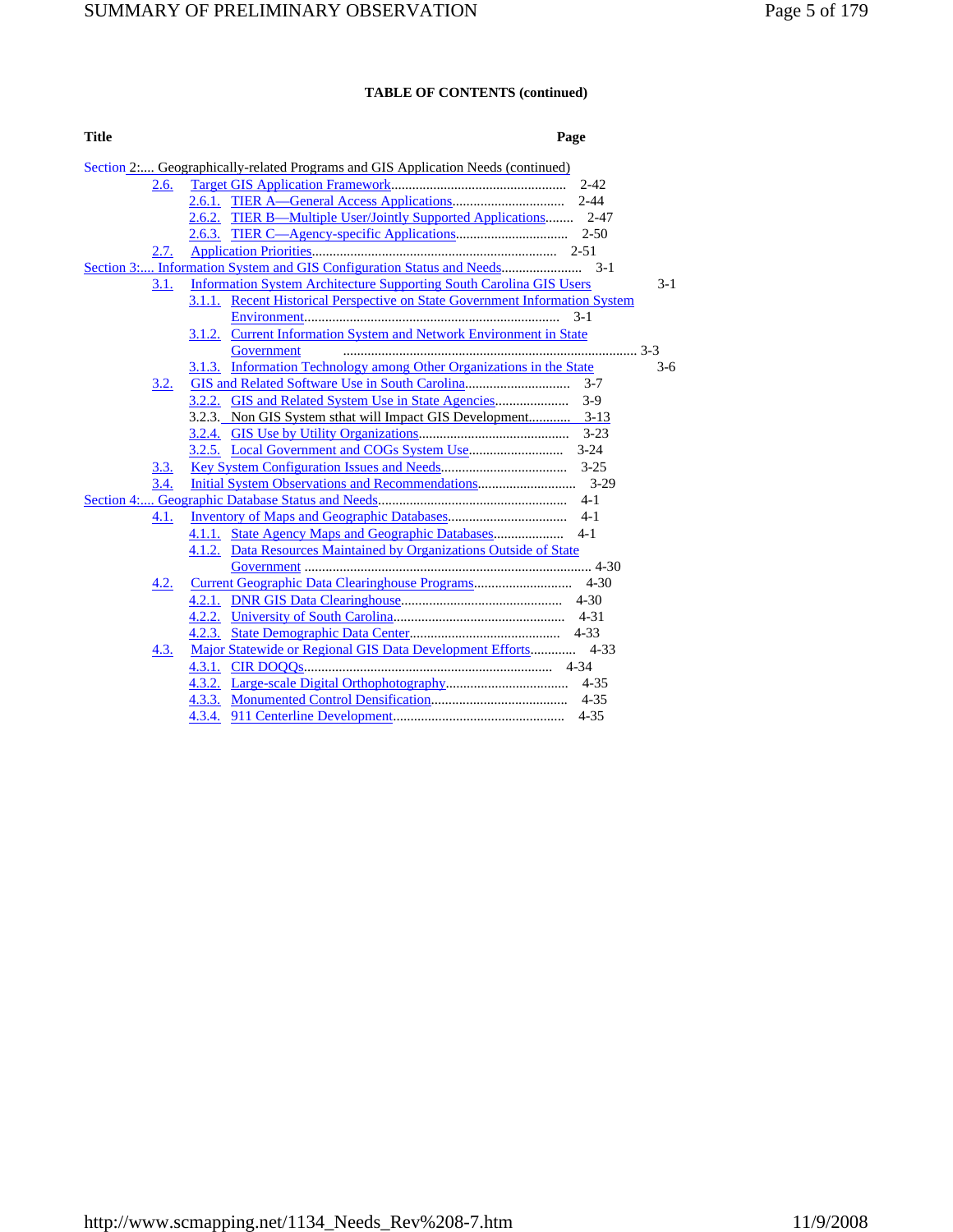| <b>Title</b> | Page |
|--------------|------|
|              |      |

|      | Section 4: Geographic Database Status and Needs (continued)                           |
|------|---------------------------------------------------------------------------------------|
|      | Mayor Statewide or Regional GIS Data Development Efforts (continued)<br>4.3.          |
|      |                                                                                       |
|      |                                                                                       |
|      | 4.3.7. Resurvey of County Boundaries and State Boundary between South and North       |
|      |                                                                                       |
|      |                                                                                       |
|      |                                                                                       |
|      |                                                                                       |
|      | 4.3.11. DNR Natural Resources Information Management and Analysis (NRIMA)             |
|      |                                                                                       |
|      |                                                                                       |
| 4.4. |                                                                                       |
| 4.5. | Key Issues Impacting Future GIS Database Development and Use 4-42                     |
|      |                                                                                       |
|      | 4.5.2. Coordination of Transportation (Street/Highway) Centerline                     |
|      |                                                                                       |
|      |                                                                                       |
|      | 4.5.4. Digital Ortho Imagery and Potential Use of High-resolution Satellite           |
|      | Data                                                                                  |
|      | 4.5.5. Parcel Data Conversion and Unified Parcel Identification                       |
|      | <b>Numbering</b>                                                                      |
|      |                                                                                       |
|      |                                                                                       |
|      |                                                                                       |
|      |                                                                                       |
|      |                                                                                       |
|      | 4.5.11. Digital Construction Drawing and Plat Submission Standards<br>$4 - 51$        |
| 4.6. | Summary of Geographic Database Needs and Recommendations 4-52                         |
|      |                                                                                       |
|      |                                                                                       |
|      |                                                                                       |
| 5.1. | Current Institutional Environment Impacting GIS Development and Coordination in South |
|      |                                                                                       |
|      | 5.1.1. Information System Planning, Coordination, and Central Support in South        |
|      |                                                                                       |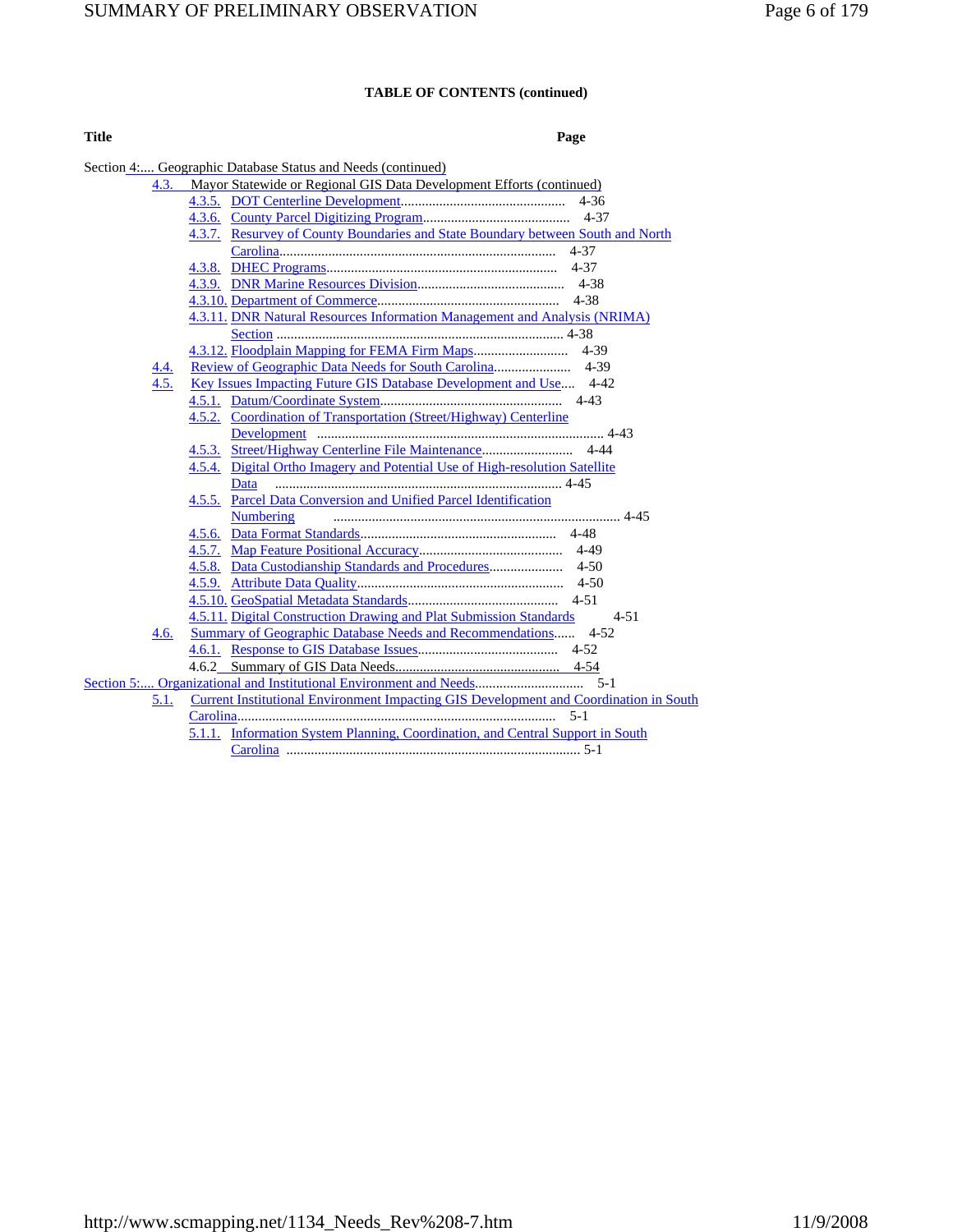| <b>Title</b> |            | Page                                                                                           |
|--------------|------------|------------------------------------------------------------------------------------------------|
|              |            | Section 5 Organizational and Institutional Environment and Needs (continued)                   |
|              | 5.1        | Current Institutional Environment Impacting GIS Development and Coordination in South Carolina |
|              |            | (continued)                                                                                    |
|              |            |                                                                                                |
|              | 5.2.       | <b>Key Issues Impacting Future GIS Coordination and Institutional</b>                          |
|              |            | <b>Relationships</b>                                                                           |
|              |            |                                                                                                |
|              |            | 5.2.2. Centralization vs. Decentralization of Management, Coordination, and                    |
|              |            |                                                                                                |
|              | 5.3.       |                                                                                                |
|              |            | Section 6: High-level Conceptual Design for Long-term Statewide GIS Coordination and           |
|              | <b>Use</b> |                                                                                                |
|              | 6.1.       |                                                                                                |
|              | 6.2.       |                                                                                                |
|              | 6.3.       |                                                                                                |
|              |            |                                                                                                |
|              |            |                                                                                                |
|              |            |                                                                                                |
|              | 6.4.       |                                                                                                |
|              |            |                                                                                                |

**List of Appendices**

| Appendix B: Summary Report—South Carolina GIS Workshop—Local Government and Utility |  |
|-------------------------------------------------------------------------------------|--|
|                                                                                     |  |
|                                                                                     |  |

### **List of Tables**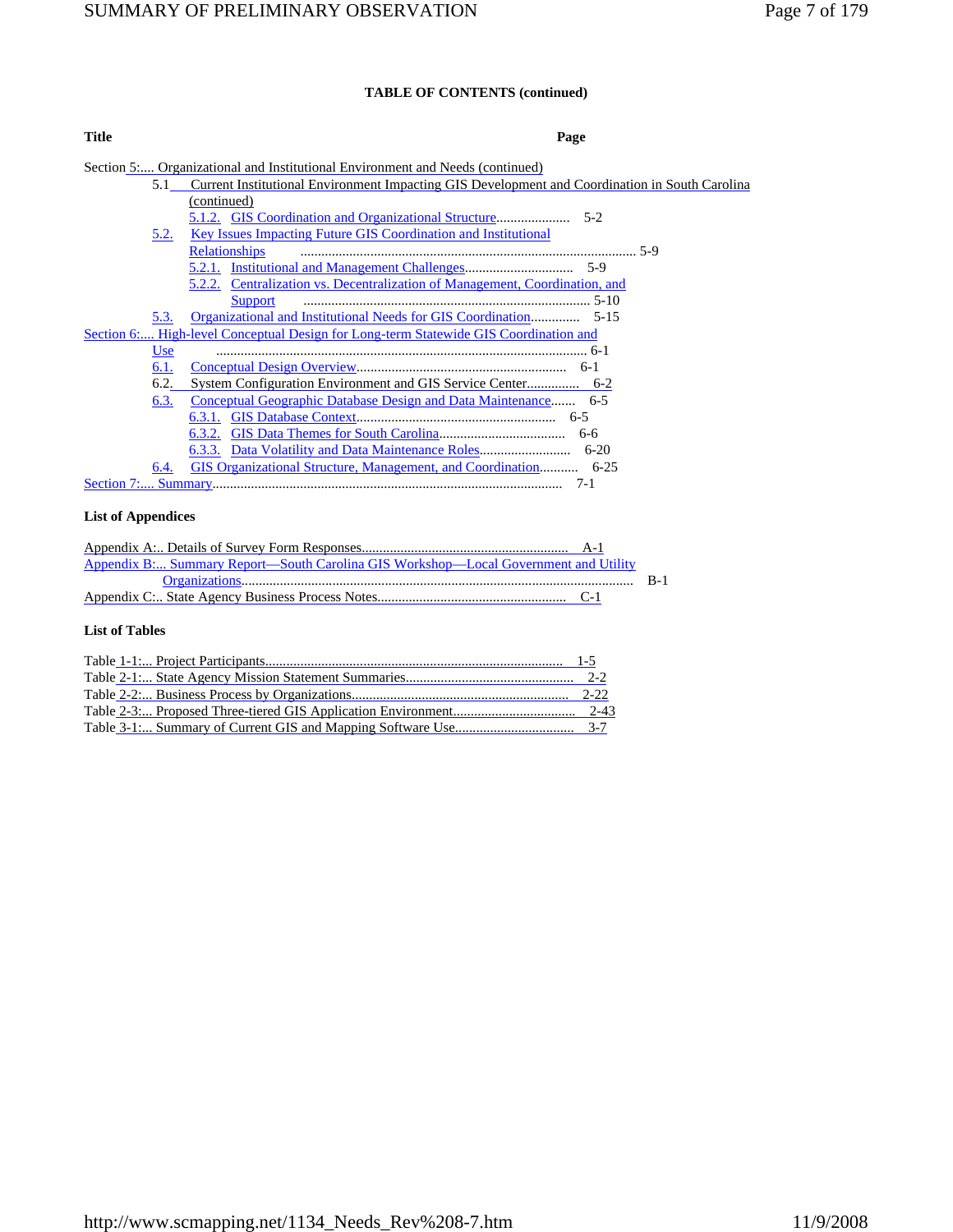| <b>List of Tables (continued)</b>                                                                       | Page     |
|---------------------------------------------------------------------------------------------------------|----------|
|                                                                                                         | $3-9$    |
| Table 3-3 Geographically-related Systems and Databases Used by State Agencies                           | $3-13$   |
|                                                                                                         | $3-29$   |
|                                                                                                         | $4 - 2$  |
|                                                                                                         | $4 - 23$ |
| Table 4-3 Summary of Current Geographic Database Development Programs or Plans                          | $4 - 33$ |
|                                                                                                         | $4 - 40$ |
| Table 5-1: Tabulation of Committee Member Responses to Designation of Responsibility for GIS Management |          |
|                                                                                                         |          |
| Table 6-1 General Categories of GIS and Geographically-related Data                                     | $6 - 5$  |
| Table 6-2 Description of Possible GIS Data Themes for South Carolina                                    | $6-7$    |
|                                                                                                         | $6 - 13$ |
| Table 6-4: Geographic Data Volatility, Update Sources, and Update Responsibilities                      | $6 - 21$ |
| Table 6-5 Proposed Entities in Statewide GIS Coordination Structure                                     | $6 - 25$ |

### **List of Figures**

| Figure 6-1: General Technical Configuration for Statewide GIS Access Using Clearinghouse  |          |
|-------------------------------------------------------------------------------------------|----------|
|                                                                                           |          |
| Figure 6-2: General Organizational Relationships among Proposed GIS Coordination Entities | $6 - 27$ |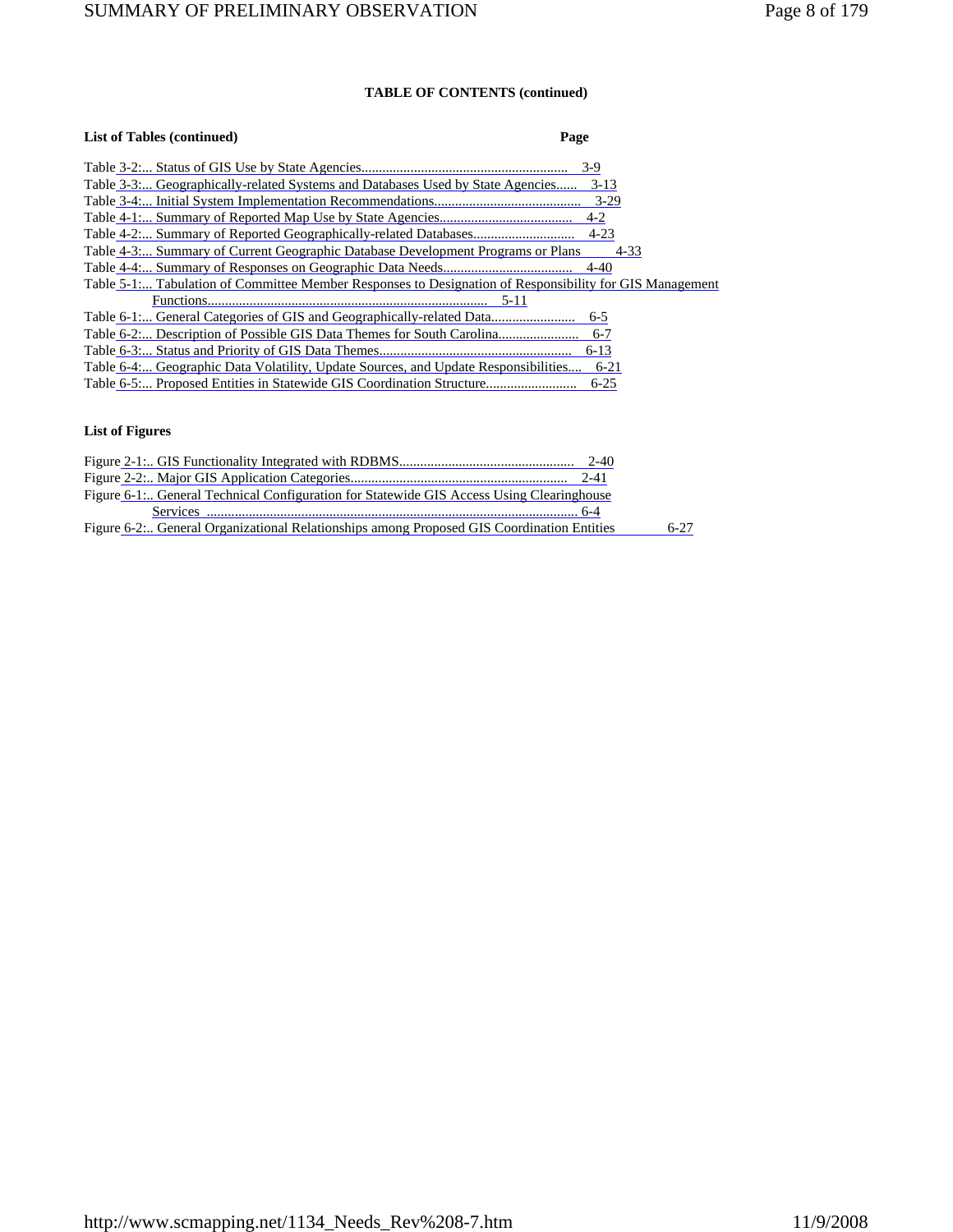**SECTION 1**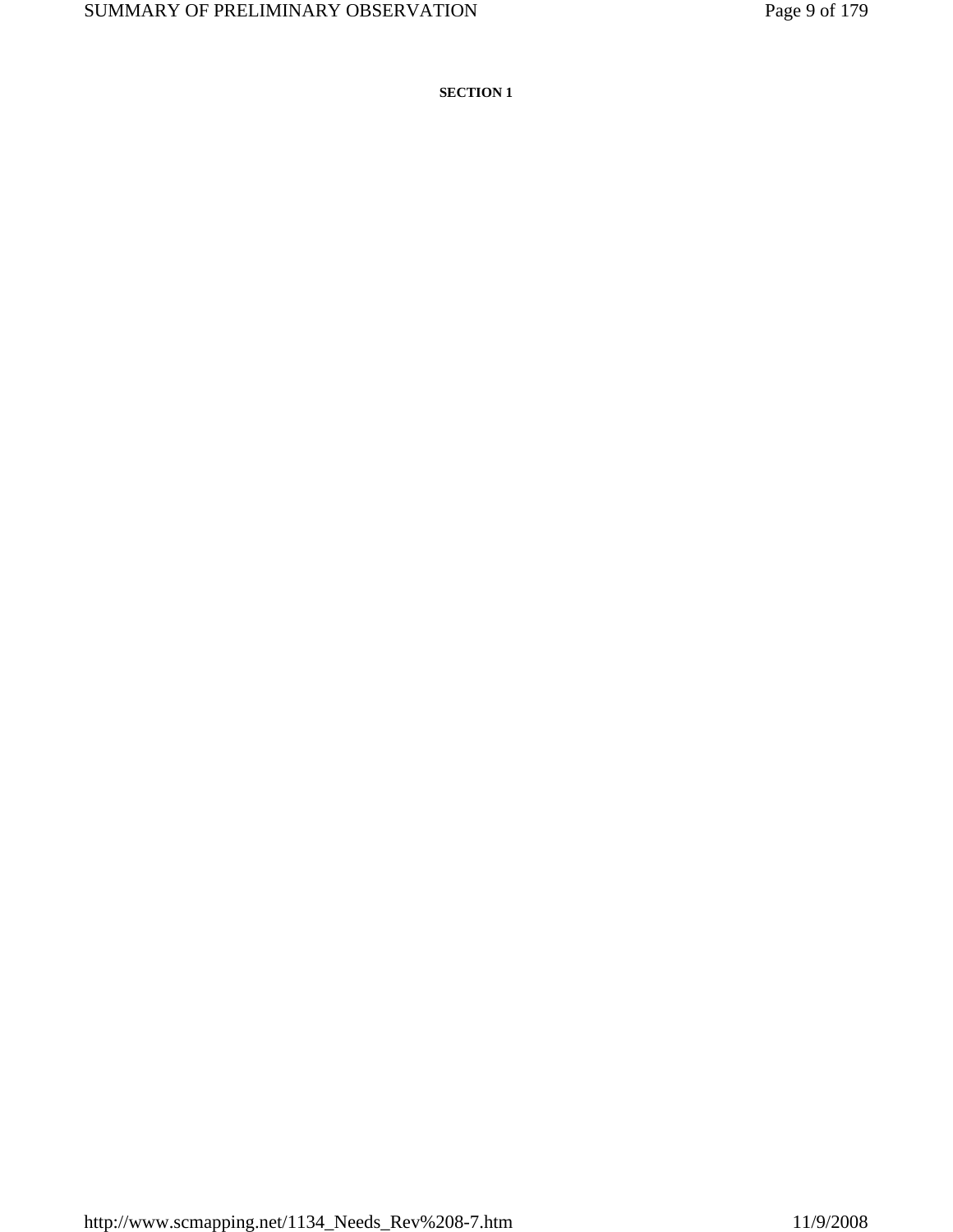### **SECTION 1 INTRODUCTION**

The State of South Carolina is seeking to build on its successful history of Geographic Information System (GIS) use to improve the coordination of GIS initiatives and expand the effective application of GIS technology statewide. GIS is considered to be one major piece of an overall information architecture, important in addressing the missions and program needs for a wide range of organizations in South Carolina's public and private sectors. Government and private organizations in the State have shown the power and opportunities that GIS technology offers for over 10 years. The needs assessment documented in this report will help establish a foundation for successful and rewarding deployment and coordination of GIS in the future.

### **1.1. PURPOSE OF NEEDS ASSESSMENT**

As part of its mission of GIS coordination and promotion, the State's Standing Committee on Geographic Information (CGI), a formal body of the Information Resource Council (IRC), has commissioned a *GIS Needs Assessment* and *Strategic Planning* effort. CGI contracted with PlanGraphics, Inc., an independent GIS consulting firm, to conduct the statewide GIS needs assessment and to work with CGI to prepare a GIS strategic plan. The project is being administered by the State's Geodetic Survey. To oversee and manage the review and completion of the *Needs Assessment*, CGI assigned a project review team which includes representatives from the Geodetic Survey, Department of Commerce, Department of Natural Resources, University of South Carolina, and the City of Greenville. PlanGraphics has gathered information from a large number of stakeholder organizations in the State in preparation of this *Needs Assessment*. This report documents the results of the *GIS Needs Assessment* and serves as a reference source for the current status of GIS in the State and the specific program needs of key user organizations. The report also provides a foundation for preparation of the *GIS Strategic Plan* which will be undertaken after completion of the *Needs Assessment*.

This *Needs Assessment* is based on a clear definition of the missions and program needs of stakeholder organizations that impact the collection, use, analysis, and distribution of maps and geographic information. GIS needs are defined within the context of:



### **1.2. PUTTING "GIS" IN CONTEXT**

The term "geographic information system" (GIS) means different things to different people. For the purposes of this needs assessment and the long-term statewide coordination, "GIS" is used in a broad sense. GIS encompasses the data, the computer systems, and the applications used for mapping and all types of geographic query and analysis. Several key concepts elaborate this broad definition:

• GIS encompasses all data that is, in some way, geographically related. This includes data traditionally portrayed on maps, earth image data, tabular data (in a non-map database) that is associated with map feature or location, and document images that are related to a geographic feature or location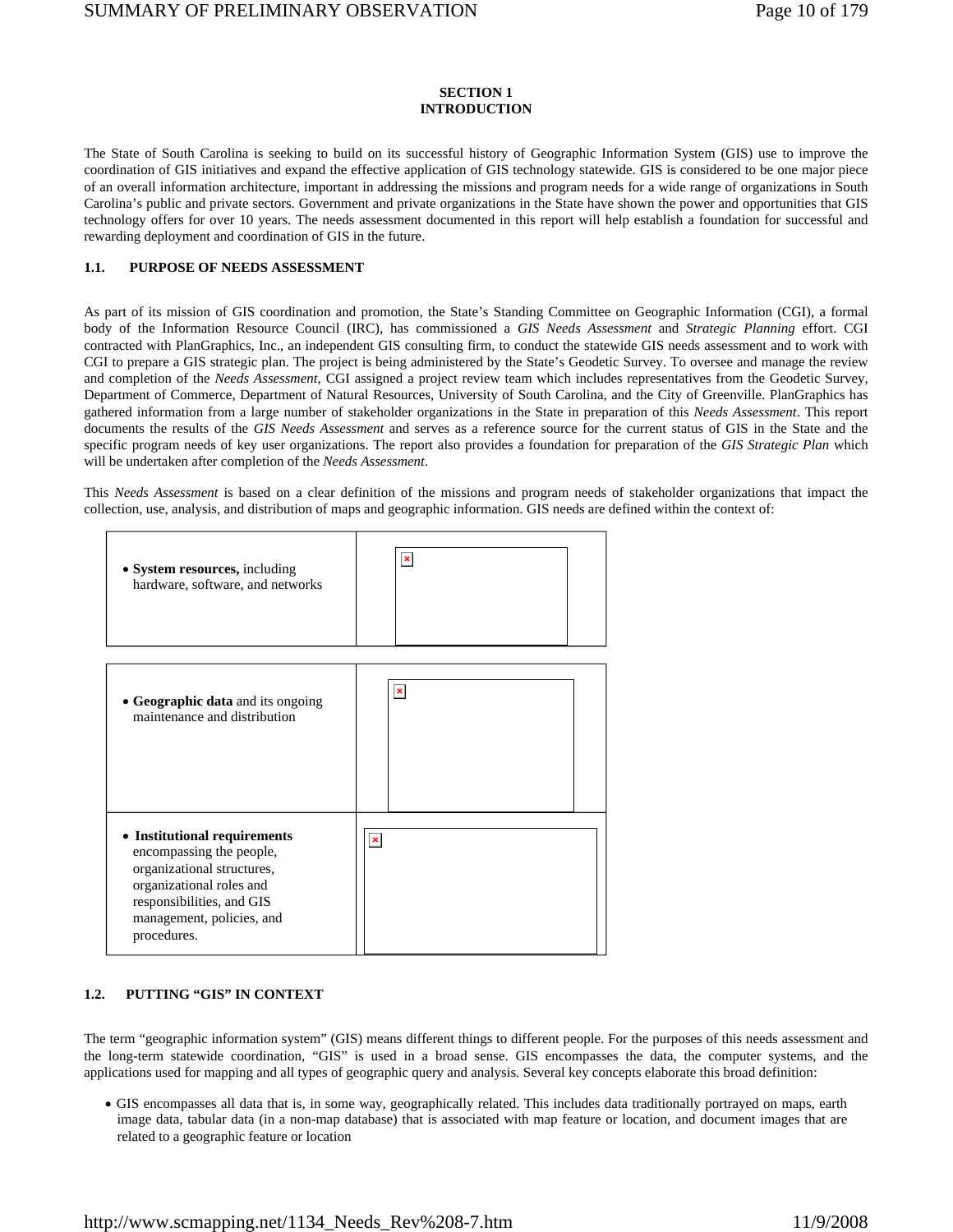## SUMMARY OF PRELIMINARY OBSERVATION Page 11 of 179

- Software that is considered part of a GIS includes not only traditional "GIS software packages" but database management software used to manage geographic data, image processing software, special GIS application packages, and other software applications (e.g., document management, modeling packages, property appraisal packages) that may be integrated with core GIS databases
- For GIS to be fully effective and to deliver wide-ranging benefits, it should be considered a core information technology that is one major part of an overall enterprise information architecture.

| $\pmb{\mathsf{x}}$ |  |  |
|--------------------|--|--|
|                    |  |  |
|                    |  |  |
|                    |  |  |
|                    |  |  |
|                    |  |  |
|                    |  |  |
|                    |  |  |
|                    |  |  |
|                    |  |  |

#### **Figure 1-1: Elements of a GIS**

### **1.3. ORGANIZATIONAL AND GIS USER ENVIRONMENT**

#### **1.3.1. State GIS User Community and Stakeholders**

CGI's vision for GIS is statewide and includes a broad spectrum of user organizations that have a "stake" in the future of GIS development and coordination. The roles that these stakeholders play may include:

- **Generators of GIS data** such as government agencies that develop data in-house or through contracts, and database development companies that work for government agencies through contracts. Other private companies obtain existing data and produce "value-added" products for sale.
- **Data distributors,** including government agencies or private companies that have formal procedures for distributing or selling GIS data to users by electronic or physical means.
- **Providers of the systems** that drive GIS such as vendors of computer hardware, network components, and software; consultants; or custom software developers.
- **Users of GIS technology** including personnel in government and private organizations that use GIS technology and data in their jobs or to support decision making.. This group includes technicians, office personnel, field workers, scientists, managers who may access GIS directly as well as senior decision makers and elected officials that may use products (e.g. maps, reports) generated with GIS technology. GIS users are expanding to include the general public as capabilities to access GIS via the Internet are becoming available.
- **Educators and trainers** at universities, technical schools, professional associations, and private companies that provide education about GIS concepts and use, or specific training on GIS management, software, and system administration.

This *Needs Assessment* involved examining the needs of a wide range of stakeholder organizations, including those listed in Table 1-1. Stakeholders include organizations that are grouped according to the categories listed below:

- Federal Government
- State Government Agencies
- Councils of Government
- Local Governments (Municipalities and Counties)
- Elected Officials at the local and state level
- Public and Private Utilities (gas, electric, water, sewer, telecommunications)
- Universities and Educational Institutions
- Professional Associations and Not-for-Profit Organizations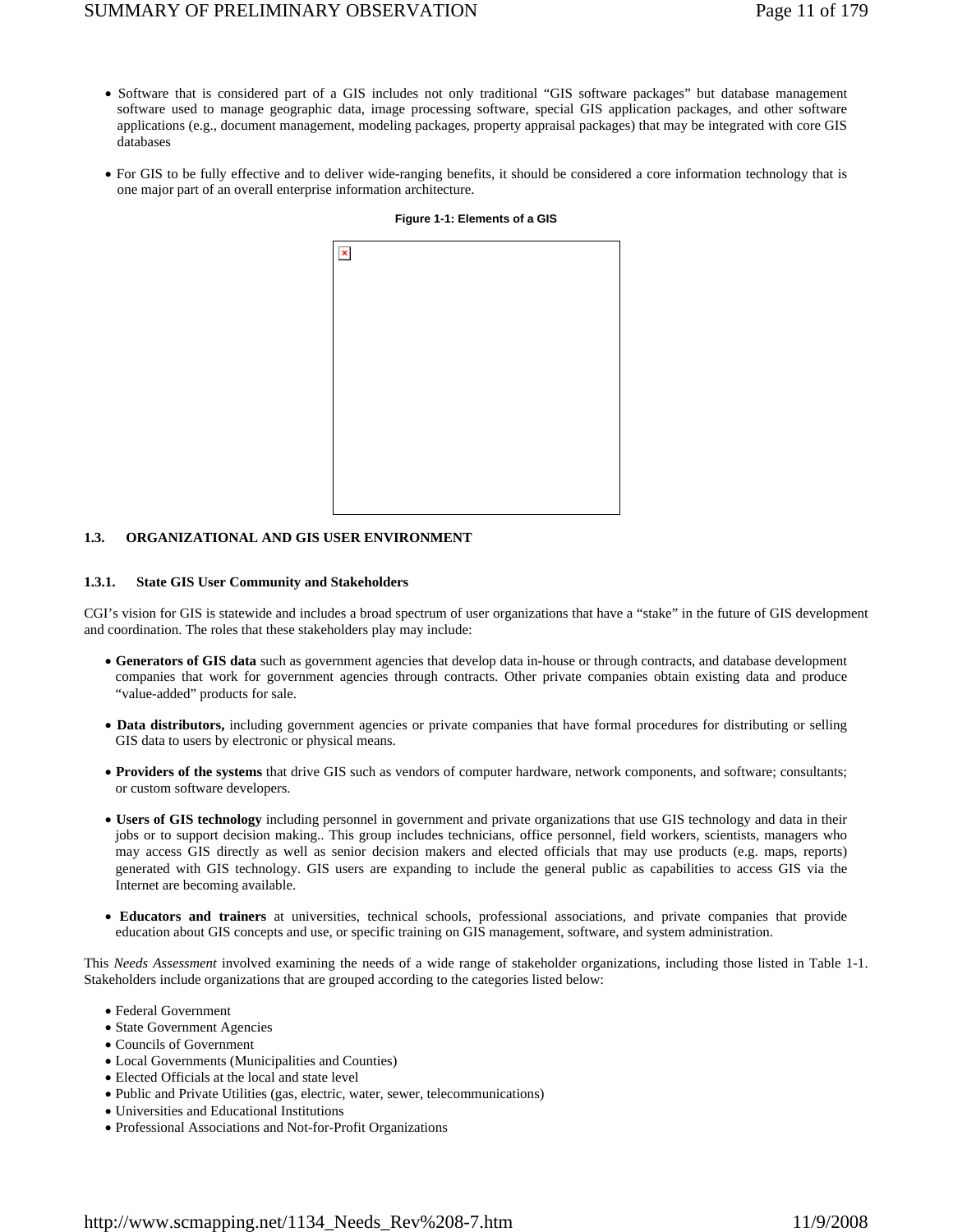- Private Companies
- General Public.

Information collection for this study concentrated on State Government, Councils of Government, Local Government, and Universities but other stakeholder groups have been taken into account in the assessment of needs. Table 1-1 lists the organizations that have provided information for this project.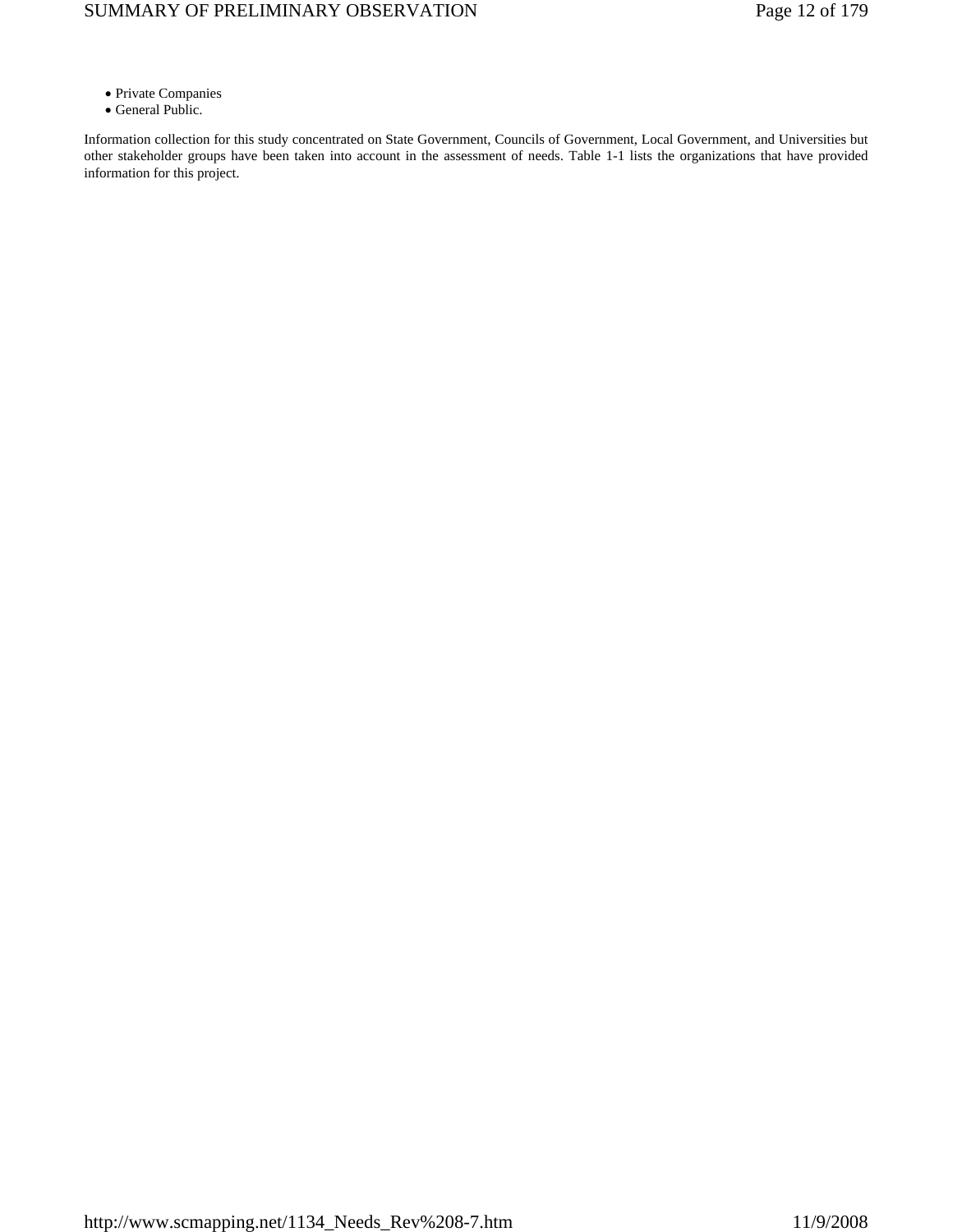| <b>State Agencies</b>                                                                     | <b>Private Utilities</b>           |
|-------------------------------------------------------------------------------------------|------------------------------------|
| Adjutant General's Office-Emergency Preparedness Division                                 | Laurens Electric                   |
| Department of Agriculture                                                                 | South Carolina Electric and Gas    |
| Office of Appellate Defense                                                               |                                    |
| Department of Archives & History                                                          | <b>Private Companies</b>           |
| <b>Attorney General's Office</b>                                                          | Arcadis Geraghty & Miller          |
| Board of Juvenile Parole                                                                  | <b>BellSouth GIS Solutions</b>     |
| Budget & Control Board:                                                                   | Carolina Capital Investment Corp.  |
| · Division of Regional Development                                                        | Central Capital Investment Corp.   |
| · Division of Operations-General Services                                                 | Greer CPW                          |
| State Building & Property Services                                                        | The Mathany-Burns Group            |
| . Division of Operations-Office of General Services-Business Services                     | Vismar and Associates              |
| · Division of Operations-Office of General Services-Facilities<br>Management              | Wilbur Smith and Associates        |
| · Division of Operations-Office of Information Resources                                  | <b>Local Government</b>            |
| . Division of Budget and Analysis-Office of Research and Statistics-                      | City of Anderson                   |
| Digital Cartography Unit                                                                  | City of Cayce                      |
| · Division of Budget and Analysis-Office of Research and Statistics-                      | City of Clemson                    |
| South Carolina Geodetic Survey                                                            | City of Clinton                    |
| Division of Budget and Analysis-Office of Research and Statistics-                        | Colleton City Sheriff's Department |
| Technology Planning and Management Office                                                 | City of Columbia                   |
| Department of Commerce                                                                    | City of Florence                   |
| Commission on Higher Education                                                            | City of Goose Creek                |
| Department of Corrections                                                                 | City of Greenville                 |
| Department of Education<br><b>Educational Television Network</b>                          | Town of Hilton Head                |
| <b>Elections Commission</b>                                                               | City of Myrtle Beach               |
|                                                                                           | City of Rock Hill                  |
| <b>Forestry Commission</b>                                                                | City of Spartanburg                |
| Department of Health and Environmental Control (DHEC)                                     | City of Sumter                     |
| • Office of Commissioner-Information Systems<br>• Office of Environmental Quality Control | City of Union                      |
| • Office of Ocean and Coastal Resource Management                                         | <b>Barnwell County</b>             |
| • Office of Environmental Health Services                                                 | <b>Berkeley County</b>             |
|                                                                                           | <b>Charleston County</b>           |
| Department of Health and Human Services-Bureau of Senior Service                          | Cherokee County                    |
| <b>Higher Education Tuition Grants Commission</b>                                         | Dorchester County                  |
| Housing, Finance, and Development Authority                                               | Georgetown County                  |
| Department of Insurance                                                                   | Greenwood County                   |
| Department of Juvenile Justice                                                            | <b>Hampton County</b>              |
| State Law Enforcement Division (SLED)                                                     | <b>Horry County</b>                |
| Department of Mental Health                                                               | Lancaster County                   |
| <b>State Museum</b>                                                                       | <b>Lexington County</b>            |
|                                                                                           | Marlboro County                    |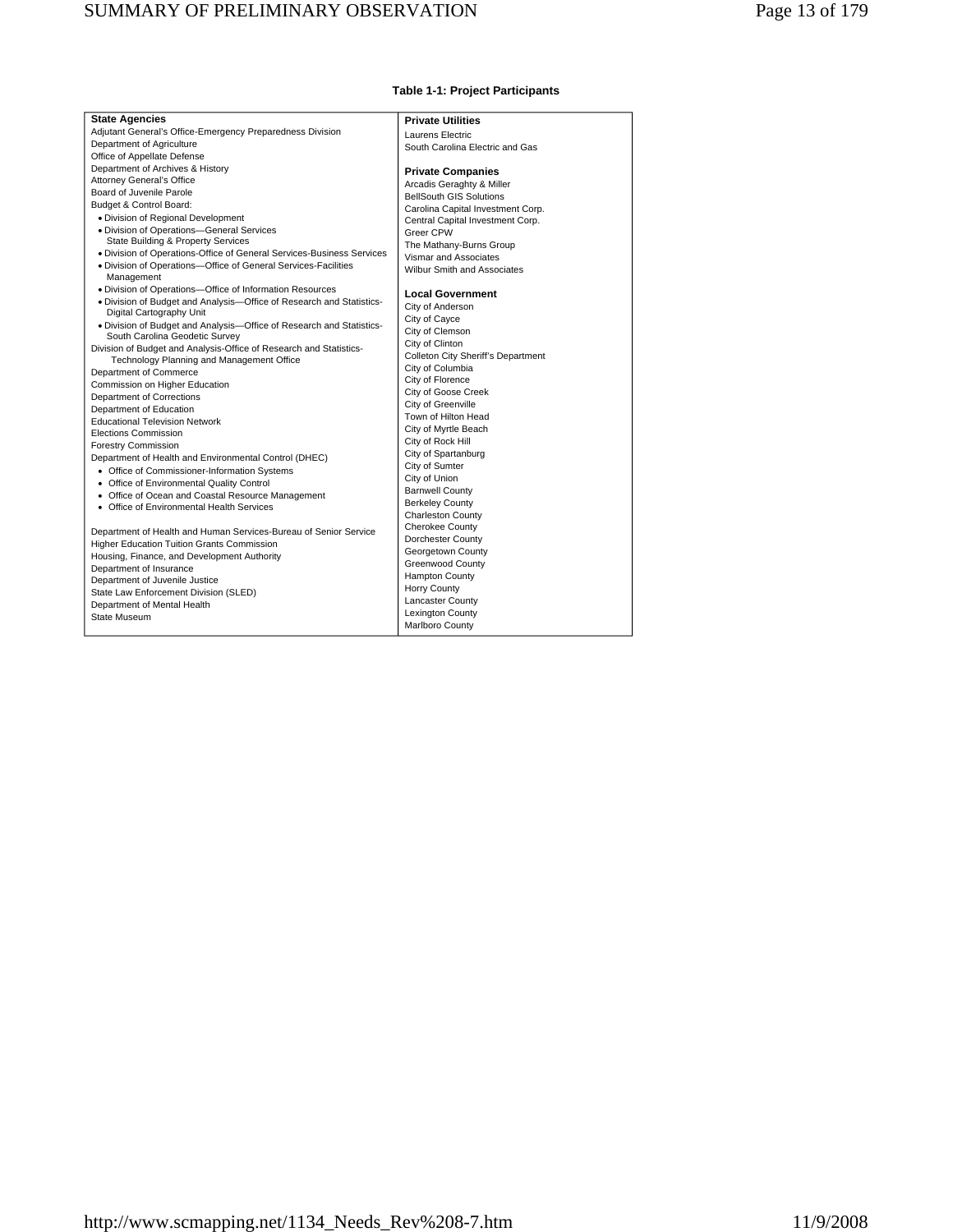#### **Table 1-1: Project Participants (continued)**

| <b>State Agencies (continued)</b>                           | <b>Local Government (continued)</b>                     |
|-------------------------------------------------------------|---------------------------------------------------------|
| Department of Natural Resources (DNR)                       | Oconee County                                           |
| • Bio-Diversity Program                                     | <b>Pickens County</b>                                   |
| • Gap Analysis Program                                      | <b>Richland County</b>                                  |
| • Land, Water and Conservation Division                     | Saluda County                                           |
| • Marine Resource Division                                  | <b>York County</b>                                      |
| • Law Enforcement Division                                  |                                                         |
| Department of Parks Recreation and Tourism (DPRT)           | <b>Universities and Educational Institutions</b>        |
| · Parks and Recreation Division                             | <b>Clemson University</b>                               |
| . Business and Community Development Division               | College of Charleston                                   |
| Department of Public Safety:                                | Coastal Carolina University                             |
| • South Carolina Highway Patrol                             | Medical University of South Carolina                    |
| • State Transport Police<br>· Bureau of Protective Services | South Carolina Institute of Archeology and Anthropology |
|                                                             | South Carolina Sea Grant Consortium                     |
| Public Service Commission (PSC):<br>Department of Revenue   | South Carolina State University                         |
| Santee Cooper-South Carolina Public Service Authority       | University of South Carolina-Department of Geography    |
| Department of Social Services                               | University of South Carolina-Digital Mapping Services   |
| Department of Transportation (DOT):                         | University of South Carolina Baruch Institute           |
| · Planning Division                                         | University of South Carolina School of Medicine         |
| • Engineering Division (Pre-construction, Construction,     | Wil Lou Gray Opportunity School                         |
| Maintenance, Traffic Engineering)                           |                                                         |
| • Information Technology Services                           | <b>Military</b>                                         |
| · Mass Transit                                              | Adjutant General' Office-Department of the Military:    |
| Utilities Coordination Committee                            | - South Carolina Air National Guard                     |
|                                                             | South Carolina Army National Guard                      |
| <b>Public Utilities</b>                                     |                                                         |
| Beaufort Jasper Water and Sewer District                    | <b>COGs and Regional Planning Organizations</b>         |
| Berkeley County Water and Sanitation Authority              | Appalachian COG                                         |
| City of Goose Creek Department of Public Works              | Catawba COG                                             |
| <b>Greenville Water District</b>                            | Central Midlands COG                                    |
| Greer Commission of Public Works                            | Lower Savannah COG                                      |
| Newberry County Sewer and Water District                    | Pee Dee COG                                             |
| North Charleston Sewer District                             | Santee-Lynches COG                                      |
| City of Orangeburg Department of Public Utilities           | Santee Wateree RTA                                      |
| Parker Fire and Sewer District                              | Upper Savannah COG                                      |
| Town of Summerville Commissioners of Public Works           | Waccamaw Regional Planning Council                      |
| Western Carolina Regional Sewer Authority                   |                                                         |
| Western Carolina Regional Sewer Authority                   |                                                         |
| (note: see Santee Cooper under State Agencies)              |                                                         |
|                                                             |                                                         |
| <b>Professional Associations</b>                            |                                                         |
| South Carolina Association of Realtors                      |                                                         |
| South Carolina Society of Professional Land Surveyors       |                                                         |

South Carolina Chapter of the American Planning Assn.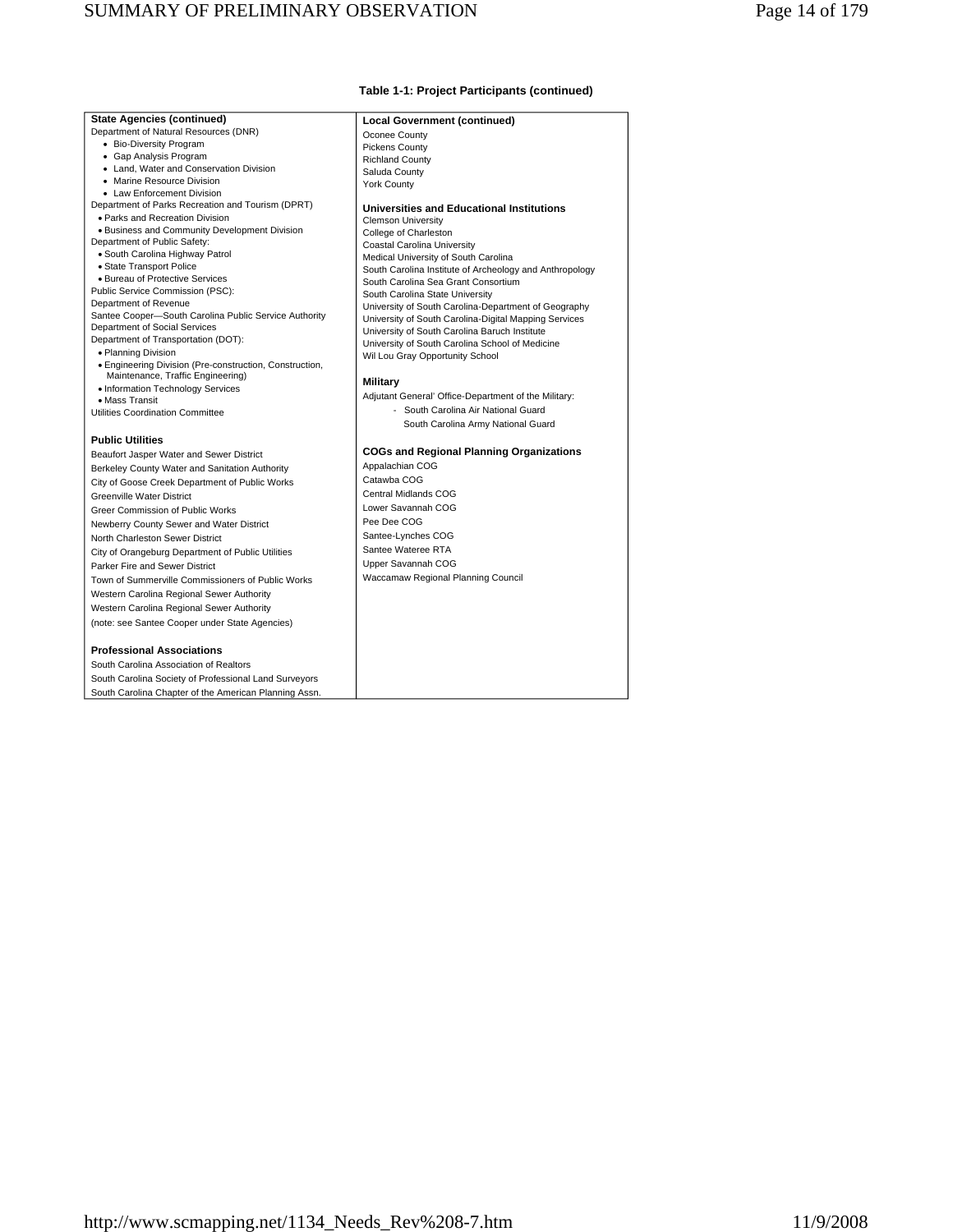### **1.3.2. High-level Business Case for GIS**

Analysis of business processes supporting State agency missions results in identification of application areas and potential benefits from expanded GIS technology. GIS has matured to the point where investment risks in GIS implementation have been reduced while opportunities for reaping benefits from GIS implementation have increased. Receiving benefits from GIS is, in large part, a matter of how it is introduced and adapted and how effectively it is used.

In South Carolina, the effectiveness of GIS implementation and its use will be enhanced through a statewide coordination effort. Many State agencies and organizations beyond the State government will benefit by leveraging the development activities of a few participants. In general, GIS provides the following benefits:

- **Better decision-making, service, and responsiveness** to citizens by providing staff and management with the information needed to respond quickly to problems or concerns, provide quality service, and to make sound, equitable decisions, which take into account all pertinent issues and impacts.
- **Improvement in the quality and timeliness of services,** particularly through use of GIS capabilities, often integrated with the Internet, to respond to information requests of citizens and businesses asking questions that are geographically related.
- **Productivity gains** by greatly reducing the labor and cost in accessing information, integrating multiple data sources, performing complex analyses, and presenting information in map form. Staff efficiency gains with GIS in the range of 20 to 60 percent have been observed in government agencies.
- **Avoidance of infrastructure costs** associated with remedial maintenance or duplicative excavation and construction work by using the GIS to better coordinate and plan road and utility maintenance work and avoid high-cost replacement. This benefit is especially relevant to local governments that operate public works departments along with water and sewer departments to coordinate between work on streets and replacement of pipes.
- **Avoiding future costs** by using the GIS to aid decision-making in such areas as planning and designing major capital projects; lowering the potential for risk and loss in natural disasters; more effectively meeting requirements of new State or federal regulations; and supporting many other potentially costly requirements of local governments.
- **Information security and protection against catastrophic loss** of valuable paper maps and records in the event of a fire or other disaster.
- **Partnerships and resource sharing** using the fundamental basis of GIS as an integrator of information to leverage partnerships and encourage joint projects, share systems and data, and encourage uniform practices based on sound standards. GIS is proven as a catalyst for State/Local government collaboration, as well as public/private partnerships to share funds and resources. Examples of this benefit will be the maintenance of street centerlines by local government agencies in cooperation with the State Office of Research and Statistics. Another example might be the development of licensing agreements between public and private entities for the use and distribution of data. These agreements may specify restrictions in the use of data or access that other organizations could have to specific data layers, so that data sharing between private industry and the government will take place.
- **Opportunities for outside revenues** by selling GIS data or products, using the GIS to help obtain outside grants, or joining in partnerships with other organizations in a local area (e.g., private utilities) to help fund GIS implementation.
- **Catalyst for technology advancement** by stimulating the growth of the private GIS industry in South Carolina and enhancing related economic and educational benefits.
- **Quality of life enhancement** because GIS technology contributes directly to planning and development work that influences the long-term quality of the State's economic, environmental, and cultural environment and the welfare of its citizens.

### **1.3.3. Existing Information System and GIS Coordination Bodies in South Carolina**

Coordination efforts and specific bodies aimed at enhancing GIS coordination in the State and promoting wise GIS use have already been created in South Carolina. In addition to the IRC's Standing Committee on Geographic Information (CGI), the State Mapping Advisory Committee (SMAC) has served in a coordination and advocacy role. These bodies coordinate together to promote efficient practices in mapping and geographic information management.

#### State Mapping Advisory Committee (SMAC)

The State Mapping Advisory Committee (SMAC) was established by executive order in 1978 to provide a common voice to the U.S. Geological Survey (USGS) regarding mapping priorities in the State of South Carolina. The role of SMAC has evolved over the years to encompass many educational functions, including the organization of an annual State Mapping Advisory Committee Conference that now serves as the State's annual GIS conference. Official documentation of SMAC's mission appears on their website:

The objectives of the South Carolina State Mapping Advisory Council shall be to: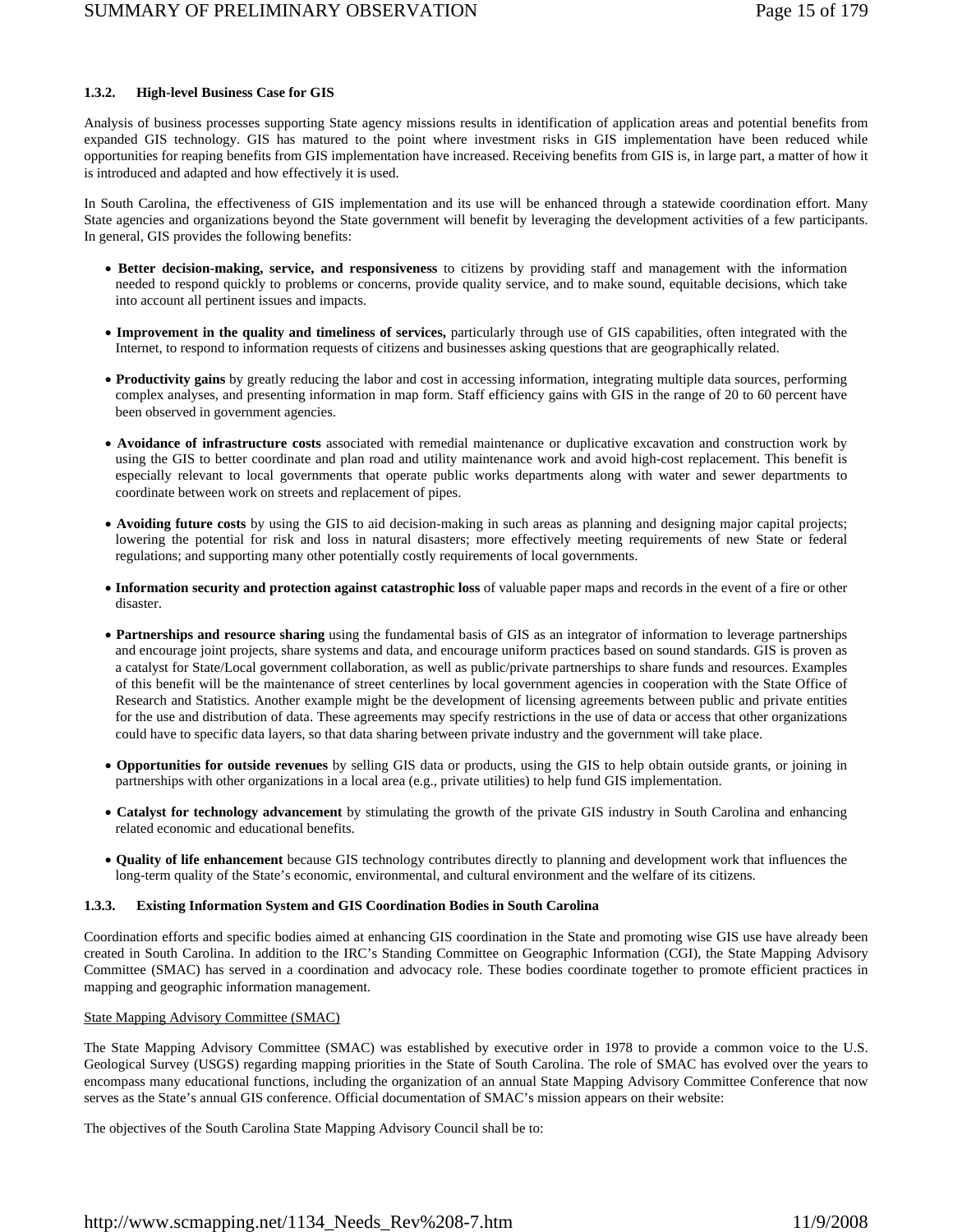- 1. Serve as an advisory body to the Information Resources Council-Standing Committee on Geographic Information by recommending appointments to technical subcommittees as requested
- 2. Facilitate education, communication, and cooperation between users and producers of map products
- 3. Encourage the establishment and implementation of federal and State mapping standards and technology to facilitate the exchange of information resources between federal, State, and local governments, academia, and the private sector
- 4. Encourage the adoption of National and State Data Standards
- 5. Serve as a forum through which users and producers of mapping products may exchange information for improving the quality, efficiency, and effectiveness of mapping activities in South Carolina.

### Information Resources Council (IRC) and the Standing Committee on Geographic Information (CGI)

The Information Resources Council (IRC) was originally created by **Executive Order No. 95** on March 6, 1996. IRC is a Governorappointed advisory board of public and private sector leaders guiding South Carolina to becoming an acknowledged leader in using information resources, to support effective government, and to benefit its citizens and businesses.

The Information Resources Council was reauthorized by **Executive Order** on March 1, 1999, by Governor Jim Hodges to:

- 1. Assure that information/telecommunications technology is a tool and NOT a barrier to the achievement of the Governor's vision and goals for South Carolina
- 2. Equip the State for accelerating success in a global economy to the end that our education, our work force, and our leadership are internationally competitive
- 3. Enforce the principle of broad accessibility to government, and full responsiveness by government to citizens
- 4. Stipulate and strictly adhere to the value that sound government must be based upon sound business plans, clearly articulating the purpose of the government activity, and using modern information/communication technology to achieve that expressed purpose.

The Information Resources Council designated the Standing Committee on Geographic Information (CGI) as a group dedicated to the coordination and development of GIS between State agencies. The formal mission of CGI, as documented on IRC's website, is given below:

#### *Purpose:*

The Standing Committee on Geographic Information would coordinate the development and management of geographic information systems (GIS) and geographic data in South Carolina.

### *Priorities:*

To insure that South Carolina's public decision makers and other users have access to geographic information that is complete, timely, accurate, and reliable.

Foster cooperation among government agencies, universities, and the private sector, creating policy and resolving technical issues related to South Carolina's geographic information and GIS systems.

Develop and maintain an inventory of geographic data at all levels of government, provide electronic access via a home page with links to that data whenever possible, and coordinate and facilitate multi-agency geographic data projects.

### *Mission Statement:*

"The Standing Committee on Geographic Data is charged by the Governor and the Information Resources Council to coordinate the development and management of geographic data in South Carolina. The Committee will seek to ensure that South Carolina's public decision makers have access to geographic information that is complete, timely, accurate, and reliable. The Committee promotes the use of Geographic Information Systems (GIS) and related technologies to more effectively and efficiently address problems of, develop plans for, and manage the natural, cultural, economical, and infrastructure resources of the State."

CGI has accomplished its purpose by establishing subcommittees tasked with researching topics relevant to GIS coordination, and developing standards and approaches that will facilitate the coordination of GIS development, data sharing, and the coordination of efforts between agencies.

### **1.4. NEEDS ASSESSMENT INFORMATION COLLECTION APPROACH**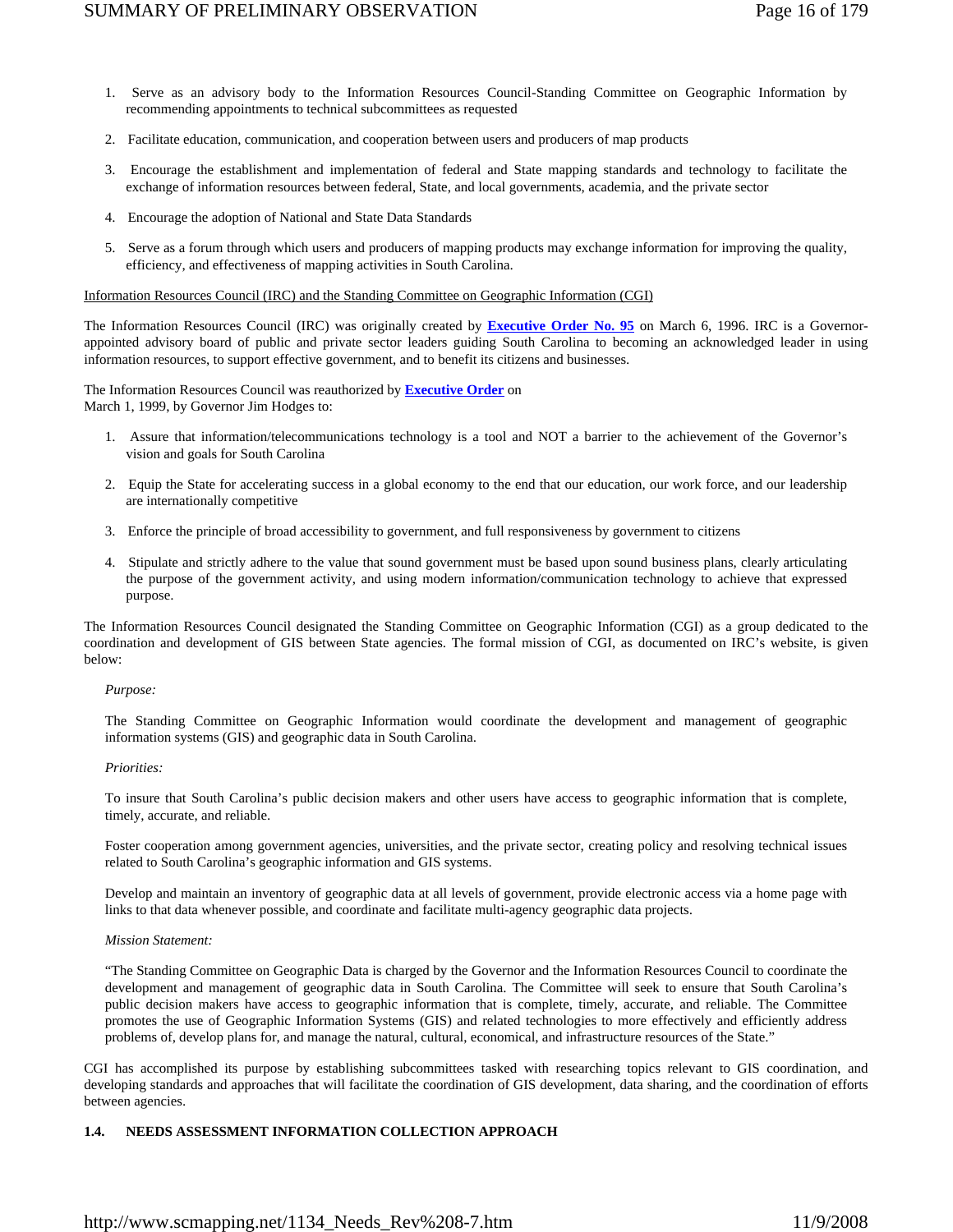This *Needs Assessment* has been conducted according to a defined methodology that began with a set of information collection tasks. Information was collected through on-site meetings, interviews, survey forms, a workshop, study of documentation, and phone conferences. The information collection process is explained in more detail below.

### **1.4.1. Project Initiation Meeting with CGI**

PlanGraphics' project manager met with the members of the Standing Committee on Geographic Information (CGI) prior to the State agency interviews. The meeting was used to formally introduce the project goals and scope to the committee members. A presentation was made explaining the steps involved in the project, the project schedule, and the products that would be delivered.

#### **1.4.2. On-site Interview Sessions**

Interviews were conducted with representatives from State agencies and other organizations based on topical categories. In group interview sessions during the month of January, PlanGraphics personnel met with 113 people representing 73 organizations. These sessions were organized along the topical lines listed below.

Multiple agency representatives attended and provided information about missions, business needs, and impacts on GIS that related to each of these topics:

Development

Engineering

and Tax Collection

• Environmental Protection and Permitting

• Titling, Licensing, Property Assessment,

- Agriculture and Food Safety Geodetic Control and Base Mapping
- Cultural Resource Management Education
- Emergency Preparedness and Response Services
- Facility and Real Property Management Community Planning and Economic
- Law Enforcement (Police, Fire, Courts) Transportation Facilities and
- Public Works, Utility Service Provision and Management
- Social Services Natural Resource Management
- Transportation Planning Redistricting
- Vehicle Dispatch and Routing.

Each interview ran from 2 to 3 hours and included from 2 to 25 people, generally averaging about 7. The interviews were used to determine the responsibilities of the departments relative to the interview topic. Then needs related to GIS applications and data were discussed.

#### **1.4.3. Survey Form Collection and Processing**

Survey forms were developed and distributed to agencies and organizations with the potential for participating in the development, coordination, and use of GIS in South Carolina. The survey forms were designed to document some detailed types of information and to provide a basis for development of some rankings related to issues and elements of GIS to assist with the development of priorities. Three types of survey forms were distributed:

- 1. Committee Member—These forms were sent to members of the Standing Committee for Geographic Information (CGI). The members were asked to complete the forms from the perspective of a statewide view. These forms contained several charts requiring the respondent to evaluate the importance of various aspects of GIS, data layers, and approaches to coordination. The rankings of all Committee Member respondents were tabulated and cumulative totals for all the evaluations were determined.
- 2. State Agency—Representatives from each State Agency completed these forms from their agency's perspective. The State Agency forms also included ranking charts, but also required the respondents to document system resources they use and data they create and maintain. These forms contained opportunities for respondents to express views on important factors, technical difficulties, and obstacles to GIS implementation.
- 3. General Forms—These were sent to local governments, COGs, and private industry, including utilities. The organizations completed the forms according to their own perspectives. These forms also contained ranking charts and questions eliciting candid responses regarding factors and obstacles related to GIS development in their organizations.

The survey forms contained questions relating to the agency mission and resources for meeting the mission goals. The forms also contained questions and rating charts that allowed the respondent to evaluate the data and organizational needs for GIS development and coordination at the State level, as well as obstacles to development and coordination. Detailed results of survey form responses are included in Appendix A.

### **1.4.4. Local Government/Utility Workshop**

The Local Government and Utility Workshop was conducted on February 23rd at the Harbison State Forest Environmental Education Center. Sixty participants representing 50 local government organizations, COGs, and utility organizations attended. The workshop was used as a means of gathering information and discussing key issues with local government and utility users of GIS. The result was a better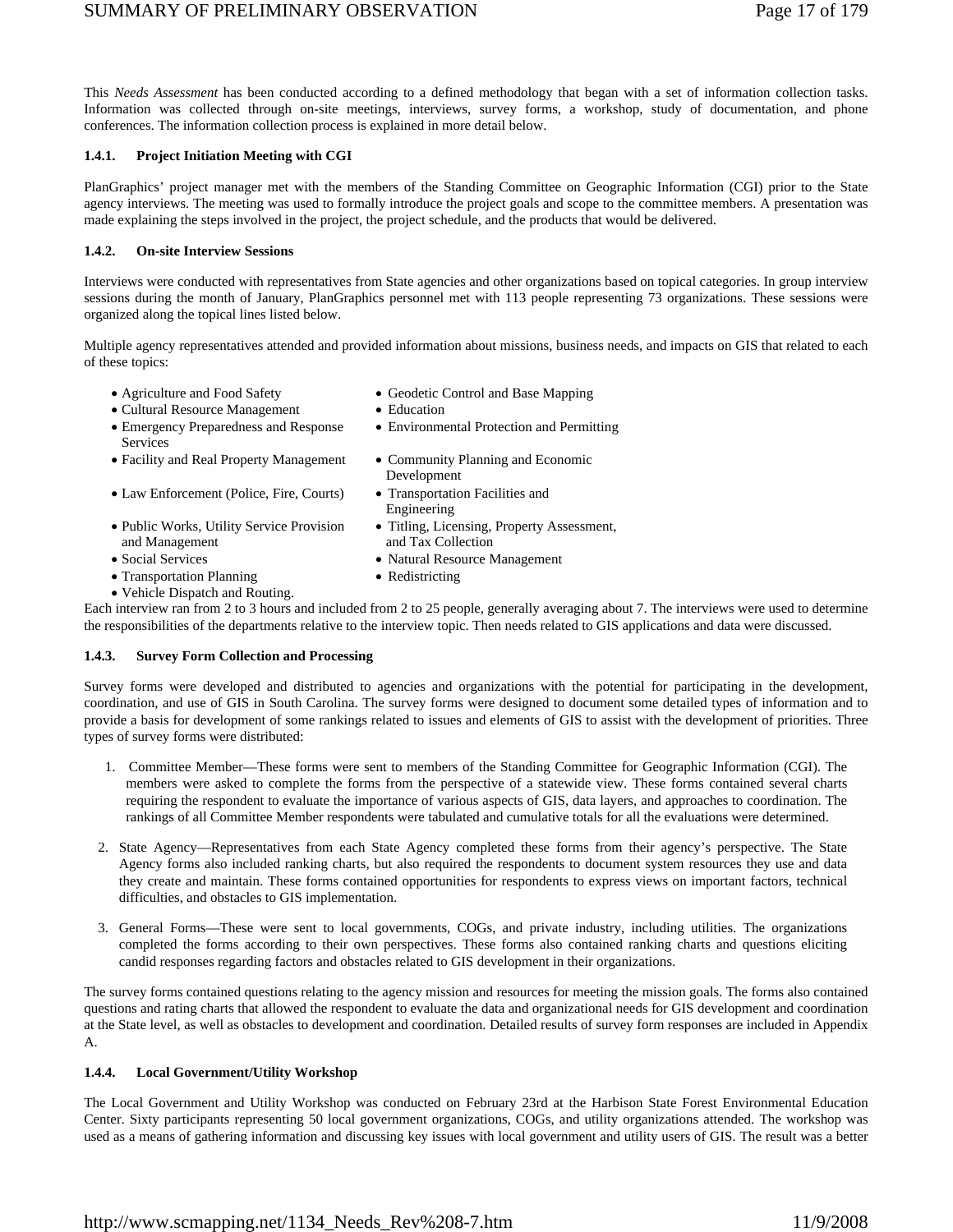understanding of the perspective and concerns of these important stakeholder groups.

A full day was used to generate some group perspective on several issues related to GIS development. The workshop informed participants about the long-term direction of GIS coordination in the State and helped them to gain a better understanding of GIS status, needs of local governments and utility organizations, and issues impacting GIS adoption and use.

The workshop included the following topics:

- Overview of IRC and Standing Committee on GIS
- Discussion of State Government GIS Activities Impacting Local Governments and Utilities
- GIS Technology Overview
- Status of GIS Deployment and Business Drivers for GIS
- Geographic Data Needs
- Education and Training Needs
- Limitations and Obstacles in GIS Development and Deployment
- Organizational Relationships and Coordination.

A workshop summary report was prepared and is included in Appendix B.

#### **1.4.5. Project Steering Committee Meetings**

PlanGraphics met with the Needs Assessment/Strategic Planning Project Committee either face to face or through conference calls on four occasions to discuss results of the information gathering and to provide them with status reports. PlanGraphics also used those times to gather more information from the Committee members as the need arose.

### **1.4.6. Follow-up Phone Calls**

PlanGraphics conducted phone interviews with personnel who did not attend interviews or when further information was required from interview attendees. These phone calls supplemented the interview notes and provided information on specific topics that did not come up during the interviews and were not contained in the survey forms.

### **1.5. ORGANIZATION OF THE REPORT**

Subsequent to this Introduction section, this report includes 6 more sections:

#### Section 2—Geographically-related Programs and GIS Application Needs

This section covers the duties or business functions of the organizations that participated in the interviews, supplemented by information from survey forms. It describes some typical types of GIS applications and relates how those application types apply to the business processes that have been identified.

#### Section 3—System Configuration Status and Needs

This section describes the hardware, software, and network characteristics of the GIS installations present within the State. An overview of GIS issues within other organizations such as local governments is included as well. Needs are then identified and recommendations made regarding potential improvements in systems issues.

#### Section 4—Geographic Database Status and Issues

This section will begin with a review of the GIS data that are available and the efforts in place for developing new layers. Issues that need to be resolved are described and recommendations are made to resolve those issues.

### Section 5—Organizational and Institutional Environment and Needs

This section documents the existing organizational structure within State government, Councils of Government, and local governments and how the structure impacts GIS development. Recommended changes to the GIS organizational structure at the State level will be made, including recommendations for how that structure will interact with State agencies and local governments.

#### Section 6—High-level Conceptual Design for Statewide GIS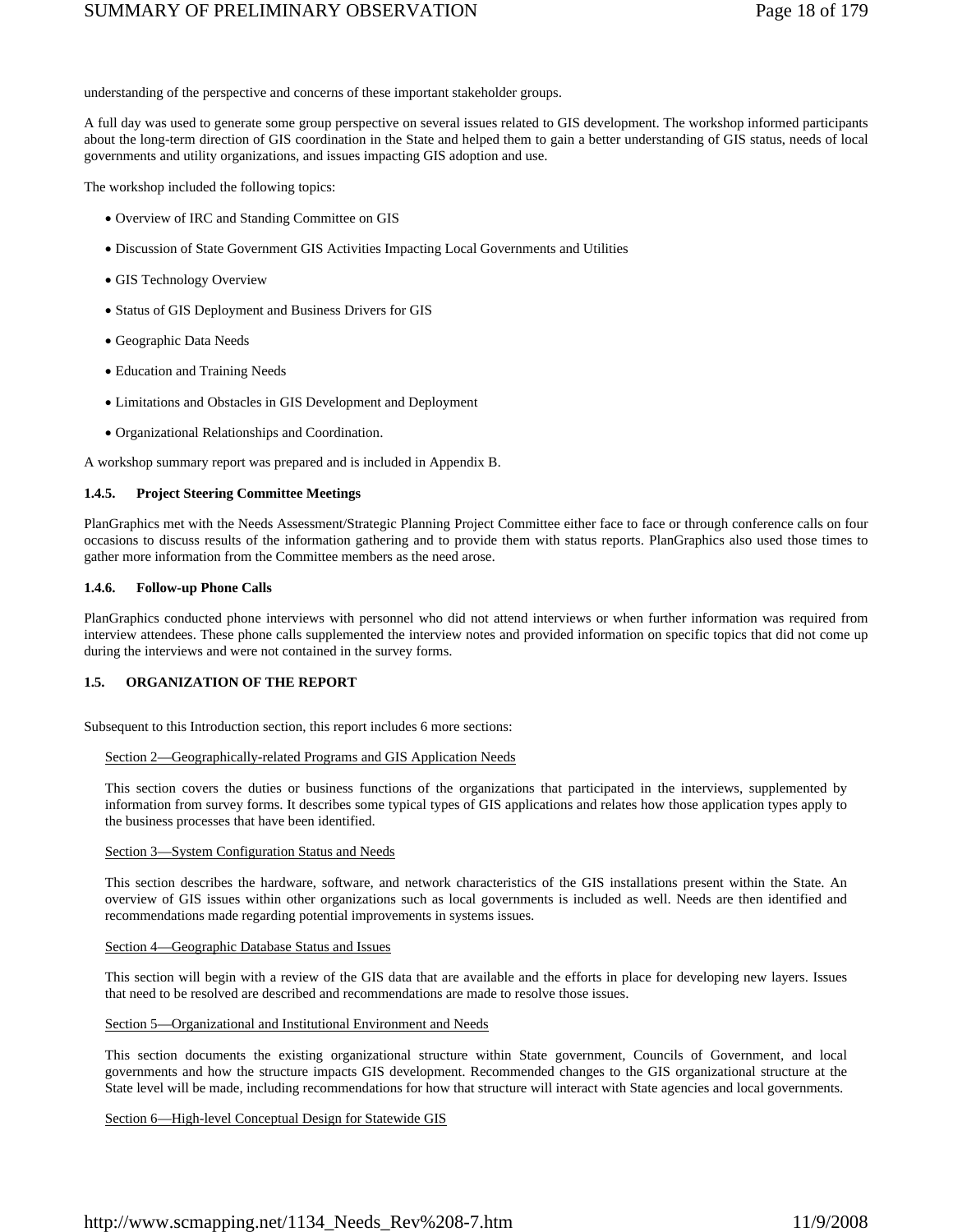This section will specify the integrated components of the statewide GIS design. It will cover all aspects of long-term GIS development, deployment, and operations across the State.

### Section 7-Conclusions and Summary Recommendations

This section will summarize recommendations from the previous sections and discuss how the recommendations will impact each other.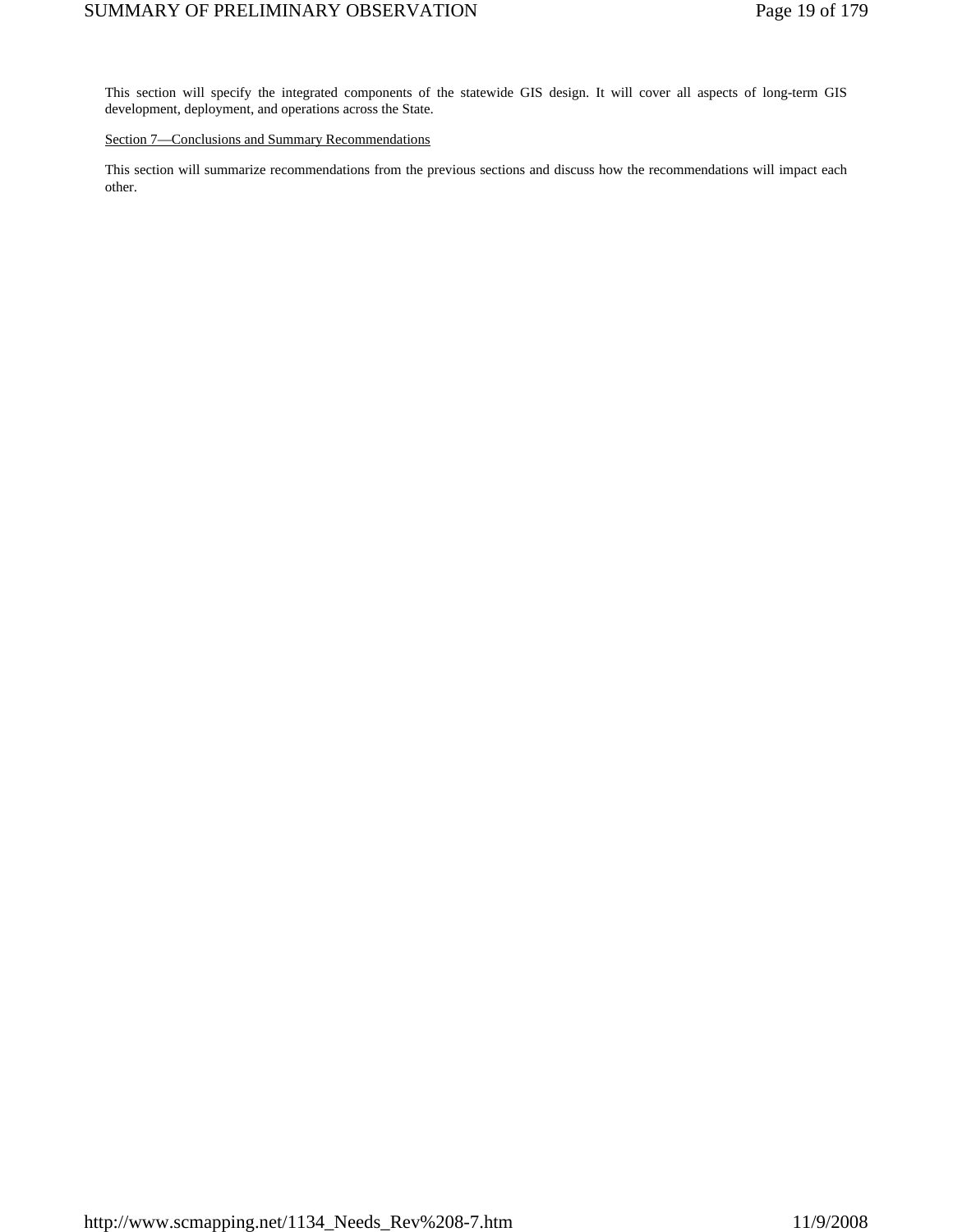**SECTION 2**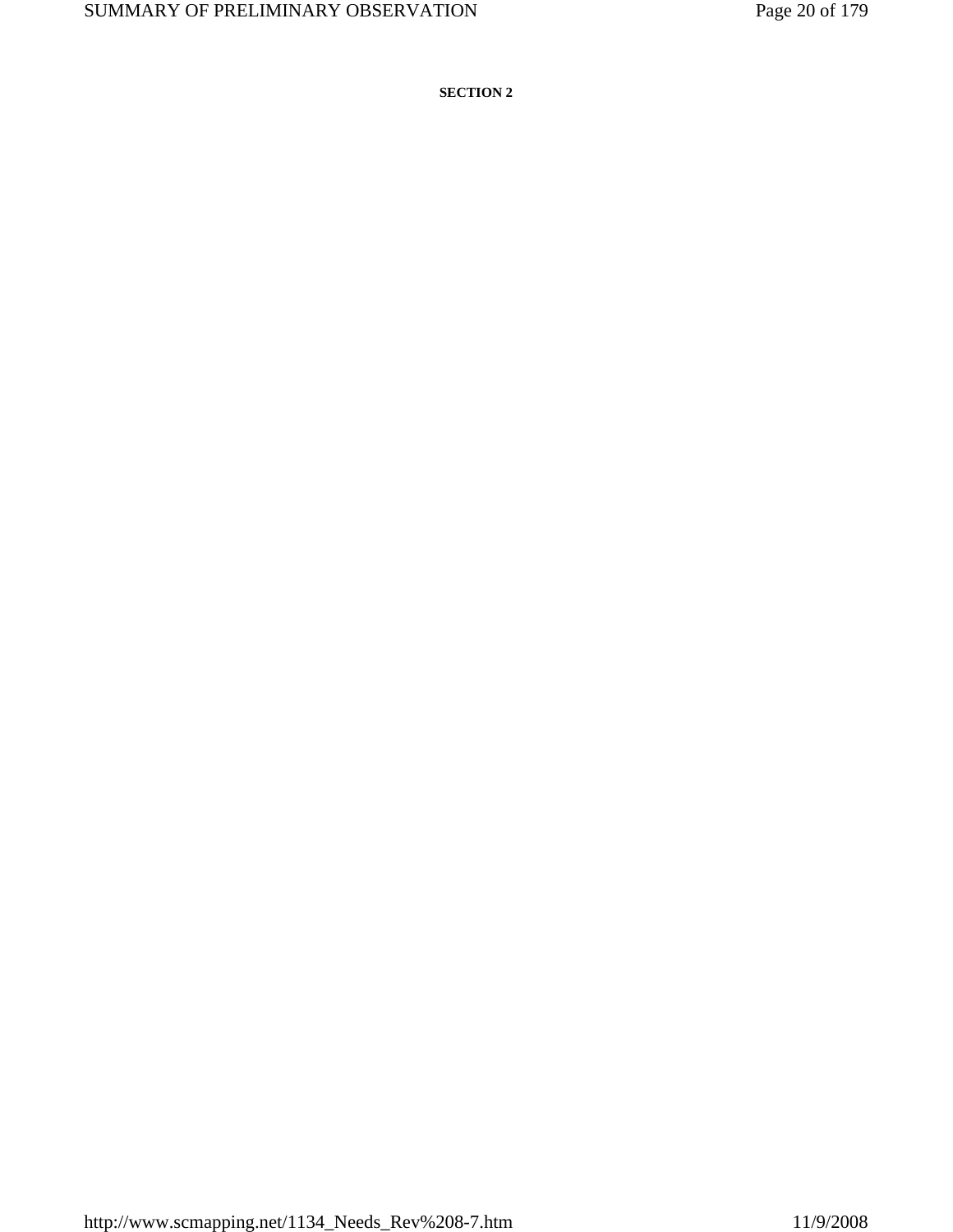### **SECTION 2 GEOGRAPHICALLY-RELATED PROGRAMS AND GIS APPLICATION NEEDS**

This *GIS Needs Assessment* is based on a sound understanding of the program responsibilities and missions of user organizations and the role that GIS plays in meeting those missions. GIS applications apply the technology to address program needs. This section describes the business needs of South Carolina organizations and a GIS application development framework that meets those needs.

### **2.1. ORGANIZATION MISSIONS AND THE IMPORTANCE OF GEOGRAPHIC INFORMATION**

The majority of information that is collected and used by government and utility organizations in the State is geographically-referenced. This summary of the missions of key GIS users or potential users underscores the importance of geographic information and the value that GIS technology offers.

### **2.1.1. State Agency Missions**

State government agencies represent a very key GIS stakeholder group by virtue of the large number of users, their role in generating and updating GIS data usable by many organizations, and the leadership role that they have in statewide GIS coordination. Table 2-1 summarizes the missions and goals of the primary State agency GIS stakeholders and the significance that geographic information plays in supporting those missions.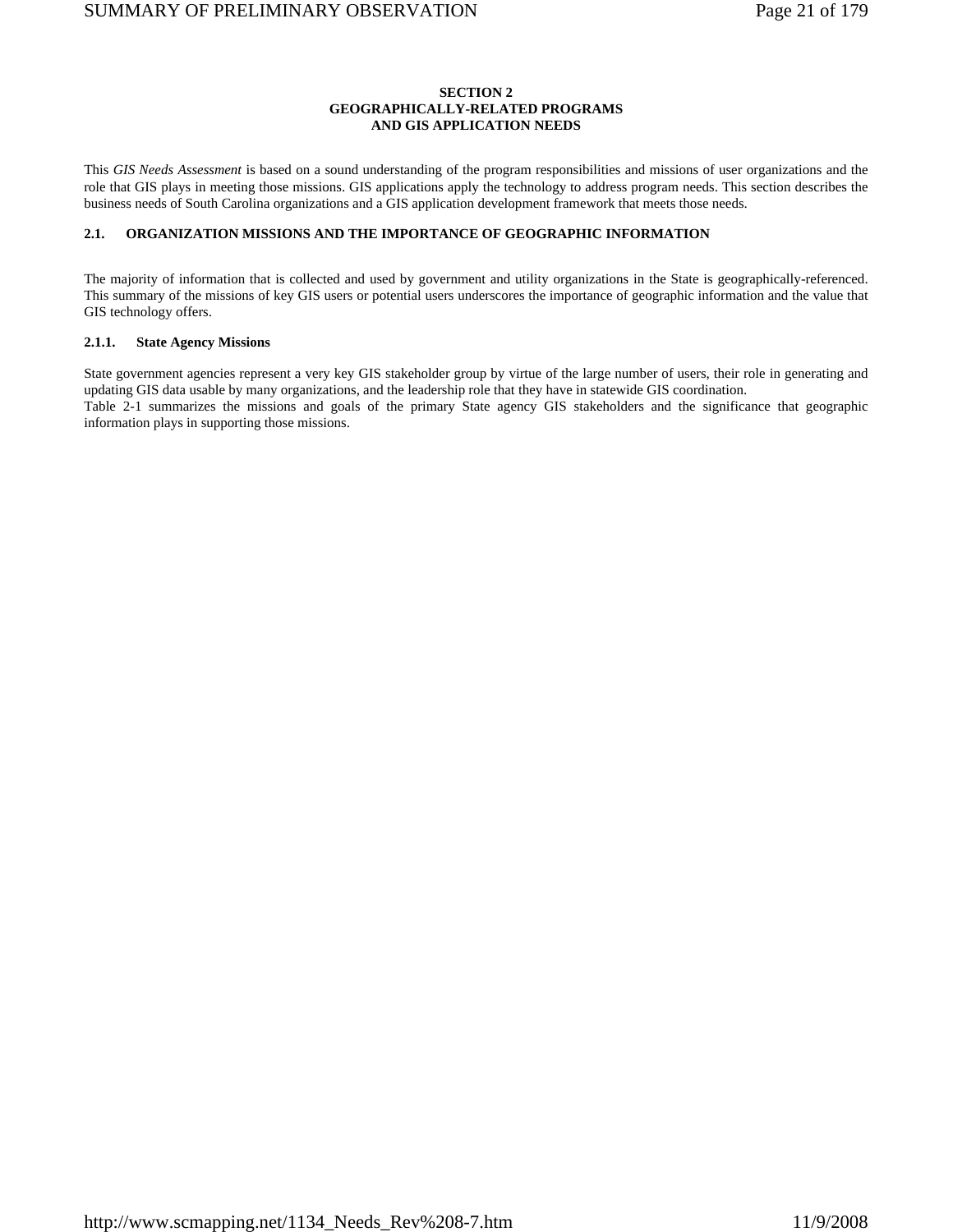| Agency                                                                        | <b>Mission Statement Summary</b>                                                                                                                                                                                                                                                                                                                                                                                                                                                                                                                                                                  | Importance of<br><b>Geographic Information</b>                                                                                                                                                                                                                                                                                                                                            |  |  |  |
|-------------------------------------------------------------------------------|---------------------------------------------------------------------------------------------------------------------------------------------------------------------------------------------------------------------------------------------------------------------------------------------------------------------------------------------------------------------------------------------------------------------------------------------------------------------------------------------------------------------------------------------------------------------------------------------------|-------------------------------------------------------------------------------------------------------------------------------------------------------------------------------------------------------------------------------------------------------------------------------------------------------------------------------------------------------------------------------------------|--|--|--|
| <b>State Agencies</b>                                                         |                                                                                                                                                                                                                                                                                                                                                                                                                                                                                                                                                                                                   |                                                                                                                                                                                                                                                                                                                                                                                           |  |  |  |
| <b>Adjutant General's Office</b><br><b>Emergency Preparedness</b><br>Division | Develops, coordinates, and leads the State<br>emergency management program, enabling<br>effective preparation for, and efficient response<br>to, emergencies and disasters in order to save<br>lives, reduce human suffering, and reduce<br>property loss.                                                                                                                                                                                                                                                                                                                                        | The Emergency Preparedness<br>Department will use geographic<br>data to determine emergency<br>routes and planning coordination                                                                                                                                                                                                                                                           |  |  |  |
| Department of Archives and<br>History                                         | To preserve and promote the documentary and<br>cultural heritage of the State in accordance with<br>the South Carolina Archives Act of 1954, the<br>South Carolina Public records Act of 1973, the<br>National Historic Preservation Act of 1966, the<br>Rehabilitation Tax Credit provision of the Federal<br>Tax Reform Act of 1986, and the South Carolina<br>Historic Preservation Tax Incentive Act of 1990,<br>and their amendments.                                                                                                                                                        | Geographic information will be<br>used to map historical areas and<br>to make decisions regarding the<br>protection and management of<br>cultural resources.                                                                                                                                                                                                                              |  |  |  |
| <b>Attorney General's Office</b>                                              | The Attorney General is designated the chief<br>legal officer for the State and has supervisory<br>responsibilities over litigation involving State<br>agencies, boards, and commissions, as well as<br>all criminal prosecutions in the courts of this<br>State. Furthermore, the Attorney General is<br>required to appear before the South Carolina<br>Supreme Court in any case in which the State<br>has an interest.                                                                                                                                                                        | Geographic information will be<br>used by the Attorney General's<br>office to analyze crime, and<br>depict the location of crime<br>scenes in support of criminal<br>prosecutions.                                                                                                                                                                                                        |  |  |  |
| <b>Budget and Control Board</b><br>(B&CB)                                     | The State Budget and Control Board<br>encompasses many government activities to<br>remain responsive to the dynamics of the state. A<br>five member body provides executive and<br>legislative oversight when the general assembly<br>is out of session. The Office of the Executive<br>Director acts as a link between the five member<br>body and the divisions of the board. The<br>functions of the board are administered by the<br>Office of the Executive Director and its<br>consolidated divisions (Operations, Budget and<br>Analysis, Retirement System, and Regional<br>Development). | This agency has a diverse set of<br>responsibilities, many with<br>geographic aspects. The<br>Division of Budget and Analysis,<br>contains the Office of Research<br>and Statistics which includes a<br>Digital Cartography Unit and the<br>South Carolina Geodetic Survey.<br>Other divisions also use<br>geographic information for<br>routing deliveries and facilities<br>management. |  |  |  |

### **Table 2-1: State Agency Mission Statement Summaries**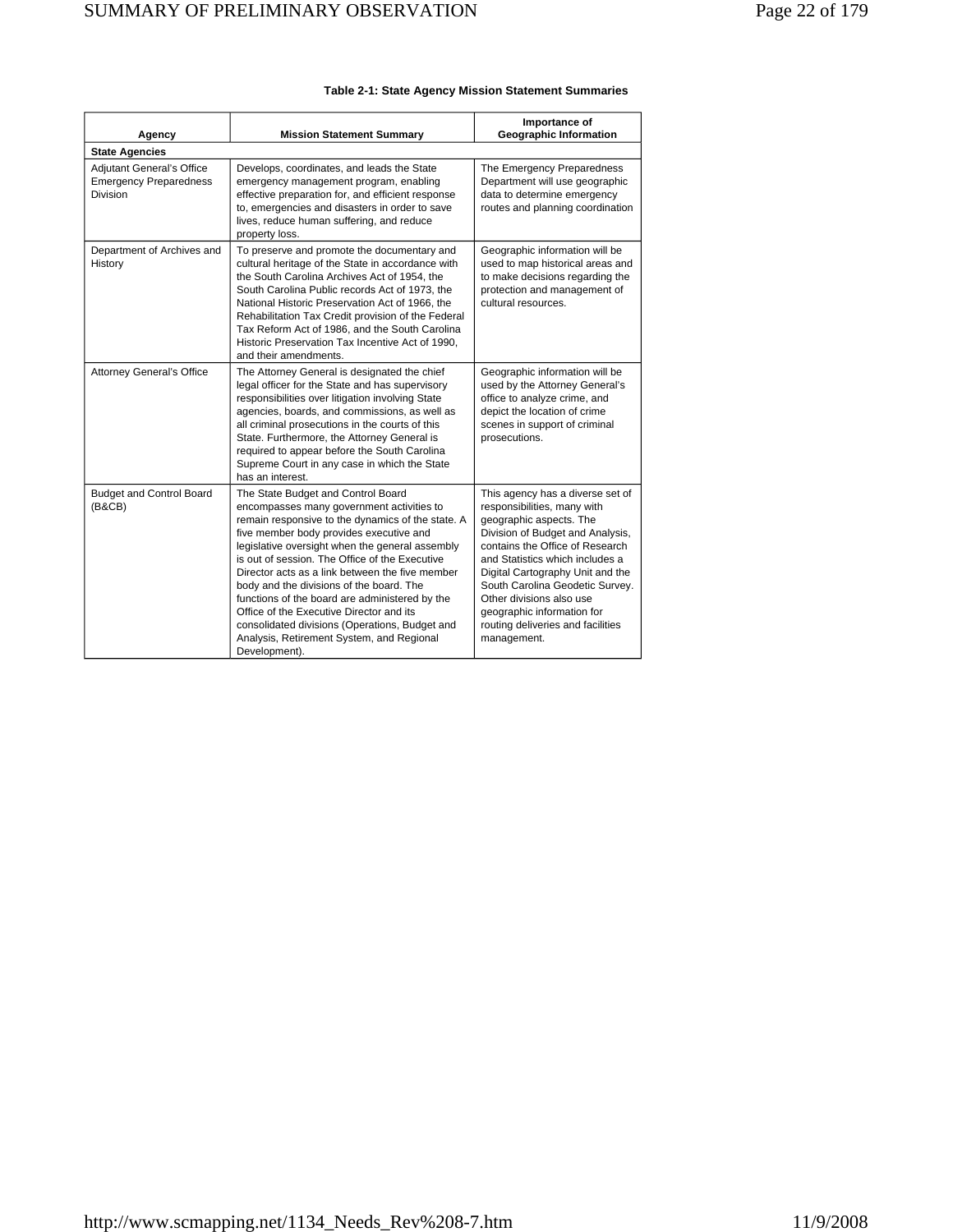| Agency                                                                             | <b>Mission Statement Summary</b>                                                                                                                                                                                                                                                                                                                                                                                                                                                                                                                                                                                                                                                                                                                                                 | Importance of<br><b>Geographic Information</b>                                                                                                                                                                                                                                                                                                                                                                             |
|------------------------------------------------------------------------------------|----------------------------------------------------------------------------------------------------------------------------------------------------------------------------------------------------------------------------------------------------------------------------------------------------------------------------------------------------------------------------------------------------------------------------------------------------------------------------------------------------------------------------------------------------------------------------------------------------------------------------------------------------------------------------------------------------------------------------------------------------------------------------------|----------------------------------------------------------------------------------------------------------------------------------------------------------------------------------------------------------------------------------------------------------------------------------------------------------------------------------------------------------------------------------------------------------------------------|
| <b>State Agencies (continued)</b>                                                  |                                                                                                                                                                                                                                                                                                                                                                                                                                                                                                                                                                                                                                                                                                                                                                                  |                                                                                                                                                                                                                                                                                                                                                                                                                            |
| Budget and Control Board-<br>Division of Regional<br>Development                   | This Division fulfills the mandates of the South<br>Carolina Comprehensive Infrastructure<br>Development Act to coordinate infrastructure<br>planning among state, regional and local units of<br>government; assist in development of<br>comprehensive regional infrastructure<br>development plans and identify and provide<br>funding and financial assistance for constructing<br>and improving infrastructure.                                                                                                                                                                                                                                                                                                                                                              | Decision making and program<br>support to regional agencies and<br>local governments in the State is<br>a geographic problem. GIS can<br>play a role in helping to prioritize<br>and coordinate infrastructure<br>projects, planning and decision<br>making that impacts local<br>governments, and providing<br>proper support and coordination<br>among Councils of<br>Governments.                                       |
| Budget and Control Board-<br>Division of Operations-<br>Office of General Services | The Office of General Services exists to achieve<br>efficiency and economy in the operation of state<br>government by providing experts in areas of<br>common need. We accomplish this mission<br>through professional services, which include:<br>• Real property leasing, purchasing, selling<br>and appraisal<br>Maintenance, operation and renovation of<br>State buildings<br>Leasing of vehicles, and vehicle<br>٠<br>maintenance and maintenance services<br>Disposing of Federal and State surplus<br>٠<br>property<br>Selling commonly used office and janitorial<br>supplies<br>Providing mail services to government<br>٠<br>entities<br>Procurement and professional assistance in<br>contracting for construction, information<br>technology and goods and services | The Office needs information<br>that is geographic in nature and<br>provides services to<br>geographically dispersed<br>"clients" in state government.<br>GIS technology can help its<br>operations by spatially enabling<br>current or future applications<br>and database that have a<br>locational component. The result<br>being added capabilities for<br>program planning and providing<br>services more efficiently |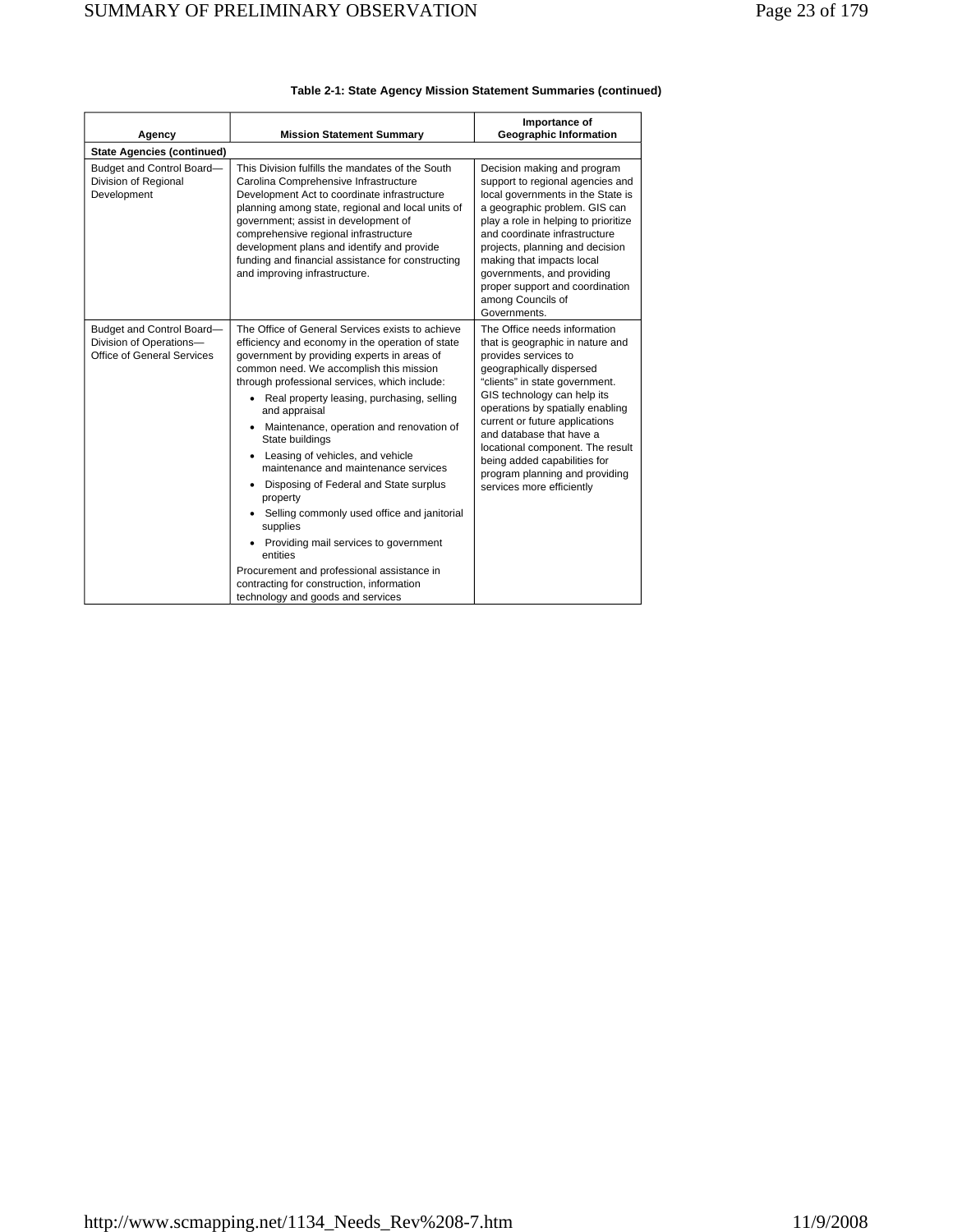| <b>Mission Statement Summary</b><br>Agency                                                                                                                             |                                                                                                                                                                                                                                                                                                                                                                                                                                                                                                                                                                                                                                                                                                                                                                                                                                                                                                                     | Importance of<br><b>Geographic Information</b>                                                                                                                                                                                                                                                                                                                                                                                                         |  |  |  |
|------------------------------------------------------------------------------------------------------------------------------------------------------------------------|---------------------------------------------------------------------------------------------------------------------------------------------------------------------------------------------------------------------------------------------------------------------------------------------------------------------------------------------------------------------------------------------------------------------------------------------------------------------------------------------------------------------------------------------------------------------------------------------------------------------------------------------------------------------------------------------------------------------------------------------------------------------------------------------------------------------------------------------------------------------------------------------------------------------|--------------------------------------------------------------------------------------------------------------------------------------------------------------------------------------------------------------------------------------------------------------------------------------------------------------------------------------------------------------------------------------------------------------------------------------------------------|--|--|--|
| <b>State Agencies (continued)</b>                                                                                                                                      |                                                                                                                                                                                                                                                                                                                                                                                                                                                                                                                                                                                                                                                                                                                                                                                                                                                                                                                     |                                                                                                                                                                                                                                                                                                                                                                                                                                                        |  |  |  |
| State Budget and Control<br>Board-Division of<br>Operations-Office of<br><b>Information Resources</b>                                                                  | The Office of Information Resources (OIR)<br>supports many South Carolina state government<br>communication systems including the state<br>government telephone system and MetroNet.<br>OIR also operates the State's largest Data<br>Center, managing numerous mainframe<br>databases and applications for several state<br>government agencies. OIR provides IT technical<br>support and hosts web sites for agencies that<br>request these services.                                                                                                                                                                                                                                                                                                                                                                                                                                                             | OIR will coordinate any network<br>expansion that will be required<br>for expanded GIS<br>implementation. Many tabular<br>databases that will be linked to<br>GIS data are stored and<br>managed by mainframe<br>computers in the OIR State Data<br>Center, OIR will host web sites<br>that could include some GIS<br>components and there will be<br>requirements for their technical<br>support staff to have knowledge<br>of GIS software packages. |  |  |  |
| Budget and Control Board-<br>Division of Budget and<br>Analysis-Office of Research<br>and Statistics                                                                   | The Office of Research and Statistics, under the<br>mandates of various State laws, the Budget and<br>Control Board directives and executive orders, is<br>charged with gathering, analyzing, and publishing<br>data vital to the social, health, and economic well<br>being of South Carolina. The Board, the General<br>Assembly, other state agencies, local<br>governments, and numerous interested citizens<br>to guide planning, management and development<br>decisions use these data. The office also works<br>with other agencies to prevent overlap and<br>duplication of data gathering activities. The<br>categories of data and information resources<br>administered by the office include-(1)<br>Redistricting; (2) Economics; (3) Geodetic<br>Survey; (4) Digital Cartography; (5) Technology<br>Planning and Management; (6) Health and<br>Demographics; (7) Census; and (8) Special<br>Projects. | GIS is used now and will be<br>increasingly used in the future to<br>support data compilation,<br>mapping, data dissemination,<br>geographic analysis, and a wide<br>range of research and<br>assistance tasks carried out by<br>the Sections of this Office as<br>mandated (described further<br>below).                                                                                                                                              |  |  |  |
| State Budget and Control<br>Board-Division of Budget<br>and Analysis-Office of<br>Research and Statistics-<br>Precinct Demographics and<br>Digital Cartography Section | Fulfills ORS mandates to serve GIS digital<br>mapping technology to various governmental<br>units, to the legislature for redistricting, and to<br>provide GIS technical assistance for geospatial<br>data management. The section is responsible for<br>maintaining maps of records that document the<br>various election districts and voting precincts in<br>South Carolina providing technical assistance in<br>the development and modification of plans for<br>these districts.                                                                                                                                                                                                                                                                                                                                                                                                                               | Provides GIS and database<br>management and statistical<br>services. Serves as the state<br>Census data center. Empowers<br>the SC client master file and the<br>statistical datawarehouse.<br>Maintains the redistricting<br>support system.                                                                                                                                                                                                          |  |  |  |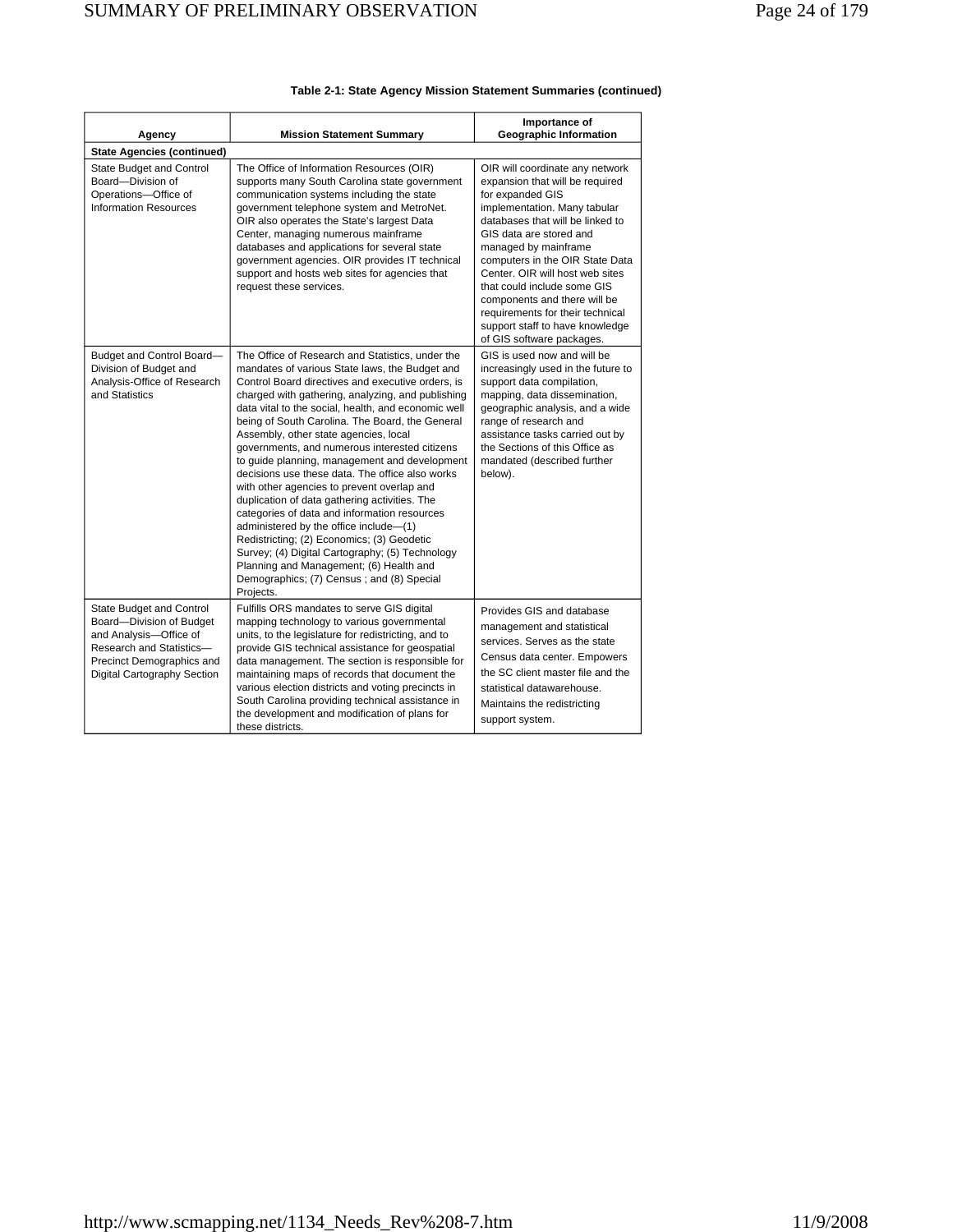| Agency                                                                                                                                                       | <b>Mission Statement Summary</b>                                                                                                                                                                                                                                                                                                                                                                                                                                                                    | Importance of<br><b>Geographic Information</b>                                                                                                                                                                                                                                                                                                                    |  |  |
|--------------------------------------------------------------------------------------------------------------------------------------------------------------|-----------------------------------------------------------------------------------------------------------------------------------------------------------------------------------------------------------------------------------------------------------------------------------------------------------------------------------------------------------------------------------------------------------------------------------------------------------------------------------------------------|-------------------------------------------------------------------------------------------------------------------------------------------------------------------------------------------------------------------------------------------------------------------------------------------------------------------------------------------------------------------|--|--|
| <b>State Agencies (continued)</b>                                                                                                                            |                                                                                                                                                                                                                                                                                                                                                                                                                                                                                                     |                                                                                                                                                                                                                                                                                                                                                                   |  |  |
| Budget and Control Board-<br>Division of Budget and<br>Analysis-Office of<br>Research and Statistics-<br>South Carolina Geodetic<br>Survey                   | Establishes horizontal and vertical geodetic<br>control throughout the State to allow reference of<br>land and land-related items to the national<br>horizontal and vertical coordinate system, to<br>ensure integrity of new geodetic data, and to<br>maintain geodetic files. Also supports the<br>development of an accurate, uniform statewide<br>mapping system on a county-by-county basis to<br>provide a large-scale map base for county and<br>State land information systems.             | The mission of the<br>SC Geodetic Survey is directly<br>related to the development and<br>improvement of the geographic<br>data available to the government<br>agencies/citizens of SC. GIS<br>technology directly supports<br>survey monument densification,<br>field data gathering, mapping,<br>and the County cooperative<br>program management by<br>survey. |  |  |
| Budget and Control Board-<br>Division of Budget and<br>Analysis-Office of<br>Research and Statistics-<br>Technology Planning and<br><b>Management Office</b> | The Office of Technology Planning and<br>Management sets the State's strategic directions<br>in the area of information systems to provide for<br>the most efficient technology and greatest access<br>to information in the most cost-effective means<br>through appropriate allocations of fiscal and<br>technological resources. Function as a credible<br>and impartial source of information technology<br>management advisement and technical expertise<br>to all levels of state government. | With its responsibility for<br>overseeing standards for and<br>directing effective use of related<br>information systems, this office<br>can play a role in formal<br>definition and use of standards<br>and collaborative efforts relating<br>to GIS in coordination with CGI.                                                                                   |  |  |
| Department of Commerce                                                                                                                                       | Works with communities to locate new quality<br>investments and expand existing investments to<br>create wealth and help achieve the highest<br>quality of life for all South Carolinians.                                                                                                                                                                                                                                                                                                          | Geographic data is used to<br>determine locations appropriate<br>for new businesses, to aid<br>community development<br>activities, and to support<br>infrastructure planning and<br>funding.                                                                                                                                                                     |  |  |
| Commission on Higher<br>Education                                                                                                                            | Promotes the quality and efficiency of the State<br>system of higher education to foster economic<br>development and human development in South<br>Carolina.                                                                                                                                                                                                                                                                                                                                        | The Commission on Higher<br>Education can use geographic<br>information to target areas for<br>economic growth and human<br>development.                                                                                                                                                                                                                          |  |  |
| Department of Corrections                                                                                                                                    | Operates the State prison system in accordance<br>with statutory and constitutional mandates.                                                                                                                                                                                                                                                                                                                                                                                                       | The Department of Corrections<br>must plan the transport of<br>prisoners from prisons to court<br>and to other prisons, as well as<br>manage facilities spread over<br>their prison compounds.                                                                                                                                                                    |  |  |
| Department of Education                                                                                                                                      | Provides leadership and services to schools and<br>communities to enable all students, regardless of<br>circumstances, to achieve world-class academic<br>standards.                                                                                                                                                                                                                                                                                                                                | The Department of Education<br>can use geographic information<br>to determine school districts and<br>assist with bus routing.                                                                                                                                                                                                                                    |  |  |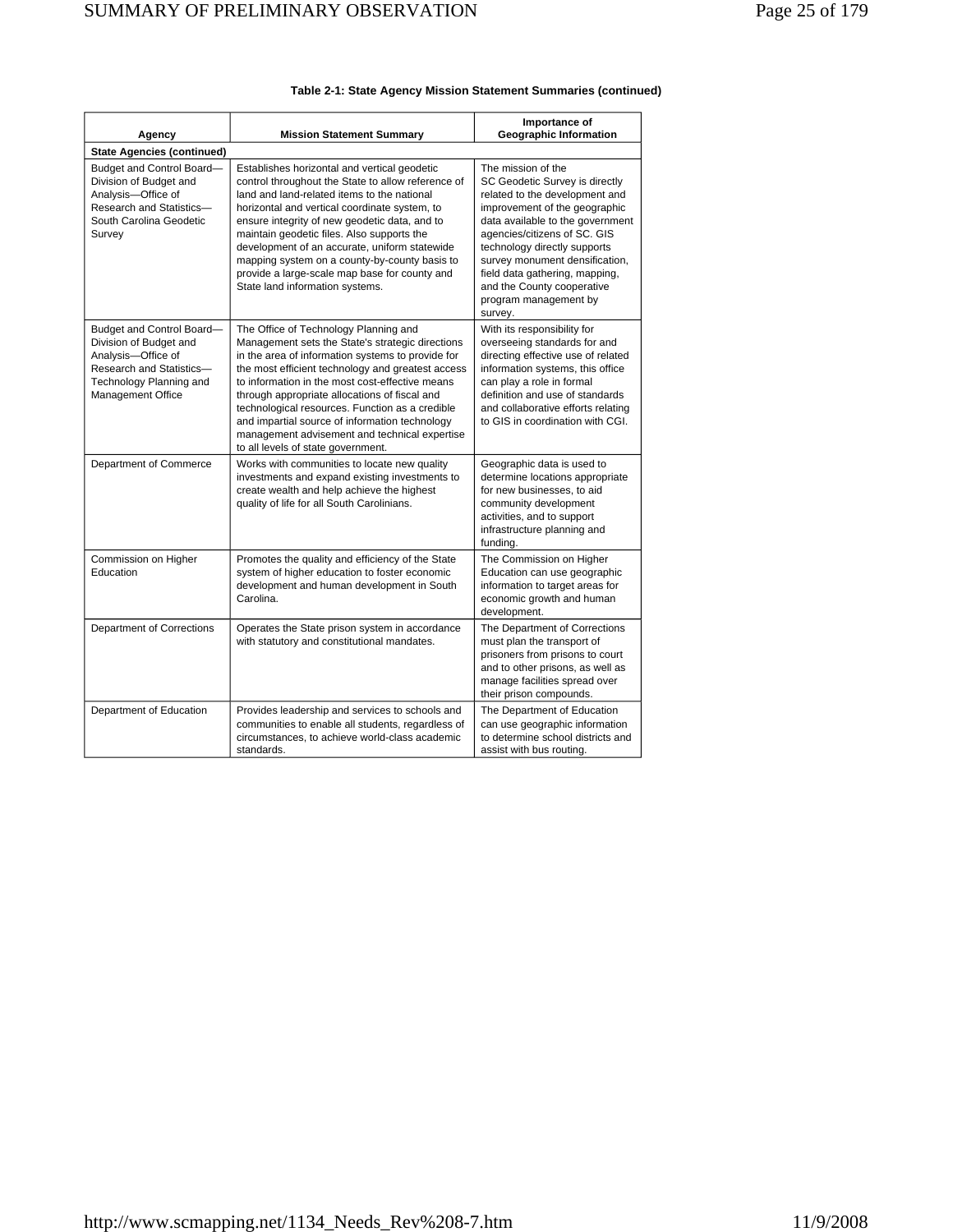| Agency                                                                 | <b>Mission Statement Summary</b>                                                                                                                                                                                                                                                                                                                                                                                                                                                                                                                            | Importance of<br>Geographic Information                                                                                                                                                                                                          |
|------------------------------------------------------------------------|-------------------------------------------------------------------------------------------------------------------------------------------------------------------------------------------------------------------------------------------------------------------------------------------------------------------------------------------------------------------------------------------------------------------------------------------------------------------------------------------------------------------------------------------------------------|--------------------------------------------------------------------------------------------------------------------------------------------------------------------------------------------------------------------------------------------------|
| <b>State Agencies (continued)</b>                                      |                                                                                                                                                                                                                                                                                                                                                                                                                                                                                                                                                             |                                                                                                                                                                                                                                                  |
| <b>Forestry Commission</b>                                             | Manages or promotes the management of the<br>forest lands of South Carolina to achieve the<br>greatest good for the citizens. The Commission is<br>responsible for both urban and rural forest lands,<br>attending to timber, wildlife, water quality, air<br>quality, soil protection, recreation, aesthetics, and<br>other forest-related concerns. These<br>responsibilities require enforcement of laws and<br>regulations related to forest management, and<br>development and promotion of appropriate<br>technologies and Best Management Practices. | This agency needs geographic<br>information to manage State<br>forests and administer public<br>outreach programs and<br>conservation efforts.                                                                                                   |
| Department of Health and<br><b>Environmental Control</b><br>(DHEC)     | Promotes and protects the health of the public<br>and the environment.                                                                                                                                                                                                                                                                                                                                                                                                                                                                                      | GIS is a source of information<br>for DHEC managers and policy<br>makers with decision support<br>systems and applications that<br>enable them to better analyze<br>spatial information related to<br>environmental and public health<br>issues. |
| Department of Health and<br>Human Services-Bureau<br>of Senior Service | Improves the health and social status of South<br>Carolina families by contracting with public and<br>non-profit organizations, credentialed medical<br>professionals, and private businesses to provide<br>Medicaid, child care, and aging services.                                                                                                                                                                                                                                                                                                       | The Department of Health and<br>Human Services will use<br>geographic information to<br>coordinate transportation of<br>people enrolled in their<br>programs and the delivery of<br>services to people and locations<br>throughout the State.    |
| <b>State Law Enforcement</b><br>Division (SLED)                        | Provides quality manpower and technical<br>assistance to law enforcement agencies and<br>conducts investigations on behalf of the State as<br>directed by the Governor and the Attorney<br>General.                                                                                                                                                                                                                                                                                                                                                         | State Law Enforcement will use<br>geographic information to<br>support crime analysis<br>throughout the State.                                                                                                                                   |
| Department of Mental<br>Health                                         | Works with citizens to assist those having mental<br>disorders with the goal of improving their quality<br>of life.                                                                                                                                                                                                                                                                                                                                                                                                                                         | The Department of Mental<br>Health will need geographic<br>information to determine the<br>location of their patients and<br>assist in natural disasters as<br>they occur.                                                                       |
| Department of Natural<br>Resources (DNR)                               | Develops and implements policies and programs<br>designed to study, conserve, and protect the<br>State's natural resources through management,<br>assessment and monitoring, research, planning,<br>education, technical assistance, and constituent<br>involvement.                                                                                                                                                                                                                                                                                        | The Department of Natural<br>Resources will use geographic<br>data to determine natural<br>resource areas. The information<br>will aid in monitoring resources<br>and will provide data to assist in<br>management.                              |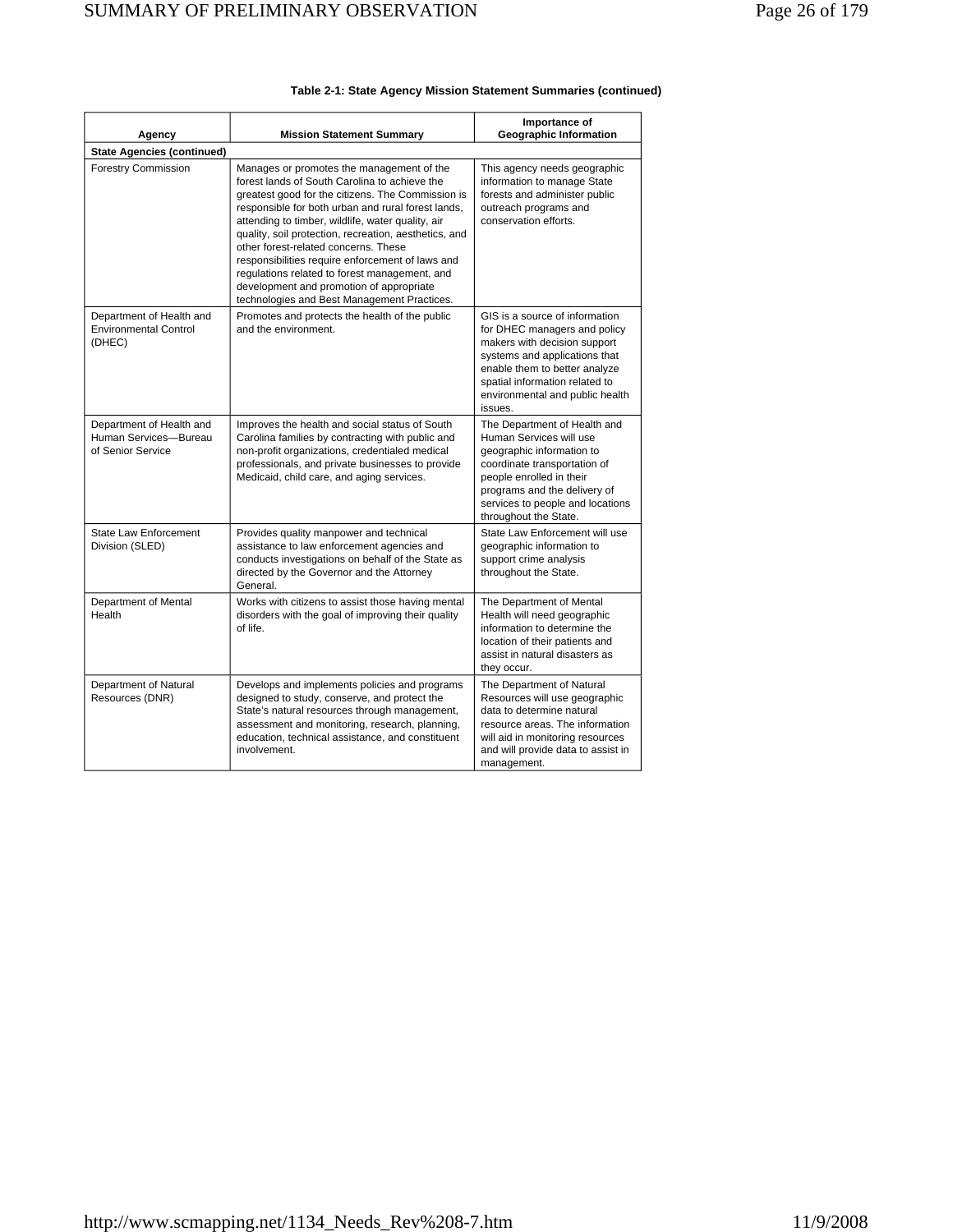| Agency                                                                     | Importance of<br><b>Geographic Information</b><br><b>Mission Statement Summary</b>                                                                                                                                                                                                                                                      |                                                                                                                                                                                                                                                                 |  |  |
|----------------------------------------------------------------------------|-----------------------------------------------------------------------------------------------------------------------------------------------------------------------------------------------------------------------------------------------------------------------------------------------------------------------------------------|-----------------------------------------------------------------------------------------------------------------------------------------------------------------------------------------------------------------------------------------------------------------|--|--|
| <b>State Agencies (continued)</b>                                          |                                                                                                                                                                                                                                                                                                                                         |                                                                                                                                                                                                                                                                 |  |  |
| Department of Public Safety                                                | Ensures the safety of South Carolina highways<br>through enforcement of traffic and vehicle laws,<br>regulation of drivers' licenses, and safety and law<br>enforcement training programs. The Department<br>also provides security for the Governor and the<br>grounds of the State Capitol, Supreme Court, and<br>Governor's Mansion. | Geographic information will help<br>the Department of Public Safety<br>by tracking traffic accident sites.                                                                                                                                                      |  |  |
| Public Service Commission<br>(PSC)                                         | Carries out regulatory and oversight functions<br>and responsibilities pertaining to private utility<br>and transportation companies.                                                                                                                                                                                                   | The Public Service Commission<br>needs to evaluate utility service<br>area boundary information and<br>information on customers.<br>Possible future needs involve<br>actual utility facility information.                                                       |  |  |
| Department of Revenue<br>(DOR)                                             | Administers the tax laws of the State and collects<br>taxes in a fair and effective manner.                                                                                                                                                                                                                                             | The Department of Revenue will<br>use geographic information to<br>support local tax assessors in<br>property taxation.                                                                                                                                         |  |  |
| State Housing and Finance<br>and Development Authority                     | Promotes and provides safe, decent, and<br>affordable housing for the citizens of South<br>Carolina.                                                                                                                                                                                                                                    | State Housing and the Finance<br>and Development Authority can<br>use geographic information to<br>determine areas where housing<br>assistance is required, and<br>provide information on<br>communities to assist in<br>improving those areas.                 |  |  |
| Department of<br>Transportation (DOT)                                      | Provides a safe and efficient transportation<br>system for the State of South Carolina by building<br>and maintaining roads and bridges, as well as<br>providing mass transit services to the citizens of<br>the State.                                                                                                                 | Geographic information can<br>assist the Department of<br>Transportation in maintaining<br>roads and bridges. Data can<br>also be used to assist in<br>determining areas in need of<br>mass transit or additional roads.                                        |  |  |
| <b>Universities and Education Institutions</b>                             |                                                                                                                                                                                                                                                                                                                                         |                                                                                                                                                                                                                                                                 |  |  |
| <b>Clemson University</b><br>Agriculture and Forestry<br>and Life Sciences | A land grant university, providing teaching,<br>research, and service in agriculture, forestry, and<br>life sciences that will benefit the citizens of South<br>Carolina and the nation.                                                                                                                                                | <b>Clemson University Agriculture</b><br>and Forestry and Life Sciences<br>can use geographic data for<br>research relating to forestry,<br>agriculture, and life sciences.<br>The information can also be<br>used to assist in education<br>outreach programs. |  |  |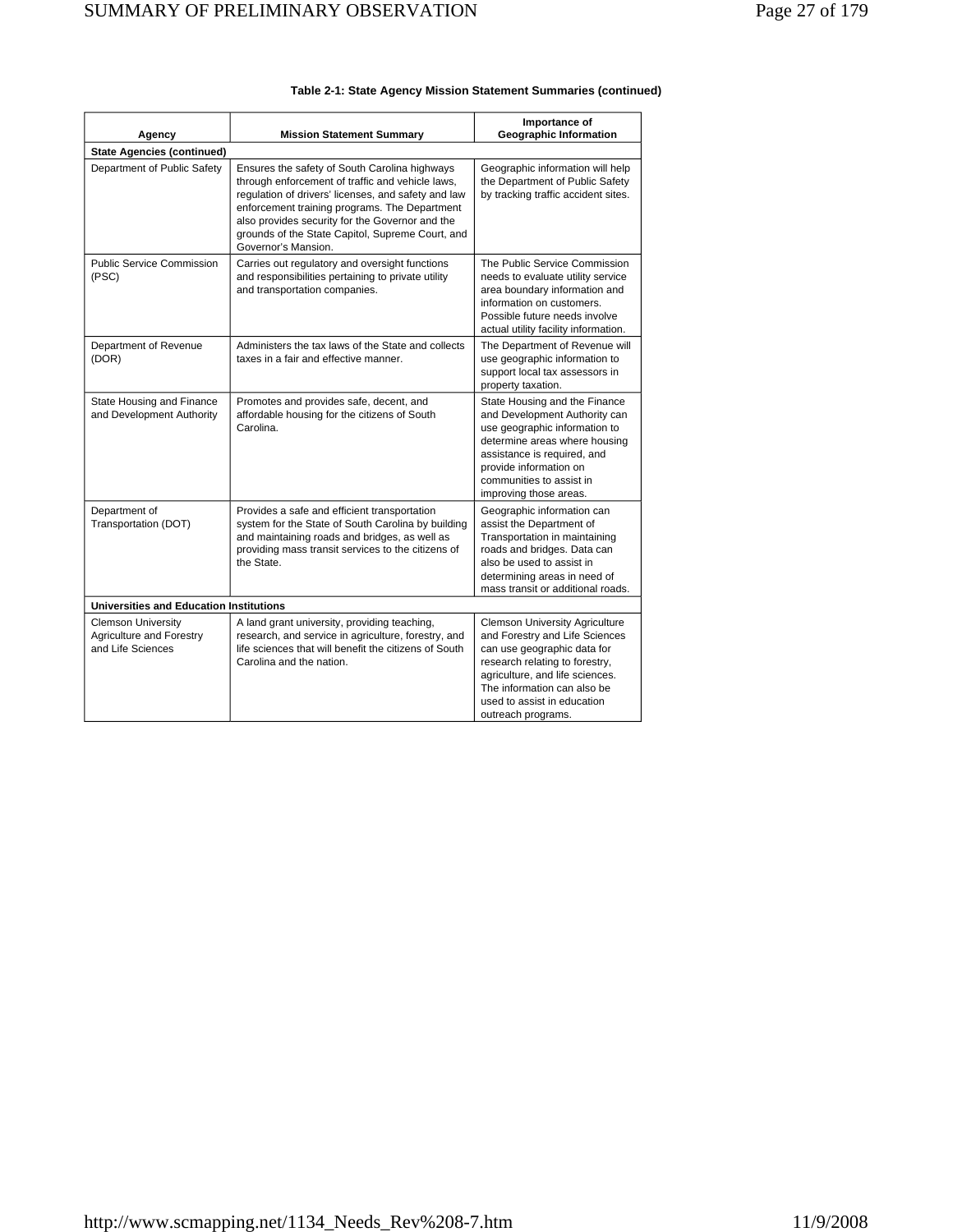| Agency                                                                                        | <b>Mission Statement Summary</b>                                                                                                                                                                                                                                                                                                                                                                                                                                                                                                                                                                                                      |                                                                                                                                                                                                                                                                                                                                                                                                                                                                                                                        |  |  |
|-----------------------------------------------------------------------------------------------|---------------------------------------------------------------------------------------------------------------------------------------------------------------------------------------------------------------------------------------------------------------------------------------------------------------------------------------------------------------------------------------------------------------------------------------------------------------------------------------------------------------------------------------------------------------------------------------------------------------------------------------|------------------------------------------------------------------------------------------------------------------------------------------------------------------------------------------------------------------------------------------------------------------------------------------------------------------------------------------------------------------------------------------------------------------------------------------------------------------------------------------------------------------------|--|--|
| Universities and Education Institutions (continued)                                           |                                                                                                                                                                                                                                                                                                                                                                                                                                                                                                                                                                                                                                       |                                                                                                                                                                                                                                                                                                                                                                                                                                                                                                                        |  |  |
| University of South<br>Carolina-Department of<br>Geography                                    | The education of the state's diverse citizens<br>through teaching, research and creative activity,<br>and service. It is committed to providing its<br>students with the highest-quality education,<br>including the knowledge, skills, and values<br>necessary for success and responsible<br>citizenship in a complex and changing world. It is<br>dedicated to using research to improve the<br>quality of life for South Carolinians and to provide<br>service to its community, state, nation, and the<br>world in such areas as public health, education,<br>social issues, economic development, and family<br>support systems | As one of the six founding<br>members of the University<br>Consortium on Geographic<br>Information Science, USC is<br>internationally recognized as a<br>pioneer in innovative research in<br>GIS, remote sensing and spatial<br>analysis. More than 50 different<br>units have actively used GIS and<br>related technology in their<br>teaching, research and service<br>missions. It also developed and<br>maintains an extensive<br>infrastructure to support the<br>successful adoption and<br>utilization of GIS. |  |  |
| South Carolina Institute of<br>Archaeology and<br>Anthropology                                | A University of South Carolina (USC) research<br>institute and State cultural resource management<br>agency that performs operations to discover,<br>record, and study South Carolina's archeology<br>through both field and collections research.<br>SCIAA also participates in USC activities, and<br>contributes to the USC infrastructure and<br>publication series.                                                                                                                                                                                                                                                              | Geographic information will be<br>used to map historical areas,<br>and to assist in field studies and<br>other forms of research.                                                                                                                                                                                                                                                                                                                                                                                      |  |  |
| South Carolina Sea Grant<br>Consortium                                                        | A university-based network supporting research,<br>education, mapping, and outreach to conserve<br>coastal resources and enhance economic<br>opportunity for the people of South Carolina.                                                                                                                                                                                                                                                                                                                                                                                                                                            | The Sea Grant Consortium will<br>benefit from geographic<br>information for use in research,<br>map production, and the<br>protection and conservation of<br>coastal waterways.                                                                                                                                                                                                                                                                                                                                        |  |  |
| Military                                                                                      |                                                                                                                                                                                                                                                                                                                                                                                                                                                                                                                                                                                                                                       |                                                                                                                                                                                                                                                                                                                                                                                                                                                                                                                        |  |  |
| Adjutant General's Office-<br>Department of the Military-<br>South Carolina National<br>Guard | Provides an organization that is fully capable of<br>accomplishing State and Federal missions as<br>directed by the Governor of South Carolina and<br>the President of the United States.                                                                                                                                                                                                                                                                                                                                                                                                                                             | The National Guard will<br>determine areas subject to<br>flooding and other natural<br>disasters by using geographic<br>information. GIS will also be<br>used to assist in the<br>management of National Guard<br>facilities and the natural<br>resources of their lands.                                                                                                                                                                                                                                              |  |  |

### **2.1.2. Missions of Local Government and Regional Councils of Government**

South Carolina includes 46 counties which exhibit a wide range of population and development characteristics.

The size of counties follows this breakdown:

|                              | <b>Population Range</b>                                                                            |    |  |  |  |  |  |
|------------------------------|----------------------------------------------------------------------------------------------------|----|--|--|--|--|--|
|                              | 75.001 to 150.000<br><b>Under 20,000</b><br>20.001 to 75.000<br>150,001 to 300,000<br>Over 300,000 |    |  |  |  |  |  |
| Number of<br><b>Counties</b> |                                                                                                    | 22 |  |  |  |  |  |

The largest county is Greenville County at 320,167 and the smallest is McCormick County at 8,868.

A similar breakdown of cities and towns is provided below:

|                       | <b>Population Range</b> |                 |                  |                  |                   |         |
|-----------------------|-------------------------|-----------------|------------------|------------------|-------------------|---------|
|                       | Under                   |                 |                  |                  |                   | Over    |
|                       | 5.000                   | 5.001 to 10.000 | 10.001 to 25.000 | 25,001 to 50,000 | 50.001 to 100.000 | 100.000 |
| Number of             | 210                     | 29              | 16               |                  |                   |         |
| <b>Municipalities</b> |                         |                 |                  |                  |                   |         |

The largest city is Columbia at 110,840; all others are less than 100,000. Urban population centers are best depicted as metropolitan statistical areas (MSAs) that show the population for an area that is composed of multiple portions of municipalities and counties, sometimes including areas from different states. The major MSAs in South Carolina, all of which are experiencing considerable growth, include—Charleston-

N. Charleston (505,000 population); Columbia MSA (450,000 population); and Greenville-Spartanburg (830,000 population). It is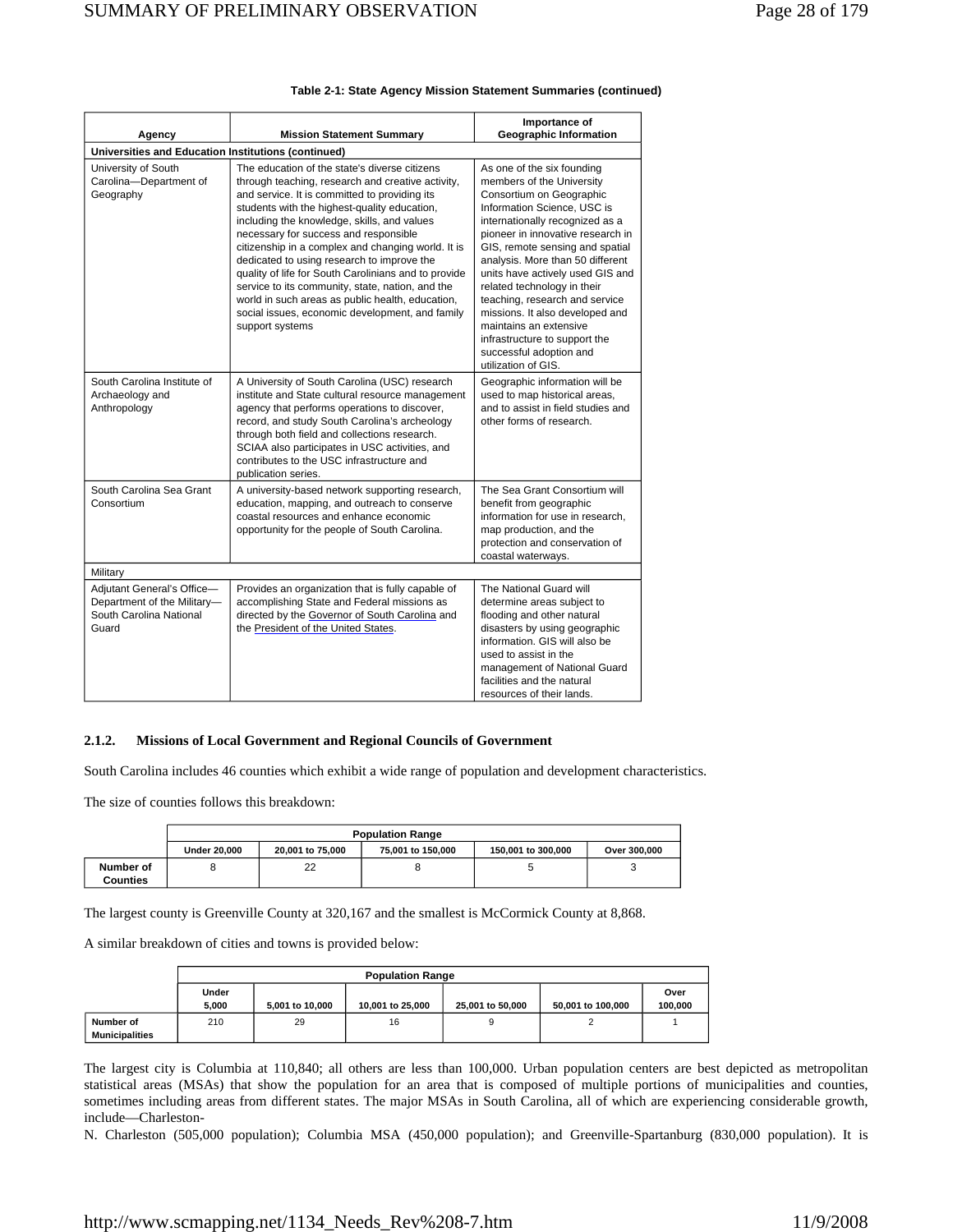projected that figures from the

2000 Census will show at least 5 other MSAs exceeding 100,000 in population.

The fastest growing areas are in Horry County and Dorchester County. Growth in the MSAs has outstripped growth in the State as a whole. Approximately 2/3 of the State population lives in these 8 MSAs. Of the 365,974-person increase in total State population from 1980 to 1990, 308,185 of that increase occurred in the MSAs.

With the increase in urban populations, management of resources, planning, expansion and maintenance of infrastructure, and many other activities that are supported by GIS will increase in importance. In this context, it is important to examine the role of local governments.

The mission of city and county governments is to provide services, maintain public infrastructure, and administer programs responding to the needs of their citizens. To respond to this overall mission, local governments provide a range of services and carry out many support functions. Functions and services of local governments that are dependent on geographic information and which can make use of GIS technology fall into the following major program areas:

- Property/Parcel assessment and taxation
- Development review and approval (e.g., subdivision, building permits)
- Public Works facilities management and maintenance
- Permit/By-law enforcement
- Zoning/Business license administration
- Water and sewer facilities management and maintenance (sometimes the responsibility of a utility district)
- Long-range land use/development planning
- Park and recreation planning
- Economic development
- Emergency planning and response
- Public safety (e.g., Fire, Police, Emergency Medical)
- Health and social program administration and services
- General information dissemination.

All of these program areas imply a strong need for maps and geographic data. Many of these local program requirements have counterparts at the State level which underscores the importance of improved coordination and sharing of geographic information and GIS technology.

Counties and municipalities all have planning functions within their own boundaries, but realistically, planning is also necessary at the regional level. For that purpose, regional councils of government were created. Councils of Government (COGs) were authorized by the State in 1976, through legislation that designated 10 multi-county regions. Each region could, if two or more counties within that region desired, form a Council of Governments, and all ten regions have chosen to do so. The COGs are charged with performing studies and making recommendations on issues that impact the region as a whole. The specific powers and duties as recorded in the enabling legislation of 1976 are (ARTICLE 3, Section 6-7-140):

- 1. Prepare studies and make recommendations on such matters as it deems appropriate
- 2. Coordinate and promote cooperative programs and action with and among its members and other governmental and nongovernmental entities, including those of other states
- 3. Study and make recommendations on matters affecting the public health, safety, general welfare, education, recreation, pollution control, utilities, planning, development, and such other matters as the common interest of the participating governments may dictate
- 4. Provide continuing technical assistance, and information to the member local governments and other agencies and individuals
- 5. In general, the regional council of government shall have the power to carry out such planning activities and the development of such studies and programs as it deems to be in the interest of the area
- 6. Acquire and dispose of real and personal property necessary to the conduct of its business
- 7. After the coordination with the appropriate State, local, and Federal agencies, the regional council of government may adopt such plans and programs as it may from time to time prepare. Such plans and programs as are adopted shall constitute the recommendations of the regional council of government.

COGs are funded in various ways—State funds allocated in the State budget; receiving grants; contracts formed with other government agencies, private corporations, or any type of organization that could require its services; and through funds appropriated by member local governments. COGs do not have any direct authority over their member communities, but provide expertise and services, often involving GIS, to staff of local governments in their region. COGs are especially involved in land use and transportation planning because of the regional significance.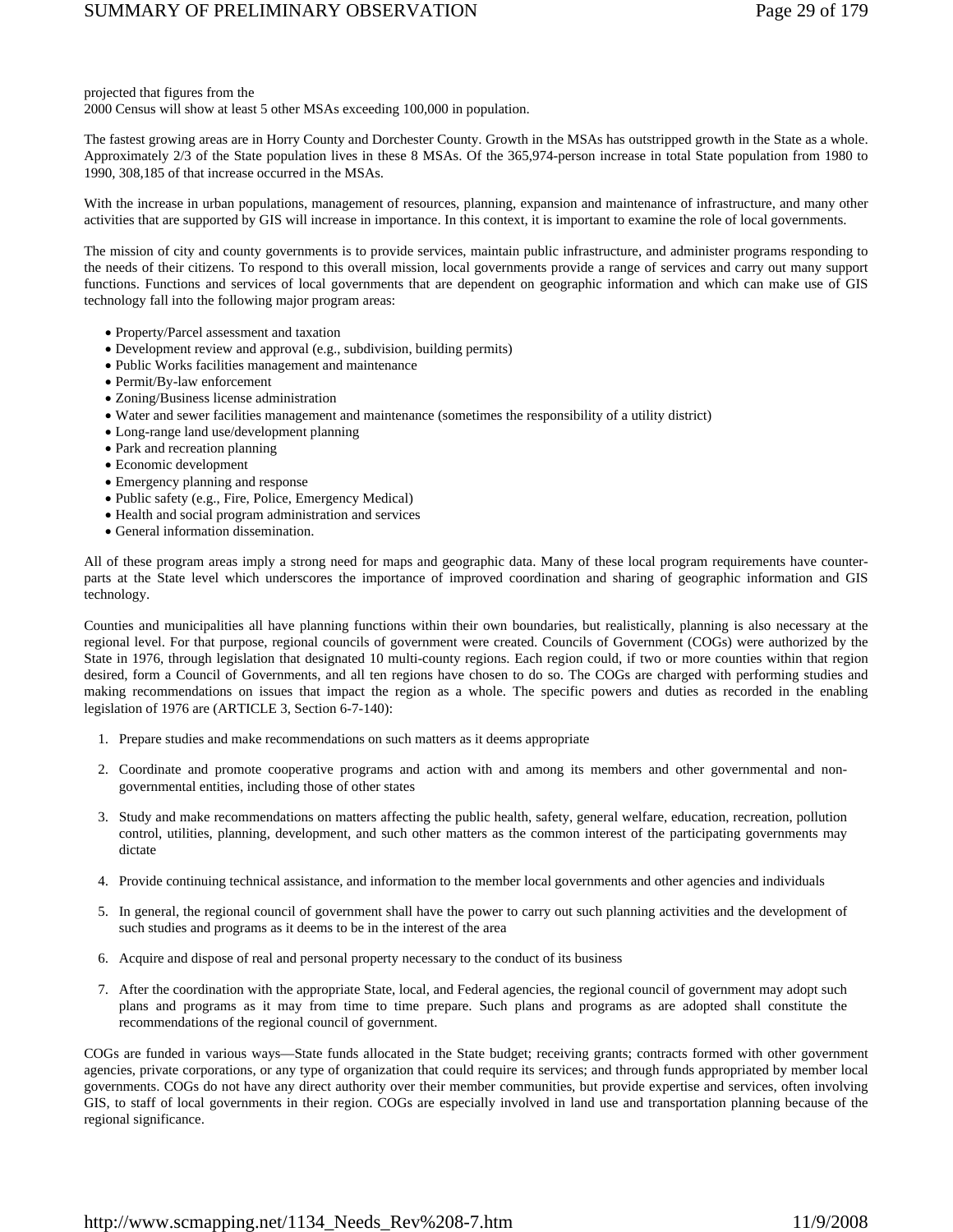### **2.1.3. Utility Organization Missions**

The primary missions of utility organizations are to provide reliable utility services to residential, commercial, and manufacturing customers through a network of utility lines and facilities. Public and private utilities in the State provide service for water, sewer, gas, electric, telephone, and other telecommunications. Utility organizations conduct planning and operations to design, build, and maintain facilities; track and support customers; manage property; and other geographically-related activities to support their mission. Gas, electric, water, sewer, or telecommunication utility organizations in the State will fall into one of the following ownership/administrative categories:

### Investor-owned Companies

These are private corporations, often publicly traded, with shares allocated and traded among multiple share owners. In South Carolina, investor-owned utilities are typically electric companies. Primary investor-owned South Carolina electric companies are Duke Power, South Carolina Electric and Gas, and Carolina Power and Light.

Some natural gas companies are also investor-owned. United Cities Gas Company and Piedmont Natural Gas Company are investor-owned gas companies that operate in South Carolina, as well as in other parts of the southeast. SCANA is another investor-owned energy company that supplies both gas and electricity. Their natural gas distribution subsidiary is South Carolina Pipeline Corporation.

Several investor-owned companies serve the telephone industry in South Carolina. Investor-owned companies include Bell South, GTE, and ALLTEL.

### Privately Held Companies

Lockhart Power Company is an electric company in South Carolina that is a privately owned corporation, but has not allocated shares for public trading.

### **Cooperatives**

Other electric utility providers fall into the category of cooperatives. Cooperatives are member-owned utilities, usually serving rural areas. They purchase electricity wholesale from generators and transmitters, and distribute it to the residences and business locations of their members. A board of directors elected by the members manages electrical cooperatives. The board determines customer rates. Twenty electric cooperatives distribute power in South Carolina.

Twenty-seven telephone companies are certified as local exchanges in South Carolina. Most of these are small companies or cooperatives that serve a specific local area.

### Public Utility Companies and Districts

Many water and sewer utilities are public utilities, either operated by a municipal government, or established as an independent District or Authority governed by a board of directors that serves a specific area covering all or parts of single or multiple cities or counties. Officials of the government jurisdictions that are served by the authority typically appoint water and sewer authority management boards. In most cases, they are self-supporting organizations that collect fees from their customers, but do not use tax dollars. Water and sewer departments in local governments may use tax dollars, but they often collect fees based on usage as well.

Santee Cooper is a unique electrical utility in that it is a State-owned public corporation owned by the State but managed independently.

The mission of utility organizations is to provide reliable and high-quality service to its customers. This mission is inherently geographically-based since it requires the construction, monitoring, and maintenance of distributed facilities and the management of customer services. This mission requires the utility organizations to carry out such functions as:

- Engineering planning and design
- Network modeling and analysis
- Facility inventory and monitoring
- Work management and facility maintenance
- Customer service monitoring and response
- Market analysis and marketing for new customers
- Environmental studies and assessment
- Property and easement acquisition and tracking.

### **2.1.4. Federal Government Agency Missions**

The missions of federal government agencies tend toward oversight responsibilities to ensure compliance with federal regulations. The Environmental Protection Agency regulates hazardous material storage and permitting of many facilities. The regulatory arm of the EPA in South Carolina is the State Department of Health and Environmental Control. The Department of Transportation and other departments must adhere to the terms of the National Environmental Protection Act (NEPA) and the National Historic Preservation Act. Specific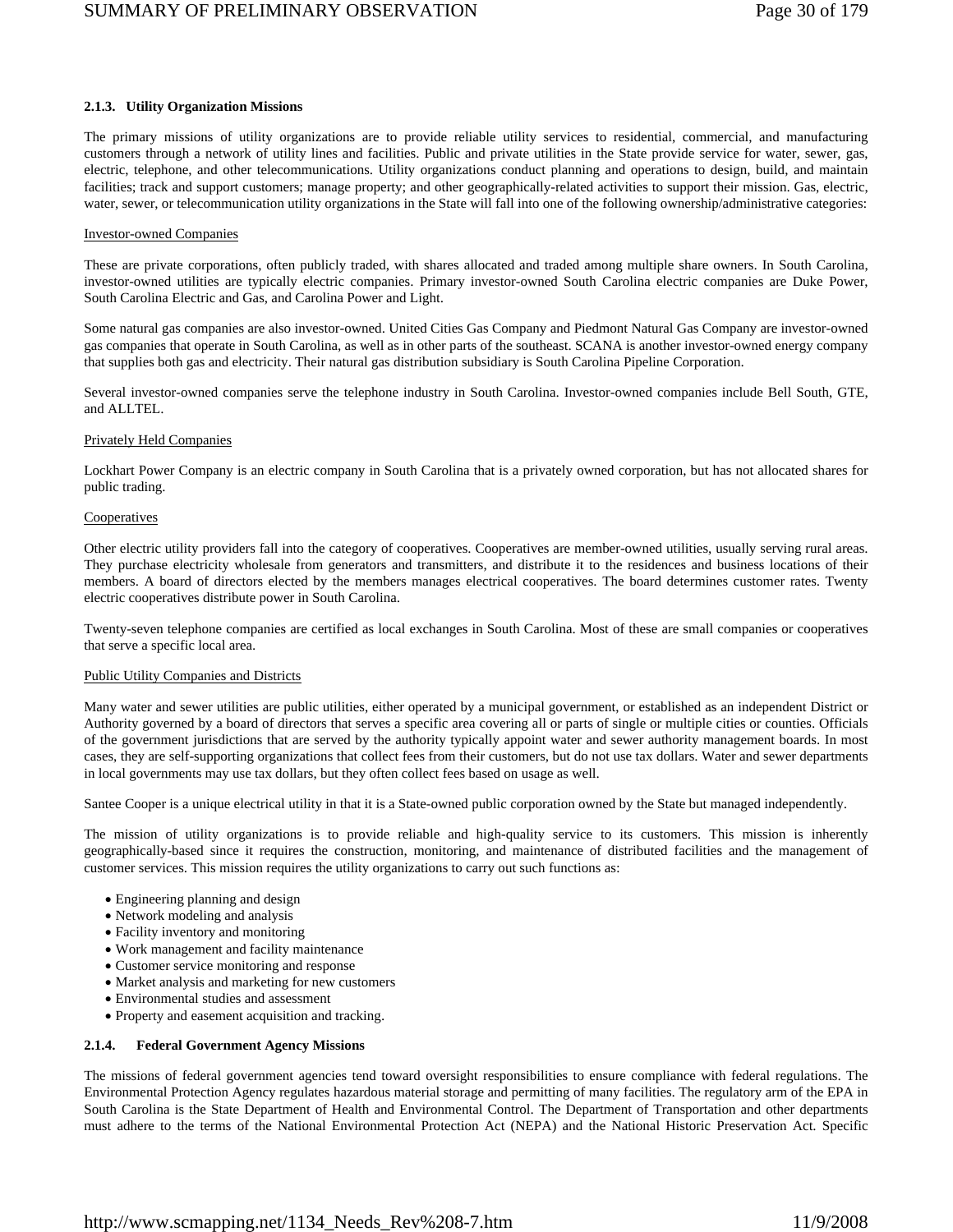procedures are followed, including the preparation of environmental documents such as Environmental Impact Statements, and Environmental Assessments that are produced to meet those regulations. The Federal Highway Administration reviews those documents in the case of DOT. The State Department of Archives and History is also involved in meeting the requirements of the National Historic Preservation Act. They review reports of archaeological and architectural investigations and make recommendations regarding the eligibility of a site for inclusion in the national Register of Historic Places. Permits related to activities conducted on or near wetlands are required by the Army Corps of Engineers. Requirements related to the application for these permits and the monitoring of permitted activities fall to various State agencies such as DOT, DHEC, and DNR to be in compliance with the federal regulations. Many of these federally mandated activities are the basis for GIS applications.

Federal agencies also conduct several types of data collection and reporting. Many of these efforts directly involve mapping, as with the USGS mapping programs and the development of the NRCS county soil survey maps, while others involve data collected at specific locations that can be related to a point on a map, such as the U.S. Forest Service State forest inventory data. The State Department of Natural Resources makes extensive use of USGS data derived from the 7.5 minute quadrangles. These digital line graph (DLG) data layers are obtained by DNR, and examined for errors or the need for updates, and then used for DNR analysis, as well as offered to other agencies and the public through an Internet-based GIS Data Clearinghouse. USGS is also instrumental in the development of digital orthophoto quarter quadrangles that are used by DNR for quality control and to update the DLG data. This process not only benefits DNR but also all agencies that obtain the DLG data from the DNR clearinghouse.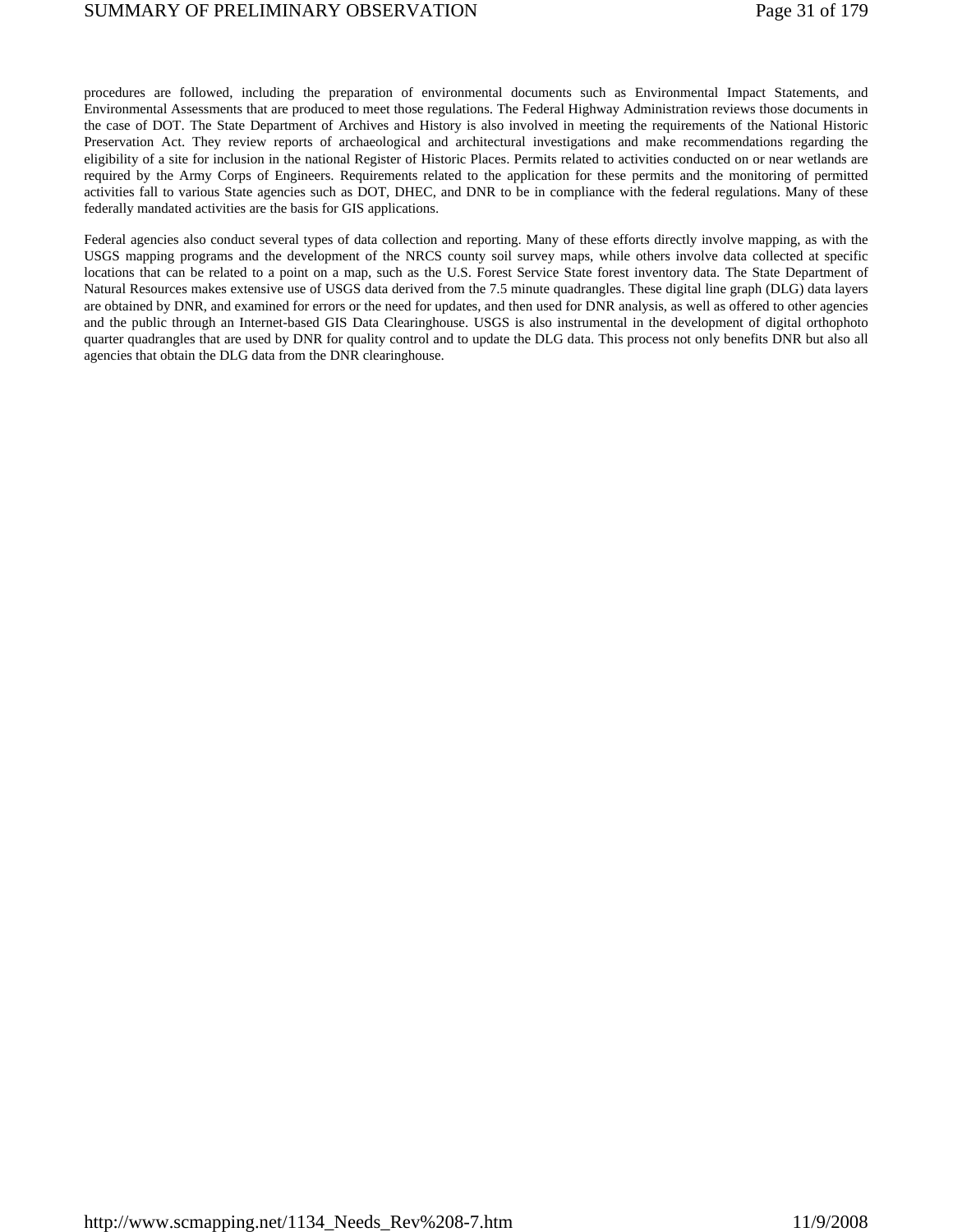Various federal agencies have been extremely important to GIS development for the South Carolina Department of Natural Resources through funding of projects and initiatives. A sample of federal funding assistance and the efforts that have resulted from those funds is provided below.

### **National Oceanic and Atmospheric Administration, National Geodetic Survey**

The National Geodetic Survey has supported the state in establishing geodetic control throughout the state. NGS provides a yearly grant of between \$300K and \$500K for the county mapping effort. NGS is currently working with the state Office of the Geodetic Survey to develop techniques for GPS height determination which could replace classical leveling. In addition, the National Geodetic Survey has played and important role in other GIS-related projects:

- A pilot project in South Carolina for the Federal Aviation Administration's Precision Area Navigation Approach system that enhances airline and aircraft safety through GPS-controlled approach and landing systems.
- A cooperative project with the SC Emergency Preparedness Division and the US Army Corps of Engineers to analyze the safety of public shelter locations for hurricane evacuation relative to projected hurricane storm surges.
- A cooperative project with Clemson University using GPS to more efficiently apply fertilizer and pesticide, which reduces chemical runoff and enhances agricultural competitiveness through lower costs and higher crop yields.
- The SC Department of Natural Resources and the SCGS are working with FEMA on a pilot study that will transfer Federal responsibility for elevation certification to the State; thus, providing quicker approval while maintaining high standards of accuracy.
- A cooperative project with the NGS in the Port of Charleston to learn if pilots of ships can determine bridge clearances real-time using GPS.
- A cooperative project with the University of South Carolina to delineate active seismic areas by monitoring vertical movement of the ground surface over time.
- The NGS is working to improve coastal and harbor navigation by combining sonar and height modernization of real-time GPS on ships, allowing for precise estimations of under-keel clearance for marine vessels. This gives mariners an extra margin of safety and allows more cargo to be loaded onto a ship.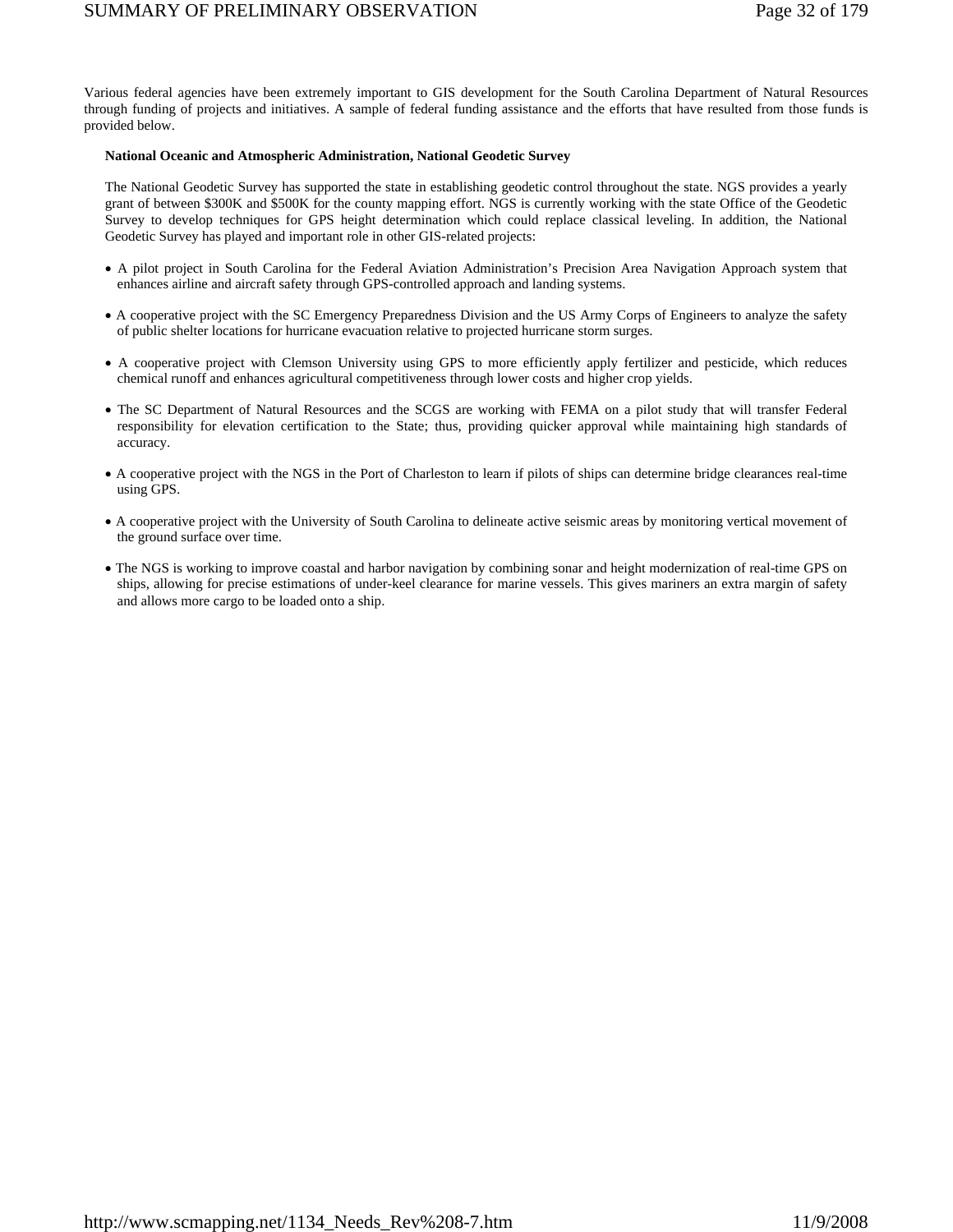### **National Oceanic and Atmospheric Administration, National Ocean Service**

- Funded Edisto River project.
- Funded 1:24,000-scale database development in the Edisto, Combahee, and Santee River basins and GIS technology implemented at the Land, Water and Conservation Division.

### **National Oceanic and Atmospheric Administration, Coastal Services Center**

- Funded 1:24,000-scale database development in the Coastal Plain of the Pee Dee and Savannah River basins.
- Contributed to development of the SC DNR GIS Data Clearinghouse.
- Funded development of the DOQQ server and browsing software.
- Funded development of the ACE Basin Ecological Characterization.

### **U.S. Army Corps of Engineers, Charleston District**

• Provided funding for soils and Digital Line Graph data development in the Ashley-Cooper basin.

### **U.S. Environmental Protection Agency**

- Provided funding for a wetlands mitigation study in the Four Hole Swamp sub-basin.
- Funded development of wetlands and land use data for the Reedy River sub-basin.
- Provided funding for developing DLG boundary, transportation, and hydrography data for the Upper Savannah River basin.
- Funded the Winyah Bay project to identify and conserve significant resources in the area. SPOT and DOQQ imagery was purchased in this project.

### **National Aeronautics and Space Administration**

• Funded Berkeley-Charleston-Dorchester urban change analysis and purchase of Landsat Multispectral Scanner and Thematic Mapper imagery.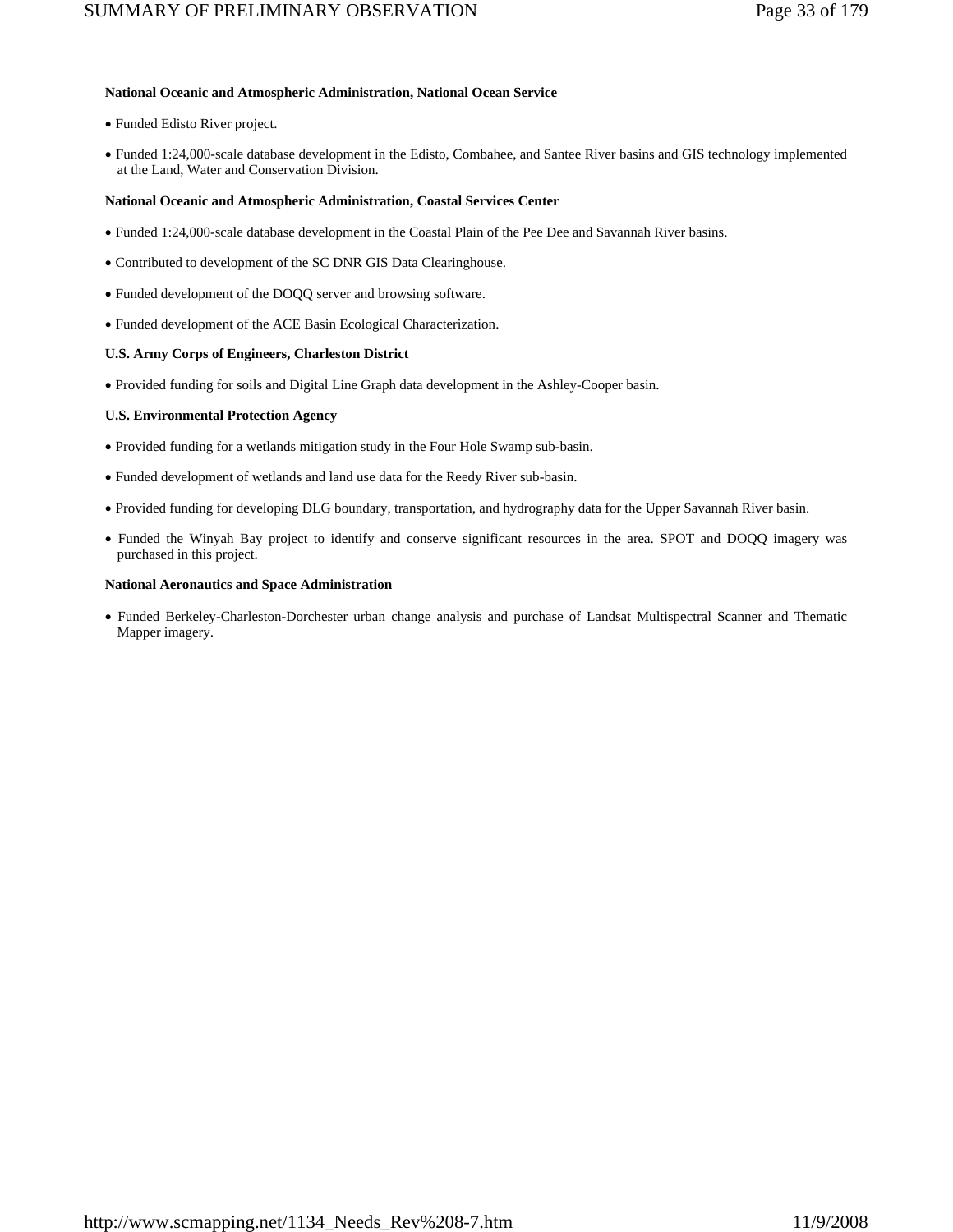### **U.S. Geological Survey**

• Provided cost share agreements with 50/50 match for DLG and DOQQ database development.

### **U.S. Fish and Wildlife Service, National Wetlands Inventory**

- Provided cost share agreements for wetlands database development.
- Provided quality assurance/quality control services for wetlands database development.
- Provided in-kind match to develop prototype procedures for wetlands update from DOQQs.

#### **Natural Resources Conservation Service**

- Provided quality assurance/quality control services for soils database development.
- Provided funding for digitizing soils data for Newberry and Charleston counties.

### **2.2. GEOGRAPHICALLY-BASED BUSINESS PROCESSES AND THE IMPORTANCE OF GEOGRAPHIC INFORMATION**

This *Needs Assessment* begins with a focus on the program responsibilities of stakeholder organizations. These responsibilities and the impact GIS will have on them are identified by examining geographically-related "business processes." A geographically-related business process defines a specific program or set of activities that requires the collection, use, analysis, generation, or distribution of maps or geographic information. These are high-level definitions of work activities that provide a focus for defining GIS applications to support and provide improvements for agency operations.

Significant portions of government agency business processes are geographically related. Agencies must know where their work will take place, and often need to analyze areas to determine the allocation of resources or to efficiently access information based on proximity to specific locations.

Geographic Information Systems (GIS) provide a means of accessing and analyzing spatial information. Through GIS, map data are stored, manipulated, and analyzed to support agency responsibilities. GIS is used as a tool to organize and plan for the methods of meeting those responsibilities. The responsibilities will not be changed through GIS, but proper use of GIS will enhance the ability of an agency to fulfill its duties.

#### **2.2.1. Business Process Categories**

This sub-section summarizes key geographically related business processes for the stakeholder groups that represent key GIS or potential GIS users in the State—State government agencies, local governments and COGs, and utility organizations.

Appendix C provides details of business processes for State government agencies.

Table 2-2 summarizes major business process categories and their significance for specific stakeholders. The categories are provided as a means of generalizing specific business processes so that they can be related to "business drivers" or factors that could motivate policymakers to implement GIS, and to relate to types of GIS applications that will meet the needs of those business processes. The business process categories listed in Table 2-2 are described below.

#### Cultural Resource Inventory

Identification of locations and descriptions of the characteristics of archeological or important architectural sites, or any sites with special significance to the history, heritage, or identity of South Carolina, included are sites that carry special Federal, State, or local designation and protection.

#### Economic/Market Development

Activities related to identification and promotion of new or expanded markets or development (commercial, industrial, cultural) infrastructure, economic, and/or social benefits.

### Educational Program Planning and Allocation of Services

Designing, establishing, and administering any primary, secondary, or higher educational services, includes evaluating educational needs, defining school attendance areas, planning and allocating school bus services, locating new school or training facilities, or allocating resources for special educational or training services statewide.

### Emergency Planning and Response

Includes evaluation of risks and planning for response to natural or man-made emergencies, coordinating and providing response services,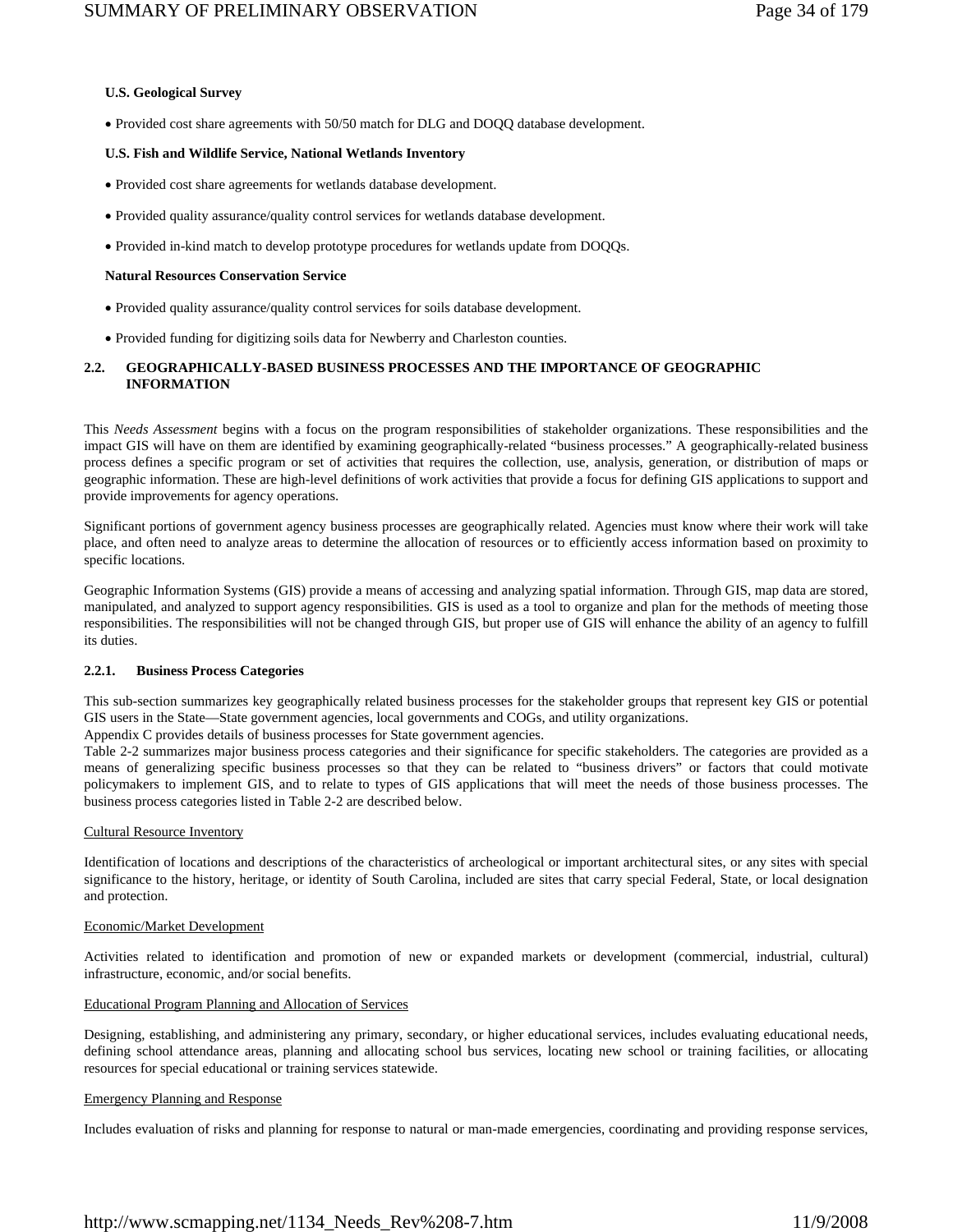## SUMMARY OF PRELIMINARY OBSERVATION Page 35 of 179

assessment of impacts, and coordinating support to citizens and organizations affected.

### Engineering Planning and Design

Includes preliminary evaluation, planning, and cost estimation for any type of construction project and all phases of detailed design and creation of engineering plans and specifications.

### Environmental Regulation and Assessment

The oversight and monitoring required to respond to local, State, and Federal laws and regulations that protect the environment. This can involve review and approval of permits, site inspections, and reviewing development plans and all types of environmental impact assessment associated with development projects. Environmental regulation responsibilities entail enforcement authority.

### Infrastructure and Facility Inventory and Monitoring

Gathering and tracking information about the location of infrastructure managed by government or private organizations (transportation facilities, utilities, buildings, etc.). Involves tracking the status and condition of facilities as a basis for their effective management and maintenance.

### Field Surveys and Data Collection

Encompasses all types of special programs for the collection of data in the field for use in program administration. This includes natural resource inventories, socio-economic surveys, and other data collection activities.

### Land Use and Growth Planning

The examination of existing population and land use factors, as well as projections for the future, to develop plans to regulate and influence patterns of growth and land use in the future. This process is focused on managing growth and movement of population while improving the quality of life and protecting the environment.

### Map Compilation

The creation or update of map features on a regular basis to maintain a map or set of maps. This can include manual drafting or entry of digital data. The results may be a digital map database or hard copy maps created manually or printed from digital data.

### Natural Resource Inventory

Includes the mapping, gathering of information, and generation of statistics about the State's physical and biological resources.

### Permit Review, Tracking, and Enforcement

The review and approval of all types of permits mandated by local, State, or Federal authorities, and support provided to applicants. Once issued, the permits are tracked through the series of activities that must take place to meet the terms of the permit. Enforcement involves field inspections and resulting reviews of performance, and resulting enforcement actions.

### Monitoring, Planning for and Allocation of Health Services and Conditions

The design, establishment, and administration of programs aimed at monitoring and improving the health of citizens and the maintenance of a healthy environment for their use.

### Planning for and Allocation of Social Services

The design, establishment, and administration of programs aimed at monitoring and improving the health, safety, and living conditions of the State's citizens.

### Public Hearings and Information Distribution

Involves preparation of materials for mandated public hearings, organizing and conducting hearings, and all aspects of public information distribution, including the sale and distribution of maps and electronic data. These programs may include the requirement to keep certain aspects of the information confidential or to determine whether or not an organization or individual is authorized to receive the information.

### Public Property Management

The identification of publicly-owned or used land; the tracking of ownership, lease, and easement information; and the management of land acquisition and sale.

### Public Safety Planning and Response (police, fire, military)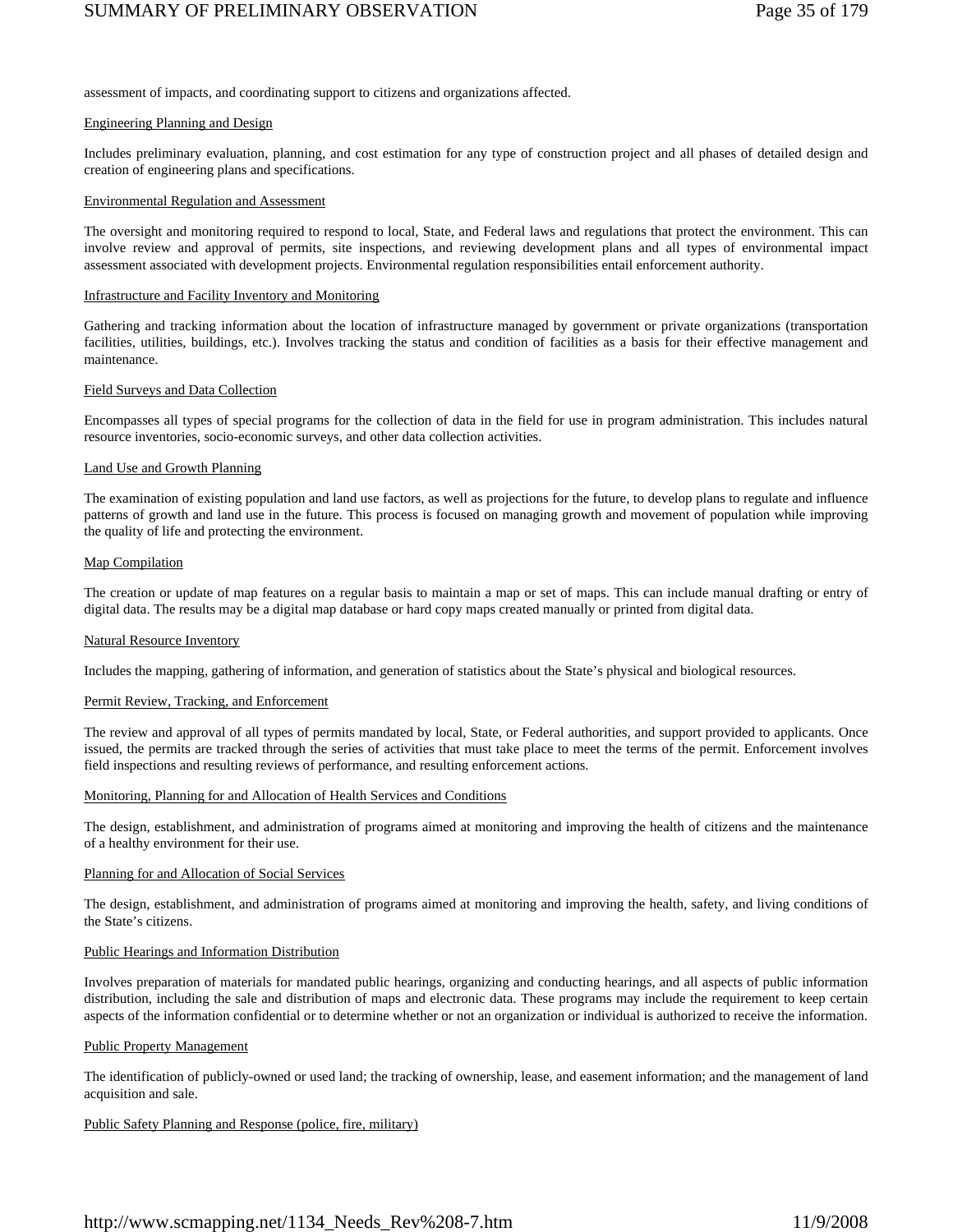## SUMMARY OF PRELIMINARY OBSERVATION Page 36 of 179

Responsibilities related to enforcement of laws, investigation of crimes, response to emergencies, and defense of the public. This business process encompasses the strategic planning, tactical, and administrative aspects of public safety programs at the State and local levels.

#### Real Property Assessment and Taxation

Involves the appraisal and assessment of all non-exempt real property (land, structures), the preparation of tax roles and collection of property taxes, and determining and collecting real property taxes.

### Districting

Involves the analysis of demographic, physical, political, and infrastructure data for the delineation or re-delineation of political, administrative, or service districts. This includes political redistricting and other State or local districting functions (e.g., Fire or Police response areas, State program service areas, etc.).

### Tourism Planning and Development

This activity involves the identification, development, and promotion of recreational, entertainment, and cultural sites and activities likely to attract tourists to the State.

### Transportation Planning

Analysis of local or statewide transportation networks and traffic flow for the purpose of planning routes and for projecting future needs for transportation improvements and new development.

### Technical Support

Providing staff resources for assisting agencies with less technical expertise in information technology. These duties could include installation of hardware and software, application development, and identification and resolution of problems. Technical support can also include conducting some computer analysis and creating products for an agency with computer resources.

### Technology Planning and Review

Involves the responsibility of developing and reviewing plans and procurement documents for the improvement or expansion of information technology. The review process may result in approval or a set of recommendations for improving the plan or procurement document.

#### Utility Monitoring and Regulation

Covers governmental responsibilities for overseeing and regulating private utilities in the State. This includes review and approval of service territories, evaluation and approval of rates, taxation of utility infrastructure, and enforcement of health, safety, and environmental regulations.

### Vehicle Tracking and Routing

Determining the optimal route for vehicles to follow when making deliveries or responding to an emergency, and keeping track of vehicle locations in reference to map features, normally a street centerline network. This applies to State and local government agencies involved in public safety, corrections, public transit, or delivery of services.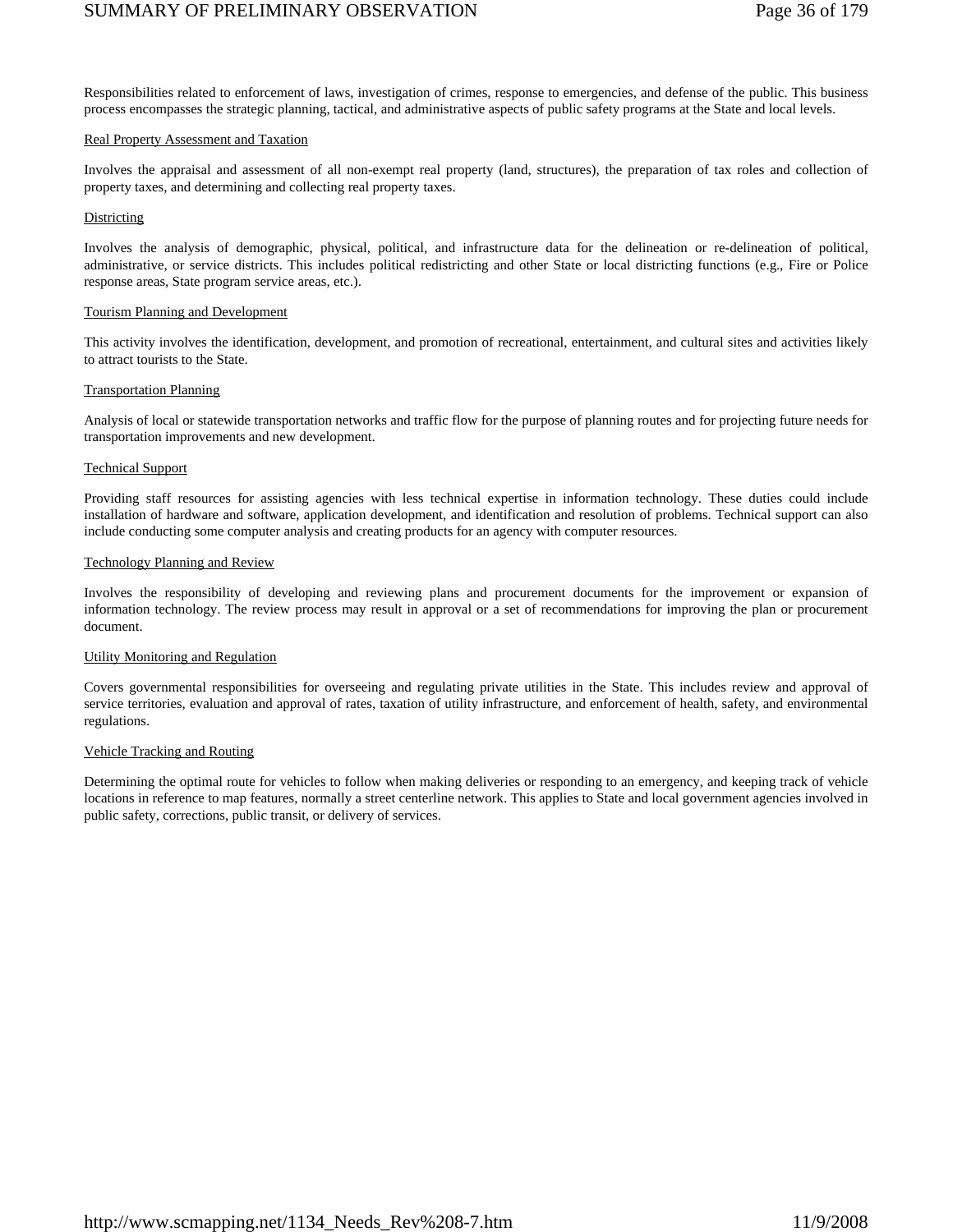### **2.2.2. State Government Agencies**

Table 2-2 lists business process categories and the State agencies participating in this study. For each agency, a "P" is placed under a column indicating a primary business process category for the agency or an "S" for a secondary business process for the agency. If the agency does not have any significant responsibilities related to the category, no entry will be made under the column.

The most prevalent business process category is Public Hearings and Information Distribution. The nature of government agencies requires that all agencies respond to some general information requests from time to time, and many must distribute information or present findings to the public. Other categories that have a wide frequency of use among the agencies are those relating to data collection, emergency planning and response, educational program planning and social service planning and allocation, map compilation, and vehicle routing and tracking. Much of the GIS application development to be coordinated between agencies will focus on these areas.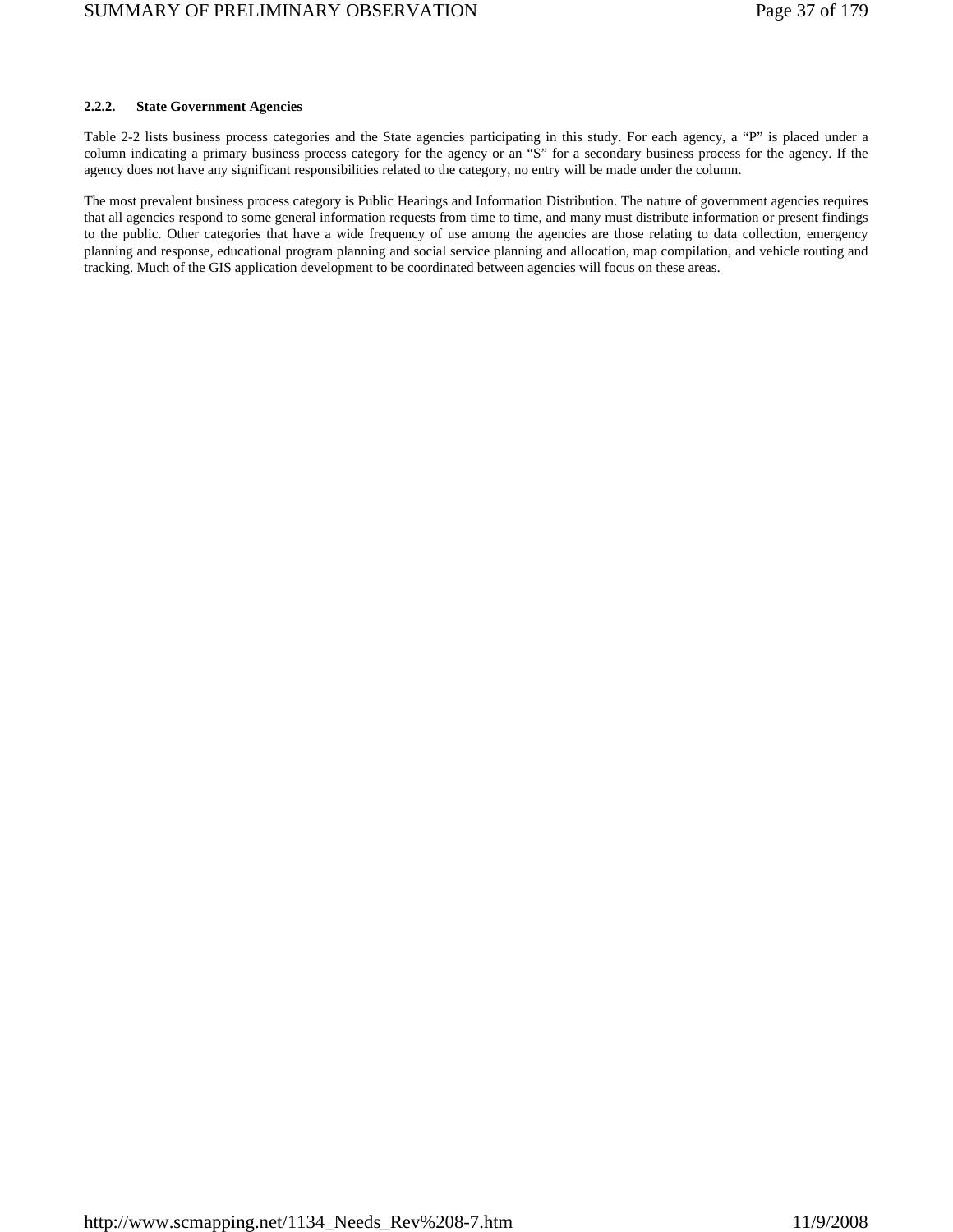$\mathbf{x}$ 

**Table 2-2: Business Process by Organizations**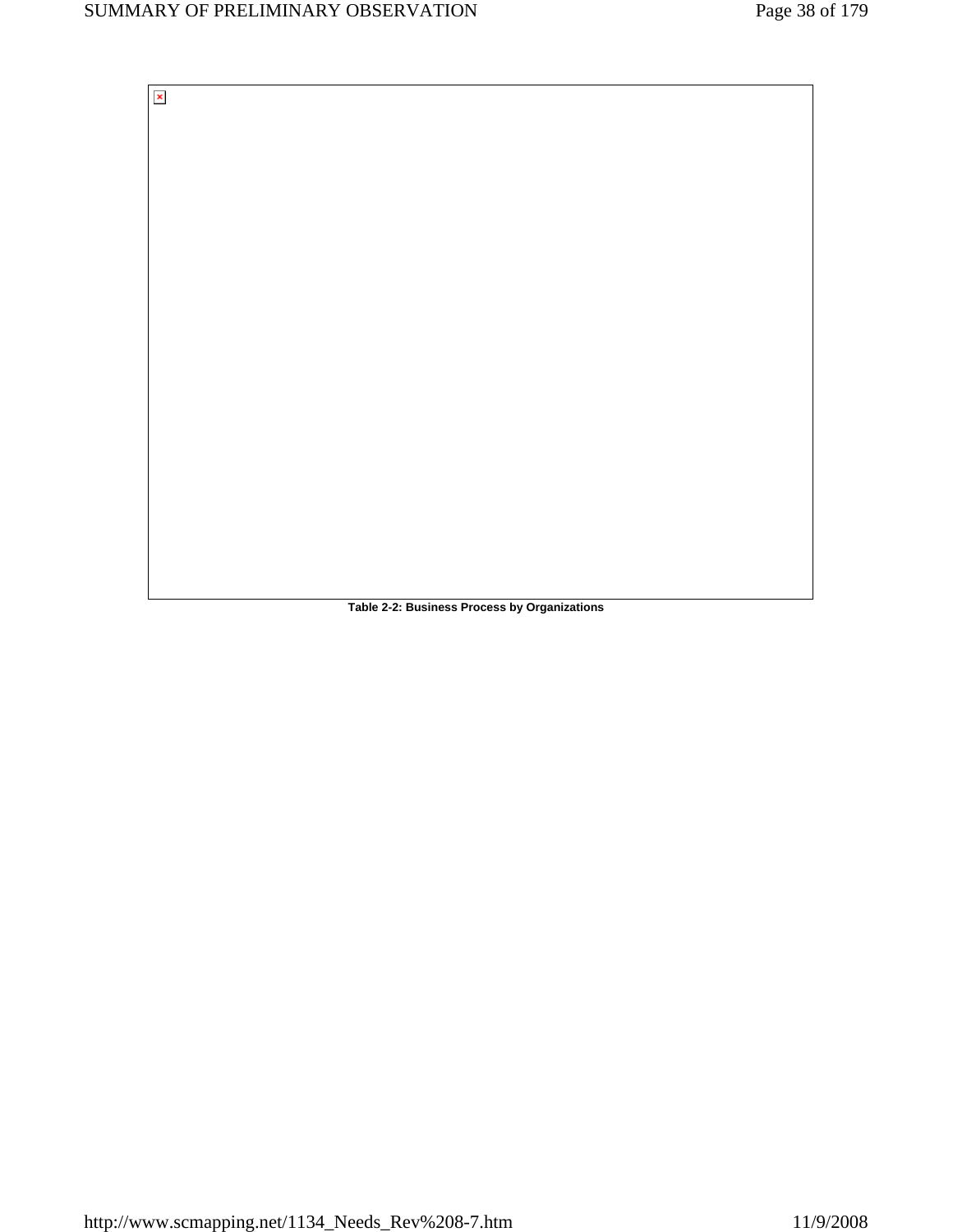# SUMMARY OF PRELIMINARY OBSERVATION Page 39 of 179

#### Business Process Summaries

Summaries of State agency business processes are provided below, along with issues that are important to the use of GIS in the agencies. These summaries serve to document the specific functions of each State agency and describe the current and potential impacts GIS has on those functions. Each State agency's specific business processes are listed in Appendix C.

### *Department of Archives and History*

This department is responsible for cultural resource management. They maintain an inventory of archeological and architectural sites used for compliance with the National Historic Preservation Act. The department must review site survey reports and track the eligibility of sites for the National Register. Confidentiality of site location is important for the sites' protection. The department provides location and site information to agencies and consultants that require it and are authorized to have it.

## *Department of Agriculture*

The Department of Agriculture has responsibilities for some qualitative agricultural product inspections in South Carolina. The department assists farmers in marketing and locating markets for produce, and provides price and buyer information. Grading of eggs, vegetables, and grains falls under their jurisdiction. Three DOA inspectors cover over 1,000 food processors across the State. The department would benefit from the ability to map locations and violators. Other agencies inspect retail food, food service, shellfish, dairy (all DHEC), and meat and poultry (Clemson University). The DOA operates

1 large- and 2 moderate-sized farmers markets, as well as 7 livestock auction markets, all at fixed locations.

## *Institute for Archeology and Anthropology*

The Institute for Archeology and Anthropology is affiliated with the University of South Carolina. The Institute has the responsibility of maintaining an inventory of South Carolina's archaeological sites. State law mandates the Institute to be a repository of cultural resource data. The Institute performs updates and maintains a master set of maps (USGS 7.5' quad sheets) with cultural resource locations indicated as points. A GIS database is kept and points are digitized into the GIS from quad sheets. Data for the Institute is collected from many sources. Heavy security is required and the Institute must adhere to terms of a Memorandum of Agreement that regulates the distribution of data they receive from contributing agencies.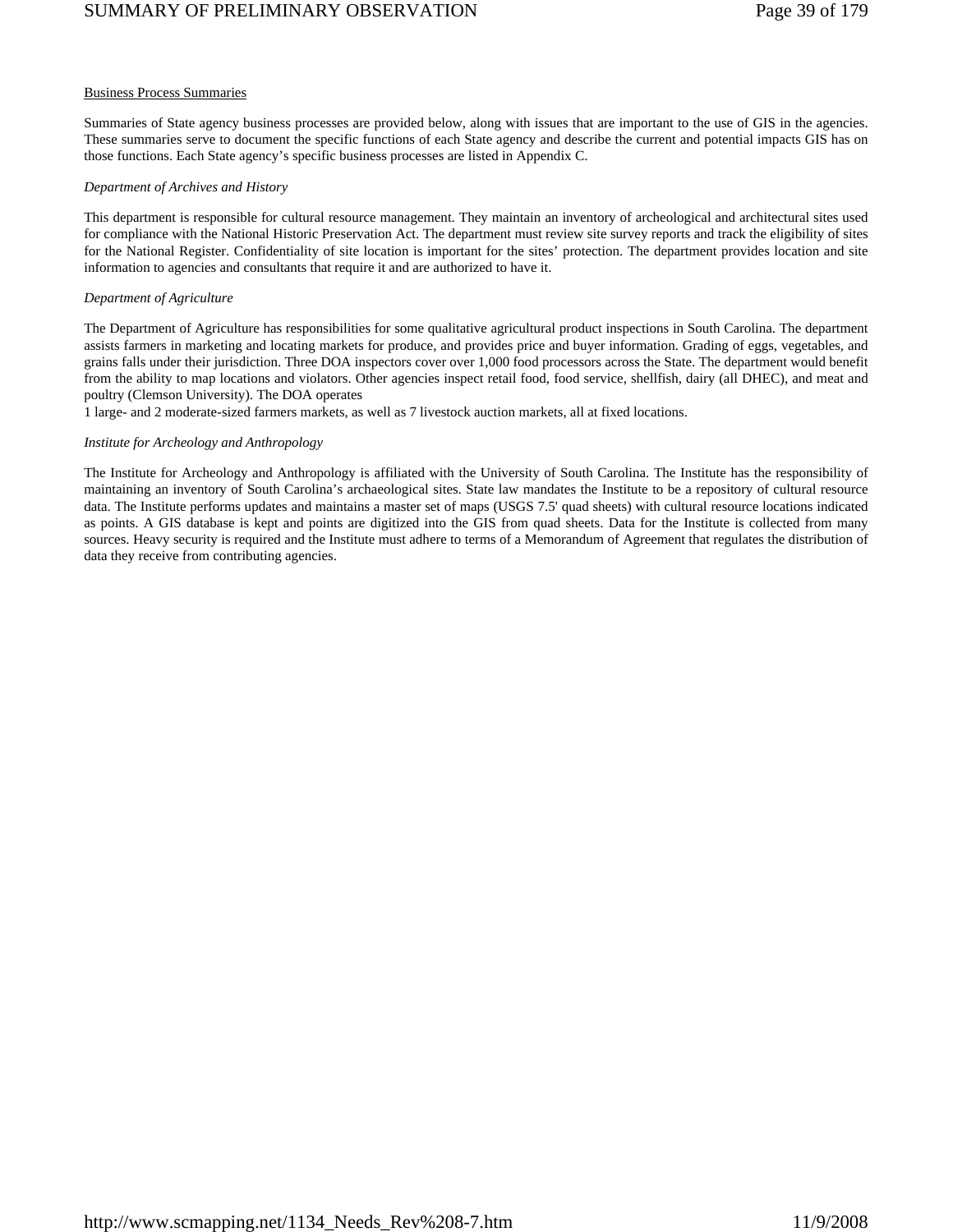#### *Department of Commerce*

The Department of Commerce's community planning and economic development responsibilities include compiling statistics related to suitability for business relocation in different regions of South Carolina. They also use GIS to answer many questions related to characteristics of State areas in terms of their suitability for specific economic development initiatives. To illustrate development potential and site characteristics, the department creates maps and other graphics. They have developed Insight, a GIS application paired with relevant data copied onto a CD and distributed to local governments and economic development agencies. The CD allows organizations promoting economic development in the State to answer questions and display information.

#### *State Budget and Control Board (SBCB)*

The State Budget and Control Board (SBCB) administers many programs that support the activities of other State agencies. The Board includes the following Divisions and Offices—the Office of Executive Director, the Division of Budget and Analysis, the Division of Regional Development, the Division of Operations, the Division of Retirement, the State Auditor's Office, and the South Carolina Confederate Relic Room and Museum. Some of these Divisions and Offices are not described below.

#### *SBCB Division of Budget and Analysis, Office of Research and Statistics*

This office administers a street centerline and address range assignment project, using GPS and field checking techniques for obtaining address information. They operate the Office of Technology Planning and Management (OTPM) that plans State technology initiatives and reviews all State agency computing, network, and communications system procurement documents for systems costing more than \$25,000. ORS also performs GIS analysis operations on a contract basis with other State agencies to support them with specific GIS tasks. They annually compile data collected by many agencies and create incident maps for reporting purposes. Within the Office of Research and Statistics is the South Carolina Geodetic Survey. This office supports geodetic survey and base mapping in the State. They establish horizontal and vertical geodetic control throughout the State to support the registration of mapping to the national horizontal and vertical coordinate system. They support county base mapping by administering a program to provide grant money for county base mapping efforts that correspond to a set of standards developed by the Geodetic Survey. Parcel data conversion is promoted at the county level through funding and technical assistance. As part of this grant program, the Geodetic Survey provides assistance with the development of RFPs, establishing the required control for the mapping projects and quality assurance of the DOQs. Quality assurance takes the form of office review and field checking. This Geodetic Survey conducts a GPS training program for local government and COG personnel and is also administering a project to define and map the boundary between North and South Carolina, as well as boundaries between many South Carolina counties. The Geodetic Survey also coordinates the sharing of county data with all state agencies. Part of the granting process with counties is to allow the Geodetic Survey, with the cooperation of the counties, to distribute county GIS data to state agencies for their use.SBCB Division of Regional Development

The Division of Regional Development focuses on improving the infrastructure of the State in order to enhance conditions for economic development and to improve the quality of life for citizens of South Carolina. The Division provides assistance to the Councils of Government (COGs) in developing their regional and local infrastructure plans, and identifies and coordinates State resources for implementing programs that will develop infrastructure. This Division produces a Statewide Water and Sewer Infrastructure Plan.

#### *SBCB Division of Operations, Office of General Services*

This Office is responsible for facility and real property management and delivering inter-agency mail. Each day delivery vehicles must follow a different route depending on the mail that must be delivered. This is a statewide program. They are also responsible for delivering supplies to State agencies from the State central supply facility. The mail deliveries only take place within Columbia.

#### *Department of Corrections*

The Department of Corrections operates the State penitentiary system. This task requires the management of facilities such as water and wastewater treatment plants and the development of an emergency preparedness plan. During disasters, the department must decide whether to keep prisoners and correctional facility personnel in place or to evacuate. Evacuations rarely occur, but there is an evacuation plan. The Department is also responsible for vehicle dispatch and routing to transport prisoners between various facilities and courthouses.

#### *Department of Education*

The Department of Education owns all schools buses in the State and they are involved in determining school bus routing. They review all local school construction plans and monitor construction projects. EDULOG is used for school bus routing and siting new school construction. The Department also has a student information database to store student address information. School district boundaries must be periodically adjusted.

#### *State Election Commission*

The State Election Commission operates the State voter registration system, providing a list of registered voters to be used for each election. The Commission operates a statewide training program for poll managers and provides voter information to the public.

#### *Adjutant General's Office, Emergency Preparedness Division*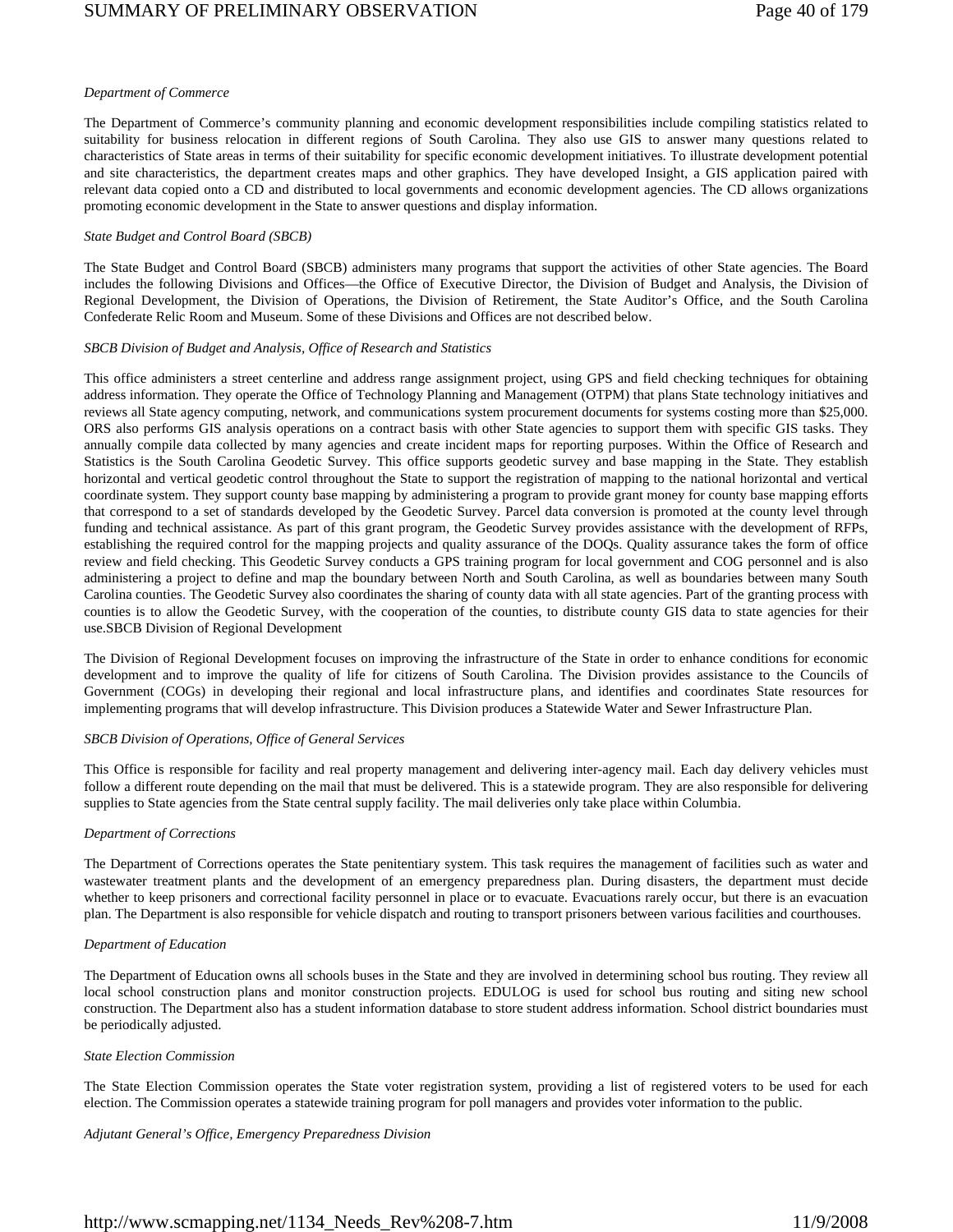The Emergency Preparedness Division coordinates the activities of all agencies participating in the planning, response, post-disaster assessment and recovery, and mitigation measures related to emergencies. Their duties involve planning evacuation routes, designating and supplying emergency shelters, identifying and protecting critical facilities, locating and assisting citizens with special needs, and evaluating areas for their vulnerability. The Division's post-disaster responsibilities include coordinating damage assessment and reporting to FEMA, as well as identifying and implementing measures that will reduce the vulnerability of the community in case of another similar disaster.

#### *South Carolina Forestry Commission*

The Forestry Commission manages State forest lands, which includes conducting resource inventories; developing management plans for forest stands; administering contracts for thinning, harvesting, and planting; and other activities related to forest management. They fight forest fires and operate a prescription-burning program of State forest lands. The Commission provides voluntary participation in forest management programs to assist private landowners, as well as educational programs on forest conservation. The Forestry Commission uses MapInfo to support forest management functions by mapping and overlaying timber types, endangered species, and other data layers that impact management decisions. To support forest management responsibilities, the Commission digitizes timber stand delineation from rectified aerial photography. To perform its responsibility of law enforcement, the Commission conducts forest fire investigations to determine the cause of forest fires and, in cases where they have been deliberately set, to apprehend those that set the fires. Timber theft investigations are also conducted.

The Commission operates 3 dispatch centers for directing fire fighting crews. A Computer Aided Dispatch (CAD) system that works with MapInfo and Oracle is used to calculate the closest fire fighting resources. The Commission is required to maintain fire fighting equipment and buildings on State forests.

## *Department of Health and Environmental Control (DHEC)*

DHEC must inspect retail food and food services providers, as well as shellfish and dairy producers; monitor shellfish waters for indications of toxic algae; and monitor inspection violations. Through the State Health Initiative Plan (SHIP), administered by DHEC, the construction of health facilities must be regulated through a licensing process. DHEC issues permits to schools, hospitals, and other facilities and collects GPS coordinates for many of these facilities. Other permitting responsibilities include issuing permits for any facility that impacts the environment. Lat/Long coordinates are collected for all permitted facilities. DHEC is the designated arm of the EPA in South Carolina for administering Section 401 of the Clean Water Act. They must issue permits and inspect any construction over or in State navigable waters. The Office of Coastal Resource Management administers the Coastal Zone Management Act and is the lead agency for issuing permits within the Critical Area. The Bureau of Solid Waste Management is recollecting location data for all CERCLA and RECRA hazardous material sites using GPS to get better coordinates. To monitor air and water quality stations, the Department obtains GPS coordinates. DHEC must monitor all public water supplies and submit reports to the EPA.

This department coordinates resources during disasters by operating GIS to display available resources such as shelters on a screen using a computer projection unit. When a shelter is full or another resource becomes unavailable, the symbol is changed to indicate the change in status. Response to toxic spills is another emergency response duty. When responding to toxic spills, GPS coordinates are collected for spill locations. This agency is also responsible for wellhead protection.

Through the Division of Biostatistics, DHEC maintains a cancer registry and collects and analyzes public health statistics such as births, deaths, and teen pregnancy. The distribution of these incidents is examined to look for spatial patterns. The Department analyzes health statistics in relation to environmental factors. They use GIS to map the spatial distribution of incidents in relation to census block groups and census tracts (e.g., birth and death certificates).

#### *Department of Health and Human Services*

Through the Office on Aging, DHHS administers programs to help elderly people, including delivery of meals and providing rides to medical appointments. The Office on Aging contracts with companies to transport elderly clients and to deliver goods to their homes. The Office on Aging must schedule trips and dispatch their transporters.

#### *South Carolina State Housing Finance and Development Authority*

The Authority sells bonds to raise funds for financing mortgages for single-family houses, multi-family houses, and assisted living facilities. The Authority must forecast where their assistance will be required and administer federal housing grant programs.

#### *Department of Insurance*

The Department of Insurance regulates insurance companies in the State of South Carolina. The Department provides information to citizens with questions about insurance coverage and investigates citizen complaints about insurance companies. After disasters, the Department of Insurance sends adjusters into the field to assist with damage assessment and reporting.

#### *South Carolina Law Enforcement Division (SLED)*

This agency maintains a database of all law enforcement activity in South Carolina based on reports received from law enforcement agencies throughout the State. SLED operates some special law enforcement units such as tracking teams and SWAT teams.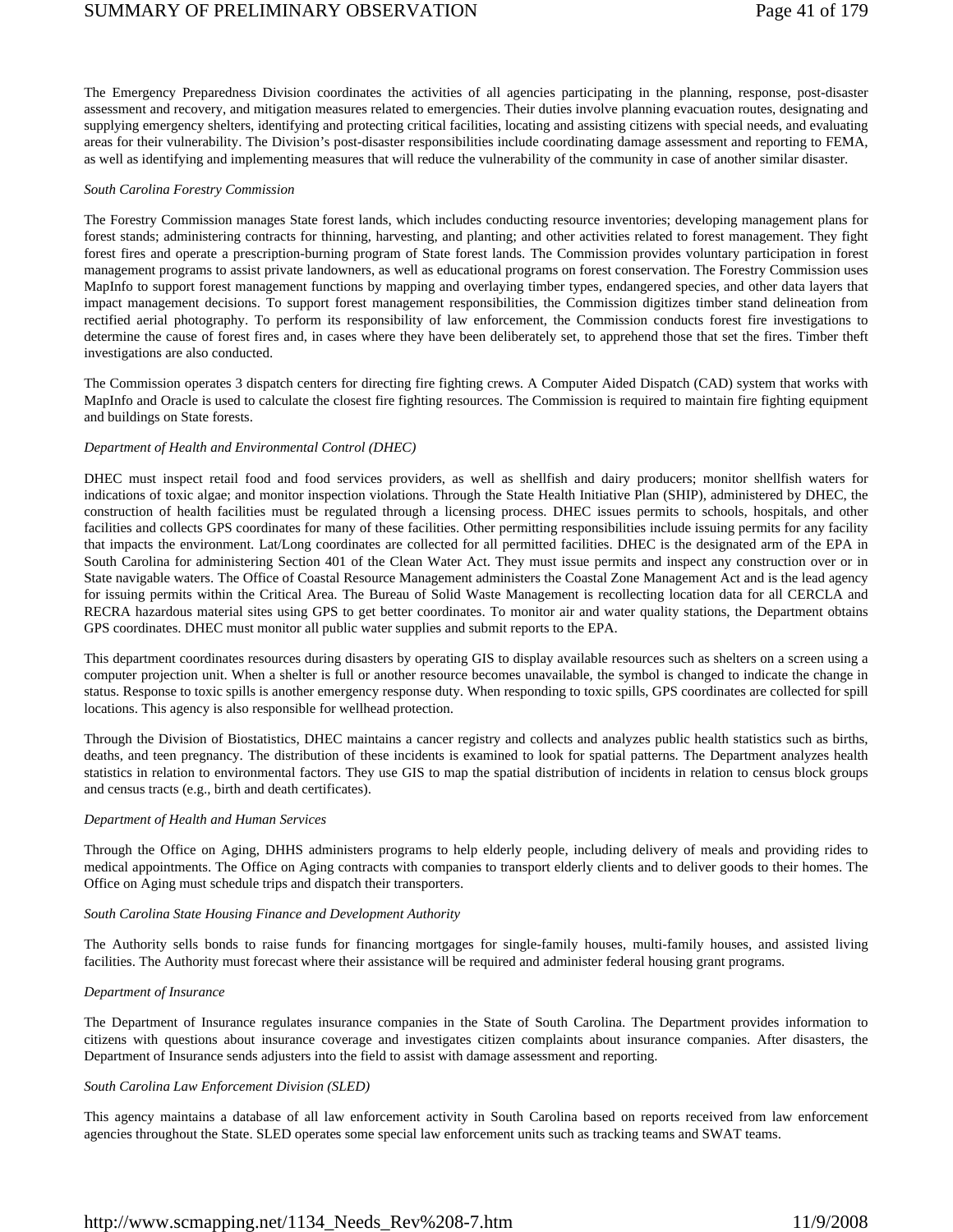#### *Department of Mental Health*

This Department operates a forensic psychiatry unit that evaluates the mental competence of crime victims and perpetrators of crimes to assist in law enforcement. They provide personnel after disasters to counsel victims, and advise other disaster response personnel on treatment of victims (GO TEAMS). The Department operates community mental heath facilities and assists citizens with mental health disorders, including transport and monitoring activities. DMH must locate patients in relation to facilities and services provided. This Department operates the community mental health facilities, and population trends must be anticipated to predict where centers should be constructed or enlarged.

#### *Adjutant General's Office, Department of Military*

The Department of Military oversees the branches of the National Guard in South Carolina. The National Guard manages resources on their properties and collects and stores natural resource data to aid in managing the properties. GIS is used to map resources and plan management activities. When planning new construction, they must comply with NEPA regulations and the National Historic Preservation Act. Historical and cultural sites present on National Guard properties must be inventoried and protected. The National Guard also conducts inventories of, and maintains, buildings and equipment.

#### *Department of Natural Resources*

This Department administers programs to monitor and protect South Carolina's natural resources. They collect, store, and distribute data regarding the extent and status of natural resource features such as forests, wildlife, endangered plant and animal species, wetlands, coastal areas, rivers, streams, lakes, and cultural resources.

The Marine Resources Division monitors saltwater habitat, fish populations, and saltwater fishing. They obtain ocean bottom data (bathymetry). The Marine Resources Division administers a Beach Renourishment Program and identifies hard bottom areas (invertebrate habitat).

The Land, Water and Conservation Division is involved in statewide land use/land cover change detection. They track soil erosion across the State through Soil and Water Conservation districts, and collect well data to monitor State hydrological resources. The Division also monitors the State climate by collecting weather and temperature data. Through the Land, Water and Conservation Division, DNR operates a GIS data clearinghouse over the Internet. The clearinghouse allows users to download GIS data through the web.

The Wildlife and Freshwater Fisheries Division monitors wildlife diversity and State fisheries through maintenance of the State BCD database. The Department manages fish and game populations by issuing hunting and fishing licenses and setting bag limits.

Environmental Affairs is involved in permitting wetlands, conducting river conservation projects, and the GAP analysis program which requires superimposing wildlife habitat data with land ownership and protected lands data to see where wildlife habitat is protected and areas where important wildlife habitats are at risk due to development pressure. The land ownership data helps to identify parcels that could be acquired to protect important habitats.

DNR owns and manages 11 Heritage Preserves covering approximately 3,000 acres of land through the Heritage Trust Program. They have the responsibility for protecting the historical and cultural sites located on their preserves. They seek opportunities to acquire land through the Heritage Trust program to protect cultural resources and habitats for endangered plant and animal species.

Conservation officers carry out enforcement of hunting, fishing, boating, and other conservation-related laws. They conduct investigations and are involved in search and rescue missions.

#### *Department of Parks, Recreation, and Tourism*

This Department of Parks, Recreation, and Tourism (DPRT) maintains trails, picnic areas, campgrounds, and other recreation facilities and protects the environment within the State parks. Operation of State parks, and protection of the historical and cultural sites within, falls under this agency's responsibilities. They seek to acquire land to add to parks. They need the ability to identify historical and cultural sites that could end up under their protection upon purchase of land.

DPRT is involved in promoting interest in a South Carolina National Heritage Area (Heritage Corridor), one of 18 in the nation. GIS will be used in developing Discovery Center multimedia presentations to promote the Heritage Corridor. For tourism promotion, DPRT needs to know the historical and cultural sites that can be promoted and they need to perform demographic analysis, as well as other types of analysis, that contribute to tourism promotion.

#### *Public Service Commission of South Carolina*

The Public Service Commission is a 7-member oversight commission that monitors the utility industry and transportation companies in the State. The Commission possesses regulatory authority and responsibilities set by the State, and enforces those regulations with the goal of safeguarding citizens' rights to quality of service and to ensure that customer complaints are properly addressed. The Public Service Commission was established in 1910, with powers to "fix and establish in all cities of the State rates and charges for the supply of water, gas or electricity furnished by any person, firm or corporation to such cities, the inhabitants thereof, and to prescribe penalties." The Joint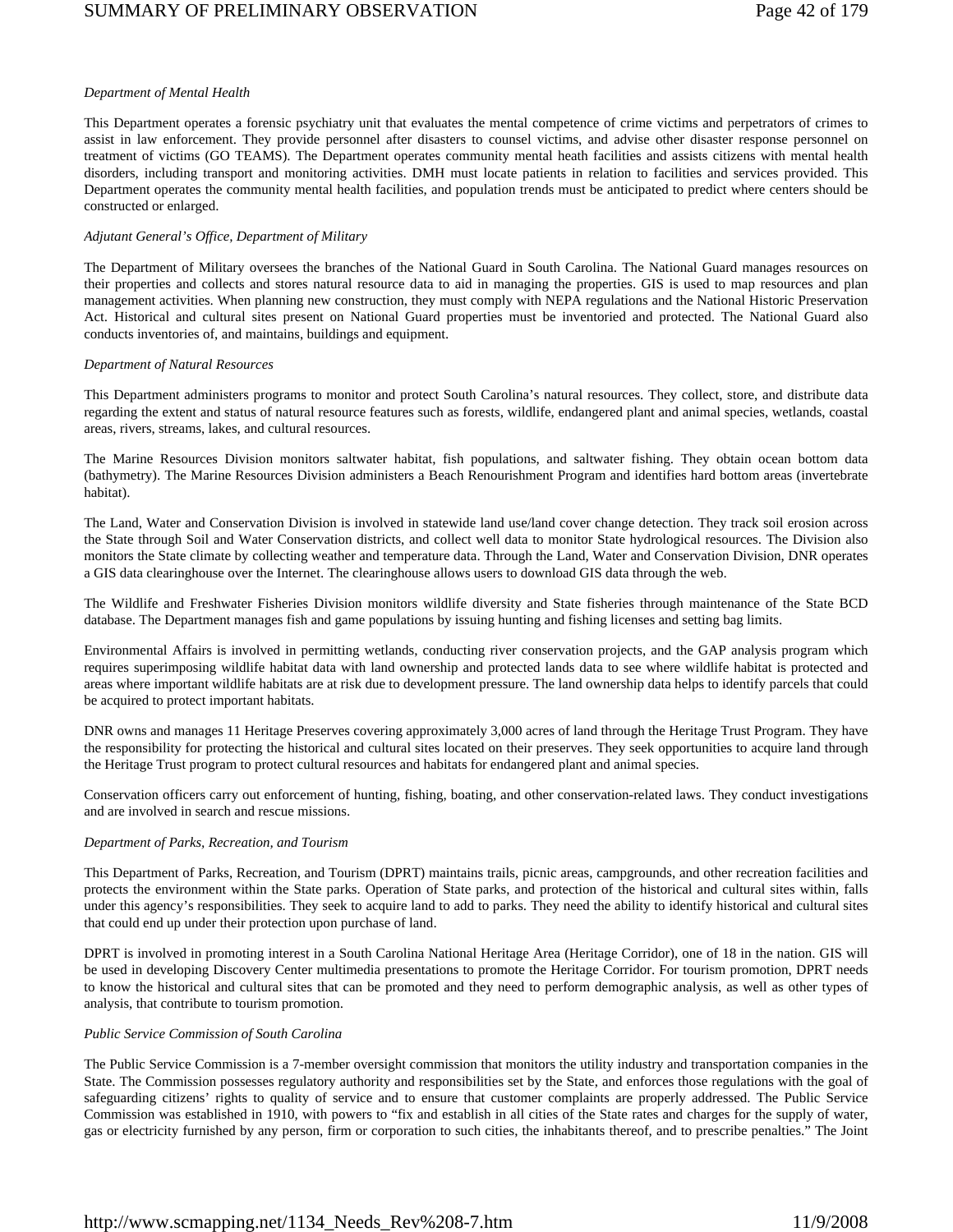Assembly elects one Commissioner from each of the 6 Commission Districts and one Commissioner at large. The Commissioners serve a 4-year term.

#### *Department of Public Safety*

The Highway Patrol enforces laws, issues traffic citations, and responds to accidents on South Carolina's highways. The Highway Patrol must document and store information on all traffic accidents with greater than \$2,000 damages. The agency is developing a plan to collect better location data at traffic accidents and other incidents by using GPS receivers to record coordinates associated with these incidents. GIS will then be used to display, map, and analyze these incidents, providing the Highway Patrol with a stronger basis for planning operations and reporting activities. The State Transport Police regulate commercial trucking through weigh stations and other checks to ensure that trucking on South Carolina roads is conducted safely.

#### *Department of Revenue*

The Department of Revenue produces regulations for property tax assessment in South Carolina and works with county assessors to support the property assessment process. They are developing a plan to acquire a Computer Assisted Mass Appraisal (CAMA) system that will be available to county assessors through wide area network connections. The CAMA system will help assessor offices throughout the State analyze field data to determine property taxes in accordance with State regulations. The Department of Revenue responds to emergencies to estimate post-disaster property damage costs.

The Department of Revenue works with counties to appraise industrial and utility sites, and to determine tax credits for pollution control facilities. Drawings, acreage, and cost estimates are required for the appraisal of these sites and facilities. The Department assesses utility assets and properties.

#### *Department of Social Services*

This department operates programs to assist disadvantaged people. Programs include welfare to work programs and child assistance programs. They must analyze demographic information to forecast future program needs. Contracts with companies to provide transport to clients of the social programs are handled under this department. The Department of Social Services' transportation responsibilities require dispatching functions that often overlap with other agency programs such as the Office of Aging.

#### *Department of Transportation*

This department monitors the need for new transportation infrastructure, the improvement of existing infrastructure, and selects potential routes, determines the best alternatives, and identifies the best corridors for new road construction.

SC DOT is required to conduct studies in compliance with the National Environmental Protection Act and the National Historic Preservation Act. They must acquire permits for construction impacting wetlands and various types of water bodies. They conduct wetland mitigation for any wetlands that are filled during road construction.

The Right-of-Way Division is responsible for acquiring property within the proposed road right-of-way. Right-of-Way needs access to data regarding property boundaries within the proposed road corridor.

Hydraulic Engineering must meet NPDES requirements related to stormwater runoff. GIS is being used through a contract with an engineering firm to determine runoff sites and to identify where NPDES monitoring will occur.

All contracts with transport provider companies and non-profit organizations are handled through the Mass Transit Authority. They are developing a plan for an integrated dispatch system that will be used to coordinate the dispatching of a State-run transport and delivery operation.

Road centerline data covering the entire State is being developed using the best available data. An RFP has been issued to select a contractor to develop the centerline database.

Preconstruction surveying uses GPS to establish survey control for projects, and conducts field surveying to provide accurate base maps for project design and right-of-way acquisition.

#### **2.2.3. Local Governments and COGs**

Local governments conduct a wide variety of geographically related business processes. Activities dealing with property include property assessment, subdivision and development review, creation of zoning regulations, and development of master and neighborhood plans.

Local governments also promote economic development and quality of life for citizens through services such as maintenance of water and sewer infrastructure, road maintenance and construction, building inspection, and development of park and recreational facilities.

Citizen protection services provided by local governments include fire fighting, police services, emergency medical services, and disaster planning and response.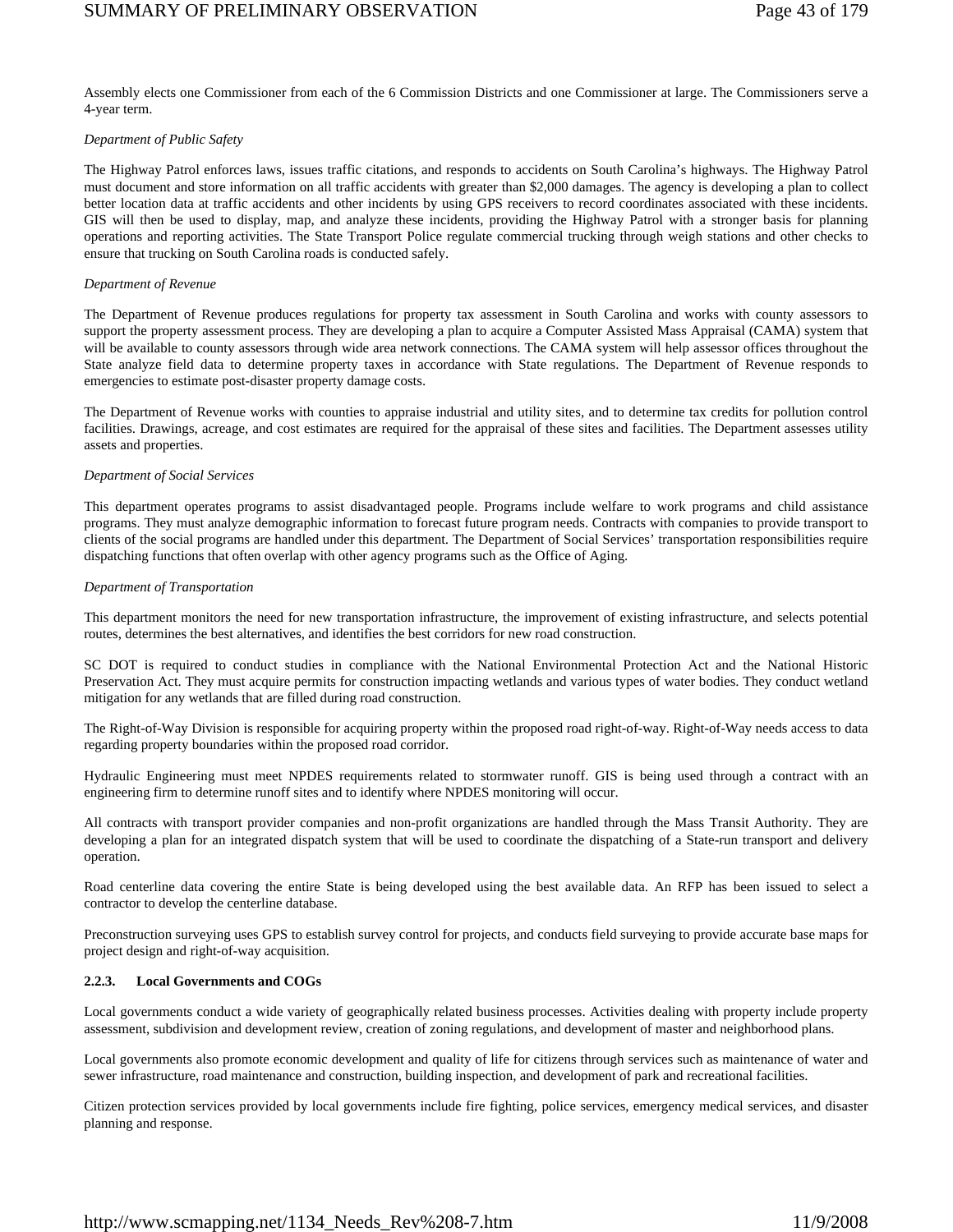COGs have a regional planning function and develop programs to provide local governments with technical assistance in many areas. GIS training and services are excellent examples of that type of assistance. COGs also cooperate with State agencies in conducting regional projects. In the course of these projects, COGs and State agencies exchange GIS data and share analysis results.

## **2.2.4. Utility Organizations**

Utility organizations are concerned with the following business process areas that have strong geographic components—1) property and automated facilities operation and management, 2) long-range and short-range planning, 3) customer management and service, and 4) compliance with regulations. When these 4 areas are compared with the more detailed categories in Table 2-2, utility operations cover several of the categories.

Property and facilities operation and management include the mapping and management of facility information for components of the utility networks from supply points to customer locations. GIS and related information technologies can support design and construction, inventory facilities, oversight on operations, and facility maintenance. Often, some level of integration will exist between the digital map data of the infrastructure and a work management system or facility inventory system that tracks maintenance of the facilities and holds valuable attribute information about the infrastructure components. This will also include categories such as natural resource management and data collection. Tracking and routing vehicles supports the efficient maintenance of facilities and properties.

Planning activities cover a number of short-range and long-range programs, including network modeling to support design or improved service enhancements, engineering design, projections on future demand, financial projections, and other analysis for decision support. When need for expansion is indicated, engineering planning and design will be necessary. Emergency planning and support is also an important planning component. Utility organizations must always plan for future technology needs in terms of new facility components and information technology and data collection devices.

Customer management and service involves identifying and connecting new customers on the utility network, processing utility billing and receipts, monitoring customer satisfaction, tracking complaints and responding to problems, and general communication with customers such as notifying them of service interruptions.

Compliance with regulations encompasses a variety of activities to ensure compliance with federal, State, and local statutes, regulations, ordinances for health and safety, financial reporting, and environmental protection. This requires that utility organizations gather, analyze, and report information in a geographically-organized way to meet permitting requirements, prepare environmental impact analyses, provide information, support tax assessment by public agencies, and provide customer information support rate settings.

### **2.2.5. Universities and Technical Schools**

A number of universities and technical colleges in South Carolina have GIS programs in place. The depth and range of GIS activities vary among institutions, but at least six State and private universities in the State have well-supported GIS programs. The University of South Carolina has the longest history in automated mapping and GIS, but others, including Clemson University, Coastal Carolina University, and the College of Charleston have GIS education and research programs. Greenville Technical College has recently launched a "Geomatics" program that includes training in GIS and related technical fields. This could serve as a model for offerings at other technical schools.

The primary offering of universities and technical schools is education and training. University educational programs address basic concepts and applications of GIS technology. Programs offered by universities and technical schools (as well as software vendors, training companies, and professional associations) provide training in the use of GIS, management of GIS, and specific GIS related practices.

In addition to education and training, faculty and students conduct research projects involving theory and application of GIS and related technologies. Some universities have procedures and organizational entities in place to provide GIS-related services, via contract with government or private organizations. These services may include database development, application development, and special application projects through contract with government agencies and private industry to perform special research projects. Research related to natural resources, land use, and community planning has important geographic components. Research often translates into specific information to be distributed and to better responses to general information requests. Research requires data collection and results in a variety of products, including compiled and distributed maps. GIS related research often covers topics such as land use and growth planning, assessing environmental risk and developing amelioration strategies, identification and analysis of cultural resources, and economic development.

## **2.3. SUMMARY OF KEY BUSINESS NEEDS DRIVING GIS**

GIS implementation is dependent on the support of policymakers who are especially attuned to issues facing citizens and are looking for ways to solve problems and meet needs in effective ways. How GIS will be used to address important State issues needs to be communicated to policymakers such as elected officials, local government administrators, State agency department heads, legislators, and the Governor.

An examination of the missions and business processes of the government, utility, and educational stakeholders who represent the key GIS user communities for GIS in the State shows a strong focus on geographic information. GIS can have a profound impact on responding to these organizations' needs. The most important "business drivers" for GIS technology implementation are presented below. These business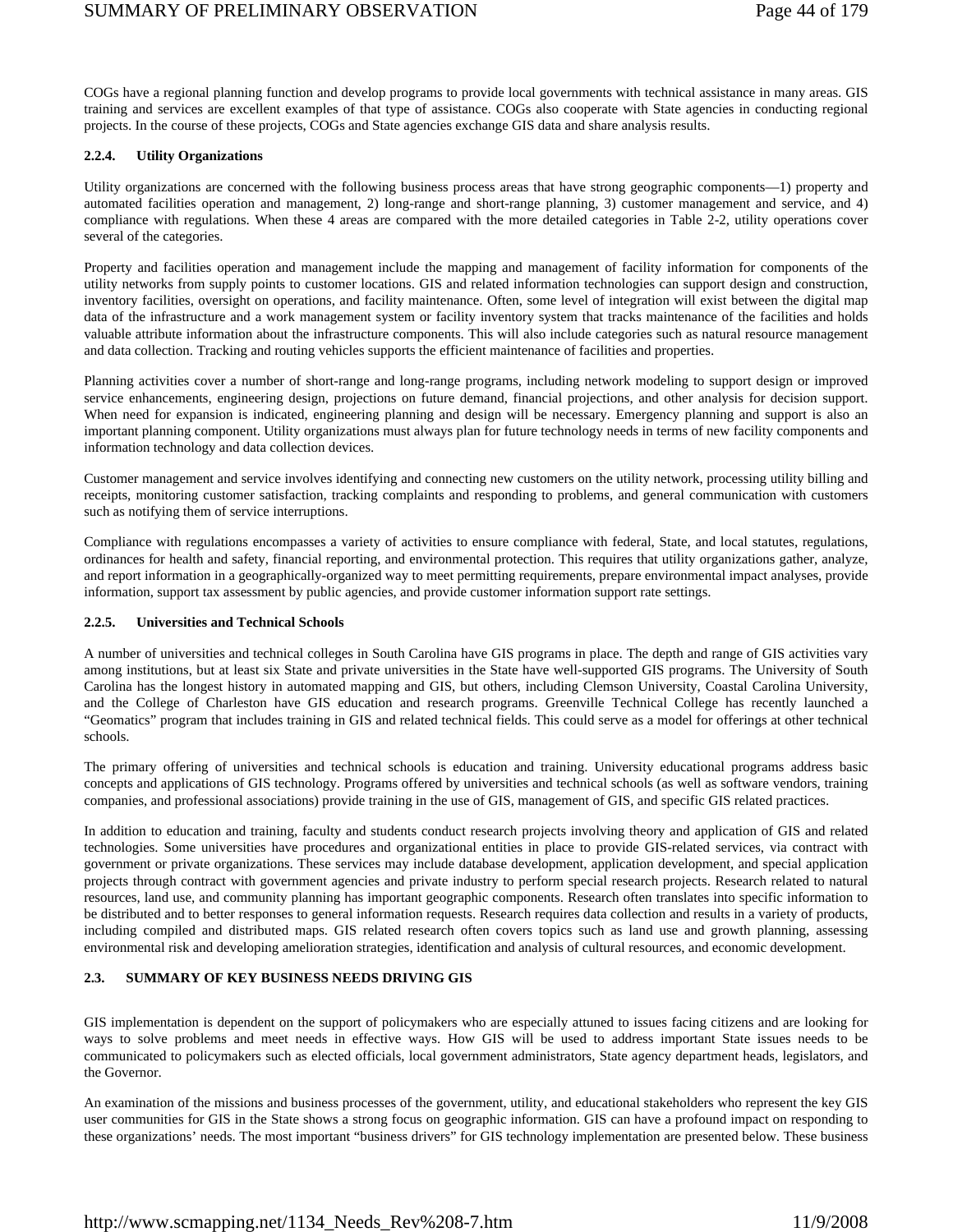# SUMMARY OF PRELIMINARY OBSERVATION Page 45 of 179

drivers provide a focus for GIS development and will become themes used in preparation of the *Strategic Plan*. A number of business drivers are general in nature and have a broad impact across all organizations and programs. A second group relate more specifically to organizational missions and programs.

## **2.3.1. General Business Drivers**

### 2.3.1.1 Improved Citizen/Customer Responsiveness

As technology has increased the accessibility of information, citizen expectations for information and services have risen, and government agencies and utility companies must respond. GIS, combined with the Internet, provides a means of delivering improved responsiveness to increased citizen expectations in the area of information access. GIS will also allow State and local government agencies to improve responses to citizen needs and concerns through improvements in analysis and use of data. The use of GIS will allow better products and services to be developed and made available to citizens and utility company customers, and will allow government and private companies to more quickly respond to information requests and provision of services.

#### 2.3.1.2 Improved Efficiency and Coordination in Governmental Services

Information technology and GIS offer opportunities to greatly reduce waste and inefficiency in the provision of services by government agencies by allowing these agencies to share information and combine resources. Because geography is an overriding theme in service provision, GIS is a tool to improve coordination of services. GIS will be used to identify the locations and schedules of activities in order to identify opportunities for coordination or at least a logical scheduling of activities. The classic example is a street department paving a road a few weeks before another agency must dig the road up to replace underground utilities. These types of inefficiencies can be better avoided if scheduled activities of multiple agencies can be coordinated geographically. Some plans are in place at the State level that focus on improving inter-agency coordination and GIS technology can support such coordination.

#### 2.3.1.3 Advancing Access to Technology by Citizens in the State

GIS is technology that will be used to communicate ideas and messages to the citizens of South Carolina. Whether as a method for presenting planning alternatives at public hearings; a component of tourist information multimedia stations as in the Heritage Corridor Discovery Centers planned by the Department of Parks, Recreation, and Tourism; or as part of web sites that provide citizens with a variety of information about their State and community, GIS technology will be combined with other types of technology such as GPS, remote sensing, and wireless data transmission to provide more opportunities to citizens for the use of GIS technology to improve understanding of their environment and give them more control over their lives.

#### **2.3.2. Program-related Business Drivers**

#### 2.3.2.1 Emergency Planning and Support

GIS already plays an important part in the emergency planning and the operational response to emergencies in South Carolina. Many aspects of post-disaster assessment and mitigation are also addressed through the use of mapping and analysis tools of GIS. Further, implementation of GIS will allow for the evaluation of alternative plans and disaster scenarios*.* Federal, State, and local programs for emergency planning, response, and relief will benefit directly from GIS and GIS will support coordination among multiple organizations. Some South Carolina communities, such as Greenville County and the City of Greenville, are already benefiting from this initiative. This is an important development since the resulting data will be more compatible with other digital data layers maintained by these local governments, such as buildings and property layers, allowing for improved determination of properties where FEMA funds will be allocated and better planning for flood events.

#### 2.3.2.2 Development Planning

Development planning involves evaluation of short-term and long-term impacts of development and the guiding of development in a way that preserves and enhances the quality of life while delivering material benefits to citizens. GIS will provide the capability for modeling development alternatives and displaying projections of the future in a geographic context. GIS will also allow examination of development from a regional view. Because development and land use planning require the examination of so many physical, demographic, economic, and political variables, GIS tools are needed to help decision makers compare options and build consensus. This issue impacts current Smart Growth initiatives being promoted by the Governor. Efforts to implement the concepts behind Smart Growth will benefit from the use of GIS.

#### 2.3.2.3 Economic Development

GIS will be used to quickly identify characteristics that are advantageous to businesses considering relocation to areas in the State by examining land use, demographic, accessibility, and other factors that drive location decisions. GIS, thus, is a tool to support promotion of economic development opportunities in the State (on a national and international scale) and to efficiently locate sites suitable to prospects and to the State. The extra bonus of a strong GIS user base and plentiful data resources will also be attractive to information technology firms that have a high potential for growth and provide high-salaried jobs, since the GIS industry itself (large range of products and services) is seeing rapid growth. The Department of Commerce has been very aggressive in using GIS to improve the information that can be quickly brought to bear in situations where a South Carolina community is in competition for the relocation or establishment of a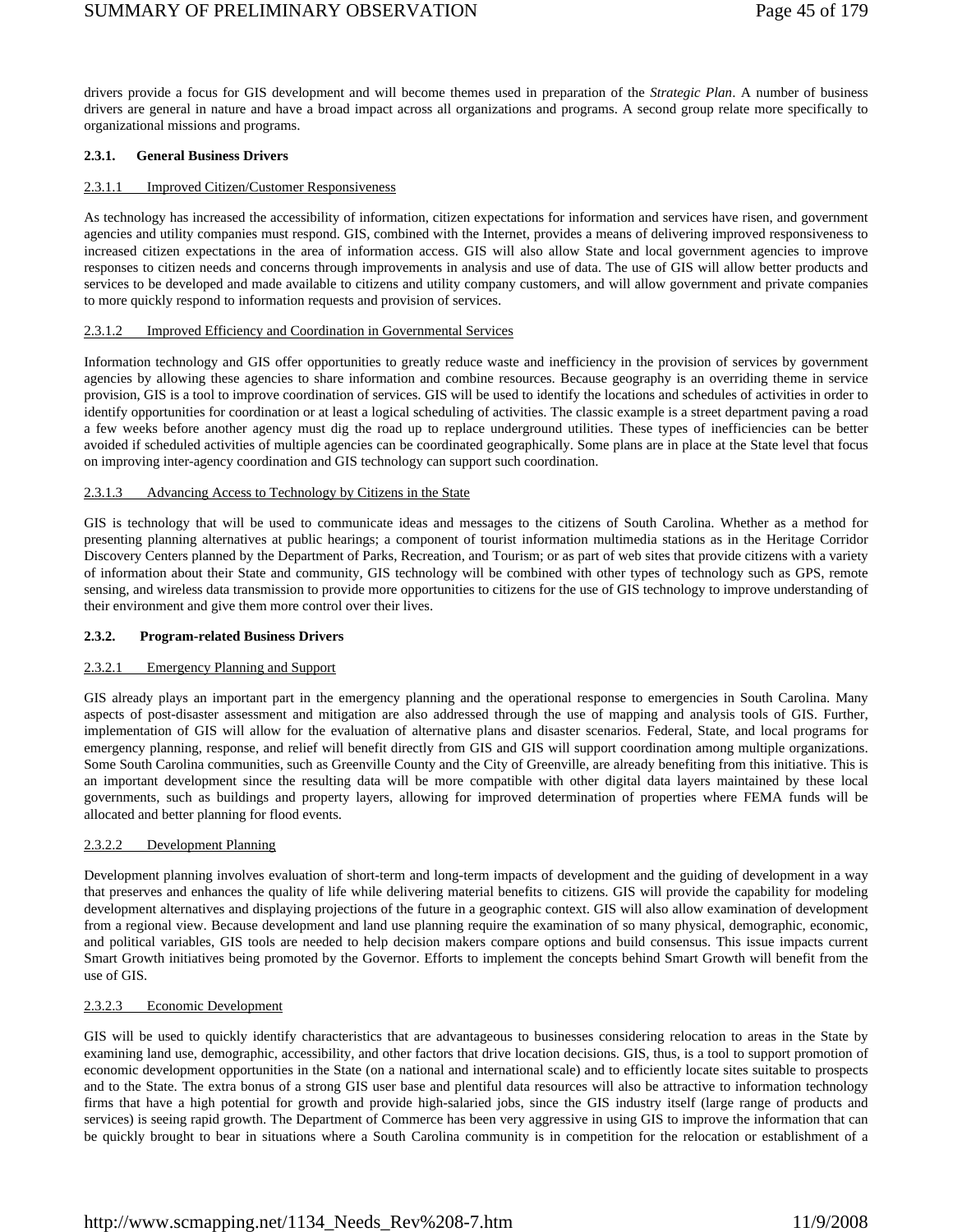business. Timely and relevant analysis presented in professional and attractive format has been shown to be effective at selling the advantages of a community in these situations, and the products the Department of Commerce and regional Councils of Governments produce with GIS fit that mold. To provide local governments with a more direct means of gaining these types of information and products, Commerce has produced Insight, a combination of an application and data that is distributed on a CD. The Department has developed a GIS enabled web site that local governments can access to for research and to assist them with economic development projects..

## 2.3.2.4 Transportation Infrastructure Enhancement

GIS is and will continue to be used to analyze elements of the transportation infrastructure in South Carolina. GIS with transportation modeling tools can help decision-makers evaluate requirements and options for local or regional road system improvements and provide input to the preparation of capital budgets and road system planning. The effective use of GIS in transportation planning can result in huge monetary savings in road construction and can help avoid adverse development impacts. The Department of Transportation Planning Division and the regional Councils of Government use GIS for this purpose.

#### 2.3.2.5 Real Property Assessment and Equitable Taxation

An important function of local and State government is assessing the value of public, private, and commercial real property, and taxation based on this assessment. This is a geographic problem with the need to sustain tax revenues while ensuring consistency and equity statewide. Parcel mapping programs at the local level and information management and reporting programs administered by the Department of Revenue will benefit from the use of GIS technology.

## 2.3.2.6 Improving Educational Services

GIS can contribute to the improvement of education in several ways. By assisting education administrators with analysis of school populations, GIS can help to determine locations for new schools and school attendance areas. GIS also supports the allocation and management of buses and the delineation of optimal bus routes for local school systems. GIS will be used to determine school bus routes. GIS has the potential for helping to evaluate educational quality and needs on a statewide basis. With appropriate demographic statistics, GIS can give a geographic picture of educational levels and special training needs (remedial skills, job training) to help target resources for special training and educational programs.

## 2.3.2.7 Natural Resource Planning and Protection

GIS is an ideal tool for visualizing the distribution of and characterizing renewable and non-renewable natural resources in the State. These land, water, and natural biological resources represent a tremendous asset from which the State derives a significant economic and social benefit. GIS is used to inventory and help manage these resources. DNR, the Forestry Commission, and other organizations in the State use GIS to help define critical areas due special protection and to wisely manage resources to ensure proper use and enhancement.

#### 2.3.2.8 Evaluating and Reducing Health Risks

GIS is used to map incidents in relation to the environment or conditions of the landscape. When correlations are discovered, it is sometimes possible to take actions that will prevent further occurrences. When this is applied to incidents of sickness or disease, and a spatial pattern is evident, investigators may be able to take action to halt the spread of illness and deliver earlier treatments. DHEC conducts monitoring of this type through the Division of Public Health Statistics. This Division maintains a State cancer registry. Periodically, the Division performs an internal analysis by geocoding the cancer incidents to look for clusters. If clusters of cancer incidents are found, DHEC then knows to investigate an area for factors that may raise the chances of developing cancer in an area.

## **2.4. OVERVIEW OF CURRENT GIS USE**

Today, GIS use is widespread throughout the State, and its popularity is growing. Data resources have increased steadily, and with those resources, the number of users. GIS will continue to foster cooperative efforts by providing a forum for multiple agencies and organizations to contribute data and compare them in a common geographic context, developing a clearer view of the challenges to be faced and the resources to be managed. With this in mind, it is important to document the status and uses of GIS by State government, local government and COGs, utilities, and other organizations.

#### **2.4.1. State Agency GIS Use**

There is a long history of GIS use in South Carolina. Even before the advent of the technology, State agencies in South Carolina were coming together to communicate needs for mapping. In 1978, the State Mapping Advisory Committee (SMAC) was formed to identify mapping needs across the State and communicate those needs to USGS through a single voice. By the mid 1980s, digital map data and the analysis that accompanied those data were taking hold in South Carolina State agencies and educational institutions. The University of South Carolina was an early leader in the implementation of GIS.

Among State agencies, the Department of Natural Resources' history of GIS implementation is well documented, and those accomplishments represent progress made by the State as a whole since many other organizations have benefited from the products of their efforts.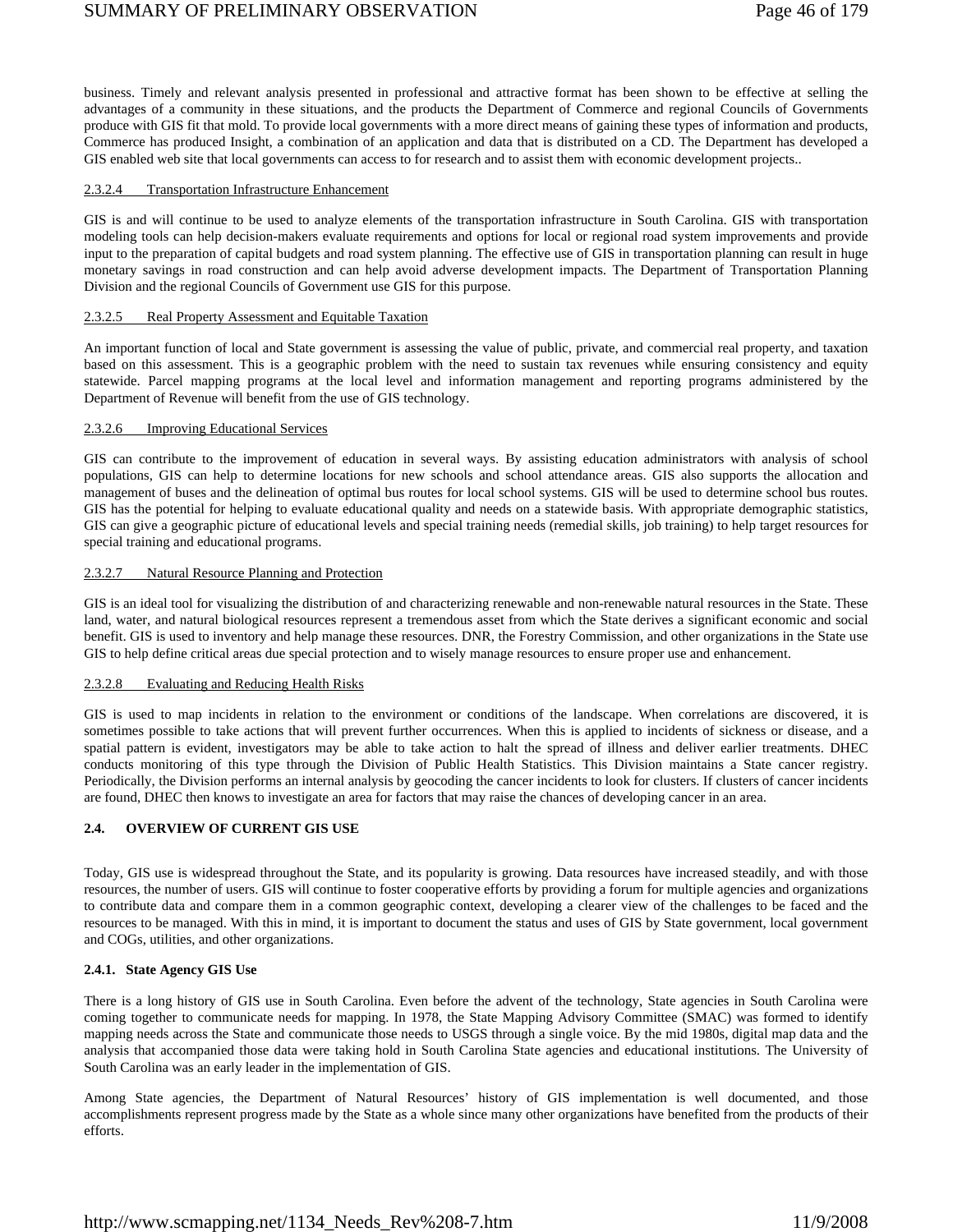Some of the major milestones in the development and deployment of GIS in South Carolina are documented below:

- 1972: University of South Carolina begins teaching computer mapping in the Geography Department.
- 1976: First GIS course taught at the University of South Carolina.
- 1978: The State Mapping Advisory Committee (SMAC) was formed.
- 1983: The City of Greenville implemented GIS, one of the first municipalities to do so.
- 1984: Cooperative County Mapping Program began
- 1986: The Land Resources Conservation Commission (LRCC) implemented GIS and Remote Sensing technologies to assist State and local governments in planning and decision support.
- 1987: The South Carolina Development Board, now the Department of Commerce, first implemented GIS.
- 1988: The Water Resources Commission followed suit in 1988 by implementing GIS and Remote Sensing technologies. 1:24,000-scale database development contracts were established with federal mapping agencies to support the Edisto River resource evaluation and assessment project. The project was funded with a grant from the National Oceanic and Atmospheric Administration.
- 1989: Initiation of the South Carolina Infrastructure/Economic Development Planning Project (SCIP). Originally funded by the South Carolina Coordinating Council for Economic Development and managed by the S.C. State Development Board, the project has been ongoing since then and has expanded its scope to the collection of several types of data beyond those that were originally designated for collection. In 1994, state government reorganized and the management of the project became the responsibility of the Department of Commerce.
- 1995: The Edisto River project was completed by the newly established Department of Natural Resources and the report, Managing Resources for a Sustainable Future—the Edisto River Basin Project Report was published in 1996.
- 1995: The Natural Resources Information Management and Analysis (NRIMA) Section of the Land, Water and Conservation Division was created to provide comprehensive systems and network, database, and applications management for GIS.
- 1997: In 1997, the SC DNR GIS Data Clearinghouse was established for on-line access to natural resource GIS data. That same year, the SC GAP analysis project started with a contract from the USGS Biological Resources Division through the Clemson University Fish and Wildlife Cooperative Unit.
- 1997: The first meeting of the Standing Committee for Geographic Information was held.
- 1997: The Department of Commerce began the Inventory of Key Quality of Life Data and Geographic Points. This ongoing project is focused on collecting data that represent amenities within a community.
- 1998: DLG hypsography and boundaries were completed for 566 quads of South Carolina, and a statewide urban change project was initiated.
- 1999: CGI initiates statewide GIS Needs Assessment and Strategic Planning Project.
- 2000: Ssurgo-level soils data will be completed for South Carolina.

This illustrates a considerable history of GIS implementation at the local level and statewide coordination activities. This provides an excellent foundation for enhanced GIS coordination and expansion.

## **2.5. GIS APPLICATION NEEDS**

GIS applications form the foundation for the design of any GIS. Data, system resources, organizational structure, and even many changes to operational procedures are planned with the purpose of meeting the needs of the GIS applications that have been defined.

#### **2.5.1. What is a GIS Application?**

A GIS application defines the specific use of the technology to generate results and products that meet the needs of users. A product may be a hard copy map or map display, a text report, statistics resulting from a geographic inventory or analysis, an updated database, a data file for export, or some other tangible result. A GIS software package provides a set of tools (i.e., software functions) that may be used offthe-shelf or used as building blocks for custom applications aimed at specific sets of users. Customized applications use standard design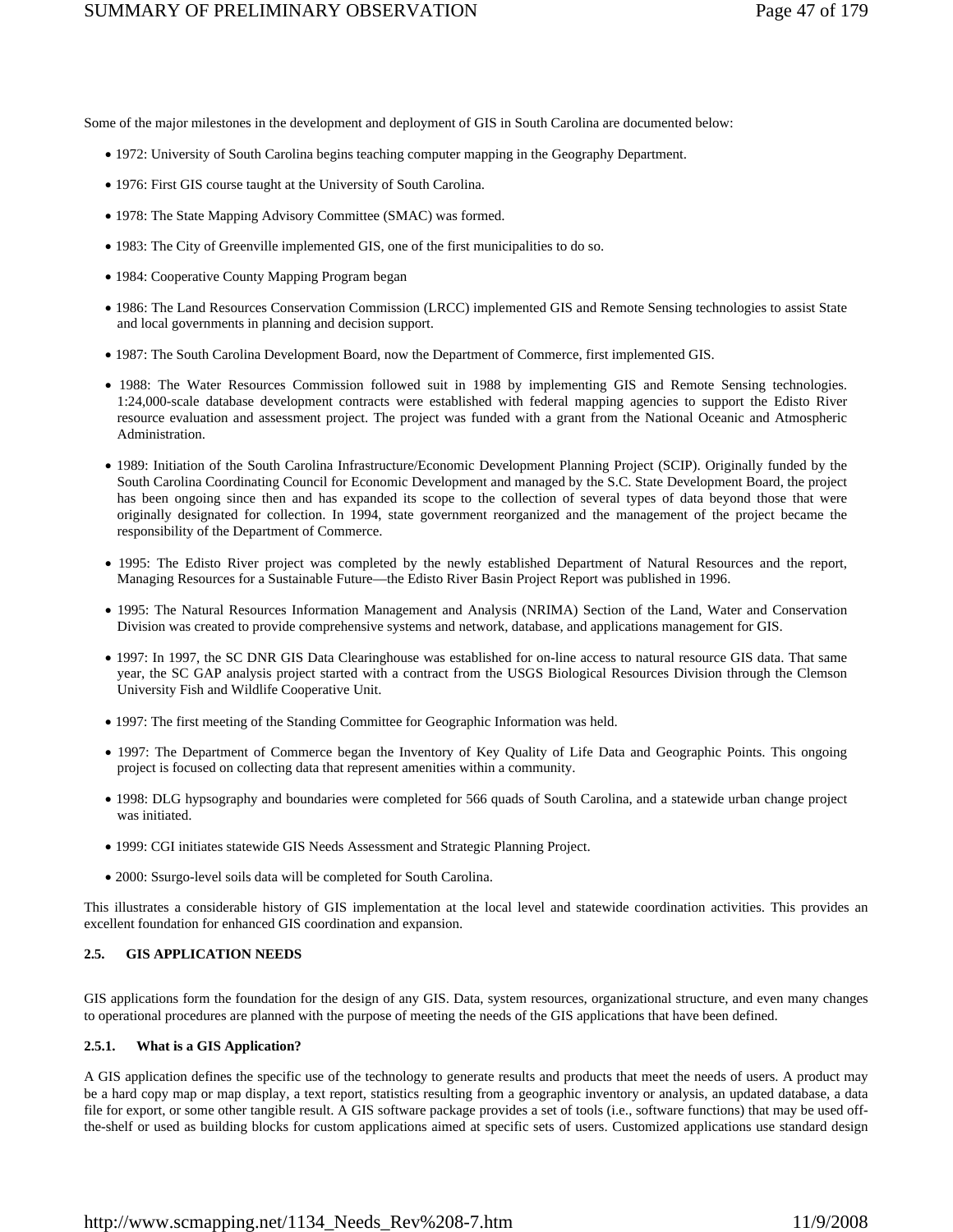and programming capabilities to create easy-to-use menu

interfaces, to design customized outputs (i.e., displays, reports, maps), and to perform complex geographic analysis. GIS applications are built to meet the following objectives:

- To combine a complex set of GIS commands into a simple operation
- To make user interfaces more efficient to facilitate operation and to reduce the time and complexity of performing a task
- To produce custom output products, including screen displays, hard copy maps, and tabular reports
- To facilitate the translation and exchange of data between different platforms
- To ensure consistency, integrity, and efficiency in data maintenance operations.

Applications are developed using GIS software as a foundation, and a development language (e.g., Visual Basic, C++, proprietary software tools) may be used to customize applications. GIS applications also integrate non-GIS systems and databases with GIS data. The development of applications expands the GIS to a larger user base and allows an organization to better capitalize on a GIS investment.

The GIS application environment with which the user interacts is part of the overall GIS system architecture, illustrated in Figure 2-1.

| $\pmb{\times}$ |  |  |  |
|----------------|--|--|--|
|                |  |  |  |
|                |  |  |  |
|                |  |  |  |
|                |  |  |  |

#### **Figure 2-1: GIS Functionality Integrated with RDBMS**

There is almost an endless list of specific applications that may be developed using the tools and customizing capabilities in GIS software. This wide range of GIS applications may be generally described as falling into one of four categories, as illustrated in Figure 2-2.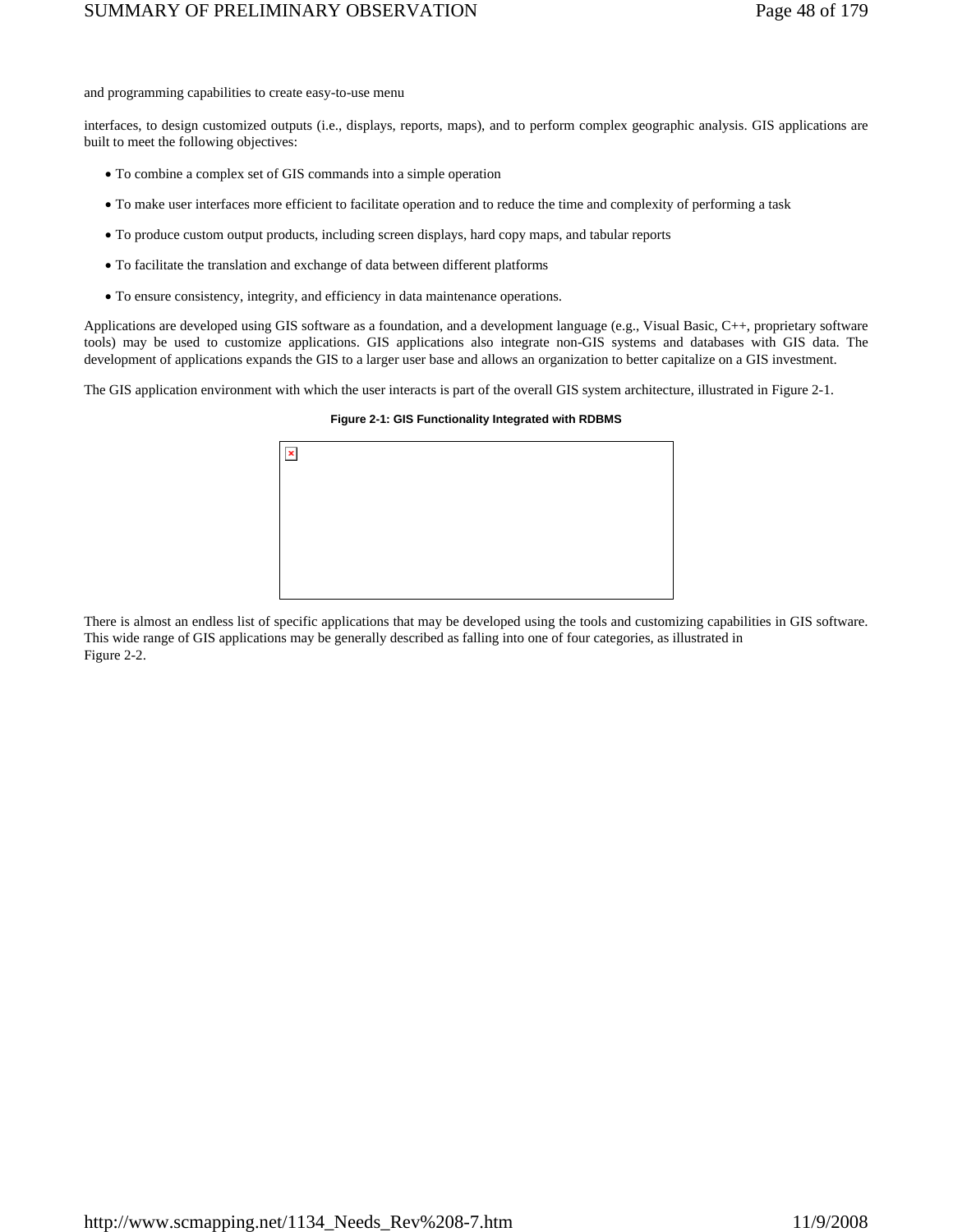#### **Figure 2-2: Major GIS Application Categories**

| $\vert \mathbf{x} \vert$ |  |  |  |
|--------------------------|--|--|--|
|                          |  |  |  |
|                          |  |  |  |
|                          |  |  |  |
|                          |  |  |  |
|                          |  |  |  |

Standard Map Update and Production—This category of applications allows users to easily update digital map features and database entries as they change, or to make corrections to a data layer according to a more accurate reference layer such as recent digital orthophotography. This category also includes applications for designing and plotting maps, including capabilities to designate an area and a set of map features for the creation of a map and to apply standard map design rules governing sheet layout and format, symbology, and map margin information.

Geographic Query and Visualization—This application category covers a broad range of uses, allowing users to ask the database questions and receive results in map and/or report form. For instance, a user could ask the system to identify soils that meet certain suitability criteria, to geographically display road characteristics, or to display selected parcel-based information. The field of visualization plays an ever increasing role in GIS. More attention has been give to the format of the output; spanning beyond static maps to include multi-media and visual links to other graphic types.

Spatial Analysis—GIS technology can be used to perform or support a wide range of analyses involving measurement and geographic comparison, map overlay, or other statistical analyses of map features and data. Spatial analysis includes map overlay modeling, network analysis, terrain analysis to support such applications as transportation planning, economic development site suitability, environmental or health risk assessment, hydrologic modeling, or others.

Geographic Index to External Information and Records—Government and private organizations collect and maintain various records which are geographically-referenced but which are not in map form. In some cases, these documents are simply stored in hard copy form (field reports, deeds, engineering drawings, inspection forms), and in other cases, data are stored in word processor documents, spreadsheets, or a PC-database. An automated index to these documents may be established that allows a user to query and identify them through the GIS (by entering a key field or interactively picking a map location). This type of automated index could be used in a simple sense to help quickly locate hard copy records on file (like engineering plans or as-built drawings). It is also possible to scan documents, drawings, and photos, and retrieve and display them directly through the system.

## **2.6. TARGET GIS APPLICATION FRAMEWORK**

Many GIS applications have been developed and will continue to be deployed to meet the needs of State agencies, local governments, COGs, utilities, and other organizations in South Carolina. Some of these applications will be very specific to the responsibilities of a single organization or a small number of organizations, and others will have general characteristics that many, if not all, GIS users will find useful. A major objective of statewide coordination of GIS is greater collaboration in GIS application and deployment to get easy-to-use applications in the hands of users. This can be accomplished by providing standards and practices supporting—a) greater efficiency in application development through joint development efforts, b) improved consistency in an application development approach and "lookand-feel," c) more effective integration between GIS and non-GIS systems and databases, d) cataloguing and organizing applications, and e) deploying applications more widely.

An application development framework is needed as a structure for leveraging existing GIS resources and for developing and deploying applications in the future. The high-level application framework defined here provides a context for defining GIS needs and for GIS strategic planning. The framework that has been defined accounts for all types of application development situations, and it is dependent on the successful interaction of participants in the CGI. While it is aimed primarily at State agencies, it is a structure that allows increased sharing of GIS resources and applications among all users in the State.

Applications accessed by users via off-the-shelf ot customized graphic interfaces are the basis for GIS use. The application framework presented here is described in terms of three target GIS application environments that give a high-level structure for deploying applications. The framework defines three environments for developing and deploying applications—1) applications of use to most or all GIS users in the State which may be candidates for centralized development and access, 2) applications of use to multiple agencies or groups, but not all, and 3) applications with limited suitability outside the specific agency where they are required. The application framework concept is encompasses the following important elements:

• A **three-tiered application environment** (explained below) that responds to a range of users and access requirements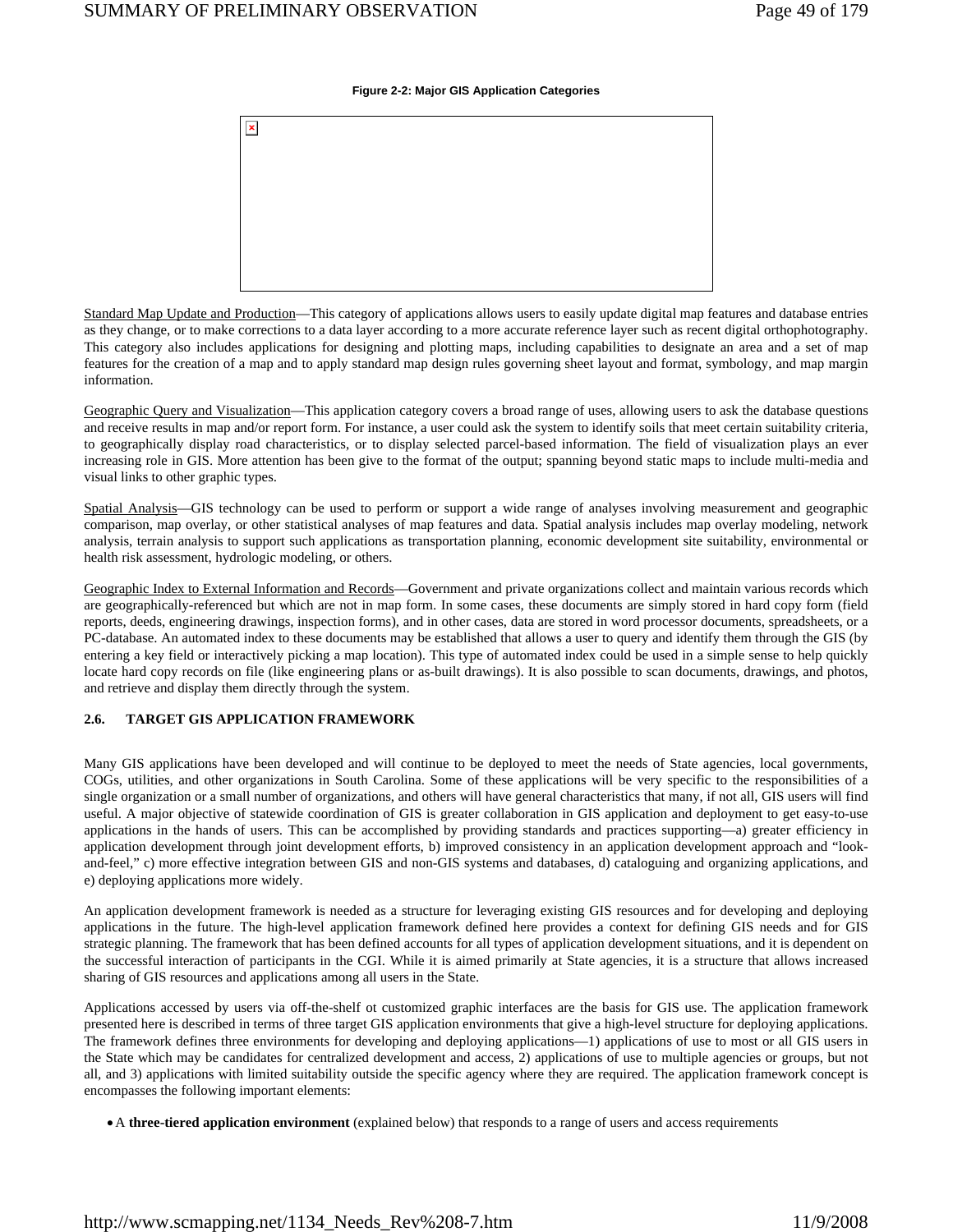- **Implementation standards** defining development practices, software platforms, and technical tools
- An **organizational structure** that encourages, supports, and enables cooperation and collaboration in application development and use
- An **application catalogue and library** that serves as a directory to and repository of commonly accessed applications or reusable application components
- A **central GIS service center** that maintains an application catalogue and general-user applications (see below) and provides access to them.

All of these components will be discussed in more detail in subsequent sections of this document. The three-tiered application environment, the foundation for the application framework, is explained in Table 2-3. This concept is based on the idea that the nature of user needs for GIS applications spans a range of specificity. At one end of this range is a set of applications that are common to many users, regardless of their organization, and at the other end are those applications that relate more specifically to a more narrow set of users. Creation of threetiers helps define needs and provides a structure to plan for application development, maintenance, and access by users.

| <b>Application Tier</b>                                        |                                                                                                                                                                                                                                                                                                                               | <b>Development Approach</b>                                                                                                                                                                                                                                                                                                                                                                                                                                                                                                                                                                                                                                                                                                                                                                     | Access and                                                                                                                                                                                                                                                                                                                           |
|----------------------------------------------------------------|-------------------------------------------------------------------------------------------------------------------------------------------------------------------------------------------------------------------------------------------------------------------------------------------------------------------------------|-------------------------------------------------------------------------------------------------------------------------------------------------------------------------------------------------------------------------------------------------------------------------------------------------------------------------------------------------------------------------------------------------------------------------------------------------------------------------------------------------------------------------------------------------------------------------------------------------------------------------------------------------------------------------------------------------------------------------------------------------------------------------------------------------|--------------------------------------------------------------------------------------------------------------------------------------------------------------------------------------------------------------------------------------------------------------------------------------------------------------------------------------|
|                                                                | <b>Explanation</b>                                                                                                                                                                                                                                                                                                            | and Maintenance                                                                                                                                                                                                                                                                                                                                                                                                                                                                                                                                                                                                                                                                                                                                                                                 | Deployment                                                                                                                                                                                                                                                                                                                           |
| <b>TIER A: General</b><br><b>Access</b><br><b>Applications</b> | Applications that are frequently<br>needed by a large number of user<br>organizations or which can be<br>used as a basis for launching<br>other applications. These can be<br>considered common applications<br>for which a high degree of<br>centralization of development and<br>maintenance is realistic and<br>efficient. | A central body will be responsible for development<br>and maintenance of the applications. This body<br>will collect input from several agencies and a set<br>of application requirements will be developed. A<br>standard application development methodology<br>will be used to develop these applications and all<br>standards adopted by the Committee on<br>Geographic Information (CGI) will be followed.<br>Including, for example, adherence to a common<br>datum and coordinate system for data compilation<br>(NAD 83 and NAVD 88). These applications will<br>use GIS data that is commonly available and<br>which is regularly maintained by designated<br>organizations.                                                                                                           | The applications will be made<br>available to all users through<br>an "application server" or made<br>available with packaged<br>software and data on a CD-<br>ROM. Designated applications<br>may be made accessible to the<br>public via the Internet.                                                                             |
| TIER B:<br><b>Multi/Joint User</b><br><b>Applications</b>      | Applications in this tier have less<br>applicability for multiple user<br>organizations but still cross<br>organizational boundaries and are<br>needed by enough individual<br>organizations to make joint<br>development and support realistic<br>and effective.                                                             | As in the case of Tier A, a standard development<br>methodology will be used and CGI standards will<br>be adhered to. Custom development, performed<br>in-house or by an appointed contractor, will be the<br>responsibility of an inter-agency committee or<br>work group. A single agency has been given a<br>primary role to manage or carry out develop-ment,<br>but representatives from all participating agencies<br>should be actively involved. The participating<br>agencies will share in the funding of the<br>application development and will have access to<br>technical or administrative support from a central<br>body. These applications will often use a<br>commonly accessible GIS database but may use<br>GIS data layers or tabular databases specific to an<br>agency. | The interagency body<br>responsible for developing the<br>application will define<br>procedures and the technical<br>environment for access and<br>deployment. Ideally<br>applications in this category<br>should be identified in a<br>commonly accessible<br>cataloque maintained by a<br>central body as called for in<br>Tier A. |

## **Table 2-3: Proposed Three-tiered GIS Application Environment**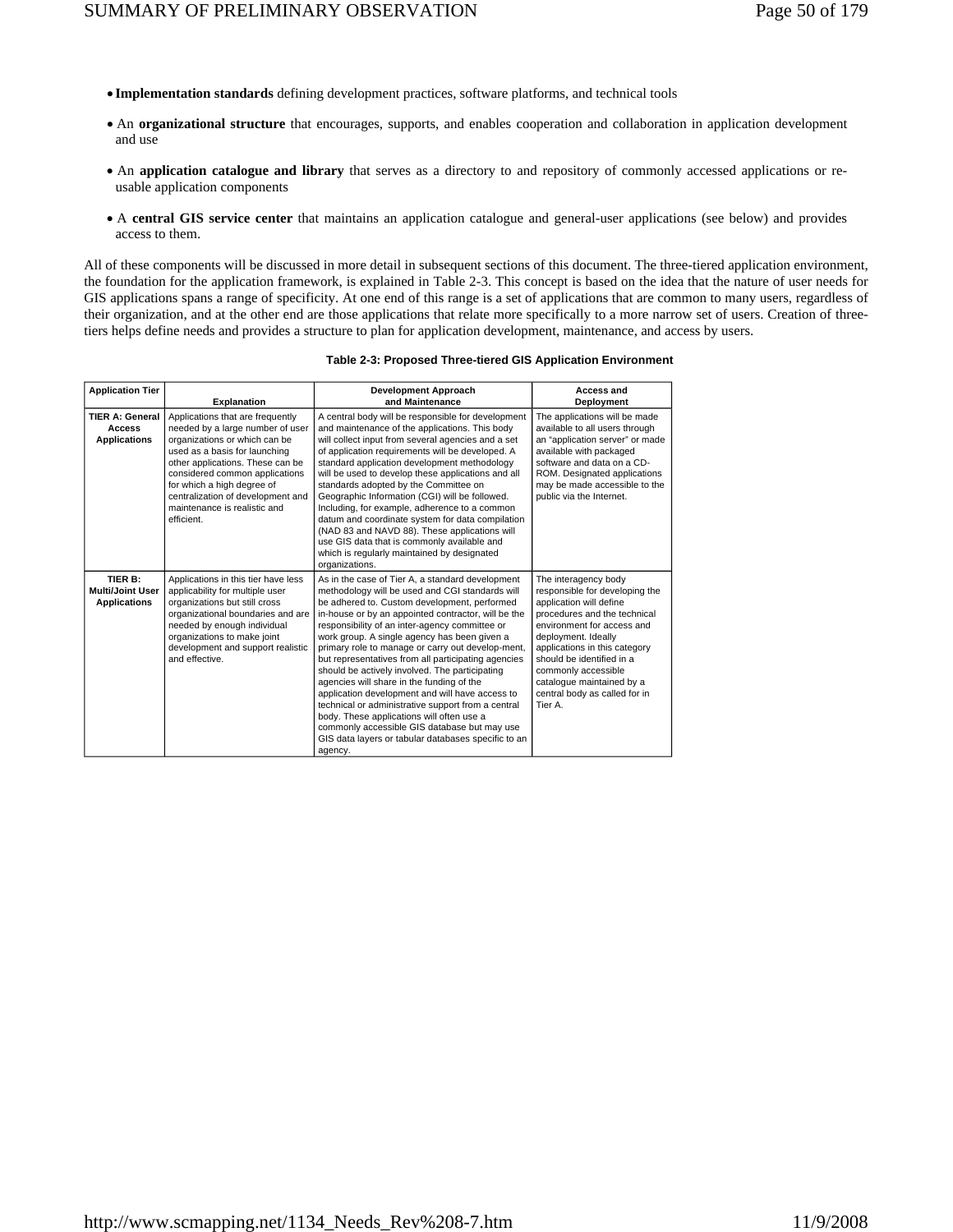## **Table 2-3: Proposed Three-tiered GIS Application Environment (continued)**

| <b>Application Tier</b>                               | <b>Explanation</b>                                                                                                                                                                                                                                                                                 | <b>Development Approach</b><br>and Maintenance                                                                                                                                                                                                                                                | Access and<br>Deployment                                                                                        |
|-------------------------------------------------------|----------------------------------------------------------------------------------------------------------------------------------------------------------------------------------------------------------------------------------------------------------------------------------------------------|-----------------------------------------------------------------------------------------------------------------------------------------------------------------------------------------------------------------------------------------------------------------------------------------------|-----------------------------------------------------------------------------------------------------------------|
| TIER C:<br>Agency-<br>specific<br><b>Applications</b> | Most applications will be<br>developed to meet the specific<br>needs of an individual agency.<br>These applications address needs<br>and require custom interfaces that<br>are so specific to a specific<br>organization that joint<br>development and multi-<br>organization use is not feasible. | These applications will be the responsibility of the<br>specific agency, although that agency may request<br>the help and support of a central body. Adherence<br>to CGI standards and use of an accepted<br>application development methodology are strongly<br>encouraged but not mandated. | The agency will have full<br>responsibility for deployment,<br>support, and maintenance of<br>the applications. |

A process is required for determining which Target Application Environment applies to the development of a specific application. In all cases, the development of GIS applications must follow a standard methodology to ensure consistency and success. Potential applications are listed below according to the Target Application Environment that best suits each. Several candidate applications for each tier are described in the following subsections.

## **2.6.1. TIER A—General Access Applications**

The General Access application development environment will center around applications related to the operation of a State GIS Service Center with data clearinghouse services, and the basic data query, mapping, and access applications needed by multiple users. Candidate applications include:

- Map Navigation, Viewing, and Query
- Transportation Centerline Maintenance
- GIS Data Status and Access
- General Routing and Direction Finder
- Standard Map Display and Plotting
- Statewide Thematic Map Generator
- Address and Jurisdiction Query.

A description of these candidate applications is provided in the following tables.

| Application                                                                                                                                                                                                                                                                                                                                                  | MAP NAVIGATION, VIEWING, AND QUERY                                                                                                                                                                                                                                                                                                                                                                                                                                                        |  |  |
|--------------------------------------------------------------------------------------------------------------------------------------------------------------------------------------------------------------------------------------------------------------------------------------------------------------------------------------------------------------|-------------------------------------------------------------------------------------------------------------------------------------------------------------------------------------------------------------------------------------------------------------------------------------------------------------------------------------------------------------------------------------------------------------------------------------------------------------------------------------------|--|--|
| Data                                                                                                                                                                                                                                                                                                                                                         | Potentially all data layers except for agency specific data layers and confidential data                                                                                                                                                                                                                                                                                                                                                                                                  |  |  |
| <b>Function</b>                                                                                                                                                                                                                                                                                                                                              | The ability to navigate to an area by choosing a type of area from a scrolling list that could include areas<br>such as counties, administrative districts, USGS 7.5 minute quad sheet names, or natural features such<br>as watersheds. Navigation will also be accomplished through the entry of an address and a zip code to<br>zoom the user to a specific street location anywhere throughout the State.                                                                             |  |  |
|                                                                                                                                                                                                                                                                                                                                                              | The ability to pick lists of data layers to be made available through a screen display legend. Data layers<br>will automatically be assigned to the screen upon selection of a particular list. Each list will have a<br>special combination of layers, as well as a standard set of symbology.                                                                                                                                                                                           |  |  |
|                                                                                                                                                                                                                                                                                                                                                              | The ability to toggle data layers on and off.                                                                                                                                                                                                                                                                                                                                                                                                                                             |  |  |
|                                                                                                                                                                                                                                                                                                                                                              | The ability to select features in a variety of ways ranging from individual feature selection to group<br>selection based on user-defined areas, circles of specific radii, buffers around selected features, and<br>display attributes of the selected features.                                                                                                                                                                                                                         |  |  |
| All State agency personnel, to begin. Eventually all State users.<br><b>Users</b>                                                                                                                                                                                                                                                                            |                                                                                                                                                                                                                                                                                                                                                                                                                                                                                           |  |  |
| <b>Examples</b>                                                                                                                                                                                                                                                                                                                                              | Some county and city sites have similar applications that provide users with GIS access through an<br>Intranet and a web browser—City of Boca Raton, FL; Prince George's County, MD; City of Lynchburg,<br>VA. This type of application can be easily adapted to meet the needs of State government users. The<br>Office of Research and Statistics currently has a MapObjects IMS application that allows users to input<br>an address and a zip code to navigate to specific locations. |  |  |
| <b>System</b><br>Accessible as server-based applications via the Internet or Intranet, via standard Web-browsers, or<br>locally if users choose to download application software and data. The most common GIS software will<br>Environment<br>be ESRI ArcView, MapObjects, and ArcIMS but Intergraph's GeoMedia and GeoMedia WebMap may be<br>used as well. |                                                                                                                                                                                                                                                                                                                                                                                                                                                                                           |  |  |
|                                                                                                                                                                                                                                                                                                                                                              |                                                                                                                                                                                                                                                                                                                                                                                                                                                                                           |  |  |
| Application                                                                                                                                                                                                                                                                                                                                                  | TRANSPORTATION CENTERLINE MAINTENANCE                                                                                                                                                                                                                                                                                                                                                                                                                                                     |  |  |
| Data                                                                                                                                                                                                                                                                                                                                                         | Street centerlines, political boundaries, administrative boundaries, address data, parcels                                                                                                                                                                                                                                                                                                                                                                                                |  |  |

| Function | Authorized users will have the ability to add and correct street centerline data as new road construction     |
|----------|---------------------------------------------------------------------------------------------------------------|
|          | takes place in their jurisdictions. The application eventually may contain a direct data entry interface, but |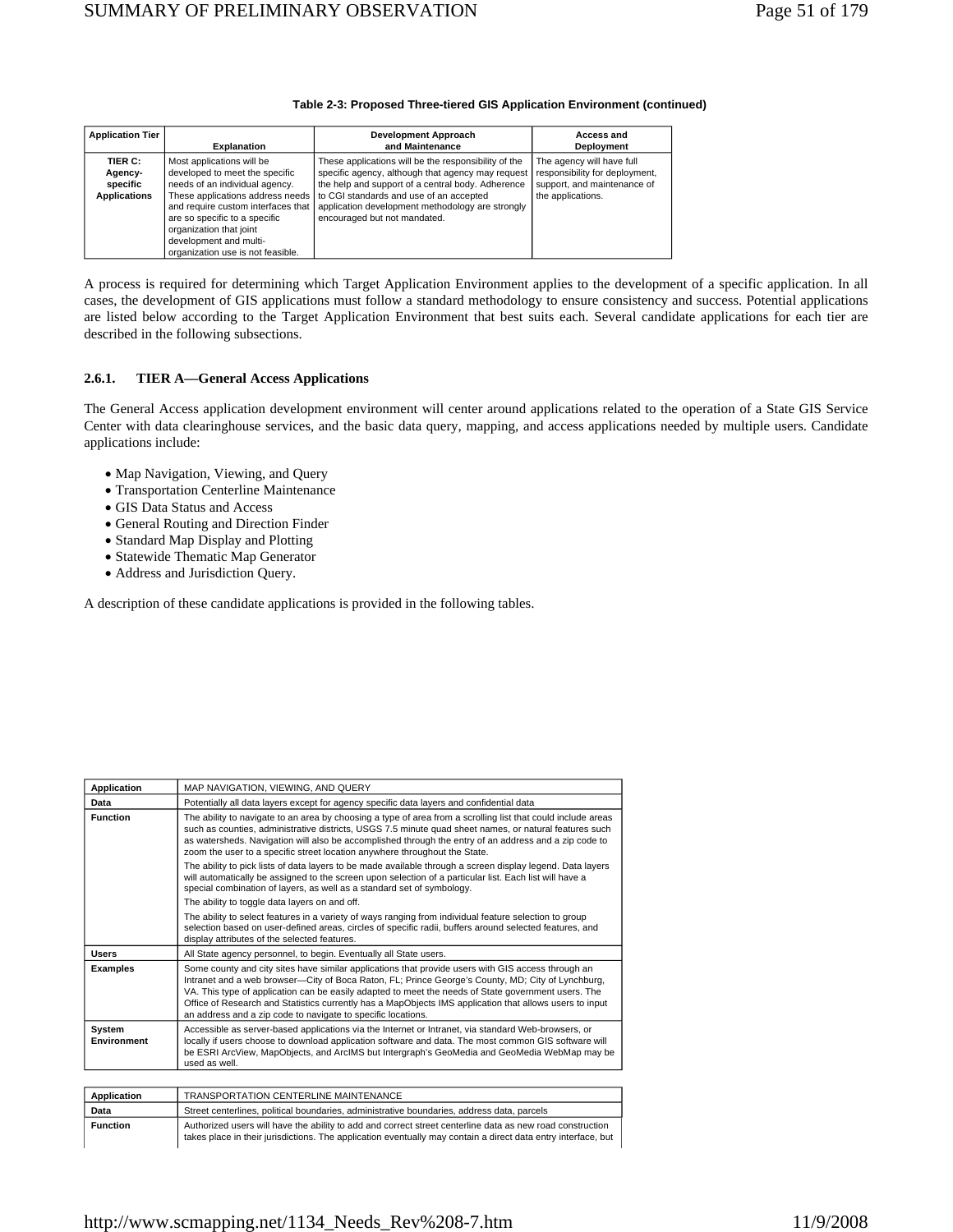|                       | to begin will probably contain a means for a user to identify a spot where new streets go and a means to<br>send the State a small file with the new or changed street(s) and associated attributes. A central body<br>will accept data and carry out quality assurance checks prior to posting to a centrally accessible<br>database. |
|-----------------------|----------------------------------------------------------------------------------------------------------------------------------------------------------------------------------------------------------------------------------------------------------------------------------------------------------------------------------------|
| <b>Users</b>          | A central body will set up maintenance tools and procedures. Designated local government<br>representatives and designated State DOT personnel that keep track of new construction and changes<br>in roads throughout the State will provide updated data on a regular schedule.                                                       |
| System<br>Environment | Will likely use Internet-enabled GIS applications to allow data revisions against a central database,<br>although applications could be run locally with uploads to a central service center.                                                                                                                                          |

| <b>Application</b>           | GIS DATA STATUS AND ACCESS                                                                                                                                                                                                                                                                                                                                                                                                                                                                                                                                                                                                                                                                                                                                                 |
|------------------------------|----------------------------------------------------------------------------------------------------------------------------------------------------------------------------------------------------------------------------------------------------------------------------------------------------------------------------------------------------------------------------------------------------------------------------------------------------------------------------------------------------------------------------------------------------------------------------------------------------------------------------------------------------------------------------------------------------------------------------------------------------------------------------|
| Data                         | Uses geospatial metadata about commonly used GIS data sets (e.g., survey monuments, transportation<br>network, orthoimagery, hydrography, soils, etc.). Status will be shown according to county and municipal<br>boundaries, administrative boundaries, and map sheet grids such as USGS quad sheet boundaries.<br>Some major highways and hydrography will be included to provide reference information. Sample views<br>of data should be accessible.                                                                                                                                                                                                                                                                                                                   |
| <b>Function</b>              | This type of application can be thought of as a metadata guery and status tracking tool. It will be<br>designed to display jurisdictions such as county and city boundaries, COG regions, utility service areas,<br>and State agency administrative districts. These jurisdictional boundaries will contain attributes related<br>to the availability of GIS data layers and the status and location of development activities. Metadata<br>files, links to web sites, and project descriptions will all be accessible through this interface.<br>This application will be used as a front end to a statewide GIS service center. Users will identify relevant<br>data in their area of interest and will then have the opportunity to download the data layers along with |
|                              | associated metadata or place an order for shipment of a CD. Functionality should include the capability<br>for a keyword search of the existing metadata or by topical index.                                                                                                                                                                                                                                                                                                                                                                                                                                                                                                                                                                                              |
| Application                  | GIS DATA STATUS AND ACCESS (continued)                                                                                                                                                                                                                                                                                                                                                                                                                                                                                                                                                                                                                                                                                                                                     |
| <b>Users</b>                 | All State agency personnel, to begin. Eventually all State users.                                                                                                                                                                                                                                                                                                                                                                                                                                                                                                                                                                                                                                                                                                          |
| System<br><b>Environment</b> | Accessible as server-based applications via the Internet or Intranet, via standard Web-browsers, or<br>locally if users choose to download application software and data. The most common GIS software will                                                                                                                                                                                                                                                                                                                                                                                                                                                                                                                                                                |

| Environment | locally if users choose to download application software and data. The most common GIS software will<br>be ESRI ArcView, MapObjects, and ArcIMS but Intergraph's GeoMedia and GeoMedia WebMap may be<br>used as well. An FTP site and compression software may be used to facilitate the data downloading<br>requirements. |
|-------------|----------------------------------------------------------------------------------------------------------------------------------------------------------------------------------------------------------------------------------------------------------------------------------------------------------------------------|
|             |                                                                                                                                                                                                                                                                                                                            |
|             |                                                                                                                                                                                                                                                                                                                            |

| Application<br><b>GENERAL ROUTING AND DIRECTION FINDER</b> |                                                                                                                                                                                                                                                                                                                                                     |  |
|------------------------------------------------------------|-----------------------------------------------------------------------------------------------------------------------------------------------------------------------------------------------------------------------------------------------------------------------------------------------------------------------------------------------------|--|
| Data                                                       | Street centerlines, databases indicating client location addresses, hydrography, relevant facility<br>locations, landmarks                                                                                                                                                                                                                          |  |
| <b>Function</b>                                            | Users will enter a starting point (name of State office), some intermediate stops, and an end point, and<br>the application will use the street centerline data to determine the most efficient route to travel. The<br>application will generate maps and directions with base reference information and points of interest<br>important to users. |  |
| <b>Users</b>                                               | Potentially all State GIS users and eventually all citizens.                                                                                                                                                                                                                                                                                        |  |
| System<br>Environment                                      | Accessible as server-based applications via the Internet or Intranet, or via standard Web-browsers. The<br>most common GIS software will be ESRI MapObjects and ArcIMS but Intergraph's GeoMedia and<br>GeoMedia WebMap may be used as well.                                                                                                        |  |

| Application                                                                                                                                                                                                                                                                                                                                                                                           | STANDARD MAP DISPLAY AND PLOTTING                                                                                                                                                                                                                                              |
|-------------------------------------------------------------------------------------------------------------------------------------------------------------------------------------------------------------------------------------------------------------------------------------------------------------------------------------------------------------------------------------------------------|--------------------------------------------------------------------------------------------------------------------------------------------------------------------------------------------------------------------------------------------------------------------------------|
| Data                                                                                                                                                                                                                                                                                                                                                                                                  | Potentially any data layer available through the general access interface. Will focus on frequently used<br>base map layers (e.g., political and administrative boundaries, transportation, hydrography,<br>orthoimagery).                                                     |
| Will provide the ability to create standard map plots based on the screen display or a saved combination<br><b>Function</b><br>of data layers. The maps could conform to a designated map sheet grid or could be based on user-<br>defined areas and data layer combinations. Users will have menu options to select general plotting<br>criteria to define content, scale, and sheet format options. |                                                                                                                                                                                                                                                                                |
| <b>Users</b>                                                                                                                                                                                                                                                                                                                                                                                          | All State agency personnel, to begin. Eventually all local government personnel and State users.                                                                                                                                                                               |
| System<br><b>Environment</b>                                                                                                                                                                                                                                                                                                                                                                          | Accessible as server-based applications via the Internet or Intranet, via standard Web-browsers, or<br>locally if users choose to download application software and data depending on the location of printing<br>and plotting devices. May use ArcView, ArcInfo, or GeoMedia. |

| Application                                                                                                                                                                                                                                                                                                                                                                                                                                                                                              | STATEWIDE THEMATIC MAP GENERATOR                                                                                                                                                                                                                                                                                                                       |
|----------------------------------------------------------------------------------------------------------------------------------------------------------------------------------------------------------------------------------------------------------------------------------------------------------------------------------------------------------------------------------------------------------------------------------------------------------------------------------------------------------|--------------------------------------------------------------------------------------------------------------------------------------------------------------------------------------------------------------------------------------------------------------------------------------------------------------------------------------------------------|
| Data                                                                                                                                                                                                                                                                                                                                                                                                                                                                                                     | Based on pre-selected boundary layers, including county, MSA, other census districts; other defined<br>districts; or regions for which statewide data is typically collected. Often-used tabular data sets (e.g.,<br>demographic data) will be made centrally available.                                                                               |
| <b>Function</b><br>A menu-driven interface allows a user to select a unit of geography for mapping (e.g., counties), and a<br>standard data set or a custom data set provided by the user. The application generates a shaded map<br>by providing a limited set of options for users to define the number of classes, class breaks, map display<br>parameters (shading, etc.), and sheet size or scale. The user may then choose to generate a hard copy<br>on an available printing or plotting device. |                                                                                                                                                                                                                                                                                                                                                        |
| <b>Users</b>                                                                                                                                                                                                                                                                                                                                                                                                                                                                                             | All State agency personnel, to begin. Eventually all local government personnel and State users.                                                                                                                                                                                                                                                       |
| System<br>Environment                                                                                                                                                                                                                                                                                                                                                                                                                                                                                    | Accessible as server-based applications via the Internet or Intranet, via standard Web-browsers, or<br>locally if users choose to download application software and data depending on the location of printing<br>and plotting devices. May use ArcView, ArcInfo, or MapObjects. but Intergraph's GeoMedia and<br>GeoMedia WebMap may be used as well. |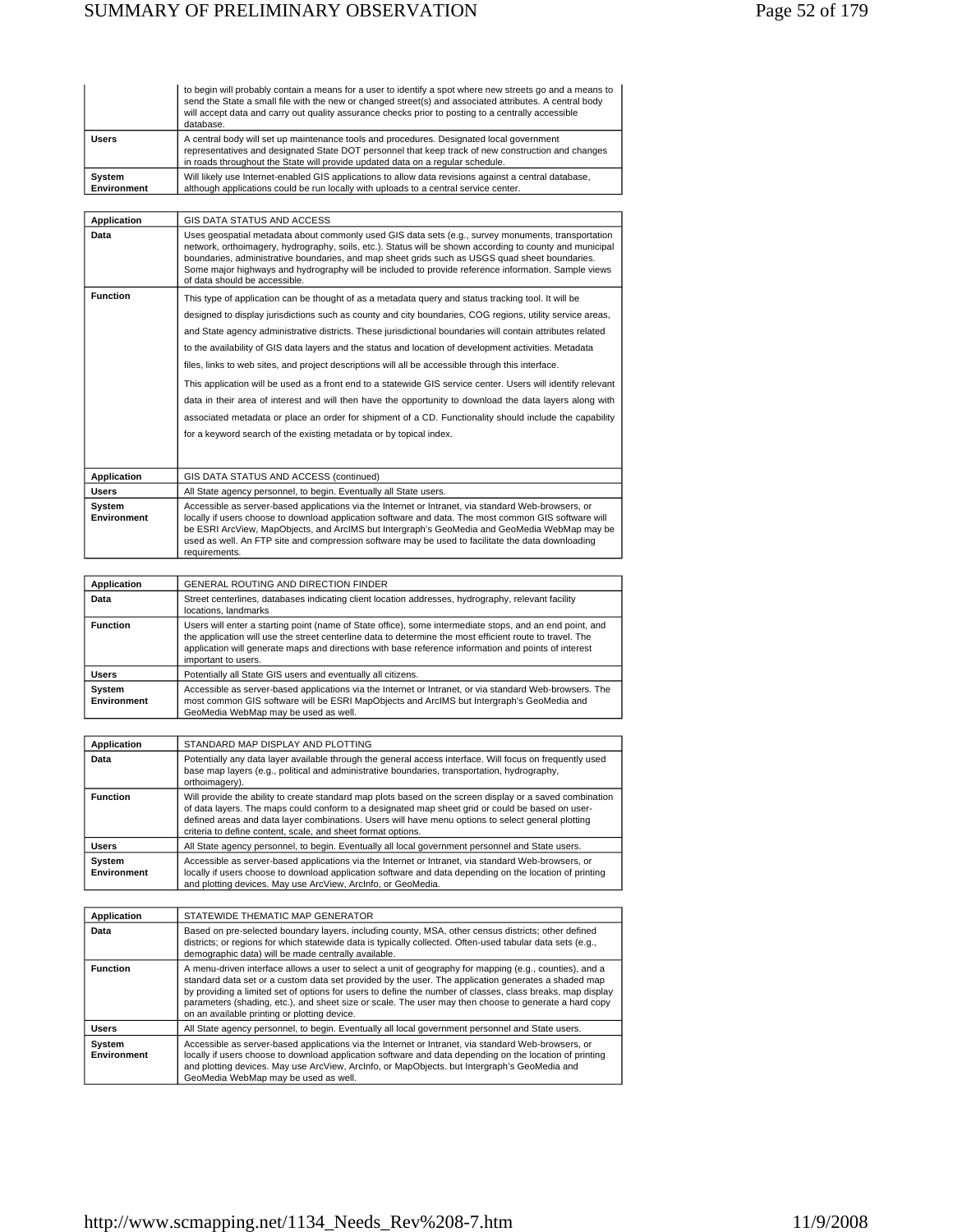| Application           | ADDRESS AND JURISDICTION QUERY                                                                                                                                                                                                                                                                                                                                                                         |
|-----------------------|--------------------------------------------------------------------------------------------------------------------------------------------------------------------------------------------------------------------------------------------------------------------------------------------------------------------------------------------------------------------------------------------------------|
| Data                  | Transportation centerlines, address ranges, political boundaries, administrative boundaries                                                                                                                                                                                                                                                                                                            |
| <b>Function</b>       | Allows a user to navigate to a particular location based on an address input, coordinate, or other means.<br>The user will receive a tabular list of political and administrative districts that cover that area and a map<br>display of selected boundaries that apply to that area (county, city, utility service area, State government<br>jurisdictional regions, election districts, COG region). |
| <b>Users</b>          | All State agency personnel, to begin. Eventually all local government personnel and citizens of the<br>State.                                                                                                                                                                                                                                                                                          |
| System<br>Environment | Accessible as server-based application via the Internet or Intranet, via standard Web-browsers, or<br>locally if users choose to download application software and data depending on the location of printing<br>and plotting devices. May use ArcView, ArcInfo, MapObjects, or GeoMedia.                                                                                                              |

#### **2.6.2. TIER B—Multiple User/Jointly Supported Applications**

Applications in this tier are important for multiple agencies or organizations but are not considered important for a large number of user organizations as are those in the "General Access" tier. Development, deployment, and maintenance responsibilities for these applications will be shared among multiple agencies. A large number of GIS applications could be included in this tier. The applications defined below are not considered to be a comprehensive picture of the tier, but they provide a sample of the types of applications in this category. Some of these applications may be considered templates that can be adapted by specific groups of users to match a more specific need.

Candidate Tier B applications include:

- Economic Development Site Assessment
- Permit Mapping and Tracking
- Law Enforcement Mapping and Analysis
- Traffic Accident and Ticketing Analysis
- Cultural Resources Identification
- Preliminary Environmental Screening
- Emergency Preparedness Planning
- Capital Project Mapping and Tracking
- Document Management and GIS Access.

| Application | ECONOMIC DEVELOPMENT SITE ASSESSMENT                                                                                                                                                                                                                                                                                                                                                                                                                                                                                                                                                                                                                                                                                                               |
|-------------|----------------------------------------------------------------------------------------------------------------------------------------------------------------------------------------------------------------------------------------------------------------------------------------------------------------------------------------------------------------------------------------------------------------------------------------------------------------------------------------------------------------------------------------------------------------------------------------------------------------------------------------------------------------------------------------------------------------------------------------------------|
| Data        | The level at which an application will support economic development in a certain area will depend on the<br>data resources available in that area. The capability for demographic analysis and viewing data that<br>indicate the positions of points of interest and landmarks, utility service areas, and county and municipal<br>boundaries, as well as roads, rivers, lakes, and streams, will be available throughout most of the State.<br>There will be fewer opportunities for analysis of more detailed data depicting parcel boundaries,<br>buildings, paved areas, and utility lines. As time goes by, those opportunities will increase, and the<br>economic development application must be developed to account for those situations. |
|             | Street centerlines, hydrography, administrative boundaries, county and municipal boundaries, census<br>tracts and blocks, demographic data, utility service areas, and digital orthophotography.                                                                                                                                                                                                                                                                                                                                                                                                                                                                                                                                                   |
|             | Eventually parcel, zoning, and planimetric data.                                                                                                                                                                                                                                                                                                                                                                                                                                                                                                                                                                                                                                                                                                   |

| Application     | ECONOMIC DEVELOPMENT SITE ASSESSMENT (continued)                                                                                                                                                                                                                                                                                      |
|-----------------|---------------------------------------------------------------------------------------------------------------------------------------------------------------------------------------------------------------------------------------------------------------------------------------------------------------------------------------|
| <b>Function</b> | This application will allow users to view and query data layers that describe the potential for selected<br>areas as candidates for a business relocation sites. The application will also be used to indicate where a<br>few improvements in infrastructure could greatly enhance the economic development potential for an<br>area. |
| <b>Users</b>    | Dept. of Commerce, COGs, Economic Development organizations affiliated with South Carolina regions<br>and local governments, commercial real estate companies                                                                                                                                                                         |
| <b>Examples</b> | Insight, an application developed by the Department of Commerce, is distributed on a CD-ROM. It will<br>serve as a model for the development of this Intranet/Internet application.                                                                                                                                                   |
| System          | Accessible as server-based application via the Internet or Intranet, via standard Web-browsers, or<br>locally if users choose to download application software and data depending on the location of printing<br>and plotting devices. May use ArcView, ArcInfo, ArcIMS, MapObjects, or GeoMedia.                                     |

| Application     | PERMIT MAPPING AND TRACKING                                                                                                                                                                                                                                                                                                                                                                                                                                                                                                                                                                                                                                                                                                                                                                                                                                             |
|-----------------|-------------------------------------------------------------------------------------------------------------------------------------------------------------------------------------------------------------------------------------------------------------------------------------------------------------------------------------------------------------------------------------------------------------------------------------------------------------------------------------------------------------------------------------------------------------------------------------------------------------------------------------------------------------------------------------------------------------------------------------------------------------------------------------------------------------------------------------------------------------------------|
| Data            | Permit databases, street centerlines, bridges, county and municipal boundaries, hydrography, wetlands,<br>watersheds, soils, and other relevant environmental lavers                                                                                                                                                                                                                                                                                                                                                                                                                                                                                                                                                                                                                                                                                                    |
| <b>Function</b> | The Department of Health and Environmental Conservation must issue several types of permits and<br>conduct inspections of many sites throughout the State. The Department of Transportation applies for<br>permits when conducting projects and must keep track of their permitting requirements. Other agencies<br>deal with permits as well, including local governments. This application will allow several agencies<br>involved in obtaining, issuing, or inspecting permits to view their locations of concern along with other<br>permit sites. This application will provide query tools that will allow users to view specific types of<br>permits by their status. Permits will be displayed in reference to map features according to several types<br>of geographic locators, including coordinates collected with GPS, facility ID numbers, and addresses. |
| Application     | PERMIT MAPPING AND TRACKING (continued)                                                                                                                                                                                                                                                                                                                                                                                                                                                                                                                                                                                                                                                                                                                                                                                                                                 |
| <b>Users</b>    | DHEC; DOT; DNR; local governments; any agency applying for, receiving, inspecting, or issuing a<br>permit                                                                                                                                                                                                                                                                                                                                                                                                                                                                                                                                                                                                                                                                                                                                                               |
| System          | May use ArcView, ArcInfo, MapObjects, ArcIMS, perhaps with a third party permit tracking software                                                                                                                                                                                                                                                                                                                                                                                                                                                                                                                                                                                                                                                                                                                                                                       |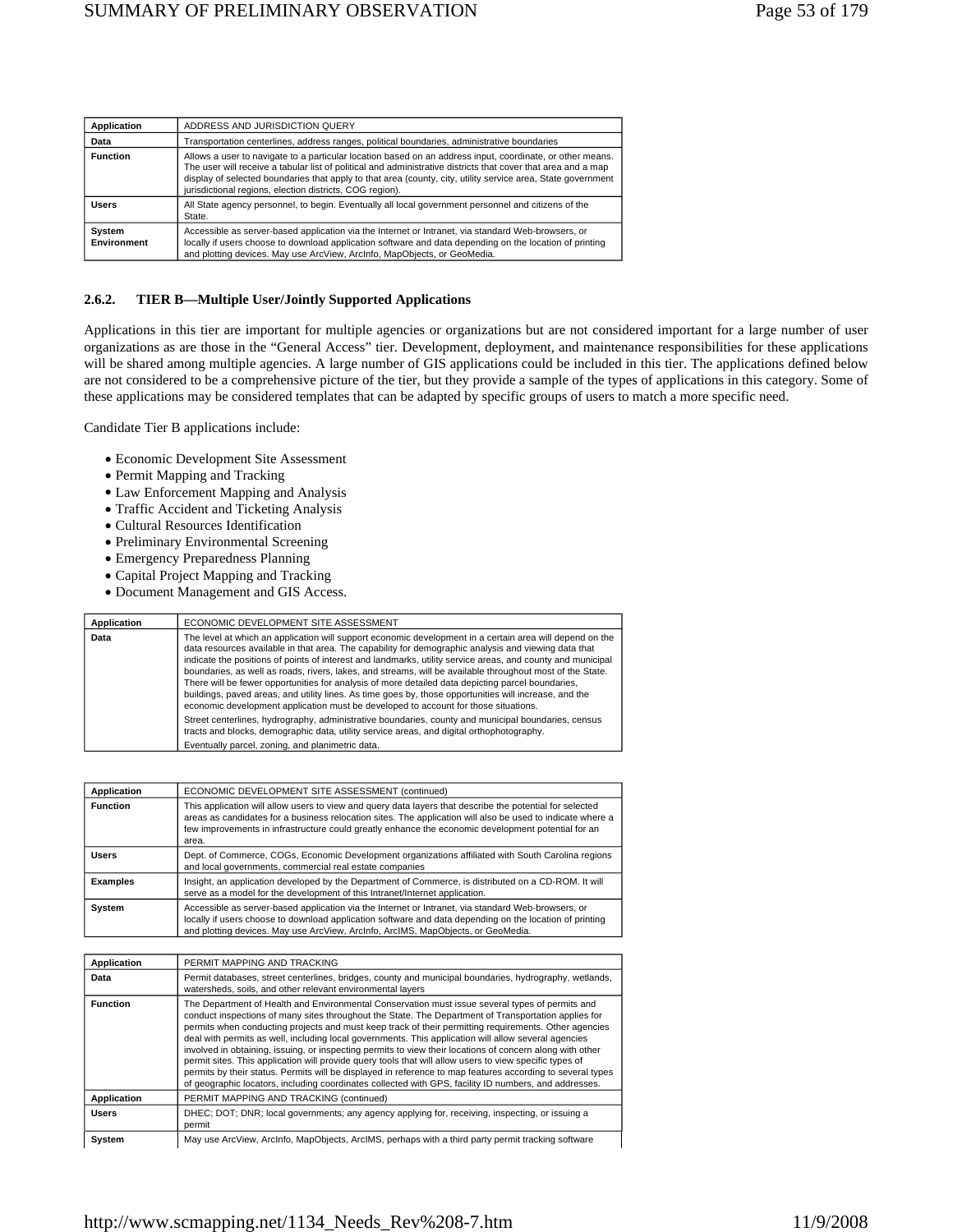|                    | package integrated with GIS.                                                                                                                                                                                                                                                                                                                                                                                                                   |
|--------------------|------------------------------------------------------------------------------------------------------------------------------------------------------------------------------------------------------------------------------------------------------------------------------------------------------------------------------------------------------------------------------------------------------------------------------------------------|
|                    |                                                                                                                                                                                                                                                                                                                                                                                                                                                |
| Application        | LAW ENFORCEMENT MAPPING AND ANALYSIS                                                                                                                                                                                                                                                                                                                                                                                                           |
| Data               | SLED law enforcement reporting database, street centerlines, county and municipal boundaries,<br>hydrography, census tracts, and block groups. The incident locations will come in the form of addresses<br>for the most part, although street intersections will be used, and in the future, map coordinates will be<br>obtained using GPS receivers. There will be a variation in the quality of the location data that will be<br>received. |
|                    | NOTE: Some of these data will be confidential in nature and there will have to be security associated<br>with the databases so only authorized personnel will have access.                                                                                                                                                                                                                                                                     |
| <b>Function</b>    | This application will be used to display, query, and analyze incidents reported by law enforcement<br>agencies throughout the State. The State Law Enforcement Division (SLED) receives reports from all<br>law enforcement agencies in the State and maintains a database with records of crimes reported and<br>arrests. This database is used to report statistics for the State and to perform crime analysis.                             |
| <b>Application</b> | LAW ENFORCEMENT MAPPING AND ANALYSIS (continued)                                                                                                                                                                                                                                                                                                                                                                                               |
| <b>Users</b>       | SLED, Dept. of Public Safety, DNR Conservation Officers, Attorney General's Office, other State law<br>enforcement personnel or investigators, local police forces, County Sheriff Departments                                                                                                                                                                                                                                                 |
| System             | May use ArcView, ArcInfo, MapObjects, or GeoMedia. Applications may access data stored according<br>to ESRI's new "geodatabase" environment using ArcSDE, or data could be maintained locally as shape<br>files for ArcView.                                                                                                                                                                                                                   |

| Application           | TRAFFIC ACCIDENT AND TICKETING ANALYSIS                                                                                                                                                                                                                                                                                                                                                                                                                                                      |
|-----------------------|----------------------------------------------------------------------------------------------------------------------------------------------------------------------------------------------------------------------------------------------------------------------------------------------------------------------------------------------------------------------------------------------------------------------------------------------------------------------------------------------|
| Data                  | Traffic ticket and crash data from the South Carolina Crash and Ticket Tracking System (SCATTS),<br>street centerlines, county and municipal boundaries, hydrography, census tracts, and block groups. The<br>Dept. of Public Safety, Highway Patrol is in the process of planning procedures using GPS receivers<br>that will facilitate mapping the locations of incidents. Currently, location data are recorded as distance<br>from intersections and the measurements are not reliable. |
| <b>Function</b>       | The Department of Public Safety State Highway Patrol monitors traffic citations and traffic accidents<br>throughout the State. This application will allow users to view crash and ticket locations to plan activities<br>and roadway improvements. Users will have the ability to select incidents by conditions and see their<br>distribution on a GIS base map. Many agencies will need to access this application to assist with their<br>planning process.                              |
| <b>Users</b>          | Dept. of Public Safety, Department of Motor Vehicles, Dept. of Transportation, local and regional<br>transportation planning organizations, local police forces, County Sheriff Departments                                                                                                                                                                                                                                                                                                  |
| System<br>Environment | May use ArcView, ArcInfo, MapObjects, or GeoMedia.                                                                                                                                                                                                                                                                                                                                                                                                                                           |

| Application           | CULTURAL RESOURCES IDENTIFICATION                                                                                                                                                                                                                                            |
|-----------------------|------------------------------------------------------------------------------------------------------------------------------------------------------------------------------------------------------------------------------------------------------------------------------|
| Data                  | Street centerlines, State and Federally owned lands, National Register sites, sites being surveyed,<br>archeological and architectural sites, project areas where surveys will take place                                                                                    |
| <b>Function</b>       | Several agencies are required to keep track of archeological and architectural sites with historic<br>significance. An application will be developed to display and query these types of sites along with data<br>entry capabilities that will be used to catalog the sites. |
| <b>Users</b>          | Authorized users only in Dept. of Archives and History, Institute for Archeology and Anthropology, DNR,<br>DOT, DPRT, DHEC, Federal Agencies                                                                                                                                 |
| System<br>Environment | May use ArcView, ArcInfo, MapObjects, or GeoMedia.                                                                                                                                                                                                                           |

| Application                  | PRELIMINARY ENVIRONMENTAL SCREENING                                                                                                                                                                                                                                                                                                                                                                                                                                                                                                                |
|------------------------------|----------------------------------------------------------------------------------------------------------------------------------------------------------------------------------------------------------------------------------------------------------------------------------------------------------------------------------------------------------------------------------------------------------------------------------------------------------------------------------------------------------------------------------------------------|
| Data                         | Street centerlines, all natural resource layers (hydrography, topography, soils, wetlands), flood zones,<br>recreation sites and parks, environmentally sensitive areas or habitats, State and Federally owned<br>lands, archeological and architectural sites.                                                                                                                                                                                                                                                                                    |
| <b>Function</b>              | This application will carry out predefined GIS data searches and overlay operations to identify potential<br>conflicts or environmental impacts of possible development activity. Users will enter a point or area<br>location, and the application searches appropriate data layers. Based on a user-defined logic, the<br>application will prepare maps showing potential environmental sites or areas on or near the designated<br>location and a tabular report listing potential types of impacts that should be investigated in more detail. |
| <b>Users</b>                 | Institute for Archeology and Anthropology, DNR, DOT, Commerce, COGs                                                                                                                                                                                                                                                                                                                                                                                                                                                                                |
| System<br><b>Environment</b> | May use ArcView, ArcInfo, MapObjects, or GeoMedia. Applications may access data stored according<br>to ESRI's new "geodatabase" environment using ArcSDE.                                                                                                                                                                                                                                                                                                                                                                                          |

| Application     | EMERGENCY PREPAREDNESS PLANNING                                                                                                                                                                                                                                                                                                                                                                   |
|-----------------|---------------------------------------------------------------------------------------------------------------------------------------------------------------------------------------------------------------------------------------------------------------------------------------------------------------------------------------------------------------------------------------------------|
| Data            | Street centerlines, hydrography, flood zones, hurricane surge limits, evacuation routes, emergency<br>shelters, staging areas, designated supply repositories, and other layers relevant to emergency<br>response                                                                                                                                                                                 |
| <b>Function</b> | An application or a set of applications will be developed to support planning for emergency operations,<br>tracking resources during emergencies, and assessing damage after emergencies. This application<br>could be made available to all parties involved in emergency planning and response, as well as other<br>personnel needing access to the data and the functions of the applications. |
| <b>Users</b>    | Emergency Preparedness Division, county emergency preparedness coordinators, any agency involved<br>in emergency coordination, and eventually citizens who may view a limited version over the Internet to<br>get instructions accompanied by descriptive maps                                                                                                                                    |

| וכז<br><b>DDL</b><br><b>DNF</b><br>ື້<br>ntinued.<br>-RG-FNC<br>ANNINIA<br>EME<br>. ت |
|---------------------------------------------------------------------------------------|
|                                                                                       |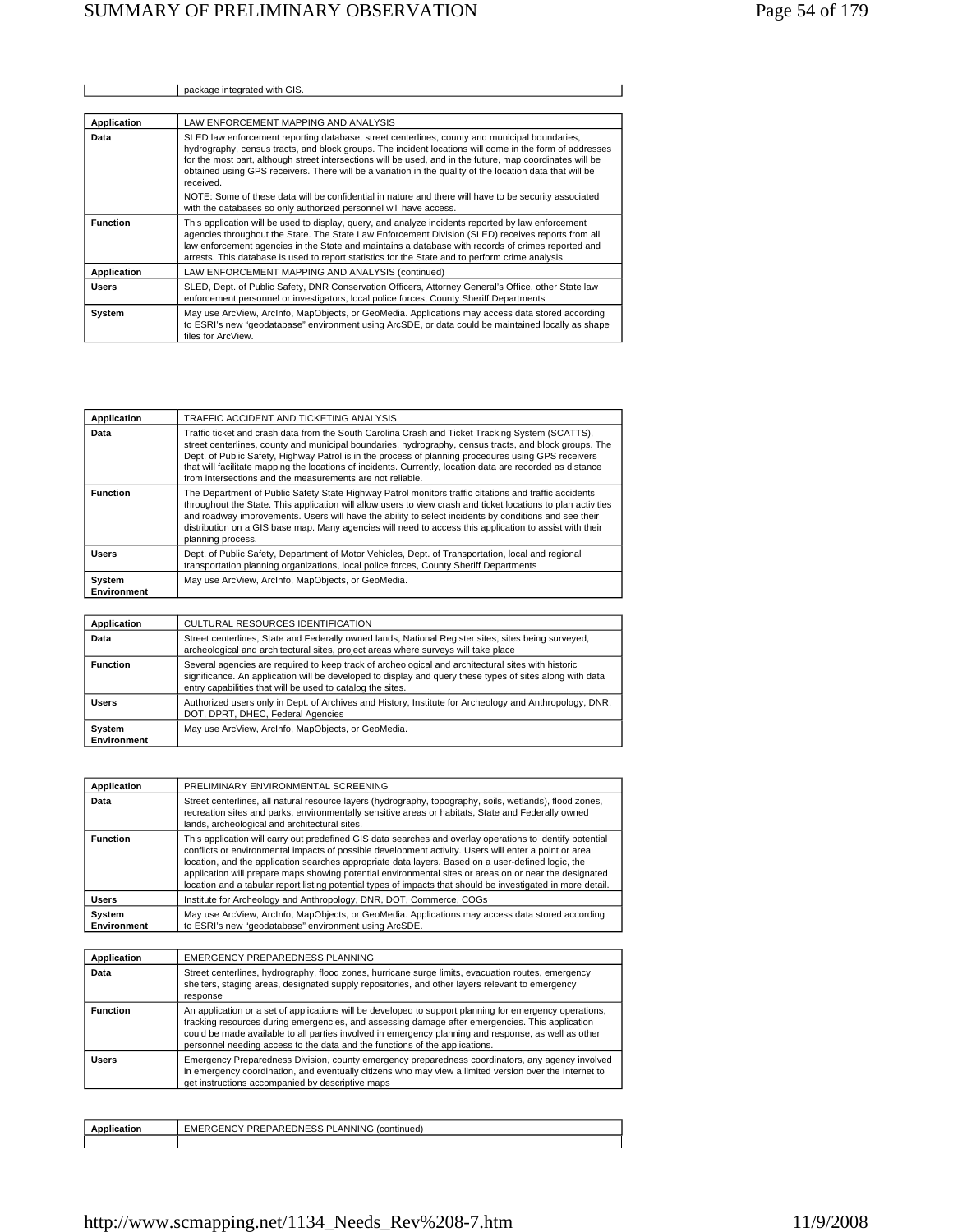| System      | May use ArcView, ArcInfo, MapObjects, or GeoMedia. Applications may access data stored according   |
|-------------|----------------------------------------------------------------------------------------------------|
| Environment | to ESRI's new "geodatabase" environment using ArcSDE, or data could be maintained locally as shape |
|             | files for ArcView.                                                                                 |

| Application           | CAPITAL PROJECT MAPPING AND TRACKING                                                                                                                                                                                                                                                                                                                                                                     |
|-----------------------|----------------------------------------------------------------------------------------------------------------------------------------------------------------------------------------------------------------------------------------------------------------------------------------------------------------------------------------------------------------------------------------------------------|
| Data                  | Transportation centerlines, hydrography, political and administrative boundaries, ortho imagery                                                                                                                                                                                                                                                                                                          |
| <b>Function</b>       | Users will be able to enter the location of a capital project by point location, linear segment (road<br>segment), or area. They will be provided with a template form to enter identifying and status information<br>about the project. Menu-driven query capabilities will allow users to query for types of projects and will<br>display a map and a summary report of information about the project. |
| <b>Users</b>          | Budget and Control Board, DOT, DNR, Revenue, Commerce, local governments, utility organizations                                                                                                                                                                                                                                                                                                          |
| System<br>Environment | Server-based Internet environment accessible via a Web browser. May provide direct interface to<br>selected external project status databases.                                                                                                                                                                                                                                                           |

| <b>Application</b>    | DOCUMENT MANAGEMENT AND GIS ACCESS                                                                                                                                                                                                                                                                                                                                                                                                                                                                                                                                                                                                                                                |
|-----------------------|-----------------------------------------------------------------------------------------------------------------------------------------------------------------------------------------------------------------------------------------------------------------------------------------------------------------------------------------------------------------------------------------------------------------------------------------------------------------------------------------------------------------------------------------------------------------------------------------------------------------------------------------------------------------------------------|
| Data                  | Most base map layers and specific map features that provide a link to documents (scanned raster<br>format or word processor format)                                                                                                                                                                                                                                                                                                                                                                                                                                                                                                                                               |
| <b>Function</b>       | This can be considered a template application that may be applied to many different cases. It provides a<br>menu-driven environment for users to select a category of documents (e.g., engineering plans, property<br>records, field inspection reports, etc.) that have a logical tie to a location or map feature. The application<br>then allows the user to perform two types of queries-1) a database query to identify documents that<br>meet certain criteria (based on database index fields stored for those documents) and identify their map<br>locations, AND 2) pick map locations of features interactively and display documents that apply to those<br>locations. |
| Users                 | Any organization that has a frequent need to locate and view documents based on geographic and<br>map-based queries                                                                                                                                                                                                                                                                                                                                                                                                                                                                                                                                                               |
| System<br>Environment | Requires GIS software to provide the map view and map-based queries, relational database software,<br>and viewing software to display document files. May use ArcView or MapObjects and may be interfaced<br>with a third party document management package.                                                                                                                                                                                                                                                                                                                                                                                                                      |

## **2.6.3. TIER C—Agency-specific Applications**

Applications in this tier are specific to a particular organization or user group, and development and maintenance will be the full responsibility of the specific agency. A central body should encourage the use of system and development standards that apply to GIS applications in Tier A and Tier B, but there will not be any direct oversight by a central body unless such a body is asked to participate.

No agency-specific applications are defined in detail in this report, but they cover a broad range of topics important for most organizations. Some possible examples include:

- Road condition and facility inventory
- Gap analysis for DNR
- Assessment of environmental health impacts
- School bus routing analysis
- Support for political re-districting evaluations
- GIS support for transportation modeling
- Evaluation of parcel characteristics and sales values to support assessments
- Customer location and isolation analysis for utility networks
- A large range of custom map display applications needed for specific sets of users
- Custom agency specific query and display applications
- Custom field data capture or query applications.

## **2.7. APPLICATION PRIORITIES**

Development of mature GIS installations is a long-term proposition. The applications described in this report, and additional ones that will likely be identified after the GIS has matured, cannot all be put in operation at the same time. It is critical, therefore, that application development be staged over a period of time and that a plan be prepared for long-term implementation with enough flexibility to make changes if priorities or conditions change. CGI will be responsible for this planning.

The GIS design is based on a phased approach in which applications are developed incrementally. The timing for developing applications should be based first on their importance and level of need for users. This is a reflection of their impact on business drivers and organizational missions, the frequency of use and size of the user base, and any special circumstances that influence user need. In addition, decisions for development and deployment must consider the complexity and level of effort required to develop the application and the availability and/or the cost of developing the database layers upon which the application relies.

Typically the applications that receive the highest priority for development are those that are used to maintain, document, and allow access to GIS databases.

As part of a statewide GIS coordination effort, applications in Tier A (General Access) should all be considered the highest priority for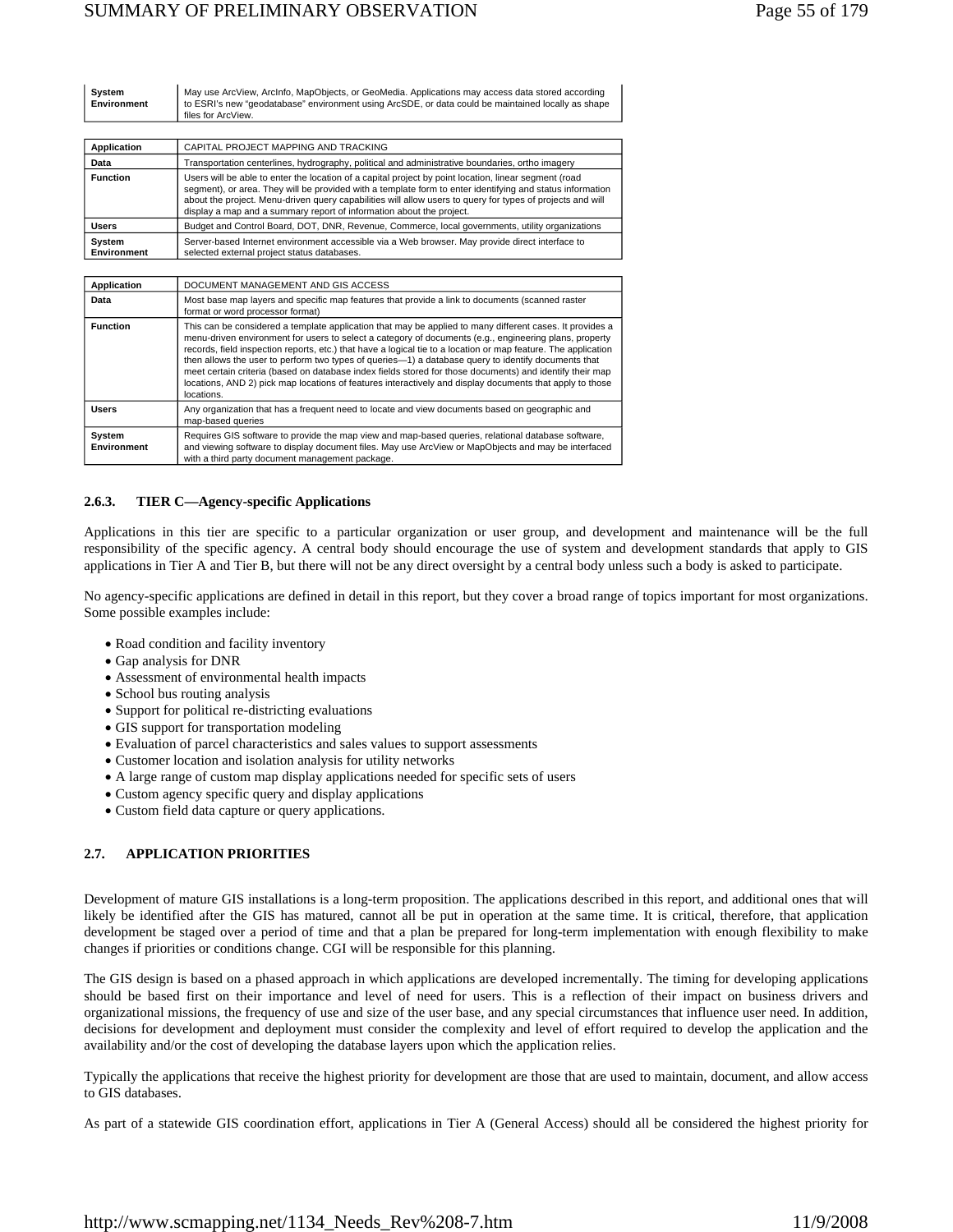deployment through a central GIS service center.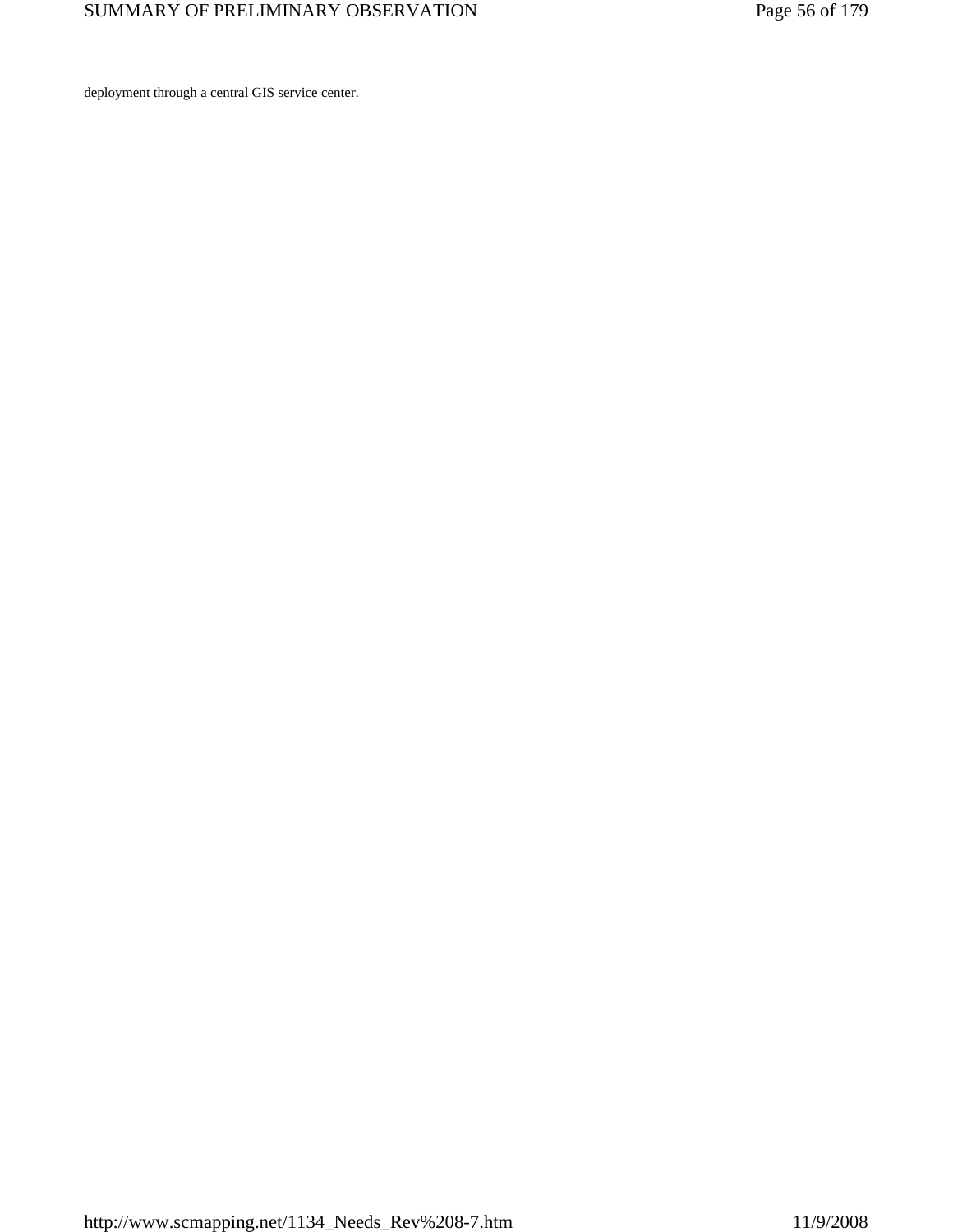**SECTION 3**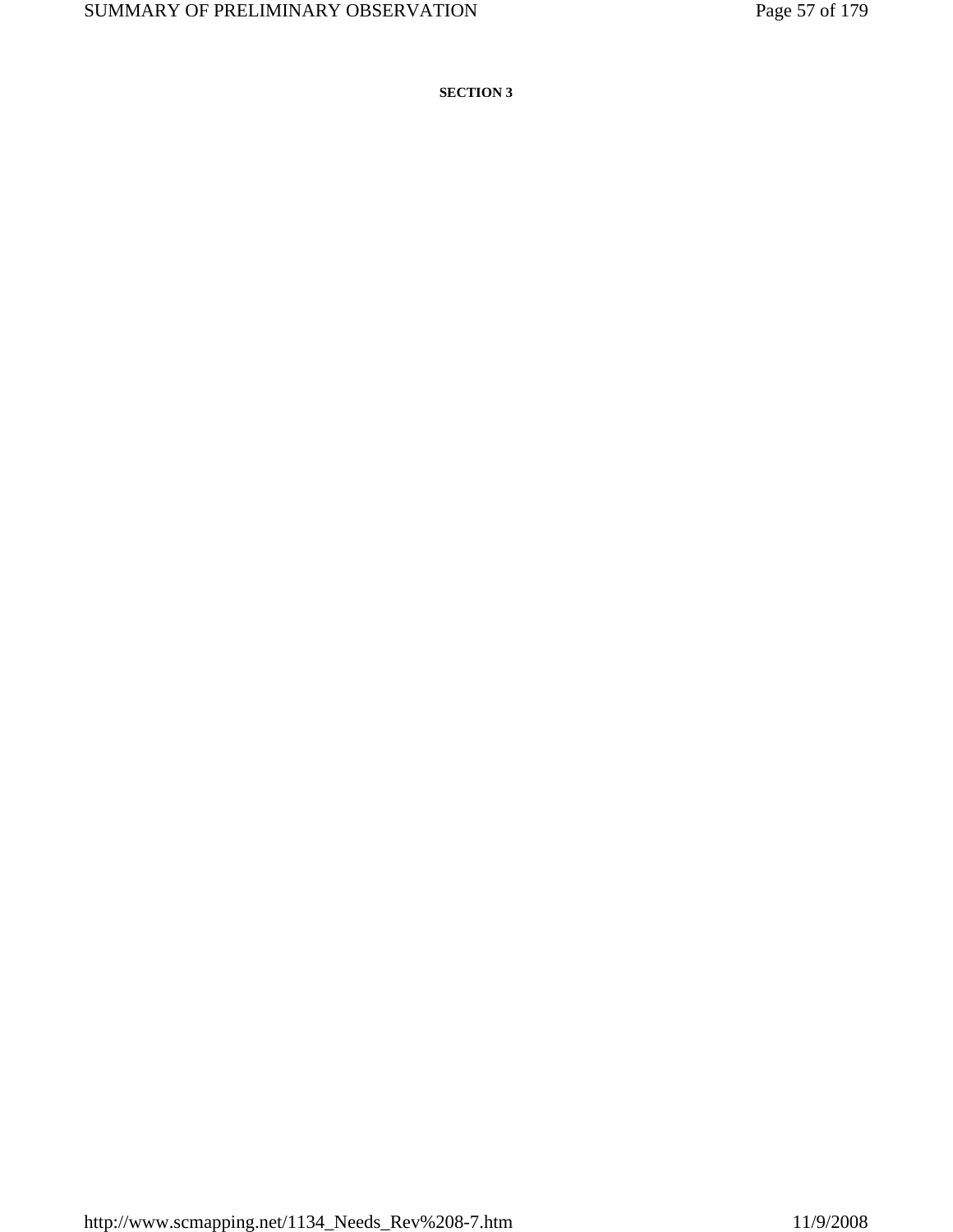## **SECTION 3 INFORMATION SYSTEM AND GIS CONFIGURATION STATUS AND NEEDS**

This section focuses on the current computer hardware, software, and network environment for information systems in general, as well as GIS. It will review the status of information system and GIS deployment in the State and provide observations about future system needs to support GIS users.

### **3.1. INFORMATION SYSTEM ARCHITECTURE SUPPORTING SOUTH CAROLINA GIS USERS**

In this section, an overview of the background and status of information system infrastructure in South Carolina is provided.

#### **3.1.1. Recent Historical Perspective on State Government Information System Environment**

According to the South Carolina Information Infrastructure Assessment (SCIIA) Report of 1996, produced by the South Carolina State Budget and Control Board, the State information technology infrastructure has been evolving in South Carolina since the mid-1960s with the development of specialized telephone service for State offices. Fragmented development of data networks occurred until 1983 when a State Plan On Technology (SPOT) was developed in response to the Consolidated Procurement Code of 1981. The Consolidated Procurement Code was passed by the General Assembly, and it mandated a State plan for the management and use of information technology.

The SPOT plan that resulted has shaped the development of information resource management since that time. SPOT established several initiatives that included:

- 1. Statewide office automation standards
- 2. Statewide integrated microwave communications network for video, voice, data, and radio
- 3. Shared communications network for computer centers
- 4. State government organizational structure for efficient and effective information resource management
- 5. Planning for the use and management of information technology resources
- 6. Education and training
- 7. Technical standards
- 8. Cost recovery
- 9. Tracking and accounting system information
- 10. Information locator system
- 11. Disaster recovery facility
- 12. Electronic printing network.

One result of SPOT was the formation of the Division of Information Resources Management that has since been reorganized into the Office of Information Resources (OIR) within the State Budget and Control Board. This office, along with the Office of Technology Planning and Management, sets the stage for developing and operating information technology in South Carolina along with the Information Resource Council.

Between 1987 and 1989, the State data network was developed. Known as the South Carolina Information Network (SCIN), it originally grew out of an integration of data and voice networks on a single communications backbone, established for State telephone systems. SCIN still exists and, as of 1996, the SCIIA report documented plans to expand it by establishing a Statewide Connectionless Data and Frame Relay Service to facilitate connecting agency LANs and by allowing high volume data traffic between connected locations.

Another impact on data communications has been the development of Metronet, serving the Columbia and Charleston metropolitan areas. Metronet is based on fiber lines connecting many State offices in and around the two metropolitan areas. FDDI protocol has been chosen for the operation of Metronet. Since the distribution of the SCIIA report in 1996, there has been significant expansion of the fiber lines available for data communications.

The State Budget and Control Board has been instrumental in coordinating all of these developments. Most State agencies and other operating units have used the resources for data communications. Within these operating units are computer systems that support unit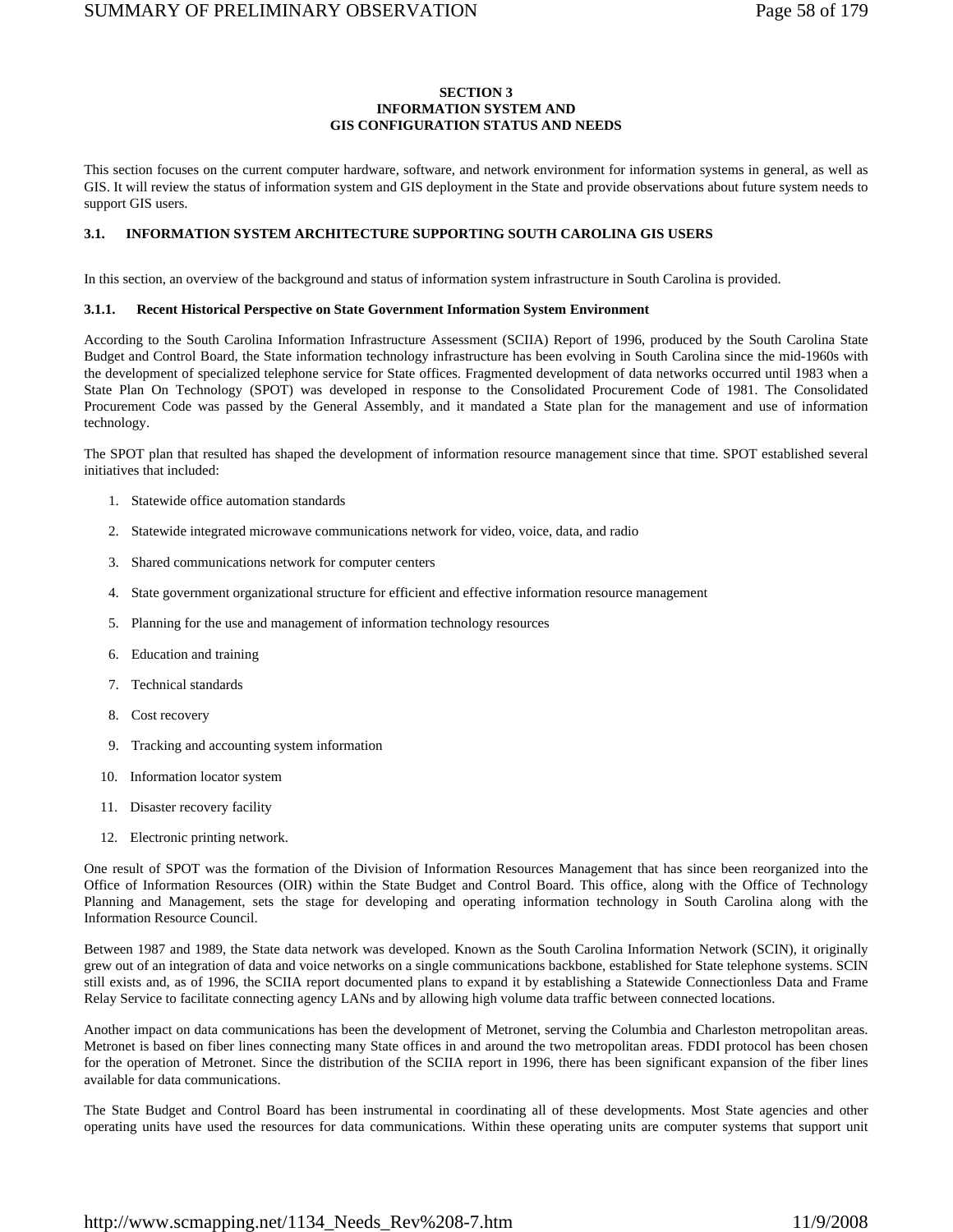activities and internal information technology personnel. These units operate independently for the most part, but in the interest of coordination and adhering to the State plan, some standards have been established to ensure appropriate system procurement practices.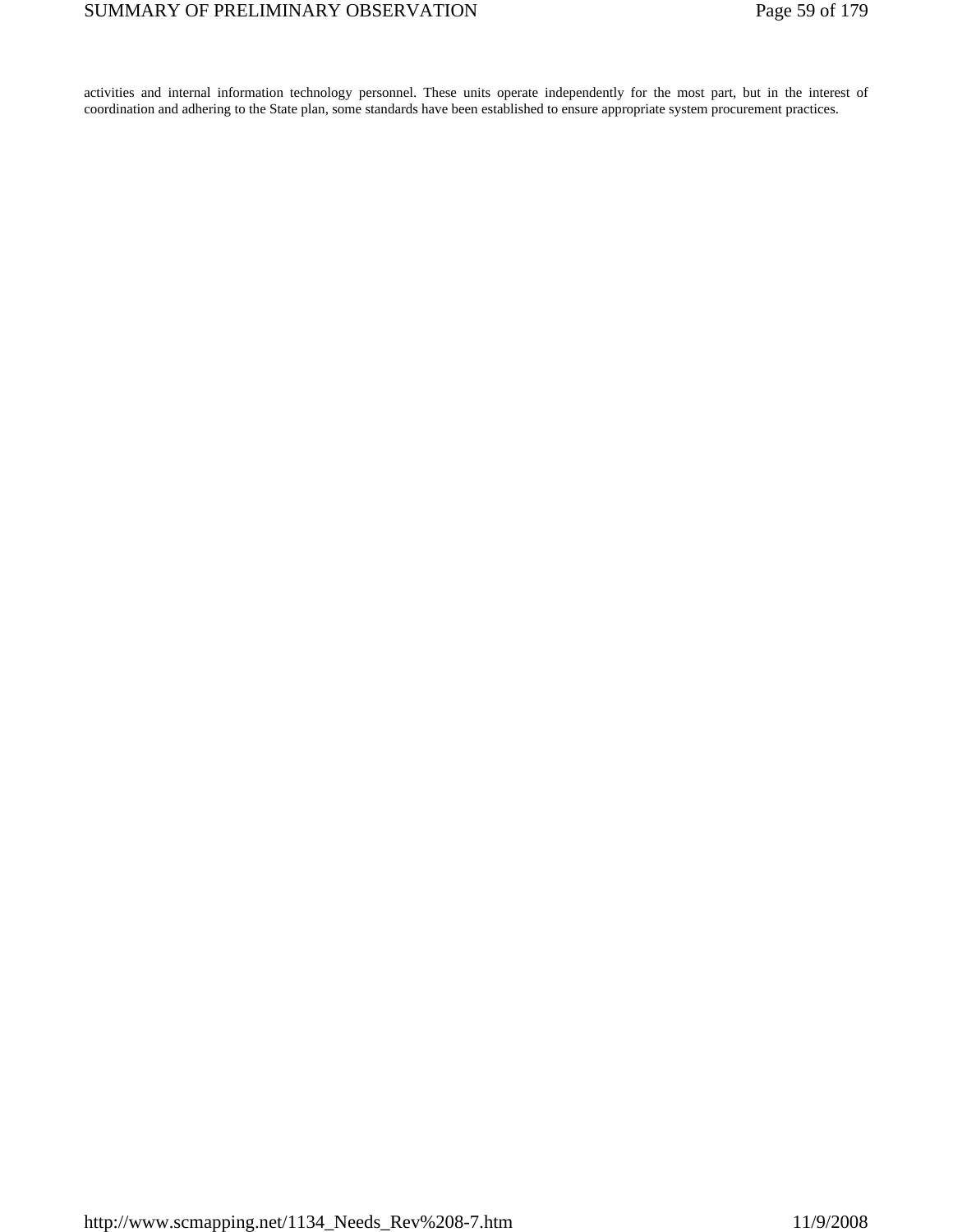#### **3.1.2. Current Information System and Network Environment in State Government**

Responsibilities for the planning, design, development, and administration of information systems for State agencies can best be described as a mixture of centralized and decentralized functions. Centralized services are provided by the Office of Information Services (OIR) that is responsible for the operation of the State's Data Center, housed in a new facility that consolidates 13 former individual data centers. OIR is also responsible for planning, monitoring, and supporting the State's wide area communications network. The Data Center includes mainframe and midrange computers and a variety of servers (NT and Unix) through which State users can access data and applications. Through the Data Center, OIR also maintains Internet Web servers and supports applications for State agencies. OIR also provides application development and support services for State agencies upon request.

The State has been aggressive about implementing a statewide backbone of high-speed wide area network connections linking all schools and libraries to the State's Data Center and to the Internet. A large number of regional and branch offices of State agencies are distributed throughout the State, but no unified plan for linking these office sites efficiently to the backbone has been prepared or executed. While many of these offices do have wide area network access, those connections have been set up on a case-by-case basis, by the individual State agency. While no specific documentation is available, it may be that these links are not configured in the most efficient way or that costs for wide area services (from third-party communication providers) may be reduced. To support a more robust wide area network supporting State government offices, a study examining the office locations and the most appropriate network connection scheme should be undertaken by OIR. Such a study would employ GIS technology to map locations of the connection sites (locations where fiber terminates) and the sites that need to be connected (State offices requiring connection to the fiber lines), to determine the best strategy for establishing connections.

- State agencies are given a high degree of freedom and autonomy in developing and maintaining their own information system applications and computing infrastructure. Most agencies have created individual information system offices. For the most part, responsibility for the administration of numerous agency-level local area networks, computer hardware, and individual software packages and applications rests with the individual agencies.
- The high degree of decentralization has resulted in an information system environment that can be characterized by the observations below:
	- There are few standards governing operating systems, local area network design, database management software, or other core software that supports enterprise applications. This results in a wide array of network configurations, operating systems, database management software, and office productivity software. NOTE: IRC standards have recently been approved designating Microsoft Windows as the standard desktop operating system and Microsoft Office Suite for office productivity.
	- Currently most interagency data communications (inter-LAN communication) occur over the Internet. In some cases, these Internet communications access servers at the Data Center, configured with appropriate firewalls and high-speed connection to external Internet Service Providers (ISPs), and in other cases, individual agencies have set up their own Web servers and ISP connections. There is no reported Intranet through which State agency users communicate or remote connections between separate local area networks allowing direct access to a remote server at an agency site. The Internet will likely be the most effective wide area medium in which users will communicate, although there will be GIS applications where direct LAN-to-LAN communication may be important.
	- Many agencies have put in place well-running applications, suited to their own users, and which meet the business needs of their agency.
	- In many cases, the decentralized approach to system planning, design, and development has likely allowed usable applications to be deployed quicker, but obstacles to information sharing among Divisions and across State Departments have resulted.
	- There is not currently a strong history or set of procedures that promotes multi-agency information system planning and development, but the activities of IRC and CGI are helping to create an environment where practical standards and joint system development and support are realistic.

The SCIIA report documents several wide area networks used in South Carolina and lists the organizations that participate in the use of those WANs. There is no clear indication of whether LAN-to-LAN connections are active across these WANs, and none have been reported by any project participants. The most significant of these for the scope of this project are Metronet and the South Carolina Information Network (SCINET). Several State agencies are connected to one or both of these, and the University of South Carolina GIS Data Clearinghouse is accessed through Metronet, discussed earlier in this section. It is a high-speed network backbone based on fiber cable and FDDI protocol producing data transfer speeds of 100 mbps, located in the Columbia metropolitan area. Metronet is attached to StateNet which is a statewide network based on frame relay and connectionless data services provided through a contract with Southern Bell. Agencies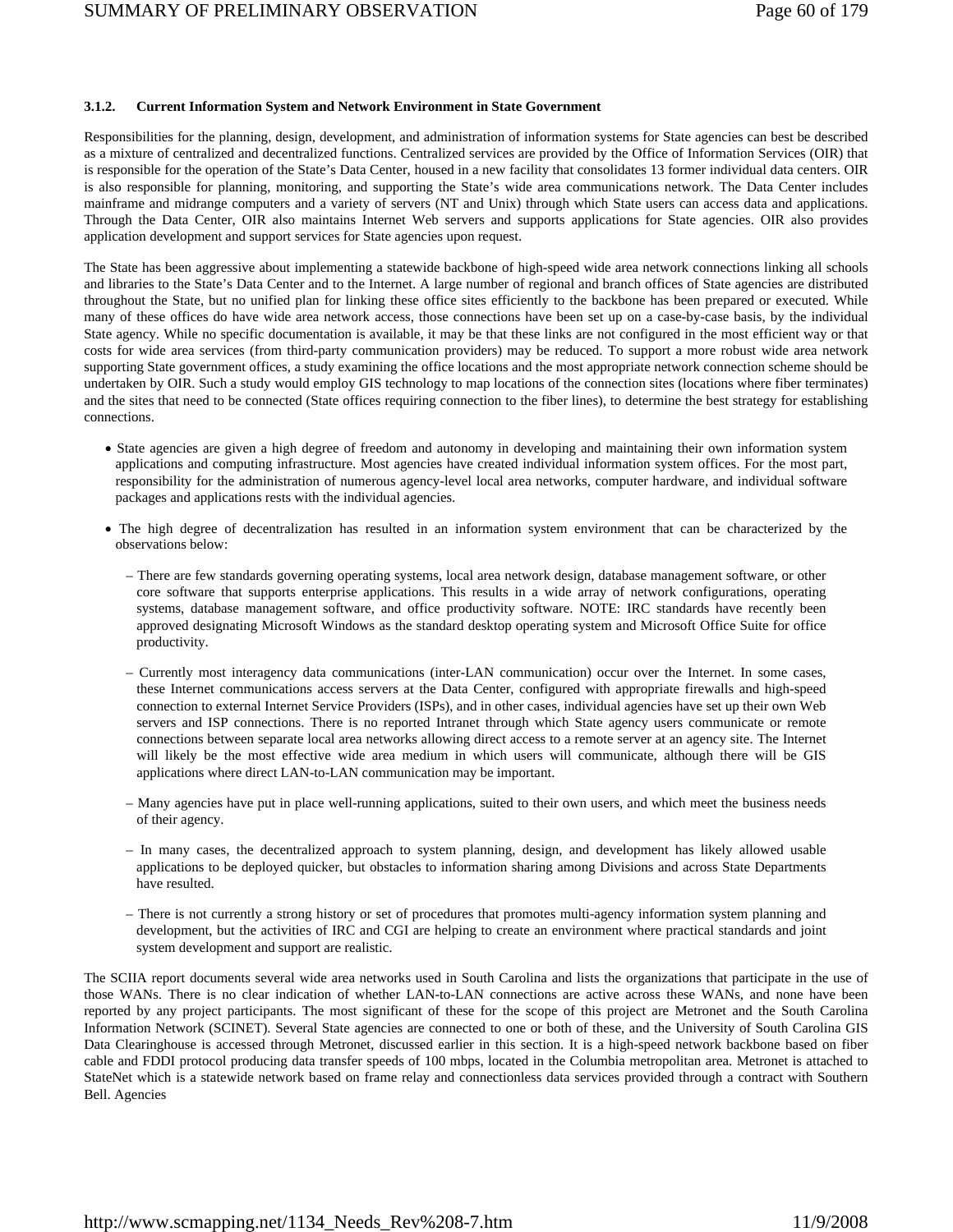# SUMMARY OF PRELIMINARY OBSERVATION Page 61 of 179

and organizations connected to Metronet, or with plans to be connected at the time of the SCIIA Report publication, include:

- State Board for Technical and Comprehensive Education and the 16 Technical Colleges
- All offices of the Budget and Control Board
- DHEC
- Coastal Council OCRM
- Francis Marion University
- Department of Natural Resources, Water Resources
- Commission on Higher Education
- State Department of Education
- Department of Commerce
- Governor's Office, Public Safety
- Department of Revenue
- Department of Probation, Parole, and Pardon Services
- State Library
- Department of Public Safety
- Governor's Office, Continuum of Care
- South Carolina Educational Television
- CoastNet
- APPNet.

SCINET is based on a backbone of leased T-1 lines with connections providing up to 56 or 64 kbps data transmission speed. Participants in SCINET include:

- Department of Juvenile Justice
- Department of Health and Environmental Control
- Department of Transportation
- Office of Information Resources
- Department of Mental Health
- Forestry Commission
- State Department of Disability and Special Needs
- State Department of Vocational Rehabilitation
- State Law Enforcement Division
- Department of Natural Resources
- Educational Television Network
- State Health and Human Finance Commission
- Department of Corrections
- University of South Carolina Coliseum
- Election Commission
- Employment Security Commission
- Department of Social Services
- Clemson University
- Department of Revenue
- Protection and Advocacy for the Handicapped
- Health and Human Services Finance Commission CSES
- Probation, Parole and Pardon
- Continuum of Care
- Department of Public Safety
- Commission for the Blind.

## **3.1.3. Information Technology among Other Organizations in the State**

While this study did not include a comprehensive examination of the status of information systems and use among all GIS stakeholder groups in South Carolina, some general observations can be made about non-State government organizations that are or will be important users of GIS. GIS is one of several core information technologies that are important for local governments, utility organizations, and other groups and it is not possible to provide direct access to GIS without at least a basic computing infrastructure on which to deploy it. Therefore, an understanding of the status of information technology across the State is important.

Adoption of information technology by cities, counties, and utilities in South Carolina varies from very sophisticated mainframe, midrange, and client server systems operating over networks with hundreds of users to stand-alone PCs with records maintained using spreadsheets or word processing software. There is a wide diversity among local governments and public utilities in the extent of information technology adoption and the staff expertise available to design, support, and use the technology. This diversity is closely related to size (population or customer base) and local economic conditions. Many small, rural cities and counties still manage information in paper form, but most have adopted at least some use of personal computers and packaged software. The Windows operating system is standard on most client server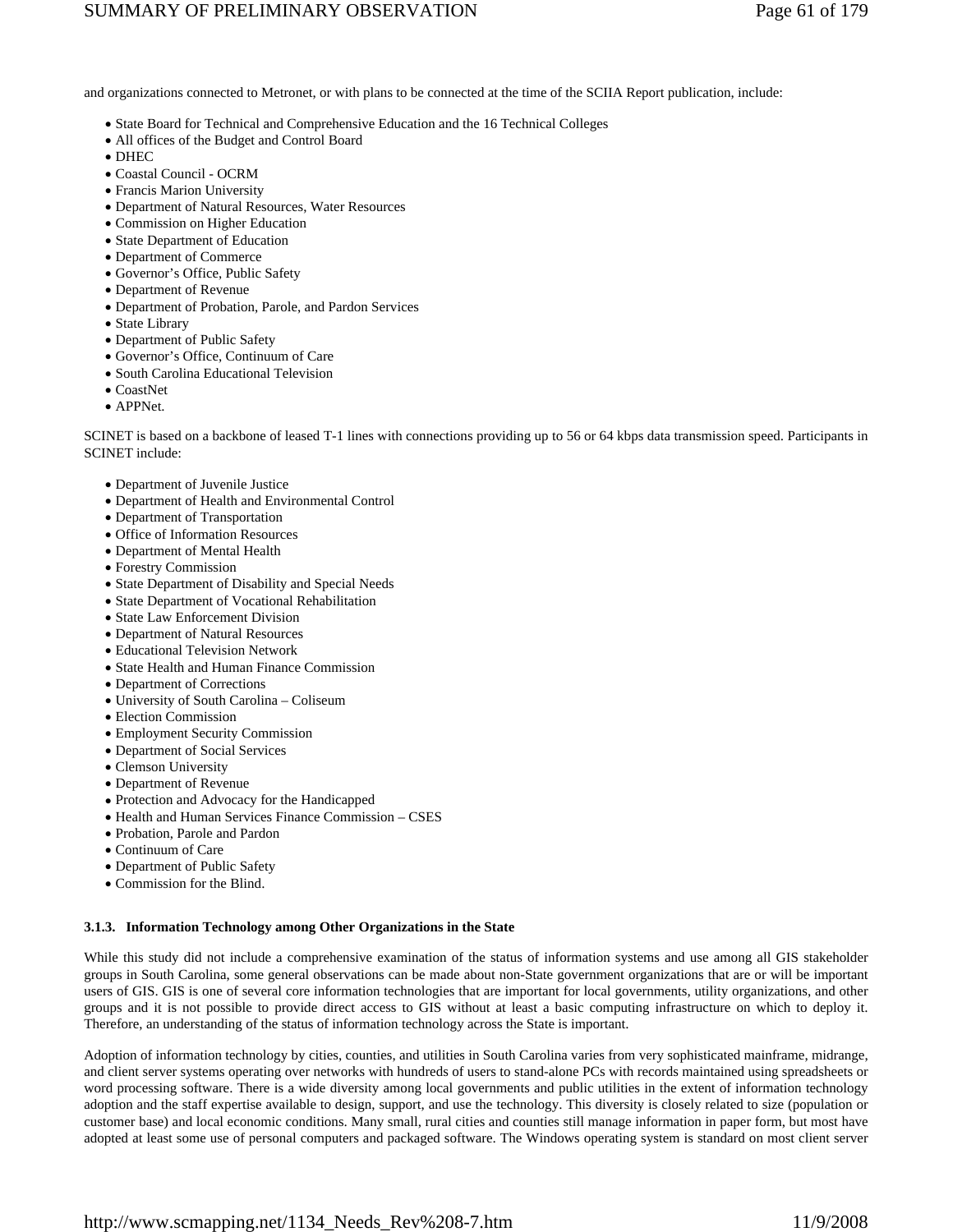installations (Win95, Win98, or NT) with networks being run through Windows NT or Novell network operating systems. The most common use of these systems is for office automation—word processing, the use of spreadsheets, and e-mail—and the Microsoft Office suite is the most frequently used.

Most local governments and utility organizations have embraced the Internet. This has been encouraged by the State's role in providing wide area network access statewide. In some cases, Internet use by local government is limited to email, file transfer, and general Web access, but larger organizations are building sophisticated Internet applications for citizen access and information distribution, and ecommerce, and to gather and process citizen input, questions, and suggestions, but they have been slow to integrate the Internet with existing systems or to develop applications that can be used to update records or to perform analysis.

### **3.2. GIS AND RELATED SOFTWARE USE IN SOUTH CAROLINA**

GIS software is already widely used across South Carolina in many different organizations. As far as GIS software use is concerned, packages from ESRI predominate and have become a de facto standard for use by State agencies, councils of government, local governments, and many utility companies. However, GIS and computer-aided mapping software from Intergraph, MapInfo, Autodesk, and Smallworld is also in use by state agencies and other user organizations in the state. As part of its user survey, PlanGraphics asked questions about GIS software use and GIS project status. The details of this survey are included in Appendix A and a summary is provided in Table 3-1. A summary of the results of the survey responses, from State agencies and from local governments, COGs, and utility companies, is included below.

|                                 |                            | <b>Software Company</b> |            |           |         |              |       |
|---------------------------------|----------------------------|-------------------------|------------|-----------|---------|--------------|-------|
|                                 | # of<br><b>Respondents</b> | <b>ESRI</b>             | Intergraph | Autodesk* | MapInfo | <b>ERDAS</b> | Other |
| <b>State Agencies</b>           | 31                         | 13                      |            |           |         |              |       |
| COGs                            |                            |                         |            |           |         |              |       |
| <b>Local Government</b>         | 20                         | 17                      |            |           |         |              |       |
| <b>Utilities</b>                | 18                         | 15                      |            | 12        |         |              |       |
| <b>Educational Institutions</b> |                            |                         |            |           |         |              |       |

|  |  |  |  |  | Table 3-1: Summary of Current GIS and Mapping Software Use |
|--|--|--|--|--|------------------------------------------------------------|
|--|--|--|--|--|------------------------------------------------------------|

\*Mainly AutoCAD for engineering drawing compilation and some computer-aided mapping.

Major observations resulting from PlanGraphics' information gathering are summarized below:

- ESRI software and AutoCAD are the predominant software packages used for GIS and digital mapping in South Carolina. MicroStation also plays a significant role as a CAD package and a fairly large implementation using Intergraph's GeoMedia software suite is in progress in the Department of Transportation. The wide use of ESRI software packages has made some ESRI data formats well accepted through import functions by other software packages. One ESRI format supported by the ArcView package, the shapefile (.SHP) is very popular. This format and the ESRI ArcInfo coverage format can also be directly accessed by some other vendor software (GeoMedia included). Where direct access to a data format is not supported, an option is to perform a batch file translation and exchange between software that maintains data in different formats. While this implies a time delay as well as duplicate storage of data, it is a technically simple and convenient way to provide access to data. ESRI and Intergraph along with other GIS and database vendors, have developed technology for storing GIS data in RDBMS files. Some agencies are beginning to experiment with this approach and due to the development direction being taken by the industry, eventually all GIS will be based on this approach. State agencies such as DNR, DOC, DHEC, and ORS are beginning to install Spatial Data Engine (SDE), ESRI's RDBMS-based GIS product, and translating data into the SDE geodatabase format. The transition from traditional GIS to RDBMS based GIS among other government organizations is occurring at a slower pace than at the State agency level.
- Another approach being used by ESRI and other vendors is the use of Microsoft COM compliant languages to create Windowsbased applications with GIS objects that can be incorporated into programs written with the COM languages such as Visual Basic, Delphi, and Powerbuilder. State agencies have already developed some of these types of applications, and more are planned for the future. Other government organizations have started to create these types of applications as well.
- Significant development by GIS vendors has focused on providing tools for users to access and query GIS data over the Internet. State agencies have begun to use some of these tools to develop applications that provide information for users of their web sites. Other government organizations are developing Internet capabilities, but GIS components on those websites are slow to develop. Most major GIS software vendors including Intergraph, AutoDesk, and ESRI have web-enabled GIS software products that allow users to build server-based applications and databases that users can access through a standard Web browser. Some organizations are in the process of implementing MapObjects and MapObjects IMS applications. The Office of Research and Statistics (ORS) has established a MapObjects IMS Internet application to help citizens look up their election districts by entering their address and zip code. The Department of Commerce used MapObjects to develop Insight, the economic development support package distributed to COGs and local governments on CD-ROM. At this time, traditional GIS software and data predominate among users in South Carolina, but in the future, new software products based on RDBMS and the Internet will gain in popularity. These approaches provide the most economical methods of providing access of map data to a wide variety of people, scattered throughout the State.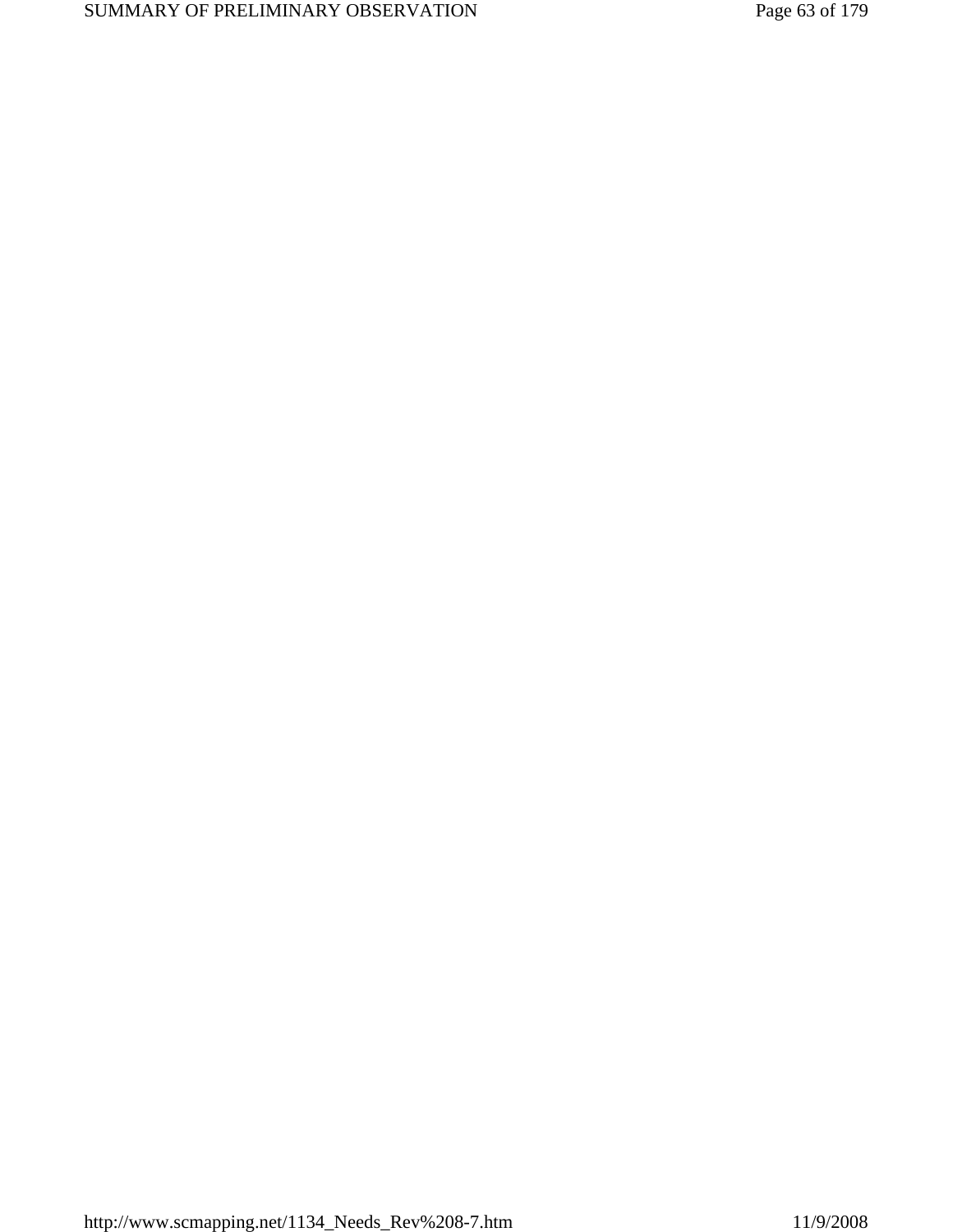## **3.2.2. GIS and Related System Use in State Agencies**

Table 3-2 summarizes the current use of GIS in State agencies.

## **Table 3-2: Status of GIS Use by State Agencies**

| <b>State Agency</b>         | <b>GIS Software in Use</b>    | <b>Summary of Status and Use</b>                          |
|-----------------------------|-------------------------------|-----------------------------------------------------------|
| Department of               | None Report                   |                                                           |
| <b>Agriculture</b>          |                               |                                                           |
| Department of               | ArcView is used on NT         | Collects and stores confidential digital map data         |
| <b>Archives and History</b> |                               | and distributes it to authorized users.                   |
| <b>Attorney General's</b>   | None Reported                 |                                                           |
| Office                      |                               |                                                           |
| <b>Budget and Control</b>   | AutoCAD, ArcView              | Used to store and maintain building drawings and          |
| <b>Board-Division of</b>    |                               | to support Master Plan Development.                       |
| <b>Operations-Office</b>    |                               |                                                           |
| of General Services         |                               |                                                           |
| <b>Budget and Control</b>   | Five floating point ArcInfo   | Develops and maintains a TIGER based road centerline      |
| Board-Division of           | licenses on NT with ArcView,  | database with E911 address ranges and road names.         |
| <b>Budget and</b>           | MapObjects, MapObjects IMS,   | Coordinates development of accurate road centerlines      |
| Analysis-Office of          | and SDE for SQLServer; also   | with county governments, Geodetic Survey, and other       |
| <b>Research and</b>         | has MapInfo and Atlas GIS     | entities. ORS is spatially enabling the SC Master file of |
| <b>Statistics</b>           |                               | state agency client information. This database will be    |
|                             |                               | web-enabled in a dataware-house construct for             |
|                             |                               | geostatistical analysis in the coming year. ORS           |
|                             |                               | supports the Governor's office with digital mapping       |
|                             |                               | services especially the Division on Victim Assistance.    |
|                             |                               | ORS provides GIS support services to the Dept. of         |
|                             |                               | Social Services for welfare reform and other special      |
|                             |                               | projects. ORS develops and maintains the redistricting    |
|                             |                               | support system which serves political geography down      |
|                             |                               | to the precinct level for reapportionment. ORS supports   |
|                             |                               | the state data center by providing Census TIGER line      |
|                             |                               | data. ORS provides GIS and GPS training and support       |
|                             |                               | for government and non-governmental entities.             |
| Department of               | UNIX and NT ArcInfo, ArcView, | Maintains the SCIP database and develops                  |
| <b>Commerce</b>             | MapObjects-Moving to Oracle   | applications to assist local governments and<br>COGs.     |
|                             | <b>SDE</b>                    |                                                           |
| <b>Commission on</b>        | None Reported                 |                                                           |
| <b>Higher Education</b>     |                               |                                                           |
| Department of               | None Reported                 |                                                           |
| <b>Corrections</b>          |                               |                                                           |
| Department of               | Office of School Facilities-  | Used for maintenance and access to a school               |
| <b>Education</b>            | ArcView                       | location atlas.                                           |
| Educational                 | Topo USA on PC running        | Used to locate tower sites.                               |
| <b>Television Network</b>   | Windows '98                   |                                                           |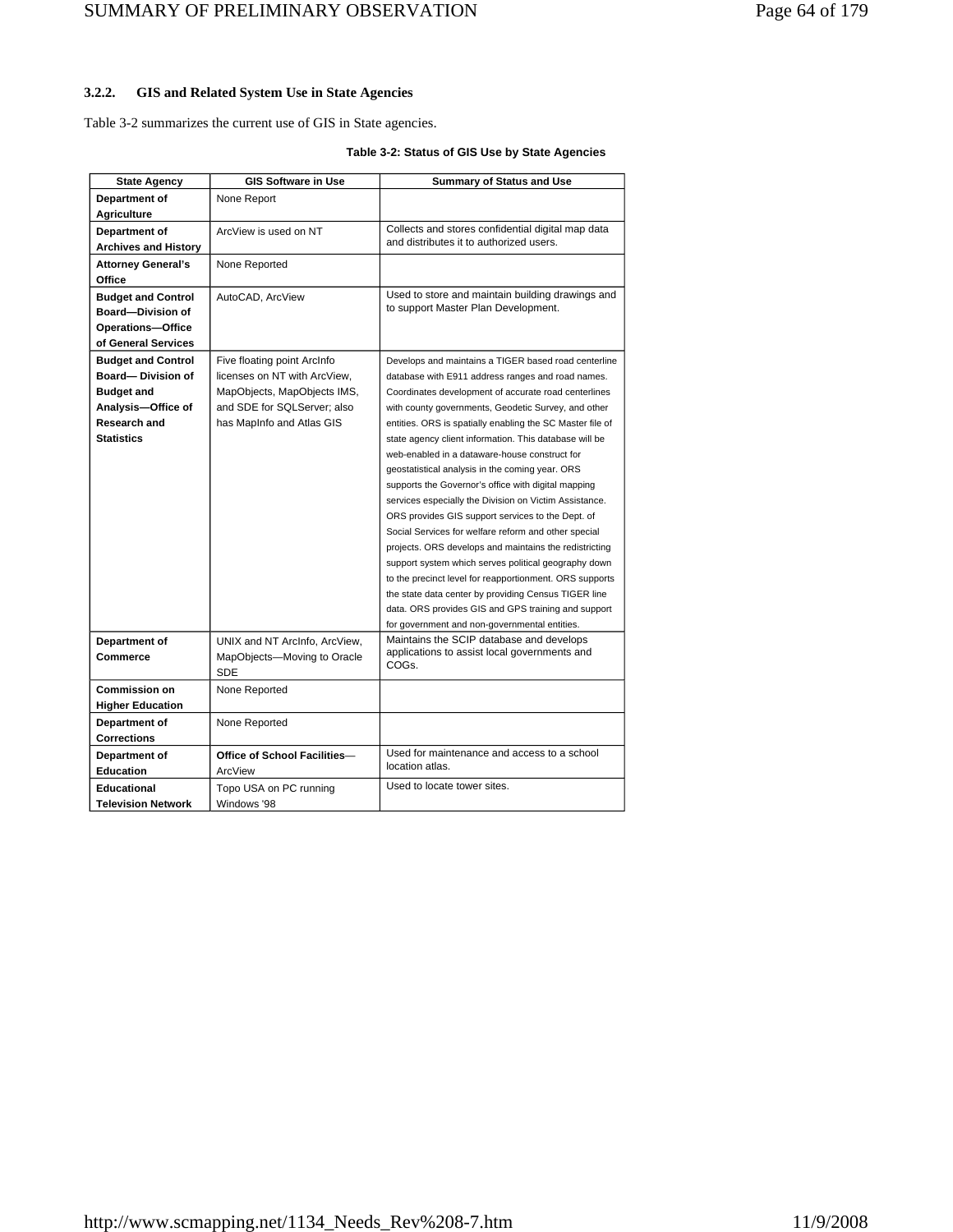| <b>State Agency</b>                                                         | <b>GIS Software in Use</b>                                                            | <b>Summary of Status and Use</b>                                                                                                                                                                                                                                                                                                                                                                                                                                                                                                                                                                                                                                                                                                   |
|-----------------------------------------------------------------------------|---------------------------------------------------------------------------------------|------------------------------------------------------------------------------------------------------------------------------------------------------------------------------------------------------------------------------------------------------------------------------------------------------------------------------------------------------------------------------------------------------------------------------------------------------------------------------------------------------------------------------------------------------------------------------------------------------------------------------------------------------------------------------------------------------------------------------------|
| Forestry<br><b>Commission</b>                                               | MapInfo on NT, Maptitude                                                              | MapInfo is used for forest<br>stand management and forest fire dispatch<br>functions. Maptitude is planned for future<br>deployment to field offices for desktop<br>mapping/GIS uses in landowner assistance<br>programs." ArcView is being evaluated for Urban<br>Forest management and future fire dispatch<br>functions.                                                                                                                                                                                                                                                                                                                                                                                                        |
| Environmental<br><b>Quality Control</b><br>(EQC) (Bureau of Air<br>Quality) | ArcView, ArcExplorer                                                                  | Used to analyze the location of measurements<br>and incidents to indicate patterns and present<br>results.<br>Regulate air emissions including:<br>• Air quality permitting<br>• Asbestos monitoring.                                                                                                                                                                                                                                                                                                                                                                                                                                                                                                                              |
| DHEC, EQC, Bureau<br>of Ocean/Coastal<br>Resource Mgm't.                    | ArcInfo, ArcView, ArcExplorer                                                         | Regulate Coastal Resource including:<br>• Critical area permitting<br>• Coastal zone consistency                                                                                                                                                                                                                                                                                                                                                                                                                                                                                                                                                                                                                                   |
| DHEC, EQC, Bureau<br>of Solid & Hazardous<br><b>Waste Management</b>        | ArcInfo, ArcView,<br>ArcExplorer,<br>Currently<br>testing<br>MapObjects<br><b>IMS</b> | Regulate solid and hazardous waste including:<br>• Hazardous waste facility permitting<br>• Hazardous waste transportation<br>• Infectious waste facilities permitting<br>• Radioactive waste facilities permitting<br>• Solid waste landfill permitting<br>Mining and reclamation permitting<br>• Certificate to explore more minerals<br>• Terminal facility registration<br>• Oil and gas exploration, drilling,<br>transportation, and production                                                                                                                                                                                                                                                                              |
| DHEC, EQC, Bureau<br>of Water                                               | ArcInfo, ArcView, ArcExplorer,<br><b>Currently testing MapObjects</b><br><b>IMS</b>   | Regulate Water pollution and drinking water<br>including:<br>• Wastewater discharge permitting (NPDES)<br>and land application permitting<br>• State construction permitting<br>Stormwater NPDES permitting<br>• Section 401: Water quality certification<br>• State dams/reservoirs safety act permitting<br>• Navigable waters permitting<br>• State storm water management and<br>sediment reduction act permitting<br>• Shellfish sanitation-certification/permits<br>• Public water system construction and<br>operation permits<br>• Interbasin transfer permitting program<br>• Underground injection control permitting<br>• Groundwater use permitting<br>• Recreational waters construction and<br>operating permitting. |

## **Table 3-2: Status of GIS Use by State Agencies (continued)**

 $\overline{\phantom{0}}$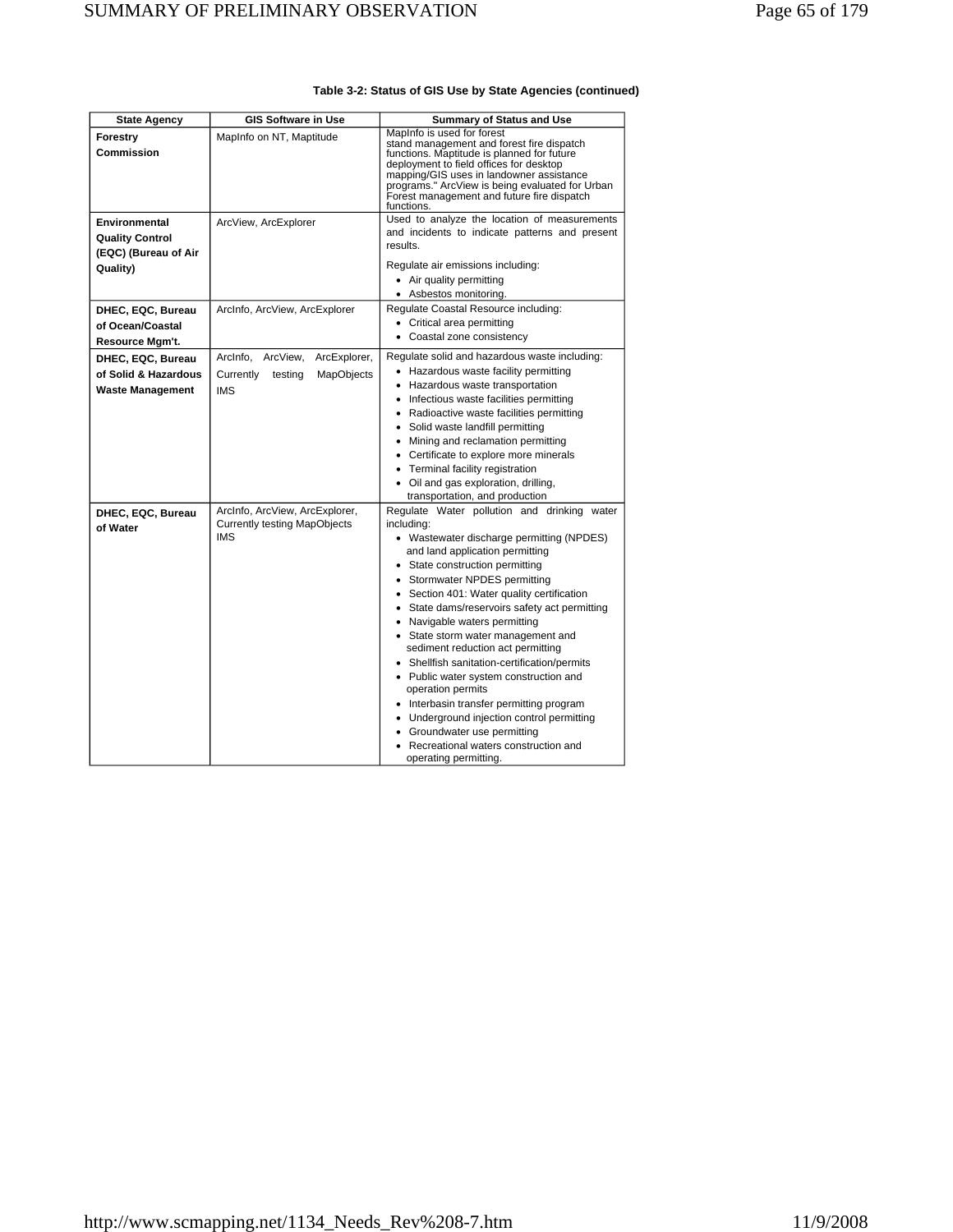| <b>State Agency</b>                                                                                                                                                     | <b>GIS Software in Use</b>                                                                                                                                                                       | <b>Summary of Status and Use</b>                                                                                                                                                                                                                                                                                  |
|-------------------------------------------------------------------------------------------------------------------------------------------------------------------------|--------------------------------------------------------------------------------------------------------------------------------------------------------------------------------------------------|-------------------------------------------------------------------------------------------------------------------------------------------------------------------------------------------------------------------------------------------------------------------------------------------------------------------|
| DHEC, EQC, Bureau                                                                                                                                                       | ArcView, ArcExplorer                                                                                                                                                                             | Regulate:                                                                                                                                                                                                                                                                                                         |
| of Environmental                                                                                                                                                        |                                                                                                                                                                                                  | • Manages EQC's environmental laboratories                                                                                                                                                                                                                                                                        |
| Services                                                                                                                                                                |                                                                                                                                                                                                  | Environmental lab certification program                                                                                                                                                                                                                                                                           |
| <b>DHEC, Biostatistics</b><br>and Health Services<br><b>Department of Health</b><br>and Human<br>Services-Bureau of<br><b>Senior Service</b><br><b>Higher Education</b> | ArcInfo, ArcView (Spatial Analyst,<br>Network Analyst StreetMap<br>2000), and Epimap, evaluating<br>SDE, testing MapObject,<br>RDBMS: Access, DB2<br>None Reported<br>None Reported              | • Analyze and disseminate critical health<br>statistics<br>• Assist others in analysis of spatial health<br>solutions<br>• Monitor indices of health status<br>• Construct designs for biologic and spatial<br>statistical computation and modeling<br>• Emergency management<br>• Facility management.           |
| <b>Tuition Grants</b>                                                                                                                                                   |                                                                                                                                                                                                  |                                                                                                                                                                                                                                                                                                                   |
| Commission                                                                                                                                                              |                                                                                                                                                                                                  |                                                                                                                                                                                                                                                                                                                   |
| <b>State Housing</b>                                                                                                                                                    | Microsoft Streets 2000                                                                                                                                                                           | Used to create maps to find rental units or<br>complexes.                                                                                                                                                                                                                                                         |
| <b>Finance and</b>                                                                                                                                                      |                                                                                                                                                                                                  |                                                                                                                                                                                                                                                                                                                   |
| <b>Development</b>                                                                                                                                                      |                                                                                                                                                                                                  |                                                                                                                                                                                                                                                                                                                   |
| Authority<br><b>State Law</b>                                                                                                                                           | None Reported                                                                                                                                                                                    | Planning the development of a web-based crime                                                                                                                                                                                                                                                                     |
| Enforcement<br><b>Division</b>                                                                                                                                          |                                                                                                                                                                                                  | and arrest incident mapping and query<br>application.                                                                                                                                                                                                                                                             |
| Department of                                                                                                                                                           | AutoCAD                                                                                                                                                                                          | Used to store and maintain building plans and                                                                                                                                                                                                                                                                     |
| <b>Mental Health</b>                                                                                                                                                    |                                                                                                                                                                                                  | designs.                                                                                                                                                                                                                                                                                                          |
| <b>State Museum</b>                                                                                                                                                     | None Reported                                                                                                                                                                                    |                                                                                                                                                                                                                                                                                                                   |
| Department of<br><b>Natural Resources</b>                                                                                                                               | Marine Resources Division-<br>ArcInfo NT and ArcView). Land,<br>Water and Conservation<br>Division-ArcInfo and ArcView<br>on NT and RISC 6000. MrSID,<br>ERDAS Imagine, Future-SDE<br>and ArcIMS | Marine Resources Division-Bottom mapping<br>along the coast of South Carolina, ACE basin<br>ecological characterization, shellfish mapping<br>Land, Water and Conservation Division-NRIMA<br>Section is responsible for the administration of<br>the DNR GIS Data Clearinghouse/data quality<br>control/updating. |
| <b>Department of Parks,</b>                                                                                                                                             | All Divisions-ArcInfo and                                                                                                                                                                        | Parks and Recreation Division and the Division of                                                                                                                                                                                                                                                                 |
| <b>Recreation and</b>                                                                                                                                                   | ArcView on NT, MapObjects                                                                                                                                                                        | Business and Community Development/Heritage                                                                                                                                                                                                                                                                       |
| Tourism                                                                                                                                                                 | (planned)                                                                                                                                                                                        | Tourism Development-create presentation and                                                                                                                                                                                                                                                                       |
|                                                                                                                                                                         |                                                                                                                                                                                                  | brochure materials, including park and tourist                                                                                                                                                                                                                                                                    |
|                                                                                                                                                                         |                                                                                                                                                                                                  | maps. Planning to use IMS products in the future.                                                                                                                                                                                                                                                                 |
| <b>Department of Public</b><br>Safety                                                                                                                                   | ArcInfo and ArcView on NT, SDE<br>is planned for the future, and<br>DPS will be upgrading to ArcInfo<br>8.0.1                                                                                    | Planning to implement SCATTS which will have a<br>GIS component. Data will be collected in the field<br>by officers, and downloaded, stored, and<br>analyzed through GIS and the SCATTS RDBMS.                                                                                                                    |
| Department of                                                                                                                                                           | None Reported                                                                                                                                                                                    |                                                                                                                                                                                                                                                                                                                   |
| Revenue                                                                                                                                                                 |                                                                                                                                                                                                  |                                                                                                                                                                                                                                                                                                                   |

## **Table 3-2: Status of GIS Use by State Agencies (continued)**

**Table 3-2: Status of GIS Use by State Agencies (continued)** 

| <b>State Agency</b>                                                                        | <b>GIS Software in Use</b>                                                                                                                                                                          | <b>Summary of Status and Use</b>                                                                                                                                                                                                        |
|--------------------------------------------------------------------------------------------|-----------------------------------------------------------------------------------------------------------------------------------------------------------------------------------------------------|-----------------------------------------------------------------------------------------------------------------------------------------------------------------------------------------------------------------------------------------|
| <b>Department of Social</b><br><b>Services</b>                                             | ArcView                                                                                                                                                                                             | GIS operations performed by the Digital<br>Cartography Unit of the Office of Research and<br>Statistics.                                                                                                                                |
| Department of<br>Transportation                                                            | All Offices-Intergraph servers<br>and workstations running<br>GeoMedia and GeoMedia Pro on<br>Windows NT, also MGE and<br>MicroStation                                                              | Used for planning purposes, NPDES outfall<br>location and monitoring project, developing a<br>statewide centerline database to be integrated<br>with LRS. Conducted GIS pilot project of State<br>Interstate System, GIS-based website. |
| <b>Clemson University</b><br><b>Agricultural and</b><br><b>Forestry Research</b><br>System | <b>SUN Sparc Station running</b><br>Solaris 2.5 with ArcInfo 7.2 and<br>ArcView 3.1; also ArcInfo 7.2 for<br>NT and ArcView 3.2 on PCs with<br>Windows NT and ArcView 3.2 on<br>PCs with Windows 9x | Used for teaching, research, and management of<br>the Clemson Experimental Forest.                                                                                                                                                      |
| College of<br>Charleston                                                                   | Arcinfo on UNIX and ArcView on<br>NΤ                                                                                                                                                                | Teaching and research.                                                                                                                                                                                                                  |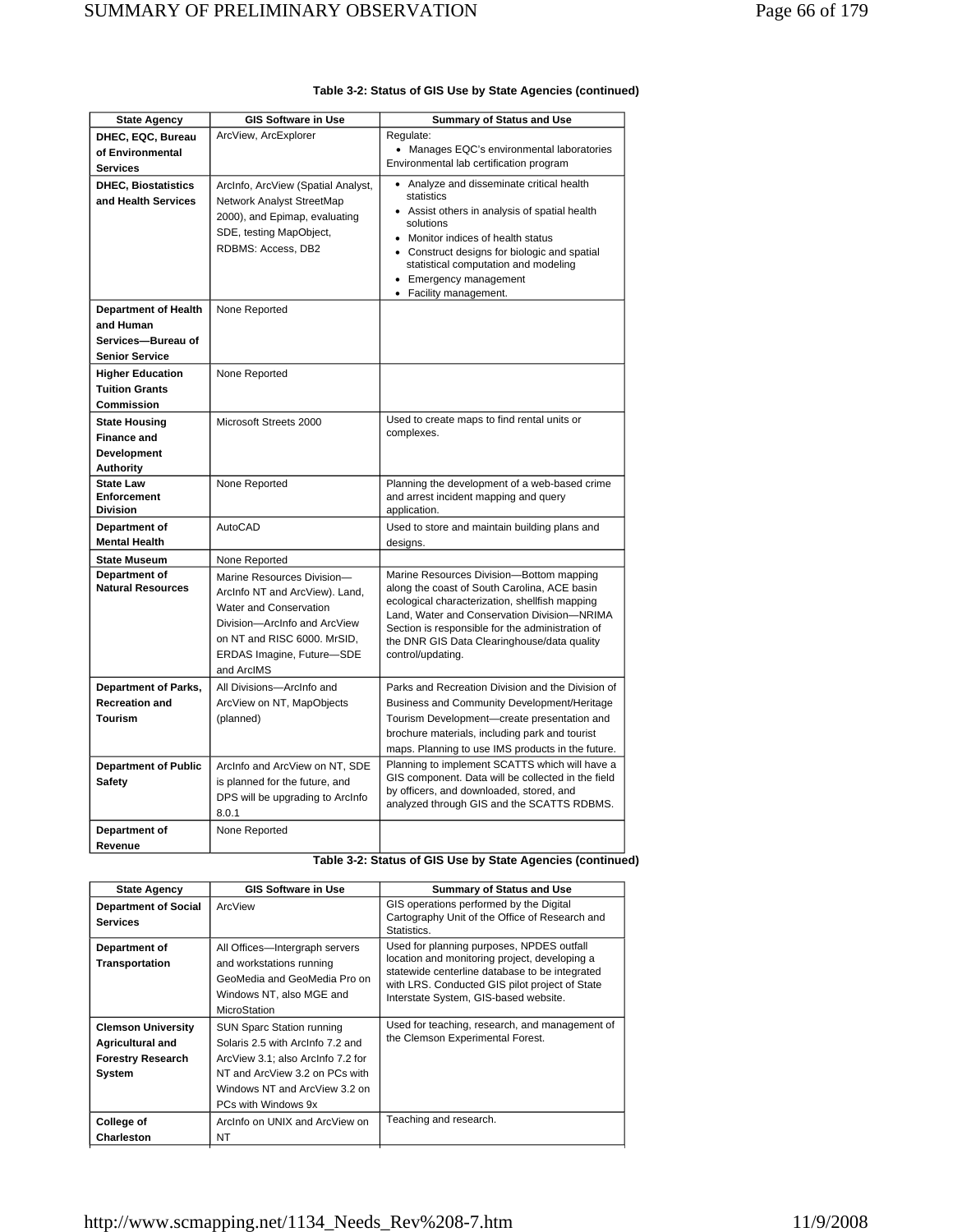| South Carolina<br>Institute of<br>Archeology and<br>Anthropology                                 | ArcInfo, ArcView software                                                                                                                                                       | Supported by the University of South Carolina<br>Department of Geography Center for GIS and<br>Remote Sensing which operates with both NT<br>and UNIX. Maintains an inventory of<br>archeological sites. |
|--------------------------------------------------------------------------------------------------|---------------------------------------------------------------------------------------------------------------------------------------------------------------------------------|----------------------------------------------------------------------------------------------------------------------------------------------------------------------------------------------------------|
| South Carolina Sea<br><b>Grant Consortium</b>                                                    | ArcView and AutoCAD both<br>running on NT, ERDAS                                                                                                                                | LIDAR Data Analysis, view and query various<br>spatial data layers, digitize buildings and other<br>features.                                                                                            |
| University of South<br>Carolina-<br>Department of<br>Geography                                   | Dept. of Geography - ArcInfo,<br>ArcView software on NT and<br>Arcinfo and ERDAS on UNIX<br>Throughout the University -<br>mostly ESRI products, some<br>MapInfo and Intergraph | Over 10 units in the University use GIS for<br>research and support of student projects and<br>class work, faculty and student research,<br>contractual research, and campus projects                    |
| <b>University of South</b><br>Carolina-Digital<br><b>Mapping Services</b>                        | ArcInfo, ArcView, ERDAS,<br>Mapinfo, AutoCAD, Microstation,<br>MapObjects software. Both NT<br>and UNIX platforms supported.                                                    | GIS analysis and support for a variety of<br>University departments and other government<br>agencies.                                                                                                    |
| <b>University of South</b><br><b>Carolina Baruch</b><br>Institute                                | NT PCs running ArcView and<br>ERDAS Imagine, ArcInfo on SUN<br>Ultra 10                                                                                                         | Update of land use/land cover data, research,<br>and teaching.                                                                                                                                           |
| <b>South Carolina State</b><br>University 1890<br><b>Research Extension</b><br><b>GIS Lab</b>    | Arcinfo for NT and ArcView with<br>all extensions, SUN with Solaris<br>2.6. ArcInfo and ArcView with<br>extensions, MapInfo, Atlas GIS,<br><b>ERDAS</b> Imagine                 | Supports GIS related research and development<br>initiatives such as building geographic databases.                                                                                                      |
| <b>Adjutant General's</b><br>Office-Dept. of the<br>Military - Air/Army<br><b>National Guard</b> | Facilities Mgmt.-AutoCAD<br>South Carolina Army National<br>Guard-ArcView on Windows NT<br>4.0                                                                                  | Maintain building drawings and manage<br>resources on properties.                                                                                                                                        |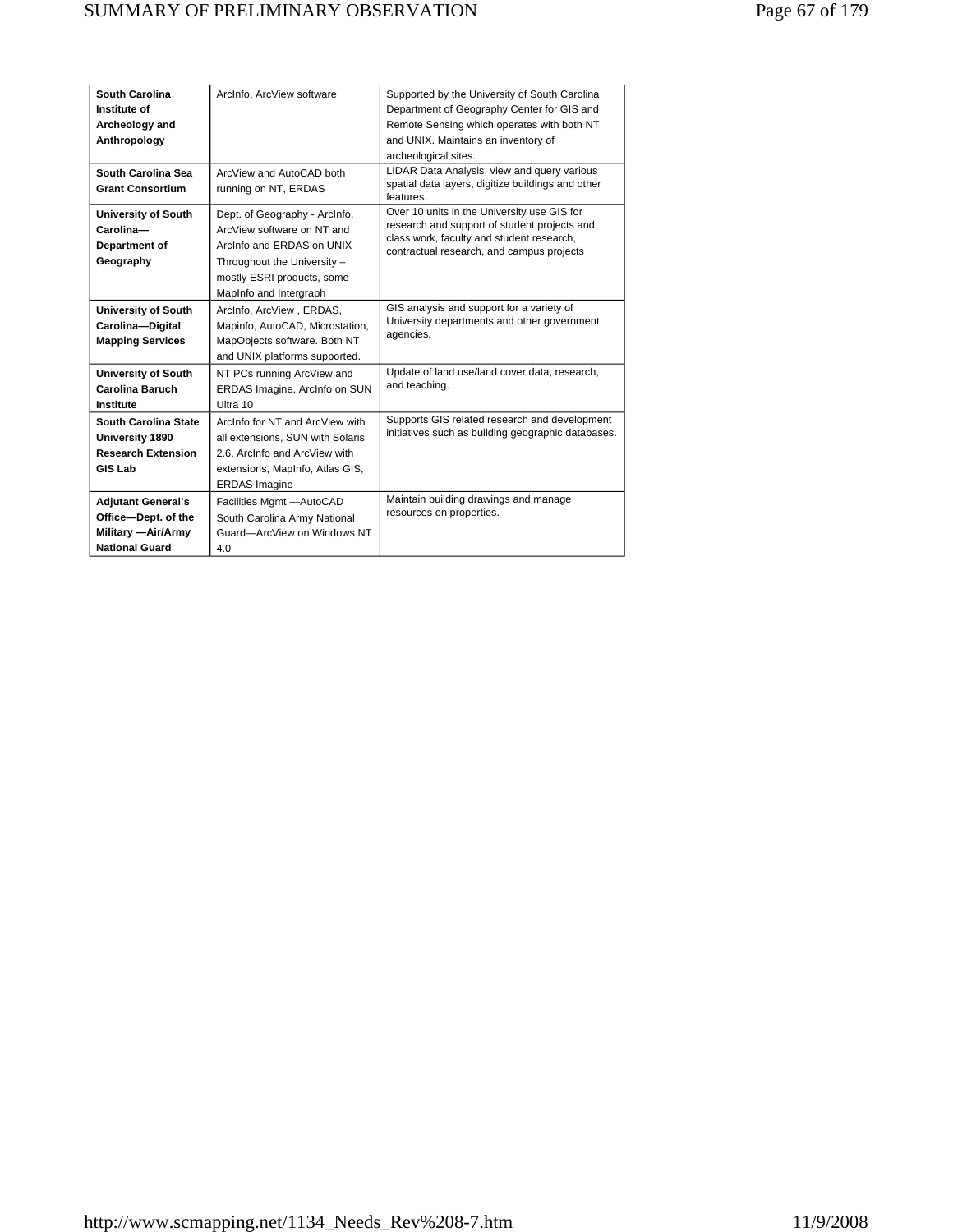The status of GIS portrayed by Table 3-2 indicates that ArcInfo and ArcView are the most frequently used software packages, but there is a trend toward use of the more recently released ESRI products such as SDE, MapObjects, and ArcIMS as well as MapInfo.

Of the RDBMS software in use by State agencies, Oracle is the most popular. Oracle and other RDBMS software will become more important as SDE becomes the GIS database repository in most agencies. The likelihood of this happening is high since ESRI and other vendors such as Intergraph and MapInfo are all focusing the development of their products in the direction of data storage in RDBMS format.

Intergraph mapping and GIS software are used by DOT. The primary packages are GeoMedia Pro and GeoMedia, with some continued use of MGE as well. MicroStation is the CAD package of choice. Oracle Spatial is being evaluated as the data storage and serving engine.

The Forestry Commission uses MapInfo for stand mapping and management. They also operate a Computer Aided Dispatch system based on Oracle with MapInfo supplying a digital map display component.

There is more variation in the use of relational database management software (RDBMS) throughout State government organizations. Oracle, SQL Server, Dbase, FoxPro, Access, and others are all used. Many State agencies also use mainframes to store and analyze their data. Several State agency mainframe applications are maintained at the new State Data Center operated by OIR.

### **3.2.3. Non GIS Systems that will Impact GIS Development**

Some of the non-GIS databases that will be linked to various GIS data layers are described below. A more comprehensive documentation of these databases is found in Table 3-3.

| <b>State Agency</b>                                                 | Software/<br>Database Name                               | <b>Summary of Status</b><br>and Use                                                     | <b>Relationship/</b><br><b>Integration with GIS</b>                                                                                                                                            |
|---------------------------------------------------------------------|----------------------------------------------------------|-----------------------------------------------------------------------------------------|------------------------------------------------------------------------------------------------------------------------------------------------------------------------------------------------|
| <b>Adjutant General's</b><br>Office-Dept. of the<br><b>Military</b> | Vision 2K<br>Access                                      | Vision 2K is used to<br>support management of<br>real property.<br>Database management. | A Vision 2K application will<br>integrate with ArcView to<br>assist users with facility<br>inventory and<br>management.<br>Attributes contained in<br>Access are linked to GIS<br>data layers. |
| Department of<br><b>Agriculture</b>                                 | AS/400, OS/400, EDCDIC,<br>Windows 9x, FoxPro,<br>Access | Data management.                                                                        | None identified at this time.                                                                                                                                                                  |

#### **Table 3-3: Geographically-related Systems and Databases Used by State Agencies**

#### **Table 3-3: Geographically-related Systems and Databases Used by State Agencies (continued)**

| <b>State Agency</b>                                                                                                                                                     | Software/<br>Database Name                                                                                                      | <b>Summary of Status</b><br>and Use                                                                                                                                                                                                                                  | Relationship/<br><b>Integration with GIS</b>                                                                                           |
|-------------------------------------------------------------------------------------------------------------------------------------------------------------------------|---------------------------------------------------------------------------------------------------------------------------------|----------------------------------------------------------------------------------------------------------------------------------------------------------------------------------------------------------------------------------------------------------------------|----------------------------------------------------------------------------------------------------------------------------------------|
| <b>Department of Archives</b><br>and History                                                                                                                            | Access                                                                                                                          | Access is used to store and<br>manage cultural resource<br>attribute data.                                                                                                                                                                                           | The cultural resource<br>attribute data are linked to<br>GIS.                                                                          |
| <b>Attorney General's Office</b>                                                                                                                                        | 3 Compag Proliant<br>servers-1 with NT,<br>1 with Netware, and the<br>last unknown                                              | These systems run<br>WordPerfect and Office.<br>Lawbase, SQLServer, and<br>IIS.                                                                                                                                                                                      | No integration planned or<br>identified at this time.                                                                                  |
| <b>State Budget and Control</b><br><b>Board-Division of</b><br>Operations-Office of<br><b>General Services-State</b><br><b>Building and Property</b><br><b>Services</b> | Access running on<br>Windows '95 computers<br>FoxPro running on DOS<br>Oracle                                                   | Access for a project<br>database, a leasing<br>database, and a State land<br>inventory.<br>FoxPro for an appraisal<br>database.<br>SPANFM (Oracle-based)<br>for Building Facilities<br>Management.<br>SPIRES (mainframe<br>system) for tracking capital<br>projects. | These databases could be<br>linked to parcel data to<br>create maps of State<br>facilities and lands.                                  |
| <b>State Budget and Control</b><br><b>Board-Division of</b><br><b>Budget and Analysis-</b><br>Office of Research and<br><b>Statistics</b>                               | SQLServer with ArcSDE;<br>Oracle Server: Access for<br>small database<br>management;<br>Excel for spreadsheets and<br>reporting | Used for database<br>management and storing<br>and managing attribute<br>data for GIS; SC Master<br><b>Client Database; Oracle</b><br>DataWarehouse.                                                                                                                 | Databases support a wide<br>range of mapping and GIS<br>applications. Work is<br>proceeding to spatially<br>enable existing databases. |
| <b>Department of Commerce</b>                                                                                                                                           | Oracle, Access                                                                                                                  | Oracle is the RDBMS of<br>choice for the Department                                                                                                                                                                                                                  | Oracle will be used with<br>SDE to be the repository                                                                                   |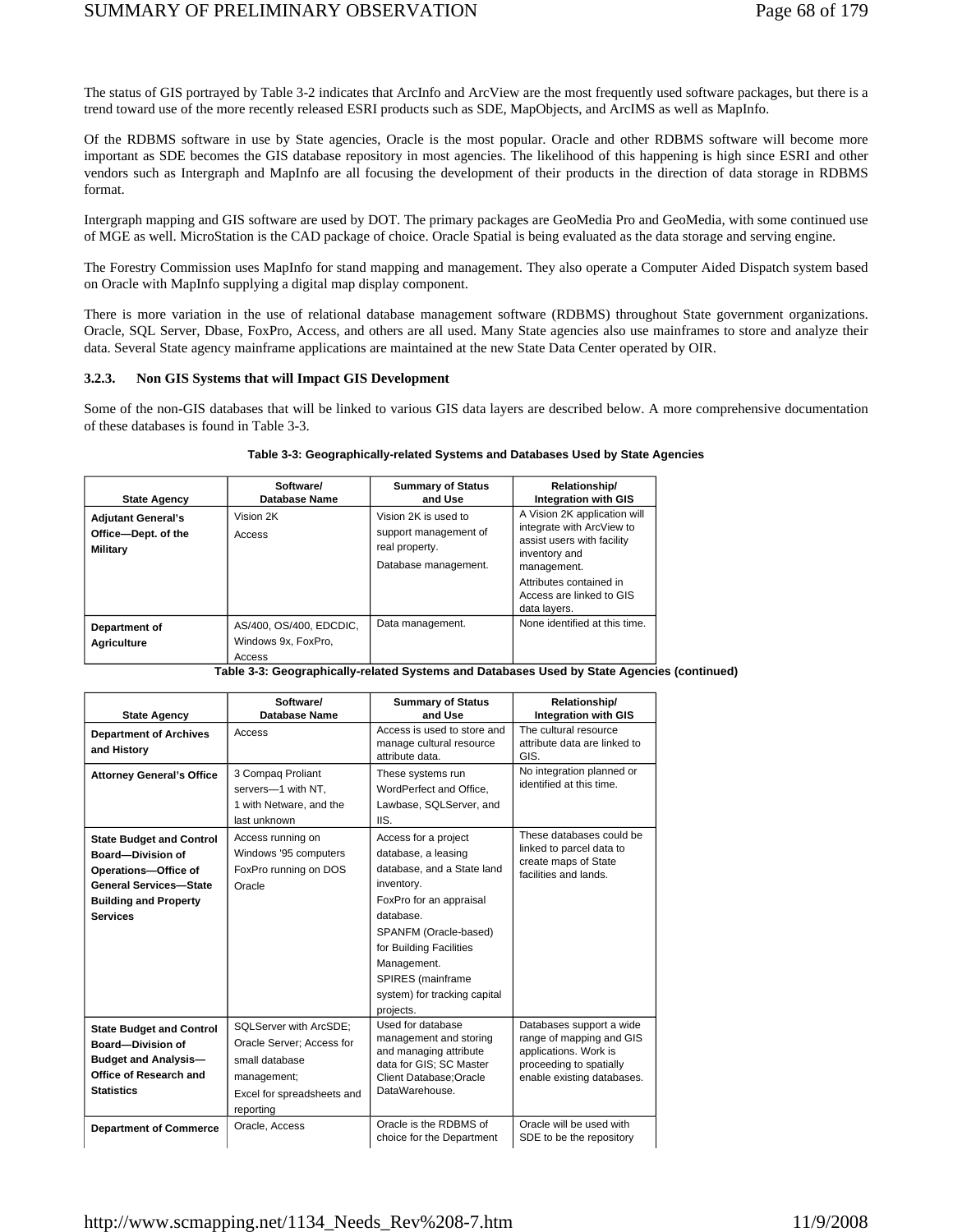|                                                                      |                      | of Commerce. It is used for<br>managing all major<br>databases maintained by<br>the Department. Access is<br>used for data access and<br>working with small<br>databases. | for all GIS data.                                                                             |
|----------------------------------------------------------------------|----------------------|---------------------------------------------------------------------------------------------------------------------------------------------------------------------------|-----------------------------------------------------------------------------------------------|
| <b>Commission on Higher</b><br><b>Education</b>                      | Access               | Database management.                                                                                                                                                      | None identified at this time.                                                                 |
| <b>Department of Education</b>                                       |                      | Edulog System for tracking<br>student populations and<br>busing.                                                                                                          | Opportunity for use of<br>transportation centerline<br>and address information for<br>Edulog. |
| Department of<br><b>Education-Office of</b><br><b>Transportation</b> | Access and SQLServer | Access-Manages a<br>Maintenance Operation<br>Database and a Pupil<br>Transportation Info System.                                                                          | May be used to facilitate<br>school bus routing<br>applications.                              |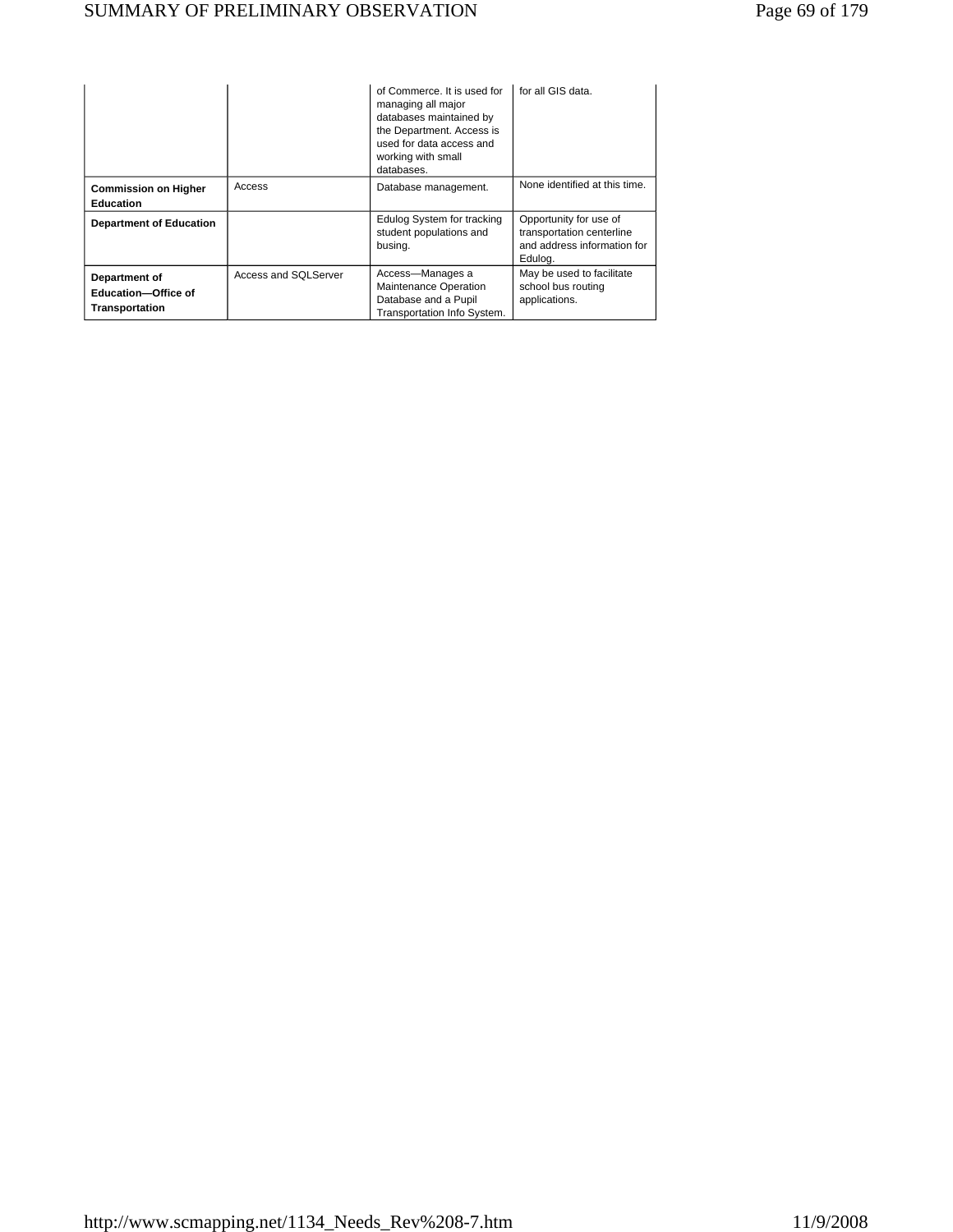|                                                                                                                                      | Software/                                               | <b>Summary of Status</b>                                                                                                                                                                          | Relationship/                                                                                                                                                                                        |
|--------------------------------------------------------------------------------------------------------------------------------------|---------------------------------------------------------|---------------------------------------------------------------------------------------------------------------------------------------------------------------------------------------------------|------------------------------------------------------------------------------------------------------------------------------------------------------------------------------------------------------|
| <b>State Agency</b>                                                                                                                  | Database Name                                           | and Use                                                                                                                                                                                           | <b>Integration with GIS</b>                                                                                                                                                                          |
| <b>Educational Television</b><br><b>Network</b>                                                                                      | PC with Windows<br>VAX system operated by<br><b>MIS</b> | The PC is used to maintain<br>2 Excel files-<br>1 containing lat/long<br>coordinates of SC ETV<br>tower locations, the other<br>containing lat/long<br>coordinates of SC ETV<br>school locations. | These databases can be<br>mapped by GIS software<br>using the lat/long<br>coordinates.                                                                                                               |
| <b>Elections Commission</b>                                                                                                          | Mainframe voter<br>registration                         | Address-based files<br>maintained by local<br>elections boards to define<br>voting precincts.                                                                                                     | Could benefit from GIS<br>technology to support<br>update, precinct<br>delineation, map display,<br>and query.                                                                                       |
| Department of Health and<br><b>Environmental Control</b><br>(DHEC)-Environmental<br><b>Quality Control--Bureau</b><br>of Air Quality | I-Steps                                                 | <b>Emissions Inventory</b><br>Database.                                                                                                                                                           | Maps are created by linking<br>the emissions database to<br>GIS data. In the future, an<br>Internet-based application<br>will allow users to see the<br>values for sites through a<br>map interface. |
| Department of Health and<br><b>Environmental Control-</b><br><b>Environmental Quality</b><br><b>Control-Bureau of Water</b>          | FoxPro. Access                                          | Management of<br>databases-known<br>groundwater<br>contamination, public water<br>supply wells, surface water<br>intakes, underground<br>storage tanks.                                           | Linked to GIS through<br>location references to<br>visualize spatial patterns<br>and enhance analysis of<br>activities.                                                                              |
| Department of Health and<br><b>Environmental Control-</b><br><b>Information Technology</b>                                           | Excel Dbase, Oracle                                     | Oracle is the basis for the<br><b>Environmental Facility</b><br>Information System (EFIS).<br>Dhase and Excel for<br>database management and<br>spreadsheets.                                     | The EFIS is integrated with<br>GIS to allow spatial<br>analysis and visualization<br>of facilities and sites that<br>are monitored by DHEC.                                                          |

| Table 3-3: Geographically-related Systems and Databases Used by State Agencies (continued) |  |  |
|--------------------------------------------------------------------------------------------|--|--|
|                                                                                            |  |  |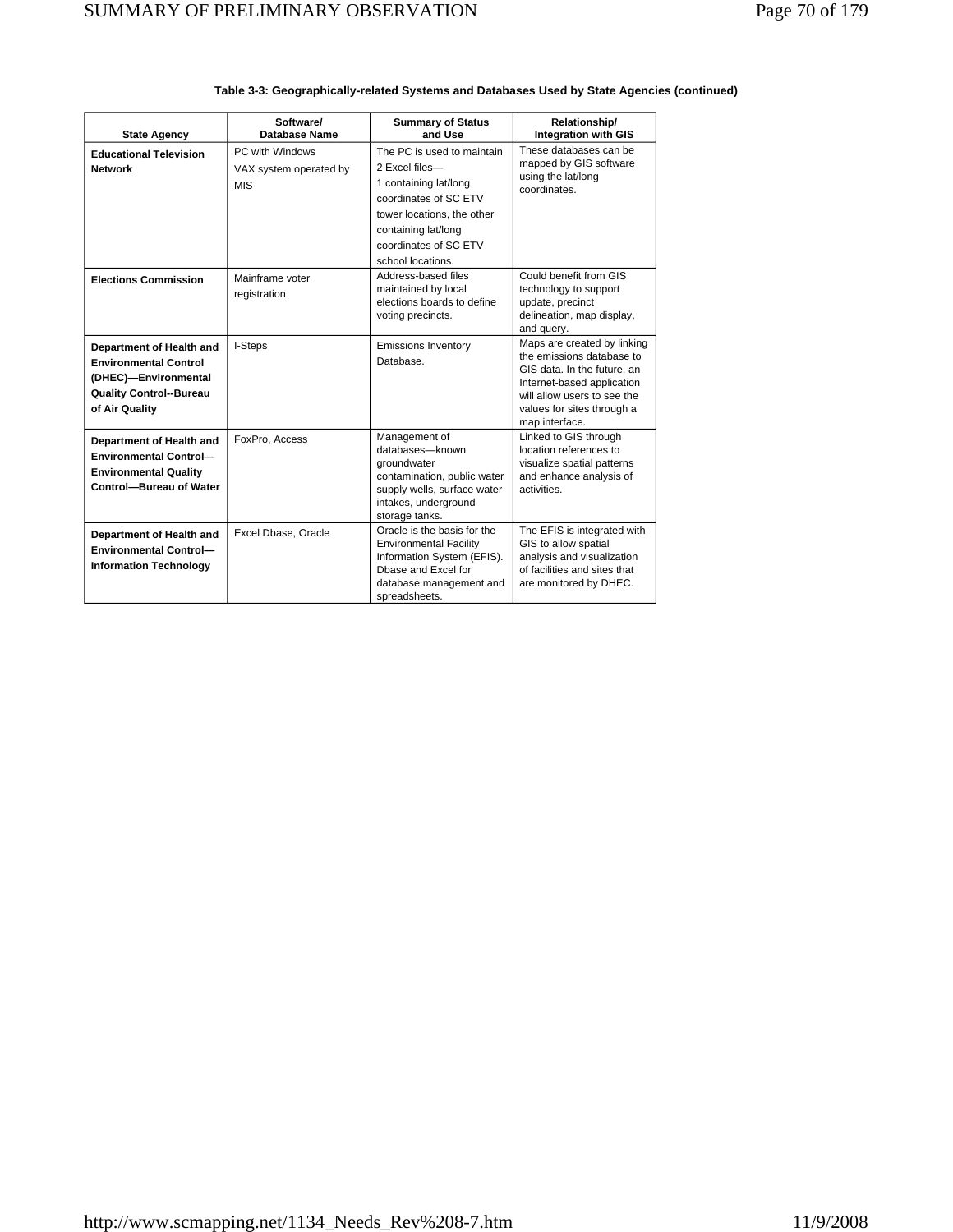|                                                                                               | Software/                                                                                                                   | <b>Summary of Status</b>                                                                                                                                                                                      | Relationship/                                                                                                                                                                                                                                                                                                                                                                                                                                       |
|-----------------------------------------------------------------------------------------------|-----------------------------------------------------------------------------------------------------------------------------|---------------------------------------------------------------------------------------------------------------------------------------------------------------------------------------------------------------|-----------------------------------------------------------------------------------------------------------------------------------------------------------------------------------------------------------------------------------------------------------------------------------------------------------------------------------------------------------------------------------------------------------------------------------------------------|
| <b>State Agency</b>                                                                           | Database Name                                                                                                               | and Use                                                                                                                                                                                                       | <b>Integration with GIS</b>                                                                                                                                                                                                                                                                                                                                                                                                                         |
| Department of Health and<br><b>Environmental Control-</b><br><b>Division of Biostatistics</b> | Mainframe ASCI, (Birth,<br>Death, Cancer, Facilities),<br>and DB2 (coming later)                                            | Population-based vital,<br>disease, health services<br>registries and permitted<br>facilities provide the basis<br>for health surveillance and<br>intervention strategies.                                    | The Division is building the<br>State's largest vital and<br>disease spatial database<br>and it will be integrated with<br>the Agency's enterprise<br>DBMS (DB2) to form an<br>integrated public health<br>information system.<br>Address-matching/ Global<br>Position System (GPS) are<br>used to capture spatial<br>data. Geo-spatial analysis<br>(Grid, TIN, Network<br>analysis) are performed<br>routinely to uncover spatial<br>relationships |
| Department of Health and<br>Human Services-Bureau<br>of Senior Services                       | Windows 9x and<br>NT Powerbuilder SQL.<br>Access, Visual Basic,<br>Crystal Reports,<br>Ombud 3.0, WordPerfect,<br>Lotus 123 | PowerBuilder SQL-<br>AIM Database.<br>Access, VB, Crystal<br>Reports-Case<br>Management System.<br>Ombud 3.0-Long-term<br>Care database.<br><b>WordPerfect and Lotus</b><br>123-Various reports and<br>lists. | Possible opportunities for<br>linking databases to GIS<br>data for spatial analysis<br>capabilities.                                                                                                                                                                                                                                                                                                                                                |
| Department of Health and<br><b>Human Services-Bureau</b><br>of Community Services             | IBM Mainframe OS390 with<br>ADABASE, Clipper                                                                                | Mainframe-Provider<br><b>Billing Support database</b><br>and a Client Records<br>database.<br>Clipper-ABC Child Care<br>Voucher System<br>databases.                                                          | Possible opportunities for<br>linking databases to GIS<br>data for spatial analysis<br>capabilities.                                                                                                                                                                                                                                                                                                                                                |
| Department of Health and<br><b>Human Services-</b><br>Division of Info Systems<br>Management  | Mainframe HDS Pilot 35<br><b>Enterprise Server with</b><br>OS390 running CA IDMS/R                                          | Manages Medicaid<br>databases-Eligibles,<br>Providers, and Claims.                                                                                                                                            | Possible opportunities for<br>linking databases to GIS<br>data for spatial analysis<br>capabilities.                                                                                                                                                                                                                                                                                                                                                |
| <b>Higher Education Tuition</b><br><b>Grants Commission</b>                                   | FlexGen software                                                                                                            | Maintenance of databases<br>on an NT server-State<br>Representatives, State<br>Senators, counties.                                                                                                            | GIS can be used to create<br>a link to these databases<br>as attributes to data layers<br>depicting counties and<br>election districts.                                                                                                                                                                                                                                                                                                             |

## **Table 3-3: Geographically-related Systems and Databases Used by State Agencies (continued)**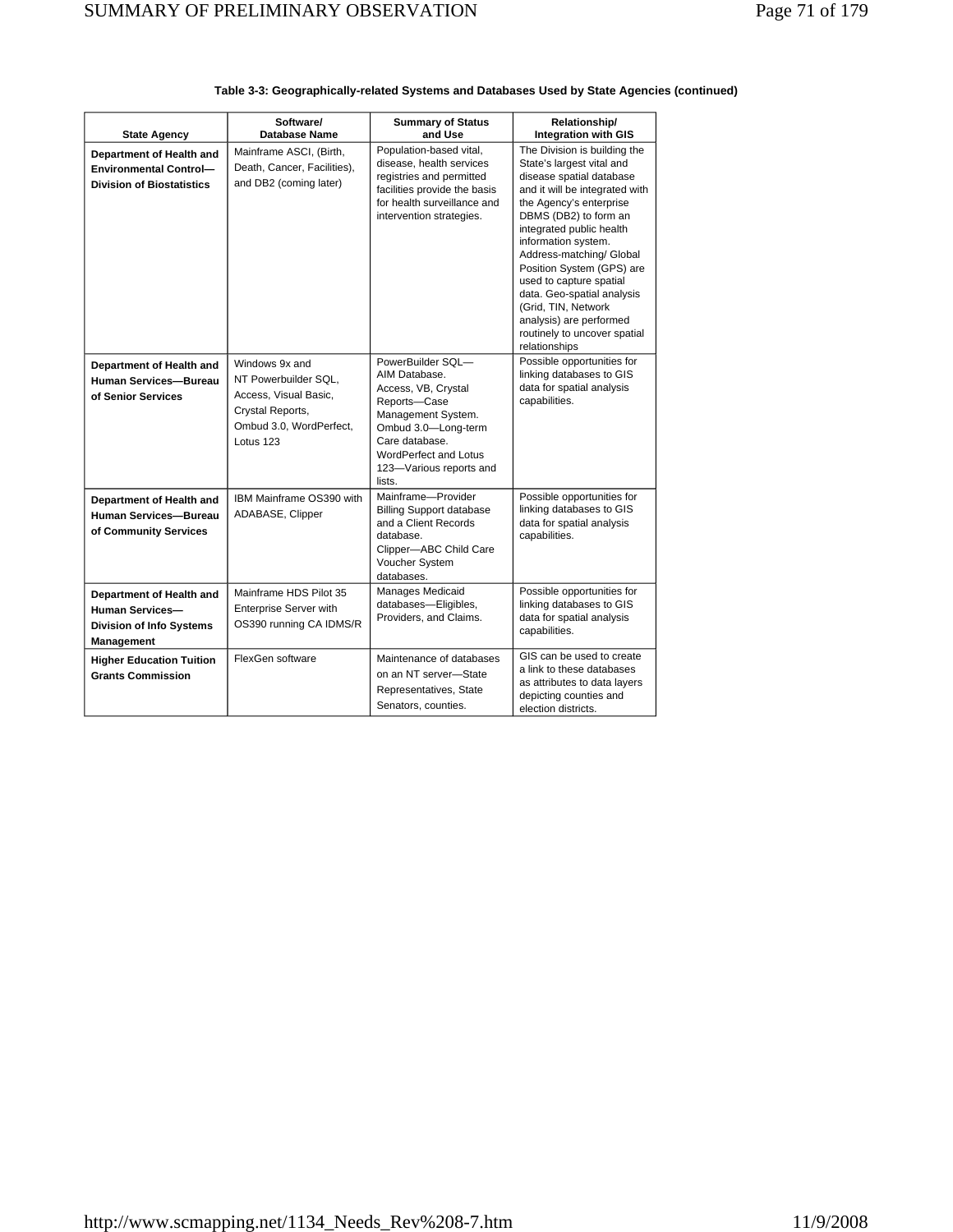| <b>State Agency</b>                                                                                 | Software/<br><b>Database Name</b>                                                                                                                                          | <b>Summary of Status</b><br>and Use                                                                                                                       | Relationship/<br><b>Integration with GIS</b>                                                                                                                                |
|-----------------------------------------------------------------------------------------------------|----------------------------------------------------------------------------------------------------------------------------------------------------------------------------|-----------------------------------------------------------------------------------------------------------------------------------------------------------|-----------------------------------------------------------------------------------------------------------------------------------------------------------------------------|
| <b>State Law Enforcement</b><br><b>Division</b>                                                     | Mainframe-based (COBOL)<br>incident-based reporting<br>system                                                                                                              | Updated daily through<br>receipt of data from police<br>departments across the<br>State. Used for statistical<br>reporting and crime<br>analysis.         | Will be linked to GIS data<br>through location references<br>to visualize spatial patterns<br>and enhance crime<br>analysis capabilities.                                   |
| <b>Department of Mental</b><br>Health                                                               | Informix running on an IBM<br>RISC 6000<br>FMS, on an IBM 9672-<br>R22 with OS/390<br>InfoSpan, SQLAnywhere,<br>Registrar, Starting Line,<br>OTG, and IIS on<br>Compaq PCs | Informix-Consumer<br>Information System.<br>FMS-Payroll and Patient<br>Information.                                                                       | Possible opportunity to link<br>the patient information to<br>the GIS data layers for<br>analysis of activities and<br>facility locations.                                  |
| <b>State Museum</b>                                                                                 | PCs with Access                                                                                                                                                            | To maintain a database of<br>South Carolina museums.                                                                                                      | This database could be<br>mapped with GIS software<br>in reference to other data<br>layers to create maps<br>showing museum locations.                                      |
| <b>Department of Natural</b><br><b>Resources Land, Water</b><br>and Conservation<br><b>Division</b> | Oracle, Access, Cirrus, MS<br>Office Pro, Adobe graphics,<br>S-Plus                                                                                                        | MS Office used for office<br>automation.<br>Oracle, CIRRUS, and<br>Access used for database<br>management and query.<br>Adobe used for graphic<br>design. | Oracle and Access store<br>and manipulate databases<br>to be linked to GIS data<br>layers, and Oracle for<br>Clearinghouse operations.<br>NRIMA may use Oracle<br>with SDE. |
| Dept. of Natural<br>Resources-Law<br><b>Enforcement Division</b>                                    | Violations summons<br>system on mainframe                                                                                                                                  | Updated with records of<br>violations and summons<br>handed out.                                                                                          | Will be linked to GIS data<br>through location references<br>to visualize spatial patterns<br>and enhance analysis of<br>activities.                                        |
| Dept of. Parks,<br><b>Recreation and</b><br>Tourism-Parks and<br><b>Recreation Division</b>         | Oracle and Access                                                                                                                                                          | <b>Tourism Product Database</b><br>runs on Oracle.<br>Access is used for<br>managing the Trails and<br>Heritage Tourism Attributes<br>database.           | Attributes can be linked to<br>GIS data.                                                                                                                                    |
| <b>Department of Public</b><br><b>Safety</b>                                                        | Access                                                                                                                                                                     | Access is used for general<br>database management.                                                                                                        | The RDBMS used for the<br>Crash and Ticket Tracking<br>System will need to be<br>compatible with Oracle<br>which is used by DMV.                                            |

#### **Table 3-3: Geographically-related Systems and Databases Used by State Agencies (continued)**

**Table 3-3: Geographically-related Systems and Databases Used by State Agencies (continued)** 

| <b>State Agency</b>                                                                    | Software/<br>Database Name                                                                                                                                                                                                                | <b>Summary of Status</b><br>and Use                                                                                                                                                                                                                                                                                 | Relationship/<br><b>Integration with GIS</b>                                                                                                                                                                                               |
|----------------------------------------------------------------------------------------|-------------------------------------------------------------------------------------------------------------------------------------------------------------------------------------------------------------------------------------------|---------------------------------------------------------------------------------------------------------------------------------------------------------------------------------------------------------------------------------------------------------------------------------------------------------------------|--------------------------------------------------------------------------------------------------------------------------------------------------------------------------------------------------------------------------------------------|
| <b>Department of Revenue</b>                                                           | None stated                                                                                                                                                                                                                               | In process of acquiring<br>CAMA system.                                                                                                                                                                                                                                                                             | Dept. of Revenue plans to<br>acquire a CAMA system<br>that will facilitate integration<br>with GIS.                                                                                                                                        |
| <b>Department of Social</b><br><b>Services</b>                                         | SAS on the UNIX OS                                                                                                                                                                                                                        | Used to maintain the CLIP<br>database.                                                                                                                                                                                                                                                                              | CLIP database is mapped<br>through GIS for Social<br>Services by ORS Digital<br>Cartography Unit.                                                                                                                                          |
| Department of<br><b>Transportation-Planning</b><br>Division-<br>Data Services Division | Excel and Access to<br>maintain databases<br>Operates a COBOL<br>Mainframe, TSO, and PCs<br>to run FHWA programs,<br><b>Entire Connections.</b><br>Easytrieve and the MS<br>Office Suite. Planning for<br>conversion of LRS to<br>Oracle. | Maintenance of traffic<br>projection and<br>socioeconomic projection<br>databases.<br>These software packages<br>support a Linear<br>Referencing System, a<br>Bridge Inventory, a<br>Pavement Management<br>System, a Traffic Count<br>database, and a Project<br>Tracking System, as well<br>as office automation. | These databases are linked<br>to GIS data layers.<br>The DOT GIS database will<br>be integrated with the<br><b>Linear Referencing System</b><br>and the other databases to<br>create an Integrated<br>Transportation<br>Management System. |
| Department of<br>Transportation-                                                       | SQLAnywhere                                                                                                                                                                                                                               | Access bridge maintenance<br>and National Bridge                                                                                                                                                                                                                                                                    | The bridge management<br>and inspection databases                                                                                                                                                                                          |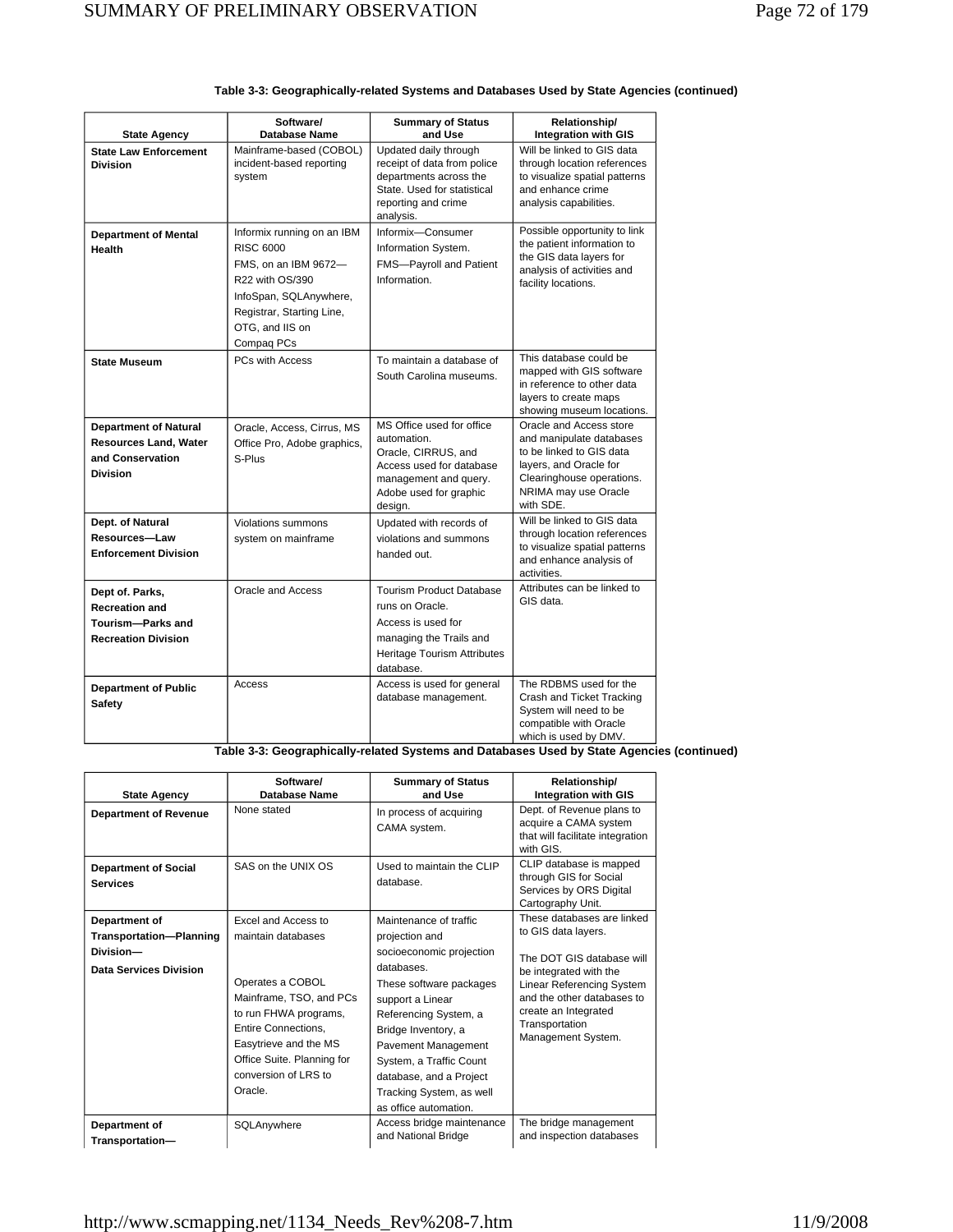# SUMMARY OF PRELIMINARY OBSERVATION Page 73 of 179

| <b>Engineering Division</b><br>(Pre-construction,<br>Construction,<br><b>Maintenance, Traffic</b><br>Engineering) | PCs w/NT running<br>MS Office, SiteManager<br>Oracle application and<br>Access<br>Laptops for use in the field<br>w/NT<br>ADABASE on the<br>mainframe<br>Clipper, Pontis, and<br>SQLAnywhere on PCs | Inspection databases.<br>MS Office, SiteManager<br>Oracle application and<br>Access for a Construction<br>Card File.<br>Laptops-MS Office,<br>SiteManager, and<br>TerraModel<br>Accesses the bridge<br>inventory data using<br>ADABASE.<br>Bridge data using Clipper,<br>Pontis PC database, and<br>SQLAnywhere. | will be linked to GIS data<br>layers.<br>Opportunities may exist to<br>map the location of<br>construction contracts to<br>provide spatial reference<br>and analysis.<br>GIS will be used to assist<br>users with bridge inventory,<br>maintenance, and<br>management. |
|-------------------------------------------------------------------------------------------------------------------|-----------------------------------------------------------------------------------------------------------------------------------------------------------------------------------------------------|------------------------------------------------------------------------------------------------------------------------------------------------------------------------------------------------------------------------------------------------------------------------------------------------------------------|------------------------------------------------------------------------------------------------------------------------------------------------------------------------------------------------------------------------------------------------------------------------|
| Department of<br>Transportation-<br><b>Mass Transit</b>                                                           | <b>MS Office Suite</b><br>Excel and Access on an NT<br>network                                                                                                                                      | Uses the MS Office Suite to<br>maintain an Accident<br>Report database, Railroad<br>Inspections database, and<br>a Project Files database.                                                                                                                                                                       | Opportunities may exist to<br>map the location of<br>construction contracts to<br>provide spatial reference<br>and analysis.                                                                                                                                           |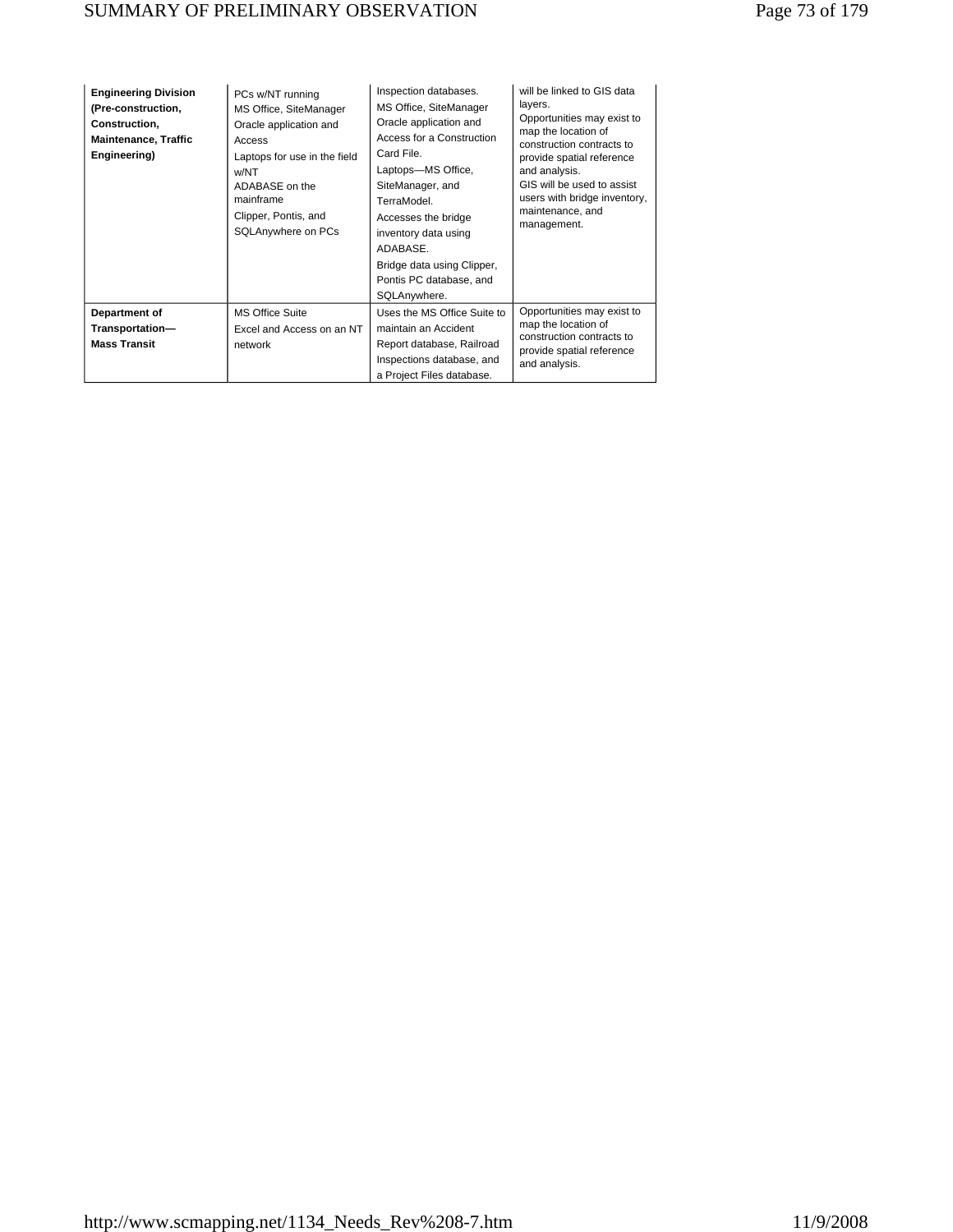| <b>State Agency</b>                                                                     | Software/<br><b>Database Name</b>                                                                                                                                                   | <b>Summary of Status</b><br>and Use                                                                                            | Relationship/<br><b>Integration with GIS</b>                                                                                                                                                                     |
|-----------------------------------------------------------------------------------------|-------------------------------------------------------------------------------------------------------------------------------------------------------------------------------------|--------------------------------------------------------------------------------------------------------------------------------|------------------------------------------------------------------------------------------------------------------------------------------------------------------------------------------------------------------|
| <b>State Housing Finance</b><br>and Development<br><b>Authority</b>                     | Pentium PCs running NT<br>for NMMS software,<br>DEC Alpha running NT,<br>VAX system                                                                                                 | VAX system for the AOD<br>Home Program database<br>and Section 8 voucher<br>data. Access is used for<br>Tax Credit Monitoring. | These databases could be<br>viewed spatially by linking<br>to GIS data through<br>address fields.                                                                                                                |
| <b>Clemson University</b><br><b>Agricultural and Forestry</b><br><b>Research System</b> | Mainframe MVS running<br>SAS with SAS FSP, PCs<br>also run Excel, Access and<br>NT PCs run Oracle                                                                                   | Provide database<br>management and statistical<br>analysis capabilities.                                                       | These packages available<br>for management of<br>databases that contribute<br>to projects conducted by<br>the University.                                                                                        |
| <b>College of Charleston</b>                                                            | MS Access and<br><b>MS SQLServer</b>                                                                                                                                                | Provide database<br>management and statistical<br>analysis capabilities.                                                       | These packages available<br>for management of<br>databases that contribute<br>to projects conducted by<br>the University.                                                                                        |
| South Carolina Institute<br>of Archeology and<br>Anthropology                           | MS Access, Excel, Claris<br>Filemaker Pro 4.0; also<br>uses an Apple Macintosh<br>system                                                                                            | Filemaker Pro-project<br>tracking database,<br>bibliography of archeology.<br>Access 2000-<br>Archeological attribute<br>data. | Archeological attribute data<br>links to GIS.                                                                                                                                                                    |
| South Carolina Sea Grant<br>Consortium                                                  | Excel on a PC running NT<br>4.0                                                                                                                                                     | Used to maintain an inquiry<br>database.<br>Recently received a<br><b>Coastal Structures</b><br>database from OCRM.            | May integrate the Coastal<br>Structures database with<br>GIS data in the future.                                                                                                                                 |
| South Carolina State<br><b>University</b>                                               | Redhat UNIX, Oracle for<br>Solaris and NT                                                                                                                                           | Builds demographic and<br>socioeconomic databases.                                                                             | These databases are<br>integrated with GIS to<br>perform geographic<br>analysis of the<br>demographics and<br>socioeconomic<br>characteristics.                                                                  |
| <b>University of South</b><br>Carolina-Department of<br>Geography                       | Department of Geography<br>• Dbase on Windows<br>NΤ<br>• Access<br>Throughout the University<br>Several types of relational<br>database software and<br>other computer applications | Management of various<br>databases, analysis of<br>data, and records storage<br>and access.                                    | These packages available<br>for management of<br>databases that contribute<br>to projects conducted by<br>the University. About 4<br>units in the University<br>analyze external databases<br>with GIS software. |

### **Table 3-3: Geographically-related Systems and Databases Used by State Agencies (continued)**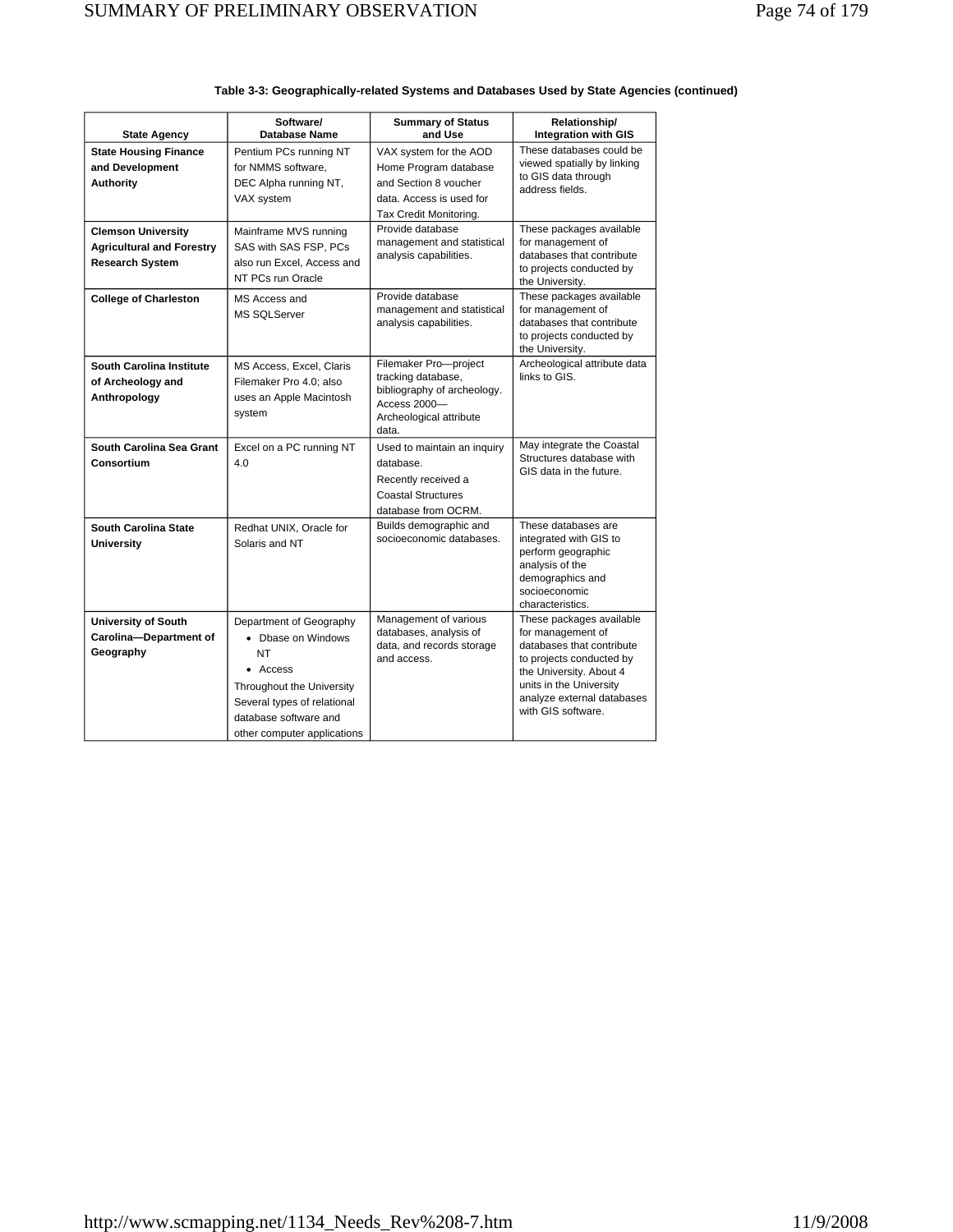| <b>State Agency</b>                                                       | Software/<br><b>Database Name</b>                                               | <b>Summary of Status</b><br>and Use                                         | Relationship/<br><b>Integration with GIS</b>                                                          |
|---------------------------------------------------------------------------|---------------------------------------------------------------------------------|-----------------------------------------------------------------------------|-------------------------------------------------------------------------------------------------------|
| <b>University of South</b><br>Carolina-Digital<br><b>Mapping Services</b> | Access<br>Dbase<br>and<br><sub>on</sub><br>Windows NT/95<br><b>INFO on UNIX</b> | Access, Dbase and INFO<br>used per project<br>requirements.                 | All databases are<br>integrated with GIS and are<br>used to support project<br>specific requirements. |
| <b>University of South</b><br><b>Carolina Baruch Institute</b>            | PCs run SAS and Excel.<br>SPARC 5 as an Internet<br>server                      | Excel used for entry of<br>attribute data. SAS for<br>statistical analysis. | Data entered through Excel<br>is translated to ArcView as<br>shapefiles and .DBF files.               |

### **Table 3-3: Geographically-related Systems and Databases Used by State Agencies (continued)**

Some of the more significant databases that may have an impact on GIS applications are discussed below.

### DOT Databases

SCDOT uses several databases that have potential for being related to GIS data. Some of the most notable ones are described below. Others are documented in Table 3-3. Many of these data sets are indexed by county route and milepost. This allows them to be analyzed and accessed through a Linear Referencing System. If these data are to be related to GIS road centerlines, the GIS data will require County Route attributes and a special index that will keep track of distance along each County Route from a designated starting point to a designated end point.

- HPMS—The Highway Pavement Management System is a database containing characteristics of the roads maintained by SCDOT. These data are indexed by county route and milepost. They will be linked to a road centerline database that is structured to calculate locations of these database records along the centerline network.
- NBI—The National Bridge Inspection database is accessible through both an ADABASE mainframe application and a Clipper application through PCs. This database focuses on the inspection schedule and status of bridges in the State.
- Bridge Maintenance System—This PC database is maintained using Pontis software with data indexed by bridge ID. These data will be related to bridge features in the GIS database to view the distribution of bridge maintenance status and characteristics throughout the State.
- Accident Reports—Traffic Engineering maintains a database of accident reports. It will be valuable to link these data to the GIS road centerline data layer. This database originally comes from the Department of Public Safety. The geographic reference in this database is listed as variable. That indicates that there will be difficulties in performing links that will provide a consistent linkage to the GIS data. Significant modification may be needed to create a consistent geographic reference in this database. It may not be feasible to link some records to the GIS data.
- Traffic Projections—Planning maintains a traffic projection database with data indexed by traffic count station locations.
- Socioeconomic Projections—Planning tracks several socio-economic characteristics by Traffic Analysis Zones.

### Department of Revenue

The Department of Revenue is currently involved in selecting and implementing a Computer Aided Mass Appraisal System (CAMA) that will be made available to local government assessor's offices to assist them with appraisals and record keeping. The project will provide assistance to local governments and will create increased consistency in data received from the counties and municipalities that participate. The results will have a large impact on the availability of parcel attributes as more and more parcel conversion occurs across the State.

### The Department of Health and Human Services (DHHS) and the Department of Social Services

The DHHS Office of Senior and Long Term Care Services maintains many databases that have potential for linkage to GIS data through locational references. These include a Senior Centers List, a Case Management System, Service Delivery Sites, and Unit Cost Reports. Most of these databases contain addresses of clients or facilities and some have facility IDs. The Unit Cost Report has a field that references counties. Linking these data to GIS layers will allow spatial analysis of the services provided by the Office, and could provide insight for management decisions. These databases are contained in PC database software programs.

The Bureau of Community Services' ABC Child Care Voucher System has a similar set of databases that have potential for integration with GIS. These include records of Provider Facilities and Client Home and Work addresses. These are maintained through Clipper applications.

Other DHHS databases exist with potential for GIS integration. Examples of this type of integration of social program databases with GIS are already occurring through a cooperative arrangement between the Office of Research and Statistics' Digital Cartography Unit and the Department of Social Services. ORS has a contract to map the Client History Information Profile (CHIP) database using GIS. The CHIP database is maintained in SAS and mapped by ORS using their GIS facilities.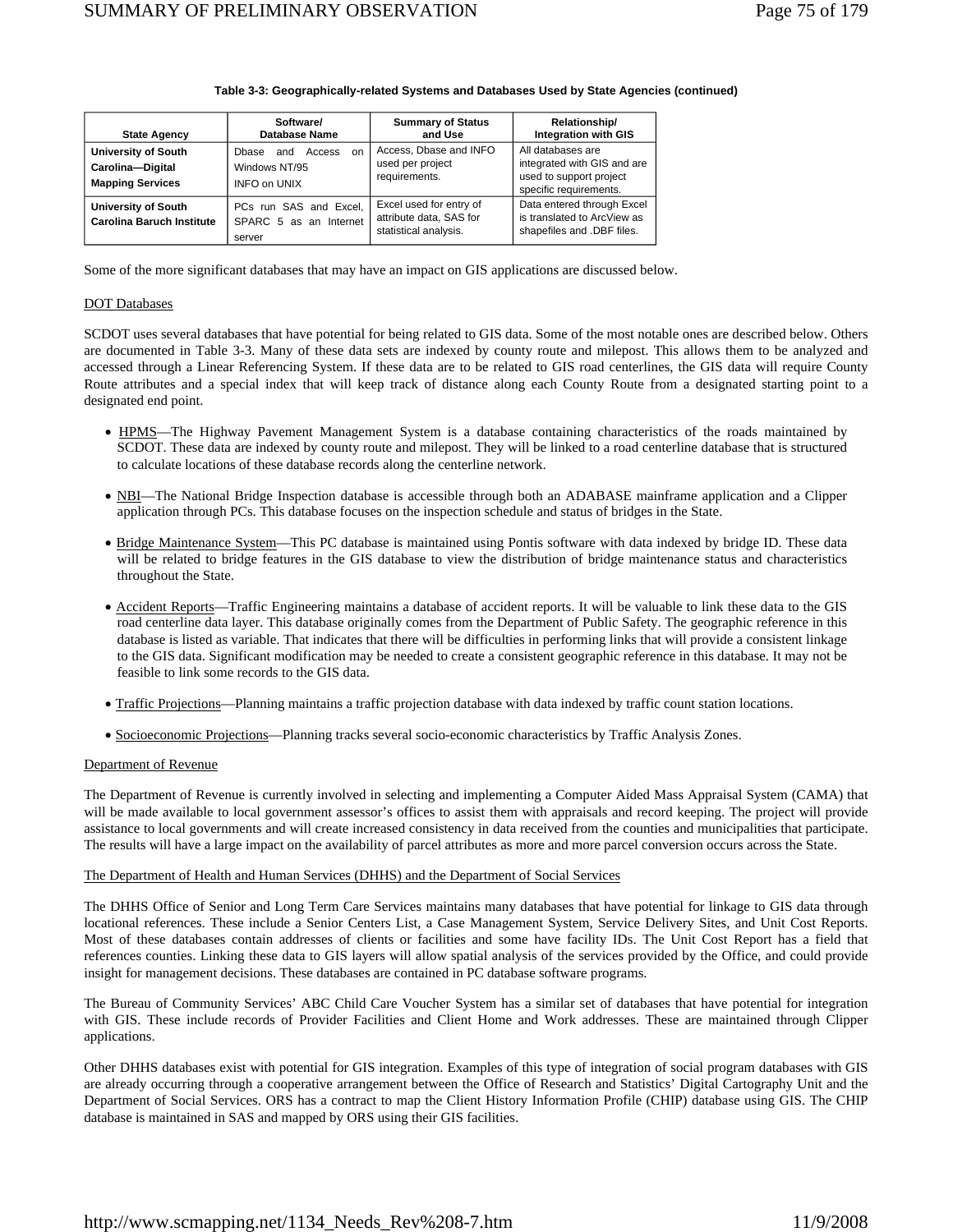### South Carolina Institute of Archeology and Anthropology and the Department of Archives and History

These organizations maintain databases of archeological sites, National Register Eligibility Determinations, National Register Sites, Cultural Resource Inventories, and several related databases that are routinely linked to GIS data using ArcView. The databases are maintained using Access. Address and UTM coordinates are the locational reference fields except in the case of the Archeological Site database that uses an archeological site number. SCIIA also maintains several other databases in Filemaker Pro, one of them a project tracking database.

### Forestry Commission

The Forestry Commission operates a dispatch system based on an Oracle database. Some of the tables with records that can be depicted through the Commission's MapInfo software include:

- Incidents with lat/long coordinates, with associated tables documenting fire suspects, special equipment, and fire causes
- Burn notifications with lat/long coordinates, and associated tables documenting area and burn type.

The Forestry Commission also maintains an Access database of forest stand data collected from the State forests.

### State Law Enforcement Division (SLED)

SLED maintains a database that will have significant impact on crime analysis throughout the entire State. The South Carolina Incident Based Reporting System (SCIBRS) is a mainframe application written in COBOL. It contains data gathered from all law enforcement agencies throughout the State. It is used to identify patterns of crime reported throughout the State. Integration with GIS will enhance the analysis capabilities of the database. SLED already has expressed an interest in developing a web-based crime and arrest data analysis application that will be available to all South Carolina law enforcement agencies.

### Department of Health and Environmental Control (DHEC)

DHEC maintains many databases that are integrated with GIS.

Air Quality maintains an Emissions Inventory Database using I-Steps, a PC software package. The data are periodically linked to GIS data for pollution analysis.

The Bureau of Land and Waste Management integrates several Excel spreadsheets containing solid waste data location and attribute information with GIS. The Bureau maintains Municipal Solid Waste, Industrial Solid Waste, and Construction and Demolition Solid Waste records, while CERCLA and RCRA databases are obtained from EPA.

DHEC Environmental Quality Control uses an Environmental Facilities Information System Oracle database to record environmental regulatory information. DHEC has a project to integrate the EFIS database with GIS to allow users to view and analyze the distribution of regulated facilities and areas.

DHEC has many other GIS applications and projects that link tabular databases to GIS data for spatial analysis purposes. Table 3-3 contains a more thorough documentation of the tabular databases that may be integrated with GIS.

### Department of Public Safety

The Department of Public Safety Highway Patrol maintains a mainframe database of accident records and traffic tickets. The Department is planning to upgrade that system to an RDBMS integrated with GIS. The project is called the South Carolina Crash and Ticket Tracking System (SCATTS). Part of the SCATTS project includes developing capabilities for collecting data digitally in the field. It will also improve the efficiency of distributing and providing access to the crash and ticket data. This will benefit the Highway Patrol, as well as the State Transport Police, local police agencies,

DOT planners and traffic engineers, and the Department of Motor Vehicles.

### **3.2.4. GIS Use by Utility Organizations**

Utility organizations in South Carolina cover a wide variety of businesses, cooperatives, public entities, and service providers. Several survey form responses from utilities representing all of these types of organizations were received and the results were analyzed. GIS is used by utilities for planning and relating maintenance attributes to facility maps. The survey forms contain little mention of plans for the use of Internet-enabled software, with the exception of Santee Cooper which has plans for porting their ArcView and ArcInfo applications into MapObjects applications available over their company Intranet, and Piedmont Gas which reported plans for the use of Internet/Intranet technology with their Smallworld system for allowing personnel throughout the organization to gain access to GIS data. They expect to go from less than 5 users to hundreds by using this approach.

Of the 16 utility organizations that responded to the survey form indicating use of ESRI software products, only 4 reported having ESRI's SDE software. For the most part, utilities are heavy users of CAD software. Among the utilities, there was more variation in terms of GIS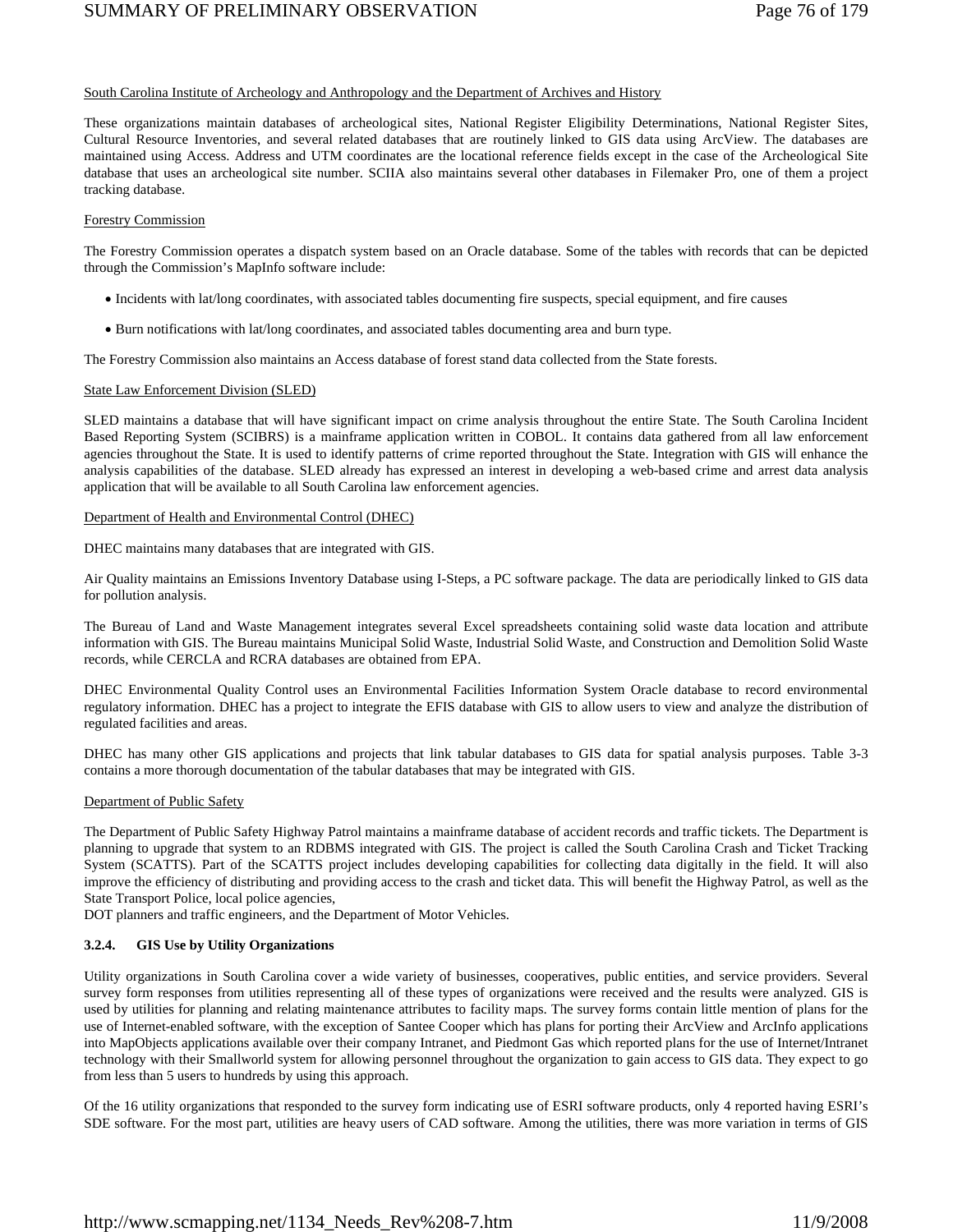software being used than reported by local governments, State agencies, and COGs. Other systems in use beside ESRI were Smallworld, Intergraph FRAMME, and AutoCAD Map.

Other software used to manage facilities was mentioned in the survey forms. Stoner Gas Distribution Planning software was mentioned by South Carolina Electric and Gas. Southern Engineering Facilities software is used by several utility organizations, and there is significant integration of that package with GIS, especially AutoCAD Map. Both Laurens Electric Cooperative and Lynches River Electric Cooperative operate with that arrangement.

### **3.2.5. Local Government and COGs System Use**

Local government respondents reported almost exclusive use of ESRI software products, with one exception being a Genasys system. Half of the ESRI users reported having SDE with plans to implement it. Among well-developed and well-used systems is the City of Rock Hill that reports 40 to 60 users. The Town of Hilton Head Island has 50 users. The City of Greenville has 18 ArcView users and over 50 regular MapObjects users (70 licenses).

There is great interest in using the Internet for delivering information to the public. Greenwood County reports a public access website with interactive maps that is maintained and hosted by a third party off-site. In the future, they plan to host the web application themselves. The Town of Hilton Head Island plans to create Internet-based applications upon the release of ArcIMS. Berkeley County reported use of ArcInfo and ArcView as the mapping tools within their GIS Department and the use of MapObjects to provide most users outside the GIS Department with view and query capabilities. Local governments use mainframes and AS/400 minicomputers to operate their database applications, and there are several opportunities to perform integration of the databases maintained on those systems with GIS.

COGs are focused on assisting local governments in their regions. Their systems are used to provide local government users with analysis tools for GIS data such as the Economic Development Information System (EDIS), an ArcView application developed by the Appalachian COG to help local government users in the area to quickly compile data and maps that will support economic development activities. COGs also assist local governments with the creation of GIS data. The Upper Savannah COG is working with water and sewer authorities in their region to develop complete water and sewer databases, and is also working with one County to develop a parcel database. The Pee Dee COG is assisting a local government in their region with naming streets for the implementation of their E-911 system. Among COGs, two—Central Midlands and Appalachian—reported plans to implement an Internet-based application to enhance access to their GIS data resources.

### **3.3. KEY SYSTEM CONFIGURATION ISSUES AND NEEDS**

The goal of statewide GIS coordination is to provide a means to share the development and access to GIS data and application resources where appropriate. Hardware, software, and network components form the computing infrastructure and processing tools for accessing data and running applications. In order to properly identify the hardware, software, and network needs to best support statewide GIS initiatives in the future, several key issues are identified below:

- 1. **Extended LAN Connectivity**—Most individual State agencies have their own local area networks (LANs), and within each agency there are separate local area networks that serve separate buildings. Certain GIS applications may be best implemented through dedicated access to LANs, not the Internet. Some GIS database update tasks may be supported most effectively by direct access to LANs. It is important to establish a plan for accessing GIS servers by any required user site either by extending LAN cabling or by inter-LAN access via wide-area communications links. In some cases, if wide area network speeds are not sufficient, there may be a need to place "satellite servers" at remote sites that would replicate certain GIS data (with a clear technical process for data replication to synchronize data storage). All of this carries with it the need to respond to additional access security concerns and routine system and network monitoring and admininstration.
- 2. **Internet/Intranet Access and Wide Area Communications**—The most cost-effective means of providing widespread access to GIS data for display and query purposes is through an Internet or Intranet application operated by users through their Internet browser. Depending on the system used to create such an application, the access will be through the browser alone or through a plug-in to the Internet browser. Either way, the approach follows a "thin client" philosophy that reduces requirements for a software package with added complexity and many extra functions that will not be needed by casual users. This approach for general use applications will result in high volume use with relatively low cost development and a user-friendly interface.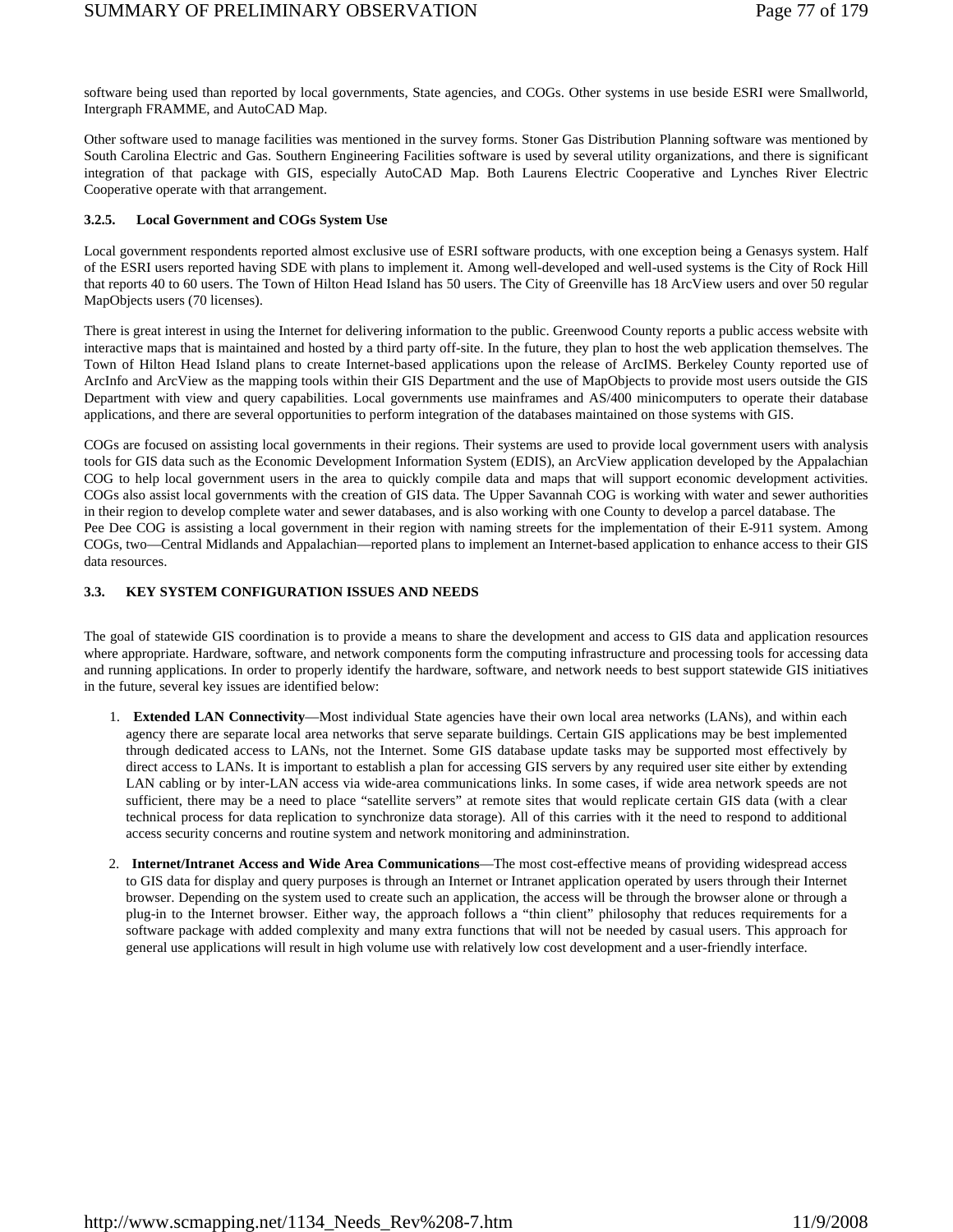- 3. **Interoperability and Data Exchange among Multiple GIS Software Packages—**In South Carolina, including the adoption of Intergraph software by the state Department of Transportation and wide use of AutoCAD as a drafting and mapping tool. software products are the most widely used for GIS. There are some notable exceptions among State government, local government, and utility users. Even among users of ESRI software, multiple packages and data formats are supported. The existence of multiple, largely proprietary data formats, suited primarily for single packages, creates obstacles in accessing and exchanging data among users with software. Vendors have made advances with software capabilities allowing direct access to native formats of other software packages. These multi-platform access capabilities often allow only viewing or query and map display options—usually not full analysis. Advances in effective data exchange tools have made it easier to perform batch translations from one format to another, but this is still not a transparent process, especially when attempting to translate nonstandard symbols, complex data types, and complex sets of attributes. Therefore, there will be a continuing need to access and exchange data among different software packages. The technical environment created to support data access and distribution needs to take this into account.
- 4. **Migration into the ESRI "Geodatabase" (SDE Environment)**—The large number of ESRI GIS software users in the State are primarily users of ArcInfo and ArcView with applications dependent on the main data formats that these packages support (coverages and shape files). It can be expected, and it is recommended, that most ESRI user organizations, particularly those maintaining large data sets, look toward migration to ESRI's "geodatabase" environment. This geodatabase environment being promoted by ESRI uses a highly object-oriented architecture (based on standard environments such as MicroSoft's COM) in which "rules" can be defined for particular data objects and the development of applications employs object-oriented programming tools (like Visual Basic). ESRI is in the process of developing software releases and tools to fully enable this geodatabase environment. ESRI's Spatial Data Engine (SDE) package will provide a foundation for the geodatabase allowing spatial and attribute data to be stored and managed in a relational database management package (e.g. Oracle, SQLServer, DB2). A state GIS service center, with data based on SDE, but with options for distribution and access with different data formats, will best facilitate wide GIS use and sharing of data. Those state agencies and larger local governments and utility organizations that are users of ESRI software and which are maintaining large databases and user communities can begin now to plan migrations to the SDE geodatabase environment. It should be noted however that a migration into this new environment is a major effort which must be carefully planned and executed—a multi-year process for most organizations. This is one GIS development area that could benefit from some statewide coordination and support. statewide basis
- 5. **Hardware/Software Architecture for a Central GIS Service Center**—Recommendations in this report call for a central GIS service center with a data clearinghouse role to provide certain centralized data and application services. This implies the need for certain hardware, software, and network connections to support its operation. It is presumed that such a service center will require a robust server and sufficiently high-speed Internet connections along with database, GIS, and support software needed for users (operating with multiple CAD and GIS platform software) to be able to access certain data sets and central applications quickly.
- 6. **GIS-related Procurements**—Currently the Office of Technology Planning and Management (OTPM) reviews procurement documents for all information system projects worth more than \$25,000. This will apply to procurements of hardware, software, and services related to GIS implementation. This procurement oversight can promote efficiency and resource sharing, but only if it is based on sound, practical specifications; an effective and quick review procedure; and involvement by GIS professionals. CGI should promote this procurement planning function and work closely with OTPM and IRC to create formal standards to guide it and to be involved in the process.
- 7. **RDBMS Standardization—**Much of the data that can be analyzed through GIS is best maintained and stored in a relational database management system (RDBMS). An RDBMS is the foundation of any GIS that uses a spatial database repository approach (e.g., ESRI's SDE, Oracle Spatial), and many external applications with which GIS applications need to communicate are based on RDBMSs (e.g., Oracle, SQLServer, Access). While communication between different RDBMSs is facilitated using the SeQueL (SQL) standard for query and Open Database Connectivity (ODBC), each RDBMS may use certain proprietary features that can frustrate integration. It is not feasible to establish a statewide standard governing specific RDBMS package use, but some additional uniformity in procurement and guidelines about system implementation on RDBMS platforms can help system integration efforts. Further uniformity in RDBMS use can also lower overall license costs and allows user organizations to better utilize staff for application development.
- 8. **GeoSpatial Metadata Software**—Some user organizations in the State have already acknowledged the importance of maintaining a geospatial metadatabase for GIS data sets. Correct and updated metadata is important for—a) a basis for search and query on data availability, b) users' assessment of the suitability of a data set to support needed applications, c) support for a robust data maintenance program, and d) a basis for automating on-line access, data distribution, or data orders (for shipment). In addition to standards that dictate the format and content of the metadatabase (see Section 4), it is important to define and possibly customize software tools to maintain metadata and to allow user queries (Web-based) against the metadata. Some metadata maintenance tools are provided as part of the ArcInfo 8.x package, and Intergraph's GeoMedia, and a number of third parties offer metadata maintenance tools. It is a good idea to reach a consensus on metadata software and put in place as much consistency as possible. Ideally, metadatabase maintenance should occur, in part, as an automated result of GIS data update.
- 9. **Standards Impacting Application Development**—With an ultimate goal for sharing and greater portability of custom GIS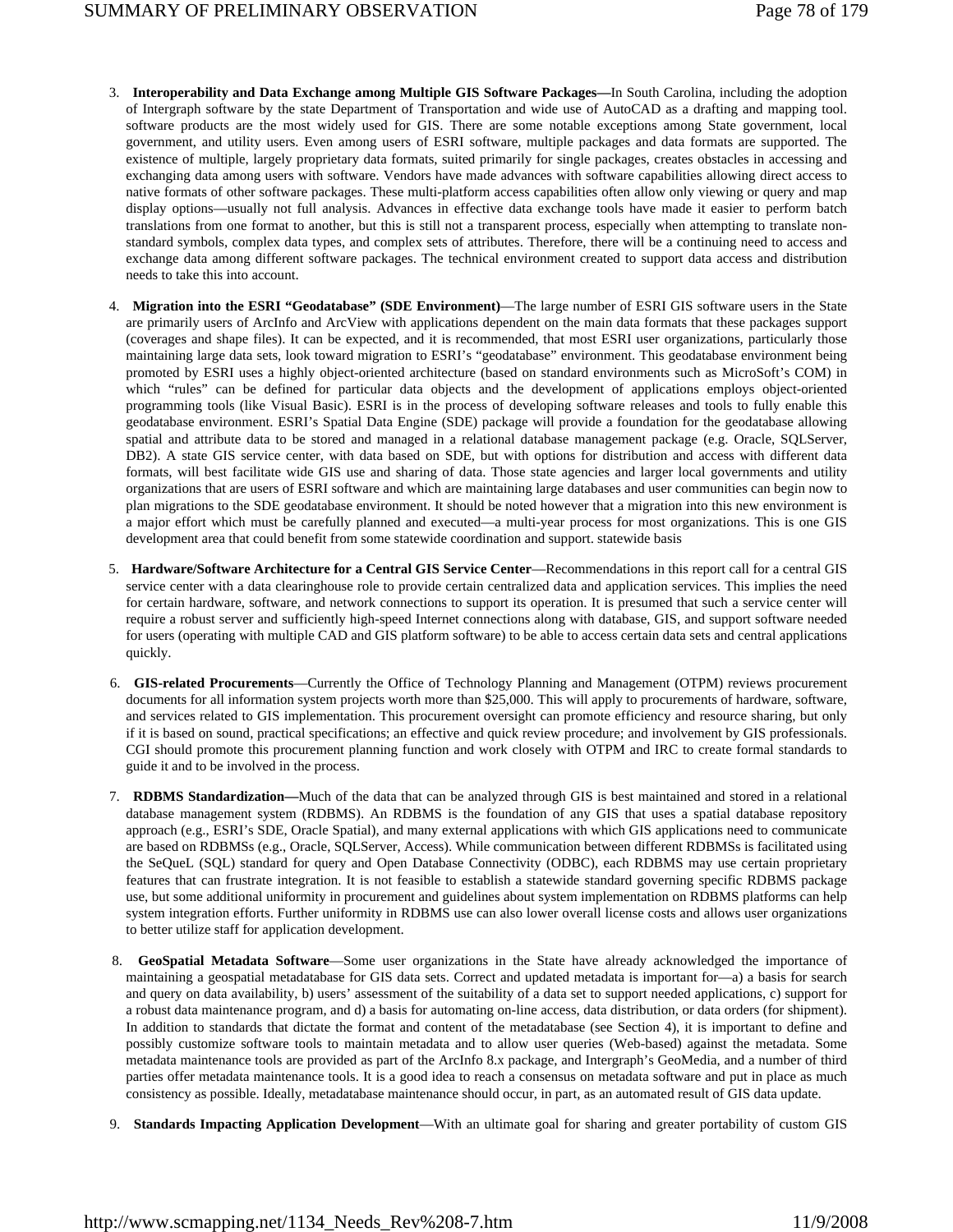- applications, it will be advantageous to define and adopt standards for GIS application development. The adoption of standards is being encouraged by the industry as a whole with a strong trend toward uniformity in user interfaces (Windows and Web-based browsing) and the use of industry-standard development tools (Visual Basic, C++, Java) as standard environments for GIS vendors. A suite of applications, especially those proposed for the GIS service center, will be enhanced by establishing standard rules for interface layout and basic functionality. In order to further facilitate application development within all three application development environments (general use, multiple/joint user, and individual organization), a "library" of re-usable application components will be established that all users will have access to as building blocks for new applications to be developed. This approach is especially relevant with the evolution toward object-oriented GIS and object-oriented programming.
	- 10. **Integration with External Programs and Applications**—Many GIS applications will be dependent on data and sometimes processing performed by a system external to GIS (e.g., hydrologic modeling, transportation modeling, work management, computer-assisted mass appraisal, crime or accident databases, etc.). Depending on the type of system storing the data and the frequency with which the data files must be updated, the integration of the data files will require varying procedures and technical approaches to make it available to GIS users. In an ideal case, the GIS application and the external system would communicate seamlessly and in real time without requiring extraction and downloading of data or user intervention. Standards and software supporting a high-level of real-time system connectivity are making such seamless integration possible, but it is not realistic in all cases given such technical obstacles as operating system differences, database software or data schema incompatibilities, network speed limitations, etc. System integration requirements should be examined on a case-by-case basis, but any new design and development work should be carried out to facilitate integration rather that creating unneeded barriers to it.
	- 11. **Accessing GIS in the Field**—Several agencies have staff that needs to access GIS data and applications or gather/update geographic data while away from the office and not connected directly to a network. Such "field GIS access" would use notebook or handheld computers and special software and applications. It implies, initially, the need to have efficient procedures and applications to upload and download data to and from these computers. Ultimately, it will likely involve some wireless data access as well. Field GIS use will be an increasingly important part of GIS use by government and utility organizations, and GIS implementations and technical designs need to accommodate this while working in the field. These needs encompass obtaining access to map data and the attribute data related to them. Using GIS in the field also covers data collection. Battery-powered data collection devices are available, often paired with GPS receivers, so that coordinates can be associated with data that are entered about a location or incident.

### **3.4. INITIAL SYSTEM OBSERVATIONS AND RECOMMENDATIONS**

Initial recommendations for a system environment to support statewide GIS use and coordination are provided in this subsection. These recommendations, in Table 3-4, respond to the system configuration issues discussed above. In Section 6, a conceptual design is provided which provides a general "blueprint" for the technical aspects of GIS addressing the hardware, software, and network topics covered in this section.

|    | <b>Issue</b>                                                                            | Recommendation                                                                                                                                                                                                                                                                                                                                                                                                                                                                                                                                                                                                                                                                                                                                                                                                       |
|----|-----------------------------------------------------------------------------------------|----------------------------------------------------------------------------------------------------------------------------------------------------------------------------------------------------------------------------------------------------------------------------------------------------------------------------------------------------------------------------------------------------------------------------------------------------------------------------------------------------------------------------------------------------------------------------------------------------------------------------------------------------------------------------------------------------------------------------------------------------------------------------------------------------------------------|
|    | 1. Extended LAN<br>Connectivity                                                         | Examine specific needs that require direct LAN-to-LAN connectivity or creation<br>of interconnected LAN domains that may be needed to support GIS applications<br>(cases where Internet connectivity is not appropriate) and prepare a plan for this<br>access in light of application requirements. Use existing local or wide area<br>communication facilities where possible, and set up network domains,<br>directories, and user permissions to support the Wide Area Network. Links will<br>be developed and communication hardware and software will be acquired to<br>connect Local Area Networks at different buildings. Put in place appropriate<br>tools and procedures to ensure access security and effective network<br>administration and monitoring.                                                 |
| 2. | Internet/Intranet<br>Access and<br>Wide Area<br><b>Communications</b>                   | Acknowledge that the Internet (and possibly an Intranet for State agencies) will<br>be the primary medium for statewide GIS access. The Internet supports<br>connectivity among multiple data servers (including a State GIS service center<br>server), data access and downloading, and running of server-based<br>applications. CGI should work with OIR to examine wide area communication<br>links to all State offices and local government offices and to prepare a plan for<br>upgrading connections and making them more efficient.                                                                                                                                                                                                                                                                          |
| 3. | Interoperability and<br>Data Exchange among<br><b>Multiple GIS Software</b><br>Packages | Based on the fact that application integration and data exchange becomes more<br>complicated as the number of target GIS software environments increases, CGI<br>should consider identifying a limited number of packages that are defined as<br>"preferred" for new procurements. Procurement rules (mandatory for State<br>agencies and usable by other organizations) can allow deviation only when<br>there is a defined functionality need not met by those packages on the<br>"preferred" list. A State price contract may be set up as well. CGI and a State<br>GIS service center should set up procedures and tools for exchange of data in<br>multiple supported formats and general guidelines may be published for use of<br>vendors' multi-platform access tools to lessen the need for repetitive data |

#### **Table 3-4: Initial System Implementation Recommendations**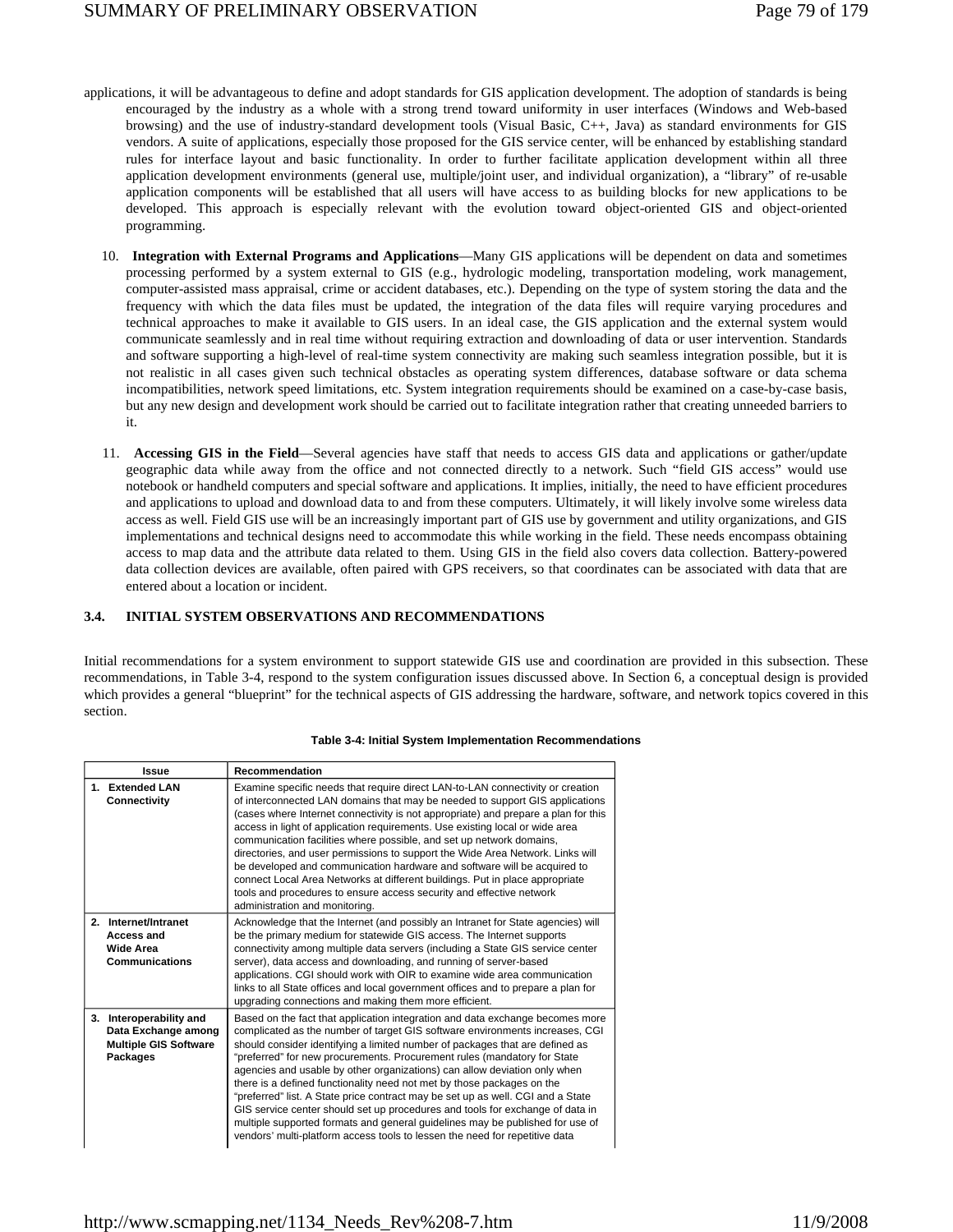exchange to support certain applications (requiring data viewing and basic query).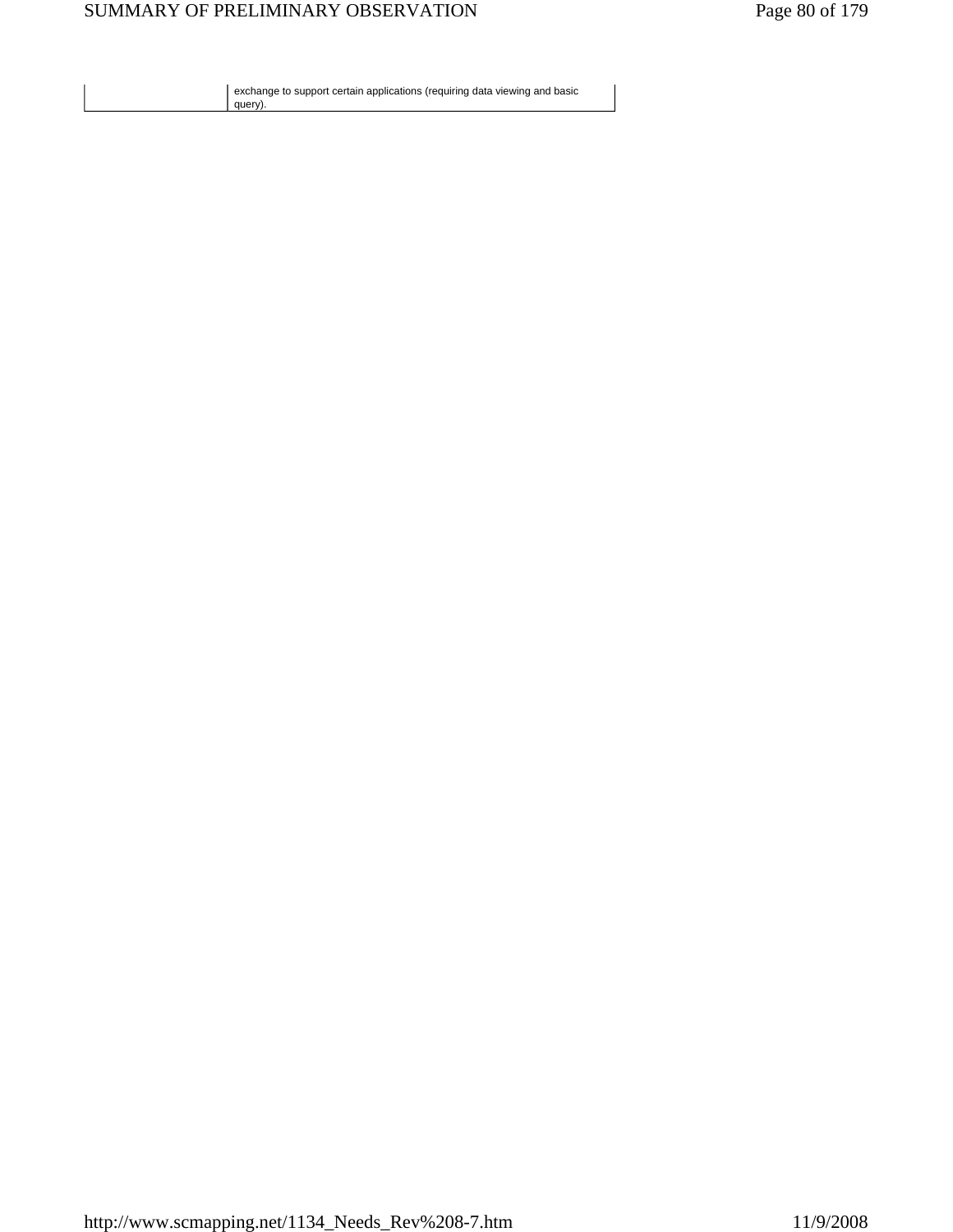|  | Table 3-4: Initial System Implementation Recommendations (continued) |  |
|--|----------------------------------------------------------------------|--|
|  |                                                                      |  |

| Issue                                                                                   | Recommendation                                                                                                                                                                                                                                                                                                                                                                                                                                                                                                                                                                                                                                                                                                                                                                                                                                                                                                                                                                                                                                                                                                                                                                                                                               |
|-----------------------------------------------------------------------------------------|----------------------------------------------------------------------------------------------------------------------------------------------------------------------------------------------------------------------------------------------------------------------------------------------------------------------------------------------------------------------------------------------------------------------------------------------------------------------------------------------------------------------------------------------------------------------------------------------------------------------------------------------------------------------------------------------------------------------------------------------------------------------------------------------------------------------------------------------------------------------------------------------------------------------------------------------------------------------------------------------------------------------------------------------------------------------------------------------------------------------------------------------------------------------------------------------------------------------------------------------|
| 4. Migration into ESRI<br>"Geodatabase" (support<br>by SDE Environment)                 | With recognition that the large majority of GIS users in the State have selected<br>software from ESRI, CGI should formally acknowledge that a planned, multi-<br>year migration to the SDE geodatabase environment, and the overall object-<br>based architecture being promoted by ESRI, is in the interest of most users-at<br>least user organizations maintaining large data sets using ESRI software. Such<br>a migration can support long-term integration and data sharing. Since full<br>migration to the geodatabase environment implies a data architecture that is<br>different than traditional ArcInfo coverages and therefore, there may be a<br>requirement to modify logical data models and physical database designs<br>already in place. CGI and the GIS Coordinator should prepare a high-level plan<br>to coordinate the migration at the State level and to provide support to<br>individual agencies in the migration. Such a migration must also acknowledge<br>that not all users will have ESRI software fully supporting this data<br>environment. Such a migration must leverage opportunities for multi-vendor<br>access to the data as well as tools to easily translate and exchange data when<br>necessary. |
| 5. Hardware/Software<br><b>Architecture for</b><br><b>Central GIS Service</b><br>Center | A State GIS service center with a data clearinghouse role should be designed<br>to support central data and application access services along with other GIS<br>support services. This includes hardware and software to support an Internet<br>server, with appropriate links to other servers and necessary firewall security.<br>The service center should be provided with sufficient data storage, GIS and<br>RDBMS software, other application software, and system administration<br>software to support its operation on a 24x7 basis. CGI, working with technical<br>representatives from designated agencies, should identify the physical location<br>for this service center and prepare a technical design for the hardware,<br>software, and network connections required to support it.                                                                                                                                                                                                                                                                                                                                                                                                                                       |
| 6. GIS-related<br><b>Procurements</b>                                                   | CGI should promote system procurement planning and work closely with<br>OTPM and the IRC to create formal standards to guide it and to be involved in<br>the process. CGI Subcommittees should accelerate efforts to develop<br>standards that can support effective procurement planning.                                                                                                                                                                                                                                                                                                                                                                                                                                                                                                                                                                                                                                                                                                                                                                                                                                                                                                                                                   |
| 7. RDBMS<br><b>Standardization</b>                                                      | CGI should approach the IRC about the creation of guidelines regarding the<br>procurement and use of specific RDBMS packages. In addition, at the State<br>level, basic database design "rules" should be prepared that will guide RDBMS<br>development to promote connectivity (e.g., use of ANSI data types). CGI may<br>decide to identify several RDBMS packages that it deems most effective in<br>supporting GIS applications and encouraging statewide data sharing.                                                                                                                                                                                                                                                                                                                                                                                                                                                                                                                                                                                                                                                                                                                                                                  |
| 8. GeoSpatial Metadata<br><b>Software</b>                                               | The State will require data maintenance applications that have metadata<br>components. Metadata capabilities may be programmed directly into the<br>applications from scratch or special metadata software may be incorporated<br>into the applications. CGI should prepare a recommended geospatial database<br>design, based on the FGDC standard, possibly with several profiles for specific<br>user groups, and should identify metadata maintenance and query software.<br>The GIS service center should take the lead role in setting up the necessary<br>software and applications using metadata to support GIS data searches. CGI<br>should consider establishing a formal NSDI Clearinghouse node (based on<br>FGDC standards).                                                                                                                                                                                                                                                                                                                                                                                                                                                                                                   |
| 9. Standards Impacting<br><b>Application</b><br><b>Development</b>                      | General standards should be set that will guide the design (interface and look-<br>and-feel) and programming languages for the development of GIS applications.<br>Some of these standards may be vendor-neutral and others may apply<br>specifically to a particular package. As part of the service center, a process and<br>format should be set up for maintenance and access to a central application<br>catalogue. This catalogue will maintain query information about GIS<br>applications (in State government and all GIS users in the State), to encourage<br>sharing and re-use of custom applications.<br>Table 3-4; Initial System Implementation Recommendations (co                                                                                                                                                                                                                                                                                                                                                                                                                                                                                                                                                           |

|  |  |  | Table 3-4: Initial System Implementation Recommendations (continued) |  |
|--|--|--|----------------------------------------------------------------------|--|
|--|--|--|----------------------------------------------------------------------|--|

| Issue                                                                   | Recommendation                                                                                                                                                                                                                                                                                                                                                                                               |
|-------------------------------------------------------------------------|--------------------------------------------------------------------------------------------------------------------------------------------------------------------------------------------------------------------------------------------------------------------------------------------------------------------------------------------------------------------------------------------------------------|
| Integration with<br>10.<br><b>External Programs</b><br>and Applications | Each external system to be integrated with GIS will be evaluated in terms of the<br>procedures required to perform the integration. Plans will be made to translate<br>data, if necessary, and to enable communication between systems with<br>specialized software packages if necessary.                                                                                                                   |
| <b>Accessing GIS</b><br>11.<br>Data in the Field                        | CGI and individual agencies should recognize the growing importance of field<br>applications for GIS, including future wireless data access. CGI should appoint a<br>subcommittee or working group to research the state of field and wireless GIS<br>and to define basic hardware, software, network requirements, and standards<br>and a basic model to be used as a target for implementing applications. |

Many of the issues and recommendations impacting the technical GIS environment impact the creation of a state GIS service center. Section 6 will provide more ideas about how such a service center may operate, but several key points are raised below:

• The purpose of the service center will be to provide clearinghouse services for access to GIS data and to support a range of other information and services (e.g., Tier A applications) to support the state's mission for GIS coordination and to encourage the sharing and integration of geographic information and promotion of GIS use on a statewide basis.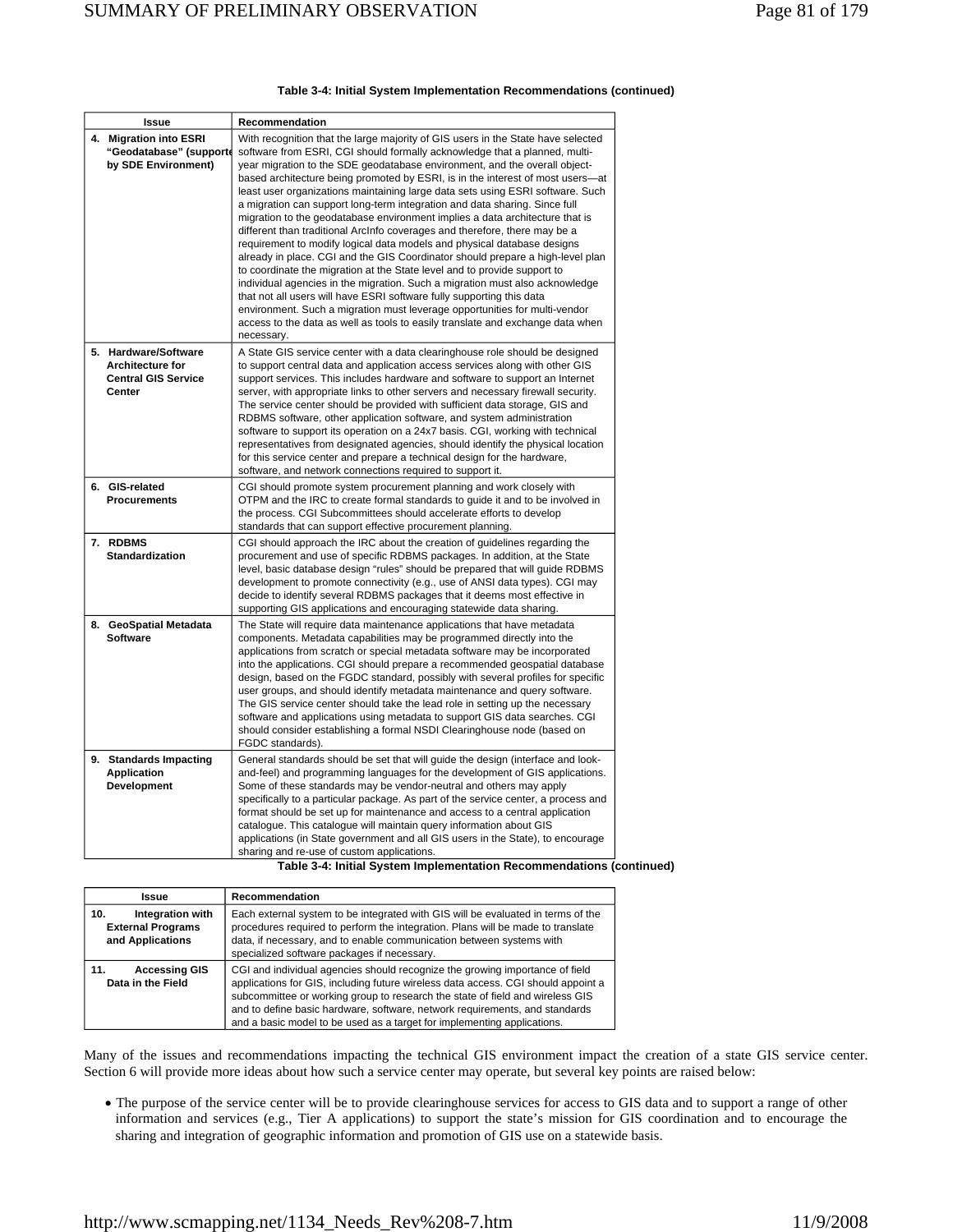- Primary access to data and on-line applications and services from the service center will be through the Internet. Access will be facilitated through a custom Web-based portal and Web-based applications that support searches and access to GIS resources.
- The service center concept implies the need for a central facility housing hardware, software, and certain data sets, but it will also incorporate links to other Internet web sites (maintained by state agencies, federal agencies, and other organizations).
- The service center will be set-up to provide various options that meet user needs. These needs may include—a) metadata queries and examination,

b) access to certain data sets for download or ordering, c) direct interactive access to geographic data and central GIS applications, and d) examining a directory of information about GIS projects, programs, and users in the State. Such a clearinghouse can function as a support to a GIS coordinator and CGI to provide information and support GIS collaboration.

- Technical and administrative staff will be required to support service center activities and ongoing services. Depending on how resources are allocated, the service center may provide technical services such as training and implementation support. Service center staff could provide such a technical support role and/or the service center may become a contact point for technical services provided by other parties.
- Service center services will be based on well-crafted standards and technical designs. For instance, as part of its data services, there will be a need to establish standards and a procedure for high-level quality assurance for data sets accessed directly from the service center.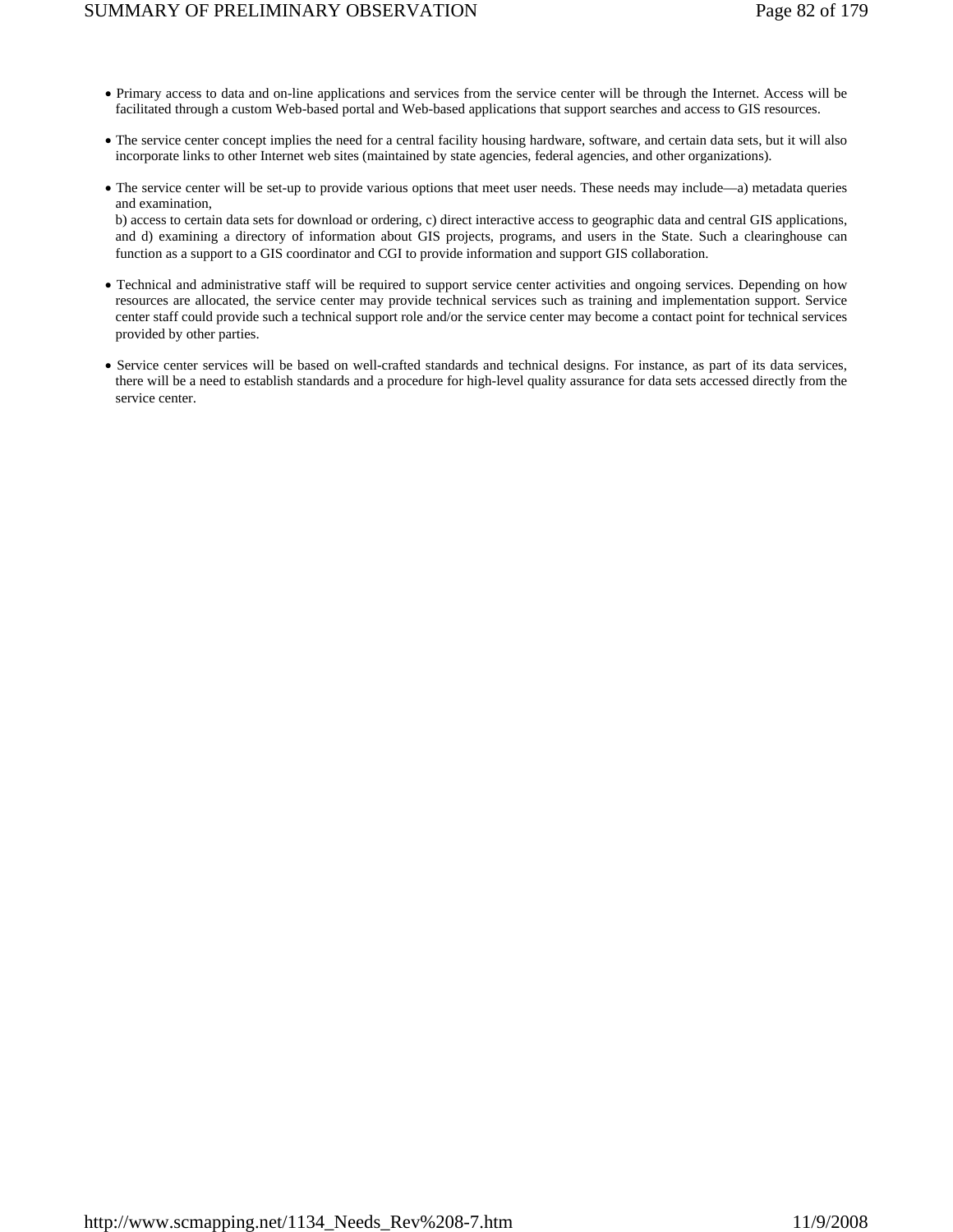**SECTION 4**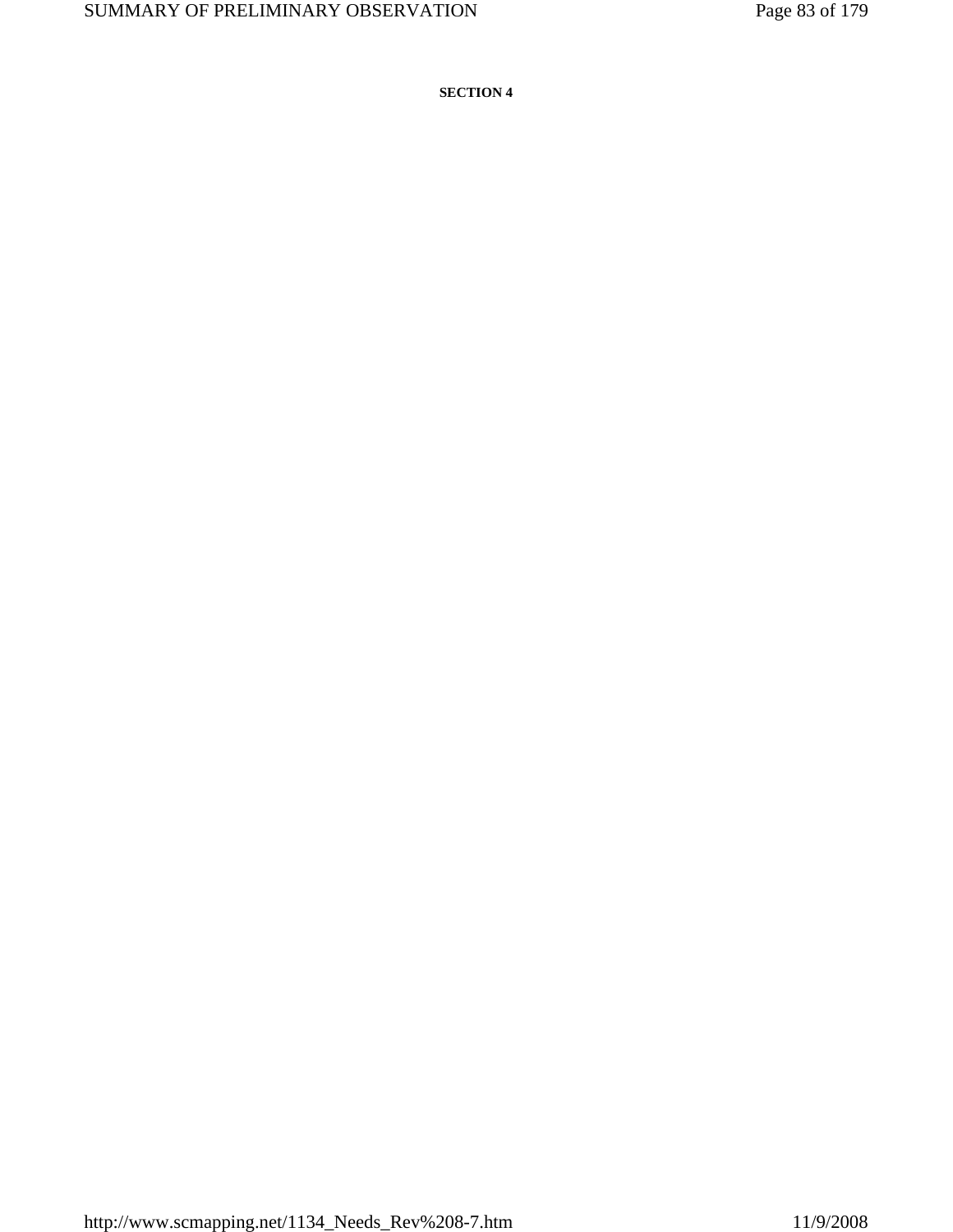### **SECTION 4 GEOGRAPHIC DATABASE STATUS AND NEEDS**

This section covers two main areas that are important in planning for a well-coordinated program for GIS data maintenance and access in the State:

- The status of existing geographic data resources and data development programs managed by organizations in South Carolina that support GIS applications
- Future data content, format, and management requirements and an initial conceptual design for geographic data organization.

### **4.1. INVENTORY OF MAPS AND GEOGRAPHIC DATABASES**

### **4.1.1. State Agency Maps and Geographic Databases**

PlanGraphics gathered information from State agencies in order to summarize current databases and programs for collecting, maintaining, and distributing geographic data. The results are provided in two tables that present and identify map and tabular databases and summary characteristics about each. Table 4-1 lists the hardcopy maps and digital map data that have been developed and are maintained by State agencies. Table 4-2 lists the databases that have a geographic context, and have potential for being related to digital map data through the functions of GIS software. The tables list data resources held by State agencies only.

Table 4-1 reveals that State agencies in South Carolina currently use digital maps considerably. In some cases, hard copy maps are documented when there are digital versions of the same maps. At the State level, many digital map data sets are complete for the entire State. In the case of the 1:24,000 layers, most of which are available on the DNR GIS Data Clearinghouse, the availability of the individual layers by map sheet can be checked by referencing a set of index maps that are maintained as part of the DNR Data Clearinghouse website. Many of the maps and map data contained in this table will also appear in the conceptual database design. The conceptual database design will group the data into categories based on scale and other characteristics documented in this table.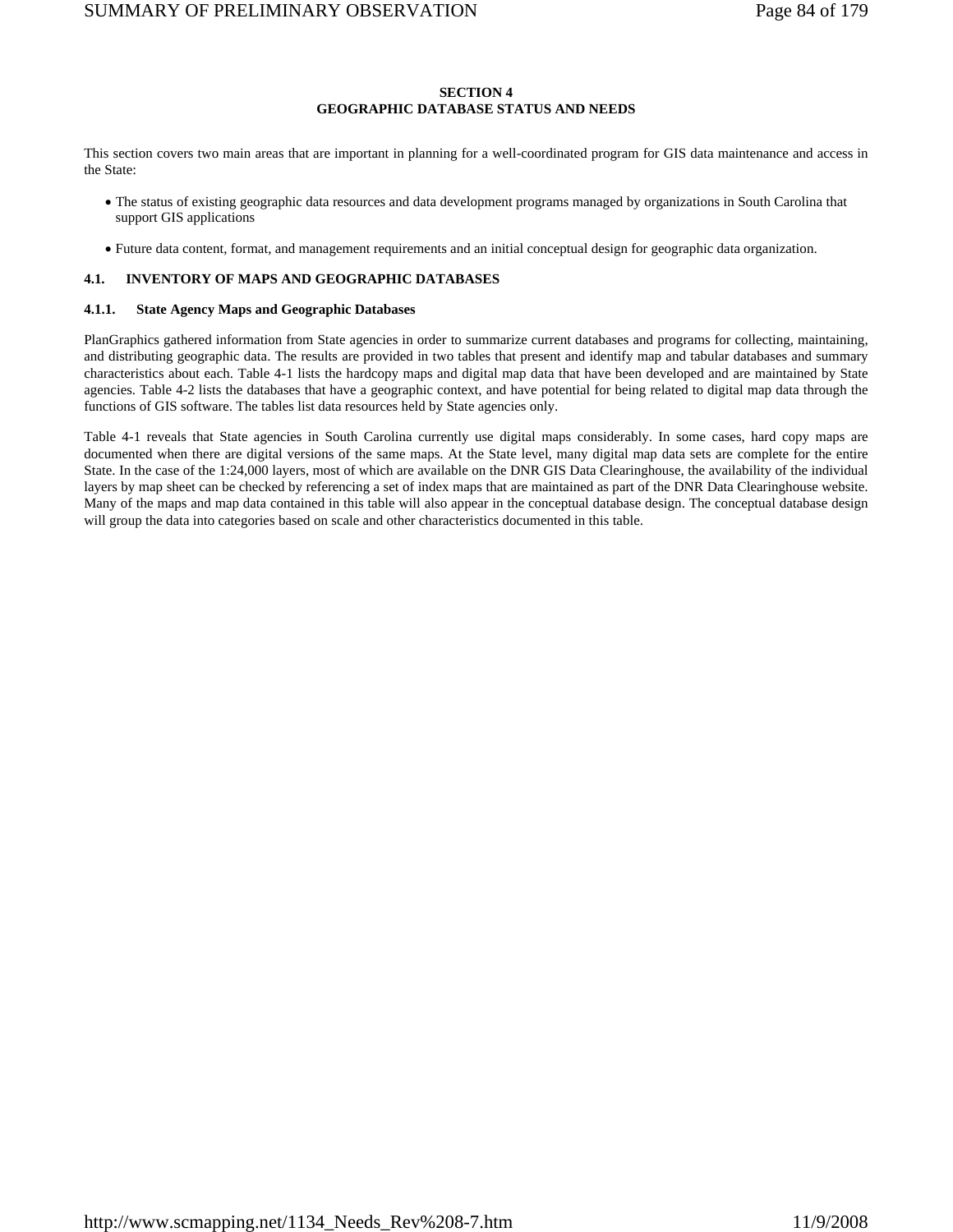| Map or<br><b>Map Set</b><br>Name          | Base Map on<br>which this Map<br>is Compiled        | Media (e.g.,<br>Digital, Mylar,<br>Paper, Photo,<br>Linen, Sepia) | Compilation<br>Scale    | Update<br>Cycle       | Source Agency/<br><b>Maintained by?</b>                                                                  | Number of<br><b>Maps</b><br>in Set and<br>Geographic<br>Coverage | <b>Comments</b>                                                                                                                                                      |
|-------------------------------------------|-----------------------------------------------------|-------------------------------------------------------------------|-------------------------|-----------------------|----------------------------------------------------------------------------------------------------------|------------------------------------------------------------------|----------------------------------------------------------------------------------------------------------------------------------------------------------------------|
| ment of Agriculture                       |                                                     |                                                                   |                         |                       |                                                                                                          |                                                                  |                                                                                                                                                                      |
| d Use Map                                 |                                                     | <b>Hard Copy</b>                                                  |                         |                       | <b>Land Resources</b>                                                                                    |                                                                  |                                                                                                                                                                      |
| ment of Archives and History              |                                                     |                                                                   |                         |                       |                                                                                                          |                                                                  |                                                                                                                                                                      |
| Il Register Sites                         | 7.5 Minute Topo                                     | Digital and<br>paper                                              | 1:24000                 | Quarterly             | Archives and History                                                                                     | Four, Statewide                                                  | Used to maintain an inventory of sites listed in the<br>National Register.                                                                                           |
| <b>Ground</b><br>inations of NR           | Topo                                                | Digital                                                           | 1:24000                 | Weekly                | Archives and History                                                                                     | Two. Statewide                                                   | Used as an inventory.                                                                                                                                                |
| I Resource Survevs                        | Topo                                                | Digital                                                           | 1:24000                 | Weekly                | Archives and History                                                                                     | Two. Statewide                                                   | Used as an inventory.                                                                                                                                                |
| Architectural<br>$\overline{\phantom{a}}$ | Topo                                                | Digital and<br>paper                                              | $1:24000$ and<br>others | Not Updated           | Archives and History                                                                                     | Eight digital<br>(working on<br>others),<br>Countywide           | Used as an inventory of surveyed properties.                                                                                                                         |
| logical Sites                             | Topo                                                | Digital                                                           | 1:24000                 | Quarterly             | <b>SCIAA</b>                                                                                             | One, Statewide                                                   | Used as an inventory.                                                                                                                                                |
|                                           |                                                     |                                                                   |                         |                       | and Control Board-Division of Operations-Office of General Services-State Building and Property Services |                                                                  |                                                                                                                                                                      |
| 1 Drawings                                | State-owned<br><b>Buildings</b>                     | Paper, Sepia,<br>Mvlar                                            | Varies                  | As Needed             | Statewide Building<br>Services                                                                           | Over 600                                                         |                                                                                                                                                                      |
| 1 Drawings                                | Budget and Control<br><b>Board Buildings</b>        | Digital                                                           | Varies                  | Daily or As<br>Needed | Construction and<br>Planning                                                                             | Approximately<br>1,560                                           | AutoCAD format. Drawing used for information, as a<br>base for new construction drawings, for renovations,<br>and for computerized maintenance management<br>system. |
| <b>Drawings</b>                           | <b>Budget and Control</b><br><b>Board Buildings</b> | Paper, Sepia,<br>Linen, and<br>Mylar                              | Varies                  | As Needed             | Construction and<br>Planning                                                                             | Approximately<br>20,000                                          | Drawing used for information, as a base for new<br>construction drawings, for renovations, and for<br>computerized maintenance management system.                    |

| Map or<br><b>Map Set</b><br>Name | Base Map on<br>which this Map<br>is Compiled                             | Media (e.g.,<br>Digital, Mylar,<br>Paper, Photo,<br>Linen, Sepia) | Compilation<br>Scale | Update<br>Cycle        | Source Agency/<br><b>Maintained by?</b>                                                                              | <b>Number of Maps</b><br>in Set and<br>Geographic<br>Coverage | <b>Comments</b>                                                                                                                                   |
|----------------------------------|--------------------------------------------------------------------------|-------------------------------------------------------------------|----------------------|------------------------|----------------------------------------------------------------------------------------------------------------------|---------------------------------------------------------------|---------------------------------------------------------------------------------------------------------------------------------------------------|
|                                  |                                                                          |                                                                   |                      |                        | and Control Board-Division of Operations-Office of General Services-State Building and Property Services (continued) |                                                               |                                                                                                                                                   |
| I Files                          | Construction and<br>Maintenance<br>Records for Board<br><b>Buildings</b> | Digital and Hard<br>Copy                                          | No scale             | Daily or As<br>Needed  | Construction and<br>Planning                                                                                         | Approximately<br>2,000                                        | Drawing used for information, as a base for new<br>construction drawings, for renovations, and for<br>computerized maintenance management system. |
|                                  |                                                                          |                                                                   |                      |                        | and Control Board, Division of Operation- Office of Research and Statistics-South Carolina Geodetic Survey           |                                                               |                                                                                                                                                   |
| ed TIGER Road<br>ne Map          | <b>Original Census</b><br><b>Bureau TIGER</b><br>files                   | Digital                                                           | 1:100,000            | Continual              | ORS-xxxx                                                                                                             | N/A                                                           |                                                                                                                                                   |
| cale Road<br>nes                 | Digital Orthos or<br><b>GPS</b>                                          | Digital                                                           | 1:4.800              | For County<br>Projects | ORS-xxx                                                                                                              | N/A                                                           | Accurate centerlines compiled for counties under<br>cooperative program to support E911 program and<br>GIS needs.                                 |
| nent of Commerce                 |                                                                          |                                                                   |                      |                        |                                                                                                                      |                                                               |                                                                                                                                                   |
| .ines                            | TIGER and<br>County Highway                                              | Digital                                                           | Not Stated           | Ongoing                | Maintained by<br>Commerce, distributed<br>by DHEC                                                                    |                                                               | Used in site selection processes for recruiting<br>industry.                                                                                      |
| <b>Sales Meters</b>              | TIGER and<br>County Highway                                              | Digital                                                           | Not Stated           | Ongoing                | Maintained by<br>Commerce, distributed<br>by DHEC                                                                    |                                                               | An asset to the water lines database.                                                                                                             |
| Vells                            | TIGER and<br>County Highway                                              | Digital                                                           | Not Stated           | Ongoing                | Maintained by<br>Commerce, distributed<br>by DHEC                                                                    |                                                               | An asset to the water lines database.                                                                                                             |
| Storage Tanks                    | TIGER and<br>County Highway                                              | Digital                                                           | Not Stated           | Ongoing                | Maintained by<br>Commerce, distributed<br>by DHEC                                                                    |                                                               | An asset to the water lines database.                                                                                                             |
| reatment Facilities              | TIGER and<br>County Highway                                              | Digital                                                           | Not Stated           | Ongoing                | Maintained by<br>Commerce, distributed<br>by DHEC                                                                    |                                                               | An asset to the water lines database.                                                                                                             |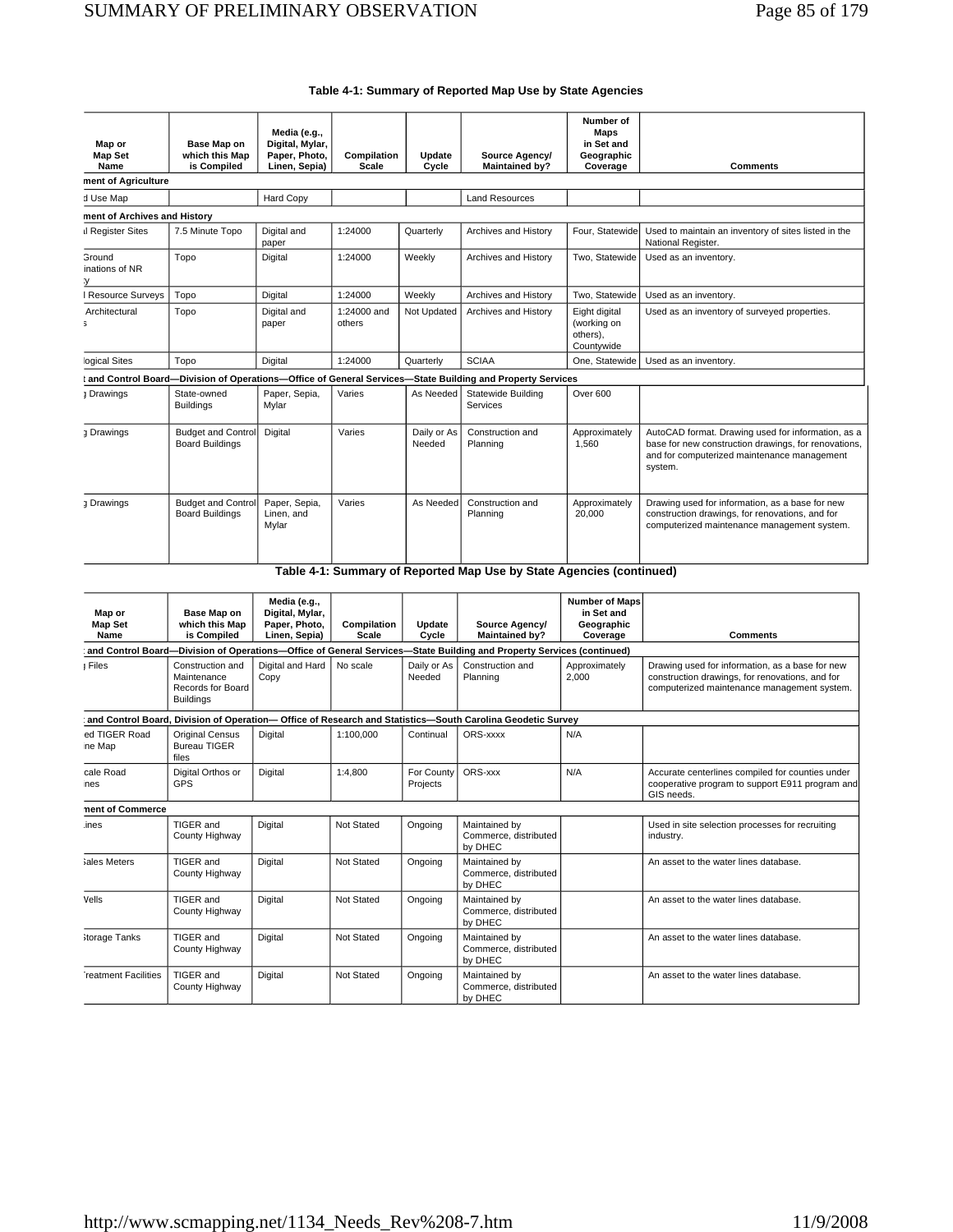| Map or<br><b>Map Set</b><br>Name | Base Map on<br>which this Map<br>is Compiled | Media (e.g.,<br>Digital, Mylar,<br>Paper, Photo,<br>Linen, Sepia) | Compilation<br>Scale | Update<br>Cycle | Source Agency/<br><b>Maintained by?</b>           | Number of Maps<br>in Set and<br>Geographic<br>Coverage | <b>Comments</b>                                                                                                                                                                       |
|----------------------------------|----------------------------------------------|-------------------------------------------------------------------|----------------------|-----------------|---------------------------------------------------|--------------------------------------------------------|---------------------------------------------------------------------------------------------------------------------------------------------------------------------------------------|
| nent of Commerce (continued)     |                                              |                                                                   |                      |                 |                                                   |                                                        |                                                                                                                                                                                       |
| urface Storage                   | TIGER and<br>County Highway                  | Digital                                                           | Not Stated           | Ongoing         | Maintained by<br>Commerce, distributed<br>by DHEC |                                                        | An asset to the water lines database.                                                                                                                                                 |
| ervice Area<br>s                 | TIGER and<br>County Highway                  | Digital                                                           | Not Stated           | Ongoing         | Maintained by<br>Commerce, distributed<br>by DHEC |                                                        | Gives a general idea of water supply in an<br>area/county.                                                                                                                            |
| ines                             | TIGER and<br>County Highway                  | Digital                                                           | Not Stated           | Ongoing         | Maintained by<br>Commerce, distributed<br>by DHEC |                                                        | The sewer lines are used in site selection<br>processes for recruiting industry.                                                                                                      |
| <b>lischarge Sites</b>           | TIGER and<br>County Highway                  | Digital                                                           | Not Stated           | Ongoing         | Maintained by<br>Commerce, distributed<br>by DHEC |                                                        | An asset to the sewer lines database.                                                                                                                                                 |
| reatment Facilities              | TIGER and<br>County Highway                  | Digital                                                           | Not Stated           | Ongoing         | Maintained by<br>Commerce, distributed<br>by DHEC |                                                        | An asset to the sewer lines database.                                                                                                                                                 |
| ales Meters                      | TIGER and +<br>County Highway                | Digital                                                           | Not Stated           | Ongoing         | Maintained by<br>Commerce, distributed<br>by DHEC |                                                        | An asset to the sewer lines database.                                                                                                                                                 |
| 'umps                            | TIGER and<br>County Highway                  | Digital                                                           | Not Stated           | Ongoing         | Maintained by<br>Commerce, distributed<br>by DHEC |                                                        | An asset to the sewer lines database.                                                                                                                                                 |
| ervice Area<br>s                 | TIGER and<br>County Highway                  | Digital                                                           | Not Stated           | Ongoing         | Maintained by<br>Commerce, distributed<br>by DHEC |                                                        | Gives general idea of sewer service in an<br>area/countv.                                                                                                                             |
| Industries                       | TIGER and<br>County Highway                  | Digital                                                           | Not Stated           | Bi-monthly      | Local Developers and<br><b>DOC</b>                |                                                        | Used to locate suppliers and/or competitors for<br>potential industries.                                                                                                              |
| of Life,<br>trative Offices      | TIGER and<br>County Highway                  | Digital                                                           | Not Stated           | Not Stated      | Councils of<br>Government                         |                                                        | Databases are complete and have been distributed<br>to COGs. Also available on the Univ, of South<br>Carolina clearinghouse. Will use data in proposals<br>for recruiting industries. |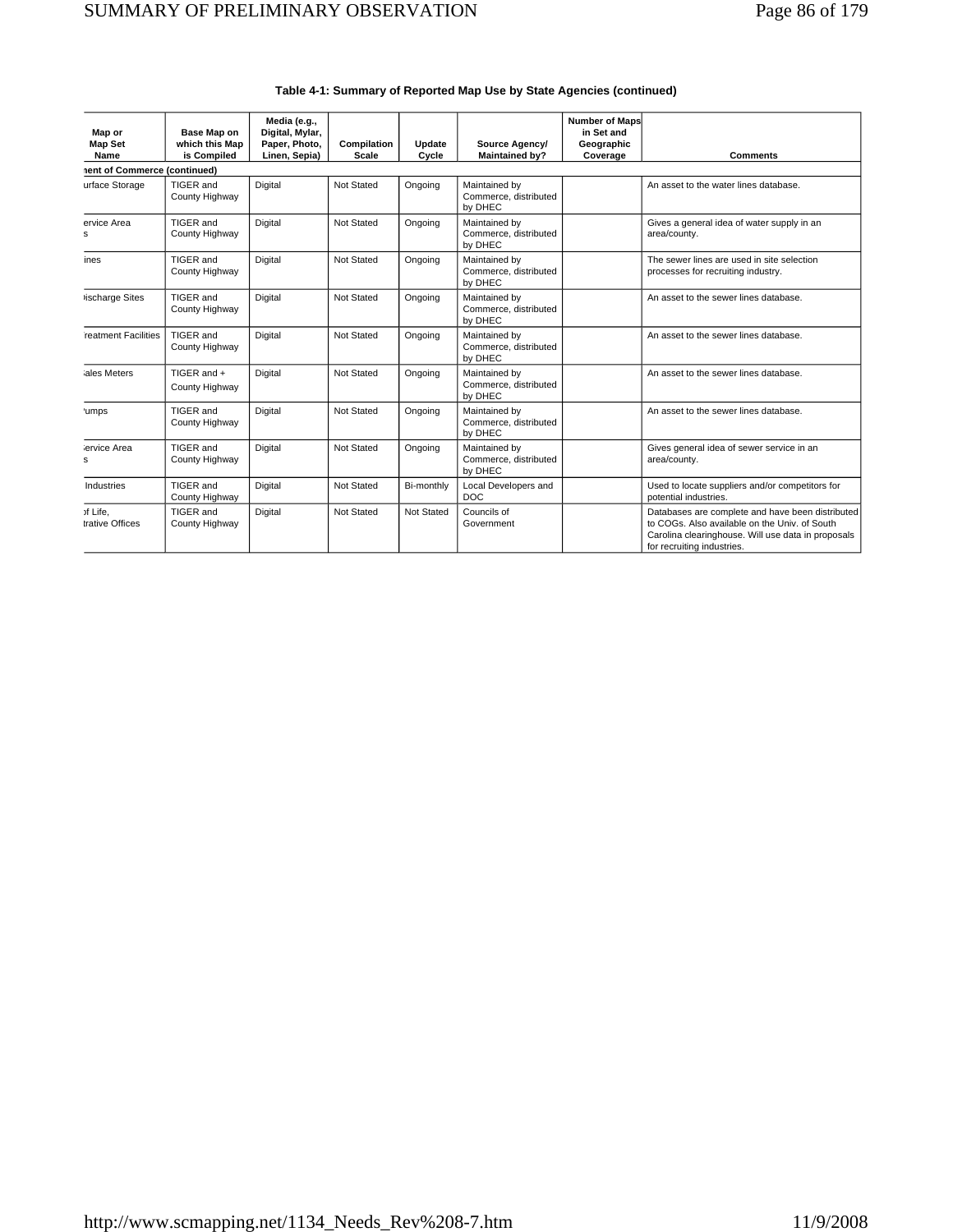| Map or<br><b>Map Set</b><br>Name | Base Map on<br>which this Map<br>is Compiled | Media (e.g.,<br>Digital, Mylar,<br>Paper, Photo,<br>Linen, Sepia) | Compilation<br>Scale | Update<br>Cycle | Source Agency/<br><b>Maintained by?</b>           | <b>Number of Maps</b><br>in Set and<br>Geographic<br>Coverage | <b>Comments</b>                                                                                                                                                                       |
|----------------------------------|----------------------------------------------|-------------------------------------------------------------------|----------------------|-----------------|---------------------------------------------------|---------------------------------------------------------------|---------------------------------------------------------------------------------------------------------------------------------------------------------------------------------------|
| ent of Commerce (continued)      |                                              |                                                                   |                      |                 |                                                   |                                                               |                                                                                                                                                                                       |
| f Life, Shopping                 | <b>TIGER and County</b><br>Highway           | Digital                                                           | Not Stated           | Not Stated      | Councils of<br>Government                         |                                                               | Databases are complete and have been distributed<br>to COGs. Also available on the Univ. of South<br>Carolina clearinghouse. Will use data in proposals<br>for recruiting industries. |
| f Life, Civic<br>tions           | <b>TIGER and County</b><br>Highway           | Digital                                                           | Not Stated           | Not Stated      | Councils of<br>Government                         |                                                               | Databases are complete and have been distributed<br>to COGs. Also available on the Univ. of South<br>Carolina clearinghouse. Will use data in proposals<br>for recruiting industries. |
| f Life. Churches                 | <b>TIGER and County</b><br>Highway           | Digital                                                           | Not Stated           | Not Stated      | Councils of<br>Government                         |                                                               | Databases are complete and have been distributed<br>to COGs. Also available on the Univ. of South<br>Carolina clearinghouse. Will use data in proposals<br>for recruiting industries. |
| f Life, County<br>epartment      | <b>TIGER and County</b><br>Highway           | Digital                                                           | Not Stated           | Not Stated      | Councils of<br>Government, DHEC                   |                                                               | Databases are complete and have been distributed<br>to COGs. Also available on the Univ. of South<br>Carolina clearinghouse. Will use data in proposals<br>for recruiting industries. |
| f Life, Daycare                  | <b>TIGER and County</b><br>Highway           | Digital                                                           | Not Stated           | Not Stated      | Councils of<br>Government, DHEC                   |                                                               | Databases are complete and have been distributed<br>to COGs. Also available on the Univ. of South<br>Carolina clearinghouse. Will use data in proposals<br>for recruiting industries. |
| f Life, Foreign                  | <b>TIGER and County</b><br>Highway           | Digital                                                           | Not Stated           | Not Stated      | Councils of<br>Government                         |                                                               | Databases are complete and have been distributed<br>to COGs. Also available on the Univ. of South<br>Carolina clearinghouse. Will use data in proposals<br>for recruiting industries. |
| f Life, Fire<br>ents             | <b>TIGER and County</b><br>Highway           | Digital                                                           | Not Stated           | Not Stated      | Councils of<br>Government, Forestry<br>Commission |                                                               | Databases are complete and have been distributed<br>to COGs. Also available on the Univ. of South<br>Carolina clearinghouse. Will use data in proposals<br>for recruiting industries. |
|                                  |                                              |                                                                   |                      |                 |                                                   |                                                               |                                                                                                                                                                                       |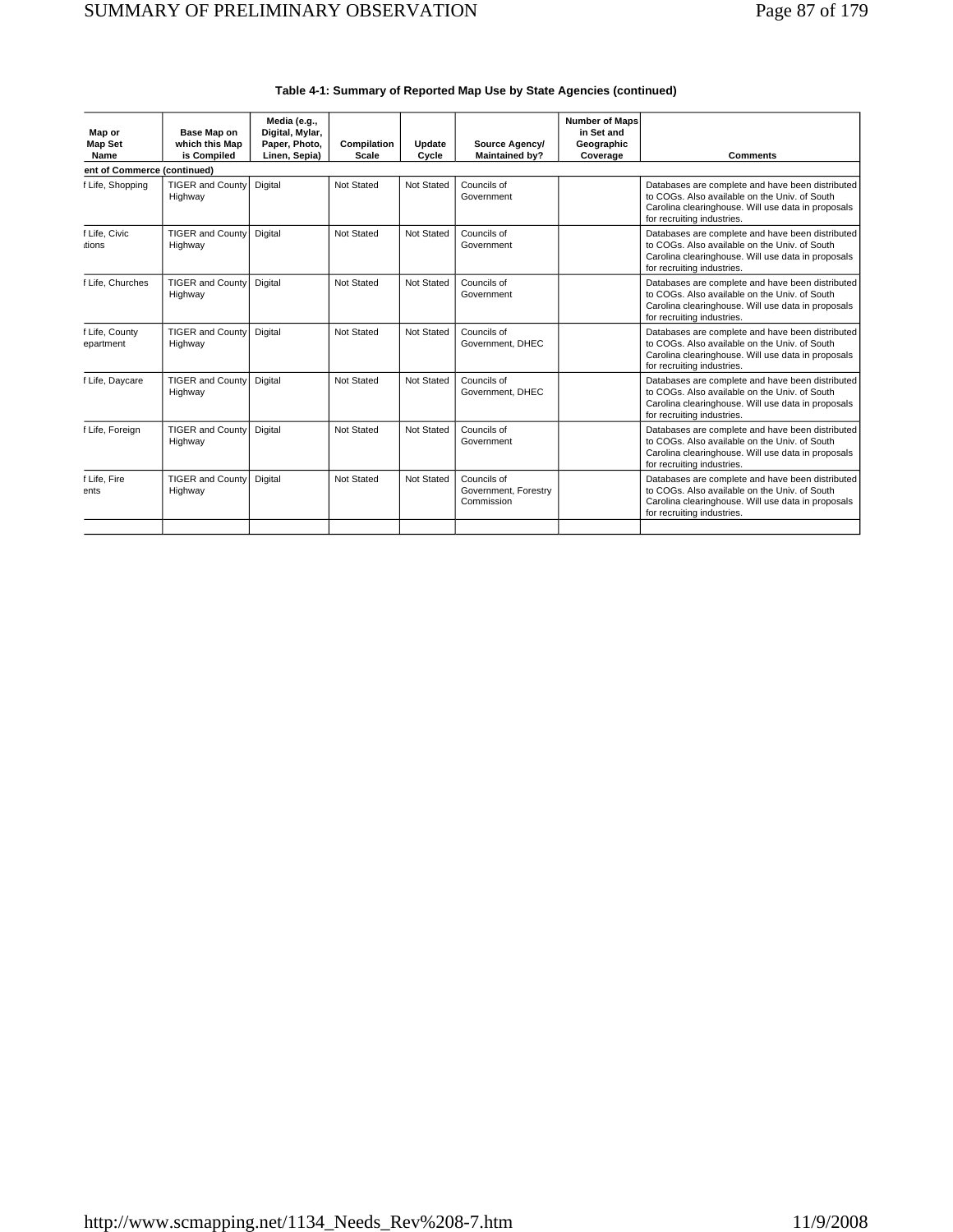| Map or<br><b>Map Set</b><br>Name     | Base Map on<br>which this Map<br>is Compiled | Media (e.g.,<br>Digital, Mylar,<br>Paper, Photo,<br>Linen, Sepia) | Compilation<br><b>Scale</b> | Update<br>Cycle | Source Agency/<br><b>Maintained by?</b> | <b>Number of Maps</b><br>in Set and<br>Geographic<br>Coverage | <b>Comments</b>                                                                                                                                                                       |
|--------------------------------------|----------------------------------------------|-------------------------------------------------------------------|-----------------------------|-----------------|-----------------------------------------|---------------------------------------------------------------|---------------------------------------------------------------------------------------------------------------------------------------------------------------------------------------|
| ent of Commerce (continued)          |                                              |                                                                   |                             |                 |                                         |                                                               |                                                                                                                                                                                       |
| f Life, Ethnic<br><b>Stores</b>      | <b>TIGER and County</b><br>Highway           | Digital                                                           | Not Stated                  | Not Stated      | Councils of<br>Government               |                                                               | Databases are complete and have been<br>distributed to COGs. Also available on the Univ. of<br>South Carolina clearinghouse. Will use data in<br>proposals for recruiting industries. |
| f Life. HealthCare                   | <b>TIGER and County</b><br>Highway           | Digital                                                           | Not Stated                  | Not Stated      | Councils of<br>Government               |                                                               | Databases are complete and have been<br>distributed to COGs. Also available on the Univ. of<br>South Carolina clearinghouse. Will use data in<br>proposals for recruiting industries. |
| f Life, Internet                     | <b>TIGER and County</b><br>Highway           | Digital                                                           | Not Stated                  | Not Stated      | Councils of<br>Government               |                                                               | Databases are complete and have been<br>distributed to COGs. Also available on the Univ. of<br>South Carolina clearinghouse. Will use data in<br>proposals for recruiting industries. |
| f Life. Libraries                    | <b>TIGER and County</b><br>Highway           | Digital                                                           | Not Stated                  | Not Stated      | Councils of<br>Government               |                                                               | Databases are complete and have been<br>distributed to COGs. Also available on the Univ. of<br>South Carolina clearinghouse. Will use data in<br>proposals for recruiting industries. |
| f Life, Magnet and<br><b>Schools</b> | <b>TIGER and County</b><br>Highway           | Digital                                                           | Not Stated                  | Not Stated      | Councils of<br>Government               |                                                               | Databases are complete and have been<br>distributed to COGs. Also available on the Univ. of<br>South Carolina clearinghouse. Will use data in<br>proposals for recruiting industries. |
| f Life, Newspapers                   | <b>TIGER and County</b><br>Highway           | Digital                                                           | Not Stated                  | Not Stated      | Councils of<br>Government               |                                                               | Databases are complete and have been<br>distributed to COGs. Also available on the Univ. of<br>South Carolina clearinghouse. Will use data in<br>proposals for recruiting industries. |
| f Life. Private                      | <b>TIGER and County</b><br>Highway           | Digital                                                           | Not Stated                  | Not Stated      | Councils of<br>Government               |                                                               | Databases are complete and have been<br>distributed to COGs. Also available on the Univ. of<br>South Carolina clearinghouse. Will use data in<br>proposals for recruiting industries. |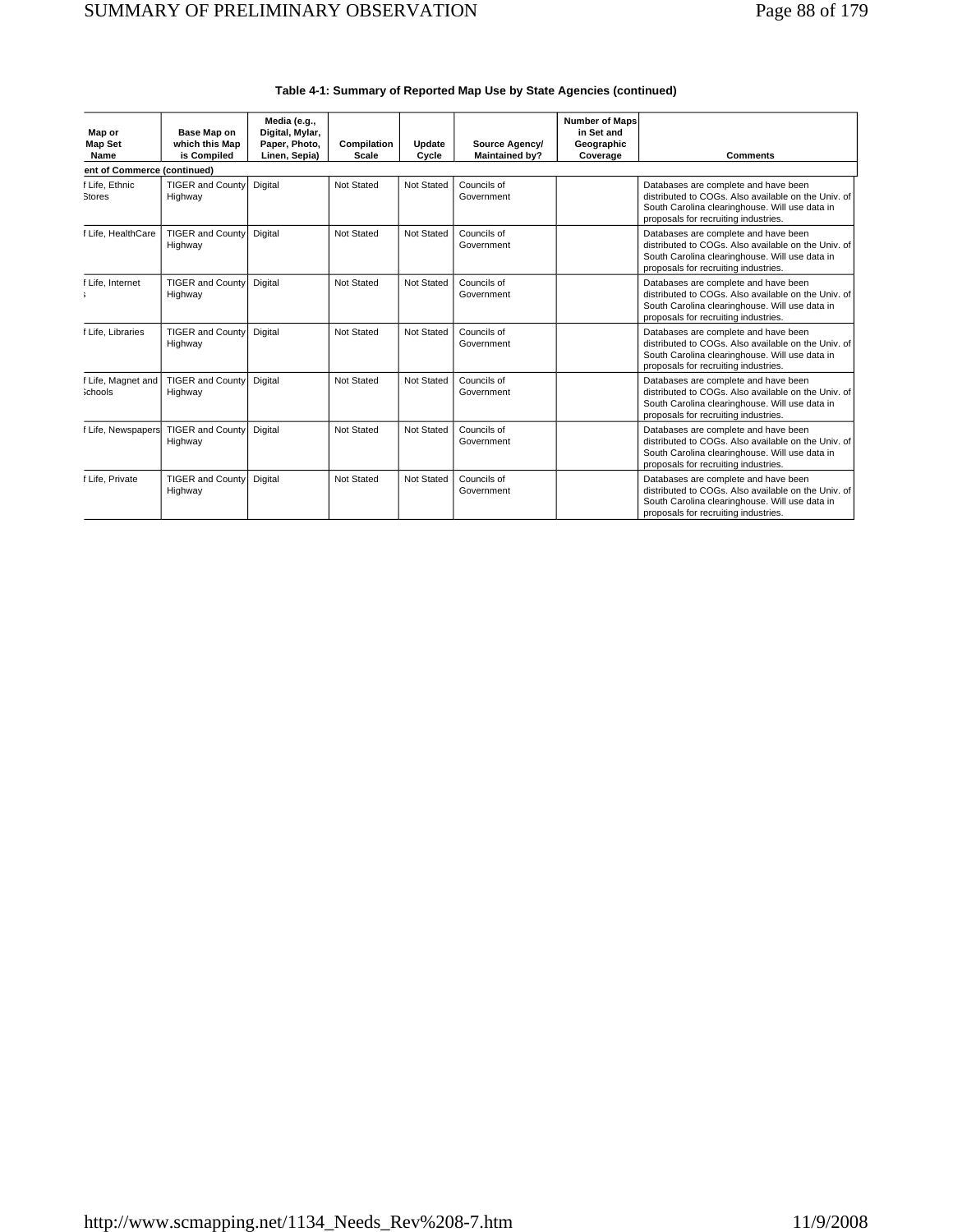| Map or<br><b>Map Set</b><br>Name | Base Map on<br>which this Map<br>is Compiled | Media (e.g.,<br>Digital, Mylar,<br>Paper, Photo,<br>Linen, Sepia) | Compilation<br>Scale | Update<br>Cycle | Source Agency/<br><b>Maintained by?</b> | <b>Number of Maps</b><br>in Set and<br>Geographic<br>Coverage | <b>Comments</b>                                                                                                                                                                       |
|----------------------------------|----------------------------------------------|-------------------------------------------------------------------|----------------------|-----------------|-----------------------------------------|---------------------------------------------------------------|---------------------------------------------------------------------------------------------------------------------------------------------------------------------------------------|
| ent of Commerce (continued)      |                                              |                                                                   |                      |                 |                                         |                                                               |                                                                                                                                                                                       |
| f Life, Public                   | TIGER and<br>County Highway                  | Digital                                                           | Not Stated           | Not Stated      | Councils of<br>Government               |                                                               | Databases are complete and have been<br>distributed to COGs. Also available on the Univ. of<br>South Carolina clearinghouse. Will use data in<br>proposals for recruiting industries. |
| f Life, Private                  | TIGER and<br>County Highway                  | Digital                                                           | Not Stated           | Not Stated      | Councils of<br>Government               |                                                               | Databases are complete and have been<br>distributed to COGs. Also available on the Univ. of<br>South Carolina clearinghouse. Will use data in<br>proposals for recruiting industries. |
| f Life, Professional<br>tions    | TIGER and<br>County Highway                  | Digital                                                           | Not Stated           | Not Stated      | Councils of<br>Government               |                                                               | Databases are complete and have been<br>distributed to COGs. Also available on the Univ. of<br>South Carolina clearinghouse. Will use data in<br>proposals for recruiting industries. |
| f Life, Public<br>tation         | TIGER and<br>County Highway                  | Digital                                                           | Not Stated           | Not Stated      | Councils of<br>Government               |                                                               | Databases are complete and have been<br>distributed to COGs. Also available on the Univ. of<br>South Carolina clearinghouse. Will use data in<br>proposals for recruiting industries. |
| f Life, Radio                    | TIGER and<br>County Highway                  | Digital                                                           | Not Stated           | Not Stated      | Councils of<br>Government               |                                                               | Databases are complete and have been<br>distributed to COGs. Also available on the Univ. of<br>South Carolina clearinghouse. Will use data in<br>proposals for recruiting industries. |
| f Life, Regional                 | TIGER and<br>County Highway                  | Digital                                                           | Not Stated           | Not Stated      | Councils of<br>Government               |                                                               | Databases are complete and have been<br>distributed to COGs. Also available on the Univ. of<br>South Carolina clearinghouse. Will use data in<br>proposals for recruiting industries. |
| f Life, International<br>nts     | TIGER and<br>County Highway                  | Digital                                                           | Not Stated           | Not Stated      | Councils of<br>Government               |                                                               | Databases are complete and have been<br>distributed to COGs. Also available on the Univ. of<br>South Carolina clearinghouse. Will use data in<br>proposals for recruiting industries. |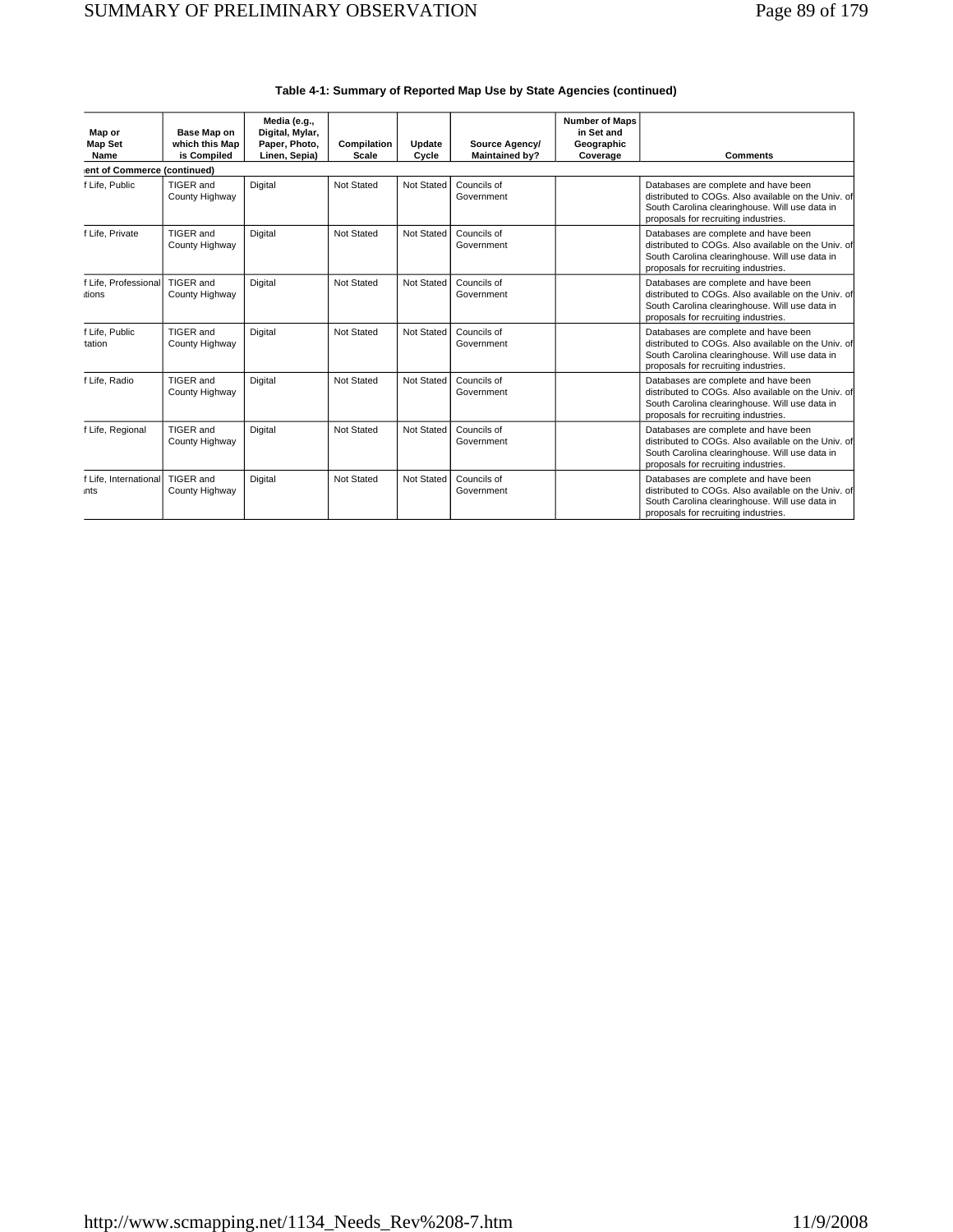| Map or<br><b>Map Set</b>               | Base Map on<br>which this Map | Media (e.g.,<br>Digital, Mylar,<br>Paper, Photo, | Compilation  | Update     | Source Agency/                              | <b>Number of Maps</b><br>in Set and<br>Geographic |                                                                                                                                                                                       |
|----------------------------------------|-------------------------------|--------------------------------------------------|--------------|------------|---------------------------------------------|---------------------------------------------------|---------------------------------------------------------------------------------------------------------------------------------------------------------------------------------------|
| Name                                   | is Compiled                   | Linen, Sepia)                                    | <b>Scale</b> | Cycle      | <b>Maintained by?</b>                       | Coverage                                          | <b>Comments</b>                                                                                                                                                                       |
| lent of Commerce (continued)           |                               |                                                  |              |            |                                             |                                                   |                                                                                                                                                                                       |
| f Life, Motor<br>rucking Terminals     | TIGER and<br>County Highway   | Digital                                          | Not Stated   | Not Stated | Councils of<br>Government                   | Complete                                          | Databases are complete and have been<br>distributed to COGs. Also available on the<br>Univ. of South Carolina clearinghouse. Will use<br>data in proposals for recruiting industries. |
| f Life,<br><b>ons</b>                  | TIGER and<br>County Highway   | Digital                                          | Not Stated   | Not Stated | Councils of<br>Government                   | Complete                                          | Databases are complete and have been<br>distributed to COGs. Also available on the<br>Univ. of South Carolina clearinghouse. Will use<br>data in proposals for recruiting industries. |
| Vater Supply<br><b>ture Services</b>   | TIGER and<br>County Highway   | Digital                                          | Varies       | Ongoing    | South Carolina<br>Department of<br>Commerce | 46                                                | Used in the updating process to show the<br>systems what commerce has stored in the<br>database for their system.                                                                     |
| Nater Supply,                          | TIGER and<br>County Highway   | Digital                                          | Varies       | Ongoing    | South Carolina<br>Department of<br>Commerce | 268                                               | Shows water infrastructure lines.                                                                                                                                                     |
| Nater Supply, 36                       | TIGER and<br>County Highway   | Digital                                          | Varies       | Ongoing    | South Carolina<br>Department of<br>Commerce | 268                                               | Used in the updating process, mailed to each<br>system to verify accurateness and<br>completeness.                                                                                    |
| Sewer Supply, 36                       | TIGER and<br>County Highway   | Digital                                          | Varies       | Ongoing    | South Carolina<br>Department of<br>Commerce | 46                                                | Used in the updating process, mailed to each<br>system to verify accurateness and<br>completeness.                                                                                    |
| Industry by                            | TIGER and<br>County Highway   | Digital                                          | Varies       | Ongoing    | South Carolina<br>Department of<br>Commerce | 213                                               | Mailed to local county developers to verify<br>location of existing industries and to help locate<br>new industries.                                                                  |
| Sewer Supply<br><b>Icture Services</b> | TIGER and<br>County Highway   | Digital                                          | Varies       | Ongoing    | Department of<br>Commerce                   | 213                                               |                                                                                                                                                                                       |
| Sewer Supply,                          | TIGER and<br>County Highway   | Digital                                          | Varies       | Ongoing    | Department of<br>Commerce                   | 46                                                |                                                                                                                                                                                       |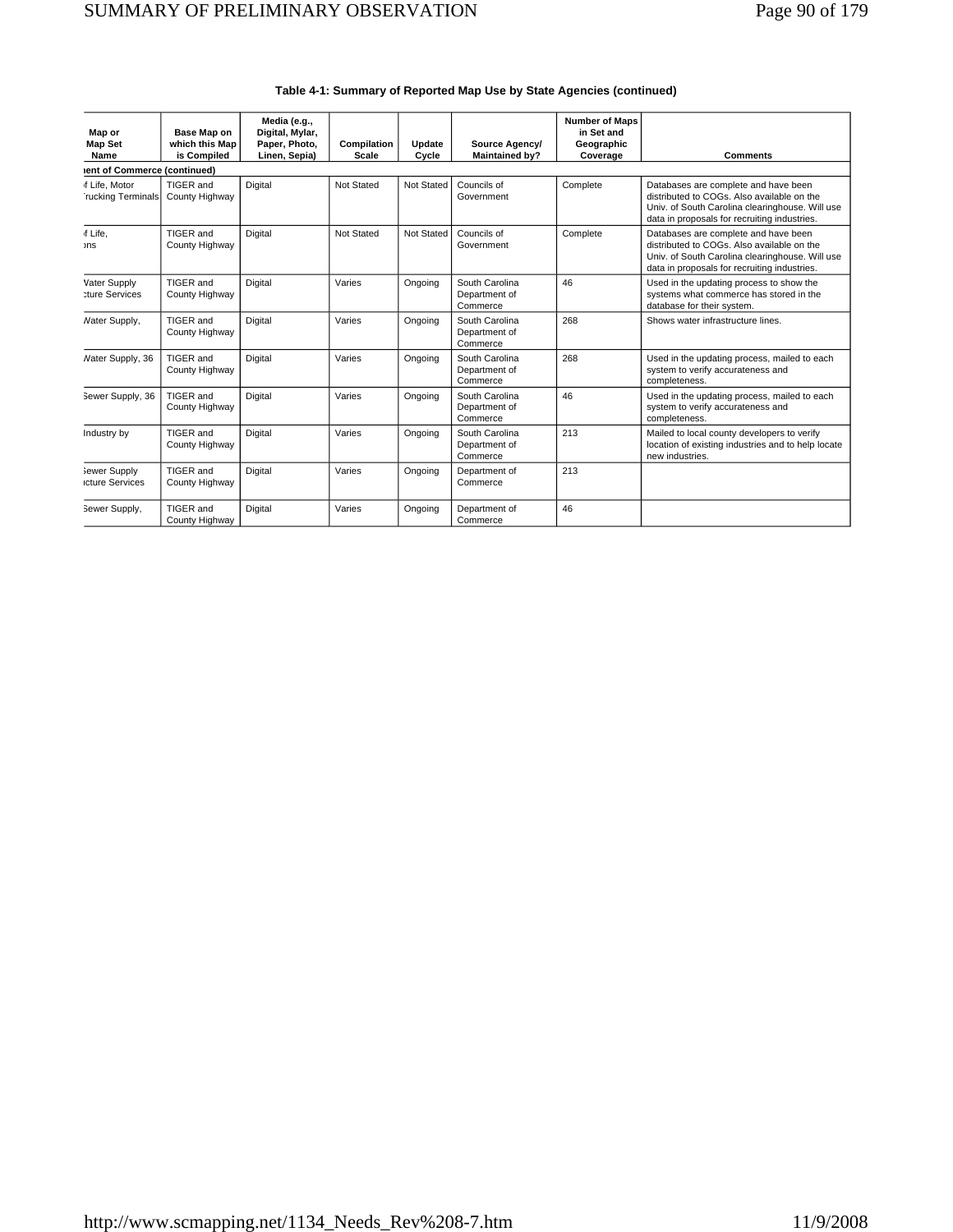| Map or<br><b>Map Set</b><br>Name | Base Map on<br>which this Map<br>is Compiled                               | Media (e.g.,<br>Digital, Mylar,<br>Paper, Photo,<br>Linen, Sepia)  | Compilation<br><b>Scale</b> | Update<br>Cycle                                         | Source Agency/<br><b>Maintained by?</b>                                | <b>Number of Maps</b><br>in Set and<br>Geographic<br>Coverage                            | <b>Comments</b>                                                                                                                                                                     |
|----------------------------------|----------------------------------------------------------------------------|--------------------------------------------------------------------|-----------------------------|---------------------------------------------------------|------------------------------------------------------------------------|------------------------------------------------------------------------------------------|-------------------------------------------------------------------------------------------------------------------------------------------------------------------------------------|
| nent of Education                |                                                                            |                                                                    |                             |                                                         |                                                                        |                                                                                          |                                                                                                                                                                                     |
| <b>us</b> routing                | <b>Usually State</b><br>highway map                                        | Paper                                                              | Not Stated                  | Updated<br>annually<br>unless a<br>new school<br>opens. | Department of<br>Transportation                                        | Varies by number<br>of routes per<br>school.<br>Approx. 17,000<br>routes are<br>operated | Used to show the routing of school buses<br>supported by data tables and written description.<br>Used by the State to approve the allocation and<br>use of State buses and funding. |
| <b>Atlas</b>                     | Road Map                                                                   | Digital                                                            | Not Stated on<br>Survey     | Irregular                                               | Department of<br>Education                                             | Statewide                                                                                | Have the objective to get this in digital form.                                                                                                                                     |
| Commission                       |                                                                            |                                                                    |                             |                                                         |                                                                        |                                                                                          |                                                                                                                                                                                     |
| rest Compartment                 | 1:1320 Scale<br>rectified Aerial<br>Photography                            | Paper (changing to<br>digital)                                     | $1" = 1,320'$               | Annually                                                | <b>Forestry Commission</b>                                             | $16+$                                                                                    | Used to show roads, timber types, and age.                                                                                                                                          |
| Fire Grid Map                    | South Carolina<br>Department of<br>Transportation<br>County Highway<br>Map | Paper                                                              | Varies                      | Sporadic                                                | Department of<br>Transportation                                        | 46                                                                                       | Used for fire prevention.                                                                                                                                                           |
|                                  |                                                                            | nent of Health and Environmental Control-Division of Biostatistics |                             |                                                         |                                                                        |                                                                                          |                                                                                                                                                                                     |
| e Births                         | South Carolina<br>County, tract, and<br>block<br>Group                     | Digital                                                            | Not Stated                  | Periodic<br><b>Additions</b>                            | South Carolina<br>Department of Health<br>and Environmental<br>Control | 1 Arcinfo<br>coverage                                                                    | Contains a coverage relating to Total Live Births.                                                                                                                                  |
| ncer                             | County, tract, and<br>block<br>Group                                       | Digital                                                            | Not Stated                  | Periodic<br><b>Additions</b>                            | South Carolina<br>Department of Health<br>and Environmental<br>Control | 1 Arcinfo<br>coverage                                                                    | Contains a coverage relating to cancer patients                                                                                                                                     |
| aths                             | County, tract, and<br>block<br>Group                                       | Digital                                                            | Not Stated                  | Periodic<br><b>Additions</b>                            | South Carolina<br>Department of Health<br>and Environmental<br>Control | 1 Arcinfo<br>coverage                                                                    | Contains a coverage relating to total deaths.                                                                                                                                       |

**Table 4-1: Summary of Reported Map Use by State Agencies (continued)** 

| Map or<br><b>Map Set</b>       | Base Map on<br>which this Map | Media (e.g.,<br>Digital, Mylar,<br>Paper, Photo,                               | Compilation  | Update                | Source Agency/                                                         | <b>Number of Maps</b><br>in Set and<br>Geographic |                                                                                                                              |
|--------------------------------|-------------------------------|--------------------------------------------------------------------------------|--------------|-----------------------|------------------------------------------------------------------------|---------------------------------------------------|------------------------------------------------------------------------------------------------------------------------------|
| Name                           | is Compiled                   | Linen, Sepia)                                                                  | <b>Scale</b> | Cycle                 | <b>Maintained by?</b>                                                  | Coverage                                          | <b>Comments</b>                                                                                                              |
|                                |                               | nent of Health and Environmental Control-Division of Biostatistics (continued) |              |                       |                                                                        |                                                   |                                                                                                                              |
| Regulated                      | <b>TIGER</b>                  | Digital                                                                        | Not Stated   | Periodic<br>Additions | South Carolina<br>Department of Health<br>and Environmental<br>Control | 1 Arcinfo<br>coverage                             | Contains a coverage relating to the Department<br>of Health and Environmental Control regulated<br>Clinics.                  |
| Regulated<br><b>Facilities</b> | <b>TIGER</b>                  | Digital                                                                        | Not Stated   | Periodic<br>Additions | South Carolina<br>Department of Health<br>and Environmental<br>Control | 1 Arcinfo<br>coverage                             | Contains a coverage relating to the Department<br>of Health and Environmental Control regulated<br><b>Health Facilities.</b> |
|                                |                               | ment of Department of Health and Environmental Control-Bureau of Water         |              |                       |                                                                        |                                                   |                                                                                                                              |
| S Discharge                    | 1:24,000 topo<br>quads        | Digital                                                                        | 1:24,000     | Quarterly             | South Carolina<br>Department of Health<br>and Environmental<br>Control |                                                   |                                                                                                                              |
| ted Agriculture<br>es          | 1:24,000 topo<br>quads        | Digital                                                                        | 1:24.000     | Monthly               | South Carolina<br>Department of Health<br>and Environmental<br>Control |                                                   |                                                                                                                              |
| sh Harvest<br>ications '95-'99 | 1:24,000 topo<br>quads        | Digital                                                                        | 1:24,000     | Annually              | South Carolina<br>Department of Health<br>and Environmental<br>Control |                                                   |                                                                                                                              |
| ert. Sites                     | 1:24,000 topo<br>quads        | Digital                                                                        | 1:24.000     | Daily                 | South Carolina<br>Department of Health<br>and Environmental<br>Control |                                                   |                                                                                                                              |
| <b>Quality Monitor</b>         | 1:24,000 topo<br>quads        | Digital                                                                        | 1:24.000     | Annually              | South Carolina<br>Department of Health<br>and Environmental<br>Control |                                                   |                                                                                                                              |

| Map or<br><b>Map Set</b><br>Name | Base Map on<br>which this Map<br>is Compiled         | Media (e.g.,<br>Digital, Mylar,<br>Paper, Photo,<br>Linen, Sepia) | Compilation<br>Scale | Update<br>Cycle | Source Agency/<br><b>Maintained by?</b>                     | <b>Number of Maps</b><br>in Set and<br>Geographic<br>Coverage | <b>Comments</b> |  |  |
|----------------------------------|------------------------------------------------------|-------------------------------------------------------------------|----------------------|-----------------|-------------------------------------------------------------|---------------------------------------------------------------|-----------------|--|--|
|                                  | ment of Health and Environmental Control-Air Quality |                                                                   |                      |                 |                                                             |                                                               |                 |  |  |
| :ilities/Monitors                | County Boundary                                      | Paper                                                             | Not Stated           | Sporadic        | South Carolina<br>Department of Health<br>and Environmental |                                                               |                 |  |  |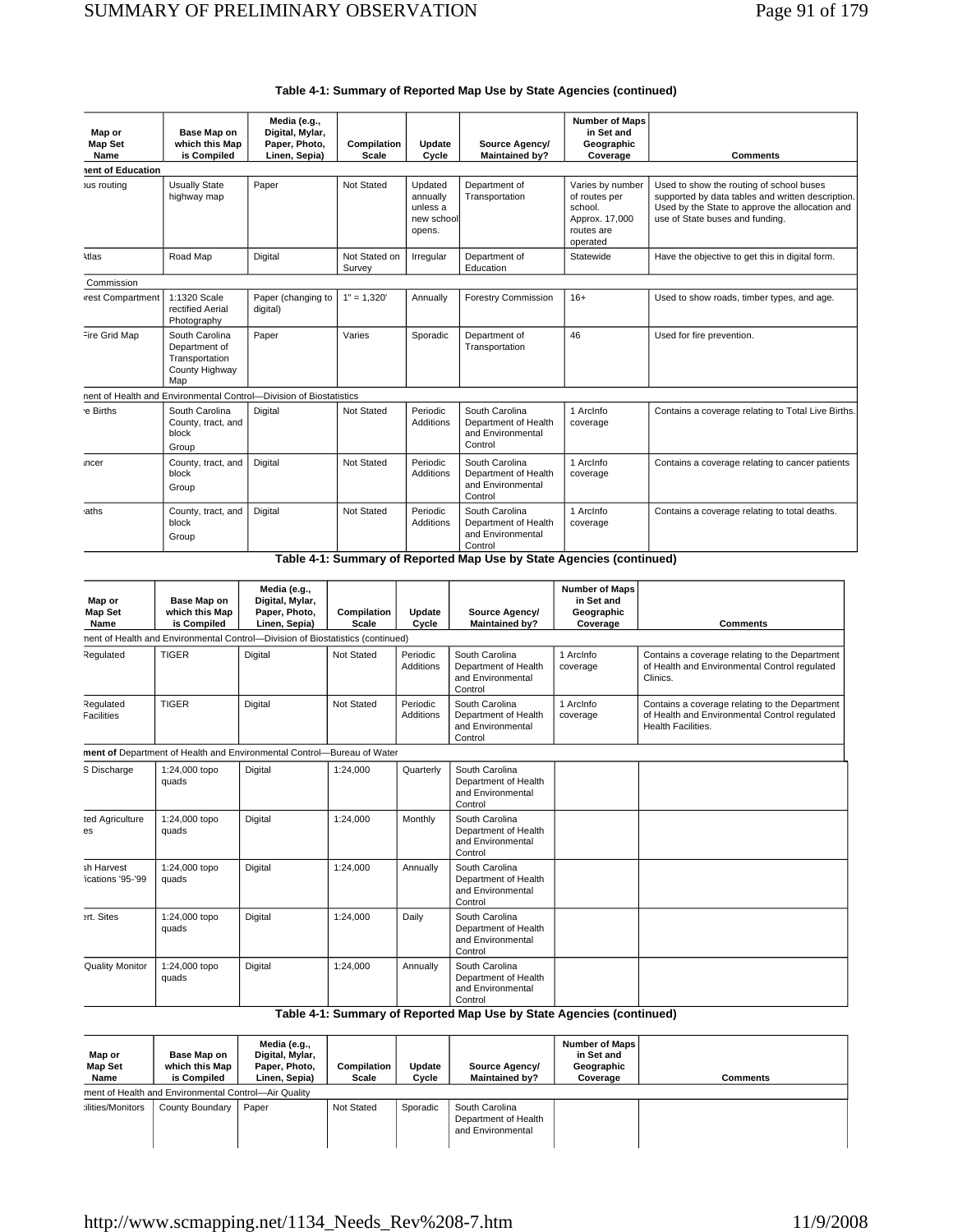# SUMMARY OF PRELIMINARY OBSERVATION Page 92 of 179

|                         |                                                  |         |                          |                       | Control-Bureau of Air<br>Quality                                                                |                        |                                                                                                                                                                                                                                                                                                                                                                                                                                                                       |
|-------------------------|--------------------------------------------------|---------|--------------------------|-----------------------|-------------------------------------------------------------------------------------------------|------------------------|-----------------------------------------------------------------------------------------------------------------------------------------------------------------------------------------------------------------------------------------------------------------------------------------------------------------------------------------------------------------------------------------------------------------------------------------------------------------------|
| Non-attainment<br>:ions | County Boundary                                  | Paper   | Not Stated               | Sporadic              | South Carolina<br>Department of Health<br>and Environmental<br>Control-Bureau of Air<br>Quality |                        | Maps used to depict areas where projections<br>show that acceptable ozone levels will not be<br>attained.                                                                                                                                                                                                                                                                                                                                                             |
| <b>Analysis</b>         | <b>Topo Quad</b>                                 | Paper   | Not Stated               | Sporadic              | South Carolina<br>Department of Health<br>and Environmental<br>Control-Bureau of Air<br>Quality |                        | Maps used to determine air quality compliance.                                                                                                                                                                                                                                                                                                                                                                                                                        |
|                         | ment of Health and Environmental Control-General |         |                          |                       |                                                                                                 |                        |                                                                                                                                                                                                                                                                                                                                                                                                                                                                       |
| ality Data              | <b>USGS 7.5'</b><br>Topographic<br>Quadsheets    | Digital | 1:24,000                 | Periodic<br>Additions | South Carolina<br>Department of Health<br>and Environmental<br>Control                          | 2 Arcinfo<br>coverages | Contains coverages relating to air monitoring<br>stations and air regulated facilities.                                                                                                                                                                                                                                                                                                                                                                               |
| nd Hazardous<br>Data    | Various                                          | Digital | $1:24000$ and<br>smaller | Periodic<br>Additions | South Carolina<br>Department of Health<br>and Environmental<br>Control                          | 8 Arcinfo<br>coverages | Contains coverages relating to Comprehensive,<br>Environmental Response, Compensation and<br>Liability Act of 1980, Domestic Solid Waste<br>Landfills, Hazardous Waste Permit Sites<br>Regulated by the Federal Resources<br>Conservation and Recovery Act (RCRA),<br>Industrial Solid Waste Landfills, Municipal Solid<br>Waste Landfills, National Priority List Sites,<br>Regulated Solid Waste Landfills, and Toxic<br>Chemical Release Inventory Facility Sites. |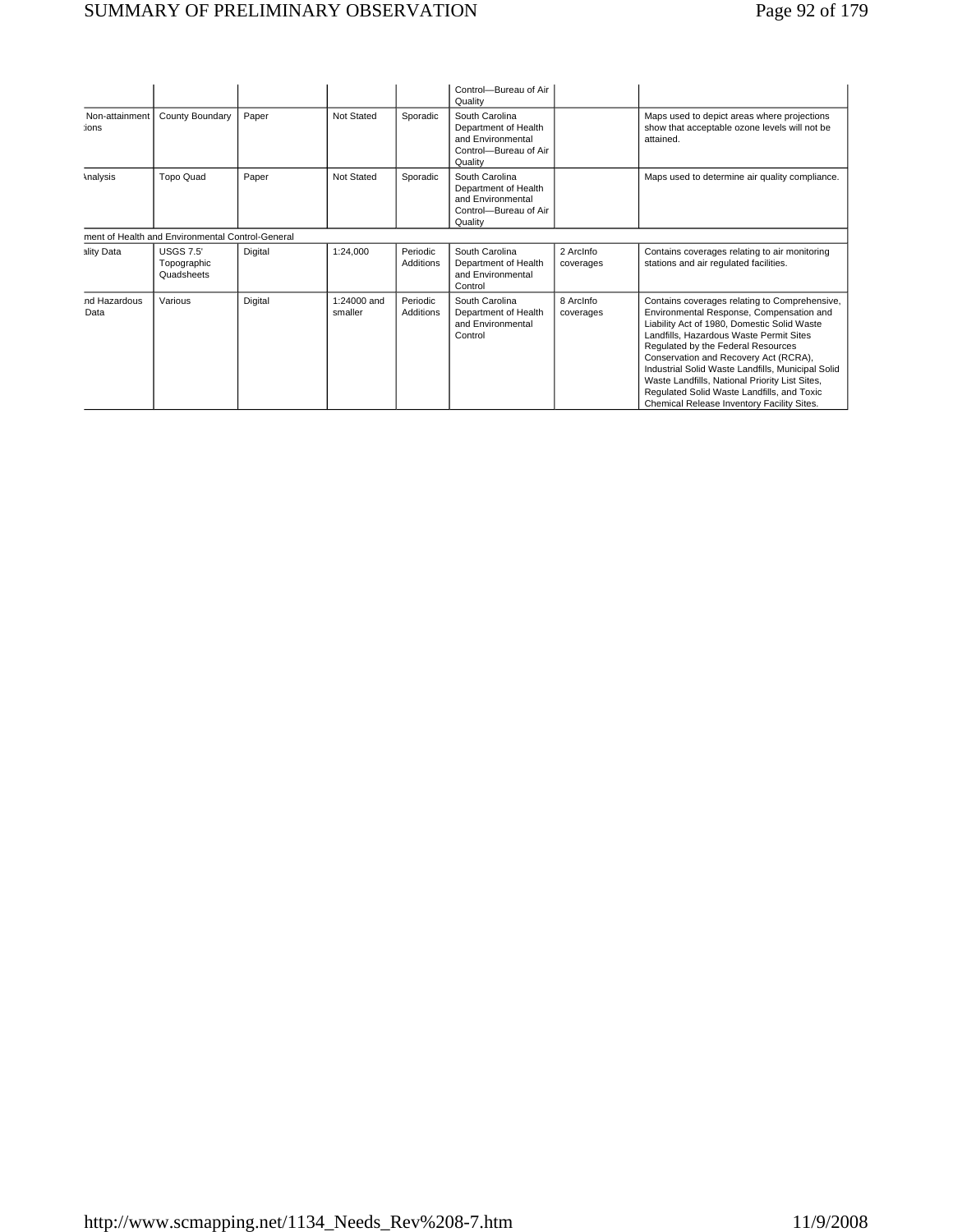| Table 4-1: Summary of Reported Map Use by State Agencies (continued) |  |
|----------------------------------------------------------------------|--|
|----------------------------------------------------------------------|--|

| Map or<br>Map Set<br>Name | Base Map on<br>which this Map<br>is Compiled      | Media (e.g.,<br>Digital, Mylar,<br>Paper, Photo,<br>Linen, Sepia) | Compilation<br><b>Scale</b>          | Update<br>Cycle              | Source Agency/<br><b>Maintained by?</b>                                | <b>Number of Maps</b><br>in Set and<br>Geographic<br>Coverage | <b>Comments</b>                                                                                                                                                                                                                                                                                                                                                                                                                                                                                                                                                                                                |
|---------------------------|---------------------------------------------------|-------------------------------------------------------------------|--------------------------------------|------------------------------|------------------------------------------------------------------------|---------------------------------------------------------------|----------------------------------------------------------------------------------------------------------------------------------------------------------------------------------------------------------------------------------------------------------------------------------------------------------------------------------------------------------------------------------------------------------------------------------------------------------------------------------------------------------------------------------------------------------------------------------------------------------------|
|                           | tment of Health and Environmental Control-General |                                                                   |                                      |                              |                                                                        |                                                               |                                                                                                                                                                                                                                                                                                                                                                                                                                                                                                                                                                                                                |
| Quality Data              | Various                                           | Digital                                                           | Varies:<br>1:24,000 and<br>smaller   | Periodic<br><b>Additions</b> | South Carolina<br>Department of Health<br>and Environmental<br>Control | 17 Arcinfo<br>coverages                                       | Contains coverages relating to Ambient<br>Groundwater Quality Stations, Biological<br>Stations, Capacity Use Wells, Dams, Fish<br>Consumption Advisory, Industrial Surface Water<br>Intakes. Known Groundwater Contamination<br>Sites-Bureau of Water, Known Groundwater<br>Contamination Sites-Underground Storage<br>Tank, National Pollutant Discharge Elimination<br>System Permit/ Discharge Locations, Public<br>Water Supply Wells, Shellfish Classification (95-<br>97), Shellfish Monitoring Stations, Surface Water<br>Intakes, Underground Storage Tanks, and Water<br>Quality Monitoring Stations. |
| <b>Il Resources</b>       | Various                                           | Digital                                                           | 1:24,000 and<br>smaller              | Periodic<br><b>Additions</b> | South Carolina<br>Department of Health<br>and Environmental<br>Control | 5 Arcinfo<br>coverages                                        | Contains coverages relating to Boat Ramps,<br>Marina Locations, National Estuarine Research<br>Reserves, Ocean and Coastal Resources<br>Management Permitted Sites 1992-1996, and<br>Port Locations.                                                                                                                                                                                                                                                                                                                                                                                                           |
| aries                     | Various                                           | Digital                                                           | Varies                               | Periodic<br><b>Additions</b> | South Carolina<br>Department of Health<br>and Environmental<br>Control | 11 Arcinfo<br>coverages                                       | Contains coverages relating to: Census<br>Geography, City Boundaries, County<br>Boundaries, Councils of Government,<br>Environmental Quality Control Districts, Health<br>Districts, State Boundary, and Zip Code<br>Boundaries.                                                                                                                                                                                                                                                                                                                                                                               |
| ucture                    | Not Stated                                        | Digital                                                           | Equivalent of<br>TIGER.<br>1:100,000 | Periodic<br><b>Additions</b> | South Carolina<br>Department of Health<br>and Environmental<br>Control | 14 Arcinfo<br>coverages                                       | Contains coverages relating to: Department of<br>Motor Vehicle Facilities, Military Bases, National<br>Weather Stations, Nuclear Power Stations,<br>Sewer and Pipeline Utilities, Social Security<br>Offices, and Transportation Systems                                                                                                                                                                                                                                                                                                                                                                       |
| aphic Referencel          | Various                                           | Digital                                                           | 1:24000 and<br>smaller               | Periodic<br>Additions        | South Carolina<br>Department of Health<br>and Environmental<br>Control | 2 Arcinfo<br>coverages                                        | Contains coverages relating to: Geographic<br>Points of Interest and Topographic Quadrangle<br>Indexes                                                                                                                                                                                                                                                                                                                                                                                                                                                                                                         |

|  | Table 4-1: Summary of Reported Map Use by State Agencies (continued) |  |
|--|----------------------------------------------------------------------|--|
|  |                                                                      |  |
|  |                                                                      |  |

| <b>Map or</b><br>lap Set<br>Name | Base Map on<br>which this Map<br>is Compiled                                     | Media (e.g.,<br>Digital, Mylar,<br>Paper, Photo,<br>Linen, Sepia) | Compilation<br>Scale     | Update<br>Cycle                               | Source Agency/<br><b>Maintained by?</b>                                                                                       | <b>Number of Maps</b><br>in Set and<br>Geographic<br>Coverage | <b>Comments</b>                                                                                                                                        |
|----------------------------------|----------------------------------------------------------------------------------|-------------------------------------------------------------------|--------------------------|-----------------------------------------------|-------------------------------------------------------------------------------------------------------------------------------|---------------------------------------------------------------|--------------------------------------------------------------------------------------------------------------------------------------------------------|
|                                  | ment of Health and Environmental Control-General                                 |                                                                   |                          |                                               |                                                                                                                               |                                                               |                                                                                                                                                        |
| graphy                           | Not Stated                                                                       | Digital                                                           | 1:100,000,<br>1:500.000  | Periodic<br>Additions                         | South Carolina<br>Department of Health<br>and Environmental<br>Control                                                        | 20 Arcinfo<br>coverages                                       | Contains coverages relating to: Watersheds,<br>Streams, Lakes, and Estuaries.                                                                          |
| <b>Base</b>                      | Various                                                                          | Digital                                                           | $1:24000$ and<br>smaller | Periodic<br><b>Additions</b>                  | South Carolina<br>Department of Health<br>and Environmental<br>Control                                                        | 7 Arcinfo<br>coverages                                        | Contains coverages relating to: Geology, Soil,<br>Digital Elevation Models, Land Resources, Land<br>Use/Land Cover, and National Wetland<br>Inventory. |
| ersity and<br>ts                 | Not Stated                                                                       | Digital                                                           | N/A                      | Periodic<br>Additions                         | South Carolina<br>Department of Health<br>and Environmental<br>Control                                                        | 1 Arcinfo<br>coverage                                         | Contains a coverage relating to Rare,<br>Threatened and Endangered Species.                                                                            |
|                                  | 1g, Finance, and Development Authority/Rental Assistance and Compliance Division |                                                                   |                          |                                               |                                                                                                                               |                                                               |                                                                                                                                                        |
| reets 2000                       | <b>TIGER</b>                                                                     | Digital                                                           | Varies                   | Daily                                         | Microsoft                                                                                                                     | One per contract;<br>3.000+ statewide                         | Used to find the rental unit or complex; they are<br>printed as needed.                                                                                |
| ment of Juvenile Justice         |                                                                                  |                                                                   |                          |                                               |                                                                                                                               |                                                               |                                                                                                                                                        |
| vn                               | Topographic                                                                      | Photo                                                             |                          | Unknown                                       | Geodetic Survey                                                                                                               | <b>Broad River Road</b><br><b>Facilities</b>                  | Used for General Reference                                                                                                                             |
| r Guide                          | County Road Map                                                                  | Paper                                                             |                          | Unknown                                       | <b>DNR</b>                                                                                                                    | Approximately 50<br><b>SC Counties</b>                        | Used for site locations                                                                                                                                |
| ; Plats                          | Parcel Maps                                                                      | Paper                                                             |                          | N/A                                           |                                                                                                                               | Several Land<br>Parcels                                       | Used to define property boundaries                                                                                                                     |
|                                  |                                                                                  |                                                                   |                          |                                               | ment of Natural Resources-Land, Water and Conservation Division-Natural Resources Information Management and Analysis Section |                                                               |                                                                                                                                                        |
|                                  | <b>USGS 7.5'</b><br>topographic<br>quadsheet                                     | Digital                                                           | 1:24.000                 | Varies with<br>availability<br>of new<br>data | DNR-NRIMA                                                                                                                     | 566                                                           | Available through the DNR GIS Data<br>Clearinghouse                                                                                                    |

| Map or<br>Map Set<br>Name | Base Map on<br>which this Map<br>is Compiled | Media (e.g.,<br>Digital, Mylar,<br>Paper, Photo,<br>Linen. Sepia) | Compilation<br>Scale | Update<br>Cycle | Source Agency/<br><b>Maintained by?</b><br>nent of Natural Resources—Land, Water and Conservation Division—Natural Resources Information Management and Analysis Section (continued) | Number of Maps<br>in Set and<br>Geographic<br>Coverage | <b>Comments</b> |
|---------------------------|----------------------------------------------|-------------------------------------------------------------------|----------------------|-----------------|--------------------------------------------------------------------------------------------------------------------------------------------------------------------------------------|--------------------------------------------------------|-----------------|
|                           |                                              |                                                                   |                      |                 |                                                                                                                                                                                      |                                                        |                 |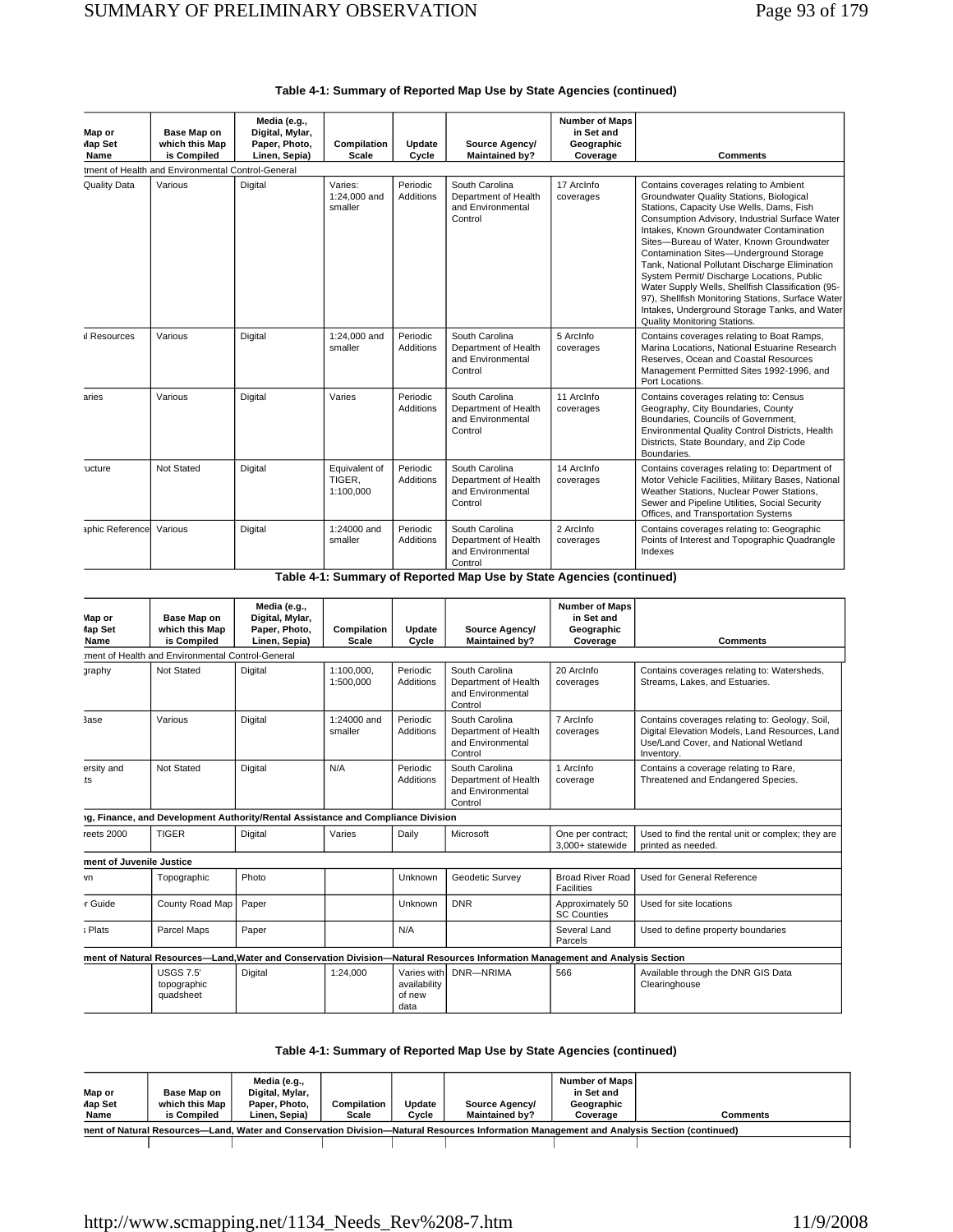# SUMMARY OF PRELIMINARY OBSERVATION Page 94 of 179

| <b>/etlands</b> | NAPP CIR aerial<br>photography               | Digital | 1:24,000 | availability<br>of new<br>data                | Varies with DNR-NRIMA<br>U.S. Fish and Wildlife<br>Service | 465 available now.<br>No current funding<br>for remaining 101 | Available through the DNR GIS Data<br>Clearinghouse                                       |
|-----------------|----------------------------------------------|---------|----------|-----------------------------------------------|------------------------------------------------------------|---------------------------------------------------------------|-------------------------------------------------------------------------------------------|
| Jse             | NAPP CIR aerial<br>photography               | Digital | 1:24.000 | Varies with<br>availability<br>of new<br>data | DNR-NRIMA/<br>U.S. Fish and Wildlife<br>Service            | 465 available now.<br>No current funding<br>for remaining 101 | Available through the DNR GIS Data<br>Clearinghouse                                       |
| Elevation<br>s  | <b>USGS 7.5'</b><br>topographic<br>quadsheet | Digital | 1:24.000 | Varies with<br>availability<br>of new<br>data | DNR-NRIMA                                                  | 566                                                           | Available through the DNR GIS Data<br>Clearinghouse                                       |
| Raster<br>ics   | <b>USGS 7.5'</b><br>topographic<br>quadsheet | Digital | 1:24.000 | Varies with<br>availability<br>of new<br>data | DNR-NRIMA                                                  | 566                                                           | Acquired by the Dept. of Commerce and available<br>through the DNR GIS Data Clearinghouse |
| raphy           | <b>USGS 7.5'</b><br>topographic<br>quadsheet | Digital | 1:24.000 | Varies with<br>availability<br>of new<br>data | DNR-NRIMA                                                  | 566                                                           | Available through the DNR GIS Data<br>Clearinghouse                                       |
| <b>a</b> raphy  | <b>USGS 7.5'</b><br>topographic<br>quadsheet | Digital | 1:24.000 | Varies with<br>availability<br>of new<br>data | DNR-NRIMA                                                  | 566                                                           | Available through the DNR GIS Data<br>Clearinghouse                                       |
|                 | <b>USGS 7.5'</b><br>topographic<br>quadsheet | Digital | 1:24,000 | Varies with<br>availability<br>of new<br>data | DNR-NRIMA                                                  | 566                                                           | Available through the DNR GIS Data<br>Clearinghouse                                       |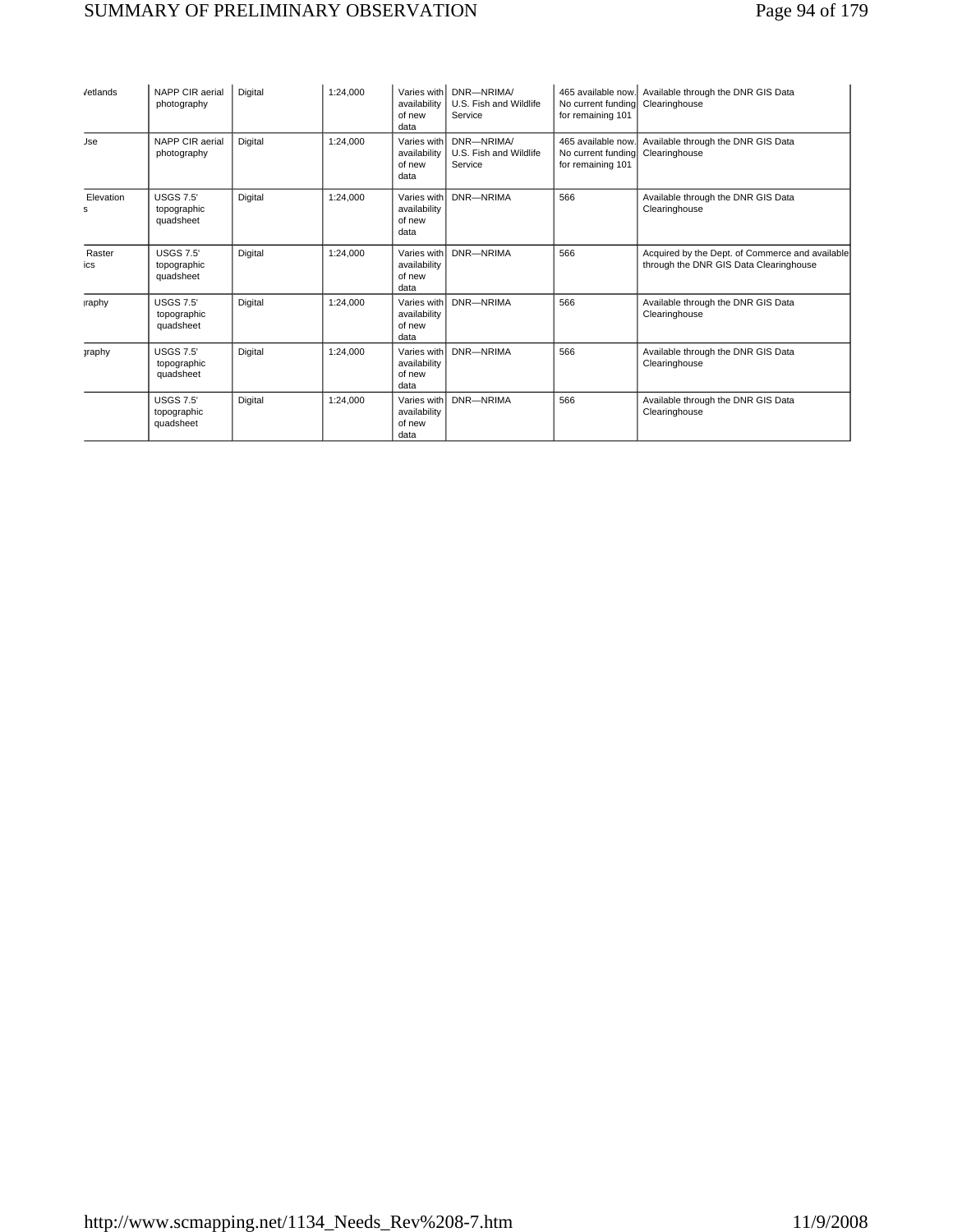| Map or<br><b>Aap Set</b><br>Name | Base Map on<br>which this Map<br>is Compiled                                                                                              | Media (e.g., Digital,<br>Mylar, Paper,<br>Photo, Linen,<br>Sepia) | Compilation<br><b>Scale</b> | Update<br>Cycle                            | Source Agency/<br><b>Maintained by?</b> | Number of<br><b>Mapsin Set and</b><br>Geographic<br>Coverage | <b>Comments</b>                                     |  |  |  |  |
|----------------------------------|-------------------------------------------------------------------------------------------------------------------------------------------|-------------------------------------------------------------------|-----------------------------|--------------------------------------------|-----------------------------------------|--------------------------------------------------------------|-----------------------------------------------------|--|--|--|--|
|                                  | ment of Natural Resources-Land, Water and Conservation Division-Natural Resources Information Management and Analysis Section (continued) |                                                                   |                             |                                            |                                         |                                                              |                                                     |  |  |  |  |
| ıds                              | <b>USGS 7.5'</b><br>topographic<br>quadsheet                                                                                              | Digital                                                           | 1:24.000                    | Varies with<br>availability of<br>new data | DNR-NRIMA                               | 566                                                          | Available through the DNR GIS Data<br>Clearinghouse |  |  |  |  |
| s                                | <b>USGS 7.5'</b><br>topographic<br>quadsheet                                                                                              | Digital                                                           | 1:24,000                    | Varies with<br>availability of<br>new data | DNR-NRIMA                               | 566                                                          | Available through the DNR GIS Data<br>Clearinghouse |  |  |  |  |
| and<br>nission Lines             | <b>USGS 7.5'</b><br>topographic<br>quadsheet                                                                                              | Digital                                                           | 1:24.000                    | Varies with<br>availability of<br>new data | DNR-NRIMA                               | 566                                                          | Available through the DNR GIS Data<br>Clearinghouse |  |  |  |  |
| эS                               | <b>USGS 7.5'</b><br>topographic<br>quadsheet                                                                                              | Digital                                                           | 1:24.000                    | Varies with<br>availability of<br>new data | DNR-NRIMA                               | 566                                                          | Available through the DNR GIS Data<br>Clearinghouse |  |  |  |  |
| <i>rations</i>                   | <b>USGS 7.5'</b><br>topographic<br>quadsheet                                                                                              | Digital                                                           | 1:24,000                    | Varies with<br>availability of<br>new data | DNR-NRIMA                               | 566                                                          | Available through the DNR GIS Data<br>Clearinghouse |  |  |  |  |
|                                  | <b>USGS 7.5'</b><br>topographic<br>quadsheet                                                                                              | Digital                                                           | 1:24,000                    | Varies with<br>availability of<br>new data | DNR-NRIMA                               | 566                                                          | Available through the DNR GIS Data<br>Clearinghouse |  |  |  |  |
| es                               | <b>USGS 7.5'</b><br>topographic<br>quadsheet                                                                                              | Digital                                                           | 1:24,000                    | Varies with<br>availability of<br>new data | DNR-NRIMA                               | 566                                                          | Available through the DNR GIS Data<br>Clearinghouse |  |  |  |  |
| palities                         | <b>USGS 7.5'</b><br>topographic<br>quadsheet                                                                                              | Digital                                                           | 1:24,000                    | Varies with<br>availability of<br>new data | DNR-NRIMA                               | 566                                                          | Available through the DNR GIS Data<br>Clearinghouse |  |  |  |  |
| <b>B</b> Recording<br>IS         | <b>USGS 7.5'</b><br>topographic<br>quadsheet                                                                                              | Digital                                                           | 1:24,000                    | Hourly to<br>Daily                         | DNR-NRIMA                               | Unknown                                                      | Point locations in UTM and lat/long                 |  |  |  |  |
| Wells                            | <b>USGS 7.5'</b><br>topographic<br>quadsheet                                                                                              | Digital                                                           | 1:24.000                    | Monthly to<br>Weekly                       | DNR-NRIMA                               | Unknown                                                      | Point locations in UTM and lat/long                 |  |  |  |  |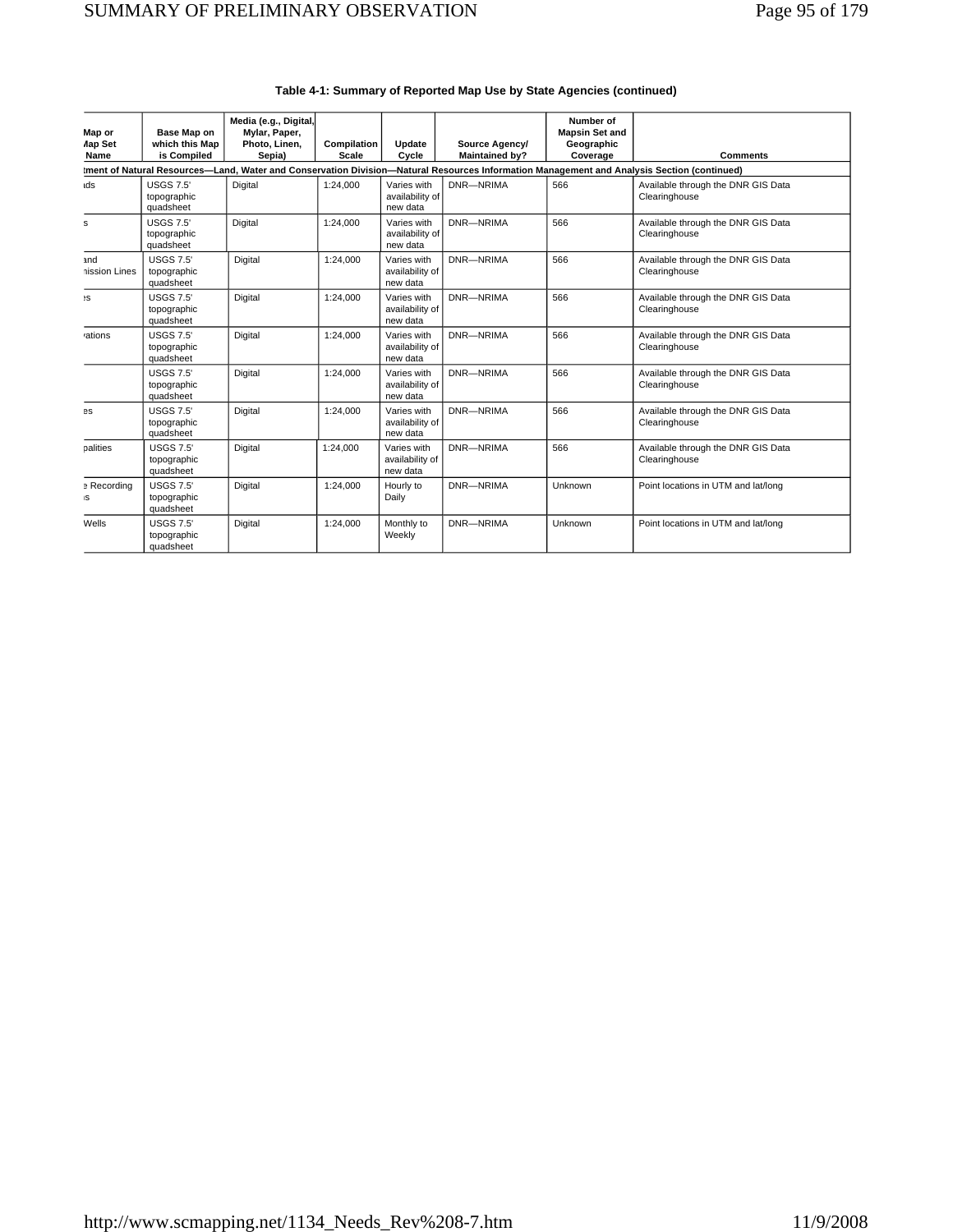|                                                                                                                                            |                                                                                     | Media (e.g.,                                         |                                |                    |                                                          | Number of                                                        |                                                                                                                                               |  |  |  |
|--------------------------------------------------------------------------------------------------------------------------------------------|-------------------------------------------------------------------------------------|------------------------------------------------------|--------------------------------|--------------------|----------------------------------------------------------|------------------------------------------------------------------|-----------------------------------------------------------------------------------------------------------------------------------------------|--|--|--|
| Map or<br><b>Map Set</b>                                                                                                                   | Base Map on<br>which this Map                                                       | Digital, Mylar,<br>Paper, Photo,                     | Compilation                    | Update             | Source Agency/                                           | <b>Mapsin Set and</b><br>Geographic                              |                                                                                                                                               |  |  |  |
| Name                                                                                                                                       | is Compiled                                                                         | Linen, Sepia)                                        | Scale                          | Cycle              | <b>Maintained by?</b>                                    | Coverage                                                         | <b>Comments</b>                                                                                                                               |  |  |  |
| tment of Natural Resources-Land, Water and Conservation Division-Natural Resources Information Management and Analysis Section (continued) |                                                                                     |                                                      |                                |                    |                                                          |                                                                  |                                                                                                                                               |  |  |  |
| Orthophoto<br>er Quadrangles                                                                                                               | <b>1994 NAPP</b><br>Color Infrared<br>and B&W Aerial<br>Photography                 | Digital                                              | 1:12.000                       | None               | DNR-NRIMA                                                | 600 (8 coastal<br>counties, 1994<br>CIR)<br>1656 (rest of state) | 8 coastal counties are compiled from 1994 color<br>infrared photography and rest of state from earlier<br>color infrared and B&W photography. |  |  |  |
|                                                                                                                                            |                                                                                     | tment of Natural Resources-Marine Resources Division |                                |                    |                                                          |                                                                  |                                                                                                                                               |  |  |  |
| sh Maps                                                                                                                                    | Paper/Mylar/<br>Digital                                                             | Paper/Mylar/<br>Digital                              | $1" = 24.000$                  | Annually           | <b>MRD</b>                                               | 5                                                                | Used for shellfish classifications for harvesters and<br>marine scientists/biologists.                                                        |  |  |  |
| asin<br>cterization                                                                                                                        | County Road Map                                                                     | Digital                                              | $1" = 24,000$                  | As<br>Needed       | <b>MRD</b>                                               | $20+$                                                            | Used for wetland classification, hydrography, soil<br>classification, plant communities, and biological<br>resource dispersment               |  |  |  |
| <b>IMAR MMS</b><br>n Map                                                                                                                   | GPS/Sonar/Loran.<br>etc                                                             | Digital                                              | $1" = 24.000$                  | Ongoing<br>project | <b>MRD</b>                                               | $20+$                                                            | Used to detach location of hard bottom resources.<br>proximity to erosional beaches.                                                          |  |  |  |
|                                                                                                                                            |                                                                                     | tment of Natural Resources-Law Enforcement Division  |                                |                    |                                                          |                                                                  |                                                                                                                                               |  |  |  |
| Carolina Atlas<br>azetteer                                                                                                                 | Topographic Quad                                                                    | Paper                                                | 1:1500.000:<br>$1" = 27$ miles | Unknown            | Commercial                                               | State of South<br>Carolina, 48<br>Quads                          |                                                                                                                                               |  |  |  |
| Carolina<br>e Facilities                                                                                                                   | County Road                                                                         | Paper                                                | $1" = 3$ miles                 | Unknown            | SC Department of<br><b>Natural Resources</b><br>in-house | State of South<br>Carolina, 46<br>Counties                       |                                                                                                                                               |  |  |  |
| Is Inlet, South<br>na                                                                                                                      | Land Use, Land<br>Cover, National<br>Aerial Photo-<br>graphy Program<br>Photography | Digital<br>Transparency                              | $1" = .6$ miles                | Sporadic           | <b>United States</b><br>Geologic Survey                  |                                                                  |                                                                                                                                               |  |  |  |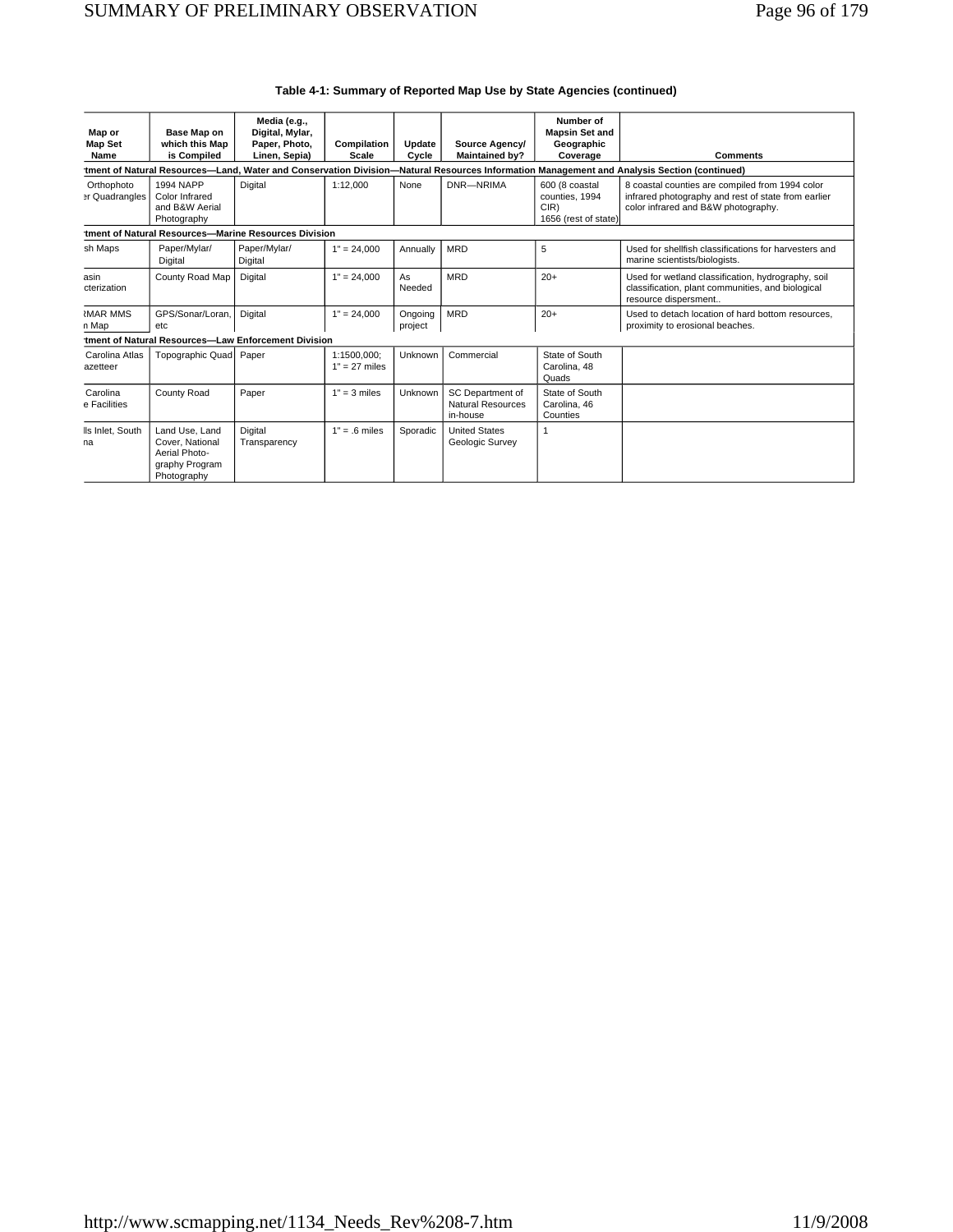| Map or<br><b>Map Set</b><br>Name                                         | Base Map on<br>which this Map<br>is Compiled                                      | Media (e.g.,<br>Digital, Mylar,<br>Paper, Photo,<br>Linen, Sepia) | Compilation<br><b>Scale</b> | Update<br>Cycle | Source Agency/<br><b>Maintained by?</b> | <b>Number of Maps</b><br>in Set and<br>Geographic<br>Coverage         | <b>Comments</b>                                               |  |  |  |
|--------------------------------------------------------------------------|-----------------------------------------------------------------------------------|-------------------------------------------------------------------|-----------------------------|-----------------|-----------------------------------------|-----------------------------------------------------------------------|---------------------------------------------------------------|--|--|--|
| <b>artment of Natural Resources-Law Enforcement Division (continued)</b> |                                                                                   |                                                                   |                             |                 |                                         |                                                                       |                                                               |  |  |  |
| 1 Inlet, South<br>lina                                                   | Land Use, Land<br>Cover, National<br>Aerial Photography<br>Program<br>Photography | Digital<br>Transparency                                           | $1" = .6$ miles             | Sporadic        | <b>United States</b><br>Geologic Survey | $\mathbf{1}$                                                          |                                                               |  |  |  |
|                                                                          | artment of Parks, Recreation and Tourism-Parks and Recreation Division            |                                                                   |                             |                 |                                         |                                                                       |                                                               |  |  |  |
| Park Trails<br>3                                                         | Topography, DEM                                                                   | Paper, Digital                                                    | 1:24000                     | Continuous      | SCPRT-RP&E and<br><b>State Parks</b>    | 1 Per Park:<br>geographic<br>coverage is extent<br>of state park      | Given to park visitors for identification of trails.          |  |  |  |
| eral Orientation<br>Maps                                                 | Road Map                                                                          | Paper                                                             | Varies                      | Continuous      | SCPRT-RP&E and<br><b>State Parks</b>    | Varies per park:<br>qeographic<br>coverage is extent<br>of state park | Given to park visitors for familiarization of park<br>layout. |  |  |  |
| entation Maps                                                            | Varies                                                                            | Paper                                                             | Varies                      | Upon<br>Request | SCPRT-RP&E and<br><b>State Parks</b>    | Varies                                                                | Used for visual aid.                                          |  |  |  |
| ing Maps                                                                 | <b>Statewide Roads</b>                                                            | Paper, Digital                                                    | Varies                      | Upon<br>Request | SCPRT-RP&E and<br><b>State Parks</b>    | Varies, Statewide<br>coverage                                         |                                                               |  |  |  |
| specific maps                                                            | Orthophoto, plat,<br>engineering plans,<br>landscape design                       | Paper, Digital                                                    | Varies                      | Varies          | SCPRT-RP&E and<br><b>State Parks</b>    | Varies, Coverage<br>specific to site                                  | Maps of specific sites.                                       |  |  |  |
|                                                                          | artment of Parks, Recreation and Tourism- Parks and Recreation Division           |                                                                   |                             |                 |                                         |                                                                       |                                                               |  |  |  |
| : Parks<br>erty Plats,<br>neering Plans,<br>scaping Plans                | AutoCAD drawings                                                                  | Digital                                                           | Not Stated                  | Daily           | Recreation, Planning<br>& Engineering   | Not Stated                                                            |                                                               |  |  |  |
| : Themes                                                                 | Topographic<br>Quadsheets                                                         | Digital                                                           | Not Stated                  | Monthly         | <b>GIS Services</b>                     | Not Stated                                                            |                                                               |  |  |  |
| age Corridor                                                             | Not Stated                                                                        | Digital                                                           | Not Stated                  | Daily           | <b>Heritage Tourism</b>                 | <b>Not Stated</b>                                                     |                                                               |  |  |  |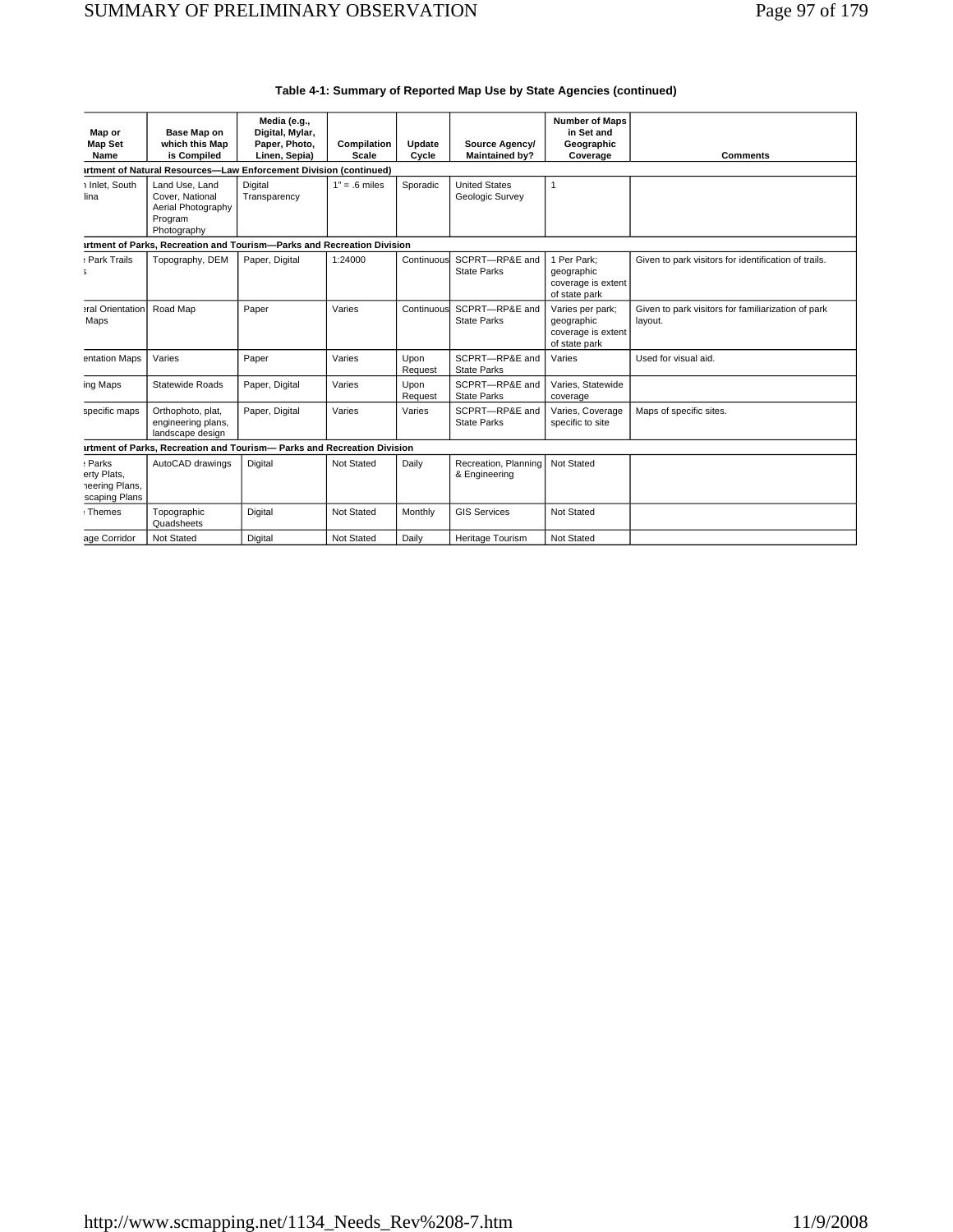| lap or<br>ap Set<br><b>Jame</b> | Base Map on<br>which this Map<br>is Compiled                                      | Media (e.g.,<br>Digital, Mylar,<br>Paper, Photo,<br>Linen, Sepia) | Compilation<br><b>Scale</b> | Update<br>Cycle | Source Agency/<br><b>Maintained by?</b>                                     | <b>Number of Maps</b><br>in Set and<br>Geographic<br>Coverage | <b>Comments</b>                                                                                                                                                                                           |  |  |  |  |
|---------------------------------|-----------------------------------------------------------------------------------|-------------------------------------------------------------------|-----------------------------|-----------------|-----------------------------------------------------------------------------|---------------------------------------------------------------|-----------------------------------------------------------------------------------------------------------------------------------------------------------------------------------------------------------|--|--|--|--|
|                                 | lent of Parks, Recreation and Tourism- Parks and Recreation Division (continued)  |                                                                   |                             |                 |                                                                             |                                                               |                                                                                                                                                                                                           |  |  |  |  |
| rks                             | Topographic<br>Quadsheets                                                         | Digital                                                           | Not Stated                  | Weekly          | GIS-Parks                                                                   | Not Stated                                                    |                                                                                                                                                                                                           |  |  |  |  |
|                                 | Not Stated                                                                        | Digital                                                           | <b>Not Stated</b>           | Sporadic        | <b>SCPRT</b>                                                                | Not Stated                                                    |                                                                                                                                                                                                           |  |  |  |  |
| Tourism<br>abase                | Not Stated                                                                        | Digital                                                           | Not Stated                  | Daily           | SCPRT-Heritage<br>Tourism                                                   | <b>Not Stated</b>                                             |                                                                                                                                                                                                           |  |  |  |  |
|                                 | lent of Parks, Recreation and Tourism-Business and Community Development Division |                                                                   |                             |                 |                                                                             |                                                               |                                                                                                                                                                                                           |  |  |  |  |
| nagement                        | <b>Topographic Quad</b>                                                           | Digital                                                           | Varies                      | Sporadic        | PRT. G. Carter. J.<br>Clingman                                              | Over 50                                                       | Used for: quest campground and park orientation,<br>public meetings, building and facility inventory,<br>progress on natural resource inventory projects,<br>trails layouts, and park sectoring projects. |  |  |  |  |
|                                 | lent of Public Safety-Bureau of Protective Services                               |                                                                   |                             |                 |                                                                             |                                                               |                                                                                                                                                                                                           |  |  |  |  |
| <b>coad</b><br><b>ies</b>       | Various.<br>Orthophoto, GPS                                                       | Digital                                                           | Varies                      | Sporadic        | <b>County Government</b>                                                    | 14 to date                                                    | To be used as future base map.                                                                                                                                                                            |  |  |  |  |
| ocation Data                    | UTM State Map,<br>Location of towers<br>by Lat/Longitude                          | Digital                                                           | Not Stated                  | Sporadic        | Government<br>Agencies                                                      | $\mathbf{1}$                                                  | Used to evaluate communication distribution and<br>tower availability throughout state.                                                                                                                   |  |  |  |  |
| on Maps, HP.<br>IV              | UTM-State Map                                                                     | Digital                                                           | Not Stated                  | Annually        | <b>Not Stated</b>                                                           | 3                                                             | Only coding for each agency's district assignment                                                                                                                                                         |  |  |  |  |
| lent of Revenue                 |                                                                                   |                                                                   |                             |                 |                                                                             |                                                               |                                                                                                                                                                                                           |  |  |  |  |
| ax Maps                         | Not Available from<br>Survey                                                      | Mvlar                                                             | $1" = 400'$                 | As<br>Needed    | County                                                                      | 3.000                                                         | Used to locate industrial sites/plants for the purposes<br>of appraisals.                                                                                                                                 |  |  |  |  |
| lent of Social Services         |                                                                                   |                                                                   |                             |                 |                                                                             |                                                               |                                                                                                                                                                                                           |  |  |  |  |
| story Info                      | <b>Street Centerline</b><br>Data                                                  | Digital                                                           | 1:100.000                   | Sporadic        | <b>Budget and Control</b><br>Board/<br>Office of Research<br>and Statistics | Not Stated                                                    | Maintained by ORS Digital Cartography Unit through<br>contract.                                                                                                                                           |  |  |  |  |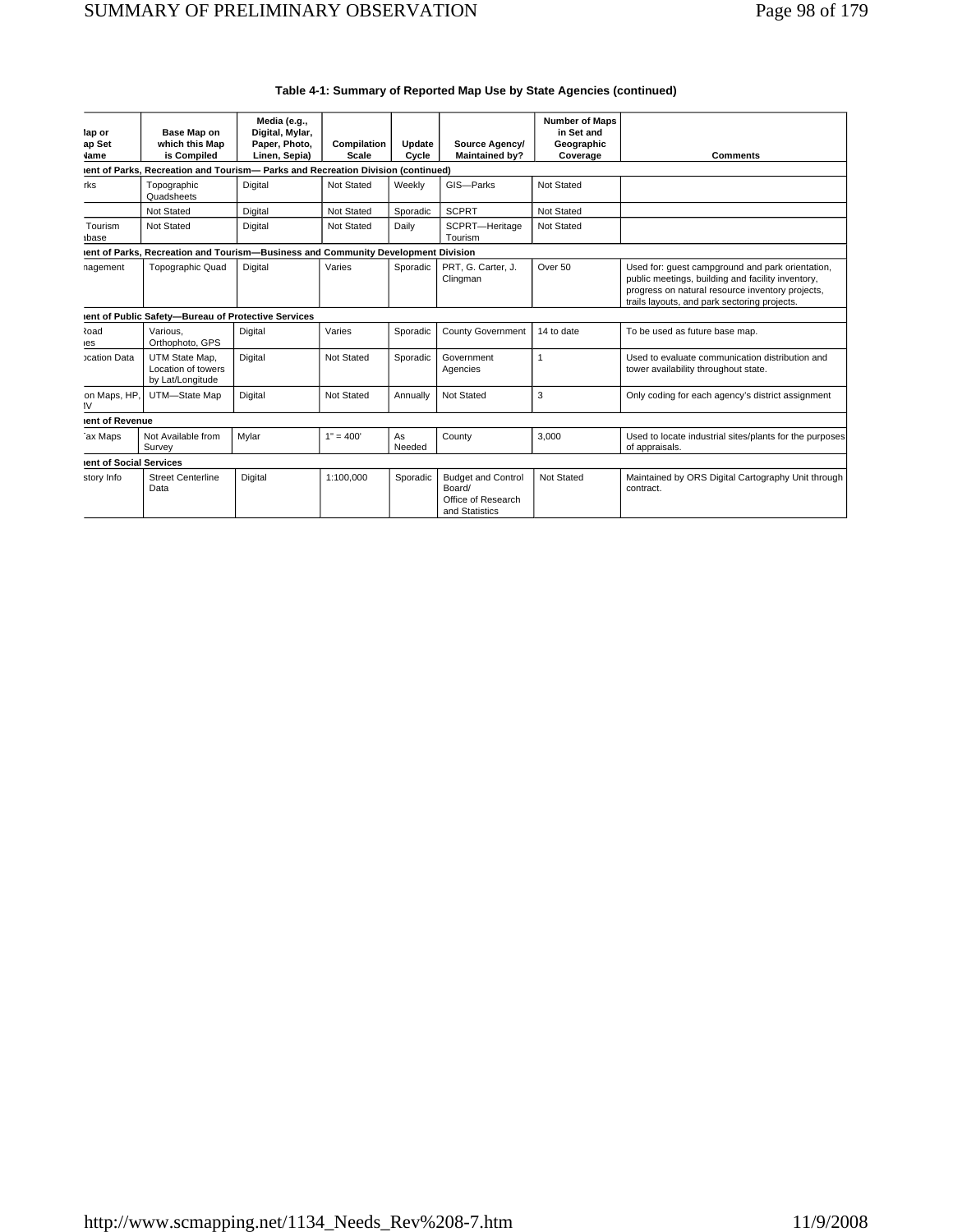| ap or<br>ap Set<br>lame                 | Base Map on<br>which this Map<br>is Compiled | Media (e.g.,<br>Digital, Mylar,<br>Paper, Photo,<br>Linen, Sepia) | Compilation<br>Scale | Update<br>Cycle | Source Agency/<br><b>Maintained by?</b>                                                                       | <b>Number of Maps</b><br>in Set and<br>Geographic<br>Coverage | <b>Comments</b>                                                                                                                                      |  |  |  |
|-----------------------------------------|----------------------------------------------|-------------------------------------------------------------------|----------------------|-----------------|---------------------------------------------------------------------------------------------------------------|---------------------------------------------------------------|------------------------------------------------------------------------------------------------------------------------------------------------------|--|--|--|
|                                         | ent of Social Services (continued)           |                                                                   |                      |                 |                                                                                                               |                                                               |                                                                                                                                                      |  |  |  |
| <b>noods</b>                            | County Road Map                              | Mylar and Paper                                                   | Varies               | Sporadic        | <b>Budget and Control</b><br>Board/<br>Office of Research<br>and Statistics                                   | 46                                                            | Maintained by ORS Digital Cartography Unit through<br>contract.                                                                                      |  |  |  |
| ant of Transportation-Planning Division |                                              |                                                                   |                      |                 |                                                                                                               |                                                               |                                                                                                                                                      |  |  |  |
| mand<br>ng                              | <b>TIGER</b>                                 | Digital                                                           | Varies               | 3 to 5<br>years | Department of<br>Transportation                                                                               | 13 sets                                                       | Used to verify traffic demand model. Once model is<br>verified, model is utilized to predict future traffic<br>counts and new or upgrade road needs. |  |  |  |
| ation<br>tent Program                   | <b>TIGER</b>                                 | Digital                                                           | Varies               | Continuous      | Department of<br>Transportation                                                                               | 10 sets                                                       | Locates proposed project for next five years.                                                                                                        |  |  |  |
|                                         |                                              |                                                                   |                      |                 | ant of Transportation—Engineering Division (Pre-construction, Construction, Maintenance, Traffic Engineering) |                                                               |                                                                                                                                                      |  |  |  |
| e                                       | Not Available from<br>Survey                 | Paper                                                             | $1" = 1$ Mile        | Sporadic        | Dept. of<br><b>Transportation DOM</b>                                                                         | Varies                                                        | Used as a base to overlay other information; contains<br>roads, road numbers, and road names.                                                        |  |  |  |
|                                         | Not Available from<br>Survey                 | Paper                                                             | $1" = 1$ Mile        | Annually        | Dept. of<br>Transportation<br>County RME                                                                      | Varies                                                        | Used as a base to overlay other information; contains<br>roads, road numbers, and road names.                                                        |  |  |  |
|                                         | Not Available from<br>Survey                 | Paper                                                             | $1" = 1$ Mile        | Annually        | Dept. of<br>Transportation<br>County RME                                                                      | Varies                                                        | Used as a base to overlay other information; contains<br>roads, road numbers, and road names.                                                        |  |  |  |
| ng                                      | Not Available from<br>Survey                 | Paper                                                             | $1" = 1$ Mile        | Monthly         | Dept. of<br>Transportation<br>County RME                                                                      | Varies                                                        | Used as a base to overlay other information; contains<br>roads, road numbers, and road names.                                                        |  |  |  |
|                                         | State Map                                    | Digital                                                           |                      | Sporadic        | Dept. of<br>Transportation/<br>Planning                                                                       | Unknown                                                       | Used for presentations, strip maps, and evacuation<br>plans.                                                                                         |  |  |  |
| ap                                      | County Map                                   | Digital                                                           |                      | Sporadic        | Dept. of<br>Transportation/<br>Planning                                                                       | 46                                                            | Used for presentations, strip maps, and evacuation<br>plans.                                                                                         |  |  |  |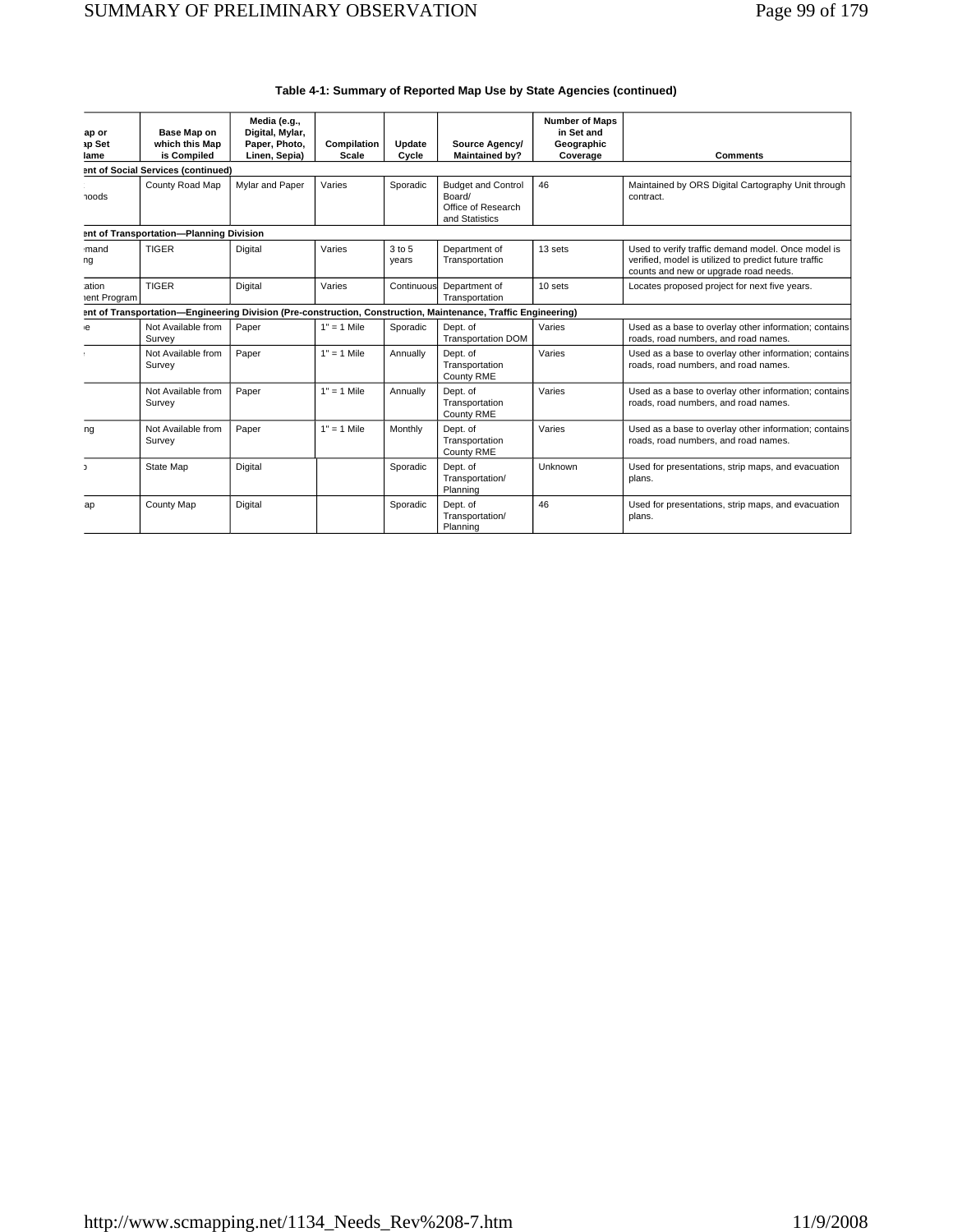| ip or                                                  | Base Map on                                    | Media (e.g.,<br>Digital, Mylar,  |                                                     |                                   |                                         | Number of Maps in<br>Set and |                                                                                                                             |  |  |
|--------------------------------------------------------|------------------------------------------------|----------------------------------|-----------------------------------------------------|-----------------------------------|-----------------------------------------|------------------------------|-----------------------------------------------------------------------------------------------------------------------------|--|--|
| p Set                                                  | which this Map<br>is Compiled                  | Paper, Photo,<br>Linen, Sepia)   | Compilation<br>Scale                                | Update<br>Cycle                   | Source Agency/<br><b>Maintained by?</b> | Geographic<br>Coverage       | <b>Comments</b>                                                                                                             |  |  |
| ame                                                    |                                                |                                  |                                                     |                                   |                                         |                              |                                                                                                                             |  |  |
| ent of Transportation-Information Technology Servic3es |                                                |                                  |                                                     |                                   |                                         |                              |                                                                                                                             |  |  |
| Highway                                                | Topo Quad,<br><b>ASCS/NAPP Photo</b>           | <b>Scanned Raster</b><br>Digital | $1" = 5,280'$ ,<br>$1" = 10.560'.$<br>$1" = 1,320'$ | Biennial/<br>Annual               | 46 Counties                             | 378                          | DOT Survey data used to indicate whether maps need<br>to be updated                                                         |  |  |
| <b>hty Traffic</b><br>)S                               | General Highway<br>Maps                        | <b>Scanned Raster</b><br>Digital | $1" = 10.560'$<br>$1" = 1,320'$                     | Annually                          | Data Services                           | 194                          |                                                                                                                             |  |  |
| hway Map                                               | <b>Reduced County</b><br>Maps                  | Digital                          | $1" = 6$ Miles                                      | Annually                          | Data Services                           | $\overline{1}$               |                                                                                                                             |  |  |
| ffic Flow                                              | State Highway Map                              | Digital                          | $1" = 6$ Miles                                      | Biennial                          | Data Services                           | $\overline{1}$               |                                                                                                                             |  |  |
| al Class                                               | General Highway<br>Maps                        | Scanned raster<br>digital        | $1" = 10,560'$                                      | Created<br>once every<br>10 years | Data Services                           | 103                          | <b>Updated Sporadically</b>                                                                                                 |  |  |
| Highway                                                | General Highway<br>Maps, State Highway<br>Maps | Digital                          | $1" = 6$ Miles,<br>$1" = 1.320'$                    | Created<br>once every<br>10 years | Data Services                           | 11                           | <b>Updated Sporadically</b>                                                                                                 |  |  |
| tion Books                                             | State Highway Map                              | Digital                          | N/A                                                 | Annually                          | Data Services                           | 46                           |                                                                                                                             |  |  |
| I University                                           |                                                |                                  |                                                     |                                   |                                         |                              |                                                                                                                             |  |  |
| s                                                      | Topography/Air<br>Photo                        | Digital                          | $1" = 1,000'$                                       | Sporadic                          | Knight Cox                              | As Needed                    | Used for general reference for Clemson University                                                                           |  |  |
|                                                        | Road/Property                                  | Digital                          | $1" = 1,000'$                                       | Annually/<br>Semi<br>Annually     | Knight Cox                              | As Needed                    | Used for hiking, biking, and horse trails on the<br>Clemson Experimental Forest; public distribution map<br>not yet updated |  |  |
|                                                        | Topography/DOQQ                                | Digital                          | $1" = 1.000'$                                       | Once/Several<br>Times a<br>Month  | Knight Cox                              | As Needed                    | Used for forest management planning activities.                                                                             |  |  |
|                                                        | of Archaeology and Anthropology                |                                  |                                                     |                                   |                                         |                              |                                                                                                                             |  |  |
| I Map                                                  | Municipal Map                                  | Paper                            | $1" = 1,000'$                                       | Sporadic                          | Dept. of<br>Transportation/<br>Planning | 382                          | Used for presentations, strip maps, and evacuation<br>plans.                                                                |  |  |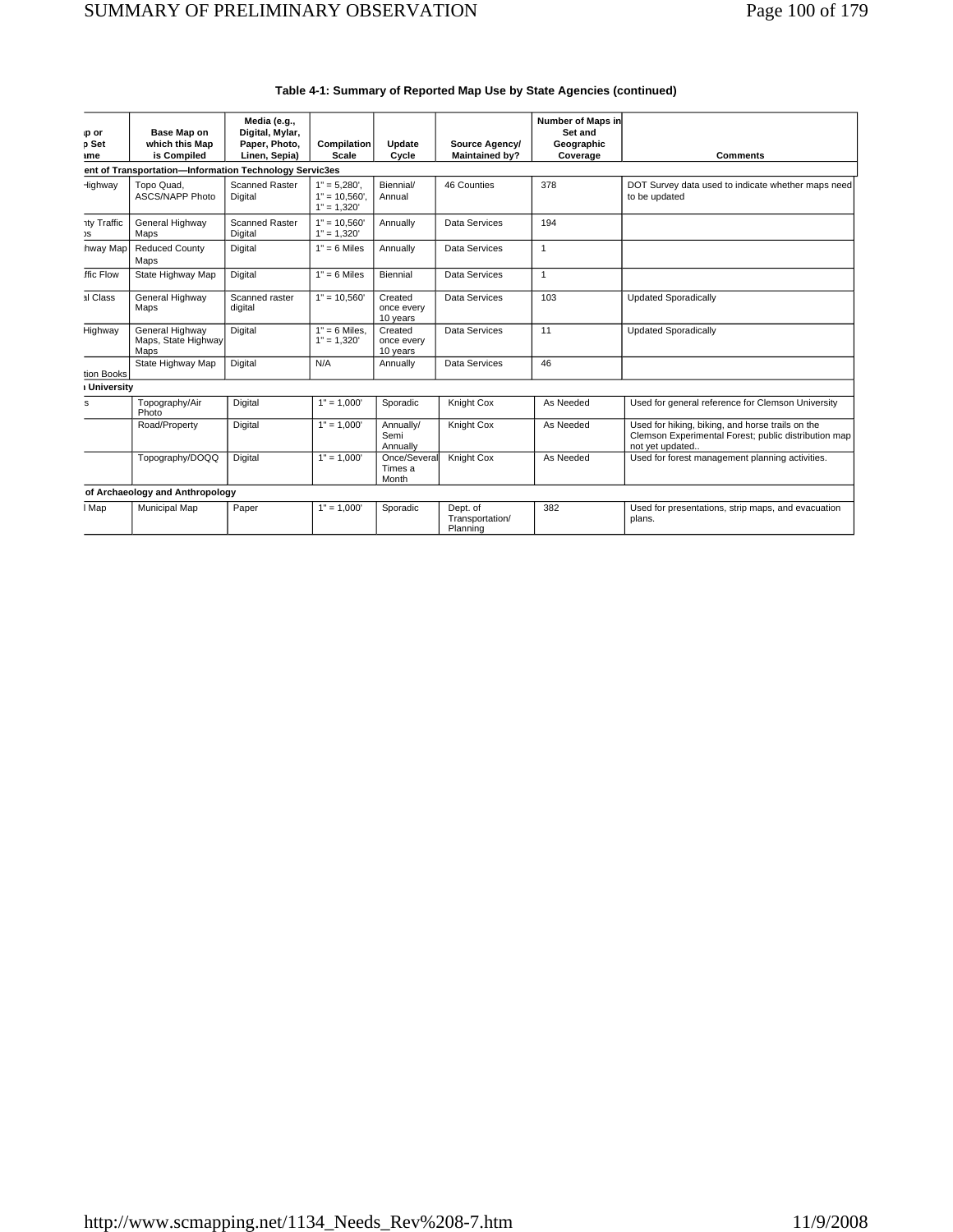| or.<br>Set<br>me | Base Map on<br>which this Map<br>is Compiled                                        | Media (e.g.,<br>Digital, Mylar,<br>Paper, Photo,<br>Linen, Sepia) | Compilation<br>Scale | Update<br>Cycle | Source Agency/<br><b>Maintained by?</b>         | <b>Number of Maps</b><br>in Set and<br>Geographic<br>Coverage | <b>Comments</b>                                                                                                                                                                                                 |
|------------------|-------------------------------------------------------------------------------------|-------------------------------------------------------------------|----------------------|-----------------|-------------------------------------------------|---------------------------------------------------------------|-----------------------------------------------------------------------------------------------------------------------------------------------------------------------------------------------------------------|
|                  | of Archaeology and Anthropology (continued)                                         |                                                                   |                      |                 |                                                 |                                                               |                                                                                                                                                                                                                 |
| Tracings         | <b>Interstate Routes</b>                                                            | Sepia, Digital,<br>Paper, Mylar                                   | 1:50                 | Sporadic        | Dept. of<br>Transportation/<br>Traffic          | Unknown                                                       |                                                                                                                                                                                                                 |
| t.<br>ons        | Aerial Photo                                                                        | Digital, Photo                                                    |                      | Sporadic        | Dept. of<br>Transportation/<br>Traffic          | Unknown                                                       | Used to plot the geometry of an intersection.                                                                                                                                                                   |
| aps              | County Road Map                                                                     | Digital and paper                                                 | Not Stated           | Not Stated      | Department of<br>Transportation                 |                                                               |                                                                                                                                                                                                                 |
| $\mathcal{L}$    | State Road Map                                                                      | Paper                                                             | Not Stated           | Not Stated      | Department of<br>Transportation                 |                                                               |                                                                                                                                                                                                                 |
|                  | General's Office, Department of the Military-South Carolina Air/Army National Guard |                                                                   |                      |                 |                                                 |                                                               |                                                                                                                                                                                                                 |
| <b>TM Grid</b>   | <b>UTM Coordinate</b>                                                               | Digital                                                           | Not Stated           | N/A             |                                                 | $\mathbf{1}$                                                  | The coverage is used as a reference so when the map<br>is taken out into the field and a site location is<br>identified, it will be possible to calculate the UTM<br>coordinate based on the map and map scale. |
| ent              | Not Stated                                                                          | Not Stated                                                        | Varies               | Sporadic        | National Guard                                  | 11                                                            | Used for orientation to the training center.                                                                                                                                                                    |
|                  | Not Stated                                                                          | Not Stated                                                        | Varies               | Varies          | <b>National Guard</b>                           | $\mathbf{1}$                                                  | Used for orientation                                                                                                                                                                                            |
|                  | Parcel Map                                                                          | Paper                                                             | Varies               | Not Stated      | McEntire ANG Sta.                               |                                                               |                                                                                                                                                                                                                 |
|                  | County Road Map                                                                     | Paper                                                             | $1" = 2$ Miles       | Not Stated      | <b>SC DOT</b>                                   |                                                               |                                                                                                                                                                                                                 |
|                  | <b>Topographic Quad</b>                                                             | Paper                                                             | 1:24,000             | Not Stated      | <b>USGS</b>                                     |                                                               |                                                                                                                                                                                                                 |
|                  | Parcel Map                                                                          | Paper                                                             | Varies               | Not Stated      | <b>McEntire ANG</b><br>Station                  |                                                               |                                                                                                                                                                                                                 |
|                  | <b>County Soils Survey</b>                                                          | Paper                                                             | $1" = 1.667'$        | Not Stated      | Natural Resource<br><b>Conservation Service</b> |                                                               |                                                                                                                                                                                                                 |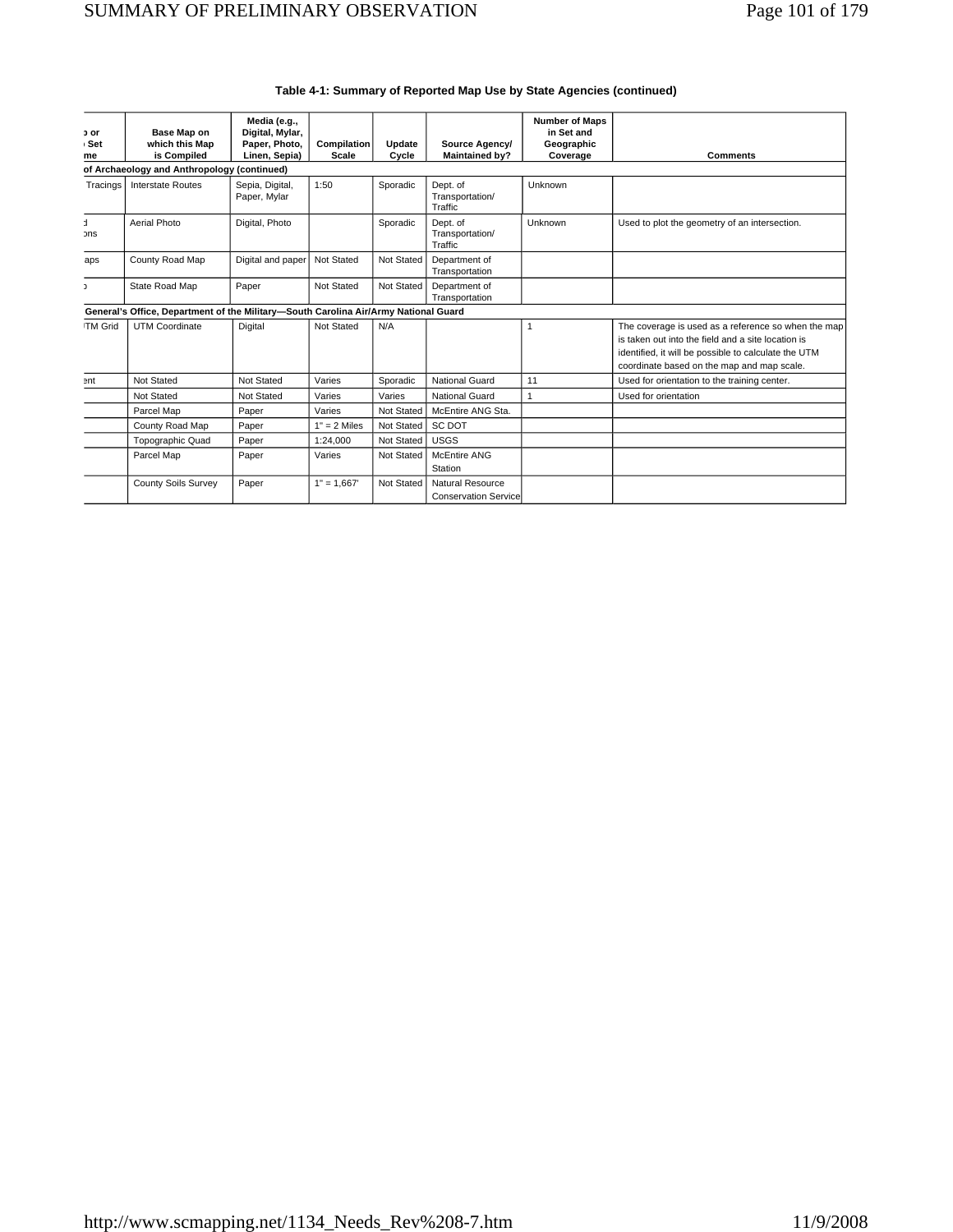The databases in Table 4-2 will sometimes be sources for creating GIS map layers or for providing attribute data to support GIS applications. The files will be linked to the GIS data layers through the primary key fields. A common primary key field consists of Address, although many of the DOT databases are indexed based on County Route and milepost. Other primary key fields include Parcel Number, Facility or Building IDs, Zip Code, and County code. These key fields provide a possible means for linking these databases with features stored in a GIS.

The database files documented in this table will form the basis for many of the attributes that will be associated with the GIS data layers. Some of these data may be made available to all users through the data clearinghouse, but many of these database attributes will have significance to only the department that maintains them. In either case, the flexibility of a GIS database to either store attribute data along with the data layer itself, or to store attribute data separately containing key fields to allow a temporary linkage to a GIS data layer, will provide a means of using GIS data for many purposes without compromising efforts to maintain confidentiality or to experiment through modeling routines that may not produce results that are appropriate for general access.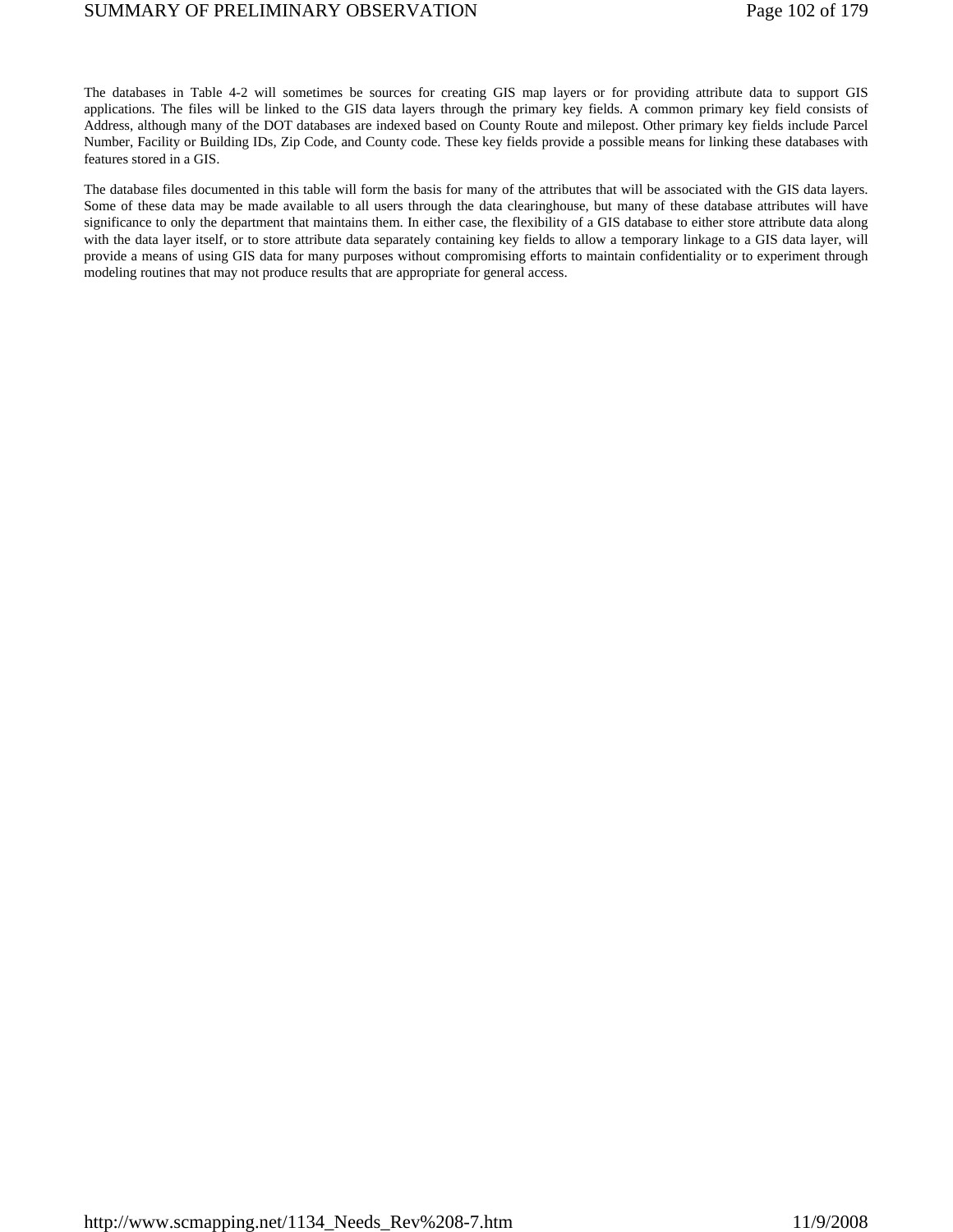| Table 4-2: Summary of Reported Geographically-related Databases |  |  |  |
|-----------------------------------------------------------------|--|--|--|
|                                                                 |  |  |  |

|                                                                                        | Format/System           |                                                    |                     |                                                                  |                                                                                                                             |  |  |  |  |
|----------------------------------------------------------------------------------------|-------------------------|----------------------------------------------------|---------------------|------------------------------------------------------------------|-----------------------------------------------------------------------------------------------------------------------------|--|--|--|--|
| Database Name                                                                          | (including<br>software) | <b>Primary Key</b>                                 | <b>Update Cycle</b> | <b>Description</b>                                               | <b>Maintained By?</b>                                                                                                       |  |  |  |  |
| partment of Archives and History                                                       |                         |                                                    |                     |                                                                  |                                                                                                                             |  |  |  |  |
| eterminations of National                                                              | <b>Access</b>           | Site or                                            | Daily               | Contains National Register of                                    | SC Dept. of Archives and History                                                                                            |  |  |  |  |
| egister Eligibility                                                                    |                         | Structure ID                                       |                     | Historic Places eligibiltydescisions<br>rendered by the SHPO     |                                                                                                                             |  |  |  |  |
| chaeological Site Attribute Data                                                       | Access                  | Site Number                                        | <b>Sporadic</b>     | Contains attribute information about<br>archaeological sites     | SC Institute of Archaeology and Anthropology                                                                                |  |  |  |  |
| idget and Control Board, Division of Operations -                                      |                         |                                                    |                     | Office of General Services, State Building and Property Services |                                                                                                                             |  |  |  |  |
| oject Database                                                                         | PC Access               | Building #,<br>Project #,<br><b>Building Owner</b> | Not Stated          | Not Stated                                                       | State Building and Property Services                                                                                        |  |  |  |  |
| asing Database                                                                         | PC Access               | Not Stated                                         | Not Stated          | Not Stated                                                       | State Building and Property Services                                                                                        |  |  |  |  |
| ate Land Inventory                                                                     | Not Stated              | Not Stated                                         | Not Stated          | Not Stated                                                       | State Building and Property Services                                                                                        |  |  |  |  |
| praisal Database                                                                       | DOS. FoxPro             | Parcel Number   Not Stated                         |                     | There are 32,000 records.                                        | State Building and Property Services                                                                                        |  |  |  |  |
| partment of Health and Environmental Control-Environmental Quality Control-Air Quality |                         |                                                    |                     |                                                                  |                                                                                                                             |  |  |  |  |
| nissions Inventory Database                                                            | Novell, I-Steps         | Facility ID                                        | Daily               | Use for pollution analysis                                       | South Carolina Department of Health and<br>Environmental Control-Air Quality                                                |  |  |  |  |
| partment of Health and Environmental Control-Division of Biostatistics                 |                         |                                                    |                     |                                                                  |                                                                                                                             |  |  |  |  |
| ancer                                                                                  | <b>ASCII</b>            | Address                                            | Annual              | Cancer Cases                                                     | South Carolina Department of Health and<br>Environmental Control-Central Cancer Registry                                    |  |  |  |  |
| sath Certificates                                                                      | <b>ASCII</b>            | Address                                            | Annual              | Deaths, Infant Deaths, Fetal Deaths                              | South Carolina Department of Health and<br>Environmental Control-Vital Records Office                                       |  |  |  |  |
| th Certificates                                                                        | ASCII                   | Address                                            | Annual              | Live Births                                                      | South Carolina Department of Health and<br>Environmental Control-Vital Records Office                                       |  |  |  |  |
| munizations                                                                            | ASCII                   | <b>Address</b>                                     | Daily               | Immunized population                                             | South Carolina Department of Health and<br><b>Environmental Control-Public Health Statistics</b><br>and Information Systems |  |  |  |  |
| salth Facilities                                                                       |                         | <b>Address</b>                                     | Daily               | Regulated and Permitted Health<br>Facilities                     | South Carolina Department of Health and<br><b>Environmental Control-Health Regulations</b>                                  |  |  |  |  |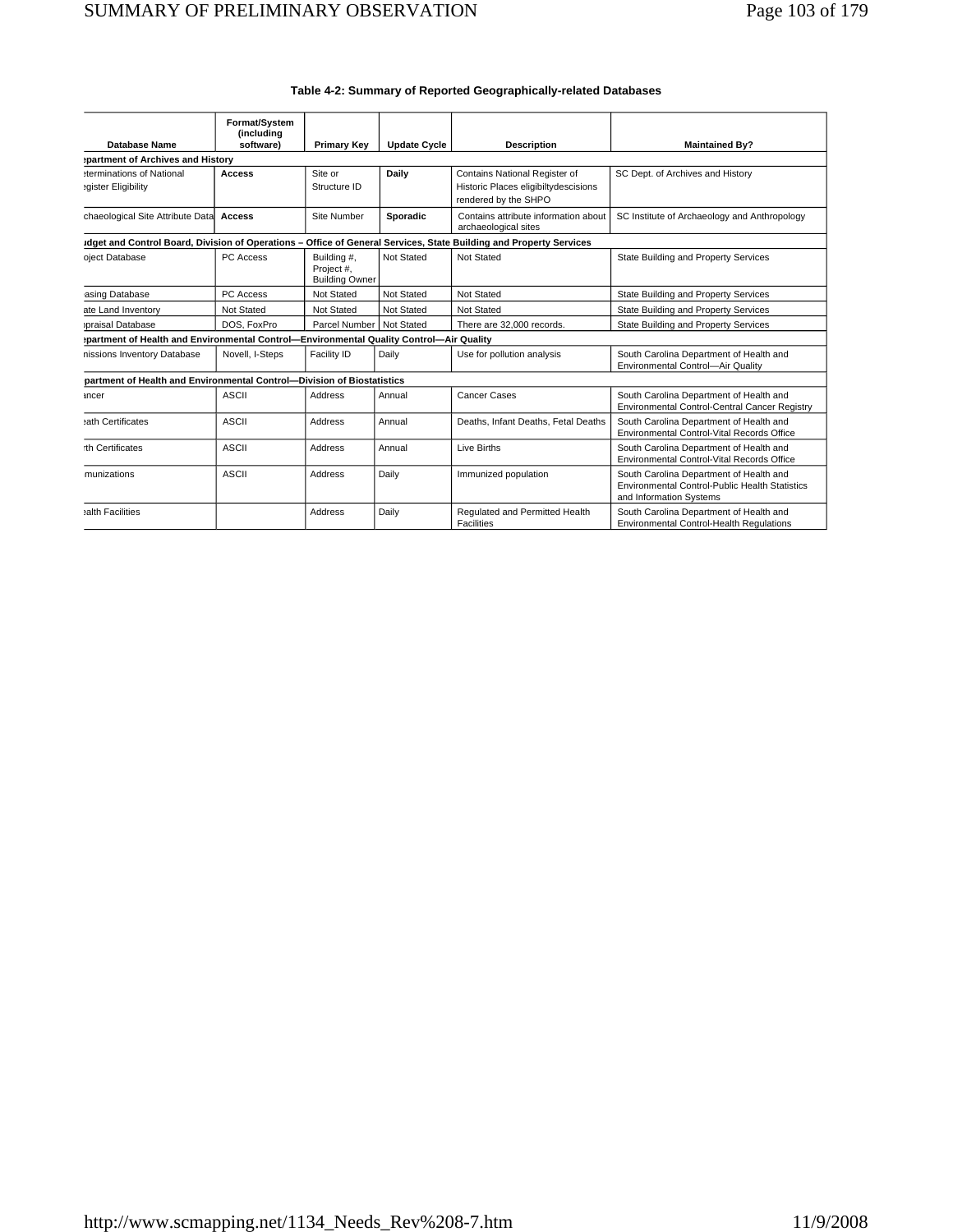| Database Name                                                  | Format/System<br>(including<br>software) | <b>Update Cycle</b><br><b>Primary Key</b><br><b>Description</b> |           |                                                                                                                       | <b>Maintained By?</b>                                                   |  |  |  |  |  |
|----------------------------------------------------------------|------------------------------------------|-----------------------------------------------------------------|-----------|-----------------------------------------------------------------------------------------------------------------------|-------------------------------------------------------------------------|--|--|--|--|--|
| irtment of Health and Environmental Control-Bureau of Water    |                                          |                                                                 |           |                                                                                                                       |                                                                         |  |  |  |  |  |
| <i>In</i> Groundwater<br>amination                             | PC, FoxPro                               | Facility ID                                                     | Annually  | Used to locate sources of<br>contamination, and sampling<br>frequency.                                                | South Carolina Department of Health and<br><b>Environmental Control</b> |  |  |  |  |  |
| c Water Supply Wells                                           | PC, NT, FoxPro                           | Facility ID,<br>Source ID                                       | Weekly    | Used to model capture zones, and<br>score sites with contamination.                                                   | South Carolina Department of Health and<br><b>Environmental Control</b> |  |  |  |  |  |
| rground Storage Tanks                                          | PC, NT, FoxPro                           | Facility ID                                                     | Daily     | Used to determine zone of<br>contributions.                                                                           | South Carolina Department of Health and<br><b>Environmental Control</b> |  |  |  |  |  |
| irtment of Health and Human Services-Bureau of Senior Services |                                          |                                                                 |           |                                                                                                                       |                                                                         |  |  |  |  |  |
| or Centers List                                                | Paper                                    | None Stated                                                     | Annually  | Used for internal purposes to track<br>available resources and services.                                              | <b>Outside Organization</b>                                             |  |  |  |  |  |
| <b>Database</b>                                                | PC Windows 95.<br>98. NT SQL             | <b>Address</b>                                                  | Daily     | Used for planning, analysis of client<br>demographics, clients' service<br>usage, and state and federal<br>reporting. | <b>Outside Organization</b>                                             |  |  |  |  |  |
| <b>Management System</b>                                       | PC. Various<br>software, VB,<br>Access   | Facility ID,<br><b>Address</b>                                  | Daily     | Used to track applicants and client<br>information                                                                    | Community Long-term Care                                                |  |  |  |  |  |
| -term Care Ombudsman<br>plaints                                | PC, Ombud 3.0                            | Facility,<br>Address                                            | Quarterly | Used to provide federal and state<br>reports.                                                                         | Outside Regional Ombudsman Offices                                      |  |  |  |  |  |
| tee Mailing List (Aging<br>ork)                                | PC, WP                                   | Address                                                         | Sporadic  | Used to provide contact information<br>on services to Senior Citizens.                                                | <b>Outside Organization</b>                                             |  |  |  |  |  |
| ce Delivery Sites and<br>ces                                   | PC, WP                                   | <b>Address</b>                                                  | Annually  |                                                                                                                       | <b>Outside Organization</b>                                             |  |  |  |  |  |
| of Service Report (Aging<br>ork)                               | PC, Lotus 123                            | County by<br>County                                             | Annually  | Planning and analysis of service<br>distribution, response to questions.                                              | Outside Organization                                                    |  |  |  |  |  |
| <b>Cost Report</b>                                             | PC. Lotus 123                            | County                                                          | Annually  | Planning, analysis of costs,<br>response to questions.                                                                | <b>Outside Organization</b>                                             |  |  |  |  |  |

### **Table 4-2: Summary of Reported Geographically-related Databases (continued)**

### **Table 4-2: Summary of Reported Geographically-related Databases (continued)**

| Database Name                   | Format/System<br>(including<br>software)                                                         | <b>Primary Key</b>                 | <b>Update Cycle</b> | <b>Description</b>                                                                                                                                                                                      | <b>Maintained By?</b>               |  |  |
|---------------------------------|--------------------------------------------------------------------------------------------------|------------------------------------|---------------------|---------------------------------------------------------------------------------------------------------------------------------------------------------------------------------------------------------|-------------------------------------|--|--|
|                                 | artment of Health and Human Services-Bureau of Community Services, ABC Child Care Voucher System |                                    |                     |                                                                                                                                                                                                         |                                     |  |  |
| ider (Provider Facility<br>ess) | Novell Groupware,<br>Clipper                                                                     | Address                            | Sporadic            | Used for: consumer education<br>notices, service authorization/re-<br>authorization, provider payment,<br>technical assistance, training<br>opportunities, notice of<br>grant/contractual opportunities | Department and Outside Organization |  |  |
| it (Client Home Address)        | Novell Groupware,<br>Clipper                                                                     | Address                            | Sporadic            | Consumer education notices:<br>Service authorization/re-<br>authorization; Technical assistance                                                                                                         | Department and Outside Organization |  |  |
| it (Client Work Address)        | Novell Groupware,<br>Clipper                                                                     | Address                            | Sporadic            | Consumer education notices:<br>Service authorization/re-<br>authorization; Technical assistance                                                                                                         | Department and Outside Organization |  |  |
|                                 |                                                                                                  |                                    |                     | artment of Health and Human Services-Bureau of Information Systems/Division of Information Systems Management                                                                                           |                                     |  |  |
| caid Eligible                   | Various:<br>HDS Pilot 35.<br>Enterprise Server,<br>OS/390 CA<br><b>IDMS/R</b>                    | County and<br>Address              | Daily               | Used in editing healthcare claims<br>for Medicaid recipients.                                                                                                                                           | SCDSS-SCDHHS                        |  |  |
| caid Providers                  | Various:<br>HDS Pilot 35.<br>Enterprise Server,<br>OS/390 CA<br><b>IDMS/R</b>                    | County and<br>Address              | Daily               | Used in editing and paying claims<br>for Medicaid recipients.                                                                                                                                           | <b>SCDHHS</b>                       |  |  |
| caid Claims                     | Various:<br>HDS Pilot 35.<br>Enterprise Server,<br>OS/390 CA<br><b>IDMS/R</b>                    | Linked to data set<br>listed above | Daily               | History of healthcare which were<br>remitted to Medicaid for payment,<br>more than<br>100 million records                                                                                               | <b>Medicaid Providers</b>           |  |  |

### **Table 4-2: Summary of Reported Geographically-related Databases (continued)**

| Database Name                                                                                  | Format/System<br>(including software) | <b>Primary Key</b>                                 | <b>Update Cycle</b> | <b>Description</b>                                                                                      | <b>Maintained By?</b> |
|------------------------------------------------------------------------------------------------|---------------------------------------|----------------------------------------------------|---------------------|---------------------------------------------------------------------------------------------------------|-----------------------|
| rtment of Health and Human Services, Bureau of Community Services, Social Services Block Grant |                                       |                                                    |                     |                                                                                                         |                       |
| S Provider Billing Support-<br>Post-DHHS Post Units<br>ded                                     | <b>IBM Mainframe.</b><br>ADABAS       | Facility ID.<br>Address, Service<br>Codes, Clients | Monthly             | Links provider data with clients<br>authorized to receive services:<br>updates and maintains contractor | SCDSS-SACWIS          |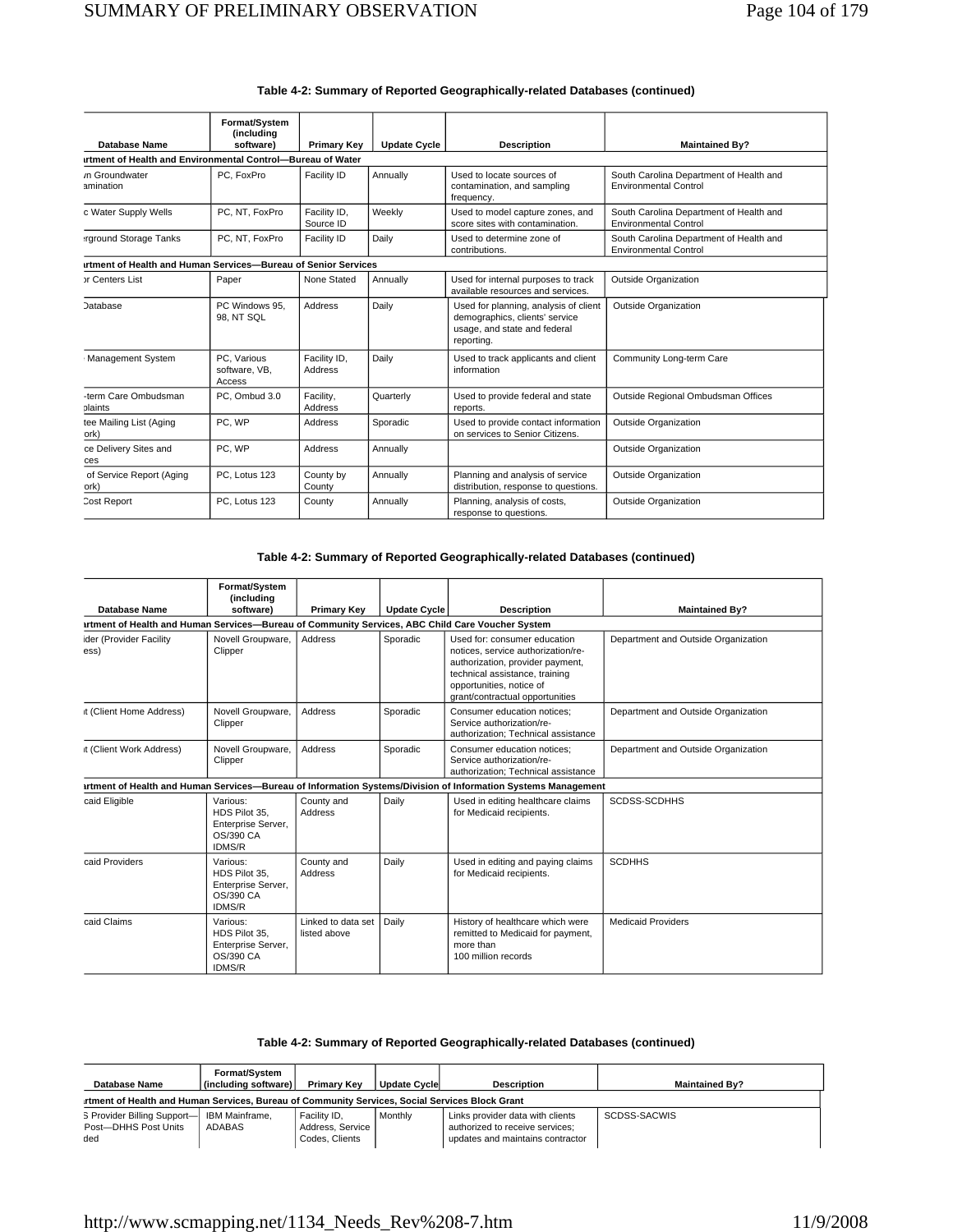|                                                                                      |                                 |                                                     |           | files for Social Services Block<br>Grants.                                                                       |                                  |
|--------------------------------------------------------------------------------------|---------------------------------|-----------------------------------------------------|-----------|------------------------------------------------------------------------------------------------------------------|----------------------------------|
| t Records                                                                            | IBM Mainframe.<br><b>ADABAS</b> | Client Name.<br>Address.<br>Client ID, Family<br>ID | Daily     | Various reports generated from<br>database, linkages to providers,<br>aggregate regarding client<br>demographics | SCDSS-SACWIS                     |
| er Education Tuition Grants Commission                                               |                                 |                                                     |           |                                                                                                                  |                                  |
| Senators                                                                             | PC, Flexgen                     | Legislative district Annually<br>by zip code        |           | Used to provide information to<br>legislators and colleges.                                                      | Not Stated                       |
| ties                                                                                 | PC, Flexgen                     | <b>County Codes</b>                                 | Annually  | Used to check county residency of<br>grant recipients.                                                           | Not Stated                       |
| ing, Finance, and Development Authority-Executive                                    |                                 |                                                     |           |                                                                                                                  |                                  |
| I) Home Program                                                                      | Not Stated                      | Not Stated                                          | As Needed | Used for the administration of<br>programs. Planning, budgeting,<br>tracking of funds, etc.                      | Information Technology           |
| ing Trust Fund                                                                       | Excel                           | Not Stated                                          | As Needed | Used for the administration of<br>programs. Planning, budgeting,<br>tracking of funds, etc.                      | Information Technology           |
| ncome Housing Tax Credit                                                             | Microsoft                       | Not Stated                                          | As Needed | Used for the administration of<br>programs. Planning, budgeting,<br>tracking of funds, etc.                      | Information Technology           |
| ling, Finance, and Development Authority (Rental Assistance and Compliance Division) |                                 |                                                     |           |                                                                                                                  |                                  |
| on 8 Cert/Voucher                                                                    | Pentium Windows<br>NT, NMMS     | <b>Address</b>                                      | Daily     | Used to administer one HUD section<br>8 program.                                                                 | Rental Assistance and Compliance |
| on 8 NC                                                                              | VAX. AOD                        | <b>Address</b>                                      | Daily     | Not Stated                                                                                                       | Rental Assistance and Compliance |
| Credit Monitoring                                                                    | Alpha Windows NT,<br>Access     | <b>Address</b>                                      | Daily     | <b>Not Stated</b>                                                                                                | Rental Assistance and Compliance |

**Table 4-2: Summary of Reported Geographically-related Databases (continued)** 

| <b>Database Name</b>                                   | Format/System<br>(including software)                   | <b>Primary Key</b>                               | <b>Update Cycle</b> | <b>Description</b>                                                                                              | <b>Maintained By?</b>                                        |
|--------------------------------------------------------|---------------------------------------------------------|--------------------------------------------------|---------------------|-----------------------------------------------------------------------------------------------------------------|--------------------------------------------------------------|
| tment of Mental Health-Information Resource Management |                                                         |                                                  |                     |                                                                                                                 |                                                              |
| <b>Imer Information System</b>                         | RS 6000 Unix.<br><b>Informix Relational</b><br>Database | Facility ID<br>Program,<br><b>County Address</b> | Daily               | Used to track admissions, services<br>received and discharge of<br>consumers.                                   | <b>CIS Support</b>                                           |
| <b>Museum</b>                                          |                                                         |                                                  |                     |                                                                                                                 |                                                              |
| aphic locations for all<br>al History items.           | Not Stated                                              | Not Stated                                       | Not Stated          | Not Stated                                                                                                      | South Carolina Museum Registrar                              |
| tment of Transportation-Planning Division              |                                                         |                                                  |                     |                                                                                                                 |                                                              |
| Projections                                            | PC, Tran Plan, Excel,<br>and Access                     | <b>Traffic Count</b><br><b>Stations</b>          | 3 to 5 years        | Use to determine road widening                                                                                  | Department of Transportation                                 |
| I-economic Projections                                 | PC, Excel, and<br>Access                                | Traffic Analysis 3 to 5 years<br>Zones           |                     | Used for traffic demand models                                                                                  | Department of Transportation                                 |
| Inventory/Highway Index/                               | Various: PC and<br>Mainframe                            | County, Route,<br>Milepost                       | Daily               | Attributes of roads indexed by<br>mileage marker and county route.                                              | South Carolina Department of Transportation Data<br>Services |
| a Inventory                                            | Various: TSO and<br>Mainframe                           | County, Route,<br>Milepost                       | Daily               | Attributes of bridges                                                                                           | South Carolina Department of Transportation Data<br>Services |
|                                                        | Various: PC and<br>Mainframe                            | County, Route,<br>Milepost                       | Daily               | Geographic reference is site of traffic<br>counting devices                                                     | South Carolina Department of Transportation Data<br>Services |
| nent Management                                        | PC                                                      | County, Route,<br>Milepost                       | Daily               | Pavement attribute of roads<br>referenced by county route and<br>milepost.                                      | South Carolina Department of Transportation Data<br>Services |
|                                                        |                                                         |                                                  |                     | tment of Transportation-Engineering Division (Pre-construction, Construction, Maintenance, Traffic Engineering) |                                                              |
| ent Reports                                            | PC, Service Rel.2                                       | Varies                                           | Varies/Quarterly    | Used for identifying safety projects.                                                                           | South Carolina Department of Public Safety                   |
| ad Inspections                                         | PC. Service Rel.2                                       | Varies                                           | Varies/Quarterly    | Inventory railroads.                                                                                            | South Carolina Department of Public Safety                   |

### **Table 4-2: Summary of Reported Geographically-related Databases (continued)**

| <b>Database Name</b>                         | Format/System<br>(including software) | <b>Primary Key</b>                      | Update Cycle | <b>Description</b>                                                                                                         | <b>Maintained By?</b>                      |
|----------------------------------------------|---------------------------------------|-----------------------------------------|--------------|----------------------------------------------------------------------------------------------------------------------------|--------------------------------------------|
|                                              |                                       |                                         |              | nent of Transportation—Engineering Division (Pre-construction, Construction, Maintenance, Traffic Engineering) (continued) |                                            |
| Files (Signing, Marking,<br>provement, etc.) | PC. Service Rel.2                     | Varies                                  |              | Varies/Quarterly Used for signing, marketing.                                                                              | South Carolina Department of Public Safety |
| cing                                         | Paper                                 | Road #, County<br>Length termini        | Not Stated   | Visual representation of proposed<br>work areas.                                                                           | <b>County District</b>                     |
| as/Welcome Centers                           | Paper                                 | Road #, County                          | Not Stated   |                                                                                                                            | <b>County District</b>                     |
| linary Projects                              | Paper                                 | Road #. Area.<br>Termini                | Not Stated   | Used for data retrieval and site<br>location.                                                                              | <b>County District</b>                     |
| : Maintenance                                | Paper                                 | Road #, County,   Not Stated<br>Termini |              | Used for data retrieval and site<br>location.                                                                              | <b>County District</b>                     |
|                                              |                                       |                                         |              |                                                                                                                            |                                            |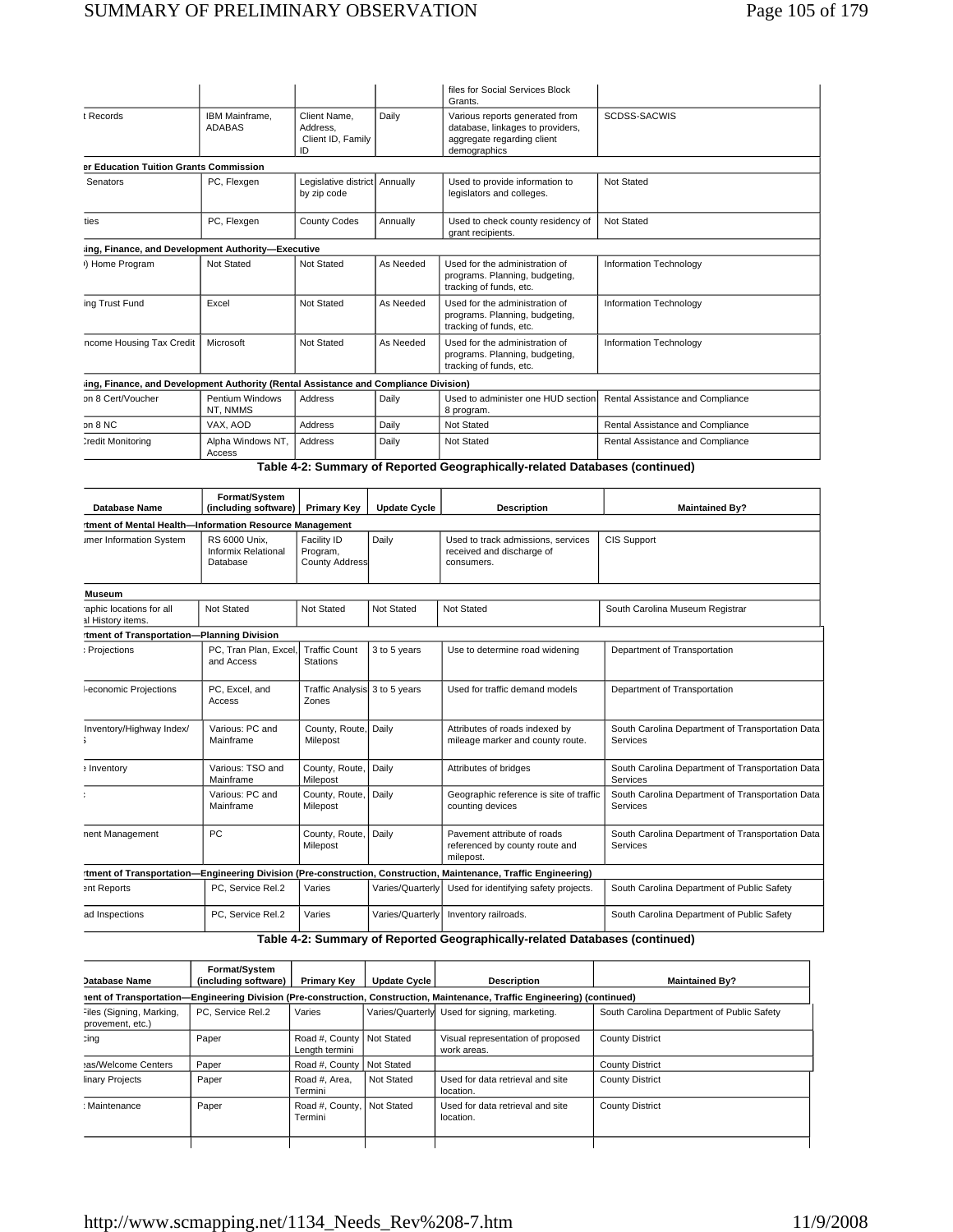# SUMMARY OF PRELIMINARY OBSERVATION Page 106 of 179

| ction Card File                                                             | PC, Access                                           | County, Road,<br>Termini                | Daily    | Used for management reports and<br>pay estimates.                                                             | Construction                                 |
|-----------------------------------------------------------------------------|------------------------------------------------------|-----------------------------------------|----------|---------------------------------------------------------------------------------------------------------------|----------------------------------------------|
| hager Construction<br>ment Systems                                          | PC, Site Manager and System Key<br>Oracle            |                                         | Daily    | Used for management reports and<br>pay estimates.                                                             | Construction                                 |
| nent of Social Services-Planning and Research                               |                                                      |                                         |          |                                                                                                               |                                              |
| istory Information Profile                                                  | <b>SUN Micro Systems,</b><br>SAS                     | Census.<br>Longitude/<br>Latitude       | Sporadic | Database of information on program<br>participants                                                            | Department of Social Services                |
| nent of Natural Resources-Law Enforcement Division                          |                                                      |                                         |          |                                                                                                               |                                              |
| lent Based Reporting                                                        | In-house COBOL,<br>Mainframe                         | Not Stated                              | Daily    | Database of crimes and arrests                                                                                | All Police Agencies in SC                    |
| arolina Institute of Archaeology and Anthropology                           |                                                      |                                         |          |                                                                                                               |                                              |
| <b>Fracking</b>                                                             | Macintosh Performa<br>636 CD, FileMaker<br>Pro $4.0$ | Site Number                             | Daily    | Database used to track<br>archaeological projects conducted in<br>the State from initiation to<br>completion. | SC Institute of Archaeology and Anthropology |
| arolina Bibliography of<br><b>ogy</b>                                       | Macintosh Performa<br>636 CD, FileMaker<br>Pro 4.0   | Archaeological Sitel Sporadic<br>Number |          | Used to collect background research<br>of projects conducted found in a<br>project area.                      | SC Institute of Archaeology and Anthropology |
| Table 4-2: Summary of Reported Geographically-related Databases (continued) |                                                      |                                         |          |                                                                                                               |                                              |

| Jatabase Name                                                  | Format/System<br>(including software)        | <b>Primary Kev</b>                     | <b>Update Cycle</b> | <b>Description</b>                                                                                                                                | <b>Maintained Bv?</b>                        |
|----------------------------------------------------------------|----------------------------------------------|----------------------------------------|---------------------|---------------------------------------------------------------------------------------------------------------------------------------------------|----------------------------------------------|
| :arolina Institute of Archaeology and Anthropology (continued) |                                              |                                        |                     |                                                                                                                                                   |                                              |
| logical Attribute Data                                         | Dell Optiplex,<br>Windows NT, Access<br>2000 | Archaeological<br>Site Number          | Sporadic            | Attribute data is used to describe<br>the time period, if present, at a<br>specific archeological site location.                                  | SC Institute of Archaeology and Anthropology |
| logical Inventory List                                         | Not Stated                                   | Not Stated                             | Daily               | Used mainly by the site file<br>manager to assign specific and<br>unique identifiers to an<br>Archaeological Site location found<br>in the State. | SC Institute of Archaeology and Anthropology |
| arolina Sea Grant Consortium                                   |                                              |                                        |                     |                                                                                                                                                   |                                              |
| atabase                                                        | Windows NT. Excel                            | Address                                | Weekly              | Used to monitor locations and<br>effectiveness of publicity and<br>interest levels throughout the State.                                          | SCSGED-Coastal Hazards                       |
| presentatives                                                  | PC, Flexgen                                  | Legislative<br>district by zip<br>code | Annually            | Used to provide information to<br>legislators and colleges.                                                                                       | Not Stated                                   |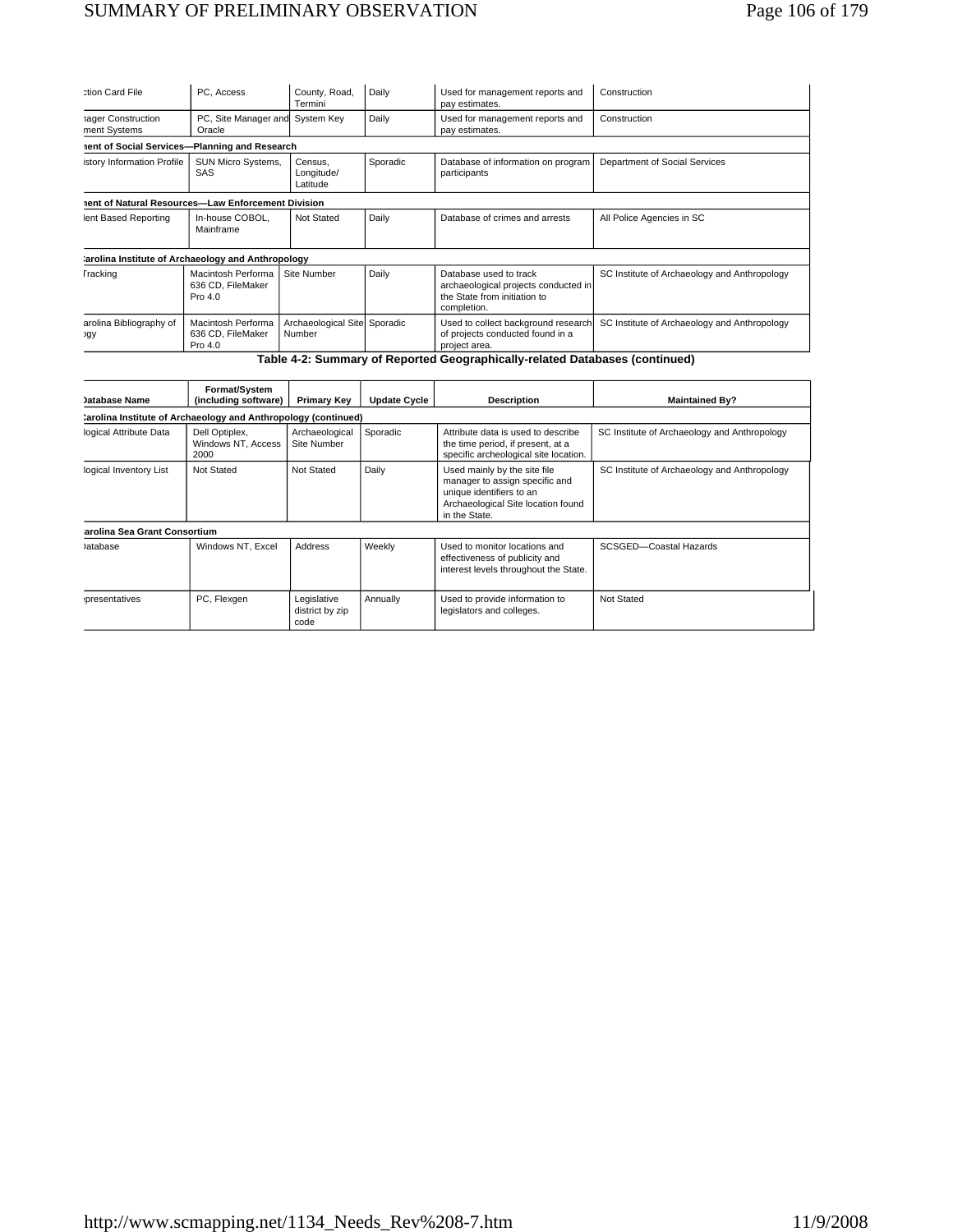### **4.1.2. Data Resources Maintained by Organizations Outside of State Government**

Other types of data are typically handled by other organizations that use GIS throughout the State, especially COGs, local governments, and public or private utilities. These types of resources are often at a larger scale than those data layers maintained by State agencies (e.g., parcel maps and data). The larger scale data layers, though often too detailed to be practically maintained by State agencies, are of great interest to them, since so many State agencies' programs can make effective use of this larger scale, higher detail data. This underscores the need and benefit of a coordinated GIS program in the State where data can be easily shared among State government and the COGs, local governments, and utility organizations.

Parcel data are the most highly desired data layer since property ownership and configuration of land parcels have so much impact on activities and planning. Local governments digitize and maintain parcels, as well as other detailed data that depict features in their county or municipality. These include planimetric data, large-scale digital orthophotography, and zoning. COGs often use these layers when they are available. COGs may assist local governments with technical assistance and analysis capabilities. They may develop some GIS data layers that cover their region and share those data with their member local governments. COGs rely on many State datasets such as those that can be obtained from the Department of Commerce and the Department of Natural Resources.

Utility organizations commonly have needs for government-created data sets such as base map layers and parcels. They develop detailed GIS layers depicting their facilities. Governments are typically interested in those facility data layers, and there are sometimes opportunities for data sharing under terms of agreement on the use and distribution of data.

### **4.2. CURRENT GEOGRAPHIC DATA CLEARINGHOUSE PROGRAMS**

As identified above, a considerable amount of GIS data has been compiled by State agencies and other organizations in the State. Two groups in particular—DNR and the University of South Carolina—have created automated Internet-based clearinghouses that provide a capability to search for data and download data sets.

### **4.2.1. DNR GIS Data Clearinghouse**

The South Carolina Department of Natural Resources has developed a GIS data clearinghouse that operates over the Internet. The Natural Resources Information Management and Analysis (NRIMA) Section within the Land, Water and Conservation Division operates the Clearinghouse. The Clearinghouse offers GIS users in the State a means of downloading natural resources data layers covering various portions of South Carolina. Users of the site must acknowledge a disclaimer absolving the Department of Natural Resources of responsibility for completeness and accuracy of the map data contained within the site. Once into the site, the user is greeted by choices for selecting data to be downloaded. There is an index map showing the status of the available layers. All the data available within this site are referenced to the USGS 7.5' topographic quadrangle maps, and most originate from the USGS as digital line graphs (DLGs). The DLGs have been acquired by DNR, enhanced with attribution, edgematched, checked for errors, and corrected. The available layers are:

- NWI wetlands
- Land use
- Soils
- Scanned USGS 7.5' topographic quad sheets (Digital Raster Graphics)
- Digital Elevation Models (DEMs)
- USGS DLG layers:
	- Hypsography
	- Hydrography
	- Airports
	- County boundaries
	- Forest boundaries
	- Municipal boundaries
	- Parks boundaries
	- Power and transmission lines
	- Refuges
	- Reservations
	- Roads
	- Railroads
	- Wilderness areas.

The DNR data clearinghouse will be a model for the statewide GIS data clearinghouse that will make these data layers available, as well as layers from other agencies. The website can be visited at http://water.dnr.state.sc.us/water/nrima/gisdata/.

NRIMA also has digital orthophoto quarter quadrangles that are based on 1994 NAPP photography. These data are not made available through the Clearinghouse at this time, but they have been used to conduct quality control on many of the Clearinghouse data layers.

### **4.2.2. University of South Carolina**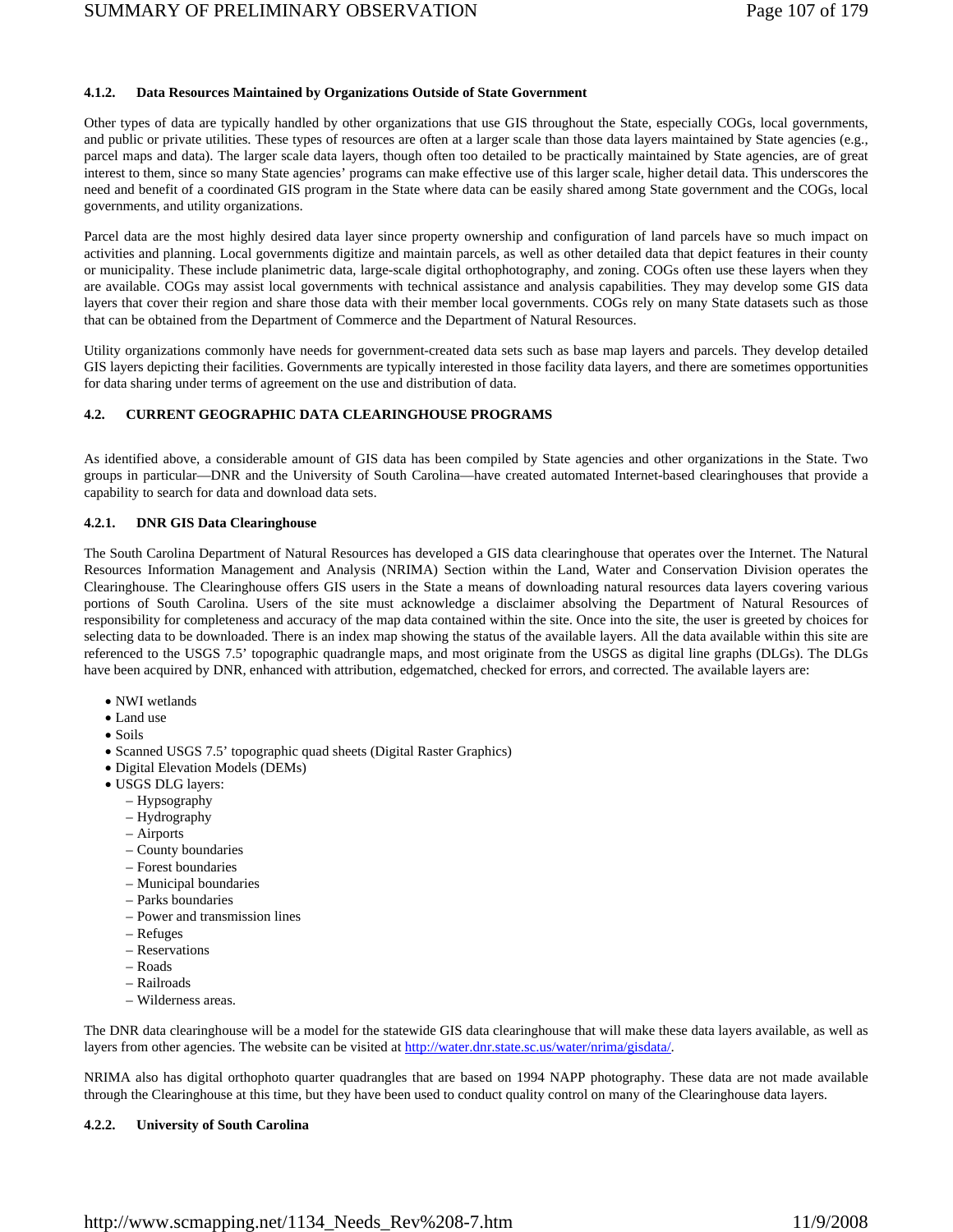## SUMMARY OF PRELIMINARY OBSERVATION Page 108 of 179

The University of South Carolina Department of Geography Center for GIS and Remote Sensing, along with the College's Liberal Arts Computing Lab, maintain an on-line data clearinghouse of GIS data and related tables. Much of the information served has been created or supplied by other entities. The University serves all data that is not bound by licensing restrictions to the public via the Internet, while maintaining licensed files for internal use only. This GIS Data Clearinghouse includes South Carolina data layers, as well as many that cover other parts of the country. The layers offered for download by the University are organized into the following categories:

- Geography—Includes many political, census, and district boundaries for South Carolina, along with a broad set of data layers for the U.S. and the world (e.g., country boundaries and the world).
- Services and Facilities—Includes many types of businesses and landmarks in the area of Columbia and other portions of South Carolina (e.g., restaurants and churches). This site also contains the Dept. of Commerce's Quality of Life dataset, comprised of a variety of point features.
- Physical and Environmental—Links to other servers for downloading data, as well as some significant locations such as weather stations throughout the country.
- Hydrology and Related—Links to the DNR GIS Data Clearinghouse for hydrographic data and NWI wetlands.
- Imagery—Includes SPOT data, orthophotography, Thematic Mapper data, and USGS quad sheet raster data.
- Infrastructure—Many large-scale data layers such as parcels and zoning from Richland County and data related to water and sewer lines and other utility transmission lines.
- Hazards—No data can be downloaded under this category, but data layers are listed along with a phone number for an organization that can supply the listed data sets.
- USC Campus—This category holds large-scale data depicting features of the University of South Carolina Campus
- Miscellaneous/Reference—This category holds several types of map sheet grids.
- Other GIS Servers—Provide links to many other GIS data clearinghouses throughout the country.

The University of South Carolina website can be reached at http://www.cla.sc.edu/gis/dataindex.html.

### **4.2.3. State Demographic Data Center**

The State Budget and Control Board, through the Office of Research and Statistics, operates The Health and Demographics office that coordinates the State census preparation activities and gathers and distributes information related to demographics and public health information for South Carolina. Through the website, http://www.orss.state.sc.us/census.html, users can obtain census data. Another website, http://www.orss.state.sc.us/healthdemo.html, provides users with capabilities for on-line queries of public health statistics based on user-defined parameters.

### **4.3. MAJOR STATEWIDE OR REGIONAL GIS DATA DEVELOPMENT EFFORTS**

State agencies are currently involved with several programs with the purpose of developing new GIS data sets or augmenting existing GIS data resources, and the quality of mapping in South Carolina. Many of these programs are documented to account for their impacts on the coordination of GIS activities in the State. The major GIS data development programs that are now in place or are in the planning stages are summarized in Table 4-3 and explained in more detail below.

| Data Set or GIS Data         | Organization     |                                                               |
|------------------------------|------------------|---------------------------------------------------------------|
| <b>Development Program</b>   | Responsible      | <b>Status</b>                                                 |
| CIR DOQQS                    | <b>DNR NRIMA</b> | Attempting to get funding for the program. CIR NAPP           |
|                              |                  | photography has been flown, acquired, and scanned.            |
| Update and Correct DLGs      | <b>DNR NRIMA</b> | Had plans to use updated DOQQs from 1999 photography          |
|                              |                  | to update hydrography, wetlands, and land use. However,       |
|                              |                  | funds for new DOQQs were not approved by the                  |
|                              |                  | legislature.                                                  |
| Update NWI Wetland Maps      | DNR NRIMA        | Dependent on the production of the CIR DOQQs.                 |
| Large-scale Digital          | Geodetic Survey  | Available for any county that wishes to participate. Six      |
| Orthophotography             |                  | counties have developed the true digital                      |
|                              |                  | orthophotography, six counties are in the process of          |
|                              |                  | development, and five counties are planning for the           |
|                              |                  | project. Twenty-six counties now have hard copy               |
|                              |                  | orthophotos.                                                  |
| <b>Monumented Control</b>    | Geodetic Survey  | Available for all counties that wish to participate. Advances |
| <b>Densification Project</b> |                  | in airborne GPS have reduced the necessity for the large-     |
|                              |                  | scale digital orthophotography program.                       |

### **Table 4-3: Summary of Current Geographic Database Development Programs or Plans**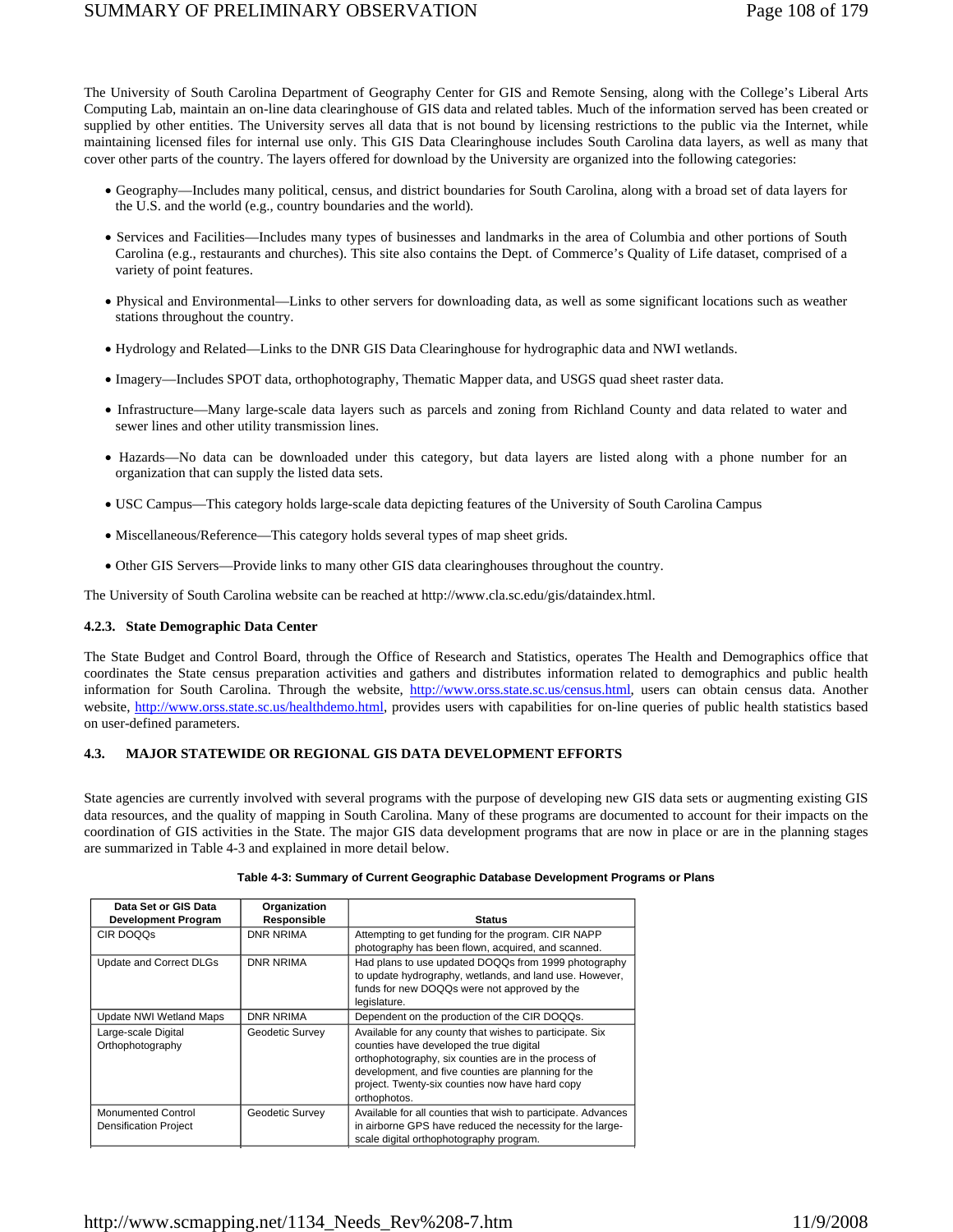| Resurvey and Document<br>County and State<br><b>Boundaries</b> | Geodetic Survey | Cooperating with N.C. Geodetic Survey to re-establish the<br>state boundary through the Joint North Carolina-South<br>Carolina Boundary Commission. |
|----------------------------------------------------------------|-----------------|-----------------------------------------------------------------------------------------------------------------------------------------------------|
| <b>County Parcel Digitizing</b>                                | Geodetic Survey | This program is currently available for county participation.                                                                                       |
| Program                                                        |                 | Counties with small tax bases need further financial                                                                                                |
|                                                                |                 | assistance.                                                                                                                                         |

#### **Table 4-3: Summary of Current Geographic Database Development Programs or Plans (continued)**

| Data Set or GIS Data                                                    | Organization                                   |                                                                                                                                                                                                                                                |
|-------------------------------------------------------------------------|------------------------------------------------|------------------------------------------------------------------------------------------------------------------------------------------------------------------------------------------------------------------------------------------------|
| <b>Development Program</b>                                              | Responsible                                    | <b>Status</b>                                                                                                                                                                                                                                  |
| 911 Centerline Development                                              | <b>ORS</b>                                     | Street names and address ranges have been checked and<br>corrected on TIGER centerlines for 34 counties, and<br>centerlines with address ranges have been compiled<br>through use of more accurate sources, including GPS, for<br>16 counties. |
| <b>DOT Centerline</b>                                                   | <b>DOT</b>                                     | RFP has recently been released to solicit proposals from                                                                                                                                                                                       |
| Development                                                             |                                                | firms to develop the data set.                                                                                                                                                                                                                 |
| <b>DHEC Permitted Facilities</b>                                        | <b>DHEC</b>                                    | GPS data collection is underway for these sites.                                                                                                                                                                                               |
| <b>DHEC Permitted Hazardous</b><br>Material Sites (CERCLA and<br>RECRA) | <b>DHEC</b>                                    | GPS data collection is underway for these sites.                                                                                                                                                                                               |
| <b>INTERMAR MMS Bottom</b><br>Map                                       | <b>DNR Marine</b><br>Resources Division        | Ongoing project to map bathymetry using GPS, sonar, and<br>Loran radar, to locate hard bottom.                                                                                                                                                 |
| Shellfish Mapping                                                       | <b>DNR Marine</b><br><b>Resources Division</b> | Locations of shellfish habitat are determined and updated<br>in the digital database on an annual basis.                                                                                                                                       |
| South Carolina Infrastructure                                           | Department of<br>Commerce                      | Ongoing update of several data layers that depict utility<br>infrastructure (e.g., water and sewer lines and facilities).                                                                                                                      |
| Quality of Life Data                                                    | Department of<br>Commerce                      | Ongoing update of several data layers that depict facilities<br>and amenities associated with quality of life.                                                                                                                                 |
| <b>Critical Facilities</b>                                              | Department of<br>Commerce                      | Data collection of facilities important during emergency<br>situations.                                                                                                                                                                        |
| Floodplain Mapping for<br><b>FEMA FIRM Maps</b>                         | <b>FEMA</b>                                    | Ongoing projects throughout the State for elevation<br>mapping in river basins. Contractors are carrying out<br>projects for FEMA.                                                                                                             |

# **4.3.1. CIR DOQQs**

The State of South Carolina, with primary support from the Department of Natural Resources has tried to obtain approval for funding the development of color infrared digital orthophoto quarter quads (DOQOs) for the entire State. The DOQOs will be based on NAD 83, have 1-meter pixel resolution, and will be developed to National Map Accuracy Standards associated with 1:12,000 mapping. Each DOQQ covers ¼ of a USGS 7.5 minute quadrangle. These DOQQs will provide a valuable update to the existing DOQQs (mix of black&white and color infrared) based on 1994 and earlier photography, and would be used as sources for conducting quality improvements and updating of existing DNR GIS data layers. Color infrared (CIR) film provides an excellent source for examining conditions of vegetation, water quality, and urban environments and can potentially be used in regional GIS applications by a number of Departments. However, funding for this DOQQ project has not been approved by the 2000 state legislature.

# **4.3.2. Large-scale Digital Orthophotography**

The South Carolina Geodetic Survey has instituted a program for assisting counties, both financially and technically, with the development of digital orthophotography. Geodetic Survey is promoting specifications for large-scale data with 2' pixel resolution with the intent of achieving full statewide coverage as soon as possible. These specifications are in line with requirements for base maps that support tax map conversion in rural areas and are part of an overall program, administered by the Geodetic Survey, for County-level GIS data compilation. Seed money provided to Counties by Geodetic Survey supports compilation of 1:4,800 scale digital orthos only, but Geodetic Survey is encouraging counties to develop data produced at higher standards of resolution and accuracy (1:2,400 and 1:1,200) for urban areas. Currently, 6 counties have completed their development of true digital orthophotos, and 6 counties are in the process of developing the imagery. Also, 5 more counties have plans to obtain the photography this spring and to begin developing the orthophotography soon. Twenty-six counties are using hard copy orthophotos. It is expected that the program will result in full State coverage of 1:4,800 digital orthophotography by 2006 or sooner.

# **4.3.3. Monumented Control Densification**

This program increases the monumented control points within counties that participate in the program. The program can be associated with the Large Scale Digital Orthophotography Program and is important to the success of the orthophotography program. The goal has been to establish points every 3 to 5 miles throughout the county. Recent technological advances in airborne GPS have reduced the requirement for closely spaced horizontal geodetic control points for the large-scale DOQ program but as counties explore the potential for highly accurate digital elevation model (DEM) compilation (to support topographic mapping and terrain analysis), vertical control requirements have increased but have been efficiently provided by special GPS vertical control techniques. The program is still in place for counties that want to increase the number of monumented control points even if the development of digital orthophotography is not immediately planned..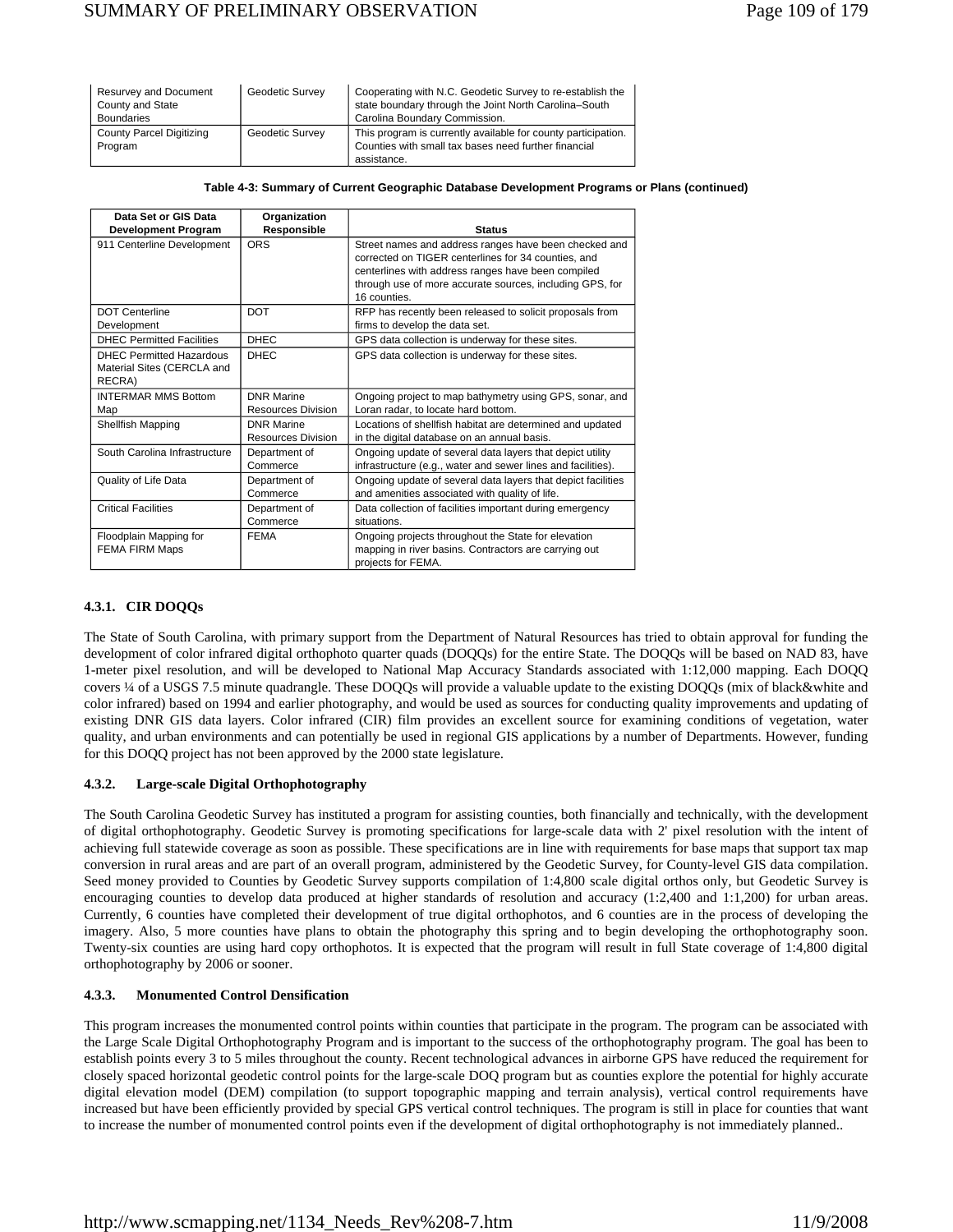# **4.3.4. 911 Centerline Development**

The State Budget and Control Board Office of Research and Statistics' (ORS) Digital Cartography Section administers a program to develop transportation centerline databases for all the counties in South Carolina to facilitate implementation of E-911 Computer Aided Dispatch (CAD) systems. The program focuses on developing centerlines of highways and local streets with address range attributes assigned to centerline segments typically defined by intersection points.

ORS considers several sources for the development of the centerline data. Preferred sources include existing planimetric databases that include centerlines, digital orthophotography, or a parcel database where centerlines can be generated from the rights-of-way. When these types of sources are not available, ORS generates centerline data by driving roads with a van outfitted with a GPS receiver to collect highly accurate centerline data. To date, TIGER centerline address ranges and segments for 34 counties have been checked and corrected to attain a 90 percent match rate when address matching. Centerline data have been developed for 16 counties using the accurate sources, including the van with GPS. Address ranges for these county centerline files have also been assigned to reach a minimum 90 percent match rate.

Address ranges are collected where needed and verified where the ranges exist. The address range attributes are applied to the centerline data through a set of fields specified by a database design and conforming to a set of addressing standards. The standards are currently under review for adoption by the Information Resource Council (IRC).

The primary long-term issue related to the development of accurate and reliable transportation centerline data is the update process. Development in some parts of South Carolina is progressing at a tremendous rate. New subdivisions will result in many new streets, and the State, on its own, will be unable to keep up with all of the new development. The strategy that is under consideration is to provide a website that will be used by participating counties to input changes to the county centerline file as new streets are approved and constructed.

# **4.3.5. DOT Centerline Development**

The Department of Transportation is also developing a street centerline database to be linked to the Linear Referencing System. Much of the DOT road data are indexed based on route number and milepost. By developing a centerline file structured to work with milepost data, DOT will be able to link many of their databases to GIS and analyze those data in a spatial context along with other data layers that may impact traffic. An RFP has been prepared for creation of a statewide centerline layer to meet DOT needs. The DOT has prioritized sources from centerline compilation identifying the 911 centerlines (GPS-generated) and county orthoimages as the preferred sources and the ORS will support the DOT in providing data. USGS DLG data or centerlines generated from the Census Bureau TIGER files are a low priority to be used if other data are not available or cannot be generated in a reasonable timeframe. This DOT compilation effort is less concerned with street names and address ranges as attributes, and more concerned with county route numbers and the ability to link events or conditions to each route by the mileage along that route. It will be possible for a single street centerline file to meet the needs of both efforts. The important first step toward the integration of these two efforts has already taken place. The DOT plans to upgrade and update data over time as new or improved data becomes available.

#### **4.3.6. County Parcel Digitizing Program**

The South Carolina Geodetic Survey offers technical assistance to counties that want to digitize their cadastral data. This assistance takes the form of development of specifications to be placed in Requests for Proposals. Those specifications are altered from project to project to adjust to unique circumstances within the individual counties. Geodetic Survey promotes the use of coordinate geometry (COGO) techniques to recreate legal descriptions from deeds and plats into graphic representations, then to piece the results together into one continuous database. The process of piecing together the digitized parcels will be supported by the existence of a land base of known accuracy, so that the parcels, once converted into the digital form through COGO data entry, will be registered to features on the land base that indicate property boundaries.

#### **4.3.7. Resurvey of County Boundaries and State Boundary between South and North Carolina**

The Geodetic Survey is developing a plan for defining those boundaries between South Carolina counties and the portion of the boundary between North and South Carolina not defined by water bodies. The existing boundary descriptions refer to landmarks that no longer exist, and there are situations where disputes will be avoided and resolved by establishing and clearly marking these boundaries. Accurate boundaries used with GIS will provide the opportunity to properly allocate tax revenues, determine jurisdiction for services to be provided to border properties, as well as jurisdiction for the maintenance of roads and other infrastructure, by overlaying the accurate boundaries over other accurate digital map layers.

# **4.3.8. DHEC Programs**

The Bureau of Land and Waste Management of the Department of Health and Environmental Control is currently involved in recollecting many locational data for all CERCLA and RECRA sites using GPS. The quality of the coordinate data varies depending on access to the site. The Bureau personnel know the accuracy limits of their GPS equipment and the methods they use to collect the location coordinates, but sometimes they have better access to a site than others. At times, they can do no better than collect a point at the driveway of a facility. This variation makes metadata files very important when accessing and analyzing these data.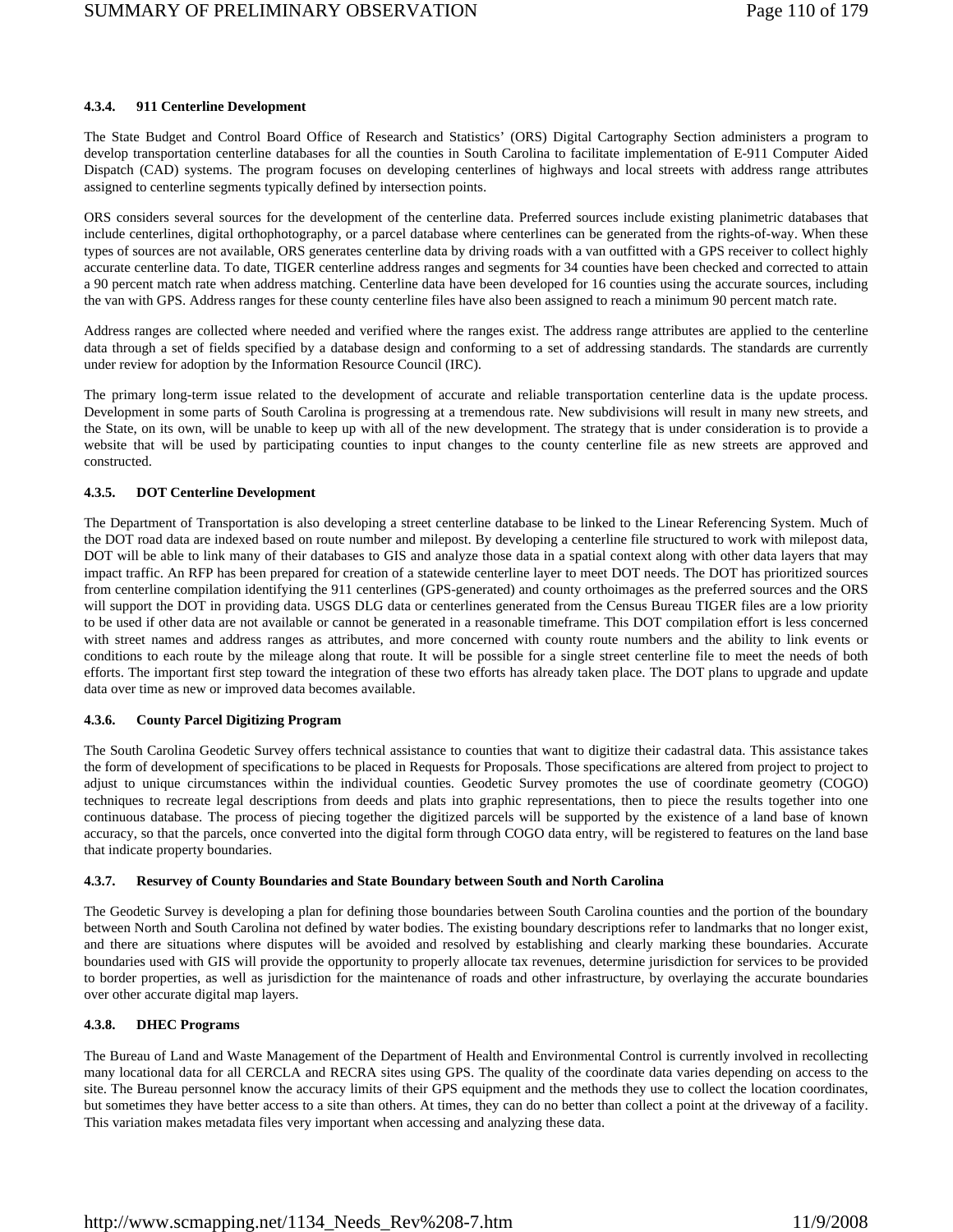Other DHEC data collection efforts include the collection of GPS coordinates for all wellheads, and the collection of latitude and longitude coordinates for all permitted facilities and facility discharge sites into either water bodies or the air. In recent collections of these coordinates, GPS has been used, but in older records, latitude and longitude have been determined from topographic maps at scales of 1:24,000 and 1:100,000.

Many of the DHEC public health data are tabular databases that can be mapped in reference to street centerline data with address ranges, or due to the confidential nature of many of these datasets, are generalized to census block groups or census tracts. In this way, data related to teen pregnancies, incidents of cancer and other diseases, and deaths can be analyzed in a geographic context.

# **4.3.9. DNR Marine Resources Division**

The Marine Resources Division of the Department of Natural Resources is actively involved in mapping bathymetry along the coast, as well as INTERMAR MMS ocean bottom mapping. As part of a beach renourishment program, the Division must determine where beaches are losing sand and where sand can be obtained on the sea bottom to replenish the sand lost due to wave action.

Marine Resources also maintains a GIS data layer of shellfish habitat to assist with their monitoring responsibilities.

The Division has also been involved in the development of the GIS database associated with the ACE Basin Ecological Characterization. Ninety-nine data layers have been developed for the region.

# **4.3.10. Department of Commerce**

The Department of Commerce has initiated and led the South Carolina Infrastructure Program that was a cooperative effort with COGs and local governments to develop a GIS database of utility infrastructure that will impact suitability for economic development. In a similar effort, Commerce has developed a Quality of Life database that is an ongoing process of recording locations of churches, shopping centers, and other amenities that characterize the cultural offerings in an area. The Emergency Preparedness Division has acquired the data resulting from the infrastructure and Quality of Life data collection programs to designate certain features as critical facilities for emergency planning and response purposes. Commerce has administered a program for collecting GPS coordinates that represent locations of all critical facilities such as schools, hospitals, and other gathering places or places that provide medical and support services in times of emergency.

# **4.3.11. DNR Natural Resources Information Management and Analysis (NRIMA) Section**

NRIMA maintains a vaiety of important natural resources data layers and makes much of this information available through its clearinghouse. These data, including soils, hydrography, NWI wetlands, land use, etc. (see Table 6-3) use the NAD 27 horizontal datum. NRIMA is anticipating a shift to NAD 83 after all data has been compiled. With available funding (not yet approved), NRIMA hopes to complete land use and wetlands for remaining 101 quadrangles. In addition, there are plans to do some updating and upgrading of existing hydrography, wetlands, and land use layers with new color infrared DOQQs.

# **4.3.12. Floodplain Mapping for FEMA FIRM Maps**

New floodplain mapping is occurring throughout the State. Improvements in accuracy and increased detail are goals of these new operations. Where possible, local data is being used for urban areas such as the City of Greenville and Greenville County. In some cases, 1" = 100' scale mapping and 2' contour intervals are being used to create new FIRM maps.

# **4.4. REVIEW OF GEOGRAPHIC DATA NEEDS FOR SOUTH CAROLINA**

PlanGraphics conducted a survey of CGI members, State agency representatives, and participants from local governments, COGs, and utility organizations, who were asked to identify the importance of certain types of geographic data. The results of this survey are presented in Appendix A but a summary is included below in Table 4-4. In this table, responses of importance ranged from "1" (little or no importance) to "8" (very high importance). Average responses for different respondent groups are presented in the table.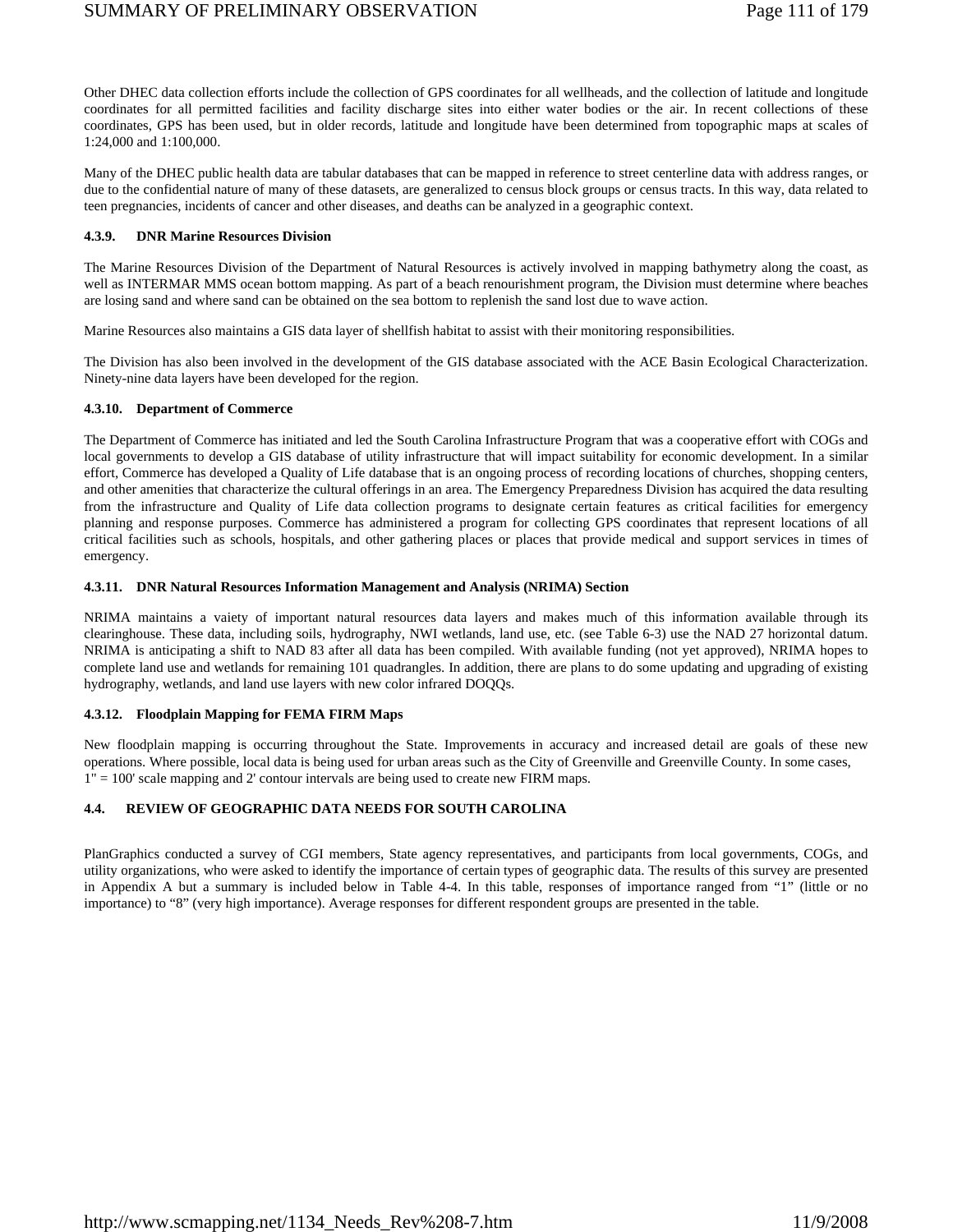|                                        | Avg. Score by<br>Committee on<br>Geographic<br><b>Information Members</b> | Avg. Score by         | Avg. Score by<br><b>Local Governments,</b> |
|----------------------------------------|---------------------------------------------------------------------------|-----------------------|--------------------------------------------|
| <b>Geographic Data Category</b>        |                                                                           | <b>State Agencies</b> | <b>COGs, and Utilities</b>                 |
| <b>Administrative Districts</b>        | 6.0                                                                       | 5.0                   | 5.3                                        |
| <b>Buildings/Structures</b>            | 5.3                                                                       | 5.1                   | 5.7                                        |
| <b>Critical Facilities</b>             | 6.8                                                                       | 4.3                   | 5.4                                        |
| Demographic Enumeration Districts/Data | 6.6                                                                       | 4.8                   | 5.0                                        |
| Electric Transmission/ Distribution    | 5.4                                                                       | 3.6                   | 5.3                                        |
| Elevation-Contours                     | 6.8                                                                       | 5.3                   | 5.2                                        |
| Elevation-Digital Elevation Models     | 6.5                                                                       | 5.0                   | 4.8                                        |
| Gas Transmission/ Distribution         | 5.2                                                                       | 3.4                   | 5.0                                        |
| Geodetic Control                       | 6.7                                                                       | 3.7                   | 4.4                                        |
| Geology                                | 5.5                                                                       | 3.9                   | 3.3                                        |
| Governmental Boundaries                | 6.6                                                                       | 5.8                   | 6.4                                        |
| Land Cover                             | 6.5                                                                       | 4.9                   | 5.0                                        |
| Land Use                               | 6.9                                                                       | 5.2                   | 5.8                                        |
| Orthoimagery                           | 7.0                                                                       | 4.6                   | 5.9                                        |
| Parcels or Legal Lots                  | 6.3                                                                       | 4.5                   | 7.2                                        |
| <b>Sanitary Sewer Facilities</b>       | 5.8                                                                       | 4.1                   | 6.1                                        |
| <b>Soils</b>                           | 5.7                                                                       | 4.9                   | 4.4                                        |
| <b>Street Addresses</b>                | 7.3                                                                       | 5.8                   | 7.0                                        |
| Surface Hydrology                      | 6.5                                                                       | 5.3                   | 6.3                                        |
| Subsurface Hydrology                   | 5.4                                                                       | 3.9                   | N/A                                        |
| <b>Telecommunications Facilities</b>   | 5.1                                                                       | 3.5                   | 4.5                                        |
| Transportation (St./Hwy Network)       | 7.5                                                                       | 6.1                   | 7.3                                        |
| Water Utility Distribution             | 5.6                                                                       | 4.0                   | 5.8                                        |
| Wetlands                               | 6.5                                                                       | 5.3                   | 5.0                                        |
| Flood Zones                            | Not Scored                                                                | Not Scored            | 5.5                                        |
| <b>Service District Boundaries</b>     | Not Scored                                                                | Not Scored            | 5.6                                        |
| Storm Sewer/Drainage Facilities        | Not Scored                                                                | Not Scored            | 5.6                                        |

# **Table 4-4: Summary of Responses on Geographic Data Needs**

In addition to the categories included in the survey, some other data sets that were identified by the committee members as being important by some respondents include:

- Accident and Traffic Ticket Locations
- Air Quality Data
- Cultural Resource Information
- Governmental Facilities/Schools
- Hazardous Waste Facilities
- Museums and Cultural Attractions
- NAPP (National Aerial Photography
	- Program)
- Public Health Data
- Solid Waste Facilities
- Water Quality Data
- Zoning.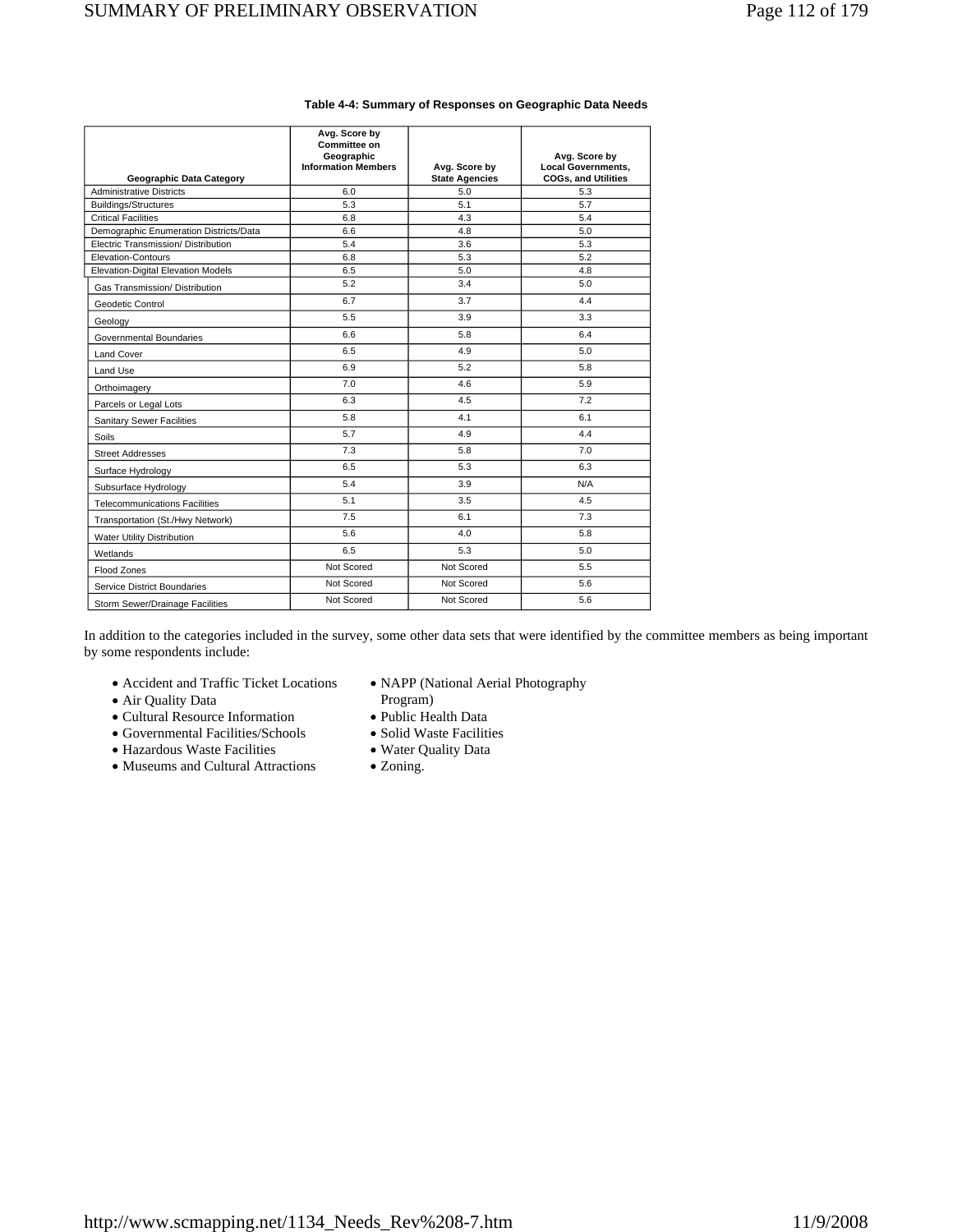Table 4-4 gives a good impression of geographic information needs in a collective sense for multiple user organizations in the State. Low scores for certain data categories do not necessarily mean that these data should be excluded in a statewide GIS development strategy. It may indicate that these data have a specific significance for a single agency or user group and are vital to the business of those organizations. In terms of statewide GIS coordination and data distribution, however, there should be a concentration on those high-priority data sets that are needed by multiple user organizations and which have the greatest impact on business drivers in the State.

CGI members were asked to respond to these surveys with a view to the overall needs of the State. Their responses reflect this view. The data layers with highest average scores are, in some cases, layers that are not as important to many individual organizations but are critical to the State due to public safety, or as the foundation for other data development efforts. The responses indicated, as with the others, that street and highway network and street addresses were important.

State agency users most frequently found the State street and highway network the most important data layer followed closely by governmental boundaries and street addresses. These layers tend to support applications that analyze large areas such as entire cities and counties. Other data layers that received high scores on the State agency forms included surface hydrology, wetlands, land use, and elevation contours and digital elevation models. There were no specific scale designations on the forms. Among State agency users, the data layers with relatively low scores included orthoimagery, parcels, and critical facilities. These are layers that meet specific purposes and/or depict features that are only conveniently depicted over small areas.

The lowest scores on the State agency forms were for layers that depict utility features such as telecommunication facilities, gas transmission lines, and electrical transmission lines. Water and sewer facilities received slightly higher rankings. Utility data is obviously of great importance to the utility organizations themselves and, to a lesser extent, the local government jurisdictions within which utility

customers reside. Possible increased requirements for utility and infrastructure reporting [1] may raise the importance of GIS for use in<br>tracking utility and infrastructure assets. Geology and subsurface hydrology are lay few agencies have a direct need to access monumented survey control points in their GIS applications, sound geodetic is required for the development of base maps that support all data development in the State. Access to the geodetic network has been simplified for mapping purposes by the establishment of a network of continuously operating GPS base stations. Mapping grade applications require the postprocessing of raw GPS data to achieve positional accuracy commensurate with GIS applications. The differential corrected positions comes form the merging of data sets from the base stations and field receivers. Geodetic control is established by occupying known control points and now to a greater extent by relying on network connections obtained for the National CORS network. In SC we use CORS sites located in Savannah Beach, GA, Charleston, SC, Asheville, NC and Columbia, SC the latter being operated by SCGS.

The results shown on the local government and utility forms indicated that the most important data layers to these types of organizations are the street/highway network, government boundaries, parcels, surface hydrology, street addresses, and sanitary sewer facilities. These data layers are a mix of layers that depict detailed features that are managed by local governments and utilities, as well as reference information that can be applied to large areas such as an entire county or several counties. The water distribution systems data layer is slightly behind sanitary sewer, but still ranked fairly high. Other fairly high ranked data layers are buildings and structures, flood zones, land use, orthoimagery, and service districts.

Lower-ranked layers are those that represent features not administered by local governments or utility organizations, or features administered by only a few of the utility organizations. These include wetlands, telecommunication facilities, gas transmission lines, electric transmission lines, land cover, geology, soils, and geodetic control.

The average tabulations still indicate that the data layers of greatest importance to all GIS users in the State are street and highway network, street addresses, and governmental boundaries. These data layer rankings are in line with development efforts that are underway. The centerline development efforts by both ORS and DOT in compiling a street and highway network, and the ORS addressing project for E-911 applications, both meet the needs of virtually all GIS users in the State. Parcel data and land base data layers are also important. The land base layers include orthoimagery, surface hydrology, transportation features, geodetic control, buildings and structures, and other planimetric features. Those layers will be important for their impact on the development of many other layers. Parcel data was of high importance to local government and utility users, and committee members, but also to some State agency users, as indicated by their individual scores (see Appendix A). These include the Department of Parks, Recreation, and Tourism; the Department of Transportation; the Department of Revenue; the Department of Health and Environmental Control; the Department of Natural Resources; the Department of Commerce. Other state agencies will also find parcel data to be of great value in meeting their programmatic responsibilities.

# **4.5. KEY ISSUES IMPACTING FUTURE GIS DATABASE DEVELOPMENT AND USE**

A series of issues must be addressed to plan for statewide coordination of GIS in South Carolina. These issues focus on increasing the availability of data resources, ensuring that those resources are kept current and maintained through consistent and well-documented procedures, and the institution of other standards that make the data usable to many people, even those outside the agency that developed the data.

#### **4.5.1. Datum/Coordinate System**

A common datum and coordinate system must be selected to facilitate data sharing and analysis. The data layers associated with USGS 7.5 minute quadrangles, the 1:24,000 Digital Line Graphs (DLGs), are stored in Universal Transverse Mercator (UTM) meters using the 1927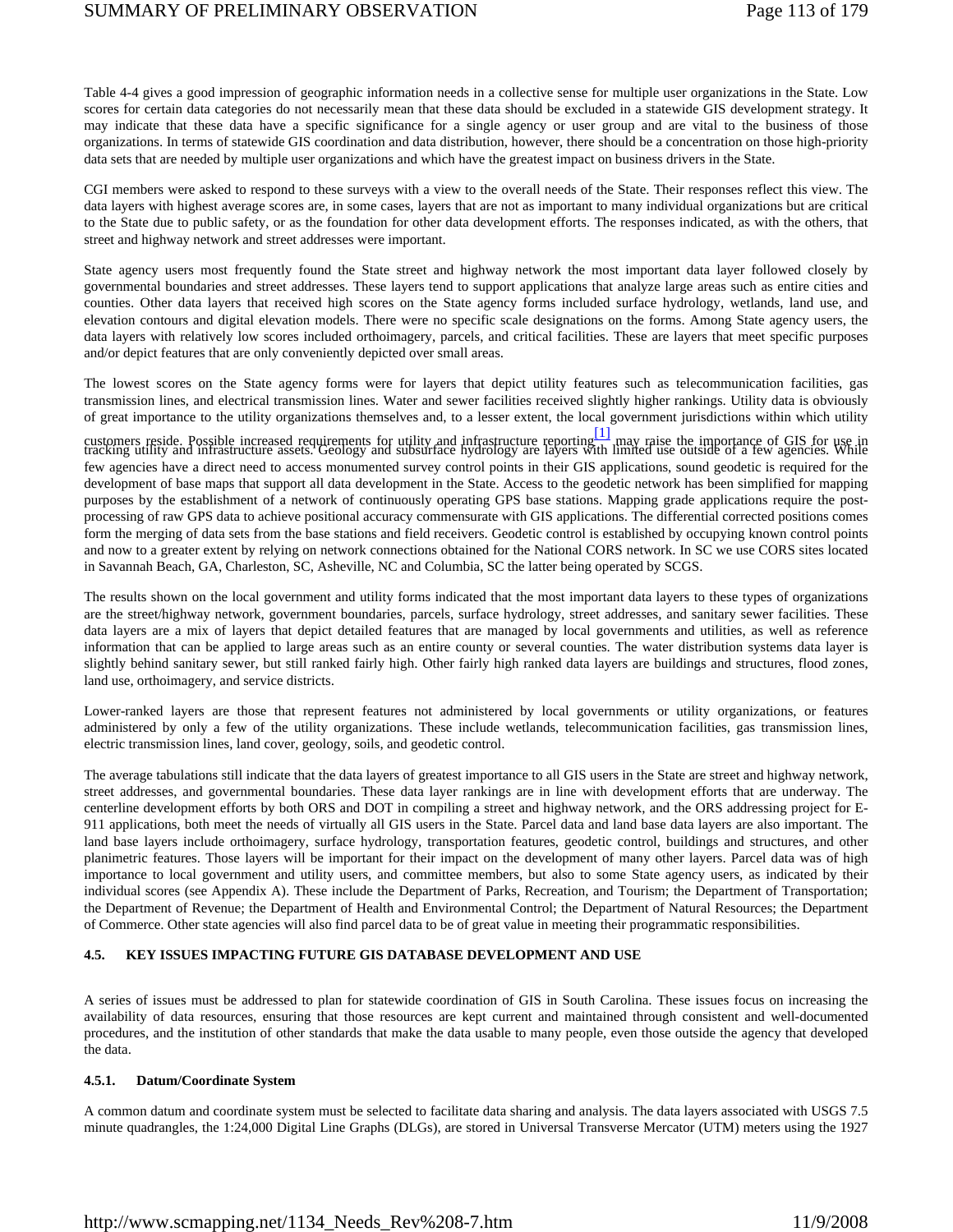North American Datum. DLG data are available in NAD 1983 as well, but since most data exists in NAD '27, all State DLG data are being stored as NAD 1927 until the entire set of DLG data layers are available in 1983, then a full transition will take place to NAD 1983. Digital Ortho Quarter Quads are also stored in UTM meters, NAD 1983.

Larger-scale data typically developed by counties or cities are stored in State Plane feet. The State Plane Coordinate system is the coordinate system used for tax mapping. The datum should be NAD 1983 with the 1986 adjustment or additional minor adjustments based on CORS an HARN expected in 2003. South Carolina has only one State Plane zone and one UTM zone. This fact eliminates some obstacles to the creation of a fully seamless and continuous GIS database. Edgematching between GIS data files is still necessary, but there will be no points within the State where a shift due to a change in a coordinate system zone creates a break in the continuous nature of the data.

Many GIS software packages have capabilities to perform coordinate translations "on the fly" by setting up a file to be associated with a GIS data set. The file records the projection and coordinate characteristics of the data set in a structure to be read by the software so that the correct parameters are used to perform the projection that is assigned during the particular session. This capability, if universal among all software packages and applications that will be used to provide access to GIS data, would eliminate the need for a standard coordinate system and projection to be used when combining data layers. While software packages such as GeoMedia and the latest versions of ArcView and ArcInfo have this capability, the ability to embed this function into a web-based GIS application is not yet mature enough to count on as a solution for combining data sets with different projections and coordinate systems. Any permanent coordinate system/datum transformations that may be carried out (e.g., transformation of existing DNR NAD 27 data to NAD 83) should use translation programs that are based on original geographic coordinates (Latitiude/Longitude).

# **4.5.2. Coordination of Transportation (Street/Highway) Centerline Development**

Several State agencies and local governments have developed and are continuing to compile street/highway centerline data. These data are available at a variety of scales and levels of accuracy. Some centerline data sets are kept current through maintenance procedures, but many are not. The uses of street centerline data determine the necessary specifications of the files. Street centerlines were commonly used for address matching and representation of roads over large areas such as an entire city or county. Low accuracy Census Bureau TIGER file data are usually sufficient for these purposes.

If greater detail and accuracy were necessary, centerline data are compiled from large-scale aerial photography as part of the development of planimetric data. In these cases, address ranges are often not collected and, therefore, address-matching applications are impossible. The goals of the centerline development programs described above are to combine the advantages of both approaches by transferring the street name and address range attributes to the accurate street centerline segments in the case of the ORS street centerline development, and to apply county route attributes and structure the data so that events or conditions can be located along the State and county highway network according to the mileposts at which they start and end.

These needs arise from increased requirements for:

- a) E911 and emergency dispatch
- b) Automated street and highway map production and use as a base map layer for other maps
- c) Needs for integrated transportation databases using a linear reference system tied to the centerlines
- d) Upcoming political redistricting and election precinct delineation
- e) A wide range of address matching applications for local and State agencies
- f) Other district analysis applications making use of address and centerline data.

#### **4.5.3. Street/Highway Centerline File Maintenance**

Once the centerline files are created, the primary database maintenance issue will be on-going update of these files. ORS has been developing a plan to work with county personnel through an Internet interface to allow updates across the web or to pass updates across the web to be merged with the main centerline database at an indicated position. For the State to receive the most benefit from such an application, DOT must be involved in its development to ensure that the updates will either handle the requirements for centerlines to be integrated with the LRS, or that the data passed to the State by local authorities are incorporated into the main database in a manner consistent with the requirements of both ORS and DOT. Opportunities may exist for DOT personnel to contribute to the update process as DOT districts oversee the construction of new roads. This cooperation will, if properly planned, ensure a single current set of street centerline files that will eventually cover the entire State and meet the needs of all agencies and local governments that require use of street centerlines.

#### **4.5.4. Digital Ortho Imagery and Potential Use of High-resolution Satellite Data**

Digital orthoimagery at a variety of scales is important to many State users. Recent developments in the remote sensing community are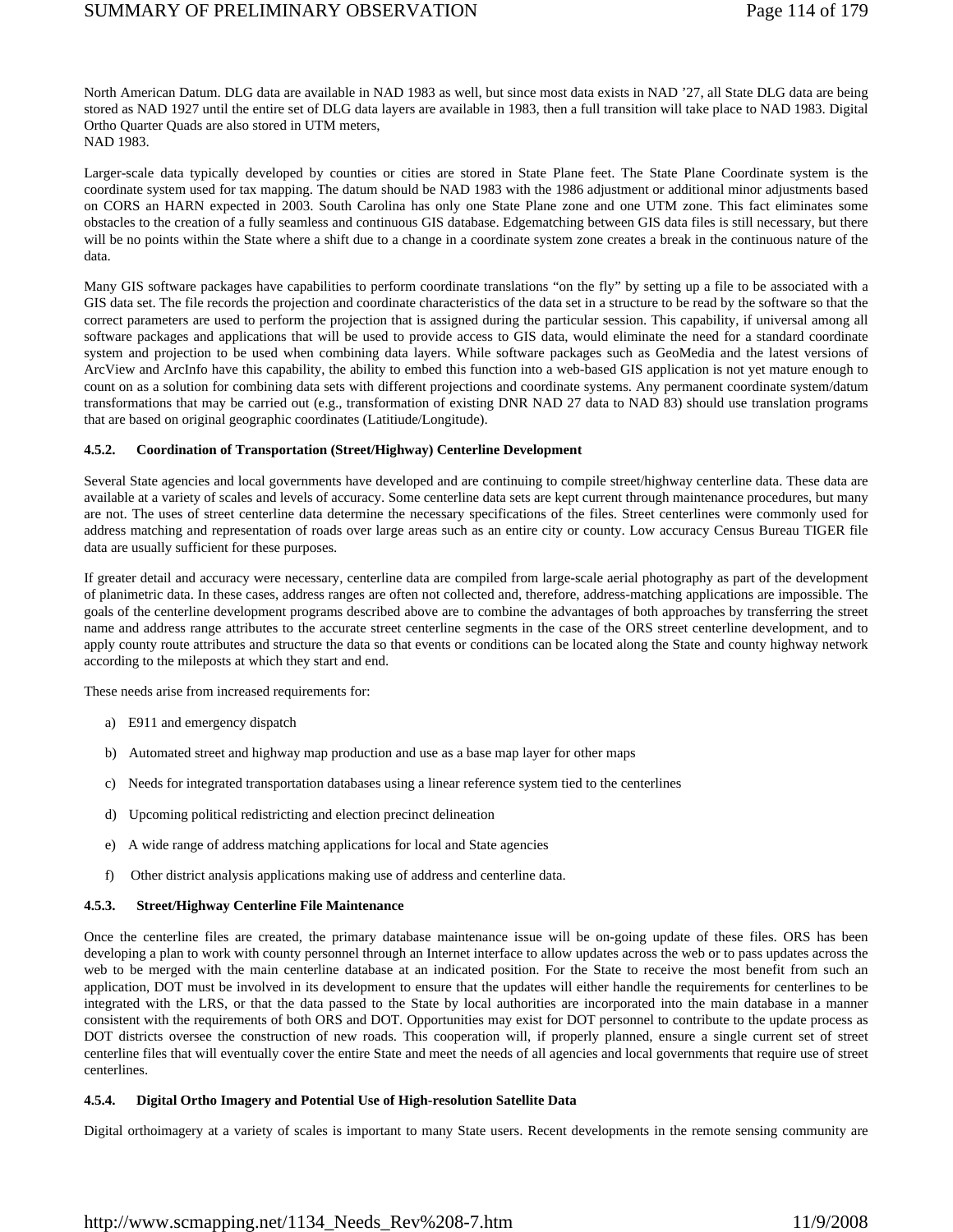making new earth image products available that may serve to replace products previously compiled by traditional photographic methods. Several private companies (Space Imaging, Earthwatch, Orbital Sciences) and several national government programs (e.g., French SPOT and Helios programs, Israeli OFEQ and EROS, Russian IMSAT, and Indian IRSS) currently or will in the near future provide panchromatic and/or multispectral image products in the 1- to 5-meter resolution range and digital elevation data as well Horizontal and vertical accuracy of these data products will vary depending on the amount of post processing and ground control used to georegister the images. While the resolution and accuracy of these products will not approach that of large scale digital orthos produced from aircraft photography, the potential exists for use of these products for some applications given their advantages of quick capture and repeat coverage. Since the sales and distribution programs for these products are still in formative stages, it is not possible to predict price ranges and formats available but there is a strong interest by national governments and private companies to make them commercially viable.

#### **4.5.5. Parcel Data Conversion and Unified Parcel Identification Numbering**

GIS data layers containing boundaries of legal ownership lots and assessment parcels, with associated attribute data, support a large number of GIS applications for local government, State government, utilities, and other user communities. Because of the sheer volume and complexity of this data and the varying quality and availability of source materials from county to county, this is one of the most challenging data layers to compile on a statewide basis. The potential benefits of statewide coverage, however, are profound.

Parcel data has already been compiled locally for many of the larger cities and counties in the State, and some of the counties have participated in the cooperative program administered by the Geodetic Survey. But resources are not often available for medium to small counties in the State to initiate parcel conversion efforts and GIS programs to make use of the data. In addition, in some counties, there is a resistance to move from paper maps and records with which staff and users are comfortable.

Traditionally, the responsibility of parcel data conversion has fallen on the local governments that receive the direct tax benefit from those parcels but the state's cooperative mapping program has had the goal of encouraging and supporting this work by providing partial funding. This needs assessment has shown that a digital layer with assessment parcels benefits many organizations and programs other than local government. Examples of these instances include:

- a) Tax reporting, tax reform, and oversight by the Revenue Department.
- b) Natural risk assessment and disaster response by the Emergency Management Division and other State agencies.
- c) Identification and tracking of customers by utility organizations.
- d) One element of the GAP analysis program involves identifying lands to be acquired or determining where conservation easements could be established to protect important wildlife habitat. Often, these areas are located in rural counties. If parcel data were available, the GAP analysis program would benefit.
- e) DOT also benefits when there are parcel data available in areas where road construction is planned, since the Right-of-Way Division must acquire the land required for the necessary road construction.
- f) Use by the Department of Commerce to support site selection and marketing for economic development.

Other State offices need to see parcel data so they can identify parcels ideal for acquisition. The Department of Parks, Recreation and Tourism (DPRT) and the Forestry Commission both look for opportunities to acquire land—DPRT for the State Parks and the Forestry Commission for the State Forests. The Department of Natural Resources Heritage Trust searches for opportunities to protect endangered species habitats and archaeological sites. The availability of digital parcel data facilitates these efforts.

The presence of digital parcel data is of great use to COGs for many types of analysis, especially for economic development. COGs work with the State Department of Commerce to provide data and to answer questions regarding the suitability of communities within South Carolina for the relocation of businesses. The addition of parcel data will further enhance the ability of these organizations to find optimum sites based on specific criteria set by the companies looking to relocate.

It has been stated during the interview session related to economic development that the communities that need economic development the most are those same rural counties that can not afford to develop and maintain the digital data resources needed to analyze and quickly present the results of analysis that indicate sites advantageous to businesses. Here too, the benefit of having digitized parcel data can benefit the State as a whole at the same time that it benefits a single county or municipality.

The Geodetic Survey's cooperative assistance program for converting parcel data is based on a rigorous method of data conversion to create a parcel layer. This process is based on use of primary sources of legally created lots (deeds, recorded plats, other official surveys) as a basis for parcel boundary identification. This method results in digital parcel data that are as true to the legal documents as the original source material allows, although without very time-consuming legal research and rulings, it cannot resolve expected boundary discrepancies that are a result of errors or poor geographic references in the recorded documents themselves.

The rigorous conversion method described above, while usually resulting in the best quality, is by far the most time-consuming and most expensive and may not be the appropriate approach in all cases. The intent of parcel data conversion is NOT to create a legal representation of lot and parcel boundaries in the GIS but to provide a complete mapping of parcels at an acceptable level of accuracy with sound ties to a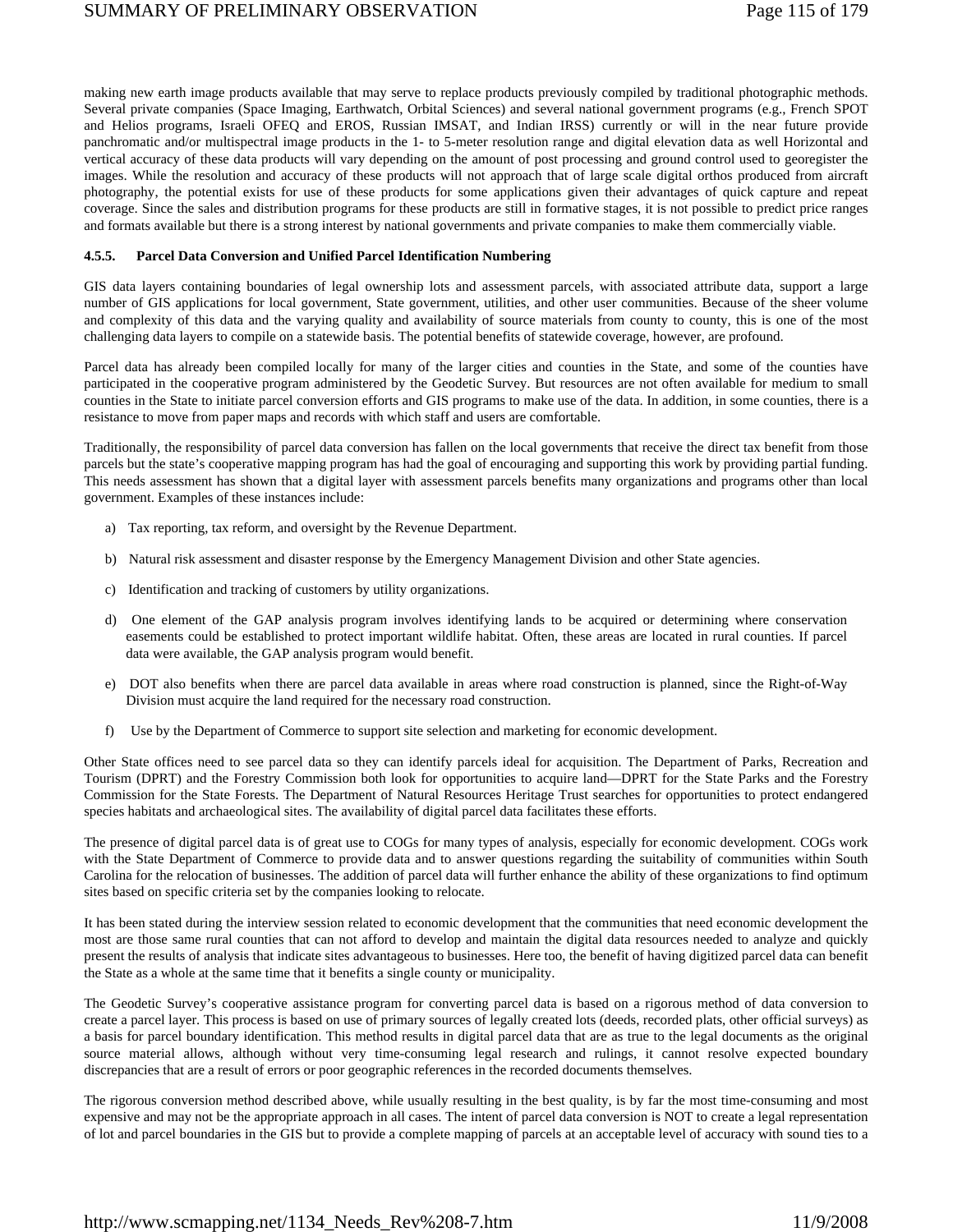coordinate system and sound registration to a base map layer (orthoimage and/or transportation centerline). Alternative map conversion methods may rely on existing parcel maps maintained by county governments. If such maps are of suitable quality (currentness, completeness, and positional accuracy), they may be digitized (board digitized or scanned with heads-up digitizing) and using a variety of "best-fit" techniques, registered with a base map layer. Best-fit techniques may involve automated adjustments based on the input of control points and possible manual local adjustments to match boundaries to base map features.

No blanket statement can be made about what parcel conversion technique may be appropriate in a given case. A decision must be made on a case-by-case basis through an examination of data sources, cost, and timing. Such an evaluation can become part of the state's cooperative assistance program in which state government representatives work with local authorities, and possibly COG staff to make a decision on the most appropriate approach. A decision on an approach can be supported with written guidelines and parcel conversion projects can make use of an augmented set of "template" specifications to be used as a basis for conversion in a particular county or multicounty area.

The parcel conversion method will have an impact on time, cost, and the format of the results. Such issues as—a) whether to capture both legal lots and parcels,

b) text annotation content and format, c) parcel attributes to capture, d) symbology,

e) tiling, etc.—also need to be considered in preparing statewide specifications. Whatever the conversion approach used, the goals should be to capture all parcels and to have a high level of uniformity in content, format, database design, and digital cartographic design.

As part of a unified set of specifications for parcel compilation, counties should use a common parcel identification number format. Current parcel numbers, based on a traditional book-page-block format, are effective for paper map maintenance but may not be the best for digital mapping systems. Geodetic Survey encourages counties to move to a coordinate-based system that uses the coordinates of centroids as the basis for the unique ID.

#### **4.5.6. Data Format Standards**

The issue of data standards is a subject that encompasses many aspects of the development, storage, and delivery of GIS data. In order to effectively coordinate GIS efforts in the State, some standards for the development, storage, and transfer of data are needed. These standards must be designed with the goal of coordination in mind, not the goal of controlling the GIS operations in each agency.

Data layers designated for widespread access by participating agencies must be prepared for that access by the agencies responsible for their maintenance. Those agencies may work with those data in any desired format internally, but to prepare those data layers for widespread access, adhering to a standard format and consistent naming conventions will be required. Some standards will be specific to the data layer and, due to the nature of the data layer, may rely more on a consistent documentation of characteristics than a consistent set of characteristics, since some data layers may not be conducive to a consistent method of data collection.

#### File Names

File names must remain consistent and must be descriptive of the features that are depicted within. New files that are added to a dataset that include an area not previously covered must follow the same logical convention. Updates to existing files will be saved under the same name.

#### **Directory Structure**

The central coordination group will establish a directory structure on a data server. The data files that compose the general access database will have designated folders within the structure where they will be stored. This structure will facilitate the operation of applications and the protection of the general access database through the use of security tools that restrict user write access to critical portions of the directory structure.

#### File Format Standards

File formats will be specified to facilitate iexchange and direct access to geographic data. While there is considerable acceptance of ESRI software among GIS users in the State, there are other data formats that must be supported (e.g., AutoDesk AutoCAD, Intergraph GeoMedia, MicroStation). The objective is to define data file format standards that make it as easy as possible to support central service center functions and provide data to users, in an easily accessible format regardless of the software they may be using.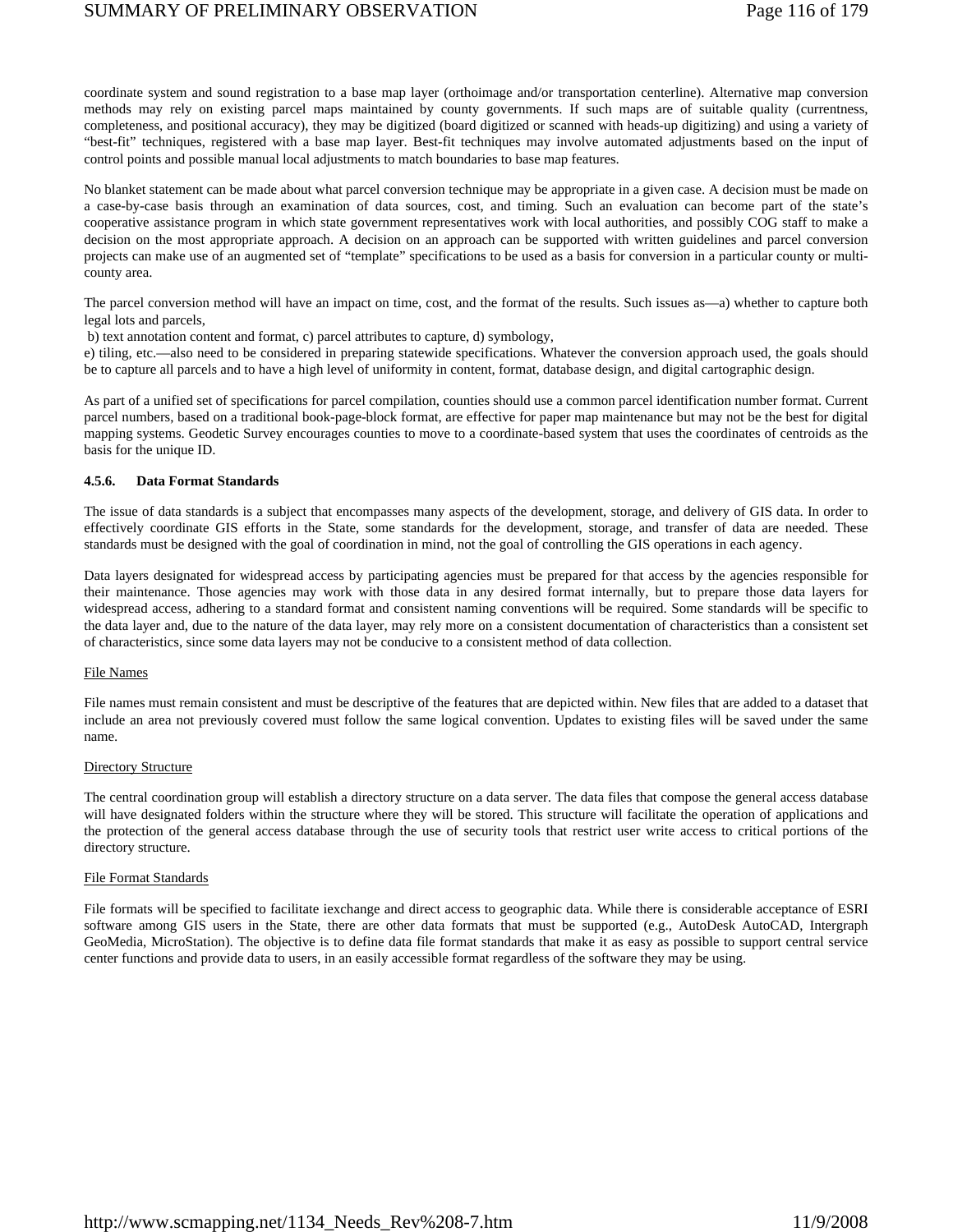Important data format issues are:

- ESRI software supports multiple data formats for GIS data—which is appropriate.
- With the wide use of ESRI software, should GIS data management (particularly high-volume, frequently used GIS data) be based on ESRI's "geodatabase" environment that uses the ArcSDE format?
- Non-GIS software is used by some State agencies and other organizations and it is important that these users have an efficient means to access data and provide data to other users.
- At the local government level, among utilities, and for some State agencies, source data potential useful for GIS update is stored in AutoCAD or another CAD based data format (e.g., MicroStation). There should be an easy way to accept this data format and distribute data accessible through AutoCAD and MicroStation.

Other file format issues relate to the storage and distribution of digital raster image data—particularly ortho-imagery. Multiple options are available for storing and accessing these images in compressed and non-compressed form, and standards should be established to facilitate data management.

# **4.5.7. Map Feature Positional Accuracy**

Map accuracy is a measure of the conformance between the position of a feature's plotted location on a map as compared to its actual location in the field. Positional accuracy standards are described in terms of an acceptable error (e.g., " $\pm$ 5 feet"). Accuracy standards are most often described in terms of "absolute accuracy" which defines the maximum positional error in reference to an established geodetically defined coordinate system (e.g., State Plane or Universal Transverse Mercator).

Selecting suitable accuracy levels for the compilation and automation of map layers in GIS is a perplexing issue for most users. The objectives of map accuracy standards are to explicitly define and measure levels of accuracy, not to dictate what accuracy is appropriate for particular users. Accuracy standards address both horizontal and vertical placement of map features and describe maximum errors of displacement relative to their actual position. Since 1947, the *National Map Accuracy Standards* originally published by the U.S. Bureau of the Budget has been the accepted standard for defining the accuracy of topographic and other types of base maps. The Base Cartographic Subcommittee of the Federal Geographic Data Committee (FGDC) recently developed a "usability standard" for positional accuracy called the "National Standard for Spatial Data Accuracy." This standard is based on a standard originally proposed by the American Society of Photogrammetry and Remote Sensing (ASPRS).

This FGDC standard does not prescribe a particular level of accuracy but establishes standards for defining, testing, and documenting accuracy levels. It is left to users to define what level of accuracy is appropriate for their needs. The standard describes a way to test for and to document accuracy for maps or orthoimages. The accuracy description is based on a root mean square error (RMSE) that is an indication of average error (from true position) for a set of well-defined sample points whose positional accuracy is tested against positions measured using higher accuracy means (e.g., GPS).

Positional accuracy of GIS data is based on two things—1) the accuracy of the base map or source data, and 2) the methods used to collect and update the data. When documenting accuracy of data layers, both should be taken into account. Accuracy levels will vary among different data layers, but the important concern is to define a reasonable accuracy level that can be maintained and document this so that users are aware of it and data maintainers have a basis for data update procedures.

The 7.5' quad sheets are typically compiled to National Map Accuracy Standards providing an absolute accuracy of ±40 feet. The 1:4,800 digital orthophotography compiled according to federal specifications defined by the U.S. Geological Survey will typically have an absolute accuracy of  $\pm 10$  feet.

Evaluations of accuracy needs and specifications for map compilation projects should take into account the difference between absolute accuracy addressed by the FGDC map accuracy standard and the NMAS. Absolute accuracy gives a statement of probabilility that a map feature's coordinate location will fall within a stated maximum error (distance from its true coordinate location). Users however, are often more interested in relative map accuracy which governs the error in the measurement of distances between map features (e.g., measured distance between curb line and a building). For maps and orthoimages that have been compiled using consistent and rigorous procedures, the level of relative accuracy is often better than the stated maximum absolute accuracy.

#### **4.5.8. Data Custodianship Standards and Procedures**

Data custodianship responsibilities will be defined for all GIS data layers. This custodianship encompasses responsibilities and timing for data update, metadata maintenance, data quality assurance and posting, and managing the data in a system environment that permits easy access. In most cases, specific agencies will be assigned update responsibilities, although certain data layers may become the sole responsibility of a central body. It will be necessary to define data custodian standards in writing and get formal approval through CGI.

# **4.5.9. Attribute Data Quality**

Attributes must be consistently recorded with no variation in codes or abbreviations. All fields will be created for files according to a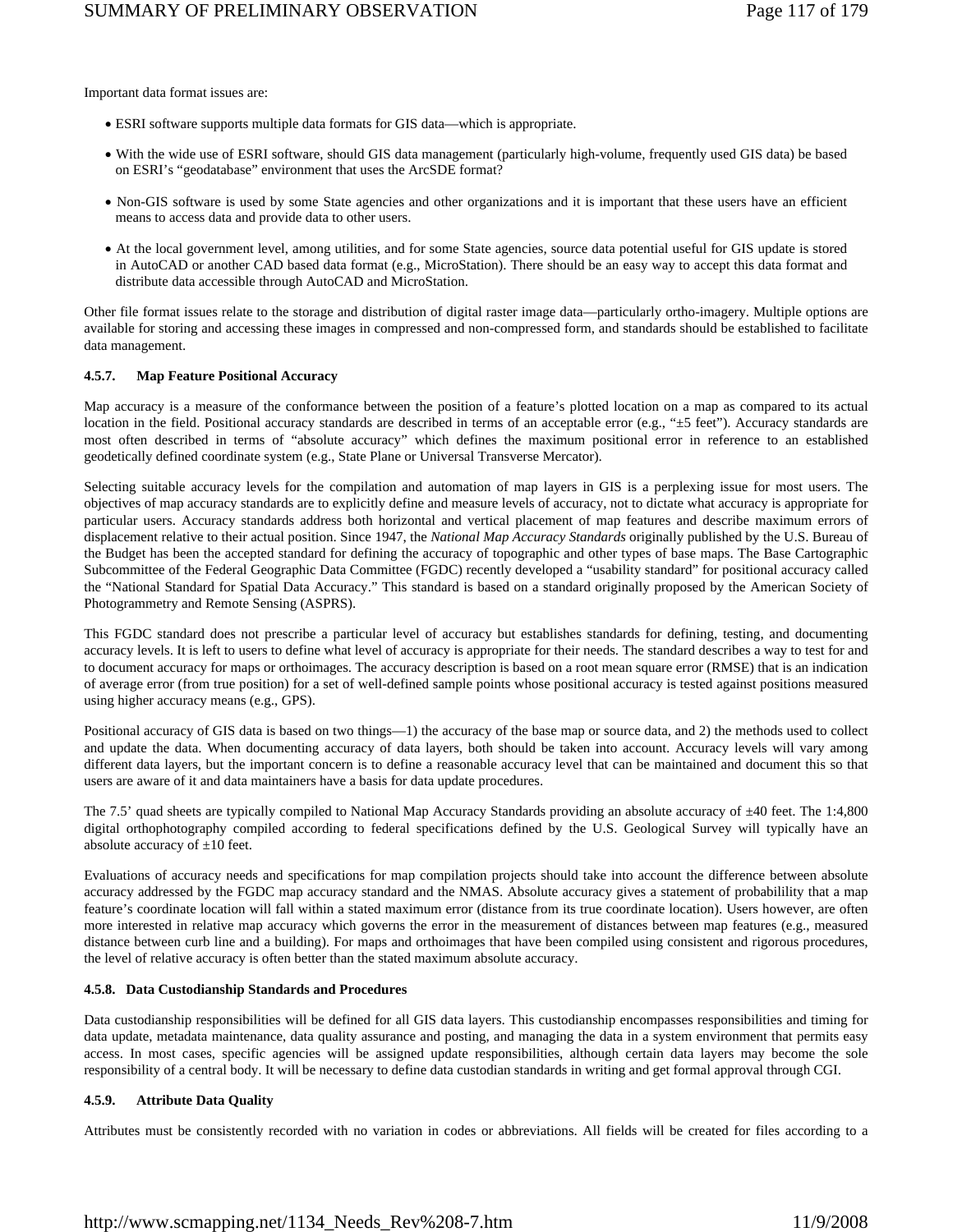database design. The design will define the field names and field characteristics. All field names should be descriptive of their contents. Decisions will be made regarding how attribute data will be stored. Some attributes will be included as part of the GIS files, and others will be stored in separate RDBMS files to be linked to the GIS data through key unique identifier fields. These relationships should be defined in a logical data model and the result should guide the development of a GIS database design and data dictionary.

# **4.5.10. GeoSpatial Metadata Standards**

Metadata can be considered catalogue information describing the content, format, quality, and availability of the geographic data sets. Geospatial metadata supports applications allowing users to find out about the existence and availability of GIS data and how best to use it. Well-maintained metadata also supports efficiency data update programs by providing information about sources, quality, currency, and compilation approaches. An effective geospatial metadata program will be important for South Carolina GIS users since GIS datasets originate from and are maintained by a wide variety of organizations. The Federal Geographic Data Committee (FGDC) has prepared a "Content Standard for Geospatial Metadata" that defines all metadata fields that are required for federal agency geographic database compilation programs. The State can use this FGDC standard as a basis for its own metadata program to make decisions about what fields are appropriate for its needs. GIS software packages, including ArcInfo version 8 and third-party software, are available to facilitate metadata maintenance.

# **4.5.11. Digital Construction Drawing and Plat Submission Standards**

Many maps maintained by local government or utility organizations are based on detailed plats or engineering drawings that are prepared based on field surveys. These drawings are submitted as plans to local government agencies for review and approval. After actual construction occurs, many local governments require the filing of "as-built" drawings that reflect actual conditions in the field and any changes that occurred from the plan drawing or subdivision plat. Today most of the firms that prepare these documents use CAD software (usually AutoCAD), but often they only submit a hard copy plot of the drawing. If the digital file was submitted as well, it could be used to update GIS data through a conversion routine. For this method to be effective, a set of standards should be established that will ensure a high enough level of consistency in content and format that will allow the CAD files to be used to update GIS data layers. The State can take a leadership role in developing such standards and working with local governments and engineering firms to adopt procedures for their use.

Another potential requirement that may be included in digital submittal standards is a reference to map coordinates. Currently, most plan and plat submittals have no consistent ties to actual coordinates making it difficult to register them to a base map. Including minimal requirements to include point symbols (at physical monuments or identifying locations) with horizontal State Plane coordinates noted will be helpful.

# **4.6. SUMMARY OF GEOGRAPHIC DATABASE NEEDS AND RECOMMENDATIONS**

Some recommendations have been developed regarding the GIS data development and coordination issues that have been documented above.

# **4.6.1 Response to GIS Database Issues**

The following recommendations address the issues raised in the previous subsection.

| Issue                                                          | Recommendation                                                                                                                                                                                                                                                                                                                                                                                                                                                                                                                                                                                                                                                                                                                                                                                                                                                                                                                                                                                                                                                                                                                                                                                                                                                                                                                                                                                                                                                                                                                                                                                                                                                                                                                                  |
|----------------------------------------------------------------|-------------------------------------------------------------------------------------------------------------------------------------------------------------------------------------------------------------------------------------------------------------------------------------------------------------------------------------------------------------------------------------------------------------------------------------------------------------------------------------------------------------------------------------------------------------------------------------------------------------------------------------------------------------------------------------------------------------------------------------------------------------------------------------------------------------------------------------------------------------------------------------------------------------------------------------------------------------------------------------------------------------------------------------------------------------------------------------------------------------------------------------------------------------------------------------------------------------------------------------------------------------------------------------------------------------------------------------------------------------------------------------------------------------------------------------------------------------------------------------------------------------------------------------------------------------------------------------------------------------------------------------------------------------------------------------------------------------------------------------------------|
| Datum/Coordinate<br>System                                     | Develop a standard coordinate system and datum for GIS data to be available through<br>the State GIS service center. Use the South Carolina State Plane Coordinate System,<br>NAD 83, 1986, adjustment (coordinates in feet, not meters). All data available through<br>the state GIS service center should be available in this coordinate system and datum.<br>As time goes by, more parcel data will be available to State GIS users, as well as the<br>1:4,800 digital orthophotography. All of these layers will be stored with State Plane<br>coordinates. The street centerline data being compiled by ORS also will be in the State<br>Plane Coordinate System. This requirement will benefit local government agencies, as<br>well as anyone that works with parcel data, centerline data, and large-scale digital<br>orthophotography. It is true that many datasets that originate from federal agencies<br>such as USGS are stored in UTM, but the procedures and programs to translate data<br>from one coordinate system to another can be applied to most of these layers quickly<br>and efficiently. The procedure becomes more involved in terms of computer processing<br>when DOQQs are translated. However, translation of DOQQs can take place as well,<br>although a demanding one-time process will be needed that will require many hours of<br>computer processing time and large blocks of mass storage dedicated to the process.<br>If new DOQQs are to be developed, specifications should be written to capture the<br>data in the State Plane Coordinate System. Some agencies (e.g. federal government<br>agencies for instance) may require federal data in the UTM coordinate system for<br>internal analysis. |
| Coordination of<br>Transportation<br>Centerline<br>Development | To date, ORS has developed spatially accurate street centerline data for<br>16 counties in the State. Those data will be used to develop the DOT centerline data.<br>As the centerline data developed by ORS for county 911 systems covers new areas,<br>they will be incorporated to the DOT centerlines, creating a statewide dataset with<br>ever-improving levels of accuracy and more complete information.                                                                                                                                                                                                                                                                                                                                                                                                                                                                                                                                                                                                                                                                                                                                                                                                                                                                                                                                                                                                                                                                                                                                                                                                                                                                                                                                |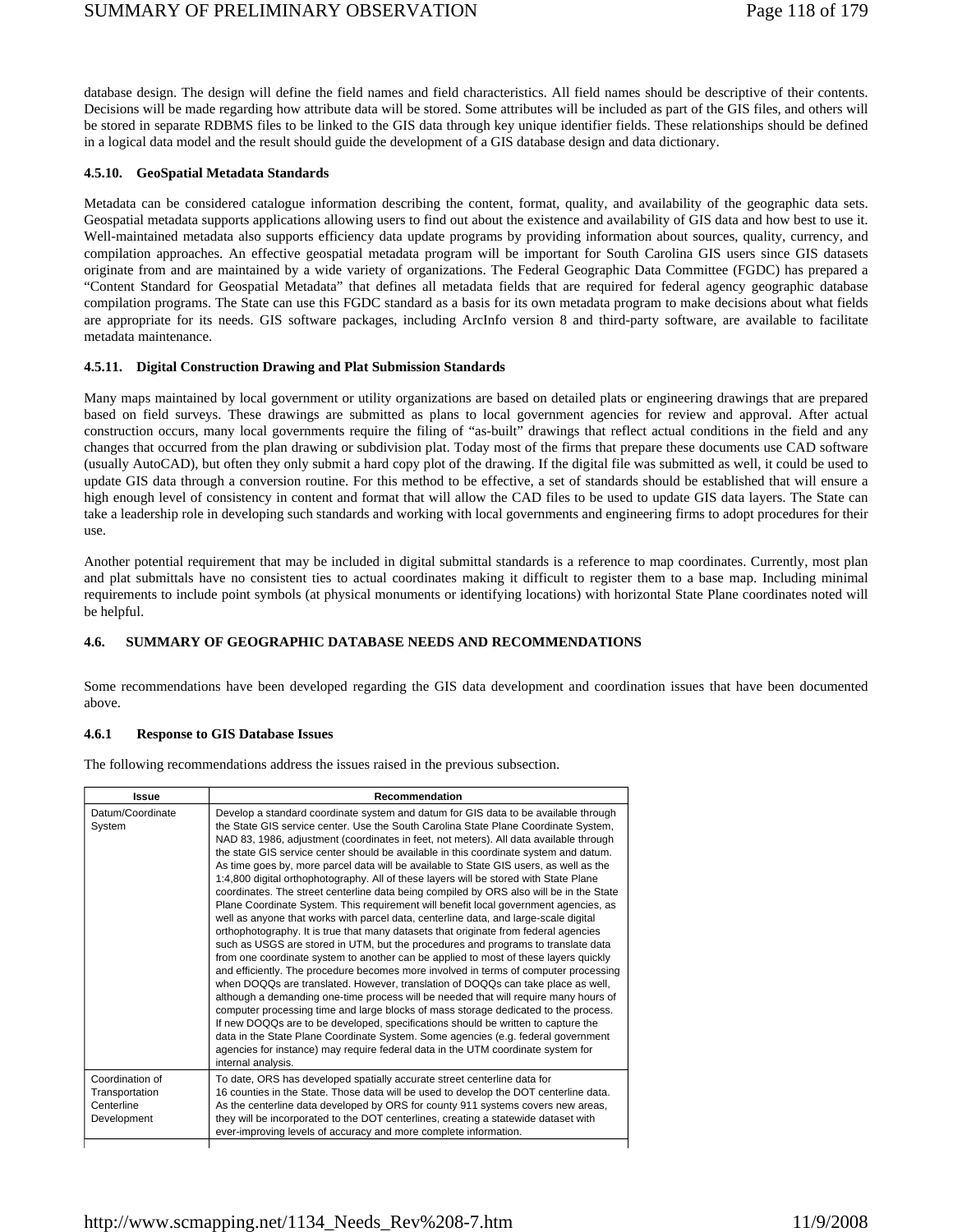| Street/Highway<br>Centerline Maintenance                          | The Office of Research and Statistics and the Department of Transportation must work<br>together to develop a street centerline maintenance strategy. The two agencies will<br>determine the most effective method for updating the centerline data as new roads are<br>built. The strategy must result in data that will meet the needs of all users - DOT with<br>their need for maintaining routes and linking their LRS and ORS with their commitment<br>to maintaining current and accurate address ranges and a complete representation of<br>all streets throughout the State.                                                                                                                                                                                                                                                                                                                                                                                                                                                                                                                 |
|-------------------------------------------------------------------|-------------------------------------------------------------------------------------------------------------------------------------------------------------------------------------------------------------------------------------------------------------------------------------------------------------------------------------------------------------------------------------------------------------------------------------------------------------------------------------------------------------------------------------------------------------------------------------------------------------------------------------------------------------------------------------------------------------------------------------------------------------------------------------------------------------------------------------------------------------------------------------------------------------------------------------------------------------------------------------------------------------------------------------------------------------------------------------------------------|
| Digital Orthoimagery<br>and Potential Use of<br>Satellite Imagery | At this point in time, CIR DOQQs provide the best combination of high-resolution<br>(1-meter) and image characteristics for checking, correcting, and updating the<br>NWI data. Satellite imagery is now available with 1-meter resolution, but those data are<br>panchromatic DOQQs that will also be used for correcting and updating DLG data. In<br>the future, satellite imagery will provide a constant source of data for updating DLGs.<br>The 1-meter resolution in color or multispectral bands is not yet available.                                                                                                                                                                                                                                                                                                                                                                                                                                                                                                                                                                       |
| Issue                                                             | Recommendation                                                                                                                                                                                                                                                                                                                                                                                                                                                                                                                                                                                                                                                                                                                                                                                                                                                                                                                                                                                                                                                                                        |
| Parcel Data Conversion<br>and Unified Parcel ID<br>Numbering      | The State must increase funding for the 1:4,800 digital orthophotography program,<br>since the development of that imagery will create excellent base map data for the<br>creation of digital parcel data. Increased funding would accelerate not only the<br>development of this large-scale orthorectified imagery, but the development of digital<br>parcel data and other data layers throughout the State as well.<br>Financial and technical assistance for the development of digital parcel data must be<br>based on a process of source material evaluation that indicates the most effective<br>method for converting the parcel data into digital form. This process will consider tax                                                                                                                                                                                                                                                                                                                                                                                                     |
|                                                                   | map conversion, as well as conversion of deeds and plats.<br>The State must take a more active role in the financial assistance for county parcel<br>data conversion. Many agencies and COGs express interest in the conversion of<br>parcels throughout the State, but the responsibility falls on individual counties. Since<br>many of the counties with the least ability to finance parcel conversion are also<br>counties with small numbers of parcels and are often located in proximity to other<br>counties with similar circumstances, the State could offer increased financial<br>assistance in some areas to provide the counties with digital data and improve<br>resources to be used for fostering economic development in those areas.                                                                                                                                                                                                                                                                                                                                              |
| Data Format Standards                                             | To establish a State GIS data clearinghouse, several data standards will need to be<br>established to provide a consistent structure for the data to be made available for<br>downloading or viewing through the service center applications. These standards will<br>include:<br>• Designated file names for each data layer<br>• Assigned folders in a directory structure on a data server or a set of data<br>servers.<br>Data which is designated to be stored centrally as part of a managed state GIS Service<br>Center may be maintained by designated custodians in a variety of accepted formats<br>(ESRI .SHP, ArcInfo Coverages, Intergraph GeoMedia, AutoDesk AutoCAD DWG.)<br>Procedures should be put in place to easily update Service Center data stored in an<br>ESRI Geodatabase environment. As more users adopt the ESRI SDE Geodatabase<br>environment, Service Center Data can be maintained in this format. Procedures and<br>tools should provide for distribution of GIS data from the Service Center or other<br>sources in multiple formats (ESRI, Intergraph, AutoDesk). |
| Map Feature Positional<br>Accuracy                                | Accuracy of the base maps will be documented and each data layer will be associated<br>with a base map. The actual accuracy level for each data layer will be assessed for<br>each individual data layer based on the method of collection. If it is determined that<br>there is a need for a more accurate data layer, CGI must work with the agency<br>responsible for the data layer in question to develop a strategy for increasing the<br>accuracy of data collection. This may require providing support to an agency in the<br>form of funding for equipment, extra personnel, or extra time to be spent on a project.<br>FGDC accuracy standards provide good quidelines for documenting accuracy, and<br>data quality can be documented through the FGDC metadata standard according to<br>standards that are promoted by the FGDC.                                                                                                                                                                                                                                                         |
| Data Custodianship<br>Standards and<br>Procedures                 | Data update responsibilities for GIS data layers will be determined through consensus<br>of CGI. In most cases, the agencies currently having responsibility for the updates will<br>keep those responsibilities. In the case of new data layers, CGI will designate an<br>agency or call for a cooperative effort by multiple agencies.                                                                                                                                                                                                                                                                                                                                                                                                                                                                                                                                                                                                                                                                                                                                                              |
| <b>Attribute Data Quality</b>                                     | With acceptance of database design standards currently in place, a physical database<br>design for all GIS data layers needed by multiple parties will be well-documented with<br>an identification of attribute domains. Standard entry codes that categorize data<br>records according to types will be established for descriptive fields (e.g., standard<br>categories for NWI Wetlands classification). This is an issue for eventual adoption of<br>geospatial metadata documentation standards.                                                                                                                                                                                                                                                                                                                                                                                                                                                                                                                                                                                                |

| Issue                                   | Recommendation                                                                                                                                                                                                                                                                                                                                                                                                                                                                                                                                                                         |
|-----------------------------------------|----------------------------------------------------------------------------------------------------------------------------------------------------------------------------------------------------------------------------------------------------------------------------------------------------------------------------------------------------------------------------------------------------------------------------------------------------------------------------------------------------------------------------------------------------------------------------------------|
| Geospatial Metadata<br><b>Standards</b> | Metadata database tables will be developed for the documentation of all important data<br>layers (particularly those access through the state GIS service center). The tables will<br>follow the recommended content of the FGDC metadata standards. Completion of<br>metadata must be tied in with the data development activities. As users operate<br>applications to convert or update GIS data, some metadata fields will be automatically<br>populated. The maintenance applications will also include prompts for the user to<br>provide information for other metadata fields. |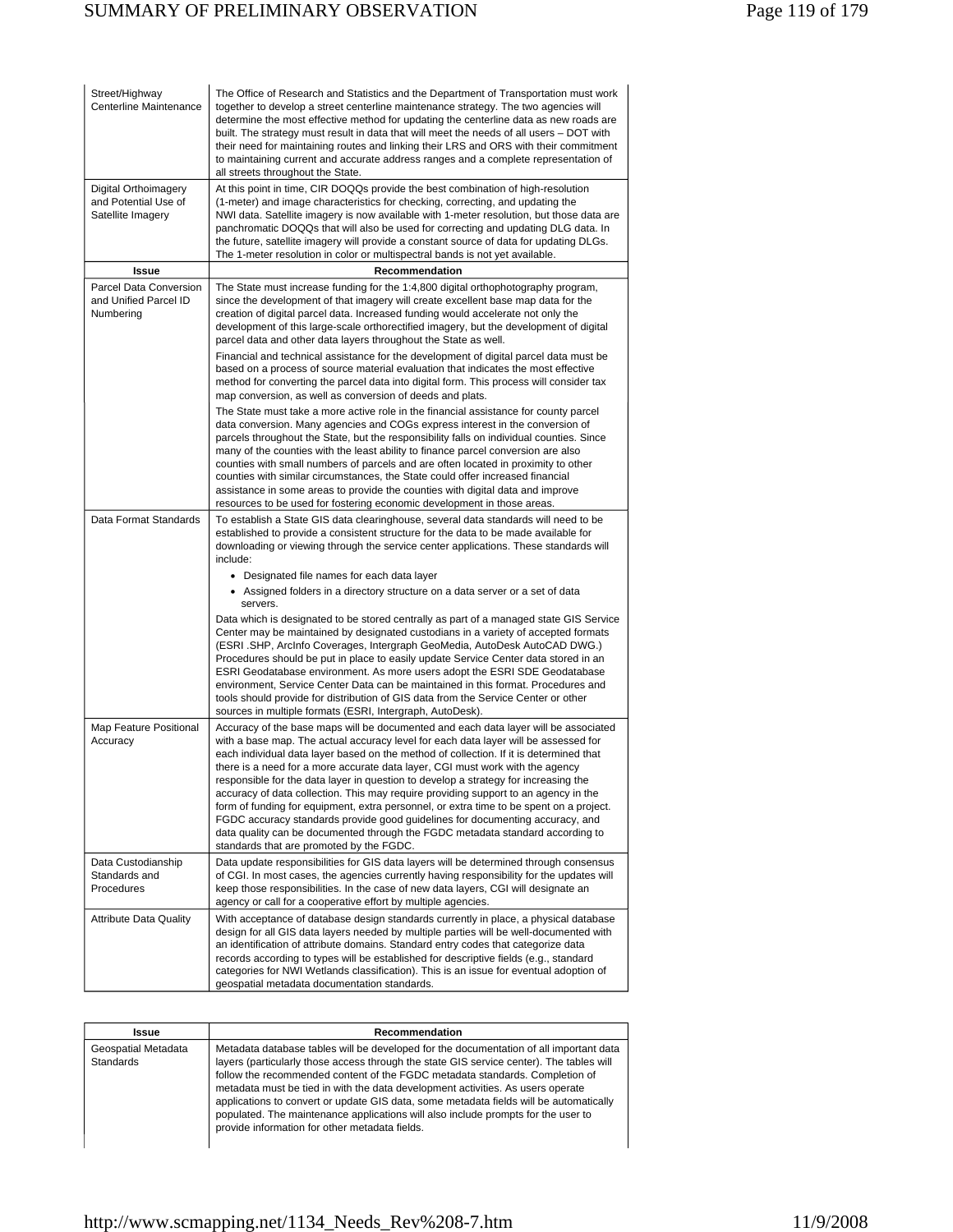|                                        | Collection and digitizing methods will be reviewed by CGI to ensure that the methods<br>are in line with documentation provided in metadata files. CGI will require that data<br>maintenance applications contain capabilities for automatically recording elements of<br>metadata such as user ID of the person entering the updates and time and date of<br>entry. The applications should also prompt users for entry of other metadata field<br>values during or directly after the update process.                   |
|----------------------------------------|---------------------------------------------------------------------------------------------------------------------------------------------------------------------------------------------------------------------------------------------------------------------------------------------------------------------------------------------------------------------------------------------------------------------------------------------------------------------------------------------------------------------------|
| Digital Submission<br><b>Standards</b> | The State through the Geodetic Survey must encourage local governments to move<br>toward requirements for receiving plat and "as-built" drawings in digital form. Receipt of<br>these drawings in digital form will facilitate updating GIS data layers. The Geodetic<br>Survey must develop a sample set of digital submission standards to be circulated to<br>local governments and develop training programs that will instruct local government<br>staff in methods for using digital plats to update GIS databases. |

#### **4.6.2 Multi-Departmental and Mult-Organizational Geographic Data Needs**

This Needs Analysis has identified a high-level of cross-organizational requirement for geographic data. Multiple state agencies can benefit from GIS data often maintained by other state agencies. This is the clearly the case for certain base map layers (orthoimagery, jurisdicational and administrative boundaries, hydrography, and transportation centerlines) but it also includes certain thematic layers such as utility infrastructure, critical facilities, demographic data, and other geographic layers. Over the past ten years, state agencies have made excellent progress in sharing and exchanging data but this can be improved. Technical and institutional barriers still result in state government users not getting access to all available data and in some cases redundant data collection and management costing money and time.

Cross-organizational needs for geographic data exist not only horizontally among state agencies but vertically at different levels of government between state agencies, COGs and local governments. Each of these user groups act as generators and users of data and there is a major need for an improved level of cooperative GIS project work and sharing of data. Government programs supporting emergency planning and response, economic development, parcel mapping and appraisal, environmental regulation, natural resources and land use planning, and health services are dependent are effective flow of information between different levels of government. GIS technology and more effective statewide coordination will support this sharing of information.

Opportunities for governmental-private partnerships for the compilation of data and provision of GIS-related services has not been tapped to a great extent in South Carolina. Such public-private initiatives need to adhere to applicable state and local regulations and procedures, but the opportunity and potential benefit of joint GIS projects or information sharing agreements is great. Formal partnerships and joint projects between state or local governments and private utility companies, data reseller firms, land management and resource extraction companies, or commercial companies should be pursued with a goal to increase the availability of GIS data and the effectiveness of GIS applications.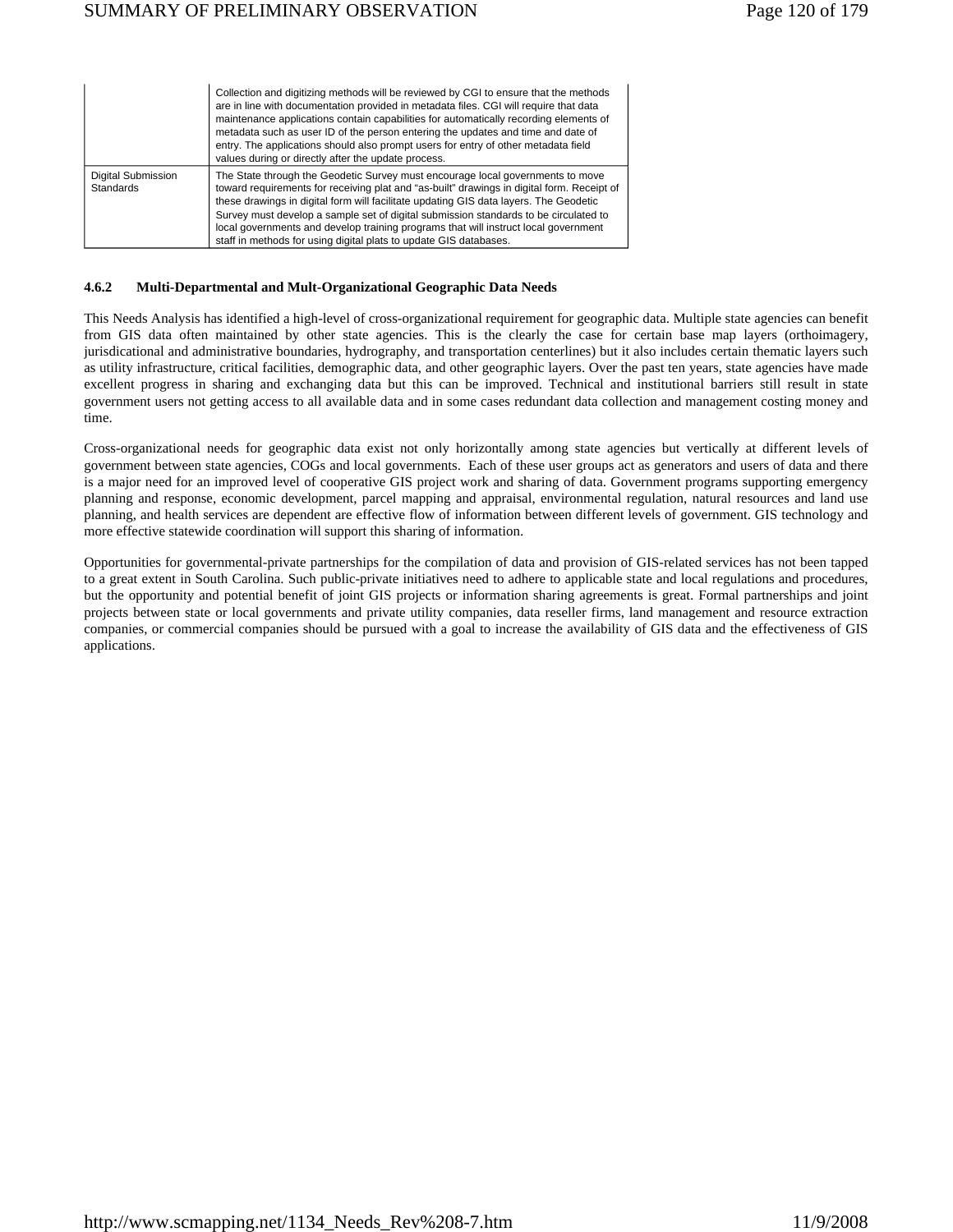**SECTION 5**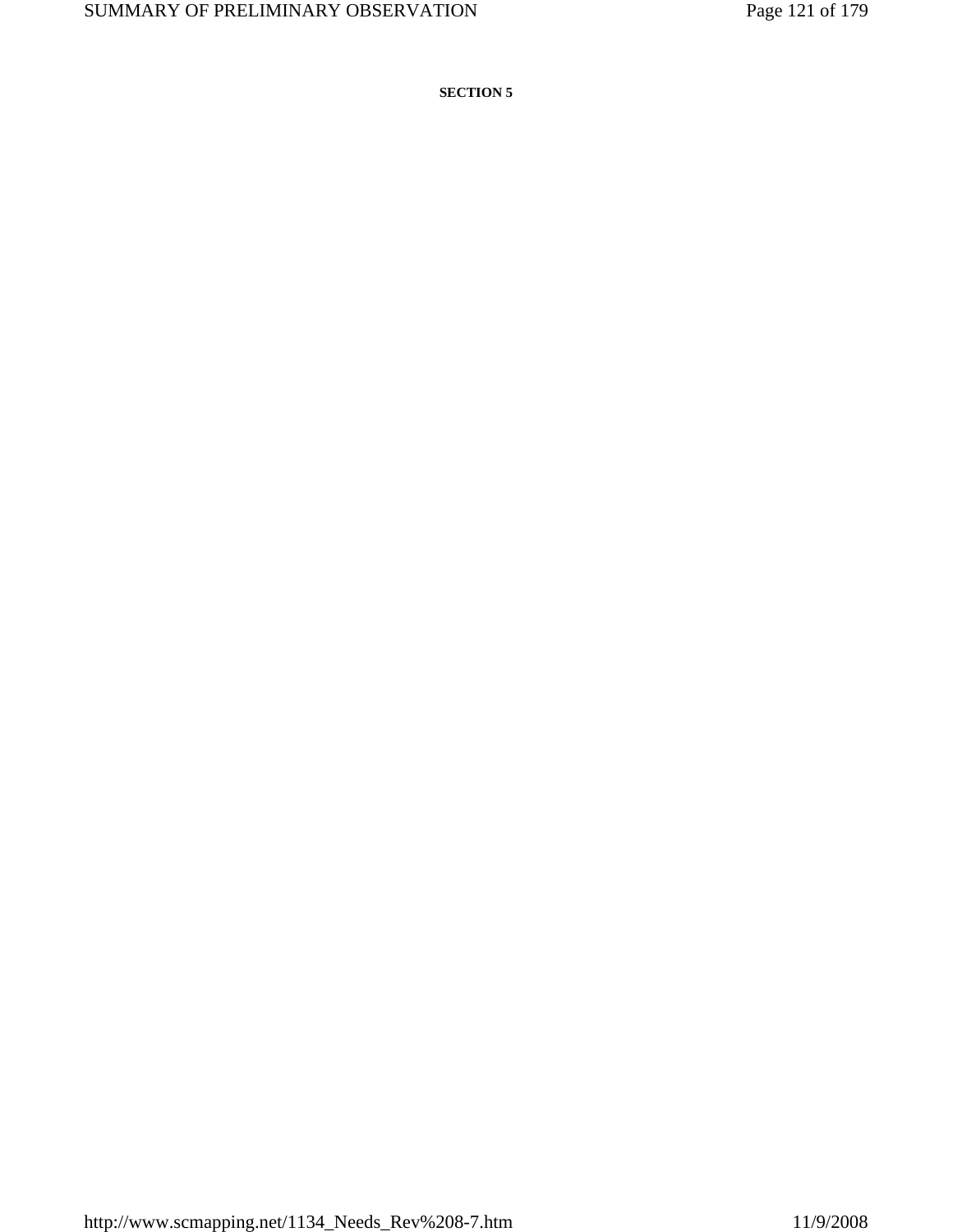# **SECTION 5 ORGANIZATIONAL AND INSTITUTIONAL ENVIRONMENT AND NEEDS**

This section will review the current organizational structure and institutional environment surrounding information technology and GIS and will examine the need to support statewide GIS coordination and collaboration in the future.

# **5.1. CURRENT INSTITUTIONAL ENVIRONMENT IMPACTING GIS DEVELOPMENT AND COORDINATION IN SOUTH CAROLINA**

# **5.1.1. Information System Planning, Coordination, and Central Support in South Carolina**

As mentioned in previous sections, the State of South Carolina has made much progress in the last 2 decades in creating an institutional structure for high-level coordination and planning for information technology development and system support. Centralized information services are provided by the Budget and Control Board through the Office of Information Resources (OIR) and an information system planning function has been assigned to the Office of Technology Planning and Management (OTPM) in the Office of Research and Statistics. Also, as previously described, the Information Resource Council has a broad mission for information technology coordination and standards.

State Budget and Control Board, Division of Operations, Office of Information Resources (OIR)

OIR in the Budget and Control Board is responsible for information technology and telecommunications design and services such as applications development, data center operations, network management, printing services, and State telephone systems management. OIR has recently constructed a new data center that consolidates

13 previous data centers into one facility that is used to house several mainframe databases. OIR also provides web site design services and site hosting to State agencies. Through a distributed computing services office, OIR provides personal computer and local area network support to State agencies that request it. OIR also maintains the State Internet e-mail service and manages relationships with private Internet Service Providers. OIR provides technical services and their consulting is on a technical level related to implementation of system components.

# State Budget and Control Board, Division of Budget and Analysis, Office of Research and Statistics, Office of Technology Planning and Management (OTPM)

The Office of Technology Planning and Management (OTPM) in the Office of Research and Statistics oversees information technology project planning and procurement for State agencies. OTPM works closely with OIR and the Information Resources Council to establish guidelines and standards and to review proposed information system projects. To encourage adherence to standards and efficiency and coordination in information system (including GIS) projects, OTPM has prepared a standard process for Departmental information technology planning. OTPM also reviews all proposed information technology procurements by State agencies' systems exceeding \$25,000 and provides approval and comments on these procurements.

# Information Resources Council

The Information Resources Council (IRC) is a Governor-appointed advisory board of public and private sector leaders guiding South Carolina to becoming an acknowledged leader in using information resources to support effective government and to benefit its citizens and businesses. IRC has appointed a series of standing committees that focus on specific information resource issues. Those standing committees include:

- Geographic Information
- Technology and Education
- Health and Human Services
- Criminal Justice Information Systems
- Local Government Applications
- Communications Architecture
- Technology Architecture.

Each of the standing committees develops a mission statement that is approved by the Governor's Office through the IRC and each standing committee then works to accomplish that mission.

#### **5.1.2. GIS Coordination and Organizational Structure**

Management and coordination of GIS activities among State agencies and GIS users statewide require an organizational structure that will include policy-making entities, documented sets of procedures to be followed, a staff to carry out specified responsibilities, and a coordination role. In the State of South Carolina, several issues must be addressed to successfully coordinate GIS among all user organizations in the State. Concerns related to statewide GIS coordination are discussed below. These concerns focus on management, coordination, and staffing needs that are necessary for GIS coordination: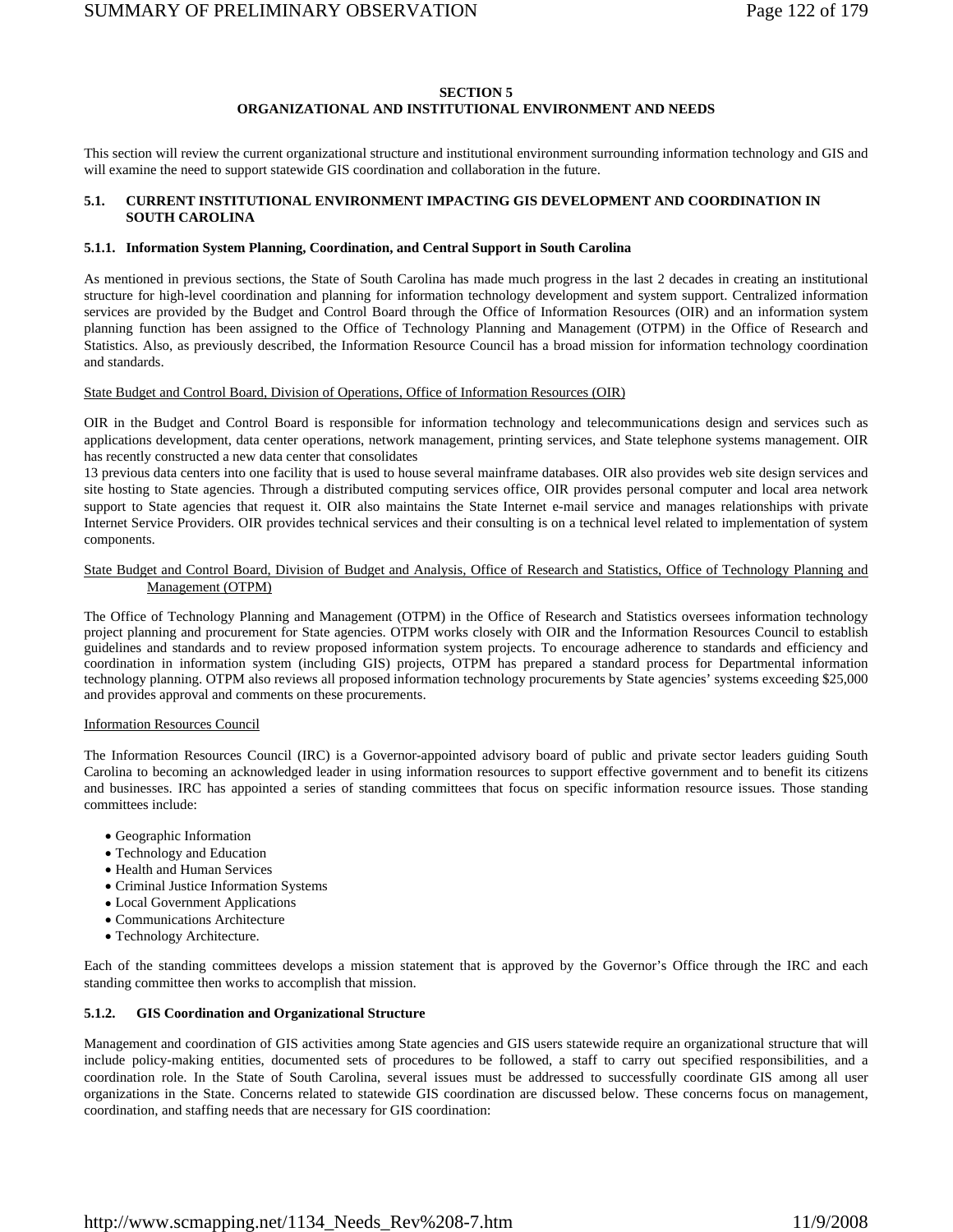- Data coding and compilation standards
- Coordination of GIS compilation and update activities
- Current environment for GIS management and administration in individual organizations
- Administrative and policy framework for joint GIS projects in State government
- Data distribution policies, including possible sale of products or data
- GIS education and training
- Application development, coordination, and joint projects
- State/Local coordination and support
- Public/Private partnerships and joint projects
- High-level communication and promotion of GIS initiatives and benefits
- Funding GIS initiatives.

These concerns will be addressed throughout the rest of this section, and some recommendations will be made. Prior to a discussion of the issues and the statement of recommended approaches or options, organizations that provide coordination will be documented, as well as some examples of joint projects that have contributed to the development of GIS resources in the State.

#### Geographic Information and GIS Coordination Bodies

To date, GIS implementation has been coordinated through committees at the State level. The State Mapping Advisory Committee is the oldest body in the State addressing coordination in mapping and geographic information. SMAC became involved in the GIS technology coordination as it evolved in the State and has advised the Governor's Office since 1978. SMAC organizes the annual State GIS conference and advised the Information Resource Council and the Governor's Office on the formation of the Standing Committee on Geographic Information (CGI). The 1997 establishment of the Committee on Geographic Information in the Information Resources Council raised the profile and participation in GIS coordination activities in the State. Members of this committee work together to identify issues that impact GIS development across the State and to develop strategies for resolving the issues. CGI is composed of representatives from State government, local government, the private sector, and regional Councils of Government. Much of their work has been completed through the efforts of sub-committees. Some of those subcommittees and their activities are documented below.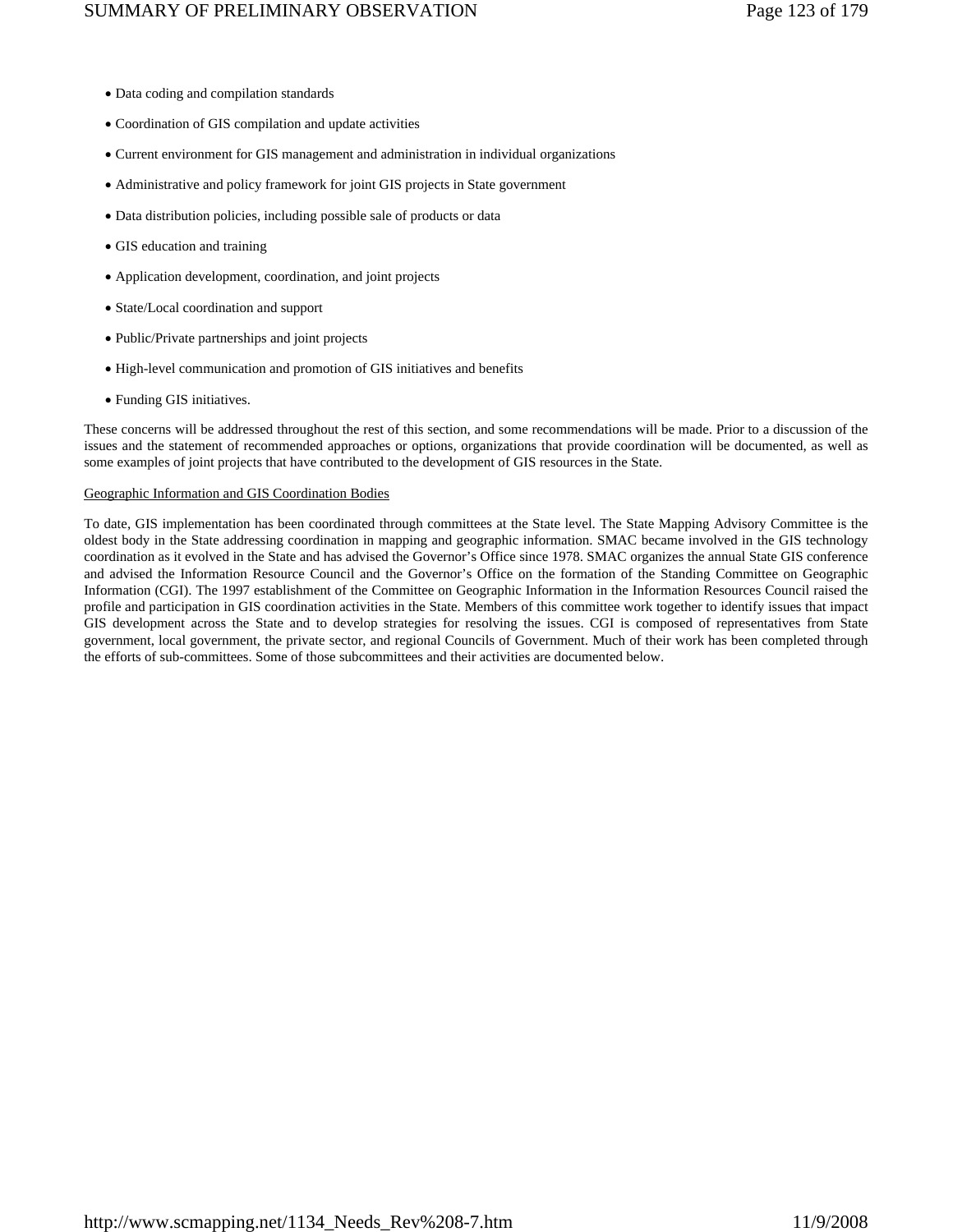# GIS-related Standards Development

Standards development has been coordinated through CGI up to this point through the formation of subcommittees. Originally, three CGI sub-committees were formed:

- Standards
- Statewide Physical Foundation
- Coordination/Facilitation/Access.

The Statewide Physical Foundation subcommittee served to identify the foundation data layers. Those layers require standards that will be recognized by all user organizations in the State. The work of developing those standards has passed on to the working groups under the Standards subcommittee. The Statewide Physical Foundation subcommittee has served its purpose and is no longer an active body.

The Coordination/Facilitation/Access subcommittee developed a plan for the procurement of a consultant to develop a plan for statewide GIS coordination. The result of that initiative has been the State of South Carolina Needs Assessment and Strategic Planning Project. The Coordination/Facilitation/Access subcommittee is currently acting as a steering committee to oversee the project.

At this time, the Standards Subcommittee is focused primarily on the development of data coding standards. Under the Standards Subcommittee, there are working groups that focus on several data standards that are needed. The working groups are:

- Addressing
- Transportation Features
- Hydrologic Features
- Geodetic Control
- Cadastre
- Best Practices.

The Addressing working group has developed a document specifying the structure of street centerline attribute tables, including the fields and their characteristics necessary for recording street names and address ranges. This standard has been followed by ORS in the development of the county 911 street centerlines. This standard has been approved by CGI and submitted to the IRC for ratification. The Transportation Features working group is currently scheduled to deliver a draft set of standards for coding transportation features such as roads or railroads. The activities of the other working groups are currently in the planning stages. The one exception among the working groups is the Best Practices group. Best Practices is involved in identifying issues that will require coordination strategies, such as metadata needs, projection and datum standards, or the choice of mapping units. Once specific issues are identified, working groups will be assigned to resolve the issues and clear the way for cooperative efforts.

#### Cooperative Programs and Projects Led by User Organizations in the State

It is important to recognize the extent to which GIS development in the State has been fostered through cooperative efforts among specific groups of users. Many of the cooperative projects in the State have had a focus on the development of GIS that supports agency needs. Some examples of cooperative efforts initiated and managed by specific organizations include the Department of Natural Resources' (DNR) GIS Data Clearinghouse. It was made possible through contributions from the National Oceanic and Atmospheric Administration (NOAA), the Department of Health and Environmental Control, the South Carolina Department of Commerce, and South Carolina DNR.

Other joint projects of note include:

- ACE Basin Ecological Characterization Project—Many participants have joined forces to initiate conservation efforts in the ACE basin. In order to respond to the needs of these efforts, DNR has combined with the National Oceanic and Atmospheric Administration's (NOAA) Coastal Services Center (CSC) and the National Geophysical Data Center to develop a database of information about the region to be used by land managers to balance conservation of natural resources with economic development. The goal of the project is to provide a CD-ROM of data to be used for analysis of the region. GIS data is a major part of that CD-ROM.
- Edisto River Project—One of the rivers that form the ACE basin is the Edisto River that was the focus of another DNR led project. The Edisto River project focused on the development of management objectives for the Edisto River basin. It provides another example of using GIS to facilitate cooperative efforts between government agencies and community-based organizations. The Edisto River project involved using GIS capabilities to combine and analyze maps of characteristics in the river basin, and developing management objectives through the participation of nearly 200 residents of the Edisto River basin.
- Department of Commerce Economic Development Assistance—The Department of Commerce (DOC) has worked closely with the COGs and local governments to help with economic development by serving as a resource for local governments and COGs for research of characteristics in an area that impacts the suitability for economic development. DOC has also worked to provide local authorities with the tools to conduct these analyses themselves. A tangible result of this cooperative effort was the ArcViewbased InSite.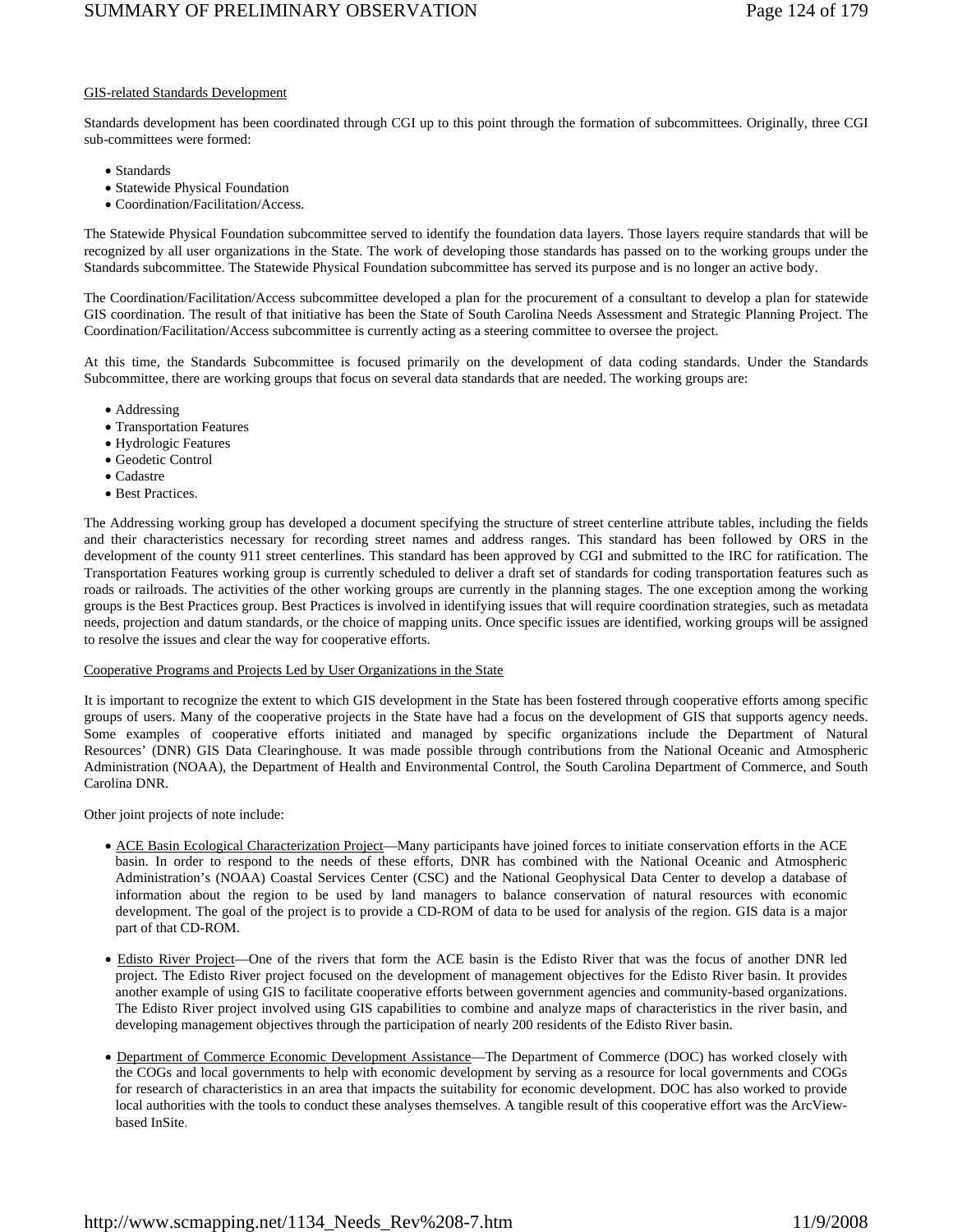- Unified CAMA System Deployment—The Department of Revenue is involved in selecting a computer-assisted mass appraisal package and configuring it for use by all counties in the State with the goal of integrating property data and appraisal. While not specifically GIS, such a system can have direct links to a GIS parcel map layer and extend capabilities for GIS mapping and analysis.
- University of South Carolina Projects—The University benefits from the research aspects involved in a cooperative program with NASA to analyze the products of NASA programs such as use of GPS and GIS. Another project conducted for Norfolk Southern Railroad analyzed potential routes for the construction of a rail spur. The University developed a model that improved results over the methods used by the railroads. The University also developed a GIS based tool to identify optimum sites for business location based on a set of criteria combined through a model.
- State Legislature Support/Political Re-districting—The Office of Research and Statistics (ORS) in the State Budget and Control Board's Division of Budget and Analysis plays a support role to the legislature and coordinates with other organizations in providing maps and geographic data. ORS has also been assigned responsibility to process data and support legislative committees in statewide political re-districting using data from the 2000 Census.

The COGs operate GIS training programs for local government personnel within their regions. They also provide services and offer GIS related technical assistance. Some specific examples of COG cooperation with local governments include:

- Central Midlands COG using its GIS system, data, and capabilities to enhance the 911 CAD system for Newberry County
- The Berkeley, Charleston, Dorchester COG is participating with the State in a program funded by NASA to examine urban growth over a 20+ year period
- The Appalachian COG has used GIS to develop EDIS (Economic Development Information System). EDIS is a GIS application that uses data specific to the Appalachian Region, allowing counties and municipalities to develop some economic development analysis and presentation materials.

# Map Data Distribution, Sharing, and Sales

Distribution of GIS data by State agencies is one of the primary goals of these organizations. Their activities are focused on providing users with opportunities to access data as easily as possible. The DNR Clearinghouse, the development of Insight by the Department of Commerce, and the plans for web sites by other agencies are all forms of data sharing. Insight and the Clearinghouse are both methods of distributing data free to other users in the State that need those layers. The South Carolina Geodetic Survey sells maps and data on their website. They sell USGS topographic maps, NOAA charts, city maps, Highway Department maps, and fishing maps. There is not much activity related to data sales at the local level, and it may be that data sharing arrangements will be more beneficial to all GIS users in the State. Utility organizations will make great use of base map and cadastral data supplied by local governments, and local governments will have great needs for facility data from the utility organizations. A trade or mutual sharing arrangement are promising. Often a few issues must be ironed out for these types of arrangements to work.

#### Training and Technical Assistance

Geodetic Survey has developed a GPS training program for staff from State government, local government, and COGs in South Carolina. Geodetic Survey also supports the county base mapping program with technical assistance in the form of writing specifications and selecting contractors for aerial photography, digital orthophotography production, base map compilation, and parcel data conversion.

Technical assistance at the State level is provided on a formal basis through the Office of Research and Statistics. ORS contracts with the Department of Social Services to conduct specific types of GIS analysis and mapping. On an annual basis, ORS supplies the Governor's Office with GIS map products that illustrate the distribution of public health and social condition data based on census tracts, block groups, and address matching to street centerlines. The data are gathered by several agencies throughout the year in a variety of databases. ORS receives database extracts from these agencies and maps them using GIS, for the presentation of statistics to the Governor's Office.

The issue of data maintenance for many counties is an issue of personnel. With a lack of personnel who have the capability to maintain GIS data and a GIS system, and the lack of funds required to hire and keep a person with those skills, some local governments choose to stick with traditional methods of maintaining maps. Since the regional Councils of Governments all have GIS capability, it has been suggested that once a set of GIS data has been developed for a county that fits this description, the regional COG could support GIS in that county through maintenance of their parcel data and some system administration. Some concern has been expressed that the COGs would not be able to attend to the parcel maintenance as often as would be needed and that, over the long term, the local government personnel would not learn the operation of their system and would not take ownership of it.

In spite of these concerns, the COGs do offer a strong alternative for maintenance and operation of a GIS that local governments can access. The counties that would benefit the most from COG support are those that have relatively few parcel updates to make over the course of a year, and often do not update their maps as soon as the records of changes arrive in their office. Typically, changes are saved up for a period of time, sometimes an entire year, before changes are made to the maps. This situation favors data maintenance support from COG personnel. Learning how to use the software and understanding the data and eventually taking ownership and responsibility for the system will need to be handled over time since GIS technology can take a long time to master. With training and opportunities to use the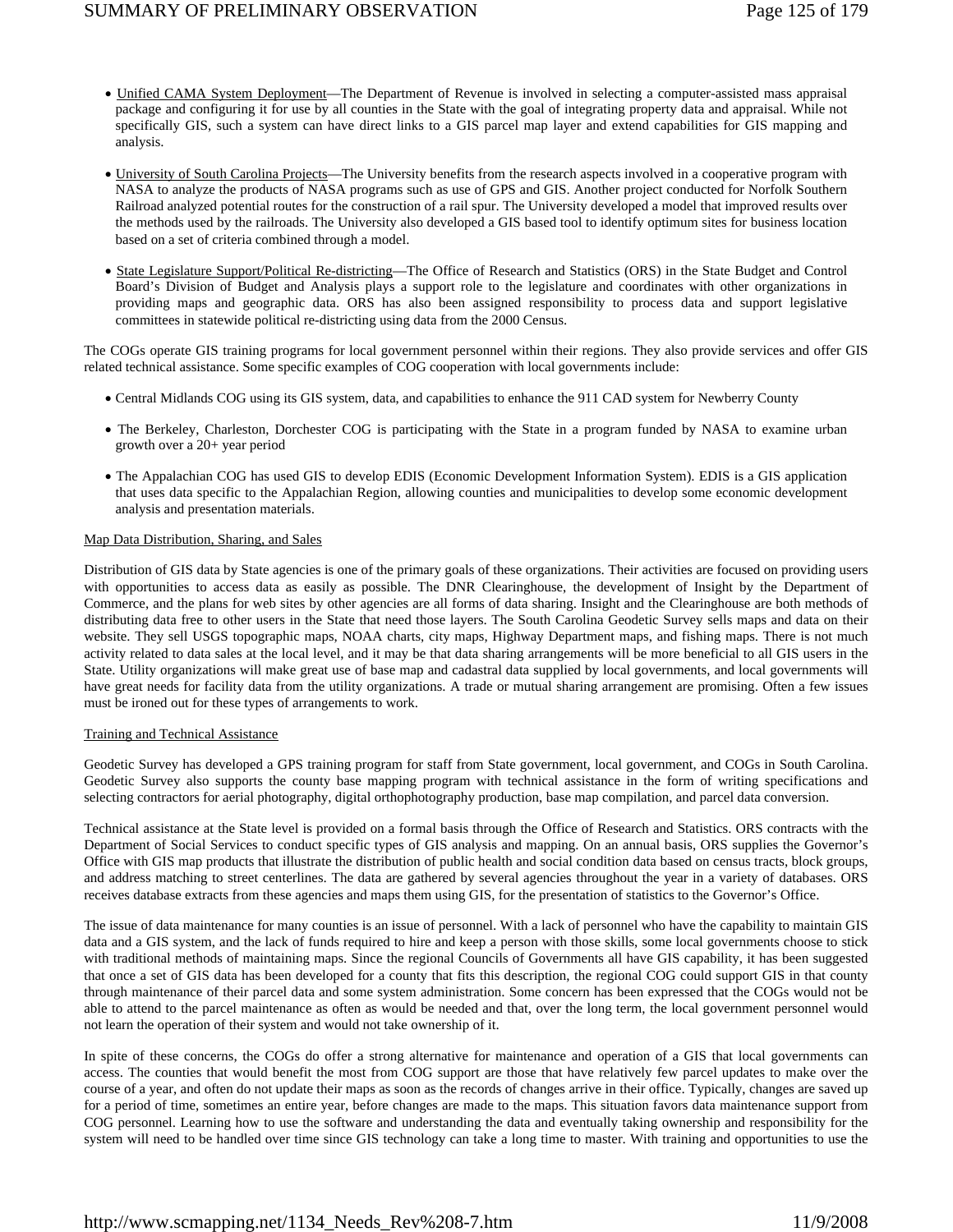software, existing staff will learn uses for the GIS data and how to create some custom products using in-house desktop mapping software.

The regional Councils of Government can provide support to counties with GIS data requiring maintenance, and can serve GIS data to county personnel through Internet applications. COGs interact with local government personnel frequently and are often in a good position to provide some GIS training to local government staff due to offices being close by and their familiarity with local government issues, data, and needs. When requested, the COGs must be able to provide these types of services. By strengthening GIS resources at the COGs, the State may provide local governments with valuable GIS expertise and services.

Based on input from project participants, several observations may be made that will guide the provision of GIS training to State users:

- Local government and COG GIS users, especially those in areas removed from population centers, do not have ready access to software courses they would like to have. Courses supplied by vendors, government agencies, COGs, universities or colleges, and third party vendors need to be available to local government users.
- The passage of the "Surveyor's Bill," which requires certification for GIS practitioners, increases the need for educational and training opportunities in the State.
- State Universities will continue to play a role in foundational GIS education, as well as software-specific training for traditional and non-traditional students.
- The new Geomatics program at Greenville Technical College may become a model for more accessible practical education and training statewide.
- Some solutions may be available through coordination of training between county and municipal personnel in close proximity to each other. COGs and State government agencies could contribute regional data, and universities and technical colleges could sponsor the development of some continuing education courses or seminars based on hands-on operation of GIS software that highlights new capabilities and features.
- State government GIS users could benefit by better internal programs for support and collaboration among multiple agencies.
- Formal training programs, conducted by vendors, educational institutions or other groups, should use South Carolina-specific data sets and application examples wherever possible.

# **5.2. KEY ISSUES IMPACTING FUTURE GIS COORDINATION AND INSTITUTIONAL RELATIONSHIPS**

Coordination of GIS activities in the State of South Carolina has resulted in several successful projects and has produced communication about resources and activities, the development of data, and opportunities for data sharing. Standards are being developed and data are available through data clearinghouses. The efforts of GIS users throughout the State who have donated their time to the functions of the Committee for Geographic Information are to be commended. In order to fully realize the benefits of their work to this point, it is important for the State to take further steps that will increase the level of coordination and provide greater opportunities to a larger number of potential GIS users throughout the State. If the challenges listed below are met through an organizational structure composed of personnel dedicated to the tasks of GIS coordination, South Carolina will enjoy improved greater sharing of GIS resources, and the realization of the benefits of GIS to all stakeholders among federal, State, and local governments; regional planning organizations; public and private utilities; and educational institutions.

#### **5.2.1. Institutional and Management Challenges**

The following institutional and organizational challenges must be addressed in the creation of a *GIS Strategic Plan* for South Carolina to promote efficiency, collaboration, and the sharing and effective use of GIS resources (data, applications, system infrastructure, and staff):

- Establishing a process for senior management briefings, input, and support
- Budgeting, approval, and allocation of funds for GIS projects
- Routine coordination and liaison with GIS users throughout the State
- Establishing and using a structure for communication and participation by stakeholders in a statewide context involving not only State agencies but all user groups
- Facilitating the adoption of GIS and use of GIS services more widely in local governments (particularly small cities and counties)
- Establishing appropriate standards and a process for multi-Departmental and multi-organizational procurement of shared GIS resources (data, software, custom applications) which may include systems and database development services
- Defining, adopting, and coordinating standards and procedures for database development, maintenance, sharing, metadata, and data distribution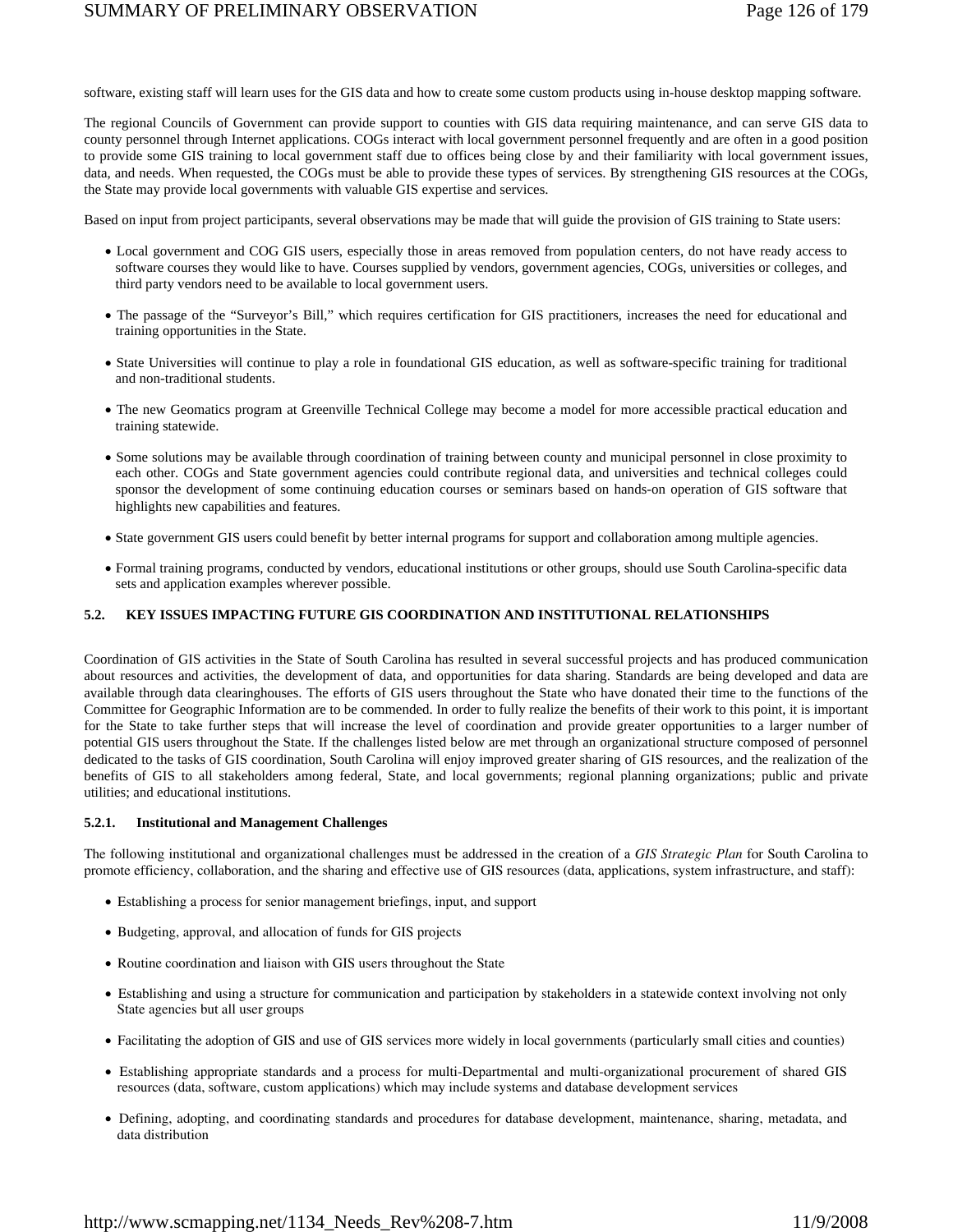- Defining, adopting, and coordinating standards and procedures for application development and deployment
- Oversight of data maintenance and administration to ensure compliance to standards and procedures established for data that will be made available to the community of GIS users.
- Documenting, assigning, and overseeing organizational roles in data maintenance and other system support activities
- Crafting and approving policies that will guide access to GIS, use of centralized resources, distribution and sale of GIS data, and organizational relationships for joint projects (e.g., public-private partnerships)
- Addressing requirements for communication and education at all levels to promote wide use of GIS and technical support to users.

As evidenced in this report, significant progress has been made in the creation of organizational structures and standards to address the concerns above. Initially SMAC, and now CGI and its subcommittees, have provided a structure that supports and encourages coordination in GIS activities. Accelerating these efforts and putting in place a more effective structure for coordination are needed. Much of this requires reaching a consensus about management, coordination, and support activities that can benefit from a greater level of centralization. With a consensus on the level of centralization, attention needs to be given to an institutional environment that supports and encourages decentralized GIS development and use while ensuring a high level of resource sharing.

#### **5.2.2. Centralization vs. Decentralization of Management, Coordination, and Support**

The organizational structure and specific organizational roles developed to support all of the activities that have been described thus far in this report will be the primary factor in the success of this coordination effort. The structure of GIS coordination must meet the need for consolidating efforts where opportunities exist without inhibiting the normal operations of individual agencies to an unacceptable level.

Many of the decisions about organizational structure, roles, and institutional relationships have to do with reaching a consensus on the level of centralization or decentralization of various coordination activities and services. PlanGraphics examined responses from survey forms that asked opinions on whether centralization or decentralization is appropriate for certain services. Those responses are documented in Table 5-1.

| <b>GIS Services</b>                                             | Centralized | User<br><b>Department</b> | <b>Number</b><br>of Responses |
|-----------------------------------------------------------------|-------------|---------------------------|-------------------------------|
| Establishing/Overseeing Technical Standards                     | 23          | 6                         | 29                            |
| Preparing/Monitoring GIS Policies and Legislation               | 24          |                           | 31                            |
| Planning/Coordinating Joint Projects                            | 18          | 18                        | 36                            |
| Documenting/Providing Access to Framework Data                  | 18          | 11                        | 29                            |
| Managing/Overseeing Framework Data Development                  | 19          | 11                        | 30                            |
| <b>Updating Framework Data</b>                                  | 11          | 15                        | 26                            |
| Database Quality Assurance and Posting to a Central<br>Database | 18          | 19                        | 37                            |
| <b>Training and Orientation Services</b>                        | 20          | 12                        | 32                            |
| GIS Needs Assessment and Planning                               | 18          | 16                        | 34                            |
| GIS Implementation Support/Application Development              | 14          | 20                        | 34                            |
| System and Network Administration                               | 13          | 20                        | 33                            |

#### **Table 5-1: Tabulation of Committee Member Responses to Designation of Responsibility for GIS Management Functions**

The overall results indicate the recognition of a need for an organization with some centralized GIS coordination responsibilities. The primary responsibility most committee members envision for a centralized organization is oversight of technical standards, the development of GIS policies, and training and orientation. A majority of committee members are opposed to the centralization of system and network administration by a central organization, as well as support for implementation and application development. Members are divided on the responsibility for other activities. A discussion of the management of these activities follows.

#### Establishing and Overseeing Technical Standards

To date, CGI has coordinated the process of developing standards for GIS data at the State level through a proposal-review-consensus approach . This has occurred through the creation of subcommittees for the definition of standards for specific data categories. The development of standards should continue to be conducted through a committee structure since the standards impact all users and everyone must approve them. To the extent that standards development and approval through the IRC, this will help support the standards setting process. With the establishment of standards, the next step is to have them fully adopted and used by state agencies (and perhaps other organizations in the state). The CGI is not in a position to mandate use of standards for specific agencies. The CGI should evaluate mechanisms for fully implementing standards and overseeing their use by agencies. GIS data and services that may become part of a central clearinghouse in the state will require clear standards. Whether or not strict requirements are put in place for agency adherence, full adoption of standards can be supported by good education, a continued spirit of cooperation, and an illustration of the use of well-crafted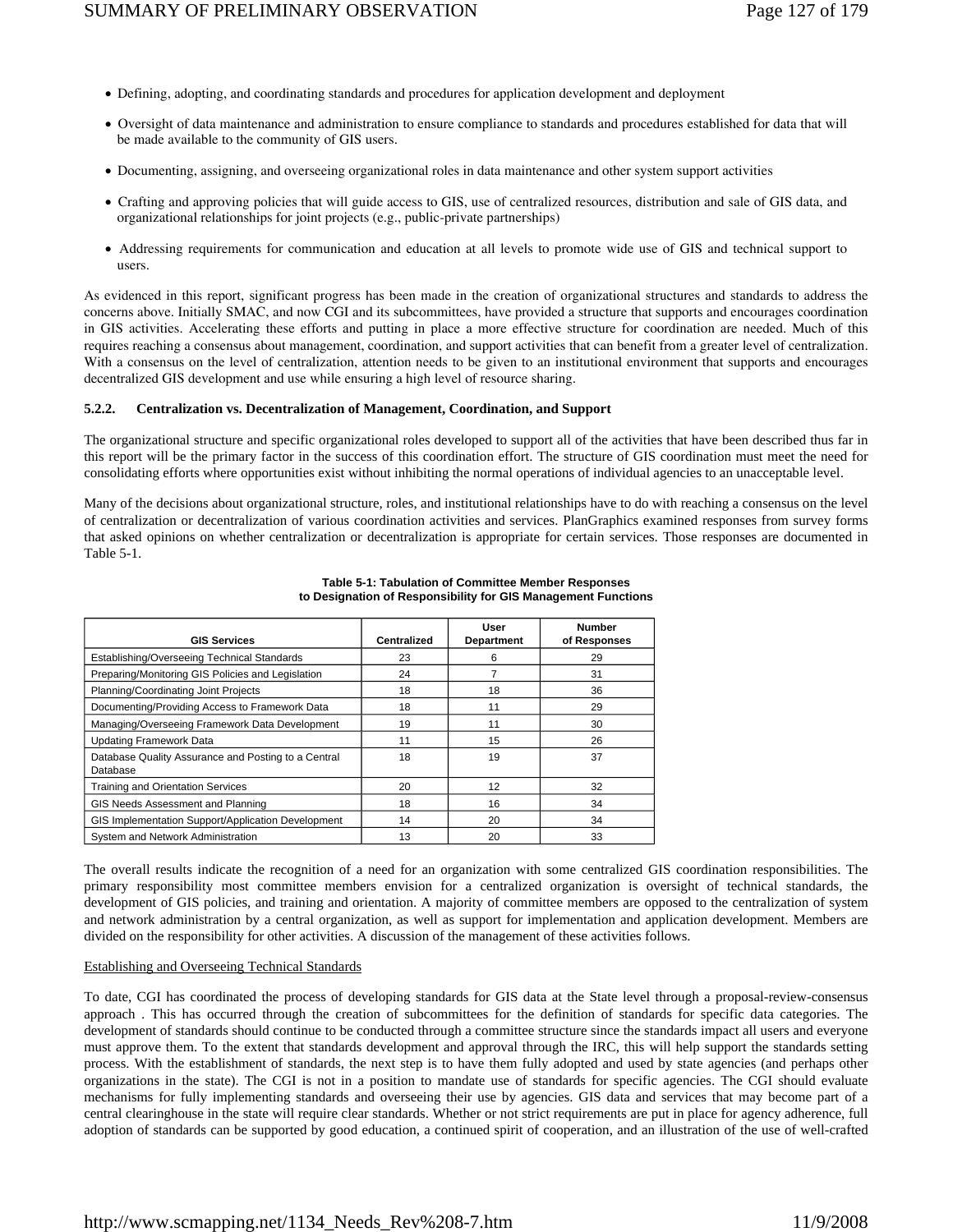standards will bring long-term benefits.

#### Preparing and Monitoring GIS Policies and Legislation

The development of policies related to GIS will occur at many levels. CGI will identify procedures and positions that will apply to the operations of the statewide clearinghouse. If applicable, these policies will be encouraged in individual agencies but not required.

CGI may identify needs that can only be met through the preparation of legislation that impacts all State GIS users. Proposed legislation may include attempts to create funding mechanisms or to require specific characteristics for the compilation of data. If a need is identified and approved by the committee, the committee will take responsibility for the development of that legislation, getting input from committee members and any other people that the committee may deem appropriate. Monitoring the progress of the legislation may occur through the efforts of individual committee members or by a GIS coordinator at the direction of the committee.

#### Planning and Coordinating Joint Projects

There was an even split among committee members concerning coordination of joint projects that may impact multiple organizations. A coordinated approach to planning a joint project would require identification of participants or "project stakeholders" based on the knowledge of agency and organizational needs throughout the State. This could result in the development of a fuller set of requirements for the project. Afterward the actual development could be managed by designating a a project manger and project team.

Clearly, creating a climate for greater multi-agency project collaboration requires a level of GIS coordination, administrative procedures and tools, and GIS standards that are not in place today. Creating these elements is one of the challenges that the state faces.

The reason to encourage joint project planning and development is to reduce redundant efforts and ensure a greater level of information sharing. This does not imply that all GIS projects undertaken by State agencies would be jointly managed or funded or under any direct oversight of a state GIS coordination body. But development projects (like the street centerline/E911 effort) that have a great impact on many organizations, should be planned and conducted in a collaborative manner. Defined standards and better procedures for GIS coordination will support collaborative efforts. It is hoped that even those projects which are carried out soley by a specific agency will, as a matter of course, consult accepted standards and consider potential access by other agencies in the project design and execution.

#### Documenting and Providing Access to Reference Data

This activity will be the essence of the operation of the state GIS service center. Reference data are those data layers that are used as reference layers or layers that are used to create other data layers (e.g., updating DLGs by using DOQQs). Documentation of data is best handled by the agency that maintains the data, but the purpose of having a state GIS service center is to provide access to data depicting geographic features of the State. Of top importance among those data layers will be the reference data.

#### Managing and Overseeing Reference Data Development

The development and maintenance of reference data will be the responsibility of designated agencies. It is important for the reference data to have a reliable set of specifications since those data layers are commonly used as frames of reference. CGI must be involved in the development of these data layers, but it is likely that the development of specifications and oversight of development will be best handled by an existing agency such as South Carolina Geodetic Survey (SCGS) or by a contractor administered by SCGS. Often, reference data sets are developed by federal agencies and acquired, checked, and corrected or improved by State agencies. This arrangement has worked well and will continue to work well, with thorough documentation of methods and standards through consistent maintenance of metadata.

#### Updating Reference Data

Updating the reference data will be the responsibility of individual agencies much like the development. CGI and the central coordination group will only require adherence to standards and will conduct some aspects of quality control (format and design-related characteristics) on data submitted for inclusion into the state GIS service center.

#### Database Quality Assurance and Posting of Data to a Central Database

Quality assurance is an independent check on quality. Quality assurance of a GIS database involves many types of checks. Some of these checks are best handled by the agency responsible for the development and maintenance of those data. It will be the responsibility of individual agencies to conduct checks for content and completeness, including both the presence and correct representation of graphic features and the correct entry of attribute information. Recommendations in this report call for creation of a state GIS service center. Data services provided by a service center would augment, expand, and enhance services already provided by existing clearinghouses (e.g., DNR, University of South Carolina). This carries a responsibility for the service center, in conjunction with expected quality control by a data custodian, for some level of quality assurance responsibility. The concept of a central service center with a data clearinghouse role does not mean that all data accessible through it would be centrally located on one physical server maintained by the service center. To facilitate access and ensure consistent services and adherence to standards, it is likely that some important and frequently accessed data sets would be located on a central server (perhaps replicating data maintained by another agency). However, to be effective, the service center would also function as a Web portal to other sites (agency specific servers) where data, maintained according to applicable standards, could be accessed. See Section 6 for a greater discussion about data priorities and data components that may be access through a state GIS service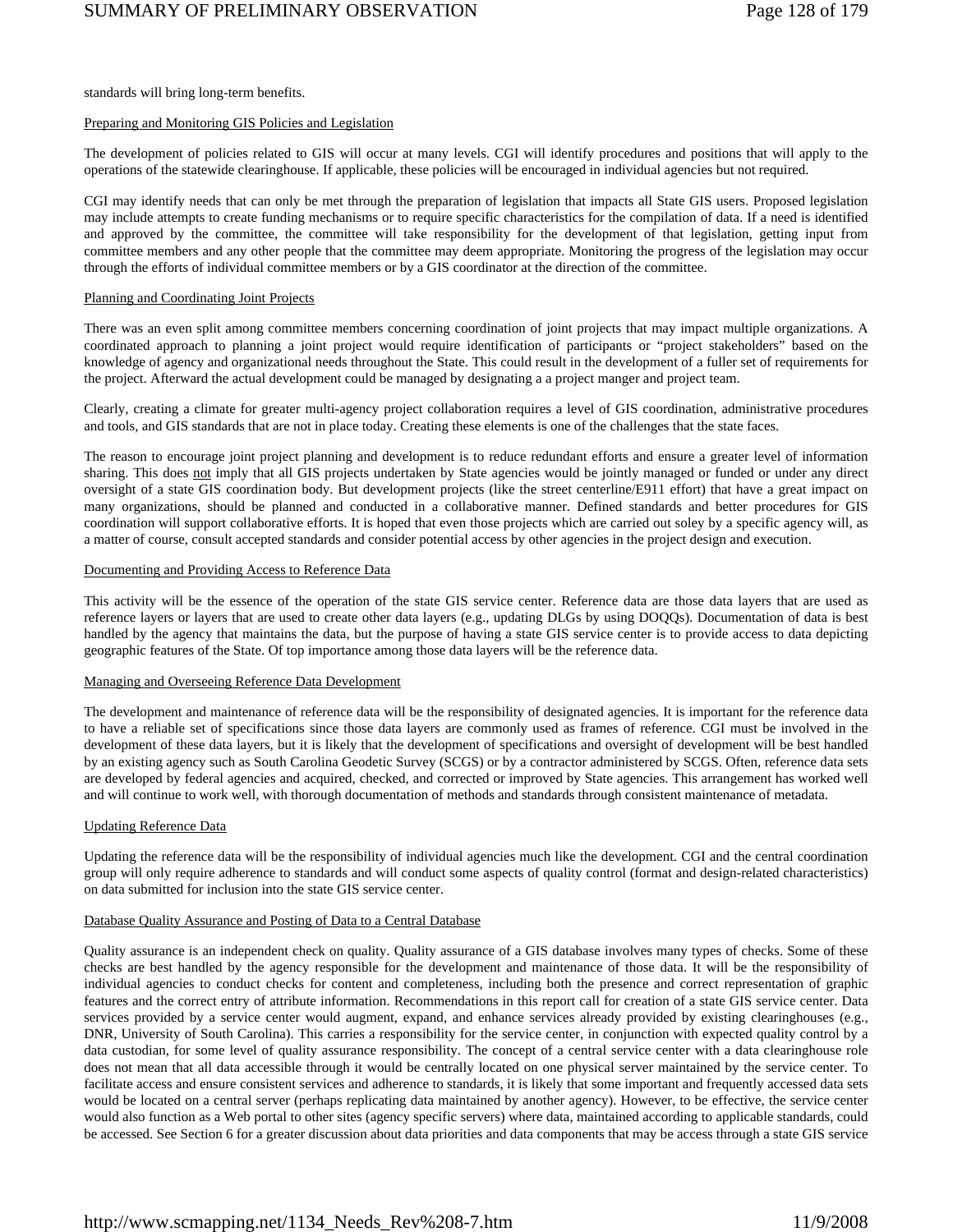center.

#### Training and Orientation Services

Training and orientation services encompass a wide range of topics and needs. CGI and the service center staff will act as a training management center for all users in the state, helping them to identify and develop training programs throughout the State. State agency personnel are not the only users that will require training. During the local government and utility workshop, there was a strong call for better training opportunities, especially in areas of the State that are remote from universities and large population centers.

Training opportunities will be developed through colleges and universities, software vendors, COGs, and State agencies that provide training such as GPS training by SCGS, and through looking for opportunities to combine training schedules of personnel from different organizations in close proximity to each other.

#### GIS Needs Assessment and Planning

For specific implementation and deployment of GIS technology within specific organizations, it may be important to conduct a detailed needs assessment and implementation plan. Depending on the scale of needs assessment and planning that is required, different approaches can be taken. CGI and a State GIS Coordinator should provide guidelines for such efforts. In some cases, a sub-committee assigned by CGI will be able to conduct a study for major multi-organizational GIS projects. Otherwise CGI may suggest and provide examples and templates and, if necessary, support the hiring of consultant support for this work.

#### GIS Implementation, Support, and Application Development

The approach to application development is discussed in Section 2. A three-tiered application development framework is based on three environments. Most survey respondents indicated that application development should be conducted by individual agencies. Under the proposed application development framework, most application development will take place at the agency level. There will, however, be some application development associated with the creation of the state GIS service center. CGI will also constantly be looking for opportunities to prompt the development of some applications that will serve multiple agencies and/or organizations. When these opportunities are identified, a development working group will be created to administer the development of the application. These development efforts will be conducted according to an application development methodology and, where possible, will use components from other applications, including user interfaces, that will give all applications a similar "look and feel," thereby making a more userfriendly application environment. One goal of the state GIS service center will be to compile a library of applications and application components from GIS applications throughout the State. This will be used to streamline new development efforts within all development tiers.

Support for GIS implementation and operations in an agency may be handled in various ways. Some support functions may be provided by other agencies such as the Office of Research and Statistics, to university staff, or to private firms. Each agency will have the choice to handle their situation as they wish. CGI will be available for advisement and recommendations for an approach. CGI may also be able to assist in setting up the terms of a contract.

#### System and Network Administration

All administration of system and network resources will be the responsibility of individual agencies except for the system and network resources associated with the state GIS service center. The recommended system configuration associated with the service center is described in Section 3. The state GIS service center will require a management staff to administer the system. This staff will need to have expertise in high-end RDBMS, SDE, ArcInfo, a COM compliant language such as Visual Basic or Delphi, MapObjects, MapObjects IMS, and ArcView. In the future, Java programming will be useful as well.

# **5.3. ORGANIZATIONAL AND INSTITUTIONAL NEEDS FOR GIS COORDINATION**

To provide a foundation for greater coordination of GIS activities and expanded use of GIS technology for the benefit of all stakeholders and their constituents, changes should be made in the current statewide GIS coordination structure. The bullet points below summarize the major needs for a new institutional environment for GIS which recognizes the importance of centralized coordination and support, as well as the value of

GIS programs and support activities among user organizations. Section 6 provides some additional ideas and options for how to respond to these needs.

- **State GIS Coordinator:** A State GIS Coordinator should be assigned as a State employee and placed in an appropriate administrative location to facilitate the multi-departmental and multi-organizational role. This is a high-level position that works closely with CGI and user organizations. The Coordinator oversees standards setting, promotes joint project work, provides highlevel promotion and education, is directly involved in policy creation and legislation impacting GIS, evaluates and helps secure grant funding for GIS programs, and works closely with an established service center group. The Coordinator will require some administrative and technical staff support.
- **State GIS Office:** While perhaps not necessary immediately, GIS coordination and expansion in the State could benefit by the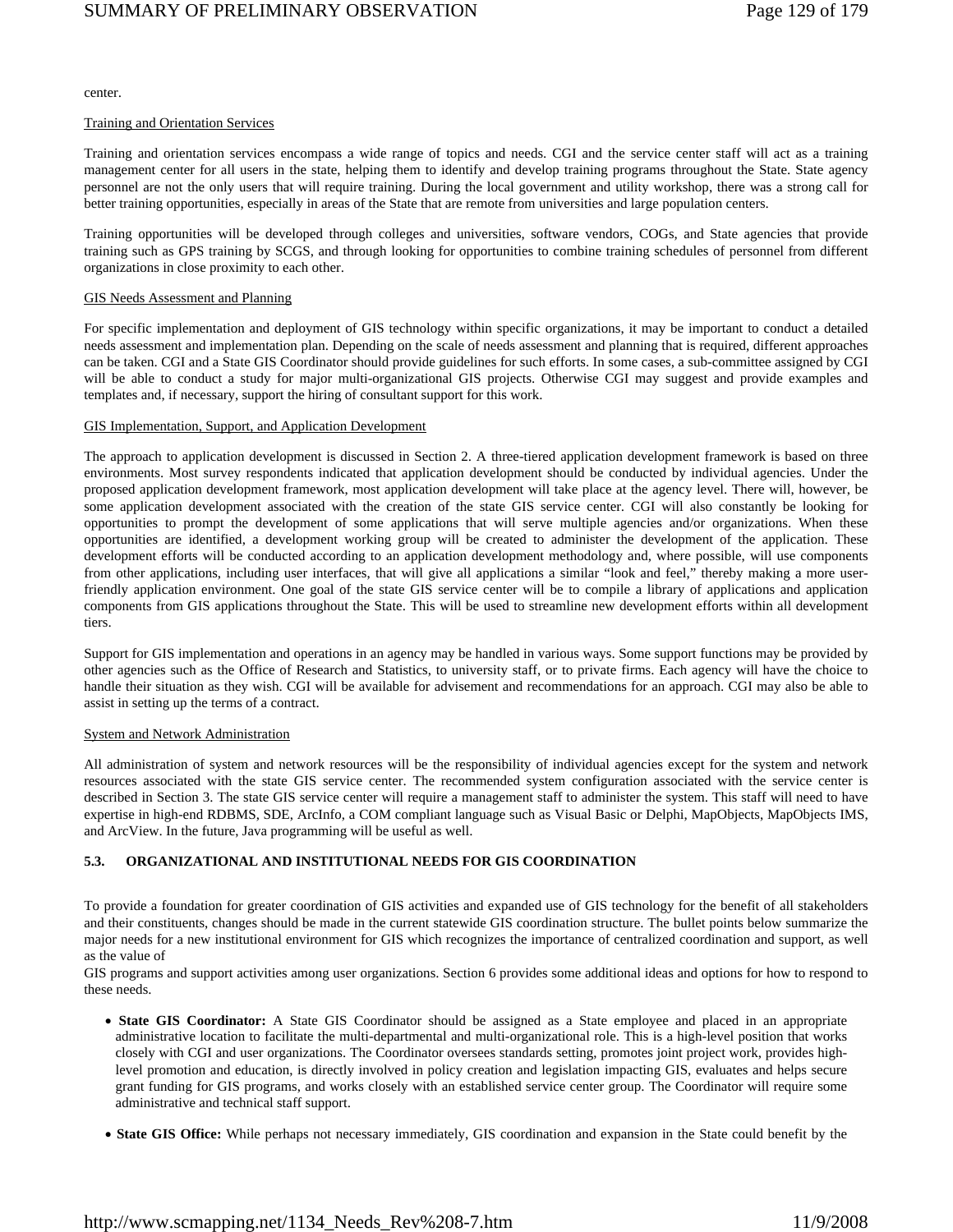creation of a GIS office, with a small staff, to better operate in a statewide role and oversee certain centralized services and joint GIS activities.

- **SMAC and CGI:** The leadership of the State Mapping Advisory Committee and the IRC's Committee on Geographic Information should consider a formal consolidation. This observation recognizes the role and past record of both groups, but such an action could remove some ambiguity of roles and join efforts, ideally, under a strengthened CGI. The subcommittee structure in CGI should continue and be augmented. Activities being carried out by SMAC should be formalized within CGI.
- **Joint Project Facilitation and Coordination**: One key role of the GIS Coordinator and CGI is to create an environment, prepare the administrative tools and procedures, and facilitate interaction between parties on multi-departmental and multi-organizational GIS projects. This may involve large data compilation efforts, application development, or other types of major, high-profile GIS projects. Work that has already begun for the development of template specifications and agreements, joint project management support, etc., should be accelerated and augmented.
- **State-Local Coordination**: Full deployment of GIS in the State ultimately means getting the technology in use at the local level—even the small, rural counties where information technology adoption is low. This will be a long-term effort, but the State agencies, along with COGs, the State educational system (universities, technical colleges, high-schools), and the private sector, can encourage information technology adoption. State government should take a leading role and devise and support programs for technology transfer, education, and GIS use statewide. A more formal role, and financial support for COGs, as service bureaus for local governments, should be considered.
- **GIS Promotion and Advocacy:** There is a very important need for continued high-level promotion, education, and briefings about the practical benefits of GIS technology. Such a role, to be shared by the GIS Coordinator, members of CGI, and other proponents of GIS in the State, will keep decision makers aware of the role that GIS can play in supporting critical business drivers in the State. There is also a need for leaders in the State GIS community to be involved in the creation of formal State policies and legislation, and funding approval that impacts GIS.
- **Central** State GIS Service Center: Previous sections of this report have pointed out the need for some level of centralization of GIS services—key data and application services that have a multi-organizational significance and therefore can benefit from central oversight and support. This need can best be realized through establishment of a service center that provides metadata access and search, access to certain key data layers (for direct access or for download in a format that meets users' needs), and access to multi-user applications. The existence of such a service center does not lessen the need for data and application services carried out by individual agencies—on the contrary, it leverages these agency roles and provides a structure to better collaborate, and to make data and applications available to users who need them.
- **Technical GIS Support and User Services**: A range of support services will be needed on a continual basis. Among these services are education, specific training on software and techniques, technical support for system and application design, application development support, and all basic system administration and network support functions. While it may be appropriate for a central body to provide minimal support in some of these areas (some basic education or design help to get projects moving), the best environment is for these services to be decentralized with multiple service providers (user organizations, universities, technical colleges, professional associations, and private software or service companies).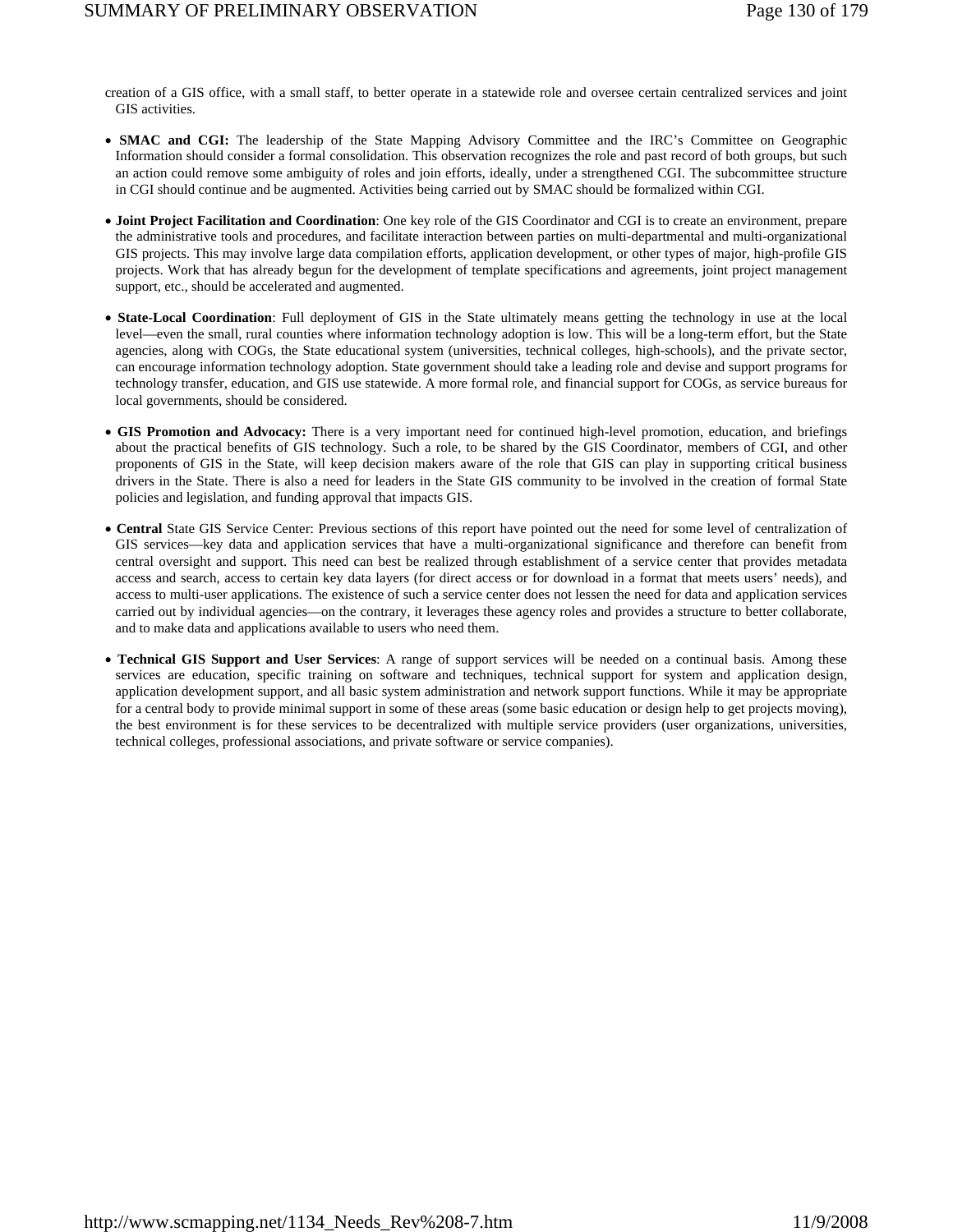**SECTION 6**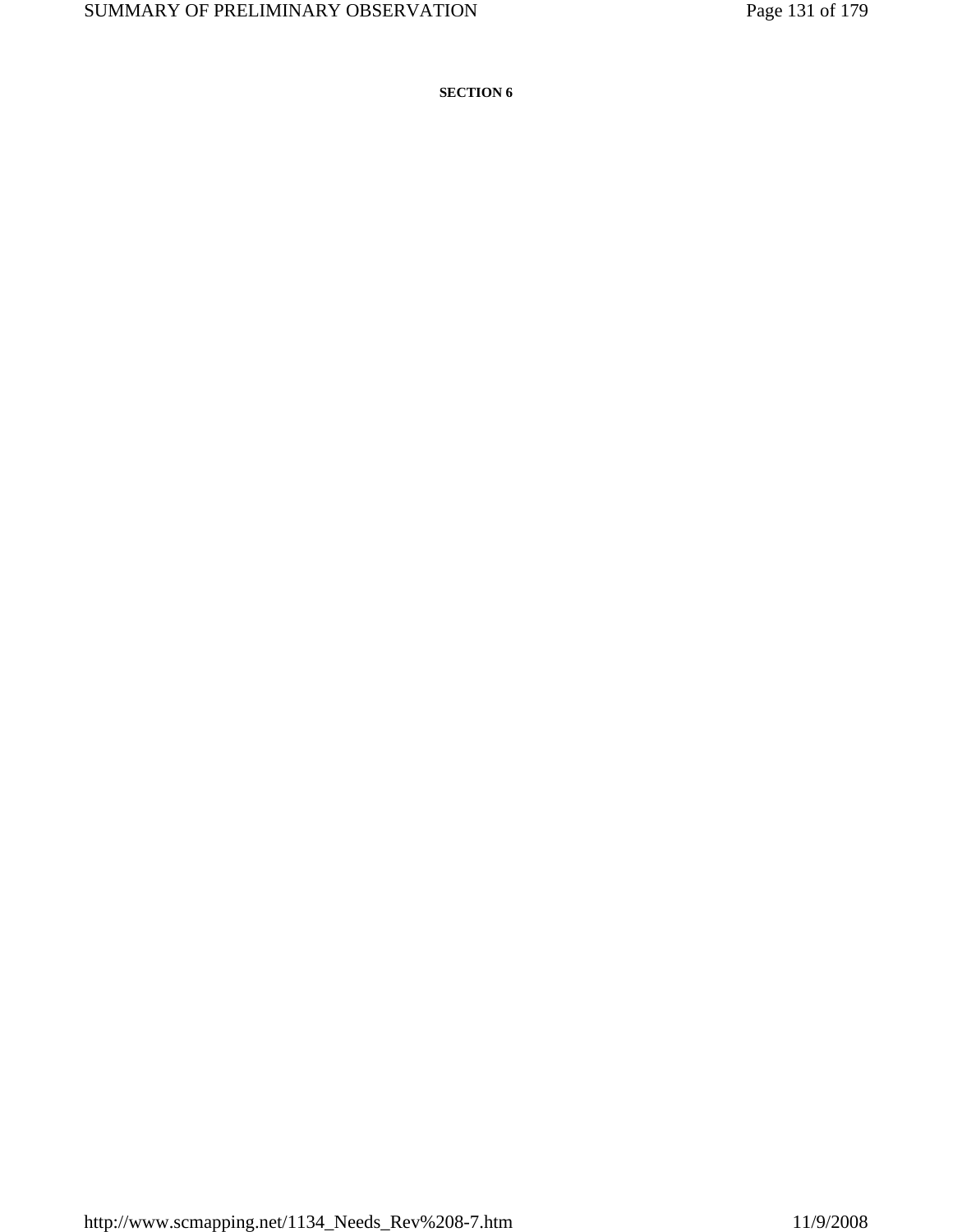# **SECTION 6 HIGH-LEVEL CONCEPTUAL DESIGN FOR LONG-TERM STATEWIDE GIS COORDINATION AND USE**

#### **6.1. CONCEPTUAL DESIGN OVERVIEW**

This conceptual design provides a target or general blueprint to guide short-term and longer-term development of a statewide program for expansion of GIS and statewide GIS coordination. This design addresses the three major elements of a successful GIS effort:

- 1. The **technical configuration**—the hardware, software, and network environment within which the GIS operates
- 2. The content and format of the **GIS database** and access to it, as well as the integration of important geographically-related data on a non-GIS system
- 3. The **institutional environment** and all issues impacting management, staffing, and coordination of GIS activities.

This design has a strong focus on State government as the leader in facilitating more effective GIS coordination and in providing a practical set of standards, certain important GIS services, and program coordination for all users. The design recognizes a role for and participation of all stakeholder groups in the State. The design also acknowledges that some coordination activities require centralization and services without negatively impacting decentralized development and GIS operations in individual agencies.

This conceptual design is intended to provide a direction for GIS development that will lend a focus to the strategic plan and specific actions that it contains.

The design includes a number of major components that are described in more detail below:

- A **GIS coordinator and eventually a GIS Office** to coordinate GIS programs, facilitate collaboration in GIS projects, and work with the CGI all stakeholders to promote and encourage GIS use and information sharing by organizations in the State
- A state GIS service center, with robust technical infrastructure using the Internet to support GIS access and virtual links to other servers
- An continued active and influential **Committee on Geographic Information** that, as an organ of the Information Resources Council, provides a forum for standards and policy creation and dialogue among stakeholder organizations.
- An **organizational and coordination structure** (with appropriate mechanisms, documented and procedures, and administrative tools) that supports and encourages multi-Department collaboration, communication among GIS users, State-local coordination, and public-private partnerships for GIS
- Easily **accessible geographic data,** including high-priority GIS data "layers," commonly needed geographic databases, a welldesigned metadata environment, and effective procedures for database maintenance and access
- An **organized, standards-based environment for GIS applications**, with common access to those that are of general applicability to multiple users
- Multiple **options for technical support and a range of GIS services** (e.g., training, data compilation, application development, etc.) that user organizations may access to support their GIS implementation and operation.

# **6.2. SYSTEM CONFIGURATION ENVIRONMENT AND GIS SERVICE CENTER**

As described in Section 3, the needs of GIS users in the State, and the recommendations in this report, call for a system environment that provides enhanced access to GIS data, applications, and other GIS resources. Such an environment leverages the existing statewide area network and Internet with future improvements and the system capabilities that are maintained by individual user organizations.

A focal point for a future GIS system environment is a state GIS service center. The purpose of the service center will be to facilitate access to GIS data and applications and generally support the currently stated CGI mission to encourage the sharing of geographic information and promotion of GIS on a statewide basis. This service center may be characterized as follows:

- The service center implies the need for a central facility housing hardware, software, and certain data sets, but it will also act as a virtual clearinghouse to facilitate access to other Internet sites. The clearinghouse will be technically set up and administered in a sound manner with proper attention given to performance monitoring, security, efficiency of user access, and high availability.
- The service center will be set up to provide various options that meet user needs. These needs may include—a) metadata queries and examination,
	- b) access to certain data sets for download or ordering, c) direct interactive access to service center data and central GIS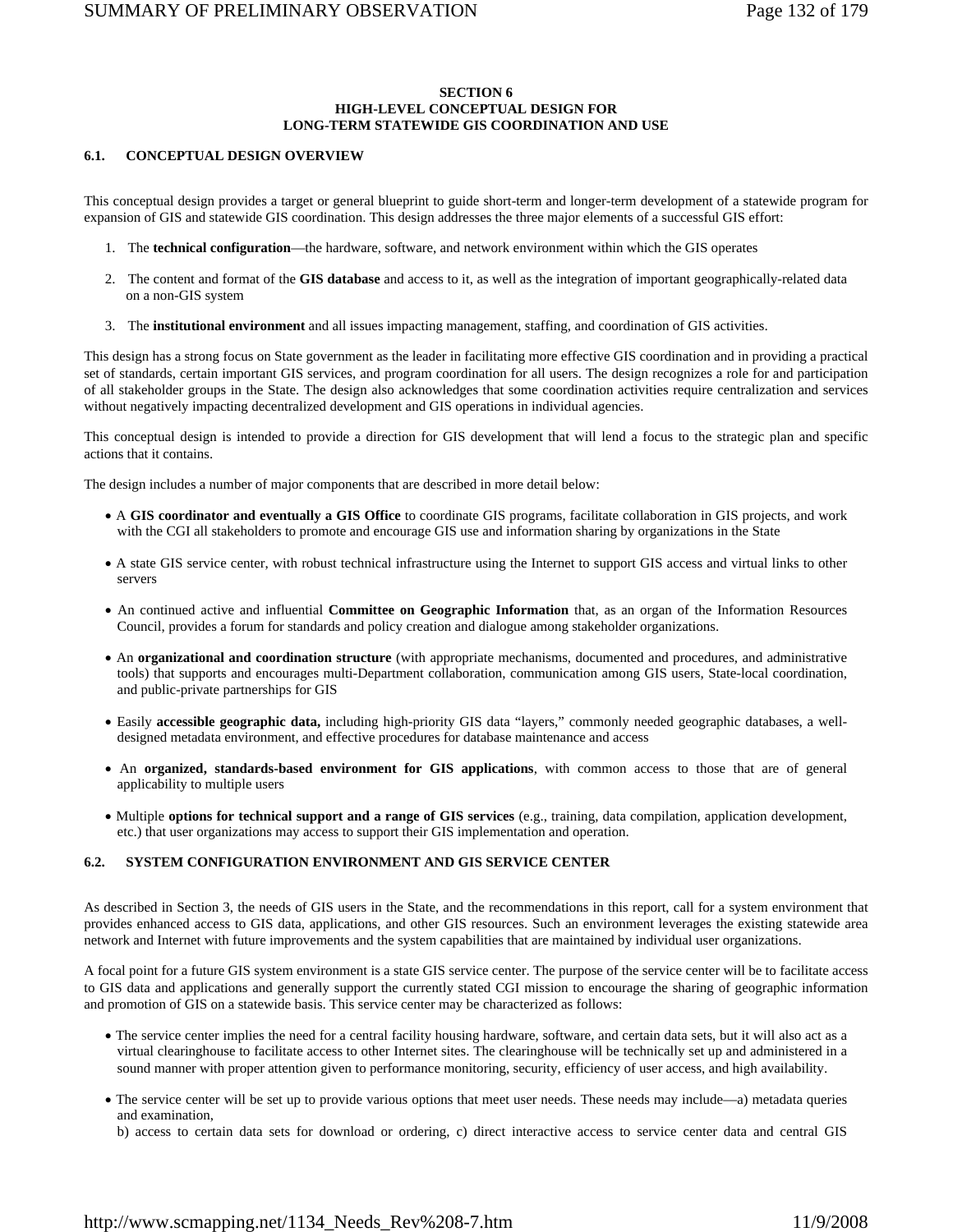- applications, and d) examining a directory of information about GIS projects, programs, and users in the State. Such a service center can function as a support to a GIS coordinator and CGI to provide information and support GIS collaboration.
- Web-based services provided through the service center are delivered through a custom Web portal—a focused Web Page that efficiently presents options (data and services) to a target set of users. The Web portal is developed using State-of-the-art design and monitoring tools with particular emphasis on effective links to available databases and applications (perhaps using XML, custom programming in JAVA, and other robust development tools).
- Service center services will be based on well-crafted standards and technical designs for GIS data and applications. For instance, as part of its data services, standards and a procedure for high-level quality assurance for data set access directly from the clearinghouse will need to be established.
- The metadata search and query function may simply deliver reports about the characteristics, quality, and availability of geographic data sets, but it may also be set up as a front-end for download or direct access to data, or ordering of data. This metadata access may work in tandem with a formal FGDC National Spatial Data Infrastructure (NSDI) Clearinghouse Node.
- Technical and administrative staff will be required to support clearinghouse activities and ongoing services, to monitor performance, and to modify clearinghouse services and interfaces to better support users. Eventually, the service center should provide technical services such as training and implementation support. Such a technical support role could be provided by service center staff and/or the service center may become a contact point for technical services provided by other parties.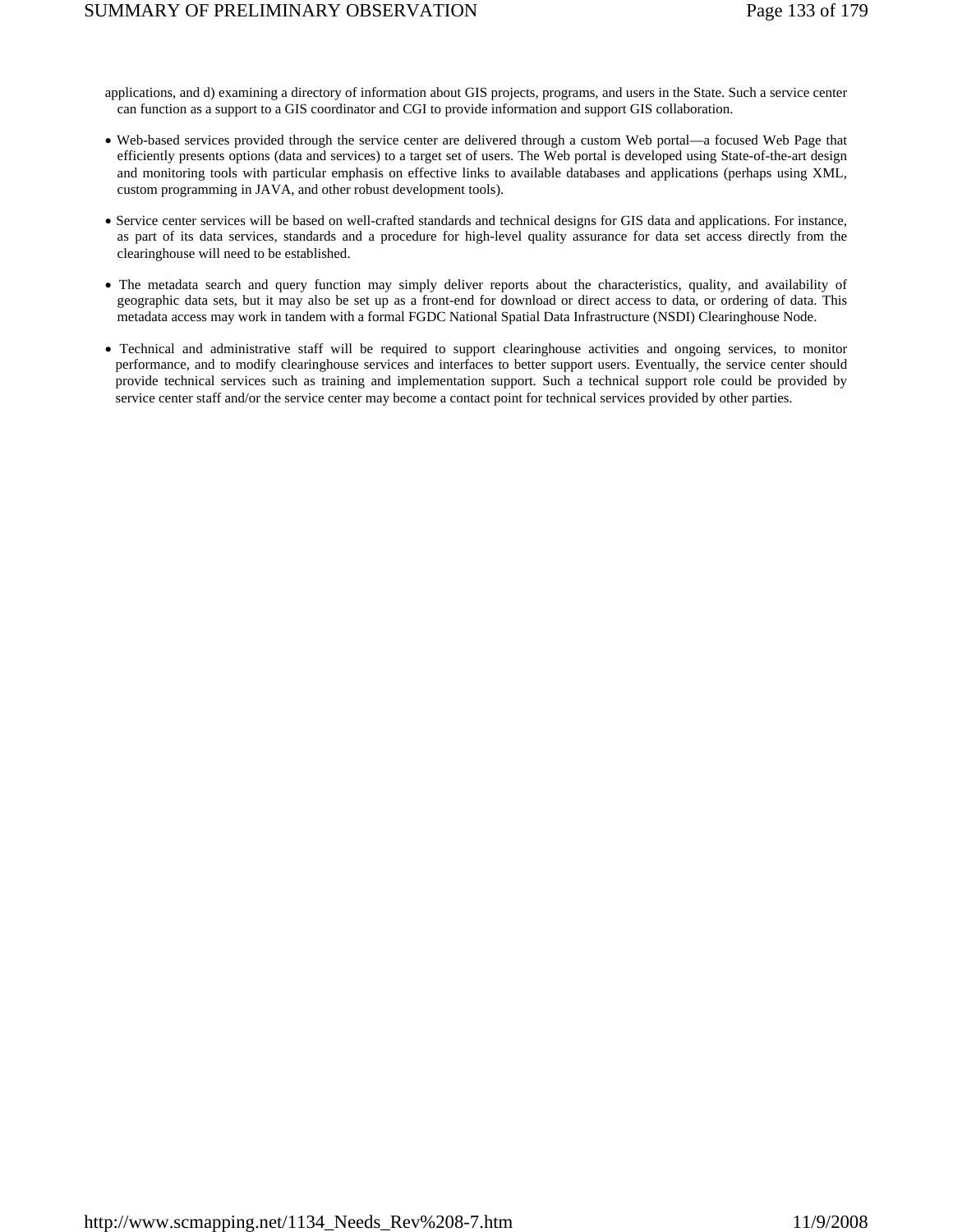A diagram explaining the conceptual configuration to support GIS access and operations statewide and the concept behind the central service center are provided in Figure 6-1.



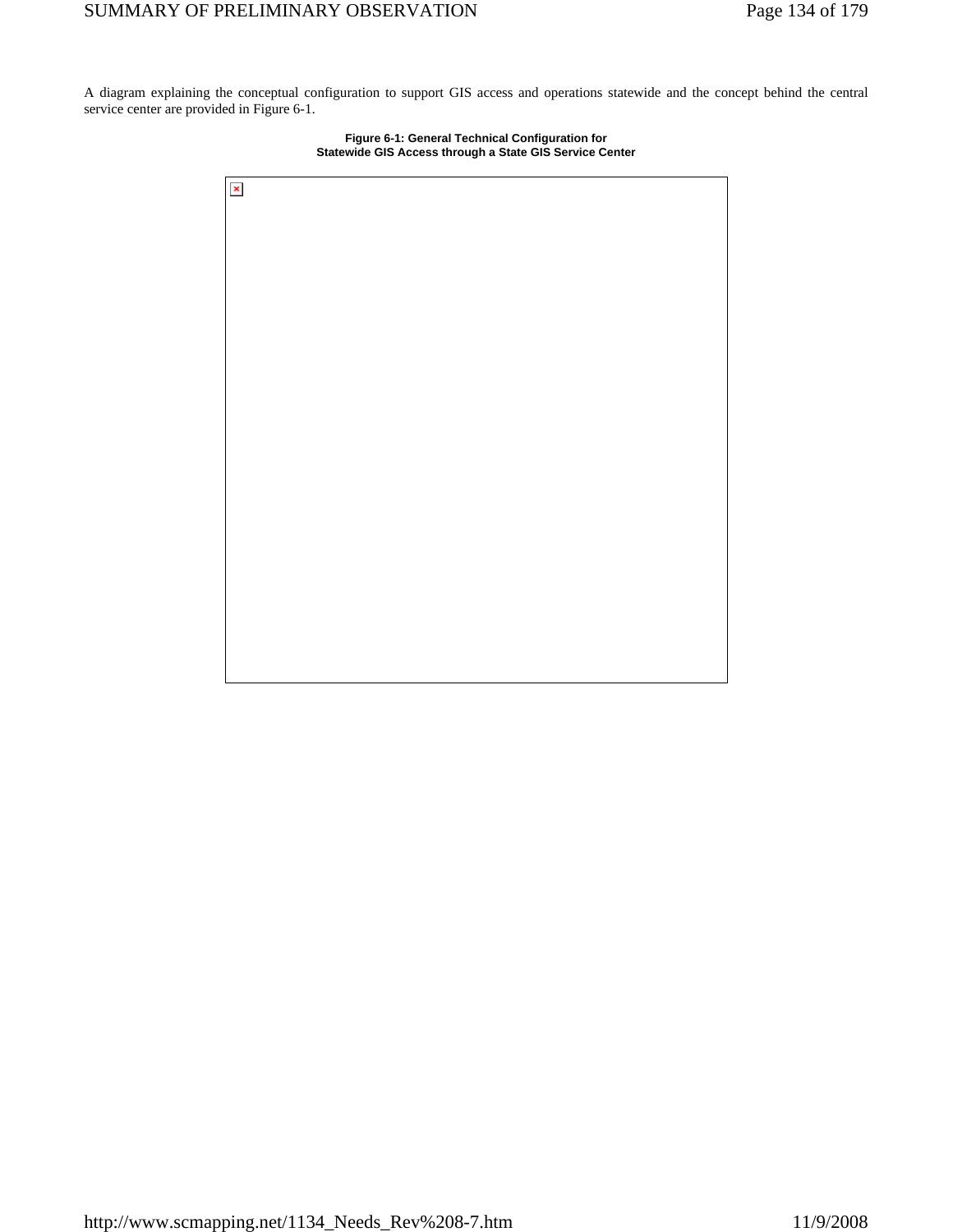# **6.3. CONCEPTUAL GEOGRAPHIC DATABASE DESIGN AND DATA MAINTENANCE**

# **6.3.1. GIS Database Context**

Data required to support GIS applications may be managed and maintained by a GIS software package or it may be part of an "external" system creating a need for some level of integration with GIS. In a general sense, geographic information may exist in a number of formats and logically categorized as shown in Table 6-1.

|  |  | Table 6-1: General Categories of GIS and Geographically-related Data |  |
|--|--|----------------------------------------------------------------------|--|
|--|--|----------------------------------------------------------------------|--|

| Data Category                           | <b>Explanation</b>                                                                                                                                                                                                                                                                                                                                                                                                      |
|-----------------------------------------|-------------------------------------------------------------------------------------------------------------------------------------------------------------------------------------------------------------------------------------------------------------------------------------------------------------------------------------------------------------------------------------------------------------------------|
| Vector GIS                              | Vector-based representations of map features and locations as point, line, area, or<br>complex objects (e.g., networks).                                                                                                                                                                                                                                                                                                |
| <b>GIS Attributes</b>                   | Tabular attribute data (text or number values) stored in a recognized database format<br>logically associated to map features and managed through a GIS software package.                                                                                                                                                                                                                                               |
| <b>GIS Annotation</b>                   | Permanently stored text in a GIS software package associated directly with vector map<br>features or areas in the GIS database.                                                                                                                                                                                                                                                                                         |
| Raster Geographic<br>Image              | A geographically registered "layer" that is in raster, not vector, map form. This could be a<br>digital orthoimage (compiled from aerial photography or satellite data), a geo-registered<br>image without full ortho control (e.g., scanned a rubber-sheeted aerial photograph), or a<br>map stored in grid format with values assigned to cells.                                                                      |
| <b>Digital Elevation</b><br>Model (DEM) | Elevation data stored in one of several proprietary formats (e.g., ESRI TIN) that can be<br>used by GIS software for display and analysis.                                                                                                                                                                                                                                                                              |
| CAD File                                | A vector graphic file usually containing engineering design information (usually for spatially<br>limited project areas) that is stored in an accepted CAD format (usually AutoCAD or<br>MicroStation). CAD files are differentiated from Vector GIS files in that they store features<br>using CAD-based parametric definitions and do not explicitly reference a true spatial<br>coordinate system or map projection. |
| Document                                | Any record (e.g., form, report, legal document, site photograph, meeting minutes, etc.)<br>usually scanned and stored in a standard raster format and associated with database<br>index data to support queries and retrievals.                                                                                                                                                                                         |
| <b>External Tabular</b><br>Database     | Any tabular database, normally maintained using a commercial database management<br>package that is maintained separate from a GIS software package. It contains one or more<br>key fields that allow the data to be logically related or "joined" with features or locations in<br>a GIS database.                                                                                                                     |
| Multi-media Data                        | This category covers other, "non-traditional" data that may have a logical relationship with<br>a map feature or location. It includes video or sound clips or other special data types.                                                                                                                                                                                                                                |

Organizing a collection of GIS data in a way that makes it easy to access and distribute is complicated by the fact that it is a twodimensional and sometimes a three-dimensional format. GIS data sets occupy a certain geographic extent and also have an inherent scale and accuracy associated with its compilation and which governs its use. The conceptual database design presented below includes a general categorization about compilation scale and typical scale for use and presentation of the data. These categories are

**Site-specific** (scales larger than 1:1000 or 1" = 83'), **Local** (scales from about 1:1,000 to 1:20,000 or 1" = 83' to 1" = 1,250'), **Regional** (scales from about 1:20,000 to 1:250,000), and **Statewide** (scales from about 1:250,000 to 1:3 million).

# **6.3.2. GIS Data Themes for South Carolina**

Table 6-2 identifies major GIS data "themes" needed by State users. Themes are included if they have some multi-organizational significance and potential use. GIS data themes that have a very specific programmatic or project focus for specific Departments or organizations are generally not identified. This table organizes the themes into the major groups of:

- Base Map Themes—Those reference layers in the GIS that provide a foundation for other layers and which are frequently needed by a large number of users. The themes in this group are generally consistent with the Framework data concept defined by the Federal Geographic Data Committee (FGDC).
- Governmental/Service/Administrative Districts—Data layers that represent boundaries of governmental jurisdictions, areas designated for administration of services or program management, or political districts associated with elections of local, State, or federal officials.
- Utility and Infrastructure—Data layers dealing with man-made facilities that are related to transportation, the delivery of utility service, buildings, or other constructed facilities.
- Emergency Planning and Management—These data layers depict features that are essential to planning for and responding to emergencies.
- Natural Resources and Physical Landscape—Data layers that delineate and characterize land, air, water, and biological features and areas. This includes physical attributes of the landscape, location of the resources, and areas to which special protection and management apply.
- Property-related—All data representing the legal and assessed boundaries of real property, and associated features that relate to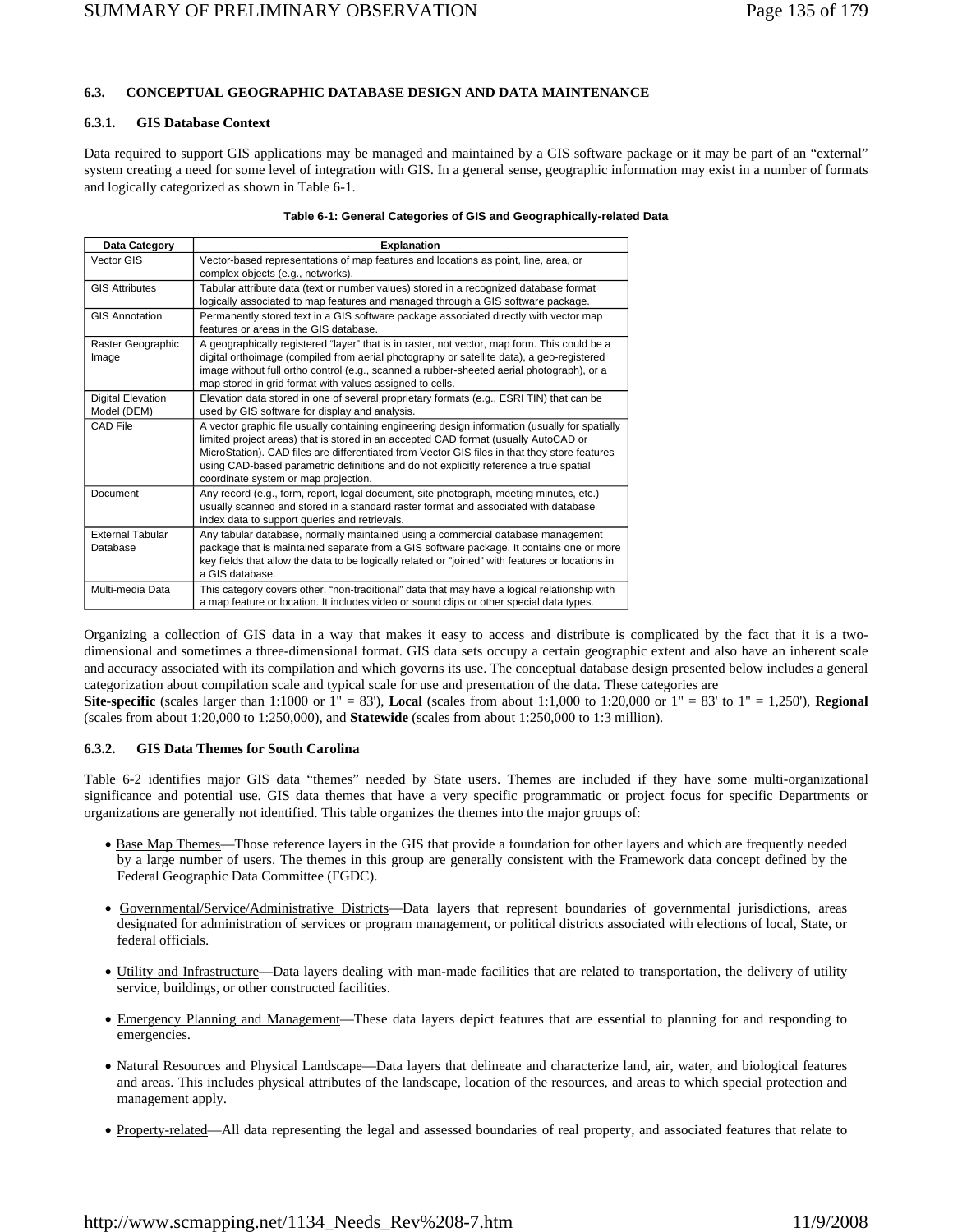property taxation, land subdivision and development, and the conveyance of rights associated with tracts of land.

• Socio-economic—Data themes that deal with economic, business, demographic, and land use characteristics of the land.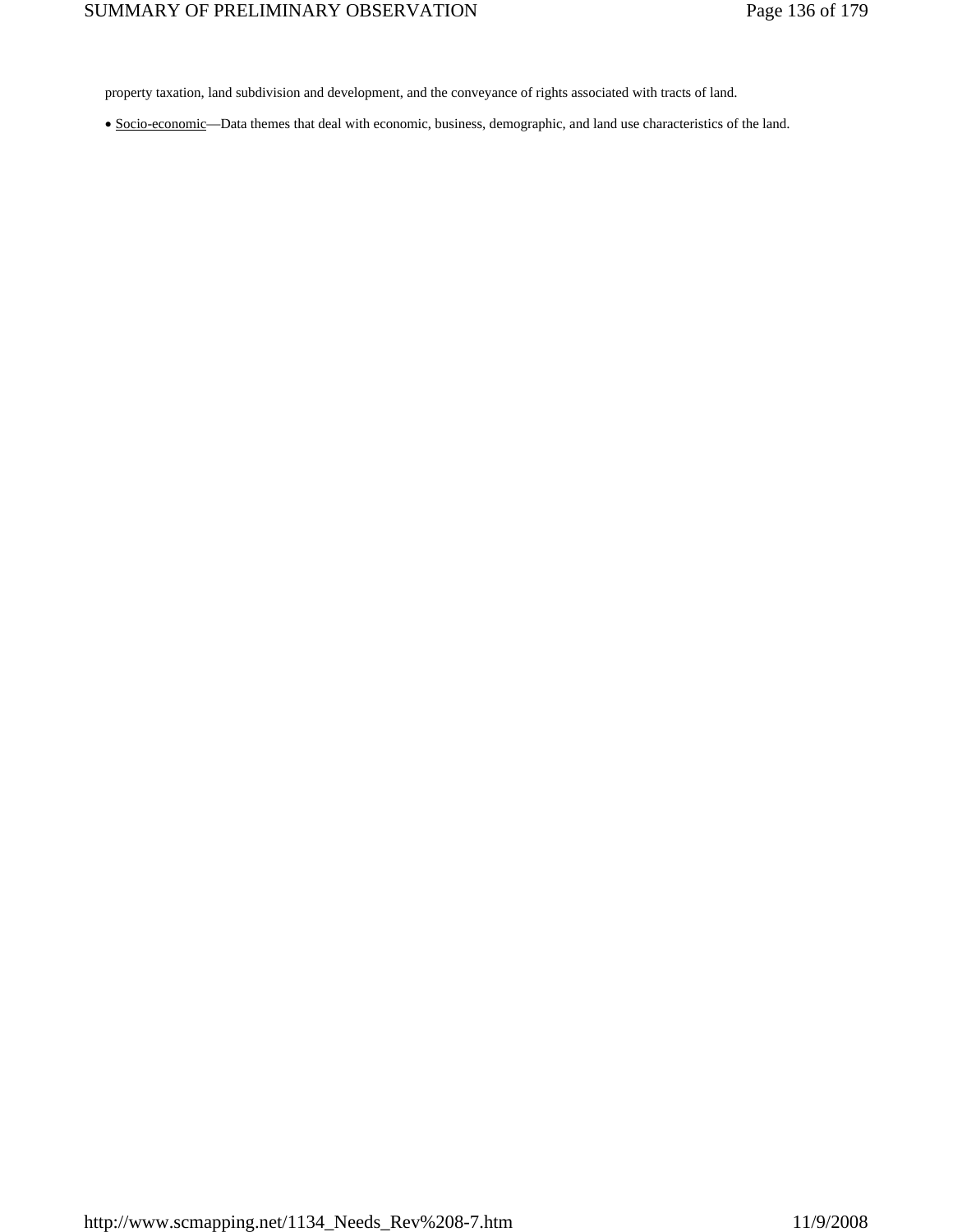| <b>GIS Data Theme</b>                                | Data<br>Category* | <b>Explanation</b>                                                                                                                                                                                                                                                                                                                               | <b>Compilation or</b><br>Data Gathering<br>Scale | <b>Typical Use/</b><br>Presentation<br><b>Scale</b> |
|------------------------------------------------------|-------------------|--------------------------------------------------------------------------------------------------------------------------------------------------------------------------------------------------------------------------------------------------------------------------------------------------------------------------------------------------|--------------------------------------------------|-----------------------------------------------------|
| <b>Base Map Themes</b>                               |                   |                                                                                                                                                                                                                                                                                                                                                  |                                                  |                                                     |
| <b>Digital Raster Graphics</b>                       | Raster            | Scanned USGS 7.5' topographic quadrangles<br>registered to the UTM coordinate system.                                                                                                                                                                                                                                                            | Regional                                         | Local/ Regional                                     |
| Elevation-Detailed DEM                               | <b>DEM</b>        | DEMs used to create detailed contours are collections<br>of elevation values that consist of breaklines and<br>masspoints. The breaklines are formed by a series of<br>points that follow terrain breaks, such as ridgelines and<br>drainages. The masspoints are elevation values<br>sampled between the breaklines at a designated<br>density. | Local                                            | Local/<br>Regional                                  |
| Elevation-USGS DEM                                   | <b>DEM</b>        | A grid of elevation values sampled at a designated<br>interval. In the case of the 7.5' USGS DEMs, the grid is<br>based on a 30-meter x 30-meter interval of elevation<br>values.                                                                                                                                                                | Regional                                         | Local/<br>Regional                                  |
| <b>Engineering Drawings</b>                          | CAD.<br>Document  | Large-scale drawings that map a site to a high degree<br>of accuracy and detail for the purpose of planning<br>construction and limiting impacts to maintain safety and<br>a healthy environment.                                                                                                                                                | Site-specific                                    | Site-specific/<br>Local                             |
| Orthoimagery-DOQQ                                    | Raster            | Orthorectified raster data derived from scanned aerial<br>photography (a mix of color infrared and B&W). These<br>data are derived specifically from USGS NAPP<br>photography (19xx to 1994), and each file is compiled<br>to cover 1/4 of a USGS 7.5' quadrangle, with 1-meter<br>pixel resolution.                                             | Local                                            | Local/ Regional                                     |
| Orthoimagery-Large-<br>scale                         | Raster            | Orthorectified raster data derived from scanned aerial<br>photography. Scales encountered in South Carolina<br>include 1:4,800; 1:2,400; and 1:1,200 with resolutions<br>from 2 feet to 6 inches.                                                                                                                                                | Local                                            | Local                                               |
| <b>Planimetric Features</b>                          | Vector GIS        | Features digitized from aerial photography through<br>stereocompilation. These data are typically large scale<br>and can contain many detailed features such as<br>sidewalks, curbs and road edges, building outlines,<br>parking lots, and other paved areas.                                                                                   | Local                                            | Site-specific/<br>Local                             |
| <b>Survey Control</b><br><b>Monuments</b>            | Vector GIS        | Horizontal, vertical, and horizontal/vertical control points<br>established through field survey techniques and marked<br>with a permanent marker.                                                                                                                                                                                               | Site-specific                                    | Site-specific/<br>Local/ Regional                   |
| Transportation-Local<br><b>Streets</b>               | Vector GIS        | Local streets with address range attributes and County<br>Route numbers when they exist.                                                                                                                                                                                                                                                         | Local                                            | Local/<br>Regional                                  |
| Transportation-Major<br>Roads and Highways           | Vector GIS        | Interstates, State and County highways with attributes<br>for street names, address ranges, and County route<br>numbers.                                                                                                                                                                                                                         | Regional                                         | Regional/<br>Statewide                              |
| <b>Governmental/Service/Administrative Districts</b> |                   |                                                                                                                                                                                                                                                                                                                                                  |                                                  |                                                     |
| Governmental Jurisdictions   Vector GIS              |                   | State, County, and municipal boundaries. These<br>boundaries can be digitized from many sources. USGS<br>provides DLGs of these boundaries, but more accurate<br>boundaries can be developed from actual legal records,<br>original government surveys or re-surveys, or legal<br>documents defining annexations by municipalities.              | Local/Regional                                   | Local/<br>Regional/<br>Statewide                    |
| Local Administrative<br><b>Districts</b>             | Vector GIS        | Districts defined by or for local government agencies to<br>support administration of local programs or allocationof<br>local services. Examples may include fire districts<br>school districts, local public works improvement zones,<br>planning neighborhoods.                                                                                | Local                                            | Local/<br>Regional                                  |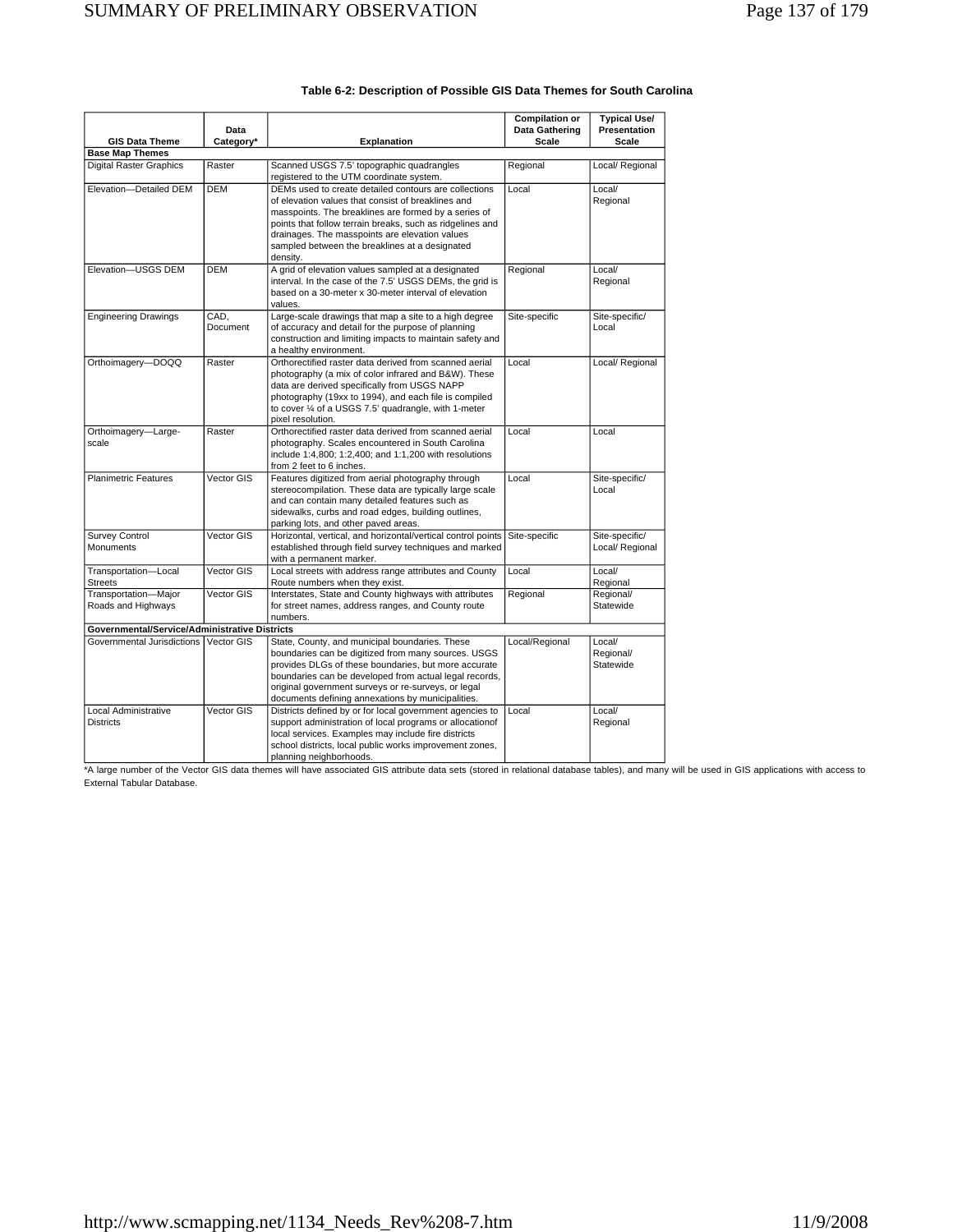| <b>GIS Data Theme</b>                                     | Data<br>Category* | <b>Explanation</b>                                                                                                                                                                                                              | <b>Compilation or</b><br>Data Gathering<br>Scale | <b>Typical Use/</b><br>Presentation<br><b>Scale</b> |
|-----------------------------------------------------------|-------------------|---------------------------------------------------------------------------------------------------------------------------------------------------------------------------------------------------------------------------------|--------------------------------------------------|-----------------------------------------------------|
| Governmental/Service/Administrative Districts (continued) |                   |                                                                                                                                                                                                                                 |                                                  |                                                     |
| <b>Local Election Districts</b>                           | Vector GIS        | The boundaries of districts represented by local elected<br>officials, such as judges, and members of city or county<br>councils.                                                                                               | Local                                            | Local/<br>Regional                                  |
| State Administrative<br><b>Districts</b>                  | Vector GIS        | Districts developed by State agencies to organize the<br>administration of duties and the delivery of services.                                                                                                                 | Regional                                         | Regional/<br>Statewide                              |
| State and Federal Election<br><b>Districts</b>            | Vector GIS        | The boundaries of the federal and State representative<br>and State senatorial districts.                                                                                                                                       | Local/<br>Regional                               | Local/<br>Regional/<br>Statewide                    |
| <b>Utility Service Areas</b>                              | Vector GIS        | Areas served by a designated public or private utility.                                                                                                                                                                         | Local/<br>Regional                               | Local/<br>Regional/<br>Statewide                    |
| <b>Voting Precincts</b>                                   | Vector GIS        | The boundaries of precincts that are assigned to voters,<br>indicating the polling location where they will vote.                                                                                                               | Local                                            | Local                                               |
| <b>Other Special Districts</b>                            | Vector GIS        | Other geographically defined areas that have some<br>significance to local or statewide programs. Examples<br>include zip code areas, permanent or temporary areas<br>to which access restrictions apply.                       | Local/<br>Regional                               | Local/<br>Regional/<br>Statewide                    |
| Utility and Infrastructure                                |                   |                                                                                                                                                                                                                                 |                                                  |                                                     |
| <b>Electric Distribution</b><br><b>Facilities</b>         | Vector GIS        | The facilities that form the infrastructure supporting the<br>distribution of electrical power to individual buildings<br>and sites. These features include poles, distribution<br>lines, and transformers.                     | Local                                            | Local/ Regional                                     |
| Electric Generation and<br><b>Transmission Facilities</b> | Vector GIS        | The facilities that form the infrastructure supporting the<br>generation and transmission of electrical power.<br>Features may include power generation plants,<br>transmission towers, substations, and transmission<br>lines. | Regional                                         | Local/<br>Regional/<br><b>State</b>                 |
| Highway-related<br><b>Transportation Facilities</b>       | Vector GIS        | Infrastructure related to the construction and operation<br>of highways in the State, such as bridges, overpasses,<br>highway signs, pavement characteristics, etc.                                                             | Local/<br>Regional                               | Local/ Regional                                     |
| <b>Local Project Areas</b>                                | Vector GIS        | Planned or current construction or development<br>projects throughout the State and administered by local<br>authorities.                                                                                                       | Local                                            | Local/<br>Regional                                  |
| Local Road-related<br><b>Transportation Facilities</b>    | Vector GIS        | Infrastructure related to the construction and operation<br>of local roads such as traffic signs, signals, pavement<br>types, and other road characteristics.                                                                   | Local                                            | Local/ Regional                                     |
| Oil and Gas Supply and<br>Transmission                    | Vector GIS        | The infrastructure required to extract, process, and<br>transmit oil and gas from sites of production to sites of<br>consumption.                                                                                               | Regional                                         | Regional                                            |
| <b>Public/Private Transit</b>                             | Vector GIS        | Public transit facilities and routes, private transport<br>facilities, and areas served by private transporters.                                                                                                                | Local/<br>Regional                               | Local/ Regional                                     |
| Railroad Lines and<br><b>Facilities</b>                   | Vector GIS        | All facilities that support railroad operations, including<br>active and abandoned rail lines, railroad stations, etc.                                                                                                          | Local/<br>Regional                               | Local/<br>Regional/<br>Statewide                    |
| Sanitary Sewer Treatment<br>and Collection System         | Vector GIS        | All facilities associated with collection and treatment of<br>wastewater. Features include treatment plants,<br>interceptor lines, sewer mains and laterals, lift stations,<br>manholes, etc.                                   | Local                                            | Local/ Regional                                     |
| <b>State Project Areas</b>                                | Vector GIS        | Planned or current construction or development<br>projects throughout the State and administered by State<br>agencies.                                                                                                          | Regional/<br>Statewide                           | Regional/<br>Statewide                              |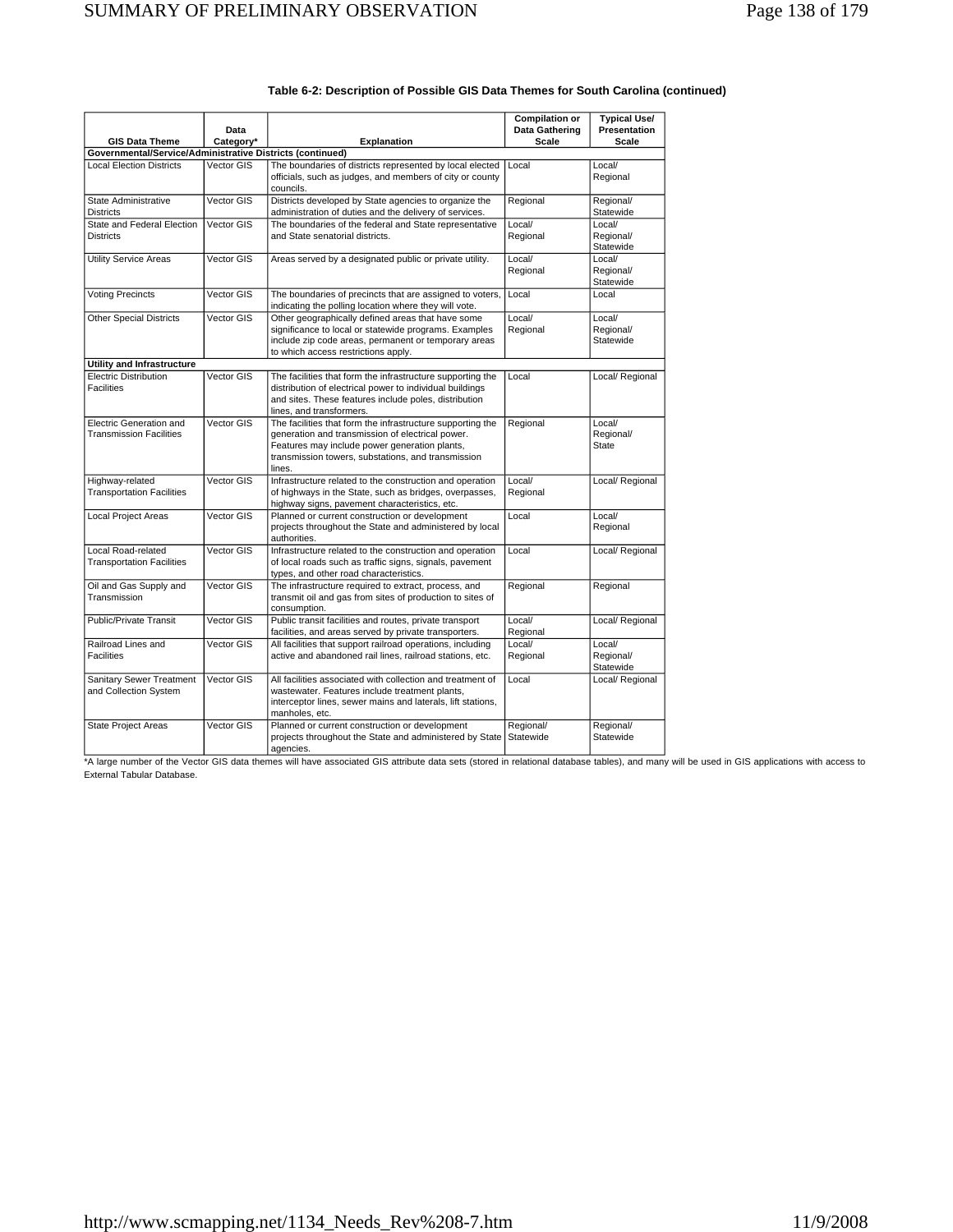|                                                                         | Data       |                                                                                                    | <b>Compilation or</b><br>Data Gathering | <b>Typical Use/</b><br>Presentation |
|-------------------------------------------------------------------------|------------|----------------------------------------------------------------------------------------------------|-----------------------------------------|-------------------------------------|
| <b>GIS Data Theme</b>                                                   | Category*  | <b>Explanation</b>                                                                                 | Scale                                   | Scale                               |
| Utility and Infrastructure (continued)<br><b>Storm Sewer Facilities</b> | Vector GIS | Maintained storm sewers and associated facilities                                                  | Local                                   | Local/                              |
|                                                                         |            | designed to collect and control storm drainage in local                                            |                                         | Regional                            |
|                                                                         |            | areas. Includes underground storm sewers, catch                                                    |                                         |                                     |
|                                                                         |            | basins and inlets, maintained open channels, etc.                                                  |                                         |                                     |
| Telecommunication                                                       | Vector GIS | All facilities supporting telecommunications, including                                            | Local/ Regional                         | Local/ Regional                     |
| <b>Facilities</b>                                                       |            | cellular phone towers, telephone lines, and exchange<br>boxes, as well as cable TV infrastructure. |                                         |                                     |
| Water and Air                                                           | Vector GIS | Airports, seaports, river ports, locks, and all associated                                         | Local/                                  | Local/                              |
| <b>Transportation Facilities</b>                                        |            | facilities that support the movement of goods through<br>the air or on the water.                  | Regional                                | Regional/<br>Statewide              |
| Water Distribution System                                               | Vector GIS | All the water distribution facilities, including mains,                                            | Local                                   | Local/                              |
|                                                                         |            | hydrants, valves, service lines, pump stations, etc.                                               |                                         | Regional                            |
| Water Supply and                                                        | Vector GIS | All facilities related to the supply and treatment of water                                        | Local/ Regional                         | Local/ Regional                     |
| Transmission                                                            |            | from wells and reservoirs to the transmission of water                                             |                                         |                                     |
|                                                                         |            | (through major distribution mains) to the local<br>distribution network.                           |                                         |                                     |
| <b>Emergency Planning and Management</b>                                |            |                                                                                                    |                                         |                                     |
| Areas at Risk                                                           | Vector GIS | Sites or areas at risk for the greatest amount of damage                                           | Local                                   | Local/ Regional                     |
|                                                                         |            | during a disaster such as hurricane surge zones, or                                                |                                         |                                     |
|                                                                         |            | places where dangerous chemicals or gas are stored.                                                |                                         |                                     |
|                                                                         |            | Nuclear power plants, hazardous material storage sites,                                            |                                         |                                     |
|                                                                         |            | and similar locations are examples.                                                                |                                         |                                     |
| <b>Critical Emergency</b>                                               | Vector GIS | Facilities such as Emergency Operation Centers,                                                    | Local                                   | Local/                              |
| Facilities                                                              |            | shelters, and other sites that support the management                                              |                                         | Regional                            |
|                                                                         |            | of events during emergency operations.                                                             |                                         |                                     |
| <b>Critical Facility Building</b>                                       | CAD        | CAD drawings or scanned blueprints of the critical                                                 | Site-specific                           | Site-specific                       |
| Plans                                                                   |            | facilities and other public buildings that may require                                             |                                         |                                     |
| <b>Emergency Reference</b>                                              | Vector GIS | special attention.<br>Locations and data associated with equipment and                             | Local                                   | Local/ Regional                     |
| Data                                                                    |            | features that are used to detect and monitor emergency                                             |                                         |                                     |
|                                                                         |            | situations. Examples include weather stations, flood                                               |                                         |                                     |
|                                                                         |            | gauges, and latitude/longitude grid for directing                                                  |                                         |                                     |
|                                                                         |            | helicopters.                                                                                       |                                         |                                     |
| <b>Emergency Supply Points</b>                                          | Vector GIS | Important repositories of supplies needed during                                                   | Local                                   | Local/ Regional                     |
|                                                                         |            | emergencies. These may be storage locations of                                                     |                                         |                                     |
|                                                                         |            | special equipment or commercial wholesalers of food,                                               |                                         |                                     |
|                                                                         |            | clothing, or medical supplies.                                                                     |                                         |                                     |
| <b>Evacuation Routes</b>                                                | Vector GIS | Designated routes to be followed by citizens when                                                  | Local                                   | Local/                              |
|                                                                         |            | evacuating areas in the case of a hurricane or similar<br>emergency.                               |                                         | Regional/<br>Statewide              |
| Flood Zones and Flood                                                   | Vector GIS | Areas along river basins or stream courses susceptible                                             | Local/                                  | Local/                              |
| <b>Control Facilities</b>                                               |            | to flooding as defined by the Federal Emergency                                                    | Regional                                | Regional                            |
|                                                                         |            | Management Agency (FEMA). Also includes flood                                                      |                                         |                                     |
|                                                                         |            | control facilities such as levees, dams, floodgates, or                                            |                                         |                                     |
|                                                                         |            | any other structures or devices with the purpose of                                                |                                         |                                     |
|                                                                         |            | controlling water flow and floodwaters.                                                            |                                         |                                     |
| Sites with Special                                                      | Vector GIS | These include areas such as designated staging areas,                                              | Local                                   | Local/ Regional                     |
| Significance                                                            |            | helicopter landing pads, and sites where people may                                                |                                         |                                     |
|                                                                         |            | need special evacuation assistance. This will include                                              |                                         |                                     |
|                                                                         |            | residences of people with special needs, schools,                                                  |                                         |                                     |
|                                                                         |            | churches, medical facilities, and public buildings.                                                |                                         |                                     |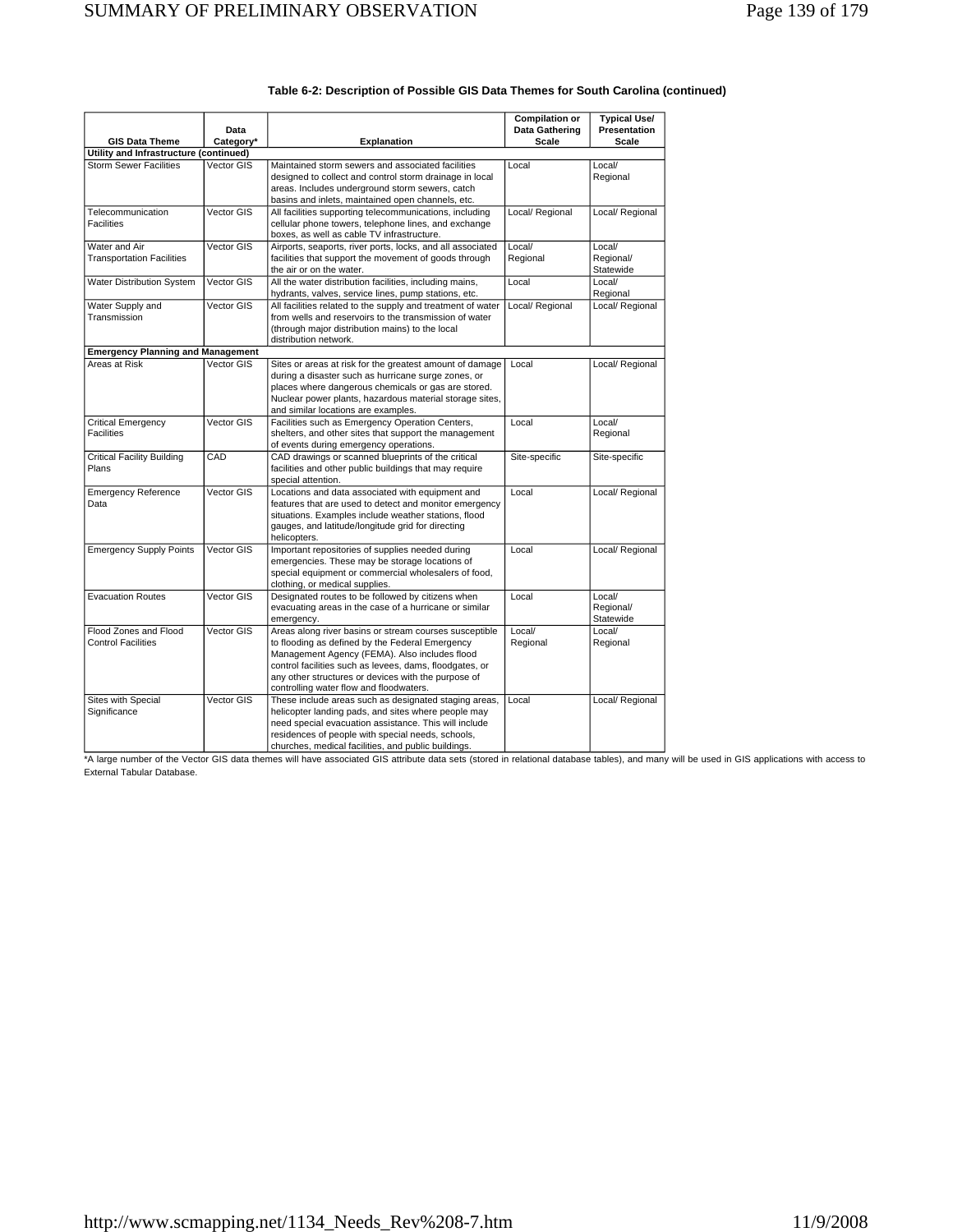| <b>GIS Data Theme</b>                                 | Data<br>Category* | <b>Explanation</b>                                                                                                                                                                                                                                       | <b>Compilation or</b><br>Data Gathering<br><b>Scale</b> | <b>Typical Use/</b><br>Presentation<br>Scale |
|-------------------------------------------------------|-------------------|----------------------------------------------------------------------------------------------------------------------------------------------------------------------------------------------------------------------------------------------------------|---------------------------------------------------------|----------------------------------------------|
| Natural Resources and Physical Landscape              |                   |                                                                                                                                                                                                                                                          |                                                         |                                              |
| Air and Water Monitoring<br>Sites and Data            | Vector GIS        | Locations of facilities and equipment that are used to<br>monitor the quality of air and water throughout the<br>State.                                                                                                                                  | Regional                                                | Regional                                     |
| <b>Cultural Resources</b>                             | Vector GIS        | Locations of architectural survey sites, archeological<br>survey sites, sites being evaluated as National Register<br>sites, and other types of cultural resources.                                                                                      | Regional                                                | Regional                                     |
| Designated Environmental<br>Areas                     | Vector GIS        | All areas that have been designated for protection or<br>management of the environmental features contained<br>within the areas. These areas include government-<br>owned forestland, refuges, conservation easements,<br>and Heritage Trust properties. | Regional                                                | Regional                                     |
| Fire Management Data                                  | Vector GIS        | Data recorded to track incidents and investigations of<br>forest fires, prescription burning, and forest fire<br>prevention.                                                                                                                             | Regional                                                | Regional                                     |
| Forest Management Areas<br>and Forest Data            | Vector GIS        | Forest compartments and stands used as the basis for<br>prescribing management activities and data associated<br>with those areas.                                                                                                                       | Local/<br>Regional                                      | Local/ Regional                              |
| <b>Land Cover</b>                                     | Vector GIS        | A characterization of the vegetative or non-vegetative<br>cover at the surface. Land cover is differentiated from<br>"land use" which classifies areas based on the use of<br>the land.                                                                  | Regional                                                | Regional/<br>Statewide                       |
| Local Park and<br><b>Recreational Facilities</b>      | Vector GIS        | All areas and features administered by local authorities<br>that have been designated for recreational use. These<br>features include trails, camping areas, swimming areas,<br>parks, playgrounds, athletic fields, and picnic areas.                   | Local                                                   | Local/ Regional                              |
| Mineral Sites and Quarry<br>Operations                | Vector GIS        | Delineated areas of known or suspected deposits of<br>economically valuable minerals or rocks and actual<br>sites of mining or quarrying operations.                                                                                                     | Regional                                                | Regional/<br>Statewide                       |
| Rare, Threatened, and<br><b>Endangered Species</b>    | Vector GIS        | Locations of recorded sitings of rare, threatened, and<br>endangered species. This information will have<br>restrictions on access and distribution.                                                                                                     | Regional                                                | Local/<br>Regional                           |
| Regulated Environmental<br><b>Sites</b>               | Vector GIS        | Sites and locations of activities that require permitting<br>or must adhere to specific regulations.                                                                                                                                                     | Regional                                                | Regional                                     |
| Significant Plant or Animal<br><b>Habitats</b>        | Vector GIS        | Habitats associated with significant plant or animal<br>species. These areas may or may not be protected<br>areas. This information may have restrictions on access<br>and distribution.                                                                 | Regional                                                | Regional                                     |
| Soils                                                 | Vector GIS        | Digitized boundaries of mapped soil units from County<br>Soils Surveys conducted by the U.S. Natural Resource<br><b>Conservation Service (NRCS)</b>                                                                                                      | Local/Regional                                          | Local/Regional                               |
| State and Federal Park<br>and Recreational Facilities | Vector GIS        | All areas and features administered by federal or State<br>authorities that have been designated for recreational<br>use. These features include trails, camping areas,<br>swimming areas, parks, and picnic areas.                                      | Regional                                                | Regional                                     |
| Subsurface Hydrology                                  | Vector GIS        | Underground water bodies such as aquifers and<br>underground rivers and streams.                                                                                                                                                                         | Regional                                                | Regional                                     |
| Surface Hydrology                                     | Vector GIS        | All rivers, streams, lakes, ponds, and other water<br>bodies visible on the surface.                                                                                                                                                                     | Local/<br>Regional                                      | Local/<br>Regional/<br>Statewide             |
| Surficial Geology and<br><b>Mineral Deposits</b>      | Vector GIS        | Composition and geological type of bedrock or<br>unconsolidated geological deposits at the surface or<br>immediately below the soil.                                                                                                                     | Regional/<br>Statewide                                  | Regional/<br>Statewide                       |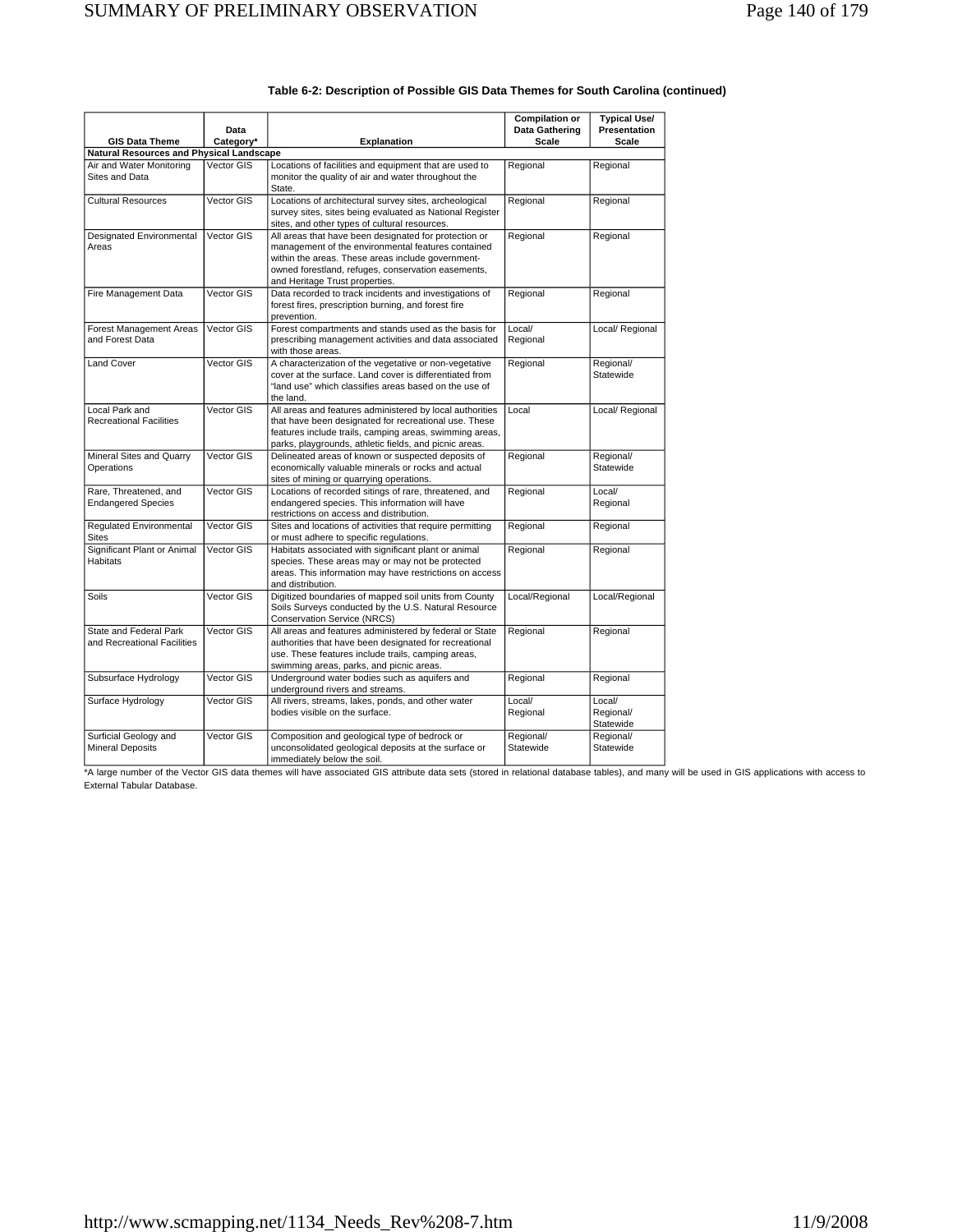|                                                                               | Data            |                                                                                                                                                                                                                                                                                                                                                                | <b>Compilation or</b><br>Data Gathering<br>Scale | <b>Typical Use/</b><br>Presentation<br>Scale |
|-------------------------------------------------------------------------------|-----------------|----------------------------------------------------------------------------------------------------------------------------------------------------------------------------------------------------------------------------------------------------------------------------------------------------------------------------------------------------------------|--------------------------------------------------|----------------------------------------------|
| <b>GIS Data Theme</b><br>Natural Resources and Physical Landscape (continued) | Category*       | <b>Explanation</b>                                                                                                                                                                                                                                                                                                                                             |                                                  |                                              |
| Watersheds                                                                    | Vector GIS      | Areas delineated by their drainage patterns, where all<br>surface water in the area drains to a single river or<br>stream. Watersheds may be delineated in a nested<br>fashion where major watersheds (or hydrologic units)<br>cover very large areas of the State and each<br>encompasses successively smaller watersheds.                                    | Regional/<br>Local                               | Local/<br>Regional/<br>Statewide             |
| Wetlands                                                                      | Vector GIS      | Land areas in which the water table is high and which<br>exhibit seasonal, ntermittent, or permanent wet<br>conditions. The U.S. Fish and Wildlife Agency's<br>National Wetlands Inventory (NWI) program is the most<br>prevalent basis for classifying wetlands (based on<br>landscape and vegetative conditions).                                            | Regional                                         | Local/Regional/Statewide                     |
| Property-related                                                              |                 |                                                                                                                                                                                                                                                                                                                                                                |                                                  |                                              |
| <b>Assessment Parcels</b>                                                     | Vector GIS      | Parcels defined by local assessors (and recognized by<br>the Dept. of Revenue) and defined on tax rolls with a<br>unique parcel ID. A parcel may be formed from one or<br>more legal lots.                                                                                                                                                                     | Local/<br>Site-specific                          | Local/<br>Site-specific                      |
| <b>Government Buildings</b>                                                   | Vector GIS      | Buildings owned by federal, State, or local government<br>agencies                                                                                                                                                                                                                                                                                             | Local                                            | Local/<br>Regional                           |
| Government-owned<br>Properties                                                | Vector GIS      | Properties owned by federal, State, or local government<br>agencies                                                                                                                                                                                                                                                                                            | Local                                            | Local/<br>Site-specific                      |
| Legal Lots                                                                    | Vector GIS      | Legally defined lots documented through recorded<br>subdivisions, official surveys, deeds, or other legal<br>instruments that define boundaries under designated<br>ownership.                                                                                                                                                                                 | Local/<br>Site-specific                          | Local/<br>Site-specific                      |
| <b>Plat Drawings</b>                                                          | <b>CAD File</b> | Scanned subdivision plats or CAD drawings of<br>subdivision plats.                                                                                                                                                                                                                                                                                             | Site-specific                                    | Site-specific                                |
| Special Tax Rate Areas                                                        | Vector GIS      | Areas that have a special property tax rates orimpact<br>on property assessment including tax neighborhoods,<br>or other geographic areas to which factors that impact<br>assessment are assigned.                                                                                                                                                             | Local                                            | Local/<br>Regional                           |
| <b>Subdivision Boundaries</b>                                                 | Vector GIS      | The boundaries of Parcel subdivisions that conform to<br>the original parcel or portion of that parcel that was<br>subdivided.                                                                                                                                                                                                                                 | Local/<br>Site-specific                          | Local/<br>Site-specific                      |
| <b>Taxing Districts</b>                                                       | Vector GIS      | A GIS layer that is derived from other layers to support<br>the tax assessment and preparation of tax roles. Taxing<br>districts may be created by comobing such entities as<br>local administrative districts (fire protection, school<br>districts); public utility service districts; special fee<br>districts (e.g., street light improvement zones), etc. |                                                  |                                              |
| Utility and Railroad<br>Easements                                             | Vector GIS      | Defined areas or corridors encompassing all or portions<br>of single or multiple parcels that designate specific<br>restrictions or rights associated with that area (e.g.,<br>corridor for the path of an underground water or<br>electrical line).                                                                                                           | Local                                            | Local/<br>Regional                           |
| Socioeconomic                                                                 |                 |                                                                                                                                                                                                                                                                                                                                                                |                                                  |                                              |
| Business License and<br><b>Business Activity</b>                              | Vector GIS      | Data indicating locations where business licenses have<br>been granted. These data will be point data and<br>associated tabular databases.                                                                                                                                                                                                                     | Local                                            | Local/<br>Regional                           |
| Census Geography and<br>Demographic<br>Characteristics                        | Vector GIS      | Census areas consist of census tracts and block groups<br>defined by the U.S. Census Bureau. Demographic data<br>collected by the Census Bureau are associated with the<br>block groups and tracts.                                                                                                                                                            | Local                                            | Local/<br>Regional/<br>Statewide             |
| <b>Community Amenities</b>                                                    | Vector GIS      | Many data associated with quality of life in an area.<br>These include restaurants, shopping centers, places of<br>worship, specific types of schools, and availability of<br>activities.                                                                                                                                                                      | Local/<br>Regional                               | Local/<br>Regional                           |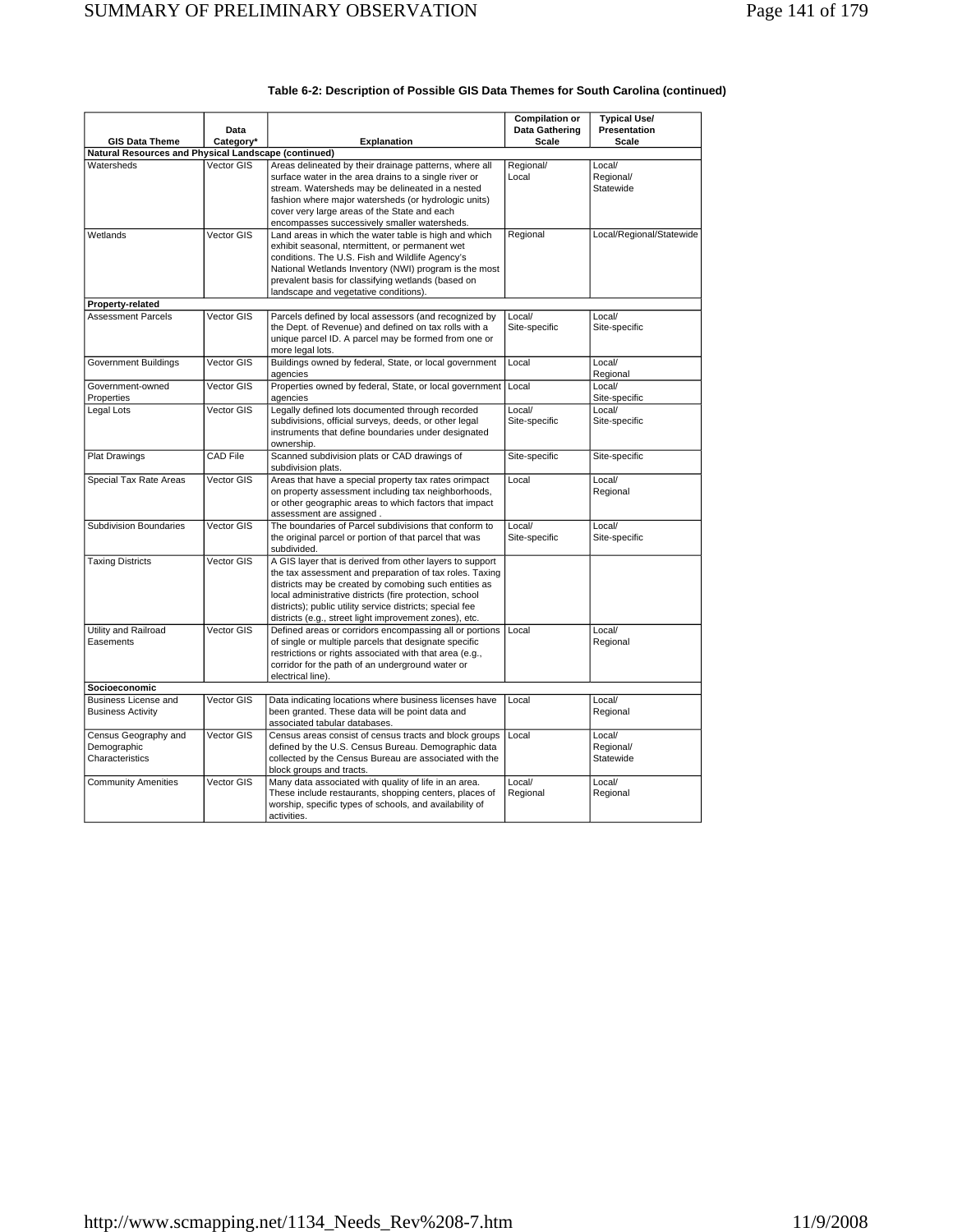|                                              | Data       |                                                                                                                                                                                                                                                                                                            | <b>Compilation or</b><br>Data Gathering | <b>Typical Use/</b><br>Presentation |
|----------------------------------------------|------------|------------------------------------------------------------------------------------------------------------------------------------------------------------------------------------------------------------------------------------------------------------------------------------------------------------|-----------------------------------------|-------------------------------------|
| <b>GIS Data Theme</b>                        | Category*  | <b>Explanation</b>                                                                                                                                                                                                                                                                                         | Scale                                   | Scale                               |
| Socioeconomic (continued)                    |            |                                                                                                                                                                                                                                                                                                            |                                         |                                     |
| Community/Regional<br><b>Conditions Data</b> | Vector GIS | These data depict conditions in an area such as traffic<br>volumes, noise levels, or air quality, and climate<br>conditions. It also includes regulatory conditions for land<br>use in the form of zoning.                                                                                                 | Regional                                | Regional                            |
| Economic Opportunity<br>Data                 | Vector GIS | These data also relate to quality of life in terms of<br>economic opportunities in an area. Industries,<br>employers, and demographic characteristics all fit into<br>this category.                                                                                                                       | Local/<br>Regional                      | Local/ Regional                     |
| Large-scale Land Use                         | Vector GIS | Land use characterizations based on parcel boundaries,<br>often supported by large-scale aerial photography.                                                                                                                                                                                               | Local                                   | Local/<br>Regional                  |
| Public Health Data                           | Vector GIS | Data associated with health statistics in an area. These<br>data will be aggregated according to census tracts and<br>block groups. These data will be in the form of tabular<br>database files that are periodically related to GIS data to<br>develop a thematic layer based on the census<br>geography. | Regional                                | Regional/<br>Statewide              |
| Public Safety Data                           | Vector GIS | Data related to the location of police and fire stations<br>and locations of incidents such as accidents, traffic<br>tickets, and fires.                                                                                                                                                                   | Regional                                | Regional                            |
| Small-scale Land Use                         | Vector GIS | Land use characterization based on small-scale<br>imagery such as satellite imagery, and not associated<br>with property boundaries.                                                                                                                                                                       | Regional                                | Regional                            |

\*A large number of the Vector GIS data themes will have associated GIS attribute data sets (stored in relational database tables), and many will be used in GIS applications with access to External Tabular Database.

Further information regarding the current status, current or potential users, and priority is presented in Table 6-3. The priority of the data theme is a reflection of its general importance to all GIS users and its role in a centrally coordinated, statewide GIS program. Priority is defined in one of the following categories:

- Very High—These themes are essential to the success of the statewide GIS program and are needed by all stakeholder groups. Very often, these are base map themes that serve as a foundation for other data compilation or map presentation. These themes should be considered part of a centrally managed, State GIS service center with clear standards governing their compilation, update, and distribution.
- High—Very important to the majority of GIS stakeholder groups in the State. These themes directly impact multiple business drivers in the State and their use is expected to deliver significant tangible and intangible benefits. These data themes should receive the highest focus (and allocation of resources) for full deployment and for access by users as part of a coordinated statewide GIS program.
- Moderate—These themes are needed by multiple user groups in the State and are considered an important part of a statewide GIS program. Some of these themes may be critical or play a very significant role supporting the programs of individual departments or user groups. They are considered a lower priority for allocation of resources for the statewide GIS program, but resources from specific user groups may support their development and maintenance on a more aggressive schedule.
- Low—These themes may be useful by some user groups but are not considered to be of great significance for a statewide GIS program. These layers may be developed on an as-needed basis perhaps only for project areas—not necessarily full State coverage.
- Special—These themes are of importance to only certain stakeholder groups in the State but are not of general significance on a statewide basis. Because these themes may be of great importance to specific groups, they are given Special priority and those specific groups may fund their development (e.g., a city, county, or utility company with a GIS program).

The assignment of priority is the result of PlanGraphics' review of reported data needs, as well as an evaluation of business processes, State GIS drivers, and the status of GIS database development.

| <b>GIS Data Theme</b>                    | Source/Status                                                                                                                                                                         | <b>Principal Users</b>                                            | Priority |
|------------------------------------------|---------------------------------------------------------------------------------------------------------------------------------------------------------------------------------------|-------------------------------------------------------------------|----------|
| <b>Base Map Themes</b>                   |                                                                                                                                                                                       |                                                                   |          |
| <b>Digital Raster Graphics</b><br>(DRGs) | DRGs are available through the DNR GIS Data<br>Clearinghouse. All DRGs for the State are available. The<br>Department of Commerce created the data set for use by<br>State GIS users. | All Stakeholder Groups                                            | High     |
| Elevation-Detailed<br>DEM                | Some detailed DEMs are scattered throughout the State,<br>usually developed for a county or municipality for<br>development of contours over all or some portion of their<br>area.    | All Stakeholder Groups                                            | Moderate |
| Elevation-USGS DEM                       | Available through the DNR GIS Data Clearinghouse. These<br>are almost 100 percent complete and available for the<br>entire State. As of April 1999, 6 quads were uncompleted.         | Federal Government.<br>State Government.<br>Academic Institutions | High     |
| <b>Engineering Drawings</b>              | CAD drawings and documents created to support proposed<br>and approved projects.                                                                                                      | State Government, Local<br>Government, Private                    | Special  |

#### **Table 6-3: Status and Priority of GIS Data Themes**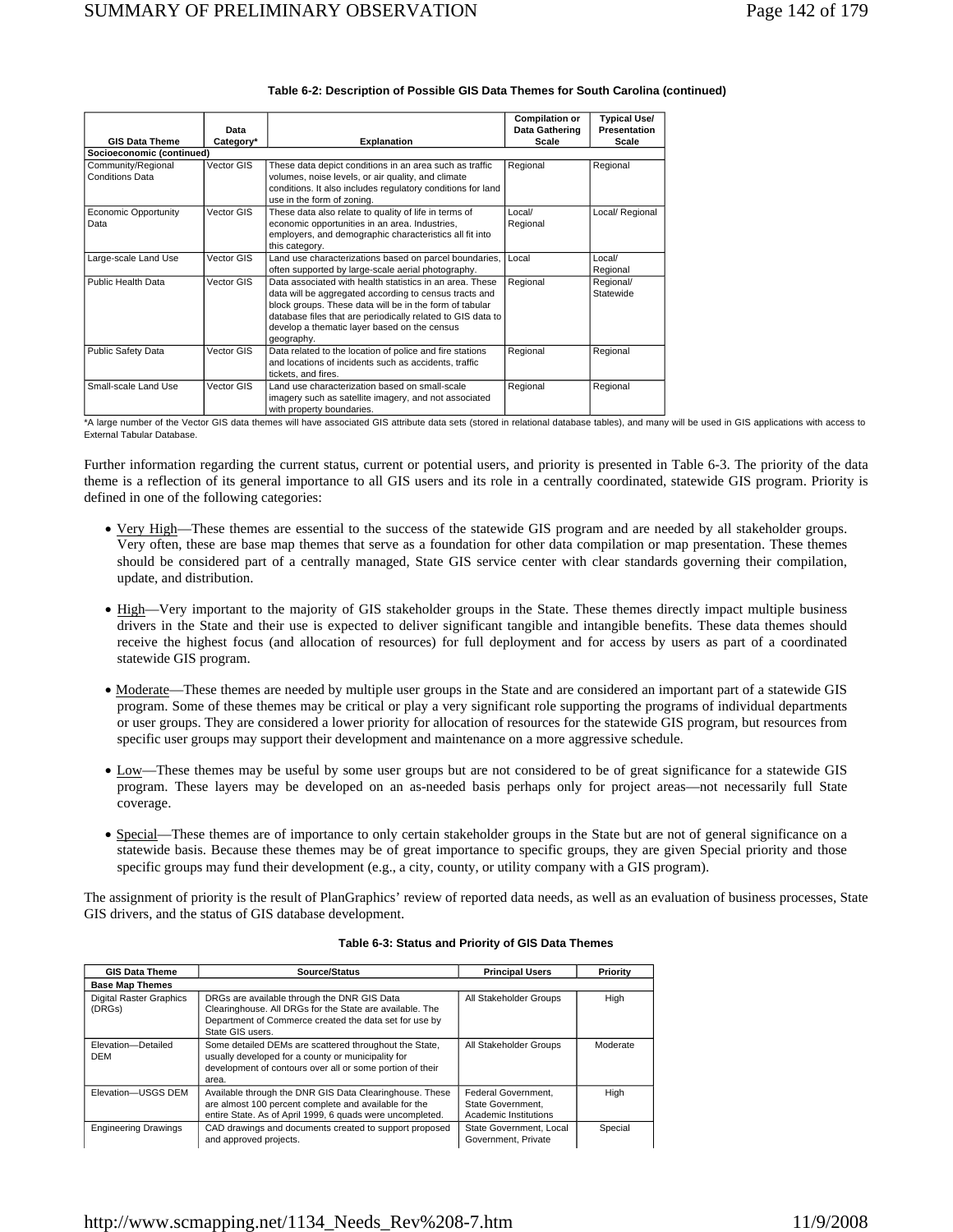|                              |                                                                                                                                                                                                         | Sector                                                                                                |         |
|------------------------------|---------------------------------------------------------------------------------------------------------------------------------------------------------------------------------------------------------|-------------------------------------------------------------------------------------------------------|---------|
| Orthoimagery-DOQQ            | Current DOQQs are based on B&W 1994 photography.<br>More recent CIR NAPP photography has been acquired<br>and scanned, but presently, no funding for DOQQ<br>production has been allocated.             | Federal Government.<br>State Government, Local<br>Government, Academic<br>Institutions, COGs, Utility | High    |
| Orthoimagery-Large-<br>scale | State Geodetic Survey runs a program to assist counties<br>with the development of 1:4,800 and larger scale digital<br>ortho production.                                                                | All Stakeholder Groups                                                                                | Hiah    |
| <b>Planimetric Features</b>  | A mixture of planimetric data is available throughout the<br>State. Local governments and utilities have been involved<br>in development of planimetric data at various scales and at<br>various times. | State Government, Local<br>Government, COGs.<br>Utility, Private Sector                               | Special |

# **Table 6-3: Status and Priority of GIS Data Themes (continued)**

| <b>GIS Data Theme</b>                             | Source/Status                                                                                                                                                                                                                                                                                                                                                                                                                                                                                                                     | <b>Principal Users</b>                                                                   | Priority  |
|---------------------------------------------------|-----------------------------------------------------------------------------------------------------------------------------------------------------------------------------------------------------------------------------------------------------------------------------------------------------------------------------------------------------------------------------------------------------------------------------------------------------------------------------------------------------------------------------------|------------------------------------------------------------------------------------------|-----------|
| <b>Base Map Themes</b>                            |                                                                                                                                                                                                                                                                                                                                                                                                                                                                                                                                   |                                                                                          |           |
| <b>Survey Control</b><br>Monuments                | Control points will be established through the use of survey<br>quality GPS equipment according to proper methods<br>required for developing the type of control necessary at that<br>point. The Geodetic Survey is managing a statewide<br>program for augmenting and documenting survey control<br>monuments. Other Federal, State, and local government<br>organizations and utility companies may also be placing<br>and documenting survey control monuments (although not<br>all meet FGDC requirements for documentation). | Federal Government.<br>State Government, Local<br>Government, Utility,<br>Private Sector | Very High |
| Transportation-Local<br><b>Streets</b>            | Street Centerlines being compiled for E-911 by the<br>ORS Digital Cartography Unit.                                                                                                                                                                                                                                                                                                                                                                                                                                               | All Stakeholder Groups                                                                   | Very High |
| Transportation-Major<br>Roads and Highways        | Available as DLG data from the DNR GIS Data<br>Clearinghouse, as well as the USC Data Clearinghouse.                                                                                                                                                                                                                                                                                                                                                                                                                              | All Stakeholder Groups                                                                   | Very High |
| Governmental/Service/Administrative Districts     |                                                                                                                                                                                                                                                                                                                                                                                                                                                                                                                                   |                                                                                          |           |
| Governmental<br><b>Jurisdictions</b>              | County boundary DLGs are available for the entire State<br>through the DNR GIS Data Clearinghouse. All available<br>Municipal boundaries are available as well.                                                                                                                                                                                                                                                                                                                                                                   | All Stakeholder Groups                                                                   | Very High |
| Local Administrative<br><b>Districts</b>          | No single source documents the existence of digital<br>versions of these administrative district boundaries. An<br>inventory of these data will need to be conducted, by<br>asking local governments.                                                                                                                                                                                                                                                                                                                             | State Government, Local<br>Government, COGs,<br>Public                                   | Special   |
| <b>Local Election Districts</b>                   | No single source documents the existence of digital<br>versions of these district boundaries. Local government<br>agencies hold maps and records (often hard copy)<br>documenting these boundaries.                                                                                                                                                                                                                                                                                                                               | State Government, Local<br>Government, COGs,<br>Public                                   | Special   |
| State Administrative<br><b>Districts</b>          | These boundaries are developed and maintained by<br>individual State agencies. Many are based on county<br>boundaries. Department of Public Safety reports include<br>digital versions of jurisdiction maps for the Highway Patrol,<br>Department of Motor Vehicles, and the State Transport<br>Police.                                                                                                                                                                                                                           | State Government, Local<br>Government, COGs,<br><b>Public</b>                            | High      |
| State and Federal<br><b>Election Districts</b>    | These districts are available from the State Budget and<br>Control Board Office of Research and Statistics and are<br>used in an interactive web-based GIS application<br>developed and maintained by the Digital Cartography Unit.                                                                                                                                                                                                                                                                                               | Federal Government.<br>State Government, Local<br>Government, COGs,<br>Public            | Very High |
| <b>Utility Service Areas</b>                      | Water and sewer service areas digitized by the Department<br>of Commerce (which may require some updating). The<br>Public Service Commission maintains hard copy maps of<br>service territories of gas, electric, and telecommunications<br>companies. Individual utility organizations normally keep<br>detailed maps (sometimes in digital form) of their service<br>areas.                                                                                                                                                     | State Government, Local<br>Government, COGs,<br>Utilities, Public                        | High      |
| <b>Voting Precincts</b>                           | The State Elections Commission maintains a database, in<br>coordination with local elections boards, defining voter<br>precincts by address range. Maps do not exist in all cases,<br>but the database is a source for map compilation.                                                                                                                                                                                                                                                                                           | State Government, Local<br>Government, COGs,<br>Public                                   | Moderate  |
| <b>Other Special Districts</b>                    | Depends on type of district                                                                                                                                                                                                                                                                                                                                                                                                                                                                                                       | All Stakeholder Groups                                                                   | Special   |
| <b>Electric Distribution</b><br><b>Facilities</b> | These facilities are digitized by individual utilities according<br>to a variety of specifications. Not all of these facilities have<br>been digitized for the State.                                                                                                                                                                                                                                                                                                                                                             | State Government, Local<br>Government, COGs,<br>Utility                                  | Special   |

# **Table 6-3: Status and Priority of GIS Data Themes (continued)**

| <b>GIS Data Theme</b>                                     | Source/Status                                                                                                                                                                                                                                                                                          | <b>Principal Users</b>                                                                                | Priority |
|-----------------------------------------------------------|--------------------------------------------------------------------------------------------------------------------------------------------------------------------------------------------------------------------------------------------------------------------------------------------------------|-------------------------------------------------------------------------------------------------------|----------|
| <b>Base Map Themes</b>                                    |                                                                                                                                                                                                                                                                                                        |                                                                                                       |          |
| Electric Generation and<br><b>Transmission Facilities</b> | These facilities are digitized by individual utilities according<br>to a variety of specifications. DLGs for power transmission<br>lines are also available through the DNR GIS Data<br>Clearinghouse.                                                                                                 | Federal Government.<br>State Government, Local<br>Government, COGs.<br>Utility, Academic<br>Community | Moderate |
| Highway-related<br><b>Transportation Facilities</b>       | DOT maintains a bridge inspection database and a bridge<br>inventory database. A pavement management system and<br>a Linear Referencing System all contain data of this nature.<br>DOT is currently selecting a contractor to develop a road<br>centerline database that will be used with these data. | State Government, Local<br>Government, Private<br>Sector                                              | Special  |
| Local Project Areas                                       | Local projects are administered by local authorities, which<br>all record their data differently.                                                                                                                                                                                                      | State Government, Local<br>Government, Private<br>Sector                                              | Special  |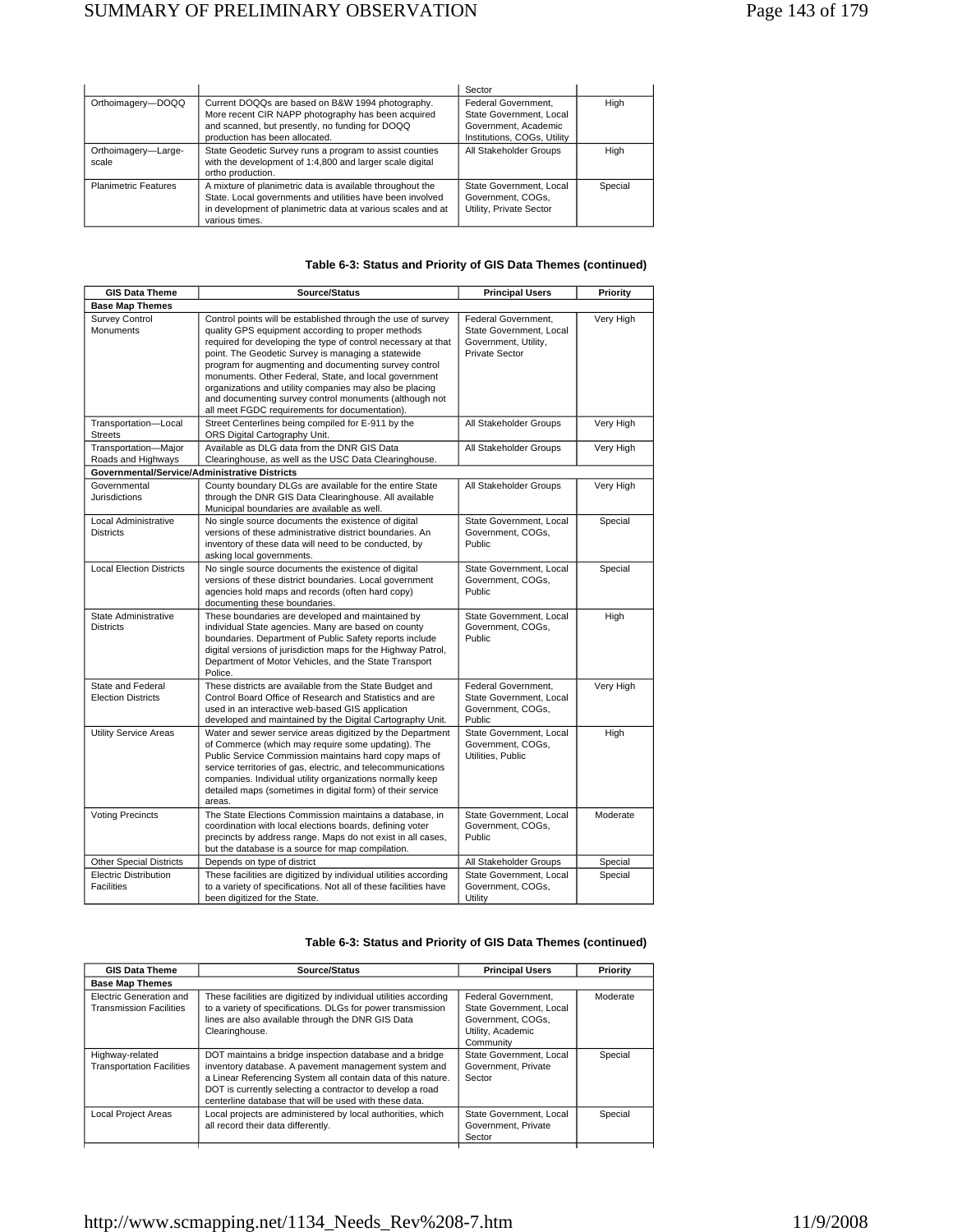| Local Road-related<br><b>Transportation Facilities</b>      | Local government public works departments will have<br>records of streets and transportation facilities that they<br>maintain, and DOT will also maintain data using the bridge<br>and pavement management databases for State-<br>maintained routes passing through local urban areas.<br>These data will be linked to the centerline data being<br>developed by ORS and DOT.                           | State Government, Local<br>Government, Private<br>Sector                                       | Special  |
|-------------------------------------------------------------|----------------------------------------------------------------------------------------------------------------------------------------------------------------------------------------------------------------------------------------------------------------------------------------------------------------------------------------------------------------------------------------------------------|------------------------------------------------------------------------------------------------|----------|
| Oil and Gas Supply and<br>Transmission                      | These facilities are digitized by individual utilities according<br>to a variety of specifications. Not all of these facilities will be<br>digitized for the State.                                                                                                                                                                                                                                      | State Government, Local<br>Government, COGs,<br>Utility                                        | Moderate |
| Public/Private Transit                                      | The Department of Commerce has organized the<br>development of many data layers related to quality of life,<br>including public and private transportation routes, and stops<br>for buses, vans, and private shuttles. These data are<br>maintained on an ongoing basis. Local transit authorities or<br>private transit companies hold other data elements in this<br>theme.                            | State Government, Local<br>Government, COGs,<br>Utility, Public                                | Low      |
| Railroad Lines and<br><b>Facilities</b>                     | Railroad data are available as DLGs from the DNR GIS<br>Data Clearinghouse.                                                                                                                                                                                                                                                                                                                              | State Government, Local<br>Government, COGs.<br>Utility, Private Sector,<br>Public             | Moderate |
| Sanitary Sewer<br>Treatment and<br><b>Collection System</b> | The Department of Commerce has developed a database<br>of water and sewer infrastructure throughout the State.<br>Many major sanitary sewer features are available for the<br>State, including treatment plants, pump stations, and large<br>sewer lines.                                                                                                                                                | State Government, Local<br>Government, COGs,<br>Utility, Private Sector                        | Moderate |
| State Project Areas                                         | No comprehensive database of construction or<br>development projects administered by all State agencies<br>exists. General Services** maintains a database identifying<br>the majority of State capital projects and individual<br>agencies and will track other development projects (e.g.,<br>DOT road projects). It would be necessary to create and<br>update this theme as point and area features. | State Government, Local<br>Government, Private<br>Sector                                       | Special  |
| <b>Storm Sewer Facilities</b>                               | Local government departments will maintain data, often as<br>individual engineering plans. Generally, maps showing the<br>full extent of storm sewer facilities are not readily available.                                                                                                                                                                                                               | <b>Local Government</b>                                                                        | Low      |
| Telecommunication<br><b>Facilities</b>                      | Individual companies digitize some telecommunication data<br>layers, but no comprehensive layer is available through the<br>State. An inventory of these layers is needed.                                                                                                                                                                                                                               | Federal Government.<br>State Government, Local<br>Government, COGs,<br>Utility, Private Sector | Low      |

# **Table 6-3: Status and Priority of GIS Data Themes (continued)**  Utility, Private Sector

| <b>GIS Data Theme</b>                             | Source/Status                                                                                                                                                                                                                                                                                                                                                                                                                    | <b>Principal Users</b>                                                                                | Priority |
|---------------------------------------------------|----------------------------------------------------------------------------------------------------------------------------------------------------------------------------------------------------------------------------------------------------------------------------------------------------------------------------------------------------------------------------------------------------------------------------------|-------------------------------------------------------------------------------------------------------|----------|
| <b>Base Map Themes</b>                            |                                                                                                                                                                                                                                                                                                                                                                                                                                  |                                                                                                       |          |
| Water and Air<br><b>Transportation Facilities</b> | DLGs depicting airports are available through the DNR GIS<br>Data Clearinghouse. There is no record of a<br>comprehensive data layer depicting seaports, river ports,<br>locks, or similar water transportation features.                                                                                                                                                                                                        | State Government, Local<br>Government, COGs,<br>Utility, Private Sector,<br>Industrial/<br>Commercial | Moderate |
| <b>Water Distribution</b><br>System               | The Department of Commerce has developed a database<br>of water and sewer infrastructure throughout the State.<br>Some water distribution features may be available through<br>this database, but most detailed data such as valves and<br>hydrants are not available.                                                                                                                                                           | State Government, Local<br>Government, COGs,<br>Utility, Academic<br>Community, Private<br>Sector     | Moderate |
| Water Supply and<br>Transmission                  | The Department of Commerce has developed a database<br>of water and sewer infrastructure throughout the State.<br>Many major water supply and transmission features are<br>available for the State, including treatment plants, water<br>tanks, wells, pump stations, and large water lines.                                                                                                                                     | State Government, Local<br>Government, COGs,<br>Utility, Academic<br>Community, Private<br>Sector     | Moderate |
| <b>Emergency Planning and Management</b>          |                                                                                                                                                                                                                                                                                                                                                                                                                                  |                                                                                                       |          |
| Areas at Risk                                     | Hurricane surge zones and flood zones, as well as facilities<br>known to store hazardous materials, are available from<br>various sources and acquired by the Emergency<br>Preparedness Division.                                                                                                                                                                                                                                | Federal Government.<br>State Government, Local<br>Government, COGs,<br><b>Public</b>                  | High     |
| <b>Critical Emergency</b><br><b>Facilities</b>    | Local authorities that develop plans for communities and<br>are responsible for the operation of those plans digitize<br>many critical facilities. The Department of Commerce has<br>collected GPS point data of many features such as schools<br>and hospitals that are also considered critical facilities.                                                                                                                    | Federal Government.<br>State Government, Local<br>Government, COGs,<br>Public                         | High     |
| Critical Facility Building<br>Plans               | State General Services maintains drawings for many State-<br>owned buildings. Some are in CAD format and some are on<br>paper or mylar. Other State agencies with facility<br>management responsibilities maintain CAD files of their<br>buildings (e.g., Corrections, Forestry Commission, others).<br>Other building plans in CAD or paper format may be<br>available from local authorities that approve building<br>permits. | State Government, Local<br>Government                                                                 | Special  |
| <b>Emergency Reference</b><br>Data                | DNR has weather station location data, some flood gauges<br>are tracked by USGS, and latitude/longitude grids can be<br>generated by GIS software.                                                                                                                                                                                                                                                                               | State Government, Local<br>Government                                                                 | High     |
| <b>Emergency Supply</b><br>Points                 | Many supply points will coincide with location data digitized<br>by the Department of Commerce. The data available from<br>the DOC data collection effort must be compared with lists<br>of supply points from local authorities and gaps identified.<br>Then a plan for collection of the missing data will be<br>developed.                                                                                                    | Federal Government.<br>State Government, Local<br>Government, COGs,<br>Utility, Public                | High     |
| <b>Evacuation Routes</b>                          | Local authorities that develop plans for communities and<br>are responsible for the operation of those plans digitize<br>evacuation routes.                                                                                                                                                                                                                                                                                      | Federal Government.<br>State Government, Local<br>Government, COGs,                                   | High     |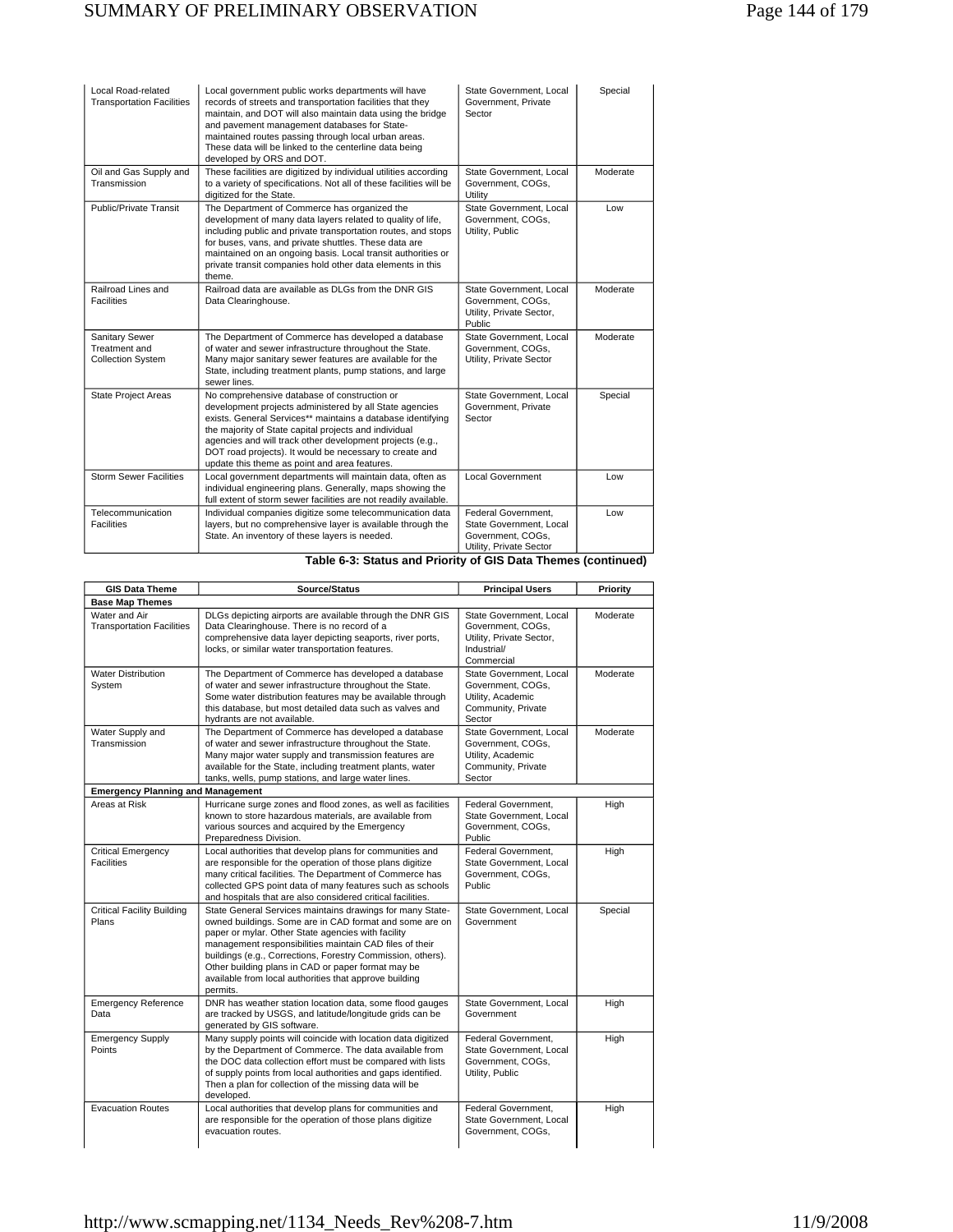# SUMMARY OF PRELIMINARY OBSERVATION Page 145 of 179

<u>Public and the contract of the contract of the contract of the contract of the contract of the contract of the contract of the contract of the contract of the contract of the contract of the contract of the contract of th</u>

## **Table 6-3: Status and Priority of GIS Data Themes (continued)**

| <b>GIS Data Theme</b>                              | Source/Status                                                                                                                                                                                                                                                                                                                                                                                                                                                       | <b>Principal Users</b>                                                                                                    | Priority |
|----------------------------------------------------|---------------------------------------------------------------------------------------------------------------------------------------------------------------------------------------------------------------------------------------------------------------------------------------------------------------------------------------------------------------------------------------------------------------------------------------------------------------------|---------------------------------------------------------------------------------------------------------------------------|----------|
| <b>Base Map Themes</b>                             |                                                                                                                                                                                                                                                                                                                                                                                                                                                                     |                                                                                                                           |          |
| Flood Zones and Flood<br><b>Control Facilities</b> | Digital FEMA FIRM data is available throughout the State<br>at various scales and levels of accuracy. Recent floodplain<br>mapping has utilized detailed elevation contour data<br>available from local governments (e.g., Greenville County<br>and the City of Greenville). Flood control facilities are<br>available from some local governments and are forwarded<br>to the Emergency Preparedness Division, but a more<br>consistent data collection is needed. | Federal Government,<br>State Government, Local<br>Government, COGs,<br>Private Sector, Public                             | High     |
| Sites with Special<br>Significance                 | These types of locations will come from various sources,<br>including local authorities; records of social programs that<br>track elderly, mentally and physically disabled, and others<br>with special needs; and other databases that will cover<br>these sites.                                                                                                                                                                                                  | State Government, Local<br>Government, COGs,<br>Public                                                                    | High     |
| Natural Resources and Physical Landscape           |                                                                                                                                                                                                                                                                                                                                                                                                                                                                     |                                                                                                                           |          |
| Air and Water<br>Monitoring Sites and<br>Data      | DHEC maintains these data                                                                                                                                                                                                                                                                                                                                                                                                                                           | Federal Government,<br>State Government,<br><b>COGs</b>                                                                   | Moderate |
| <b>Cultural Resources</b>                          | The Department of Archives and History maintains several<br>databases, and the State Institute for Archeology and<br>Anthropology maintains archeological data. The State<br>Museum Office is compiling data on locations and<br>characteristics of museums and cultural/historical exhibits<br>in the State.                                                                                                                                                       | Federal Government.<br>State Government,<br>Private Sector, Academic<br>Institutions, Non-profit<br>Organizations         | Special  |
| Designated<br><b>Environmental Areas</b>           | The DNR GIS Data Clearinghouse contains data layers that<br>correspond to several of the layers designated in this<br>category - Refuges, Reservations, Forest Boundaries.<br>The Forestry Commission maintains data related to State<br>Forests.                                                                                                                                                                                                                   | Federal Government,<br>State Government, Local<br>Government, COGs,<br>Non-profit Organizations,<br>Public                | High     |
| Fire Management Data                               | The Forestry Commission collects and stores these data<br>through their Computer Aided Dispatch system for forest<br>fire response.                                                                                                                                                                                                                                                                                                                                 | Federal Government,<br>State Government, Local<br>Government                                                              | Moderate |
| Forest Management<br>Areas and Forest Data         | The Forestry Commission maintains State Forest<br>compartment maps and forest stand data, as well as data<br>related to forest management plans of private landholdings.                                                                                                                                                                                                                                                                                            | Federal Government.<br>State Government,<br>COGs, Private Sector,<br>Public                                               | Moderate |
| <b>Land Cover</b>                                  | These data are available through the DNR GIS Data<br>Clearinghouse. Portions of the State have these data layers<br>available, but there are areas where the land use<br>characterization has not occurred.                                                                                                                                                                                                                                                         | All Stakeholder Groups                                                                                                    | Moderate |
| Local Park and<br><b>Recreational Facilities</b>   | Local authorities will have maps and, in some cases, digital<br>map data depicting park locations.                                                                                                                                                                                                                                                                                                                                                                  | State Government.<br>Federal Government.<br>Local Government,<br>COGs, Public                                             | Moderate |
| Mining Sites and Quarry<br>Operations              | These data will need to be digitized from existing maps                                                                                                                                                                                                                                                                                                                                                                                                             | State Government, Local<br>Government, Private<br>Sector                                                                  | Moderate |
| Rare, Threatened, and<br><b>Endangered Species</b> | The South Carolina Heritage Program maintains a<br>Biological Conservation Database (BCD) of known sitings<br>of rare, threatened, and endangered species. The locations<br>of these sites are kept confidential to protect the species,<br>but are used by authorized personnel for planning and<br>review of proposed activities.                                                                                                                                 | Federal Government,<br>State Government, Local<br>Government, COGs,<br>Non-profit Organizations,<br>Academic Institutions | Special  |

**Table 6-3: Status and Priority of GIS Data Themes (continued)** 

| <b>GIS Data Theme</b>                                           | Source/Status                                                                                                                                                          | <b>Principal Users</b>                                                                                                       | Priority |
|-----------------------------------------------------------------|------------------------------------------------------------------------------------------------------------------------------------------------------------------------|------------------------------------------------------------------------------------------------------------------------------|----------|
|                                                                 | Natural Resources and Physical Landscape (continued)                                                                                                                   |                                                                                                                              |          |
| Regulated<br><b>Environmental Sites</b>                         | DHEC maintains a database of these sites and they are in<br>the process of updating and improving the database<br>through GPS data collection.                         | State Government,<br>Federal Government.<br>Private Sector                                                                   | Moderate |
| Significant Plant or<br><b>Animal Habitats</b>                  | As part of the GAP analysis program, DNR is identifying<br>plant and animal habitats throughout the State.                                                             | State Government.<br>Federal Government.<br>Local Government.<br>COGs, Non-profit<br>Organizations, Academic<br>Institutions | Special  |
| Soils                                                           | The DNR GIS Data Clearinghouse contains digital County<br>Soil Survey data (SSURGO) delineating mapped soil units.                                                     | State Government,<br>Federal Government.<br>Local Government,<br>COGs,                                                       | Moderate |
| State and Federal Park<br>and Recreational<br><b>Facilities</b> | The DNR GIS Data Clearinghouse contains Federal and<br>State Park data. The Department of Parks, Recreation and<br>Tourism also maintains data related to State Parks. | Federal Government.<br>State Government, Local<br>Government, COGs,<br>Non-profit Organizations,<br><b>Public</b>            | High     |
| Subsurface Hydrology                                            | None known.                                                                                                                                                            | Federal Government.                                                                                                          | Low      |

# http://www.scmapping.net/1134\_Needs\_Rev%208-7.htm 11/9/2008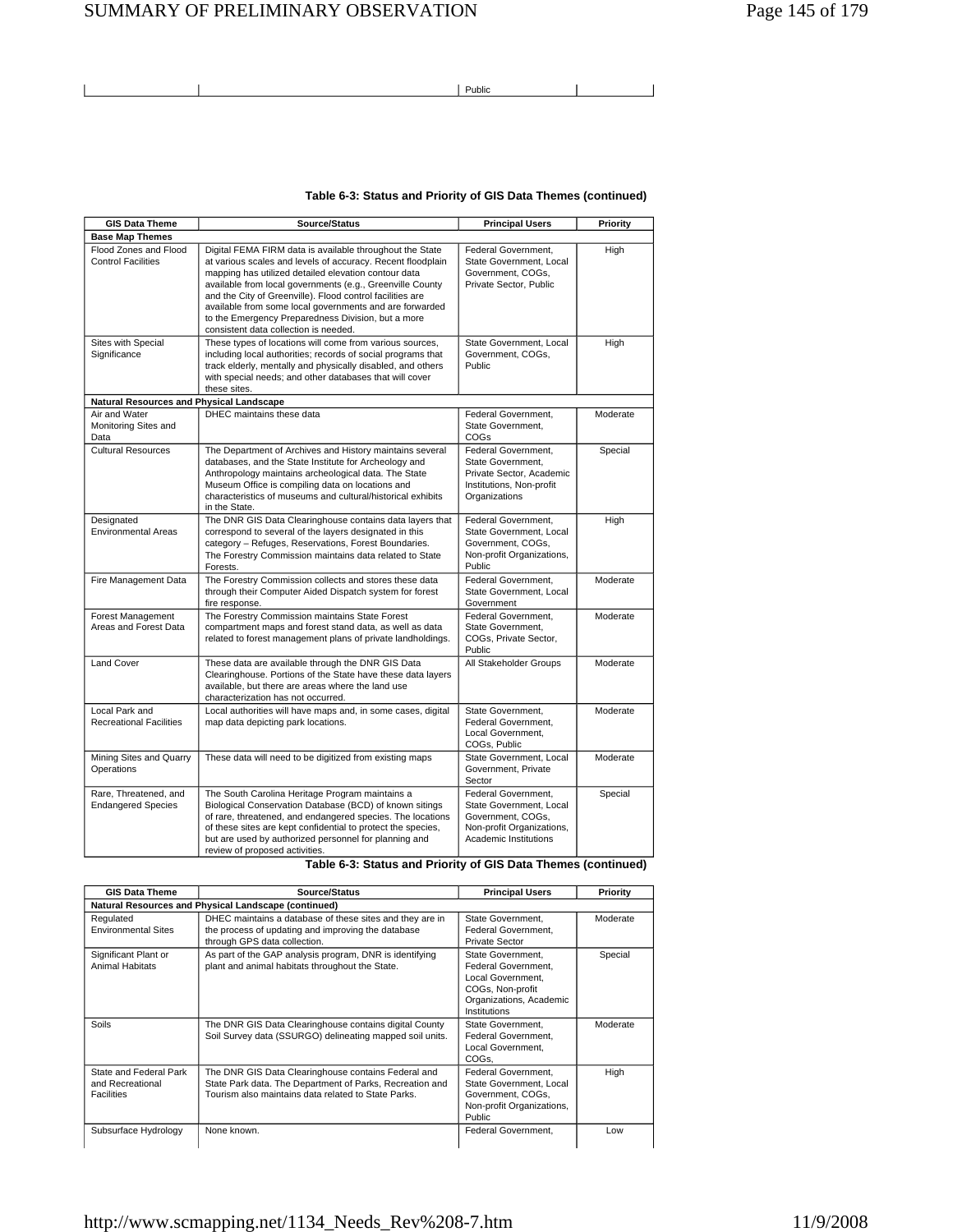|                                                  |                                                                                                                                                                                                                                                                                     | State Government,<br>Academic Institutions                                 |          |
|--------------------------------------------------|-------------------------------------------------------------------------------------------------------------------------------------------------------------------------------------------------------------------------------------------------------------------------------------|----------------------------------------------------------------------------|----------|
| Surface Hydrology                                | Surface hydrology DLGs are available for the entire State<br>through the DNR GIS Data Clearinghouse. There is interest<br>in upgrading these data in coordination with USGS to<br>provide greater detail consistent with 7.5' USGS<br>quadrangles and DOQQs.                        | All Stakeholder Groups                                                     | High     |
| Surficial Geology and<br><b>Mineral Deposits</b> | These data will need to be digitized from existing maps                                                                                                                                                                                                                             | Federal Government,<br>State Government.<br>Private Sector                 | Low      |
| Watersheds                                       | No record of State digital watershed data is known to exist.<br>The Natural Resource Conservation Service maintains<br>digital watershed data.                                                                                                                                      | Federal Government.<br>State Government.<br>COGs. Academic<br>Institutions | Moderate |
| Wetlands                                         | Digitized on a 7.5' quadrangle basis as part of the National<br>Wetlands Inventory(NWI) program. 465 out of a total of 566<br>quads are complete and available. Digitization of the other<br>101 have not yet been funded.                                                          | Federal Government.<br>State Government.<br>COGs. Local<br>Government      | Moderate |
| Property-related                                 |                                                                                                                                                                                                                                                                                     |                                                                            |          |
| <b>Assessment Parcels</b>                        | Some local governments have digitized parcels, and the<br>State offers a program (administered by Geodetic Survey)<br>of technical and limited financial assistance to counties for<br>parcel conversion. Only a small number of counties have<br>completed digital parcel mapping. | All Stakeholder Groups                                                     | High     |
| <b>Government Buildings</b>                      | The Department of Commerce has collected GPS locations<br>of many government-owned buildings throughout the State.<br>State General Services also maintains data on State<br>buildings.                                                                                             | Federal Government.<br>State Government.<br>COGs. Local<br>Government      | Moderate |
| Government-owned<br>Properties                   | The Office of State Building and Property Services<br>maintains data on State-owned property. The DNR GIS<br>Data Clearinghouse includes DLGs of government-owned<br>properties that pertain to natural resources.<br>**General Services??                                          | Federal Government.<br>State Government.<br>COGs. Local<br>Government      | Moderate |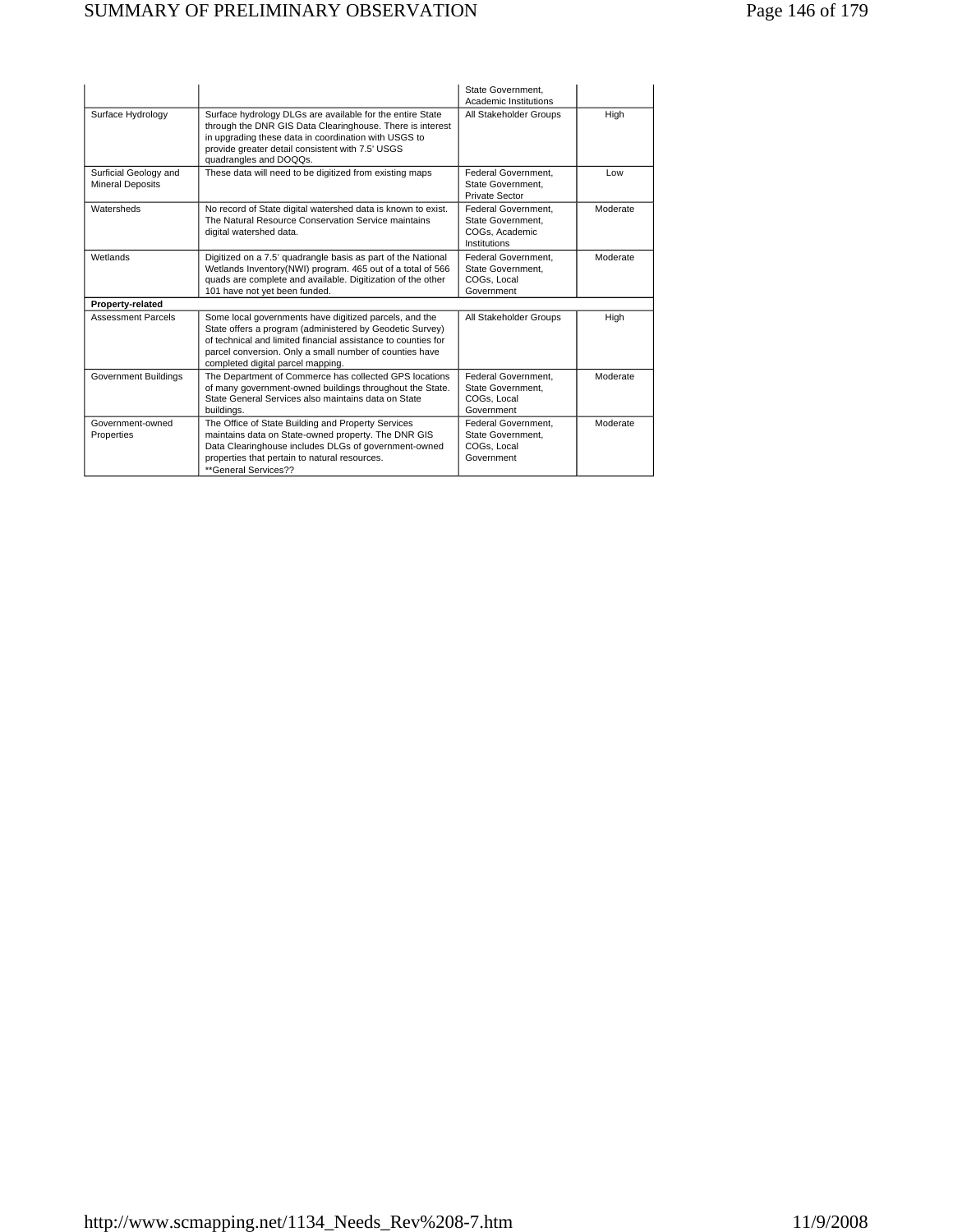| <b>GIS Data Theme</b>                                  | Source/Status                                                                                                                                                                                                                                                                                                                                                                                                                                                     | <b>Principal Users</b>                                                                              | Priority  |
|--------------------------------------------------------|-------------------------------------------------------------------------------------------------------------------------------------------------------------------------------------------------------------------------------------------------------------------------------------------------------------------------------------------------------------------------------------------------------------------------------------------------------------------|-----------------------------------------------------------------------------------------------------|-----------|
| Property-related (continued)                           |                                                                                                                                                                                                                                                                                                                                                                                                                                                                   |                                                                                                     |           |
| Legal Lots                                             | In the process of conversion, a local government will<br>determine whether or not to convert and maintain legal lot<br>boundaries (along with assessment parcels). As with<br>assessment parcels, some local governments will have<br>those data in digital form, but most exist in the form of hard<br>copy recorded legal documents (subdivision plats, deeds,<br>etc.).                                                                                        | Local Government,<br>Private Sector, Public                                                         | Special   |
| <b>Plat Drawings</b>                                   | Local governments (Assessor, Clerk, or Recorder Offices)<br>maintain approved plat drawings (usually in hard copy form<br>but sometimes as digital CAD format).                                                                                                                                                                                                                                                                                                   | Local Government,<br>Private Sector, Public                                                         | Special   |
| Special Fee or Tax Rate<br>Areas                       | Local governments that have digital parcel data may have<br>delineated these types of special areas.                                                                                                                                                                                                                                                                                                                                                              | State Government, Local<br>Government, Utility,<br>Private Sector                                   | Special   |
| <b>Subdivision Boundaries</b>                          | Subdivision boundaries will be derived from a digital parcel<br>data layer or they can be compiled directly from locally<br>recorded subdivision plats.                                                                                                                                                                                                                                                                                                           | Local Government.<br>Private Sector, Public                                                         | Special   |
| <b>Taxing Districts</b>                                | Derived and created digitally by the overlay and<br>combination of other selected district layers                                                                                                                                                                                                                                                                                                                                                                 | State Government, Local<br>Government, Utility,                                                     | Special   |
| Utility and Railroad<br>Easements                      | Parcels where utilities and railroads have right-of-way or<br>access for the purpose of running facilities or servicing<br>those facilities may be designated in a digital parcel layer or<br>hard copy parcel maps maintained by counties. In many<br>cases, these boundaries may only be defined through legal<br>documents (plats or deeds) maintained by local Recorders'<br>Offices or may be maintained by the utility or railroad<br>companies themselves. | State Government, Local<br>Government, Utility,<br><b>Private Sector</b>                            | Special   |
| Socioeconomic                                          |                                                                                                                                                                                                                                                                                                                                                                                                                                                                   |                                                                                                     |           |
| Business License and<br><b>Business Activity</b>       | Local governments that issue business licenses collect<br>these data that are being continually updated (but not<br>normally in map form).                                                                                                                                                                                                                                                                                                                        | State Government, Local<br>Government, COGs,<br>Private Sector                                      | Moderate  |
| Census Geography and<br>Demographic<br>Characteristics | Demographic data are updated on an annual basis through<br>projections. Census geography changes every 10 years for<br>a new census.                                                                                                                                                                                                                                                                                                                              | All Stakeholder Groups                                                                              | Very High |
| <b>Community Amenities</b>                             | The Department of Commerce has developed a quality of<br>life database with several types of community amenities.<br>The location data were collected through GPS data<br>collection.                                                                                                                                                                                                                                                                             | All Stakeholder Groups                                                                              | High      |
| Community/Regional<br><b>Conditions Data</b>           | DHEC and DOT collect data that indicate conditions around<br>a community such as air and water quality and traffic<br>volume data.                                                                                                                                                                                                                                                                                                                                | State Government, Local<br>Government, COGs,<br>Non-profit Organizations,<br>Private Sector, Public | Special   |
| <b>Economic Opportunity</b><br>Data                    | The Department of Commerce has developed a quality of<br>life database with employment sites. The location data<br>were collected through GPS data collection.                                                                                                                                                                                                                                                                                                    | All Stakeholder Groups                                                                              | Moderate  |
| Large-scale Land Use                                   | In some cases, parcel-based land use will exist in local<br>governments that have GIS with parcel data and land use<br>surveys based on parcel boundaries.                                                                                                                                                                                                                                                                                                        | State Government, Local<br>Government, COGs,<br>Academic Institutions                               | Special   |
| Public Health Data                                     | DHEC maintains many public health datasets that are used<br>for GIS analysis. Many are confidential in nature and must<br>be aggregated to the census tract or block level.                                                                                                                                                                                                                                                                                       | Federal Government.<br>State Government, Local<br>Government, COGs,<br>Private Sector, Public       | Special   |

## **Table 6-3: Status and Priority of GIS Data Themes (continued)**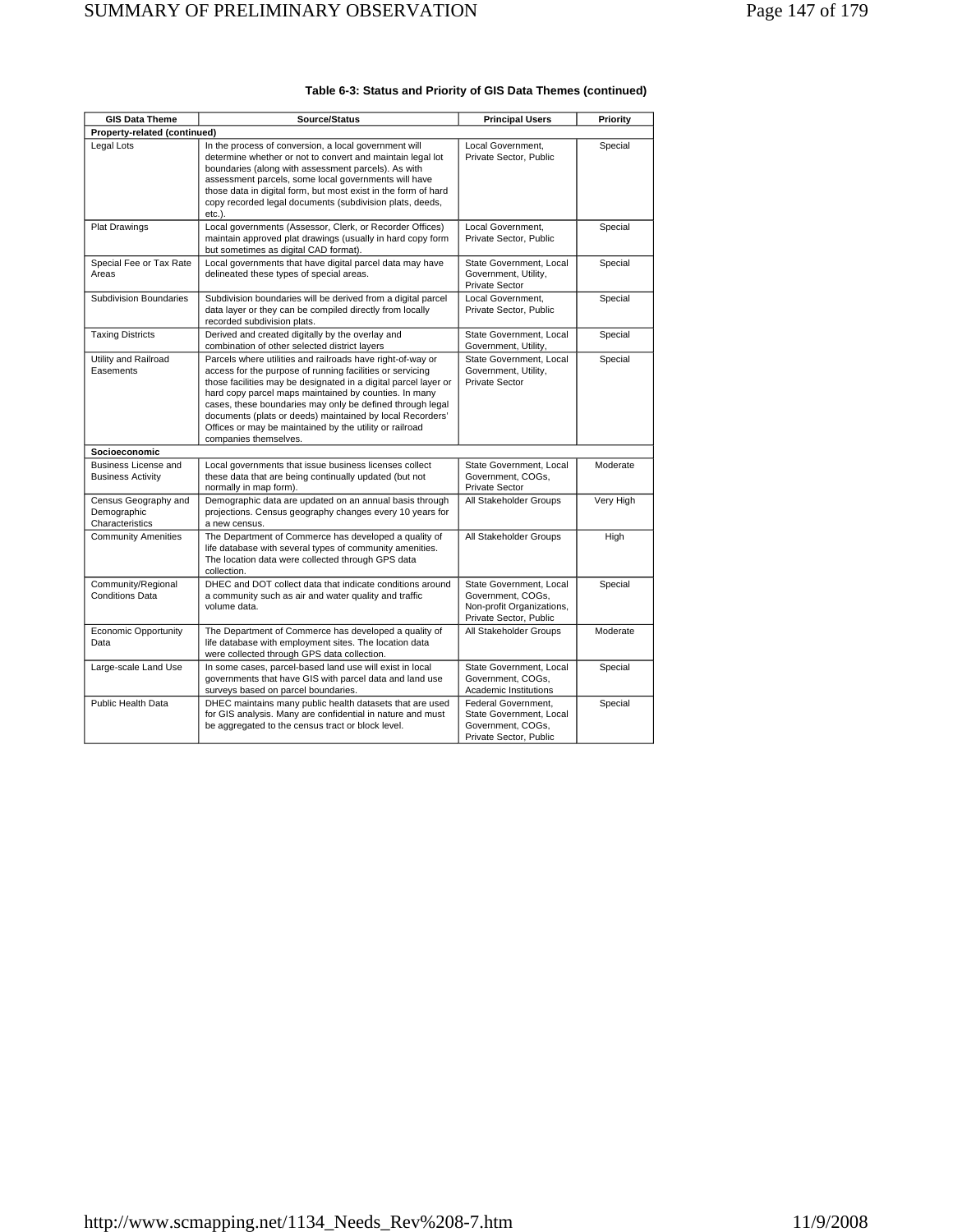| <b>GIS Data Theme</b>     | Source/Status                                                                                                                                                                                               | <b>Principal Users</b>                                                     | Priority |
|---------------------------|-------------------------------------------------------------------------------------------------------------------------------------------------------------------------------------------------------------|----------------------------------------------------------------------------|----------|
| Socioeconomic (continued) |                                                                                                                                                                                                             |                                                                            |          |
| Public Safety Data        | The Department of Public Safety maintains crash and traffic<br>ticket data, and the State Law Enforcement Division<br>maintains a crime and arrest database.                                                | State Government, Local<br>Government, COGs.<br>Public                     | Special  |
| Small-scale Land Use      | These data are available through the DNR GIS Data<br>Clearinghouse. Portions of the State have these data layers<br>available, but there are areas where the land use<br>characterization has not occurred. | State Government.<br>Federal Government.<br>COGs. Academic<br>Institutions | Moderate |

#### **Table 6-3: Status and Priority of GIS Data Themes (continued)**

#### **6.3.3. Data Volatility and Data Maintenance Roles**

The data themes presented above represent geographic entities or events that are changing over time. GIS applications demand data that meets certain requirements for currency that requires that most themes be updated according to some regular schedule. Applications do not necessarily require GIS data that is completely up-to-date at all times, but it is important to identify the currency, and the frequency of change (i.e., the "volatility") of changes, and to assign an update approach that is appropriate. Table 6-4 presents information about the volatility of data themes, a recommended frequency for ongoing update of the data theme, and an initial identification of parties' responsibilities for update.

Data volatility is a general indication of the frequency with which changes occur for geographic features included in the theme. Data update schedules will be governed in part by the volatility of the data changes. Ideally, update for all data themes should occur (and be reflected in the GIS database) on a continual basis with a short time lag after the change occurs. This is often unrealistic for technical reasons and because of difficulties in tracking changes, or the availability and limitations of sources that reflect changes. Table 6-4 indicates a realistic goal for a GIS update program given these difficulties and limitations.

The column for appropriate data custodians is based primarily on the current allocation of data maintenance responsibilities that have developed as the result of agencies carrying out their missions. This arrangement will continue to work well in the future. Some data layers defined here that have not been developed or maintained to date have been assigned to an agency or group that are most likely to carry out the maintenance.

For data themes that will be managed or will be accessible through a State GIS service center, maintaining consistent standards of data content and format is particularly important. Also, it is generally appropriate, for these themes, to set up independent quality assurance procedures prior to "posting" to a State GIS service center. Each organization charged with update responsibilities will need to develop and adhere to strict procedures for data update and quality control—especially critical for those themes that are on a frequent update cycle.

|                                                      |                                                           | <b>Ideal Update</b>                                               |                                                                                                                                      | <b>Appropriate Data</b>                                                       |
|------------------------------------------------------|-----------------------------------------------------------|-------------------------------------------------------------------|--------------------------------------------------------------------------------------------------------------------------------------|-------------------------------------------------------------------------------|
| <b>GIS Data Theme</b>                                | Volatility                                                | Frequency                                                         | <b>Source for Update</b>                                                                                                             | <b>Custodians</b>                                                             |
| <b>Base Map Themes</b>                               |                                                           |                                                                   |                                                                                                                                      |                                                                               |
| <b>Digital Raster Graphics</b>                       | <b>NA</b>                                                 | Rarely                                                            | Scanned or created from<br>updated USGS Quad Sheets                                                                                  | <b>USGS</b>                                                                   |
| Elevation-Detailed<br><b>DEM</b>                     | Project-driven                                            | Rarely                                                            | Aerial photography or LIDAR                                                                                                          | State Geodetic Survey/Local<br>Gov't.                                         |
| Elevation-USGS<br><b>DEM</b>                         | Low-Major<br><b>Elevation Changes</b><br>are Rare         | Rarely                                                            | Aerial photography or LIDAR                                                                                                          | USGS/DNR                                                                      |
| <b>Engineering Drawings</b>                          | Project-driven                                            | Continual<br>(submitted for all<br>major development<br>projects) | Field survey or<br>photogrammetric compilation                                                                                       | Any organization with<br>responsibility for managing<br>construction projects |
| Orthoimagery-DOQQ                                    | Change Captured by<br><b>Images Occurs</b><br>Continually | 2 to 4 years for<br>areas under<br>development                    | CIR NAPP photography or<br>high-resolution satellite<br>imagery                                                                      | USGS/DNR                                                                      |
| Orthoimagery-Large-<br>scale                         | Change Captured by<br>Images Occurs<br>Continually        | 2 to 4 years for<br>areas under<br>development                    | Aerial photography                                                                                                                   | State Geodetic Survey/Local<br>Gov't. or COG                                  |
| <b>Planimetric Features</b>                          | Continual                                                 | Quarterly (for areas<br>under<br>development)                     | Aerial photography using<br>photogrammetric compilation<br>or heads-up capture from<br>orthoimage                                    | Local Gov't. or selectively by<br>State agencies                              |
| <b>Survey Control</b><br><b>Monuments</b>            | Project-driven                                            | Project Basis                                                     | Field surveys using GPS                                                                                                              | Geodetic Survey                                                               |
| Transportation-Local<br><b>Streets</b>               | High                                                      | Monthly                                                           | Photogrammetric compilation,<br>GPS, or reconstructed from<br>engineering drawings                                                   | Local Gov't, or COG                                                           |
| Transportation-Major<br>Roads and Highways           | Moderate                                                  | Quarterly                                                         | Photogrammetric compilation,<br>heads-up capture from<br>orthoimage, or mobile GPS, or<br>reconstructed from<br>engineering drawings | DOT/ORS                                                                       |
| <b>Governmental/Service/Administrative Districts</b> |                                                           |                                                                   |                                                                                                                                      |                                                                               |
| Governmental<br>Jurisdictions                        | Low                                                       | Rarely                                                            | Legal records or resolutions<br>defining boundary changes<br>(e.g., in cases of annexation                                           | ORS or Department of<br>Transportation                                        |

#### **Table 6-4: Geographic Data Volatility, Update Sources, and Update Responsibilities**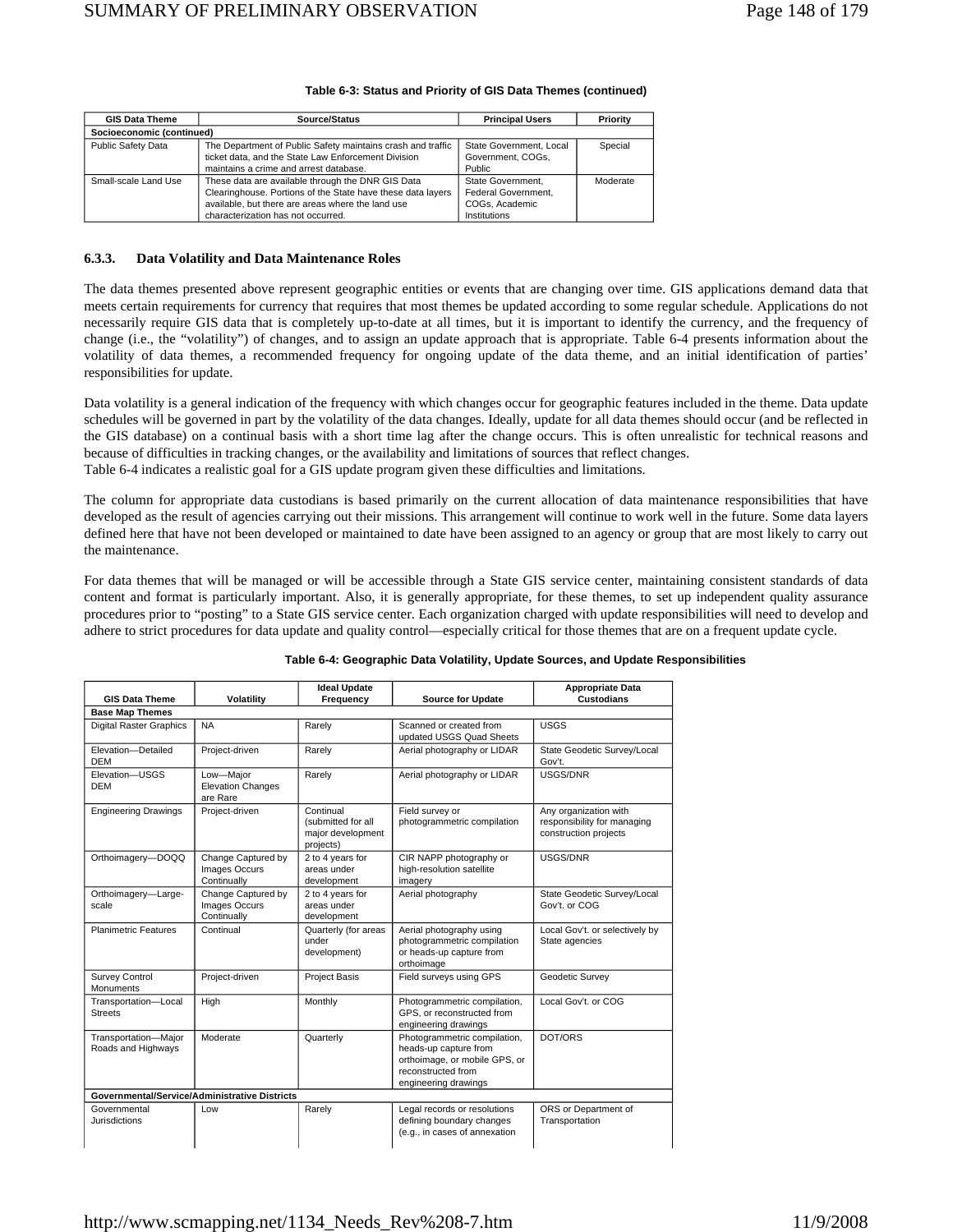|                                                |          |                                                          | by a city)                                                           |                                                |
|------------------------------------------------|----------|----------------------------------------------------------|----------------------------------------------------------------------|------------------------------------------------|
| Local Administrative<br><b>Districts</b>       | Low      | Rarely                                                   | Records of changes                                                   | Local Gov't.                                   |
| <b>Local Election Districts</b>                | Low      | Rarely                                                   | Documented boundary<br>changes approved by local<br>governing bodies | Election Commission/Local<br>Gov't.            |
| State Administrative<br><b>Districts</b>       | Low      | Rarely                                                   | Records of changes                                                   | Individual State agencies                      |
| State and Federal<br><b>Election Districts</b> | Low      | Rarely                                                   | Documented boundary<br>changes approved by<br>legislature            | <b>ORS</b>                                     |
| Utility Service Areas                          | Low      | Rarely                                                   | Records of changes                                                   | Utility Companies/Public<br>Service Commission |
| <b>Voting Precincts</b>                        | Moderate | Annually                                                 | Changes approved by local<br>election boards                         | Election Commission/Local<br>Gov't.            |
| <b>Other Special Districts</b>                 | Low      | Annually to rarely<br>(depending on type<br>of district) | Records of changes                                                   | Depends on type of district                    |

## **Table 6-4: Geographic Data Volatility, Update Sources, and Update Responsibilities**

|                                                             |                                                     | <b>Ideal Update</b>        |                                                                                         | <b>Appropriate Data</b>                                                    |
|-------------------------------------------------------------|-----------------------------------------------------|----------------------------|-----------------------------------------------------------------------------------------|----------------------------------------------------------------------------|
| <b>GIS Data Theme</b>                                       | Volatility                                          | Frequency                  | <b>Source for Update</b>                                                                | <b>Custodians</b>                                                          |
| Utility and Infrastructure                                  |                                                     |                            |                                                                                         |                                                                            |
| <b>Electric Distribution</b><br><b>Facilities</b>           | High (for areas<br>undergoing urban<br>development) | Monthly                    | Engineering drawings                                                                    | Utility Companies                                                          |
| Electric Generation and<br><b>Transmission Facilities</b>   | Moderate                                            | Annually                   | Engineering drawings                                                                    | Utility Companies/Dept. of<br>Commerce                                     |
| Highway-related<br><b>Transportation Facilities</b>         | Moderate                                            | Annually                   | Engineering drawings and<br>database changes                                            | <b>DOT</b>                                                                 |
| <b>Local Project Areas</b>                                  | Project-driven                                      | Continually                | Derive from databases that<br>track local project status<br>(e.g., State SPIRES system) | Local Gov't.                                                               |
| Local Road-related<br><b>Transportation Facilities</b>      | High (for areas<br>undergoing urban<br>development) | Quarterly                  | Engineering drawings and<br>database changes                                            | DOT/Local Gov't.                                                           |
| Oil and Gas Supply and<br>Transmission                      | Low                                                 | Annually                   | Engineering drawings                                                                    | Utility Companies/Dept. of<br>Commerce                                     |
| <b>Public/Private Transit</b>                               | Moderate                                            | Continually                | Records of changes                                                                      | DOT Mass Transit/Local<br>Gov't.                                           |
| Railroad Lines and<br><b>Facilities</b>                     | Low                                                 | 2- to 3-year Cycle         | Engineering drawings                                                                    | Department of Commerce                                                     |
| Sanitary Sewer<br>Treatment and<br><b>Collection System</b> | High (for areas<br>undergoing urban<br>development) | Annually to<br>Continually | Permits and Engineering<br>drawings                                                     | Local Gov't., Public Utility<br>District. or DHEC                          |
| State Project Areas                                         | Project-driven                                      | Continually                | Derive from databases that<br>track project status (e.g.,<br>State SPIRES system)       | General Services/DOT                                                       |
| <b>Storm Sewer Facilities</b>                               | High (for areas<br>undergoing urban<br>development) | Annually                   | Engineering drawings                                                                    | Local Gov't                                                                |
| Telecommunication<br><b>Facilities</b>                      | High (for areas<br>undergoing urban<br>development) | Annually                   | Engineering drawings                                                                    | Utility and Cable companies                                                |
| Water and Air<br><b>Transportation Facilities</b>           | Low                                                 | 2- to 3-year Cycle         | Annual aeronautical chart                                                               | Dept. of Commerce                                                          |
| <b>Water Distribution</b><br>System                         | High (for areas<br>undergoing urban<br>development) | Annually to<br>Continually | Permits and Engineering<br>drawings                                                     | Local Gov't., Public Utility<br>District, or DHEC                          |
| Water Supply and<br>Transmission                            | Low                                                 | Annually to<br>Continually | Engineering drawings                                                                    | Local Gov't. or COG<br>(coordination by Dept. of<br>Commerce)              |
| <b>Emergency Planning and Management</b>                    |                                                     |                            |                                                                                         |                                                                            |
| Areas at Risk                                               | Low                                                 | Annually                   | ??                                                                                      | Local Gov't./Emergency<br>Preparedness Division                            |
| <b>Critical Emergency</b><br><b>Facilities</b>              | Low                                                 | Annually                   | GPS field inventory                                                                     | Department of Commerce/<br>Local Gov't./Emergency<br>Preparedness Division |
| <b>Critical Facility Building</b><br>Plans                  | Moderate                                            | Annually                   | Building permits blueprints or<br>new CAD drawings                                      | Local Gov't./General Services                                              |
| <b>Emergency Evacuation</b><br>Routes                       | Low                                                 | Annually                   | ??                                                                                      | Local Gov't./Emergency<br>Preparedness Division                            |

# **Table 6-4: Geographic Data Volatility, Update Sources, and Update Responsibilities**

| <b>GIS Data Theme</b>              | Volatility                                           | <b>Ideal Update</b><br>Frequency | <b>Source for Update</b> | <b>Appropriate Data Custodians</b>                               |
|------------------------------------|------------------------------------------------------|----------------------------------|--------------------------|------------------------------------------------------------------|
|                                    | <b>Emergency Planning and Management (continued)</b> |                                  |                          |                                                                  |
| <b>Emergency Reference</b><br>Data | Moderate                                             | Annually                         | Records of Changes, GPS  | DNR/Department of<br>Commerce/Emergency<br>Preparedness Division |
| <b>Emergency Supply</b>            | Low                                                  | Annually                         | GPS field inventory      | Department of Commerce/                                          |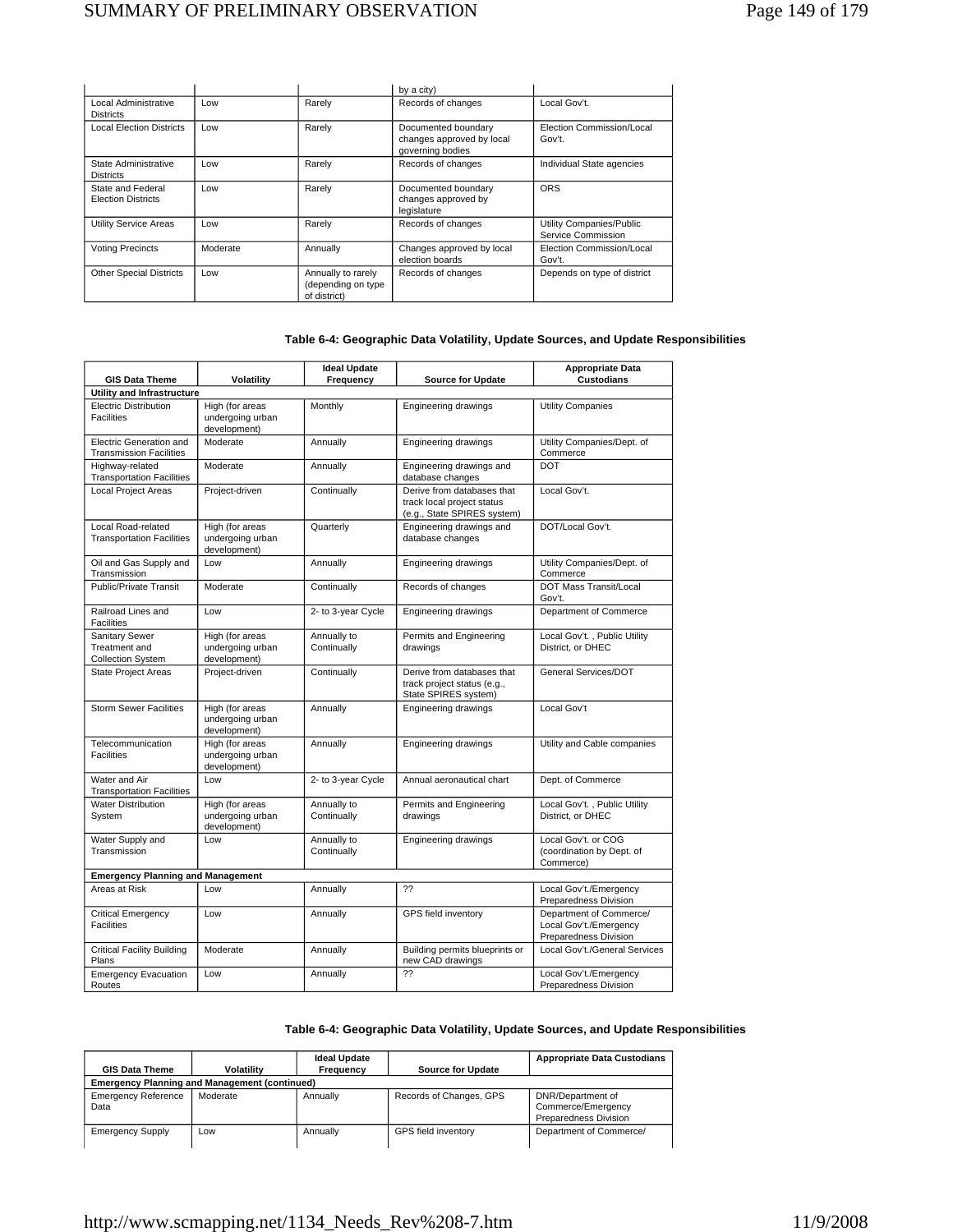| Points                                                          |                                                 |                                  |                                                                                                              | <b>Emergency Preparedness</b><br><b>Division</b>                                   |
|-----------------------------------------------------------------|-------------------------------------------------|----------------------------------|--------------------------------------------------------------------------------------------------------------|------------------------------------------------------------------------------------|
| Flood Zones and<br><b>Flood Control</b>                         | Moderate (based on<br>redelineation by<br>FEMA) | As new data<br>becomes available | Topographic<br>cross-section<br>data<br>and<br>flood<br>surge<br>calculations                                | <b>FEMA</b>                                                                        |
| Sites with Special<br>Significance                              | Moderate                                        | Annually                         |                                                                                                              | Department of Commerce/<br>Local Gov't./Emergency<br>Preparedness Division         |
| Natural Resources and Physical Landscape                        |                                                 |                                  |                                                                                                              |                                                                                    |
| Air and Water<br>Monitoring Sites and<br>Data                   | Moderate                                        | Annually                         | Records of Changes and New<br><b>Sites</b>                                                                   | USGS/DNR/DHEC                                                                      |
| Cultural Resources                                              | Moderate                                        | Continually                      | Cultural resource<br>management reports, National<br>Register of Historic Places,<br><b>SCIAA Site files</b> | Department of Archives and<br>History/Institute for Archeology<br>and Anthropology |
| Designated<br><b>Environmental Areas</b>                        | Moderate                                        | Annually                         | ??                                                                                                           | <b>DNR</b>                                                                         |
| Fire Management<br>Data                                         | Moderate                                        | Continually                      | Derived from database<br>changes                                                                             | <b>Forestry Commission</b>                                                         |
| Forest Management<br>Areas and Forest Data                      | Low                                             | Continually                      | Orthoimagery, engineering<br>drawings                                                                        | <b>Forestry Commission</b>                                                         |
| <b>Land Cover</b>                                               | Moderate                                        | 2- to 3-year cycle               | High- to moderate-resolution<br>satellite imagery                                                            | <b>DNR</b>                                                                         |
| Local Park and<br><b>Recreational Facilities</b>                | Moderate                                        | Annually                         | Site Plans                                                                                                   | Local Gov't.                                                                       |
| Mining Sites and<br><b>Quarry Operations</b>                    | Low                                             | Annually                         | GPS, Photogrammetric<br>compilation                                                                          | ??                                                                                 |
| Rare, Threatened, and<br><b>Endangered Species</b>              | Moderate                                        | Continually                      | Records of changes                                                                                           | <b>DNR</b>                                                                         |
| Regulated<br><b>Environmental Sites</b>                         | Moderate                                        | Continually                      | Records of Changes, Permit<br>Records                                                                        | DHEC/DNR                                                                           |
| Significant Plant or<br><b>Animal Habitats</b>                  | Moderate                                        | Continually                      | GAP program records                                                                                          | <b>DNR</b>                                                                         |
| Soils                                                           | Low                                             | Rarely                           | <b>NRCS Soils Surveys</b>                                                                                    | <b>DNR with NRCS</b>                                                               |
| State and Federal<br>Park and Recreational<br><b>Facilities</b> | Moderate                                        | Annually                         | ??                                                                                                           | Dept. of Parks, Recreation,<br>and Tourism                                         |
| Subsurface Hydrology                                            | Low                                             | Rarely                           | ??                                                                                                           | <b>DNR</b>                                                                         |
| Surface Hydrology                                               | Low                                             | Rarely                           | USGS topographic<br>quadrangles (DLG data) and<br>orthophotography                                           | USGS/DNR                                                                           |
| Surficial Geology and<br><b>Mineral Deposits</b>                | Low                                             | Rarely                           | New geological mapping<br>based on site surveys,<br>geological well logs                                     | <b>DNR</b>                                                                         |
| Watersheds                                                      | Low                                             | Rarely                           | Detailed digital elevation data,<br>USGS topographic contour<br>maps                                         | USGS/DNR                                                                           |

**Table 6-4: Geographic Data Volatility, Update Sources, and Update Responsibilities** 

|                                                      |                                                           | <b>Ideal Update</b>                                                    |                                                                                                                               | <b>Appropriate Data</b>                            |
|------------------------------------------------------|-----------------------------------------------------------|------------------------------------------------------------------------|-------------------------------------------------------------------------------------------------------------------------------|----------------------------------------------------|
| <b>GIS Data Theme</b>                                | Volatility                                                | Frequency                                                              | <b>Source for Update</b>                                                                                                      | <b>Custodians</b>                                  |
| Natural Resources and Physical Landscape (continued) |                                                           |                                                                        |                                                                                                                               |                                                    |
| Wetlands                                             | Low (except for areas<br>undergoing urban<br>development) | Rarely (more<br>frequent in rapdily<br>developing areas)<br>changes in | Fish and Wildlife Agency NWI<br>maps (if update). Local<br>development plans (potential).                                     | <b>DNR</b>                                         |
| Property-related                                     |                                                           |                                                                        |                                                                                                                               |                                                    |
| <b>Assessment Parcels</b>                            | High (for areas<br>undergoing urban<br>development)       | Quarterly to<br>Continually                                            | Recorded plats and other real<br>property documents (e.g.,<br>deeds)                                                          | Local Gov't. (coordination by<br>Dept. of Revenue) |
| <b>Government Buildings</b>                          | Low                                                       | Monthly                                                                | Construction drawings, digital<br>orthophotography                                                                            | Local Gov't./General<br>Services                   |
| Government-owned<br>Properties                       | Low                                                       | Monthly                                                                | Parcel data: records of<br>changes                                                                                            | Local Gov't./General<br>Services                   |
| Legal Lots                                           | High (for areas<br>undergoing urban<br>development)       | Quarterly to<br>Continually                                            | Recorded plats and other real<br>property documents (e.g.,<br>deeds)                                                          | Local Gov't.                                       |
| <b>Plat Drawings</b>                                 | High (for areas<br>undergoing urban<br>development)       | Continually                                                            | New recorded plats                                                                                                            | Local Gov't.                                       |
| Special Fee or Tax Rate<br>Areas                     | Moderate                                                  | Annually                                                               | Local Assessor records                                                                                                        | Local Gov't.                                       |
| Subdivision Boundaries                               | High (for areas<br>undergoing urban<br>development)       | Quarterly to<br>Continually                                            | Recorded plats                                                                                                                | Local Gov't.                                       |
| <b>Taxing Districts</b>                              | High (for areas<br>undergoing urban<br>development)       | Annually                                                               | Other layers of GIS                                                                                                           | Local Gov't./Support from<br>State Government      |
| Utility and Railroad<br>Easements                    | Moderate                                                  | Annually                                                               | Recorded plats and other real<br>property documents (e.g.,<br>deeds) and survey records<br>maintained by utility<br>companies | Local Gov't./Utility<br>companies                  |
| <b>Socioeconomic</b>                                 |                                                           |                                                                        |                                                                                                                               |                                                    |
| Business License and<br><b>Business Activity</b>     | High (for areas<br>undergoing urban                       | Quarterly                                                              | <b>Business licenses</b>                                                                                                      | Local Gov't.                                       |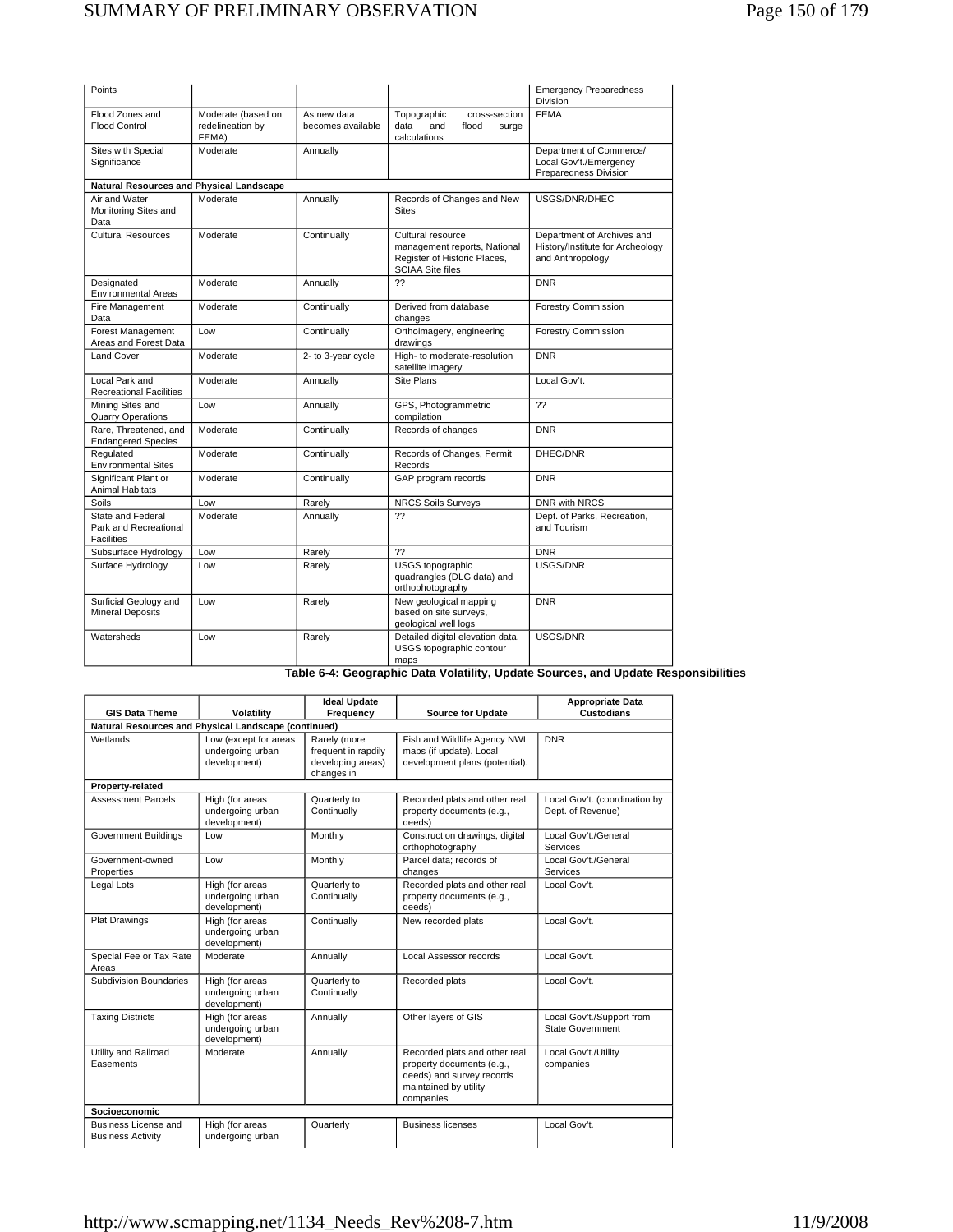|                                                        | development)                                        |             |                                           |                                                                          |
|--------------------------------------------------------|-----------------------------------------------------|-------------|-------------------------------------------|--------------------------------------------------------------------------|
| Census Geography and<br>Demographic<br>Characteristics | Moderate                                            | ??          | Updated demographic data                  | US Census Bureau/ORS<br>Digital Cartography Unit                         |
| <b>Community Amenities</b>                             | High (for areas<br>undergoing urban<br>development) | Annually    | ??                                        | Department of Commerce                                                   |
| Community/Regional<br><b>Conditions Data</b>           | High (for areas<br>undergoing urban<br>development) | Continually | ??                                        | DOT, DHEC, Department of<br>Commerce                                     |
| <b>Economic Opportunity</b><br>Data                    | High (for areas<br>undergoing urban<br>development) | Annually    | 22                                        | Department of Commerce                                                   |
| Large-scale Land Use                                   | High (for areas<br>undergoing urban<br>development) | Annually    | Parcel and business license<br>records    | Local Gov't.                                                             |
| Public Health Data                                     | Moderate                                            | Continually | Records of changes                        | <b>DHEC</b>                                                              |
| Public Safety Data                                     | High                                                | Continually | Existing databases from State<br>Agencies | Department of Public Safety,<br>State Law Enforcement<br><b>Division</b> |

**Table 6-4: Geographic Data Volatility, Update Sources, and Update Responsibilities** 

| <b>GIS Data Theme</b> | Volatility | <b>Ideal Update</b><br>Frequency                       | <b>Source for Update</b>                 | <b>Appropriate Data</b><br><b>Custodians</b> |
|-----------------------|------------|--------------------------------------------------------|------------------------------------------|----------------------------------------------|
| Socioeconomic         |            |                                                        |                                          |                                              |
| Small-scale Land Use  | Moderate   | Every 2 to 4 years<br>(for areas under<br>development) | Satellite imagery, aerial<br>photography | DNR/Dept. of Commerce                        |

## **6.4. GIS ORGANIZATIONAL STRUCTURE, MANAGEMENT, AND COORDINATION**

The major organizational entities that make up statewide GIS coordination and support are identified in Table 6-5.

## **Table 6-5: Proposed Entities in Statewide GIS Coordination Structure**

| <b>Proposed Entity</b>                                | <b>Explanation</b>                                                                                                                                                                                                                                                                                                                                                                                                                                                                                                                                                                                                                                                                                                                                                                                                            | Entity(ies)<br><b>Now Playing Role</b>                                                                                                                                                                                                                                          |
|-------------------------------------------------------|-------------------------------------------------------------------------------------------------------------------------------------------------------------------------------------------------------------------------------------------------------------------------------------------------------------------------------------------------------------------------------------------------------------------------------------------------------------------------------------------------------------------------------------------------------------------------------------------------------------------------------------------------------------------------------------------------------------------------------------------------------------------------------------------------------------------------------|---------------------------------------------------------------------------------------------------------------------------------------------------------------------------------------------------------------------------------------------------------------------------------|
| GIS Coordinator/<br><b>GIS Coordination</b><br>Office | The overall responsibility of the Coordinator and an eventual<br>coordination Office with a small staff will be to act on the GIS Strategic<br>Plan and oversee its fulfillment. The Coordinator works closely with<br>CGI and user organizations and must expect staff support and<br>contribution of resources. Main responsibilities are promotion of joint<br>GIS activities, development and use of standards, preparation of<br>procedures and administrative tools for collaboration, high-level<br>education, investigating and securing funding for GIS activities, and<br>other coordination functions. Depending on support staff that may be<br>part of this office, it could provide some GIS services like basic<br>support for new users in GIS design, system procurement, and help in<br>GIS implementation. | Does not currently exist. The<br>Committee on Geographic<br>Information (CGI) and the<br><b>State Mapping Advisory</b><br>Committee (SMAC) provide<br>some coordination.                                                                                                        |
| Senior Advisory<br>and Oversight<br>Group (optional)  | This optional entity fulfills a requirement that is not currently being<br>addressed in a formal way. This involves keeping a close connection<br>with high-level decision makers and supporters of GIS in the State<br>(Governor's Office, Department Heads, industry leaders, possibly a<br>State legislator). These individuals may be considered advisors and<br>champions who can provide support for GIS initiatives. They would<br>receive periodic reports of progress and activities and be asked to<br>lend their support to specific, high-profile GIS initiatives.                                                                                                                                                                                                                                                | CGI includes some senior<br>manager representation, but it<br>has a considerable focus on<br>detailed coordination and<br>technical development issues<br>and is not the best forum to<br>engage non-technical senior<br>decision makers. IRC may be<br>able to play this role. |
| <b>GIS Standing</b><br>Committee                      | This is the principal body (with representation from most stakeholders)<br>that directs and oversees GIS planning, standards development, and<br>overall GIS coordination on a statewide basis. This group oversees<br>and works closely with the GIS Coordinator, the GIS Service Center,<br>and the IRC to implement the GIS Strategic Plan and to promote<br>statewide GIS.                                                                                                                                                                                                                                                                                                                                                                                                                                                | IRC's Standing Committee on<br>Geographic Information<br>currently provides this function.                                                                                                                                                                                      |
| <b>Technical Working</b><br>Groups                    | Focused groups, formally assigned by the GIS Standing Committee,<br>with a specific technical or programmatic objective (and normally a<br>time-limited scope). Their purpose is to prepare technical designs and<br>standards, facilitate technical development, and otherwise support<br>GIS coordination, joint projects, and resource sharing.                                                                                                                                                                                                                                                                                                                                                                                                                                                                            | Subcommittees appointed by<br>CGI serve this purpose. Other<br>Subcommittees need to<br>address additional technical<br>topics.                                                                                                                                                 |
| State GIS GIS<br>Service Center                       | Centrally administered office, with technical resources, to provide<br>access to important GIS data, central applications, and GIS<br>information.<br>t martinia<br>エーレー<br>٠.<br>$\sim$ $\sim$ $\sim$                                                                                                                                                                                                                                                                                                                                                                                                                                                                                                                                                                                                                        | Data clearinghouses main-<br>tained by the University of<br>South Carolina and the Dept.<br>of Natural Resources. Neither<br>of these existing groups<br>provides the full range of<br>services envisioned for the<br>State GIS Service Center.<br>AIO B.11111<br>.             |

# **Table 6-5: Proposed Entities in Statewide GIS Coordination Structure (continued)**

|                                          |                                                                                                                                                                                                             | Entity(ies)                                                                                 |
|------------------------------------------|-------------------------------------------------------------------------------------------------------------------------------------------------------------------------------------------------------------|---------------------------------------------------------------------------------------------|
| <b>Proposed Entity</b>                   | <b>Explanation</b>                                                                                                                                                                                          | <b>Now Plaving Role</b>                                                                     |
| <b>IT Procurement</b><br>Oversight Group | A State agency with responsibility for information technology planning<br>and oversight on hardware, software, and IT service procurements. A<br>strong relationship needs to exist between CGI and the GIS | Office of Technology Planning<br>and Management in the Office<br>of Research and Statistics |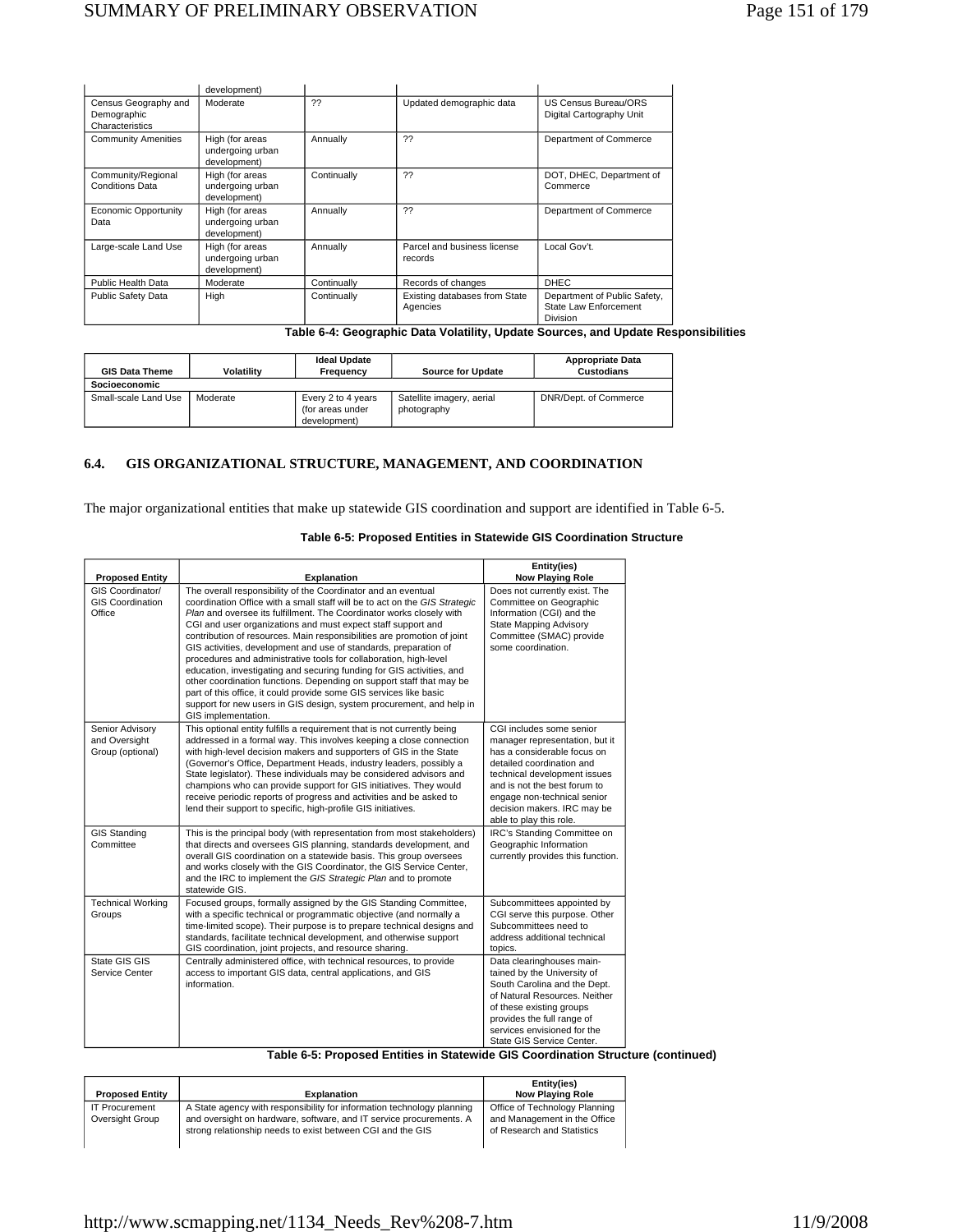|               | Coordinator to ensure that reviews and approvals on procurements for<br>GIS are carried out with realistic and practical response to GIS<br>standards.                                                                                                                                                                                                        | (ORS)                                                                                                                                                                |
|---------------|---------------------------------------------------------------------------------------------------------------------------------------------------------------------------------------------------------------------------------------------------------------------------------------------------------------------------------------------------------------|----------------------------------------------------------------------------------------------------------------------------------------------------------------------|
| User Group(s) | One or more user groups will help build support for GIS and will<br>communicate knowledge, news, new applications, and technical tips<br>among users. These user groups may be organized in an informal<br>way with periodic meetings and a basic protocol for communication<br>(principally using email). ESRI organization user groups may be an<br>option. | User communication and<br>programs are organized by<br>SMAC and by individual user<br>groups. There is an ESRI<br>Users Group that meets once<br>or twice each year. |

Figure 6-2 is an organizational chart that gives a general picture of organizational relationships among the entities described above.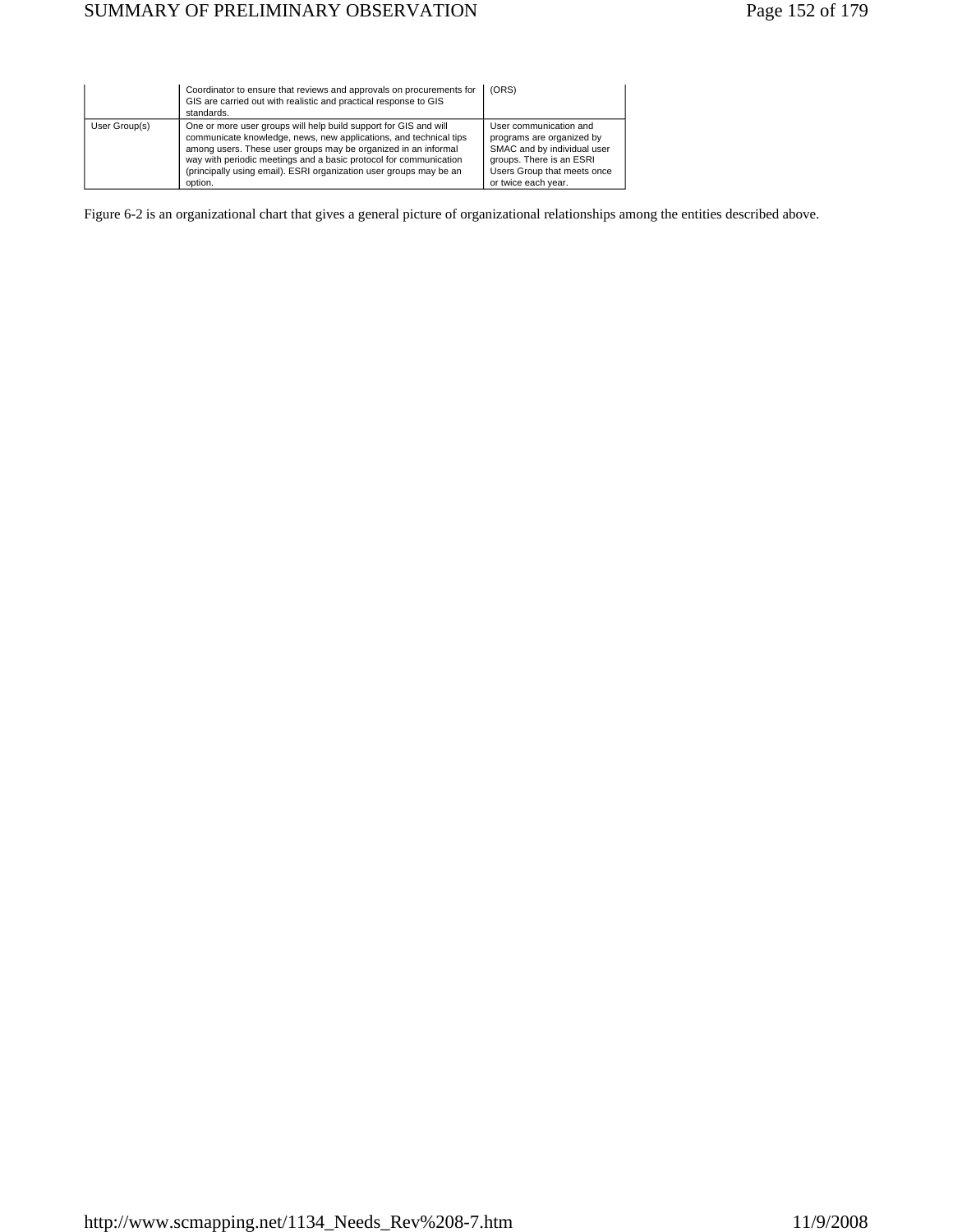$\bar{\mathbf{x}}$ 

## **Figure 6-2: General Organizational Relationships Among Proposed GIS Coordination Entities**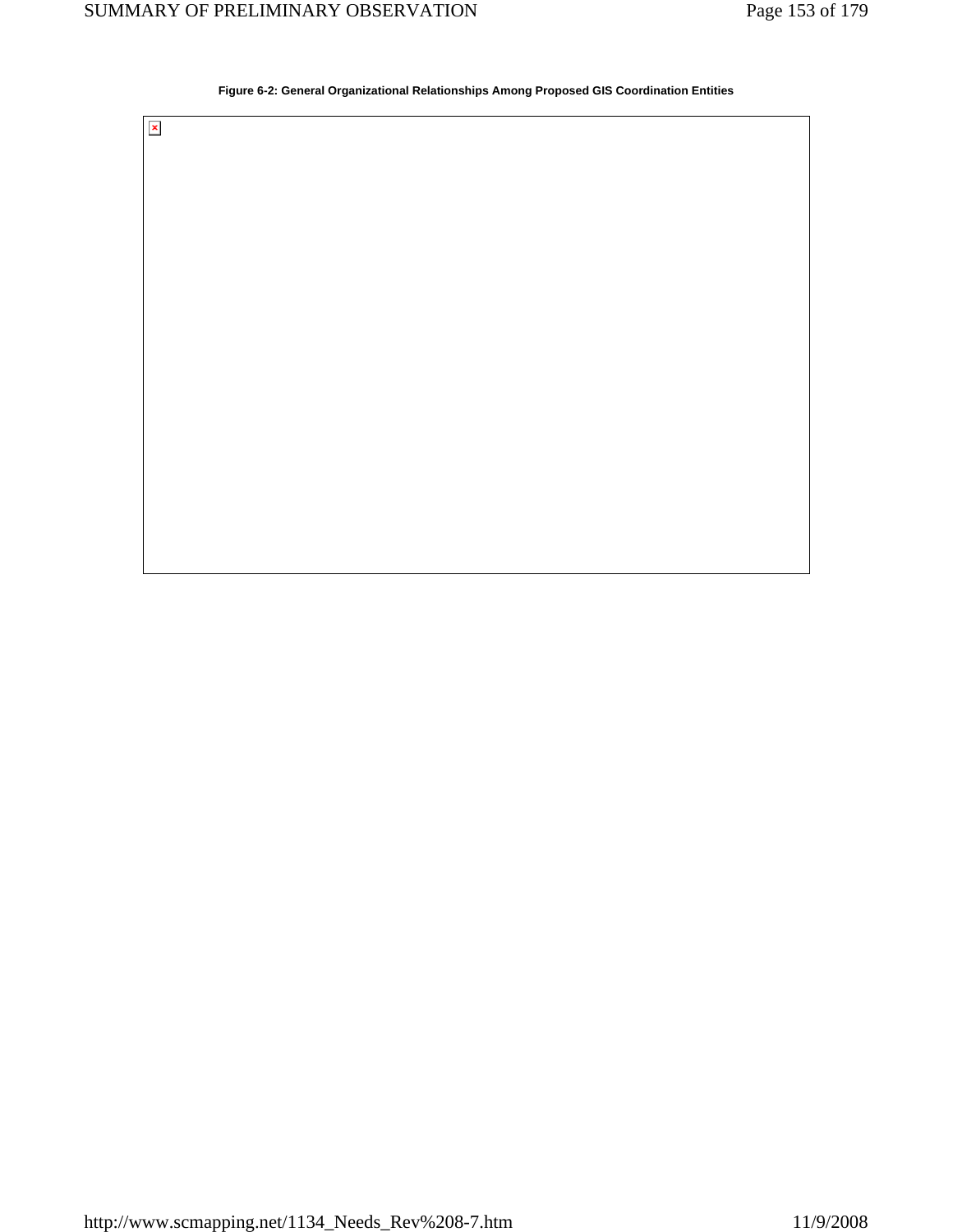A number of decisions must be made to put in place a more formal organizational structure to support statewide GIS coordination. Among the questions that must be answered are:

- What is the proper administrative location of a GIS Coordinator, and what are the lines of authority directing the activities of this person?
- Should a GIS Coordination Office be created and, if so, where should it administratively be placed?
- Should a central GIS service center be created, where should it be placed, how will it be resourced, who will oversee its operation, and how would the roles of existing clearinghouses (DNR, University of South Carolina) be impacted
- What is the administrative relationship betweene GIS service center a st and the GIS Coordinator/Coordination Office?
- Should SMAC be eliminated as a separate organization with its functions merged with the Committee on Geographic Information?
- Is a Senior Advisory and Oversight Group needed to encourage high-level awareness and to garner support for GIS programs in the State?
- How can the IT planning and procurement oversight function be enhanced to make it an effective part of the GIS planning, development, and integration process?
- What organizational relationships can best support GIS expansion and technical assistance in local governments?

Perhaps the most immediate concerns revolve around the first three bullet points above—administrative placement of a GIS Coordinator, the need for a GIS Coordination Office, and the location and resourcing of a State GIS service center.

The states that have arguably been most effective in coordinating multi-Department and multi-organizational GIS activities have established GIS offices (independent from user organizations) and clearinghouses that provide access to high-priority data. If CGI reaches a consensus on establishing a GIS Coordinator position and possibly a GIS Coordination Office, several options exist for administrative placement. It is important that this placement satisfy several criteria in order to be most effective—a) it has enough perceived and real independence from specific user organizations so that it can freely operate in a statewide coordination role, b) it must not be unduly bound by administrative policies that restrict the ability to formulate partnerships and joint projects (federal-State, State-COG-local government, public-private), and to pursue innovative funding options, and c) it must be placed at a high enough position in the organizational hierarchy to carry sufficient perceived and real authority.

Some options for the organizational placement of the GIS Coordinator/Coordination Office are:

- 1. **Existing User Department in State Government**—While this is an option, particularly in the case of several larger, GISproficient Departments in the State, it is not the best option since it does not meet the major criteria of independence. Real and perceived conflicts with agency-specific programs would inhibit the ability for a GIS Coordinator to work in a multiorganizational environment.
- 2. **Cross-Departmental services group in State governmen**t—Several options exist for placing a GIS Coordinator or Coordination Office within an existing State government agency that already acts in a cross-Departmental information services or planning role. A number of states with successful GIS coordination programs have taken this approach (e.g., Kansas, Texas, Utah, and Ohio).The Budget and Control Board is an alternative under this option. Placement of a GIS Coordinator in the Budget and Control Board should be investigated with attention given to what admininstrative location with this agency is appropriate. To maximumize the effectiveness of the Coordinator to act in a cross-Departmental environment with adequate real and perceived authority, an admininstrative location as high as possible in the Board would be preferable.
- 3. **Governor's Office—**Several State government GIS coordination offices have been created in the State's respective governor's office—often inside an office of technology led by a Chief Information Officer (CIO) or Chief Technology Officer (CTO). These states, such as Kentucky, Florida, New York, and North Carolina, have found this administrative placement to provide a basis for statewide coordination and information technology advancement. The State of South Carolina does not currently have a structure in its governor's office that could easily accommodate a GIS coordination function (although creation of an Office of Technology was proposed this year by the Governor but will not likely be created at this time). In an ideal sense, a Governor's Office location may present the best option if administrative lines of authority were defined in such a way to allow a GIS Coordinator/Coordination Office to operate effectively. While this option should continue to be considered, the lack of a clear administrative location, in the Governor's Office reduces the feasibility of this option at the current time.
- 4. **University of South Carolina**—The University's position as a public institution, its history in GIS and data clearinghouse services, its independence from any particular user group, and the recent creation of "GIS and Remote Sensing Center" give it certain credentials for taking on the coordination role. This alternative may have a downside because of a real or perceived lack of authority since the University is not part of the State government hierarchy.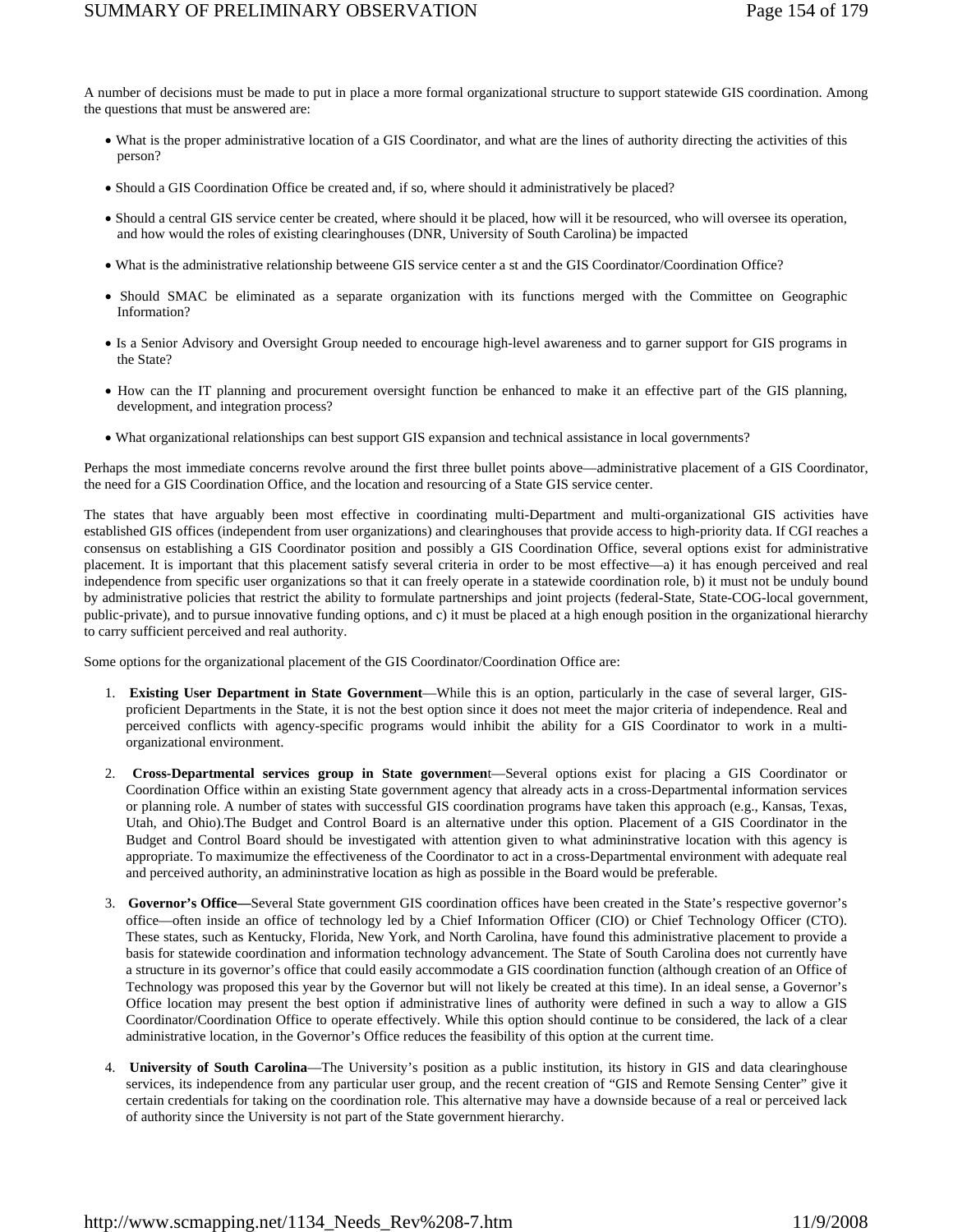5. **Independent Public Body—**A GIS coordination office could be established as an independent board or commission—perhaps under the direct oversight of the Information Resources Council. There are few examples of multi-organizational GIS coordination functions operating from this type of entity, and no precedents exist for similar types of bodies in the State. While perhaps attractive because of its independence, the complexity of setting up such an entity and unclear lines of authority casts doubt on its feasibility.

Establishing and operating a central service center is initially dependent on decisions about where it will be physically placed and, organizationally, how it is administered. Policies and procedures governing access to the service center services and its operation should be determined by CGI with oversight by a GIS Coordinator. A number of options exist, however, about where it is placed and what organizational group will manage its day-to-day operations and will carry out technical system administration chores. The options, the most obvious of which are identified below, concentrate on groups that already perform some type of Web-based access or information system service function:

- 1. **Existing User Department in State Government**—Several large State government Departments with data management and GIS expertise could be in a position to fill such a role (e.g., the Department of Natural Resources being one). Concern and practical issues regarding conflicts with agency mission versus responding to general need for all organizations could inhibit service center operation under this option but the expertise and infrastructure already in place lends support for consideration of this option.
- 2. **Information services group in State governmen**t—The Office of Information Resources (OIR) with is Data Center operations may be technically suited to provide such a function, although significant GIS expertise is not currently available among existing OIR staff.
- 3. **University of South Carolina**—The University's position as a public institution, its history in GIS and data clearinghouse services, its independence from any particular user group, and the recent creation of "GIS and Remote Sensing Center" may provide a sound environment for a GIS service center. The University has access to technical expertise that position it well as a coordinator or provider of technical support and training services as well. Many users of GIS in the State have indicated support for pursuing the development of a service center at the University.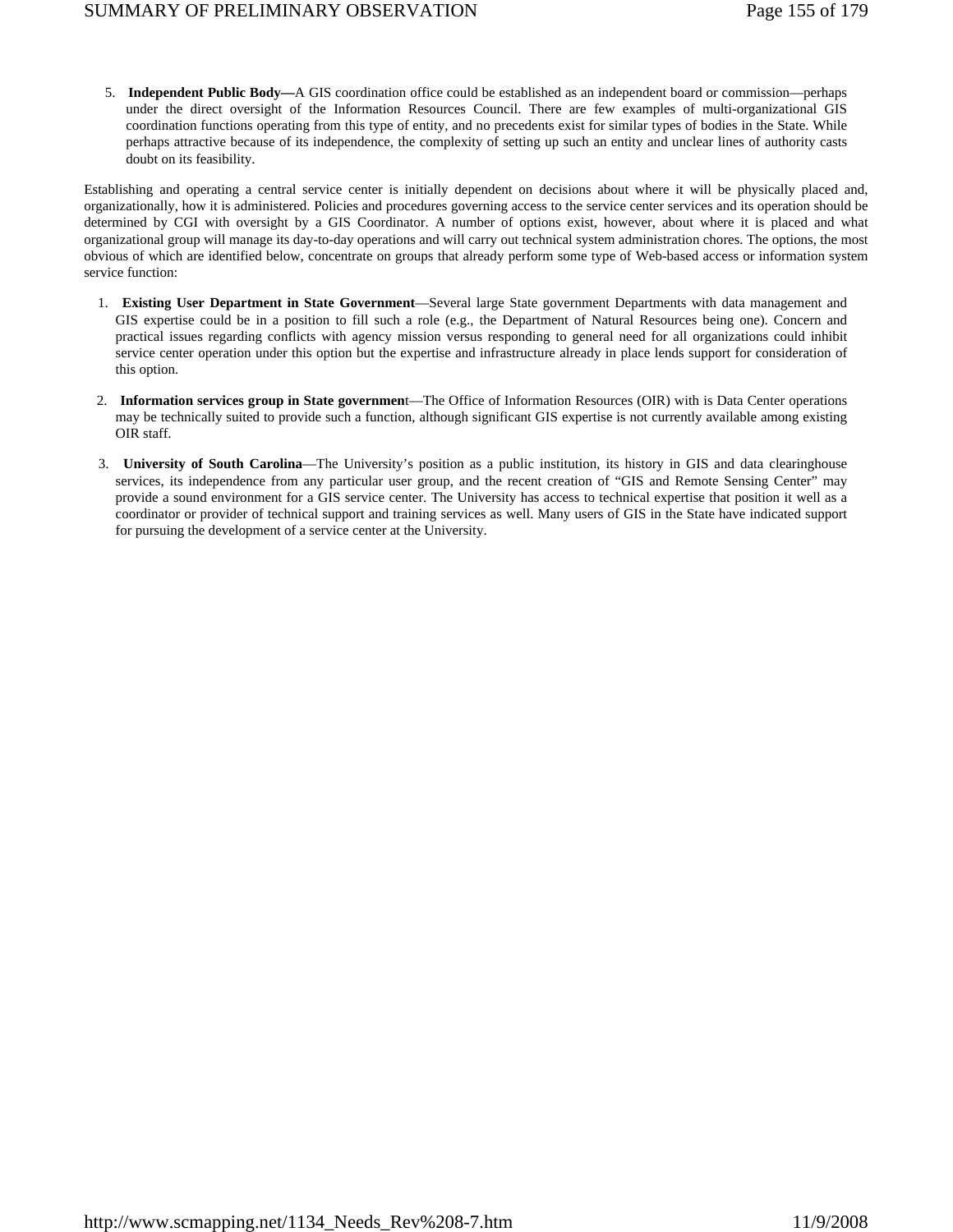# SUMMARY OF PRELIMINARY OBSERVATION Page 156 of 179

 4. **Outsourcing**—A number of outsourcing alternatives exist, including contracting with a private company for clearinghouse services or creation of a public corporation or other type of quasi-public entity to provide these services. This is the most administratively complex to set up and would likely be the most costly as well, but it has some operational and administrative advantages.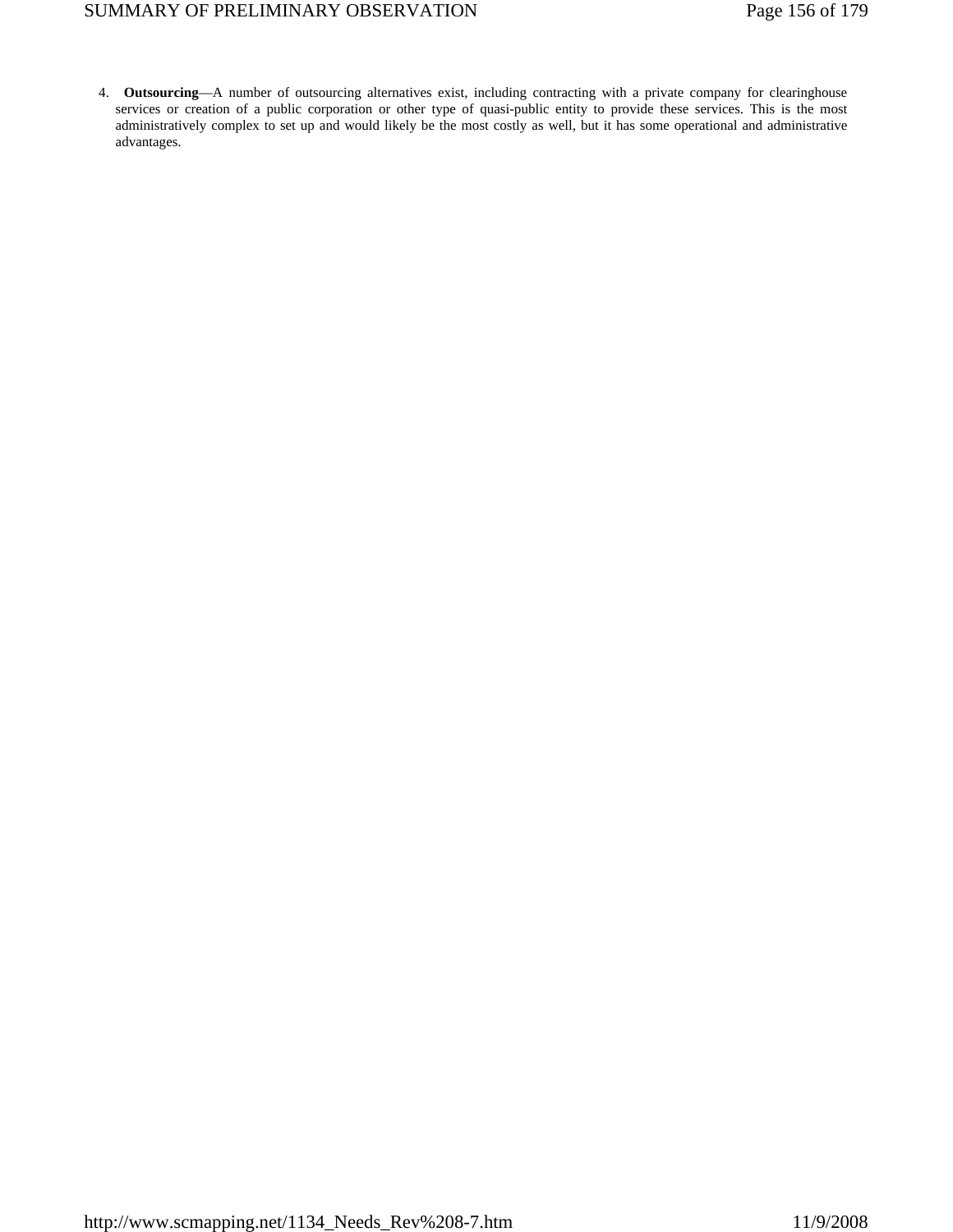**SECTION 7**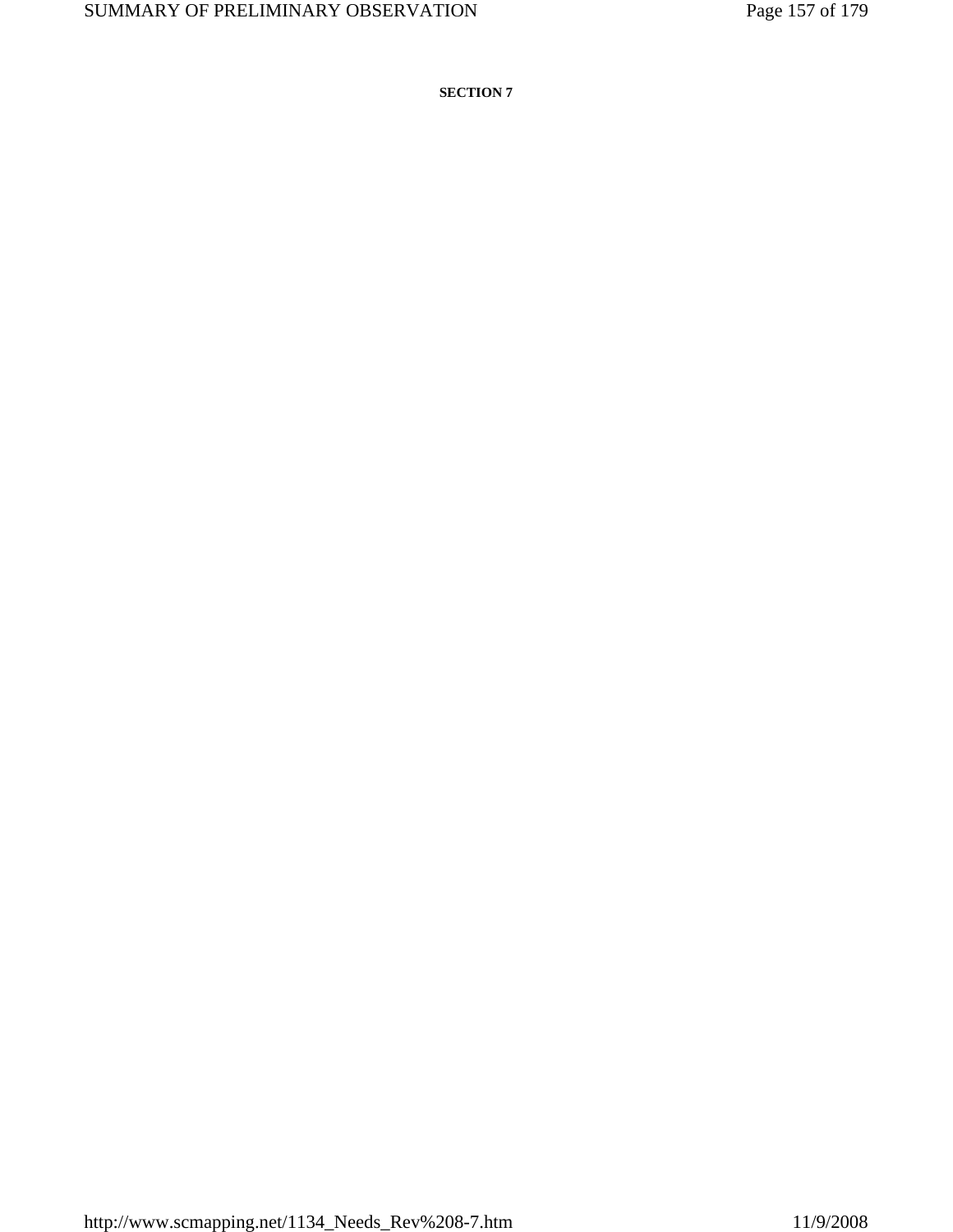## **SECTION 7 SUMMARY**

This *GIS Needs Assessment* provides a comprehensive reference source about geographically-related business processes, current GIS activities, and requirements for GIS capabilities and data by a large set of stakeholder organizations in South Carolina. This needs assessment has provided considerable detail for programs and requirements of state government agencies but it has also identified current activities and needs of other significant stakeholder groups—particularly local governments, public and private utilities, and the public. This review of current status and needs provides a baseline and foundation for development of a strategic plan for future GIS coordination.

This document has also provided a high-level conceptual design addressing the following key areas of enterprise GIS:

- A **GIS application framework** providing a context for on-going development and coordination
- A **Geographic data** including and conceptual design of data themes, data content, and basic standards
- A **System configuration** with a general architecture governing hardware, software, and network access
- An **Organizational framework** defining major roles and policy and procedural issues.

With the completion of this Needs Assessment, the Committee on Geographic Information, with PlanGraphics assistance will proceed with development of the Strategic Plan. The goal is to build on the long and successful history of GIS development and use in South Carolina and create an environment in which the use GIS technology expands to address an increasing array of real-world problems and sharing of GIS resources becomes a standard practice on the part of all organizations in the state. This document provides a basis for that plan development and consensus building on key issues that will impact the direction of GIS coordination in South Carolina.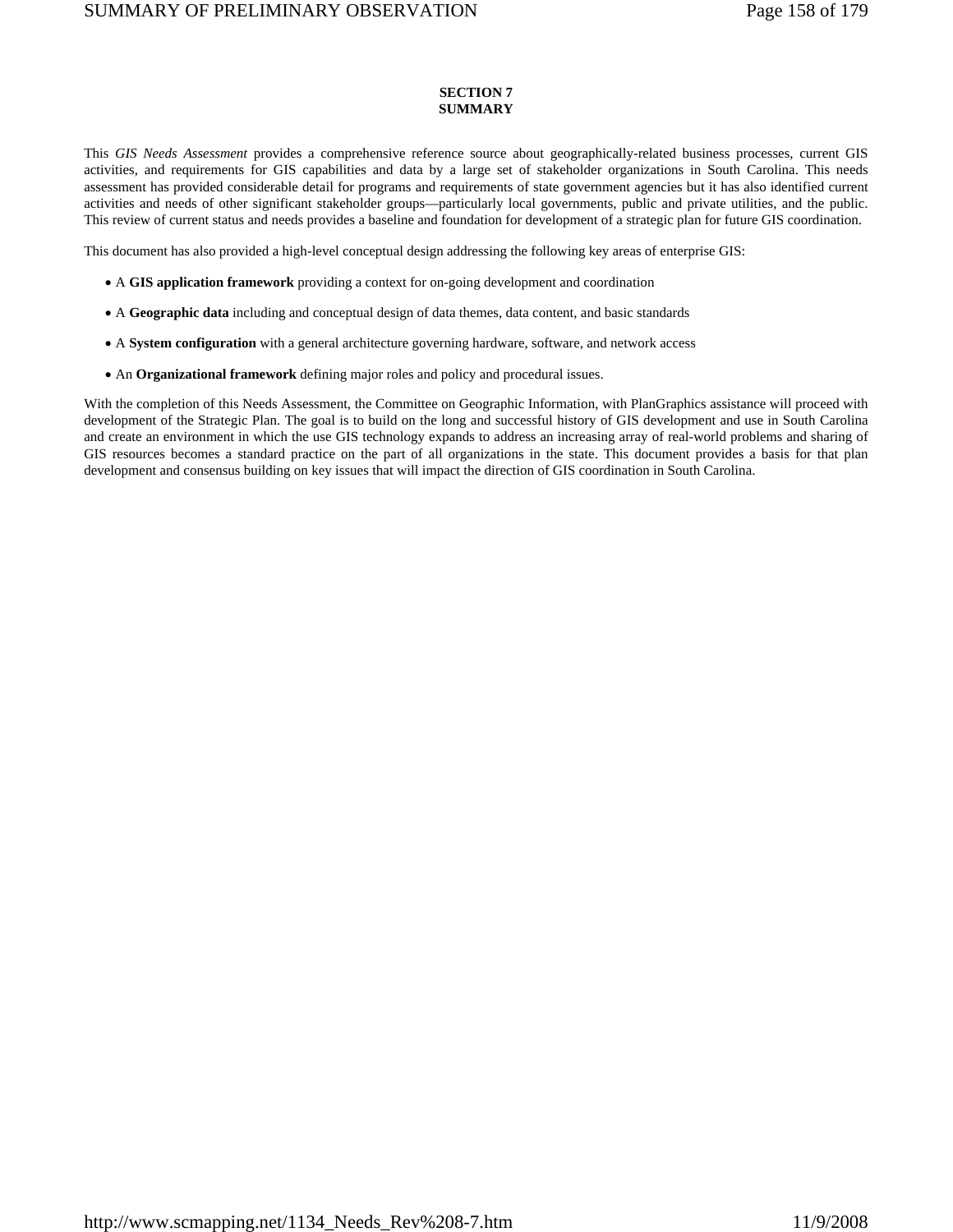**APPENDIX A**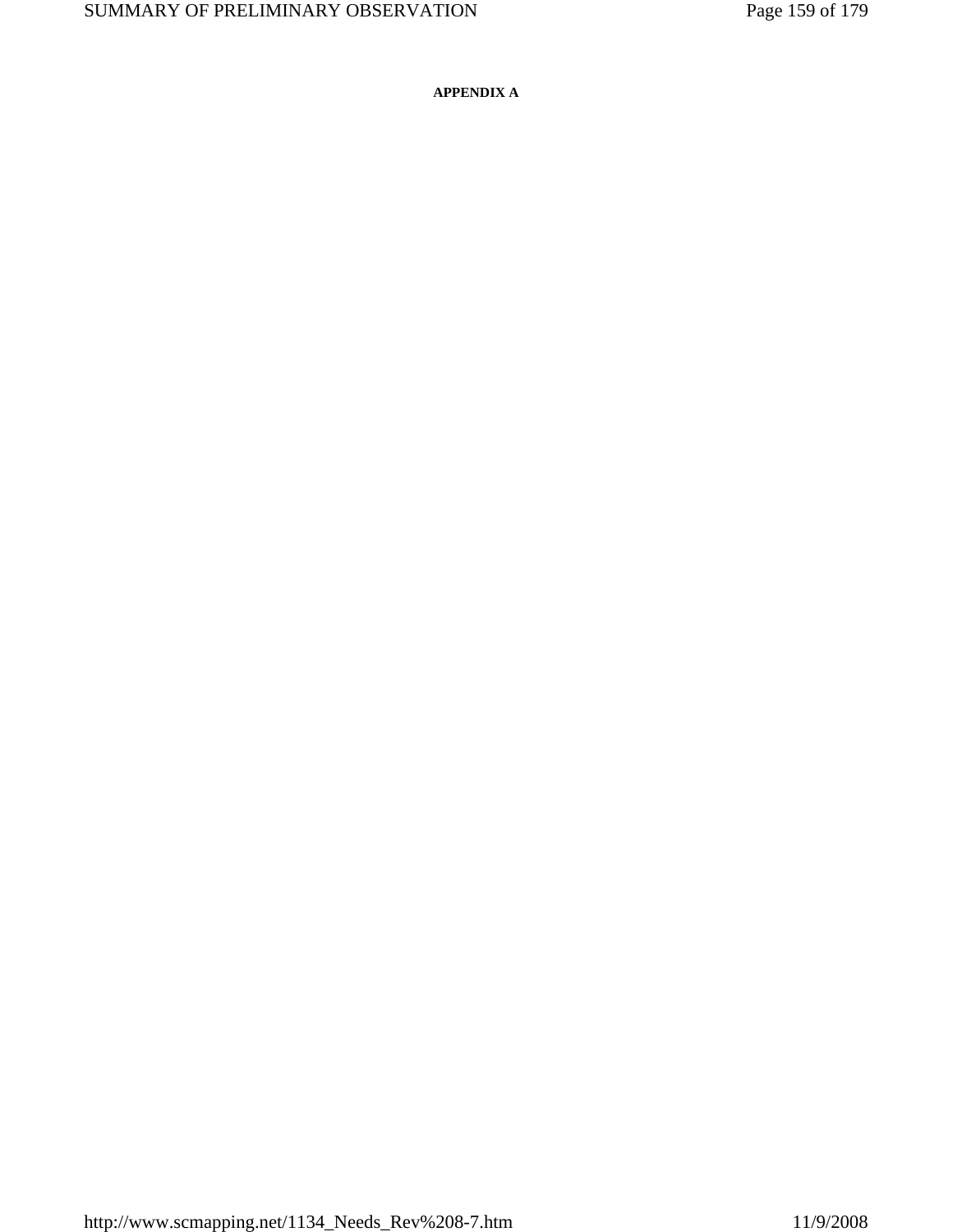## **APPENDIX A DETAILS OF SURVEY FORM RESPONSES**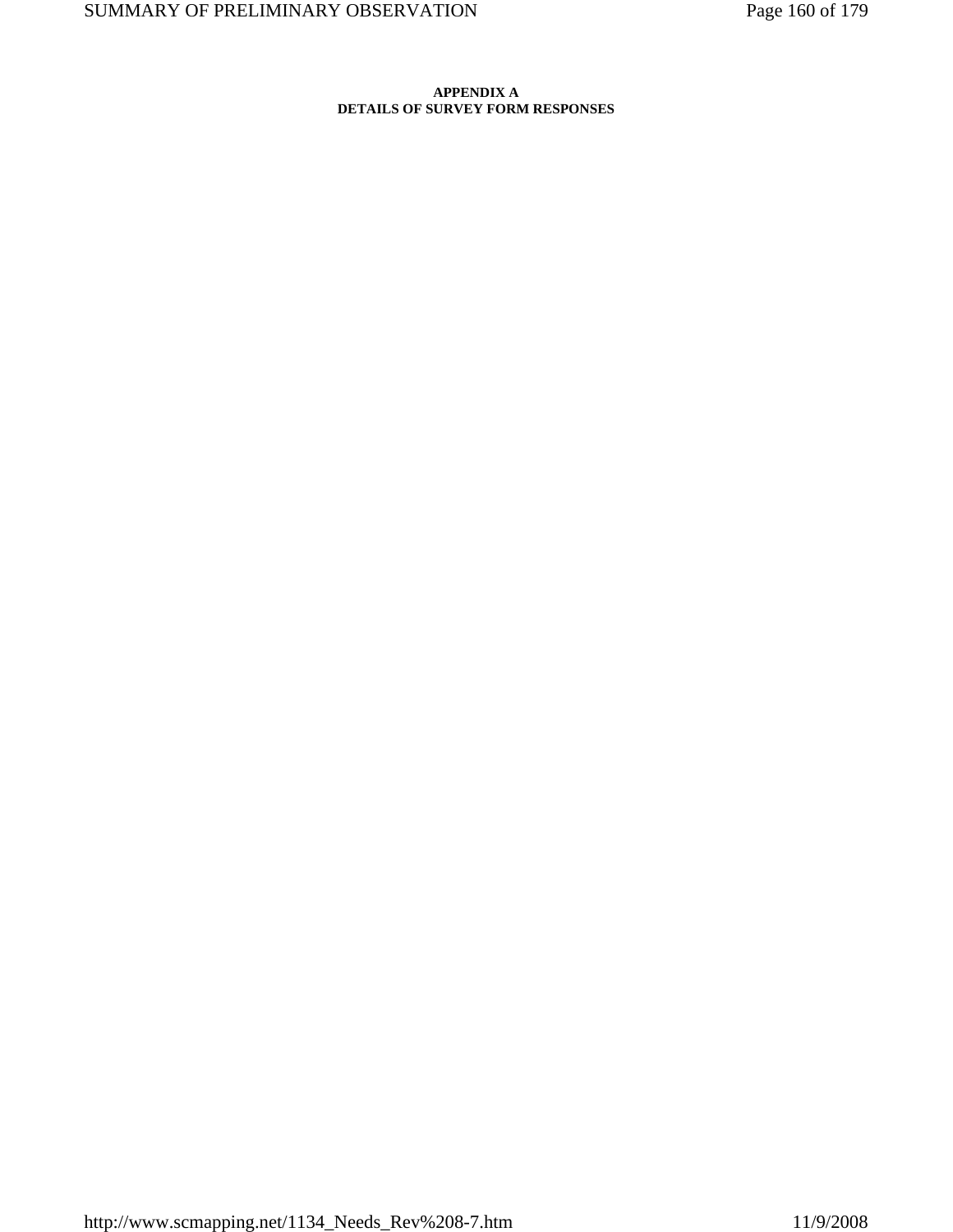## **APPENDIX A DETAILS OF SURVEY FORM RESPONSES**

This Appendix documents the distribution of Survey Forms and their Reponses. Three types of forms were sent out to GIS users across the State.

The three types or forms were:

- Committee for Geographic Information Members
- State Agencies
- Local Government and Utilities.

The forms were distributed by the State's primary project liaison to PlanGraphics, Inc. according to a list of agencies and organizations provided by the Governor's Office.

The forms consisted of questions requiring various types of responses, some with numeric ranking, some written, and some short answer. PlanGraphics tabulated the numeric rankings. For forms that used numeric values for importance levels, Excel spreadsheets were used to calculate results. Respondents were provided with the opportunity to rank the importance of GIS related topics and considerations. The results are presented in Tables below. The written and short answer portions of the forms were used for reference while writing the GIS Needs Assessment Report. PlanGraphics documented the survey respondents, and that list is also provided below.

## **Committee Member Surveys**

Each member of the South Carolina Committee for Geographic Information was given a survey comprised of 5 survey forms. One important note about these surveys was that the members were to answer them as GIS issues and needs facing all users in the state not just their own organization.

The names of the forms are as follows:

#### **Committee**

- Committee Form 1: Business Drivers for GIS
- Committee Form 2: Geographic Data Needs
- Committee Form 3: GIS Education Needs
- Committee Form 4: GIS Services (Centralized or Distributed to Agency-to
	- Agency Responsibility)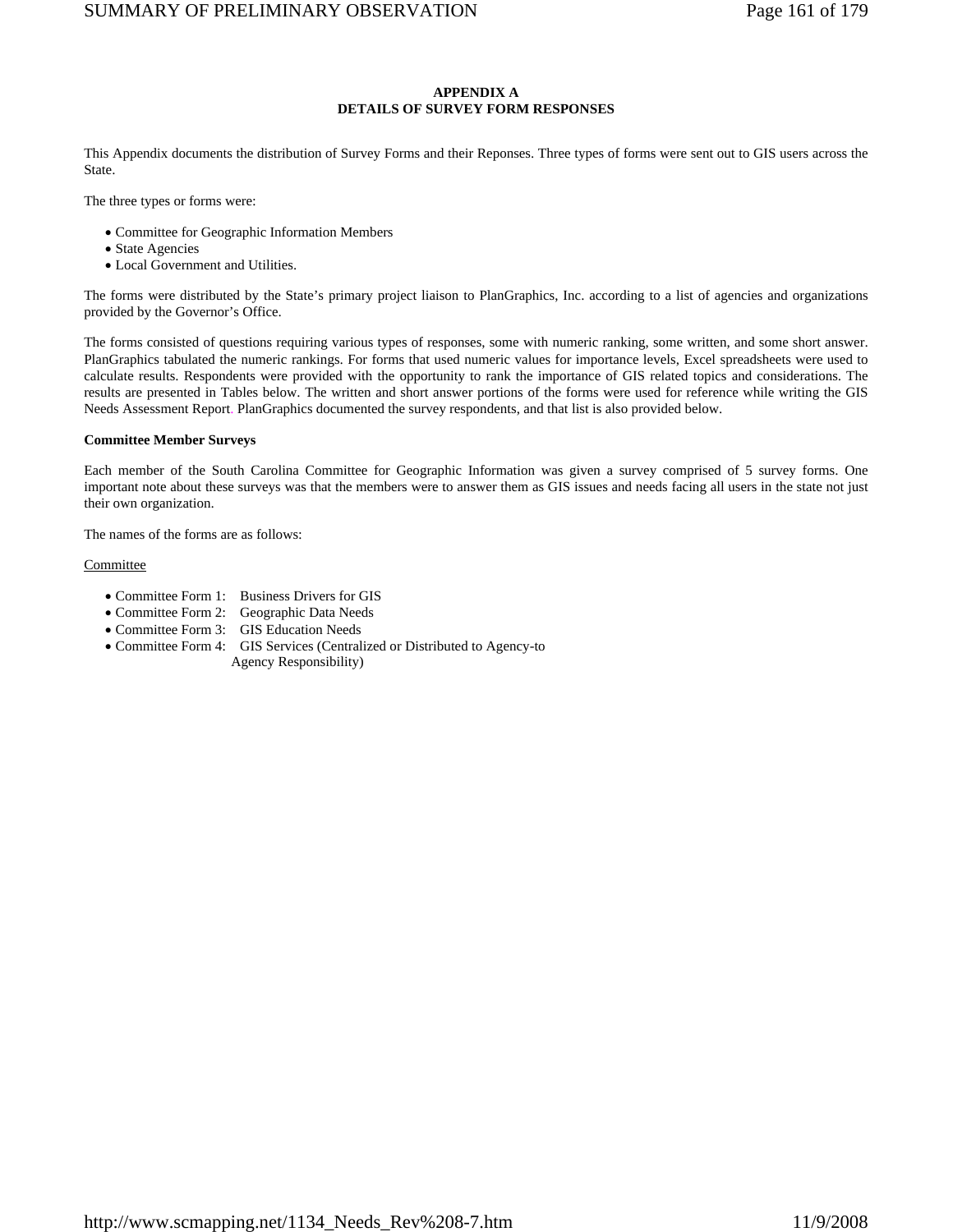## State Agency

- State Agency Form 8: Current GIS Program Description
- State Agency Form 9: Geographic Data Needs
- State Agency Form 10: GIS Education Needs

## Local Government and Utilities

- Local Government and Utility Form 1: GIS Activities
- Local Government and Utility Form 3: Business Drivers for GIS
- Local Government and Utility Form 4: Geographic Data Needs
- 
- Local Government and Utility Form 6: Obstacles and Limitations Impacting GIS Implementation and Operation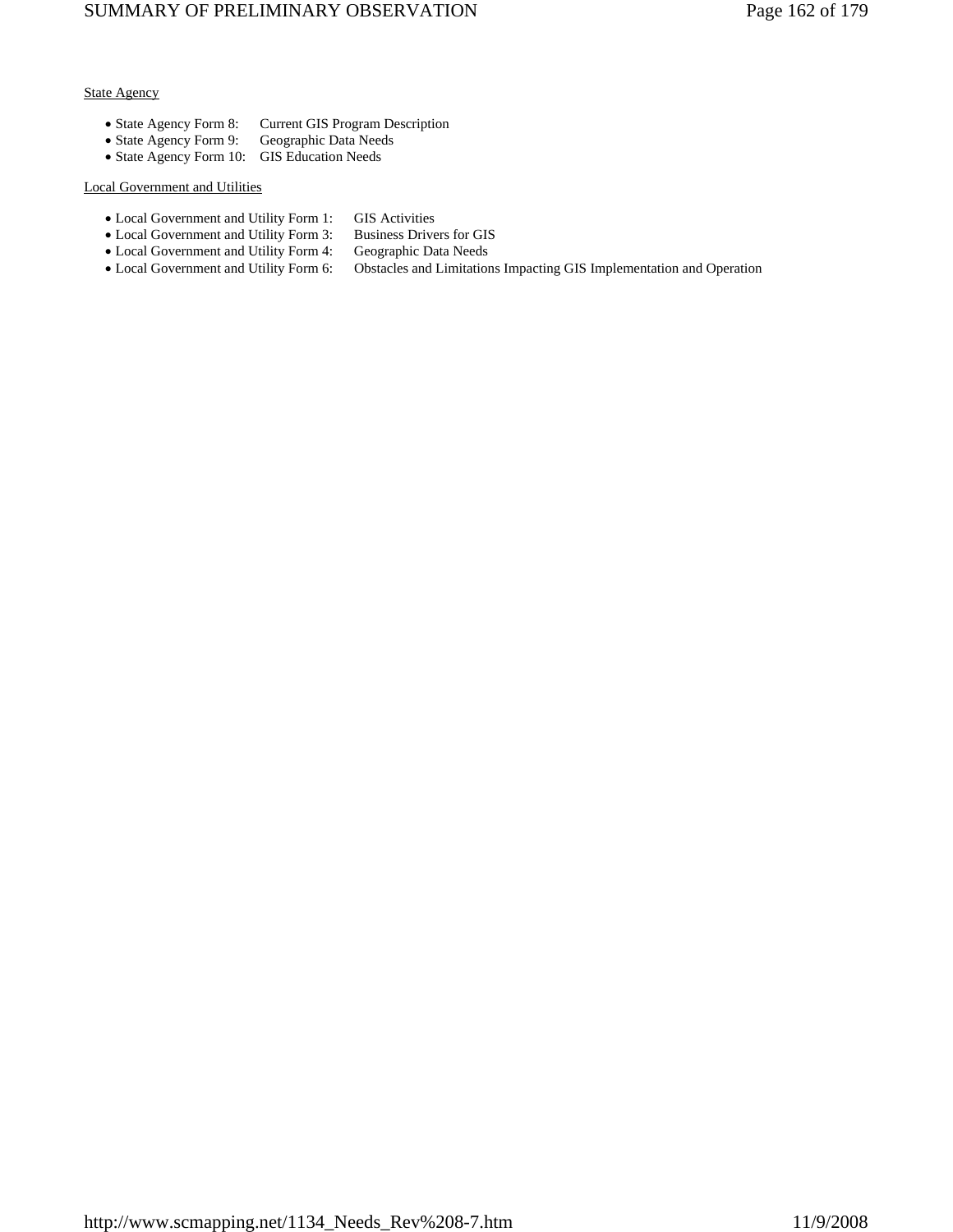**APPENDIX B**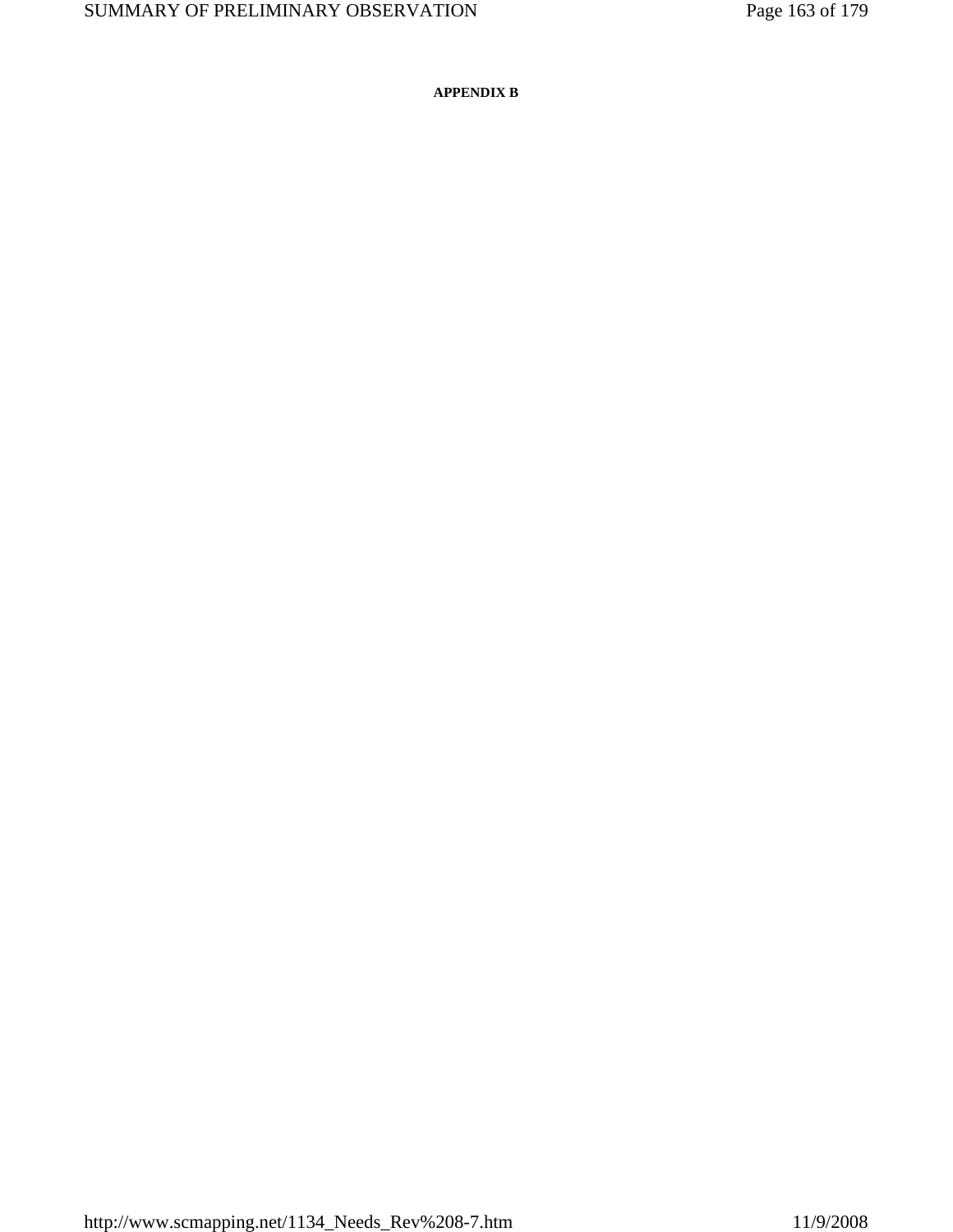## **APPENDIX B SUMMARY REPORT— SOUTH CAROLINA GIS WORKSHOP— LOCAL GOVERNMENT AND UTILITY ORGANIZATIONS**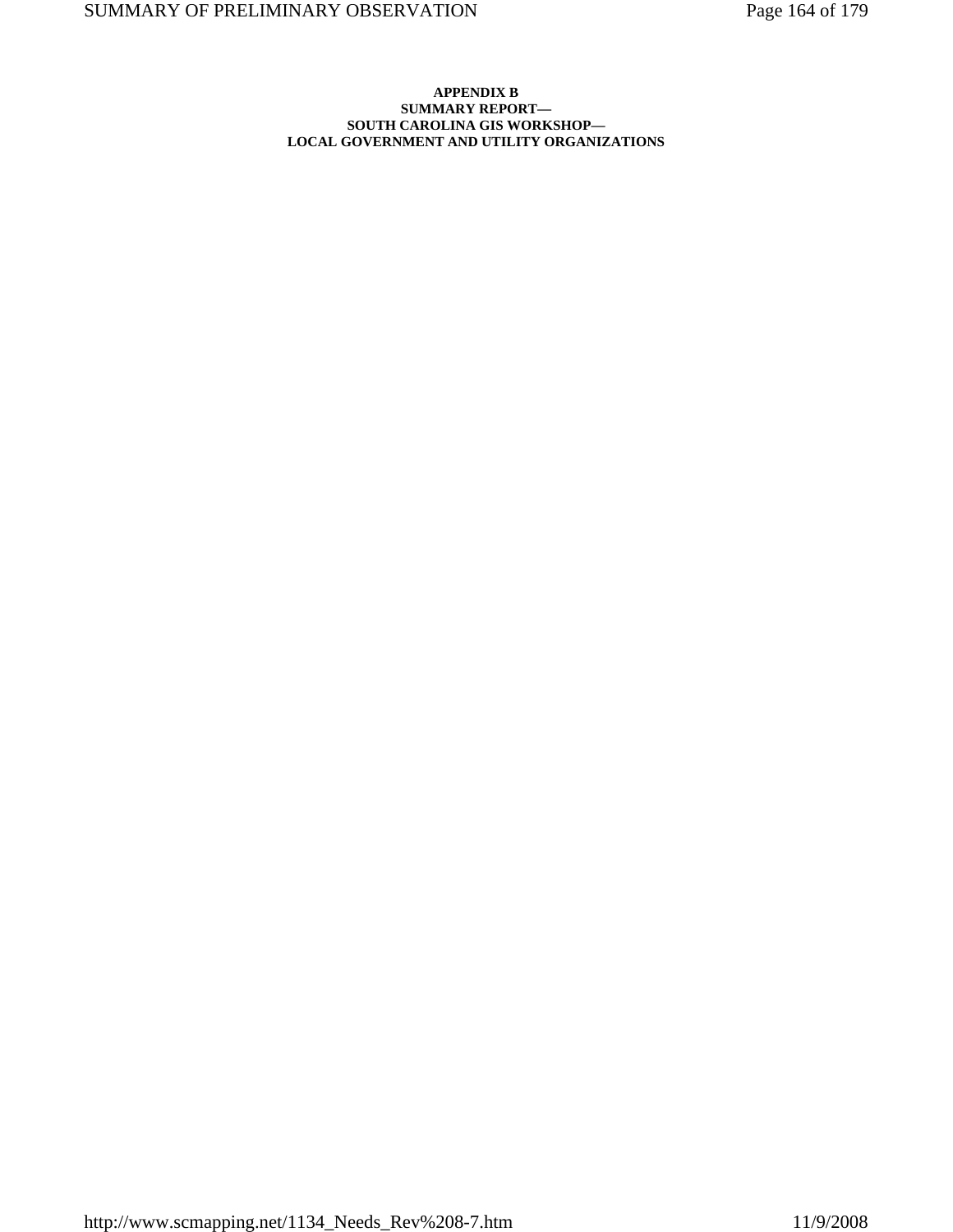## **APPENDIX B SUMMARY REPORT— SOUTH CAROLINA GIS WORKSHOP— LOCAL GOVERNMENT AND UTILITY ORGANIZATIONS**

#### **February 23, 2000**

## **Harbison State Forest Environmental Education Center**

## **INTRODUCTION**

This report summarizes the GIS workshop for local government and utility organizations sponsored by the IRC's Standing Committee on Geographic Information held on February 23, 2000, at Harbison State Forest. The objective of this workshop was to inform representatives of the local governments and utility organizations about the long-term direction of GIS coordination in the State and to gain a better understanding of the GIS status and needs of these organizations, as well as issues impacting GIS adoption and use. This is one part of the GIS Needs Assessment and Strategic Planning Project being carried out with the assistance of PlanGraphics, Inc.

Sixty people from 50 city and county governments, COGs, public utility districts, and private utility companies attended.

#### **Workshop Summary**

The workshop agenda included the following items:

- 1. Introduction and Overview of Workshop Topics
- 2. Overview of IRC and Standing Committee on GIS
- 3. GIS Technology Overview
- 4. Discussion of State Government GIS Activities Impacting Local Governments and Utilities
- 5. Status of GIS Deployment and Business Drivers for GIS
- 6. Geographic Data Needs
- 7. Education and Training Needs
- 8. Limitations and Obstacles in GIS Development and Deployment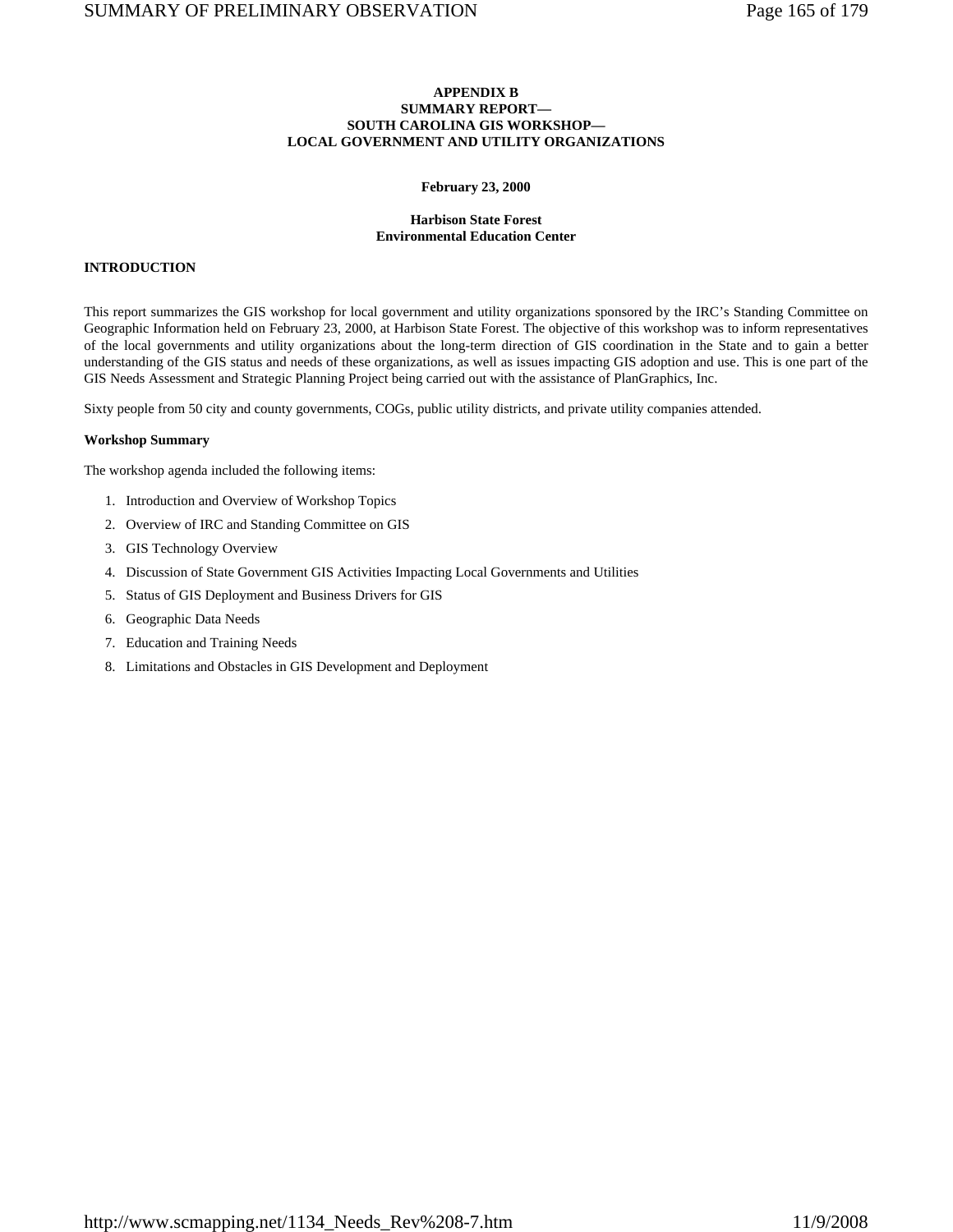- 9. Organizational Relationships and Coordination
- 10. Wrap-up.

Peter Croswell of PlanGraphics provided an overview of objectives and expectations and opened the meeting. Martin Roche, of the Department of Commerce, and Coordinator of the Standing Committee on Geographic Information, provided background about the IRC, the Committee, and its overall goals for coordinating and supporting GIS initiatives in the state. Peter Croswell gave a tutorial presentation about GIS concepts and applications. Presentations about State government activities that impact local users were provided by:

- Matt Wellslager, Office of Research and Statistics-Geodetic Survey—Cooperative programs—a county base map program and the GPS training program
- David Alexander, Office of Research and Statistics—Street/Road centerline compilation for counties
- Martin Roche, Department of Commerce—GIS initiatives oriented toward economic development
- Lynn Shirley, University of South Carolina (representing the Department of Natural Resources)—GIS data compilation and distribution from DNR.

General group discussion began with Agenda Item #5 (GIS Status and Business Drivers). To initiate discussion, "case study" presentations were made by Mark Depenning (City of Greenville), Brenda Carter (Lexington County), Wayne Meyer (South Carolina Electric and Gas), and Lynn Shirley (University of South Carolina). Group discussion continued with a discussion of geographic data needs. In the afternoon, attendees were divided into four small groups to explore and record key observations on the following topics—education and training needs, limitations and obstacles, and organizational relationships.

PlanGraphics personnel recorded notes during the workshop. The information presented and the ideas that the group explored will be used to prepare a *GIS Needs Assessment* report and the state *GIS Strategic Plan*.

## **Key Issues Raised**

A brief summary of key points raised during the workshop follows. No attempt is made here to fully analyze or respond to the issues. The information presented and the ideas that the group explored will be used to prepare a *GIS Needs Assessment* report and the state *GIS Strategic Plan*.

## Business Drivers/Benefits of GIS

Several overriding themes serving to justify the use of GIS in local government and utility organizations included efficiency gains in the administration of programs, opportunities to increase revenue (increased collection of fees and property taxes, support for grant applications), avoided costs, and meeting customer and citizen demands for services and information. It was noted that the proliferation of computer technology has raised expectations and demands by the public for quick response, and GIS can play a major role to respond to this need.

GIS should be targeted at the following specific business areas:

- Smart growth initiatives
- Economic development (within the context of wise land use planning)
- Support for real property assessment and management
- Public safety
- Emergency planning and response
- Transportation planning
- Customer service for utility organizations.

#### Geographic Data Issues

A discussion of data issues covered data layer requirements and GIS data conversion approaches. Key observations are summarized as follows:

- The State Plane coordinate system is the most suitable for use by local governments, although some users expressed an interest in using UTM coordinates which implies a requirement that statewide GIS data management must provide a flexible means for coordinate system transformation
- Orthoimage data is important to most local governments and utility companies, although it was noted that its utility decreases as it ages—particularly for areas experiencing high growth. Some users have employed ortho-imagery as a means to support GIS data capture (parcel data, utility data). Orthoimagery is an important source for road/street centerline compilation at the County level. Some attendees observed that orthoimagery is an excellent tool for monitoring growth and doing land use change detection. The current program, administered by the Geodetic Survey for ortho compilation at the 1" = 400' scale (2-foot pixel resolution) with options for more detail compilation for urban areas, satisfies the needs of most users. There was also interest in orthoimagery of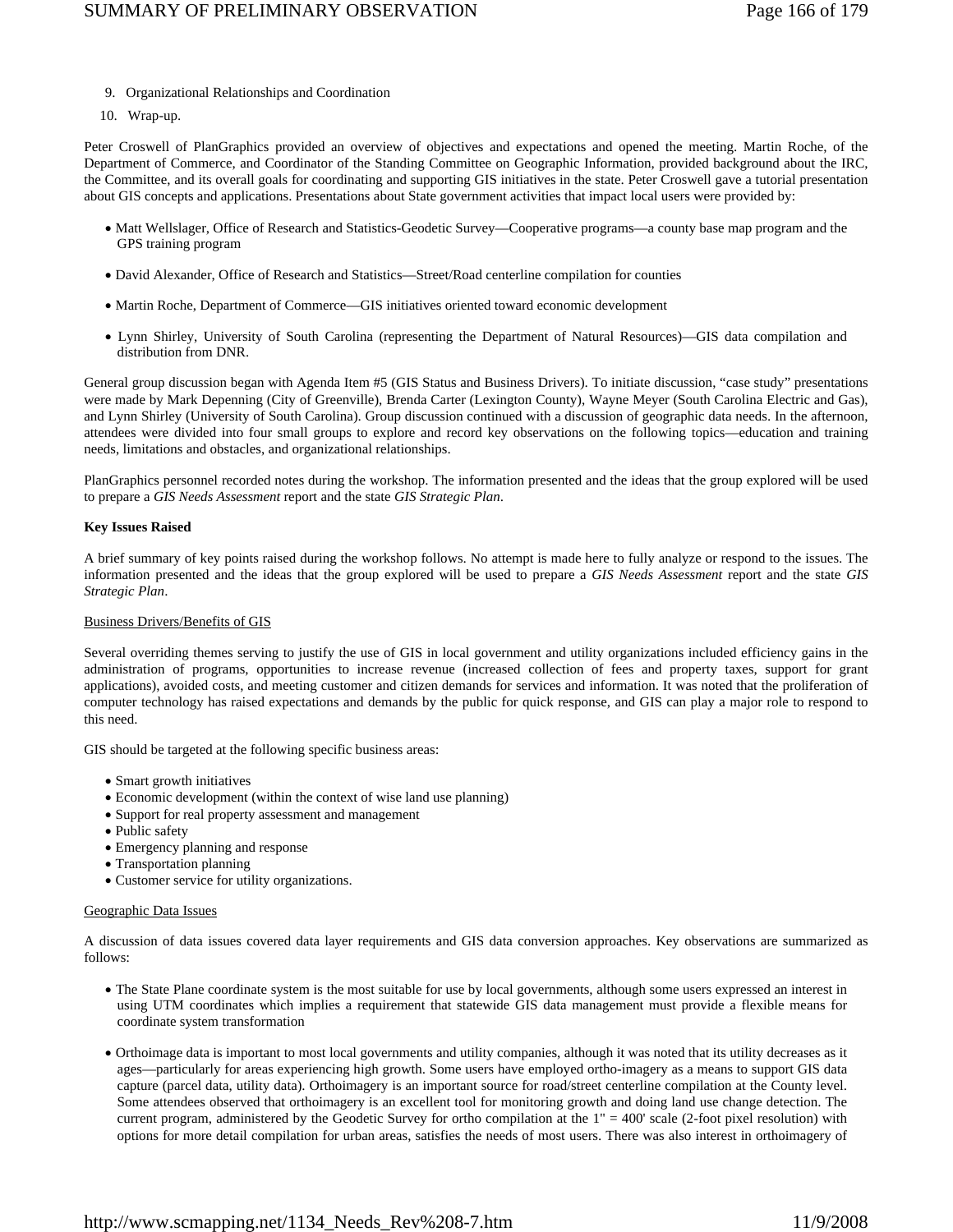other types and resolutions (multi-spectral and lower resolution). This lends support for the DOQQ program being managed by DNR and perhaps use of high-resolution

(1-meter, 5-meter) satellite data that will be available from private ventures such as Space Imaging and other companies.

- The majority of attendees did not express a critical need for creation of detailed planimetric/topographic base maps showing physical features and elevation contours. This reflects, in part, the cost of acquiring such data using traditional photogrammetric compilation. Most users indicated that this type of data would be used if available. One key application that makes use of this data is the calculation of stormwater fees by parcel based on impervious surface. The preparation of planimetric/topographic mapping should be an option and it would be valuable to have some "template specifications" that counties could use.
- Parcel data (legal lot and assessment parcels) is important to all users. Different opinions were expressed about the most appropriate approach for parcel data conversion—whether to base map conversion to the greatest extent possible on legal records (using COGO and necessary adjustment) or to use other approaches that may save time and money. No single best method is appropriate for all cities and counties. In the interest of quality data and also the strong interest in compiling parcel data as soon as possible, the technical approach should be based on local circumstances, the nature of source documents and records, the relative mix of rural and urban parcels, and other factors. It would be valuable to provide guidelines and more detailed conversion specifications that can support county-level parcel compilation. A need was also expressed for a statewide standard Parcel Identification Number (PIN) format.
- Detailed utility data, particularly the position and characteristics of underground utilities, is very important for utility organizations themselves. While other local government users may not need to see all of the details of utility networks, it is important for most to see basic locations to answer questions about availability of service.
- Local sources providing a potential means for base map and utility update are not always readily accessible or provided with a proper level of quality to support such update. Not all local governments have a strict requirement for creation of as-built drawings (i.e., engineering drawings showing actual construction of roads, utilities, etc.).
- All organizations represented have a great need for accurate boundary information (usually mapped relative to road/street centerlines, parcels, and physical features). Such boundary information includes government jurisdictional boundaries and a host of special districts (utility districts, fire districts, school districts). Often there is ambiguity on the exact locations of the boundaries. There are also important questions about the location of some County boundaries that have a direct impact on administration of programs and property taxation and difficulty in tracking municipal annexations and boundary changes. Utility companies have a very important need for sound boundary information because of their reporting requirements and impact on tax assessment levied against their facilities.
- GPS technology combined with efficient field data collection tools is seen as a critical means for GIS data collection.
- Great interest was expressed in promoting a statewide standard for digital plat submittals, including a requirement for tying the plat to State Plane coordinates. Such a requirement must be considered along with the fact that currently not all surveying and engineering firms have all the technology needed to meet such a requirement (but that is changing).

#### Education and Training Issues

Discussion of education and training issues covered a large range of topics addressing needs at all levels. Key observations are:

- It is important to identify champions who are elected officials or policymakers at the local level to help drive GIS.
- It would be valuable for the State to prepare some targeted high-level GIS promotional and educational materials aimed at senior management and elected officials.
- Local governments could use a "template" description of GIS job positions, training requirements, and qualifications.
- University programs for GIS education and specific technical training should be expanded with increased options for continuing education programs for working professionals. Such programs should be offered at more locations around the state. The Geomatics program and Greenville Technical College may be a model that can be implemented at other Technical Schools around the state.
- Technical training (e.g., specific software training) is very critical and ways to expand training programs, reduce their cost, and make them more conveniently available should be explored.
- Curricula should be enhanced at the elementary and high school level for teaching basic geographic principals and GIS.
- Some local government representatives expressed concern that the job market makes it hard to retain good employees. Training makes employees more valuable and often contributes to their leaving for other job opportunities.
- Educational certification was a concern and of interest to some. The current Senate bill, which places training certification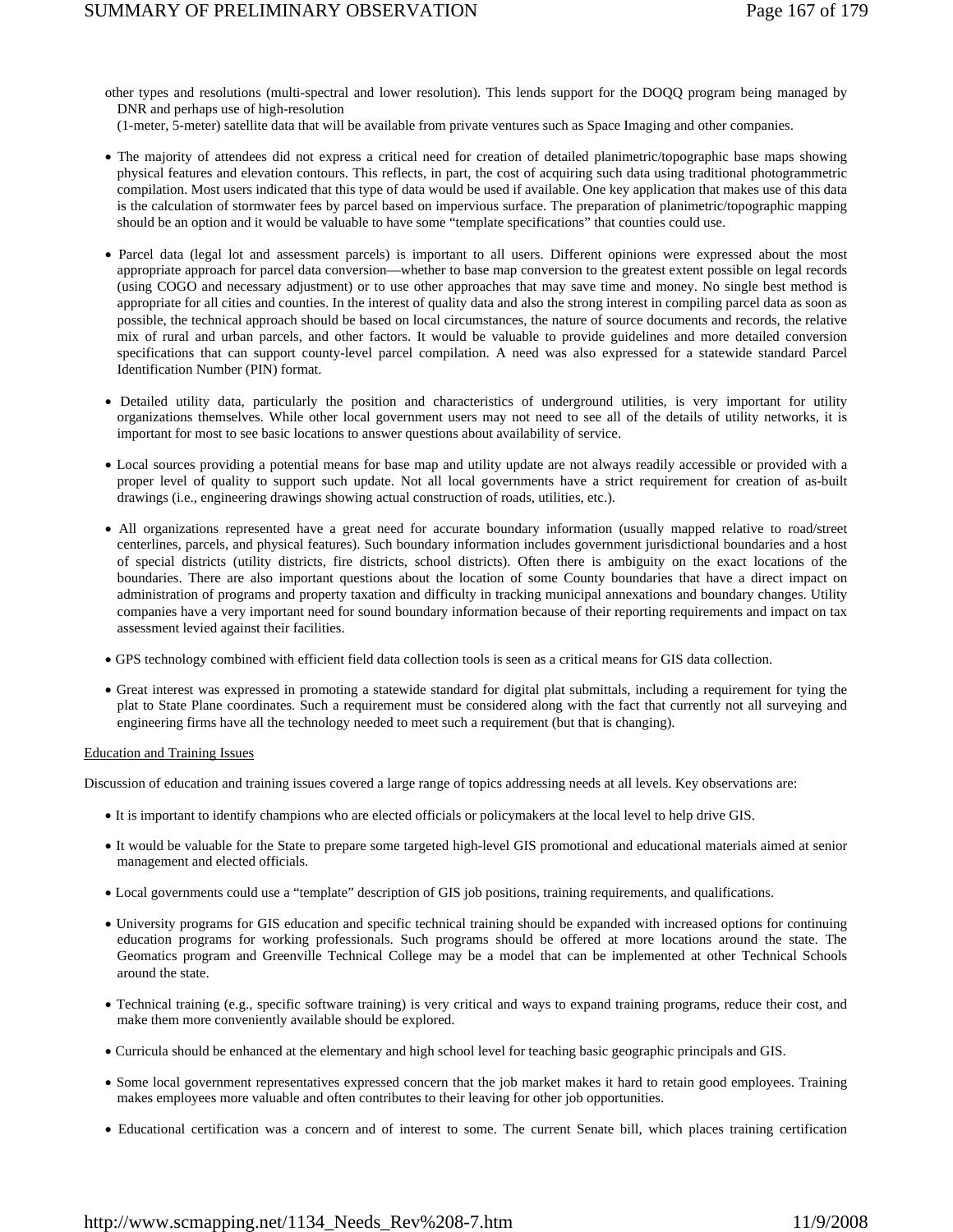requirements on people compiling GIS data, impacts the certification issue.

#### Organizational and GIS Coordination Issues

The following issues and observations relating to organizational structure, statewide coordination of GIS, and funding concerns were raised:

- All users expressed a concern about tight funding to support GIS implementation but, at the same time, there was acknowledgement that local funding can be made increasing available if the impact and potential benefits of GIS can be better illustrated to senior management and elected officials. There was some talk about opportunities for special fees that could help financially support GIS initiatives.
- Considerable support was shown for the cooperative programs (Geodetic Survey, ORS) supporting County data compilation, as well as an interest in increasing the level of funding to accelerate efforts.
- All attendees expressed an interest in appointing a state GIS coordinator. Advocating GIS and coordinating efforts statewide would be a major role for the state GIS coordinator. There was some discussion of where this position should reside administratively. The general concern is that the position be as independent as possible from any existing agencies or line Departments. Placing the coordination role in a new state "Office of Technology" was also discussed. Creating the Office of Technology was part of the Governor's proposed budget.
- Most agreed that COGs should continue to play an active role as GIS "service bureaus" to support local level GIS programs. This reflects activities that many COGs are already providing—developing GIS applications, training local staff, doing special projects, producing custom GIS products, and compiling data. There was some reservation about COGs being put in the position to carry out major data conversion and maintenance efforts as opposed to using the services of private firms that specialize in this work. It seems that more rural counties and small cities or those without the resources or staff to implement GIS in-house are the best candidates for using the COG as a service bureau. It was pointed out that there are some very rural counties (10 to 20) that may not, in the foreseeable future, be in a position to implement GIS technology in-house and would be long-term clients of COGs. With the development of Internet and intranet technologies, COGs may fill a role in the future as Application Service Providers for GIS applications by storing data and simple display and query applications on an Internet server accessible by designated local government agencies.
- The funding base and cost recovery environment of COGs currently do not always support an active GIS service bureau role.
- The Association of Counties, the Municipal Association, and key vendors are important stakeholders in the state GIS coordination.

#### Other Issues

- Local governments would like to see the state prepare a variety of standards that make practical sense. This includes basic data standards (including core data schemas) for key GIS data, metadata, template specifications for data conversion, and sample agreements for data sharing and licensing.
- There was some discussion about the legal and policy issues surrounding government distribution and/or sale of data and products from GIS. No specific conclusions were reached, but it is clear that some leadership and statements of policy at the state level would help to guide decisions at the local level. Amending the State Open Records law to provide more flexibility in distributing or selling GIS data was suggested.
- The state should play a major role in maintaining a GIS data clearinghouse to provide data, or in some cases, to serve metadata, to all users in the state.
- Utility organizations often need government-created GIS data such as parcels and land base data, but due to liability concerns, they may not want to share their facility data. One way to address this issue is to work with utilities to develop licensing agreements that will protect utility companies when they give their data to government agencies.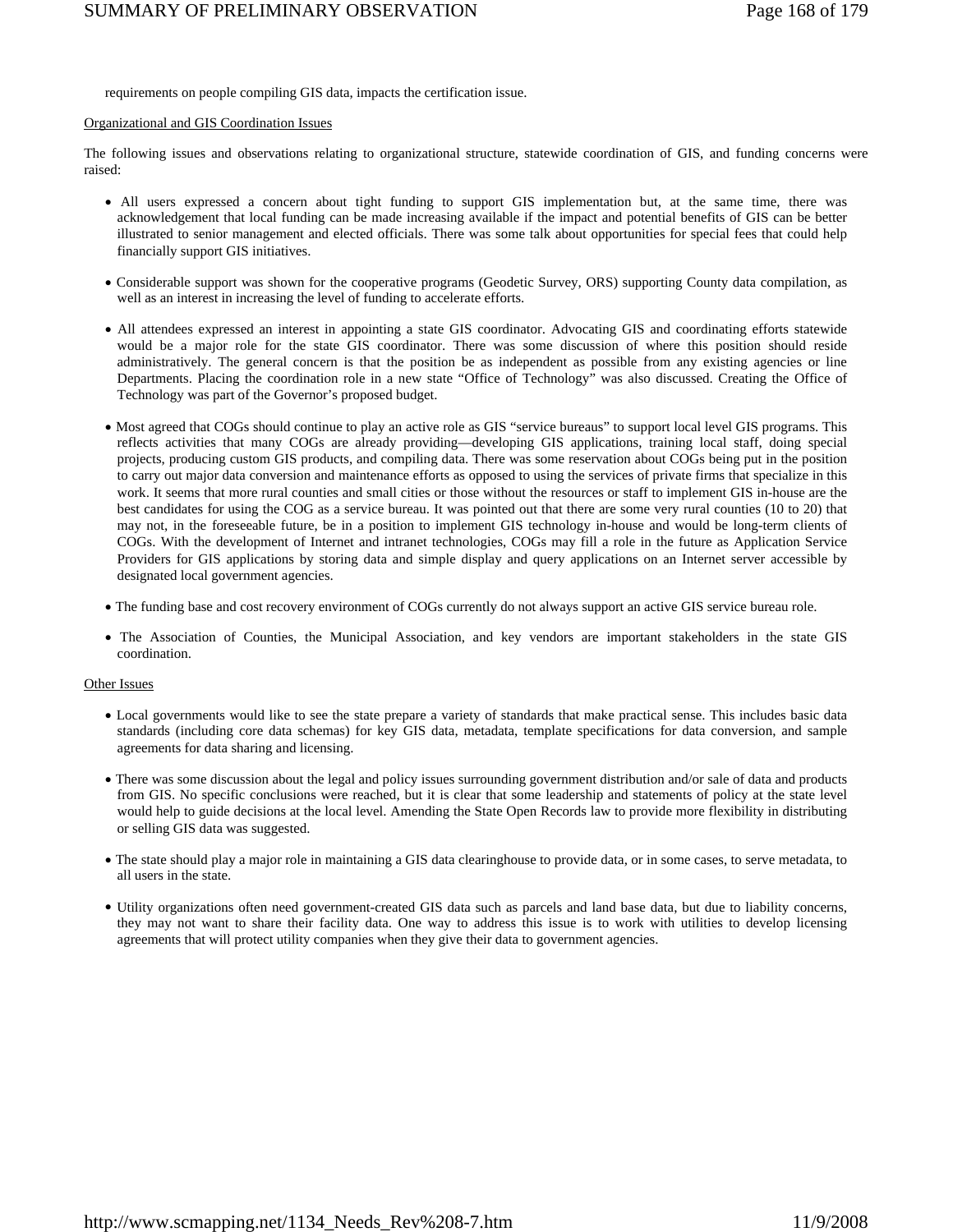**APPENDIX C**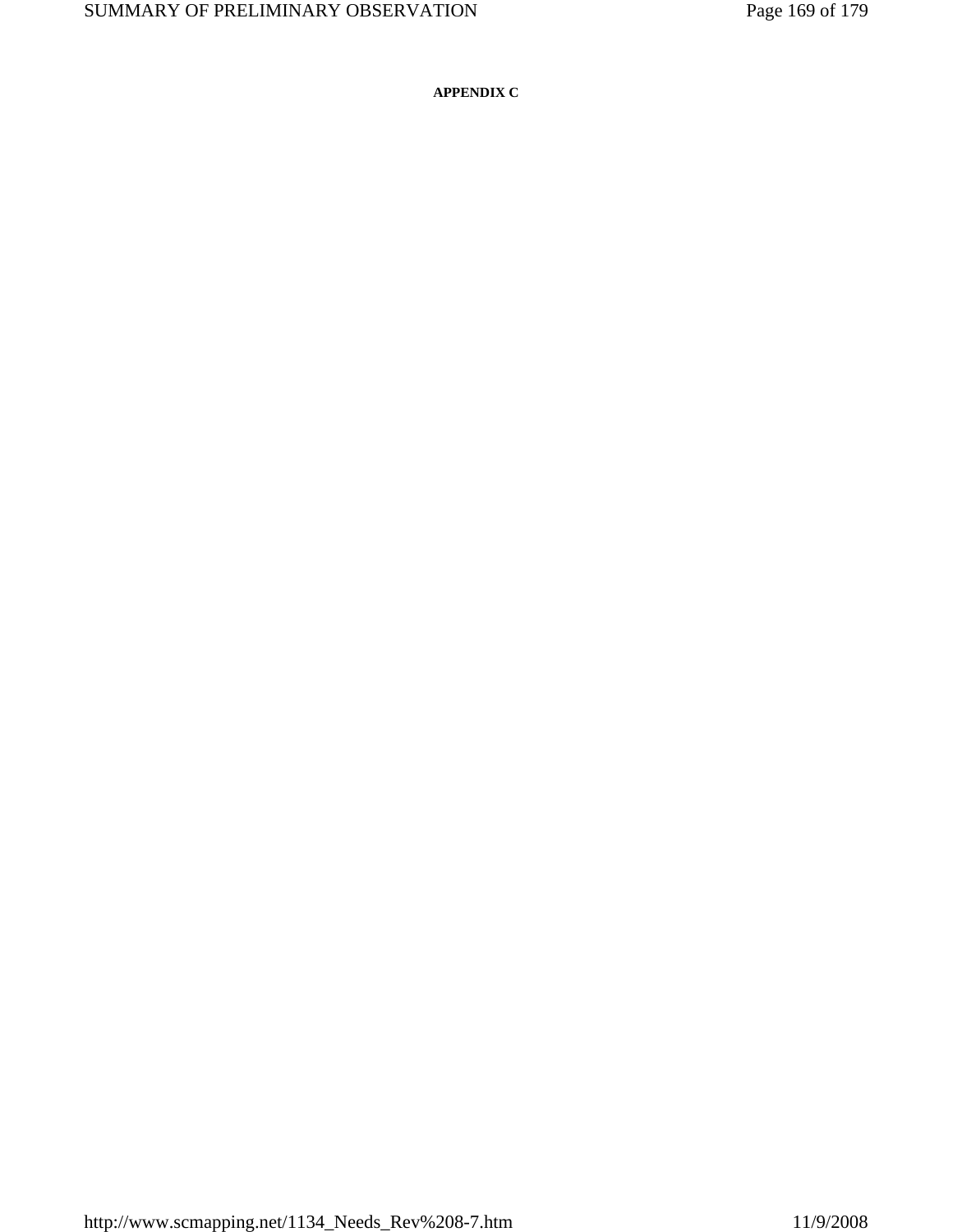## **APPENDIX C STATE AGENCY BUSINESS PROCESS NOTES**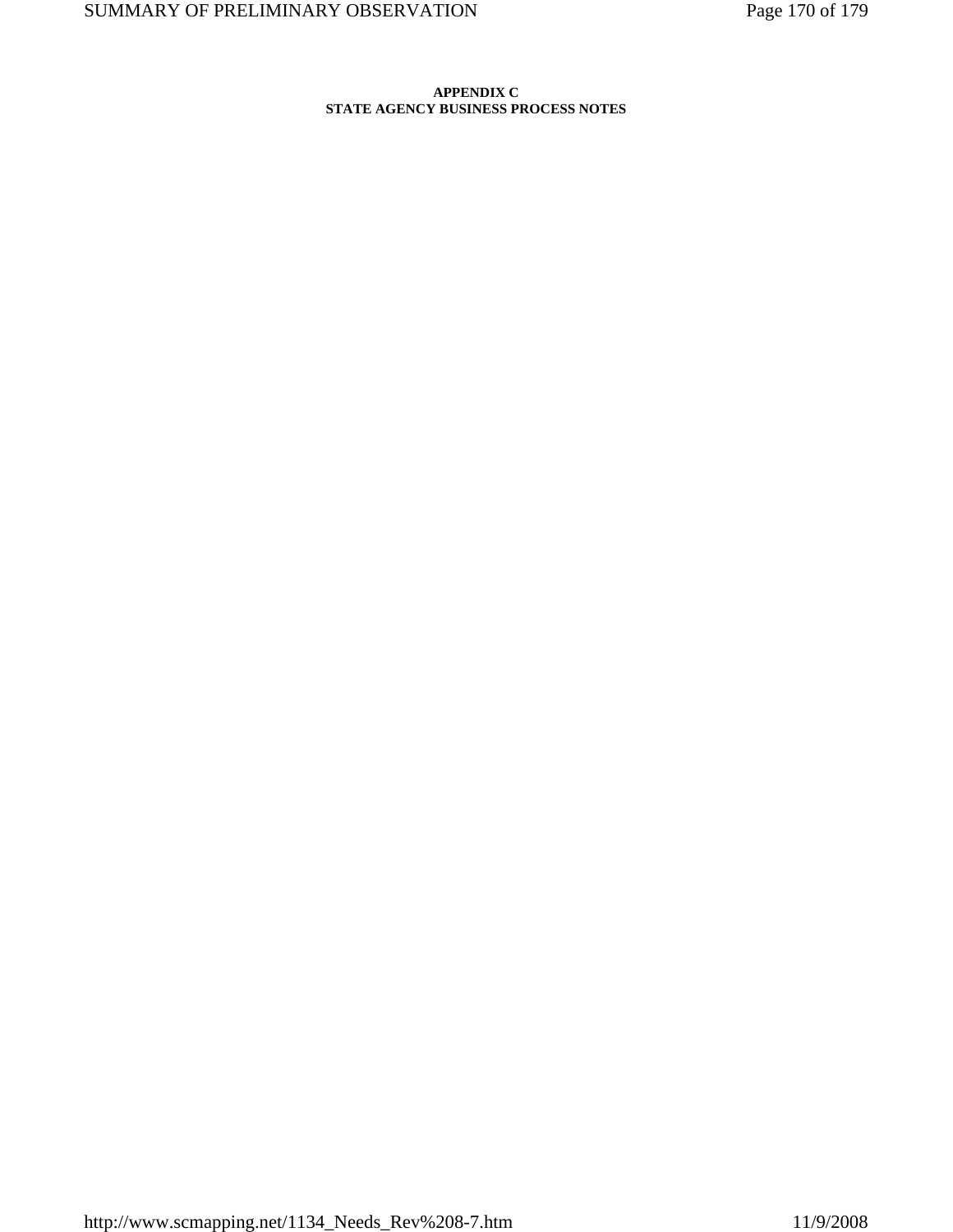## **APPENDIX C STATE AGENCY BUSINESS PROCESS NOTES**

This Appendix includes a compilation of notes describing program responsibilities and geographically-related business processes of States agencies. These notes were derived from on-site interviews and survey forms.

#### Department of Archives and History

- Tracks archeological and architectural sites and reports them to the federal government in compliance with the National Historic Preservation Act.
- Reviews site survey reports for compliance with the National Historic Preservation Act makes determinations of eligibility
- Tracks eligibility of sites for inclusion in the National Register.
- Provides locations and site information to agencies and consultants that require it and are authorized to have it.
- Maintains confidentiality of the site locations for protection of the sites.

#### Department of Agriculture

- Provides assistance to farmers in marketing and finding markets for produce.
- Operates 1 large farmers market and 2 moderate-sized farmers markets, all at fixed locations.
- Operates 7 livestock auction markets at fixed locations.
- Provides price and buyer information to farmers in South Carolina.
- Conducts quality inspection of eggs, fruits and vegetables, and grains.
- Other agencies also inspect food—DHEC—retail food and food service, shellfish, and dairy; Clemson University meat and poultry inspections
- Needs the ability to track outbreaks of food borne illnesses to determine location of origin and to eliminate threats in those areas
- 3 Department of Agriculture inspectors cover over 1,000 food processors across the State. Mapping locations and violators would help the inspectors.

#### Institute for Archeology and Anthropology

- Mandated by State law to be a repository of cultural resource data.
- Updates and maintains a master set of maps (USGS 7.5' quad sheets) with cultural resource locations indicated as points.
- Digitizing points from quad sheets into a GIS database.
- Collects data from many sources.
- Maintains heavy security and adheres to terms of a Memorandum of Agreement not to distribute the data they receive from the contributing agencies.

#### Department of Commerce

- Supports economic development in the State by compiling statistics related to suitability for business relocation in different regions of South Carolina.
- Uses GIS to answer many questions related to the characteristics of areas of the State in terms of their suitability for specific economic development initiatives.
- Creates maps and other graphics that illustrate development potential and characteristics of a site.
- Developed Insight, a GIS application paired with relevant data copied onto a CD and distributed to local governments and economic development agencies. The CD allows organizations promoting economic development in the State to answer questions and display information.

The State Budget and Control Board (SBCB)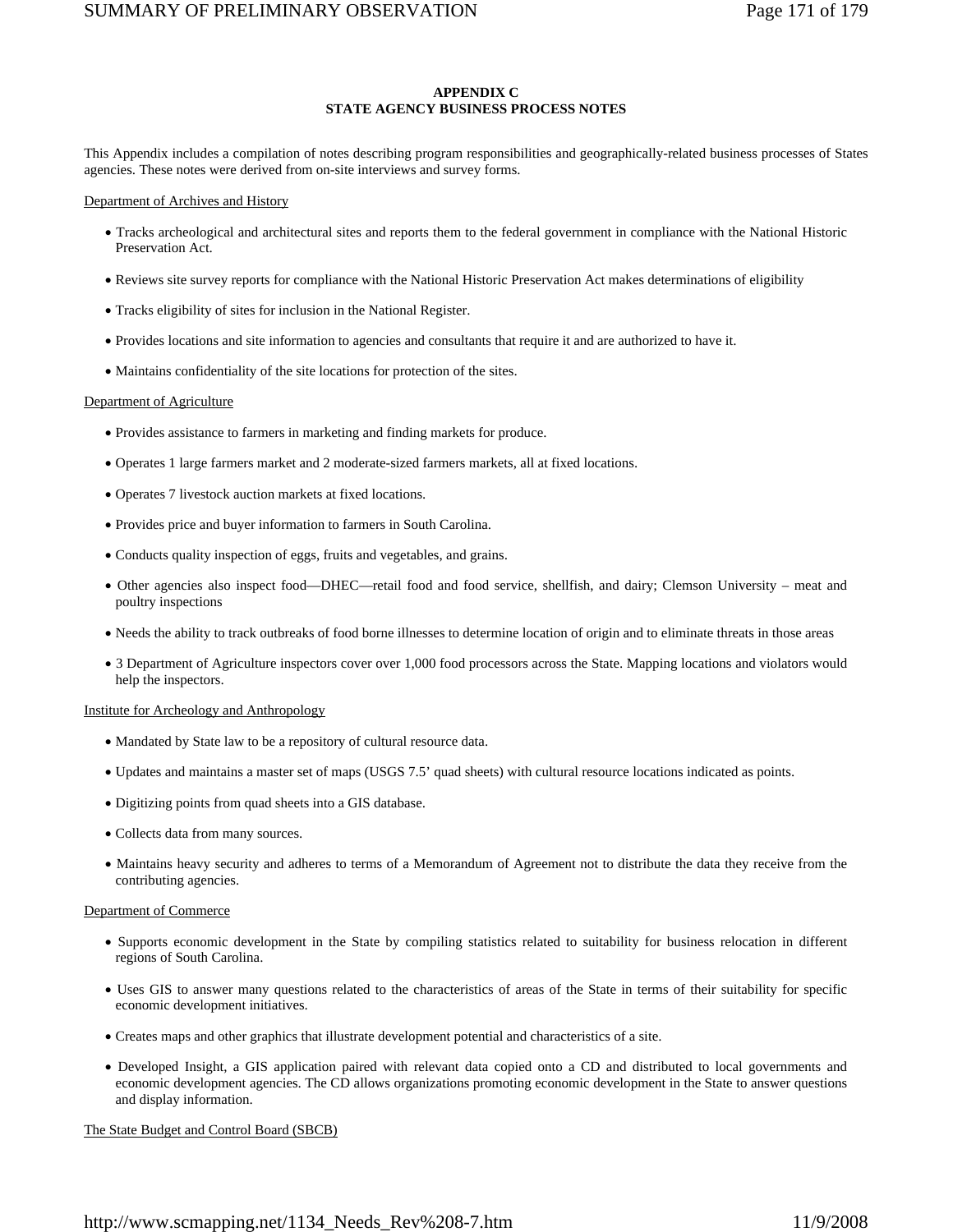• Administers many programs that support the activities of other State agencies. The board includes the following offices:

## *SBCB Division of Budget and Analysis, Office of Research and Statistics*

- Administers a street centerline and address range assignment project, using GPS and field checking techniques for obtaining address information.
- Operates the Office of Technology Planning and Management (OTPM) that plans State technology initiatives and reviews all State agency computing, network, and communications system procurement documents for systems costing more than \$25,000.

## *SBCB Division of Budget and Analysis, Office of Research and Statistics, South Carolina Geodetic Survey*

- Establishes horizontal and vertical geodetic control throughout the State to support the registration of mapping to the national horizontal and vertical coordinate system.
- Supports county base mapping through administering a program for providing seed money for county base mapping efforts that correspond to a set of standards being promoted by Geodetic Survey.
- Geodetic Survey promotes parcel data conversion at the county level through funding assistance and educational assistance.
- Operates a GPS training program for local government and COG personnel. Administering a project to define and map the boundary between North and South Carolina, as well as between many South Carolina counties.

#### *SBCB Division of Regional Development*

- Focuses on improving the infrastructure of the State in order to enhance conditions for economic development and to improve the quality of life for citizens of South Carolina.
- Provides assistance to the Councils of Government (COGs) in developing their regional and local infrastructure plans.
- Identifies and coordinates State resources for implementing programs that will develop infrastructure.
- Produces a Statewide Water and Sewer Infrastructure Plan through the Office of Regional Development.

#### *SBCB Division of Operations, Office of General Services*

- Delivers inter-agency mail. Each day delivery vehicles must follow a different route depending on the mail that must be delivered. This is a state-wide program.
- Delivers supplies to State agencies from the State central supply facility. These deliveries take place only within Columbia.

#### *SBCB Division of Operations, Office of Information Resources*

– Provides computing resources and support to State agencies that want the assistance.

#### Department of Corrections

- Operates the State penitentiary system, which requires the management of facilities such as water and wastewater treatment plants and the development of an emergency preparedness plan.
- In disasters must decide whether to remain and ride out the disaster or to evacuate. Normally they stay, but they must have an evacuation plan.
- Transports prisoners between various facilities and courthouses.

#### Department of Education

- Owns all schools buses in the State and involved in determining school bus routing.
- Reviews local school construction plans and monitors construction projects.
- Uses a student information database to store student address information, and uses EDULOG for school bus routing and siting new schools to be constructed.
- When necessary, modifies school district boundaries to reflect changes in population.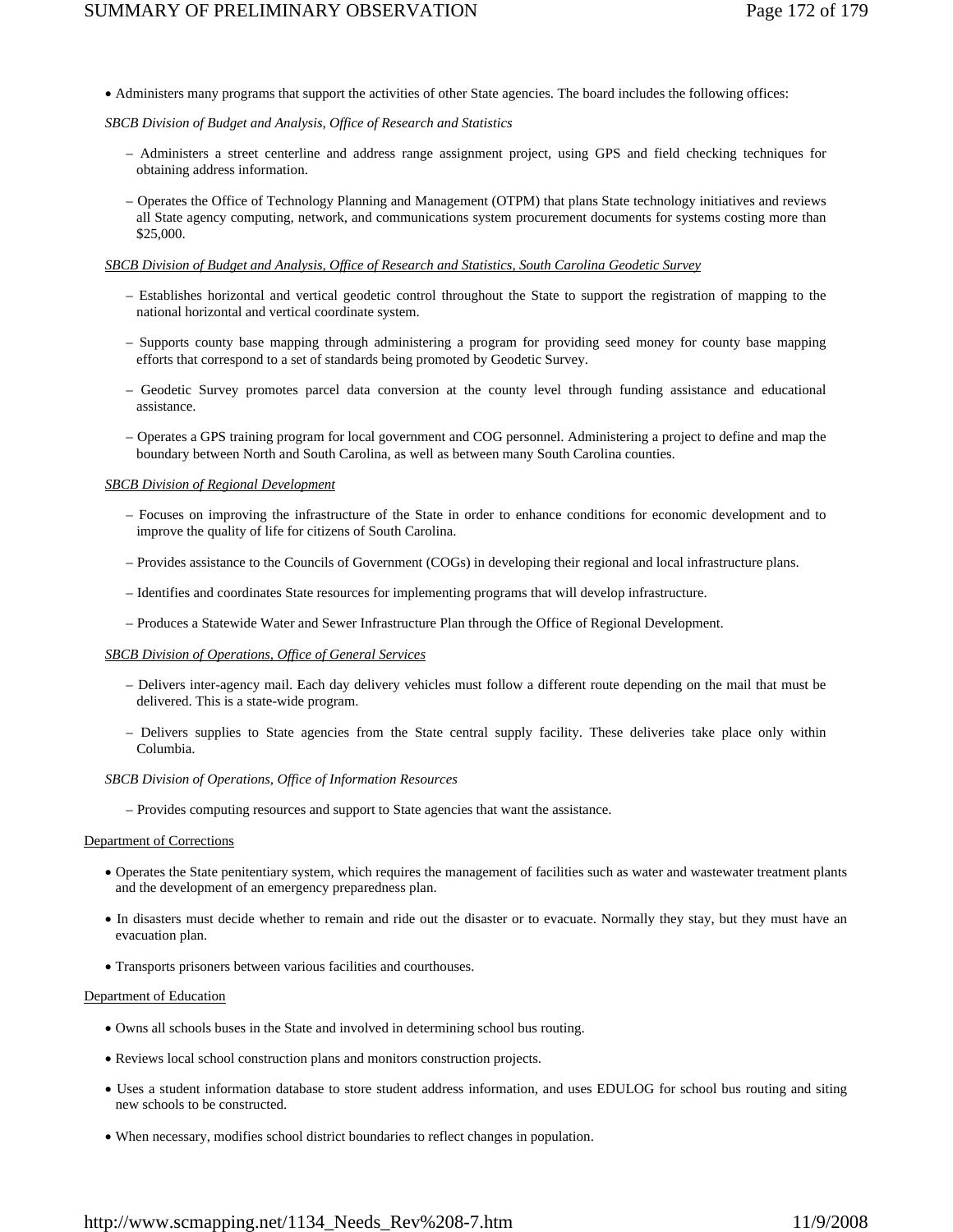## State Election Commission

• When needed, modifies election boundaries to reflect changes in population.

## Adjutant General's Office, Emergency Preparedness Division

- Coordinates the activities of all agencies participating in the planning, response, post-disaster assessment and recovery, and mitigation measures related to emergencies.
- Plans evacuation routes, designates and suppliess emergency shelters, identifies and protects critical facilities, locates and assists citizens with special needs, and evaluates areas for their vulnerability.
- Post-disaster responsibilities include coordinating damage assessment and reporting to FEMA, as well as identifying and implementing measures that will reduce the vulnerability of the community in case of a repeat of the disaster.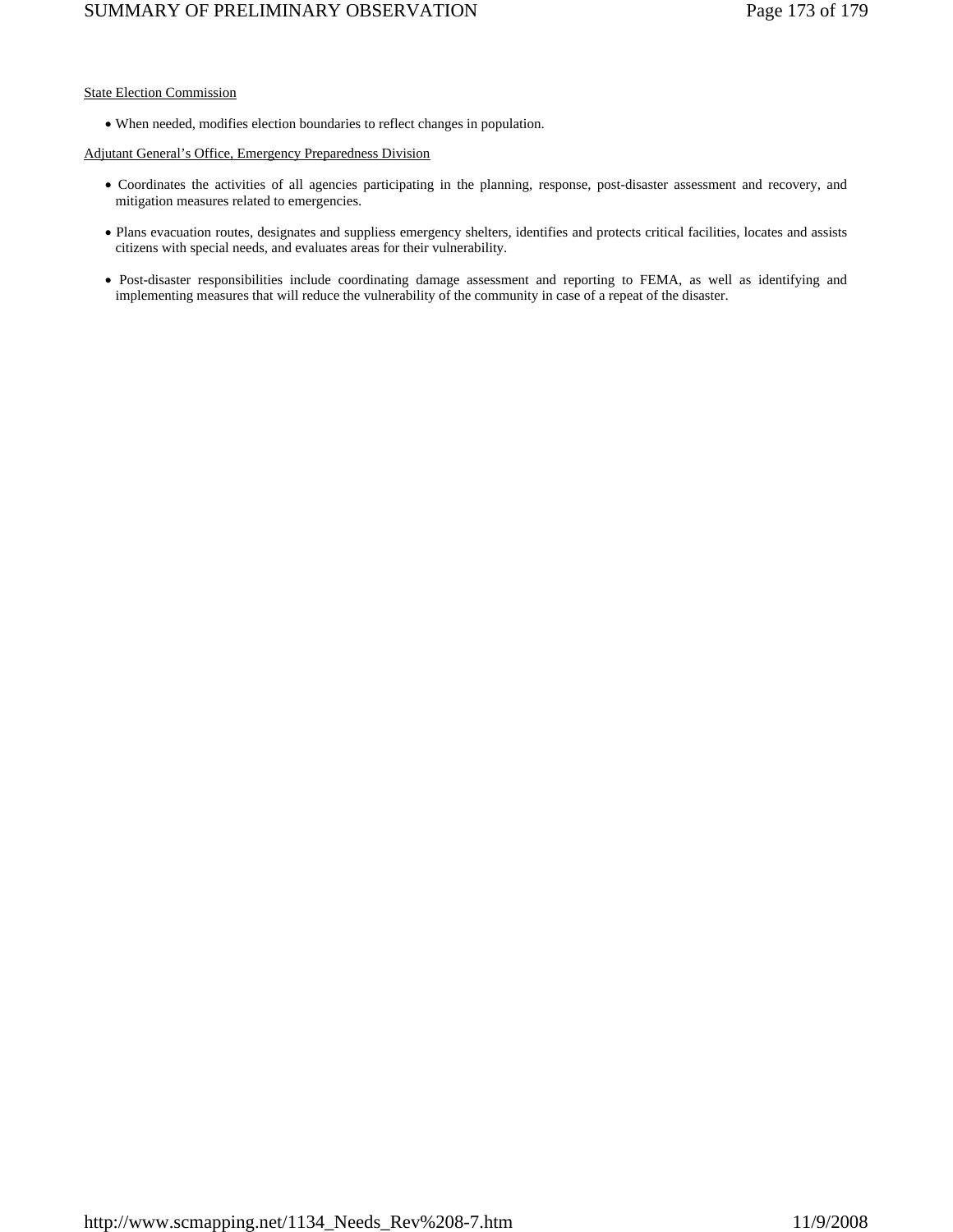# SUMMARY OF PRELIMINARY OBSERVATION Page 174 of 179

## South Carolina Forestry Commission

- Manages State forest lands, which includes conducting resource inventories; developing management plans for forest stands; administering contracts for thinning, harvesting, and planting; and other activities related to forest management.
- Fights forest fires and operates a prescription burning program of State forest lands.
- Provides forest management programs to private forest landowners to promote effective forest management practices throughout the State.
- Administers an environmental educational program to promote the concepts of conservation in South Carolina.
- Uses MapInfo to support land use management functions by overlaying and mapping timber types, endangered species, and other data layers that impact management decisions.
- Digitizes timber stand delineations from rectified aerial photography to support forest management responsibilities.
- Conducts forest fire investigations to determine the cause of forest fires and in cases where they have been deliberately set, to apprehend those that set the fires.
- Conducts timber theft investigations.
- Operates 3 dispatch centers for directing fire fighting crews.
- Uses a Computer Aided Dispatch system that works with MapInfo and Oracle to calculate the closest firefighting resource, but the current system only calculates a straight line distance instead of using a network trace function.
- Maintains buildings on State forests and fire fighting equipment.
- Lead agency for Emergency Support Function 4 (ESF 4) for fire fighting.

Department of Health and Environmental Control

- Inspects retail food and food service providers, as well as shellfish and dairy producers.
- Monitors shellfish waters for indications of toxic algae. Waters are shut down to shellfish fishing when the toxic algae are found.
- Monitors inspection violations.
- Through the State Health Initiative Plan (SHIP), administered by DHEC, many economic development activities, such as the construction of health facilities, must be regulated through a licensing process.
- Issues permits to schools, hospitals, and any facility that impacts the environment. DHEC has GPS coordinates for many of these facilities.
- DHEC is ESF 8 Coordination of all evacuation facilities.
- Supports coordination of resources during disasters by operating GIS to display available resources such as shelters on a screen using a computer projection unit. When a shelter is full or another resource becomes unavailable, the symbol is changed to indicate that.
- Responds to toxic spills. They use GPS when responding to spills to get coordinates for the location of the spill.
- An accurate set of well site coordinates are needed to facilitate wellhead protection.
- Is the designated arm of the EPA in South Carolina for administering Section 401 of the Clean Water Act. Issues permits and inspects any construction over or in State navigable waters.
- The Office of Coastal Resource Management administers the Coastal Zone Management Act and is the lead agency for issuing permits within the Critical Area.
- The Bureau of Solid Waste Management is recollecting the location data for all CERCLA and RECRA sites using GPS to get better coordinates. They have difficulty being consistent in the method of obtaining the coordinates. They cannot always gain access to the sites to get an exact coordinate of the storage location so they have to settle for driveway entrances sometimes.
- Needs high-resolution satellite data for reference purposes when getting site locations.
- Permit applicants send in their location with the permit application. This has been used in the past as the method of recording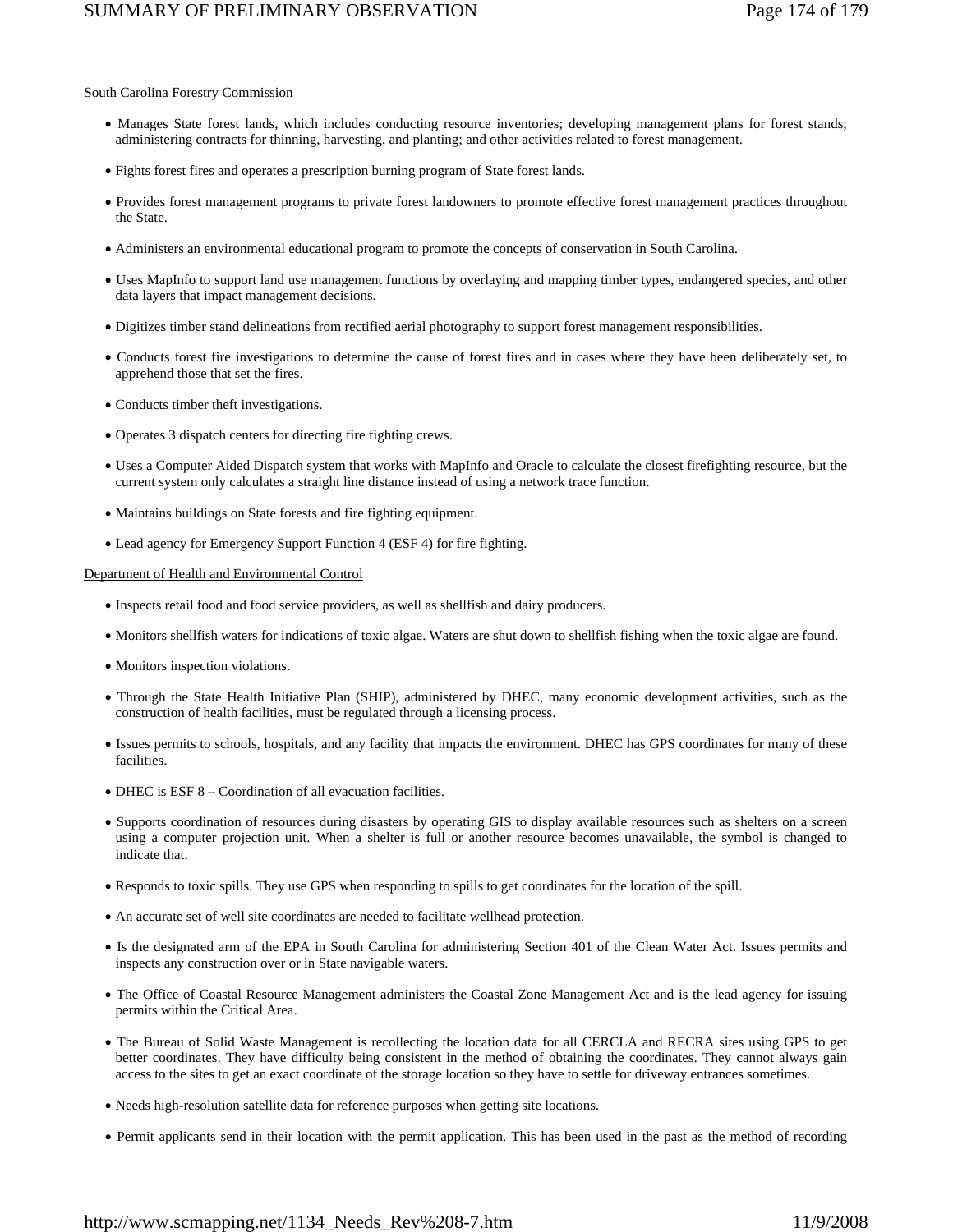locations of these sites.

- Obtains GPS coordinates of air and water quality monitoring stations.
- Monitors all public water supplies and submits reports to the EPA.
- Issues permits to utility companies for sites impacting the environment, and DHEC air and water quality monitoring requires them to monitor utility facilities and occasionally cite utility companies for breaking environmental regulations.
- Through the Division of Biostatistics, collects and analyzes public health statistics, such as teen pregnancy and maintaining a cancer registry. The distribution of these incidents is being examined to look for spatial patterns.
- DHEC needs the ability to analyze health statistics in relation to environmental factors.
- Using GIS to map the spatial distribution of statistics in relation to census block groups and census tracts (e.g., birth and death certificates). Some requests include mapping school districts by number of teen pregnancies.
- Enforces environmental regulations related to handling of hazardous materials and toxic waste products.
- Employs law enforcement officers to administer the enforcement duties of DHEC.

#### Department of Health and Human Services

- Through the Office on Aging, administers programs to help elderly people, including delivery of meals and providing rides to medical appointments.
- The Office on Aging must schedule trips and dispatch their transporters.

#### South Carolina State Housing Finance and Development Authority

- Sells bonds to raise funds for financing mortgages for single family houses, multi-family houses, and assisted living facilities.
- Forecasts where their assistance will be required.
- Administers federal housing grant programs.

#### Department of Insurance

- Regulates insurance companies in the State of South Carolina.
- Provides information to citizens with questions about insurance coverage and investigates citizen complaints about insurance companies.
- Sends adjusters into the field to assist with damage assessment and reporting after disasters.

#### South Carolina Law Enforcement Division (SLED)

- Maintains a database of all law enforcement activity in South Carolina based on reports received from law enforcement agencies throughout the State.
- SLED operates some special law enforcement units such as tracking teams and SWAT teams.

#### Department of Mental Health

- Operates a forensic psychiatry unit that evaluates the mental competence of crime victims and perpetrators of crimes.
- Provides personnel after disasters to counsel victims, and advises other disaster response personnel on treatment of victims (GO TEAMS).
- Needs the ability to map GO TEAM service areas and locations of DMH clients in reference to facilities and locations of councilors.
- Operates community mental health facilities and assists citizens with mental health disorders, including transport and monitoring activities.
- Needs the ability to locate patients in relation to facilities and services provided.
- Needs the ability to anticipate population trends to predict where centers will need to be constructed or enlarged.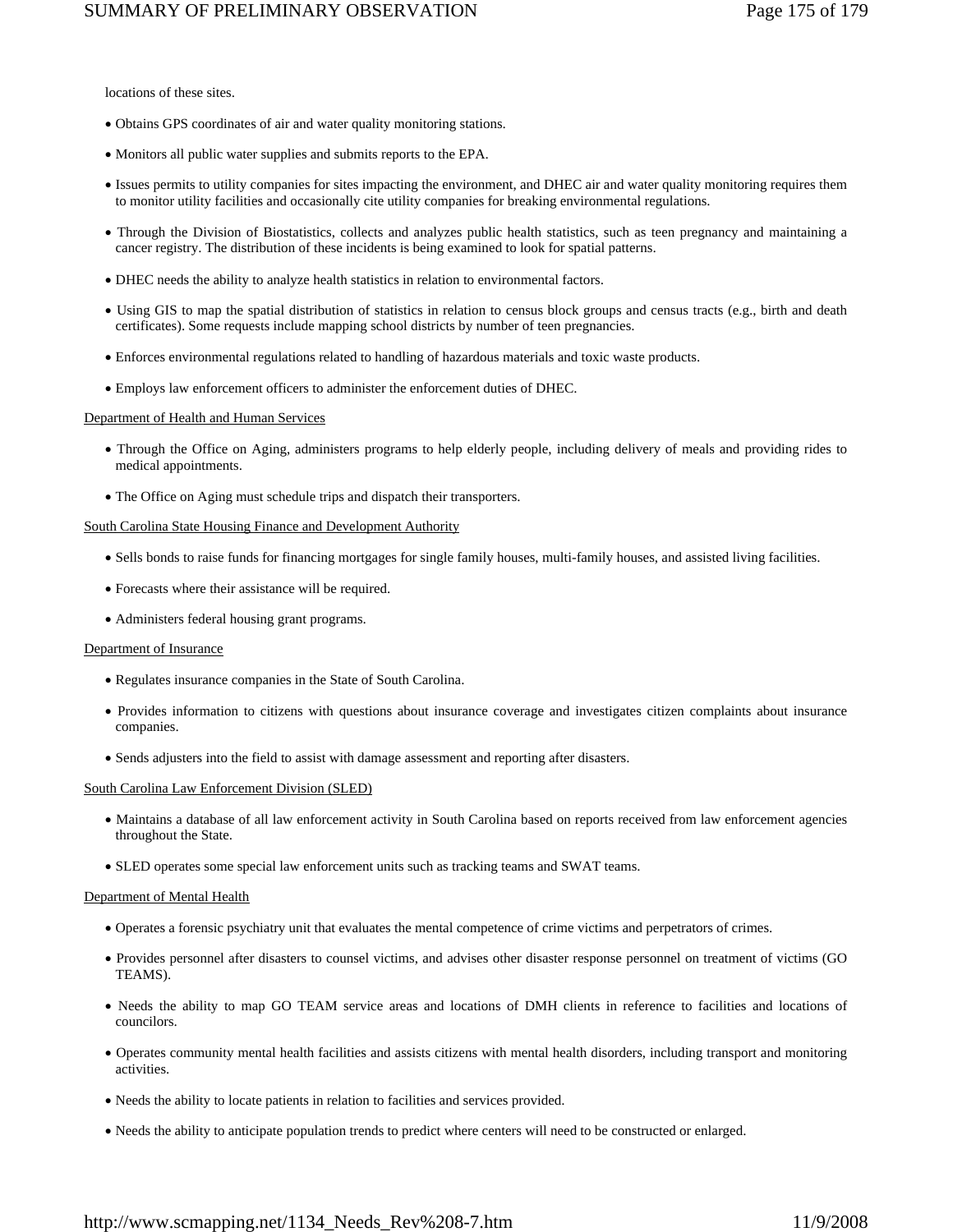# Adjutant General's Office, Military Department, South Carolina National Guard

- Manages resources on properties held by the South Carolina National Guard.
- Collects and stores natural resource data to aid in managing the properties.
- Uses GIS to map resources and plan for management activities.
- Complies with NEPA regulations when planning new construction.
- Inventories and maintains buildings and equipment.
- Some historical and cultural sites are present on National Guard properties, and they must be inventoried and protected.

# Department of Natural Resources

- Administers programs to monitor and protect the natural resources of South Carolina.
- Collects, stores, and distributes data regarding the extent and status of natural resource features such as forests; wildlife; endangered plant and animal species; wetlands; coastal areas; rivers, streams, and lakes; and cultural resources.
- The Marine Resources Division monitors saltwater habitat and fish populations. Also monitors saltwater fishing. Needs to obtain ocean bottom data (bathymetry), and has a difficult time obtaining those data. Currently collecting bathymetric data and storing them as point data (about 14,000 points) in Access.
- The Marine Resources Divisions administers a Beach Renourishment Program, deals with permits related in any way to the coastal environment, and identifies hard bottom areas (invertebrate habitat).
- The Land, Water and Conservation Division monitors the State climate by collecting weather and temperature data.
- The Land, Water and Conservation Division is also involved in statewide land use/land cover change detection. Also tracks soil erosion across the State through conservation districts, and collects and monitors well data to monitor State hydrological resources.
- The Wildlife and Freshwater Fisheries Division monitors wildlife diversity and State fisheries through maintenance of the State BCD database.
- Manages fish and game populations through issuing hunting and fishing licenses and setting bag limits.
- Environmental Affairs is involved in permitting wetlands, conducting river conservation projects, and the GAP analysis program.
- GAP analysis requires superimposing wildlife habitat data with land ownership data and protected lands data to see where wildlife habitat is protected and areas where important wildlife habitat is not protected and is at risk due to development pressure. The land ownership data helps to identify parcels that could be purchased to protect important habitat.
- Operates a GIS data clearinghouse over the Internet. The clearinghouse allows users to download GIS data through the web.
- Owns and manages 11 Heritage Preserves covering approximately 3,000 acres of land through the Heritage Trust Program. They have a responsibility to protect the historical and cultural sites located on their preserves.
- Surveys the sites on their preserves. Of the architectural sites that have been identified, between 5 percent and 10 percent have been surveyed.
- Continually looks for more properties to acquire that will add to their Heritage Preserves. As a result, they need information on existing sites, areas under threat of development, land use patterns, and property boundaries.
- Enforces hunting and fishing regulations, boating regulations, and other conservation-related laws. Conservation officers carry out enforcement.

# Department of Parks, Recreation, and Tourism (DPRT)

- Maintains trails, picnic areas, campgrounds, and other recreation facilities and protects the environment within the State parks.
- Operates State parks and is responsible for the protection of historical and cultural sites.
- Acquires land to add to parks. They need the ability to identify historical and cultural sites that could end up under their protection upon purchase of land.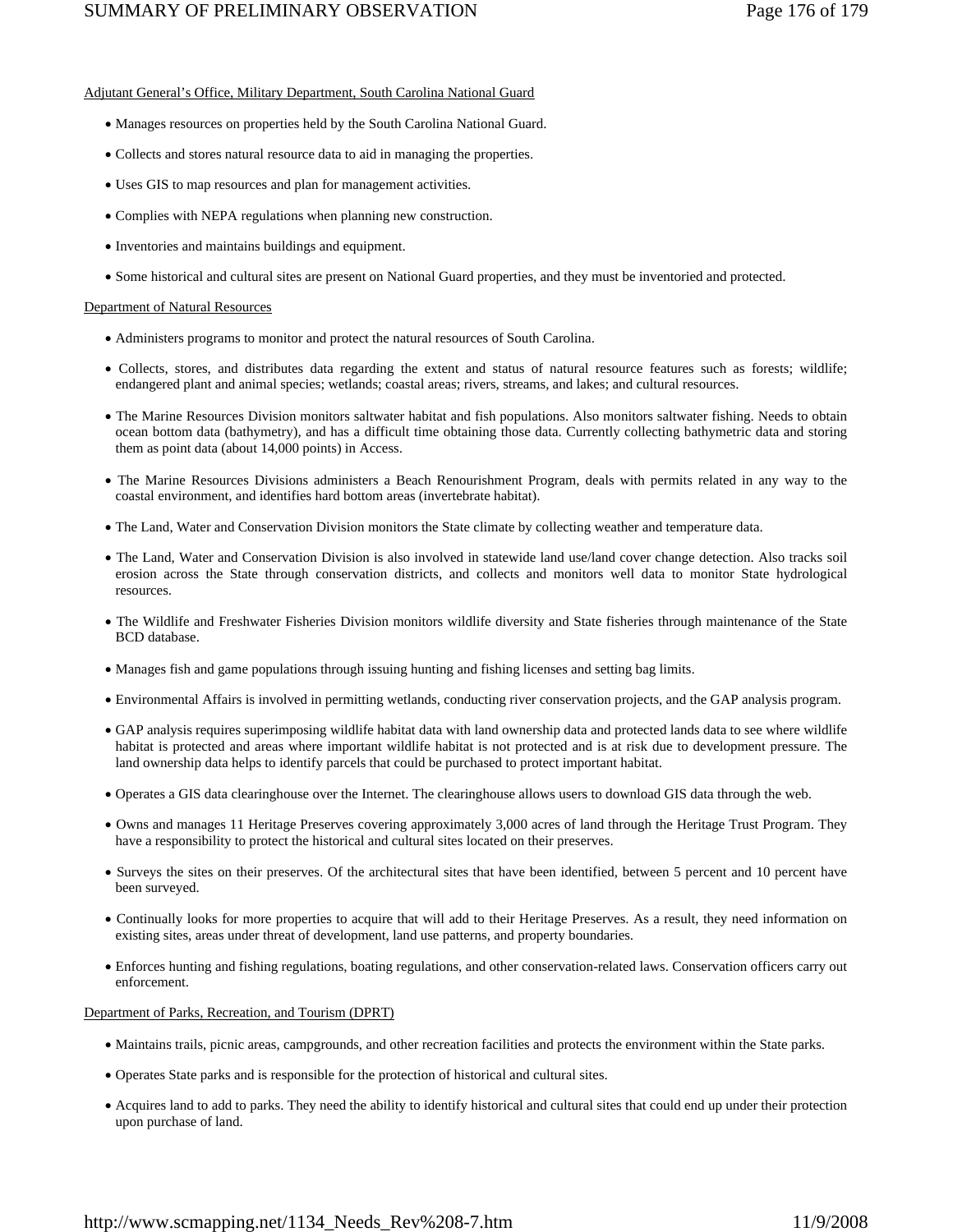- Promotes interest in a South Carolina National Heritage Area (Heritage Corridor), one of 18 in the nation.
- Develops Discovery Centers in the Heritage Corridor where multimedia presentations incorporating GIS data will be used.
- For tourism promotion, DPRT needs to know the historical and cultural sites that can be promoted and they need to perform demographic analysis, as well as other types of analysis that contribute to tourism promotion.

## Department of Public Safety

- The Highway Patrol enforces laws, issues traffic citations, and responds to accidents on the highways in South Carolina.
- The Highway Patrol must document and store information on all traffic accidents with greater than \$2,000 damages.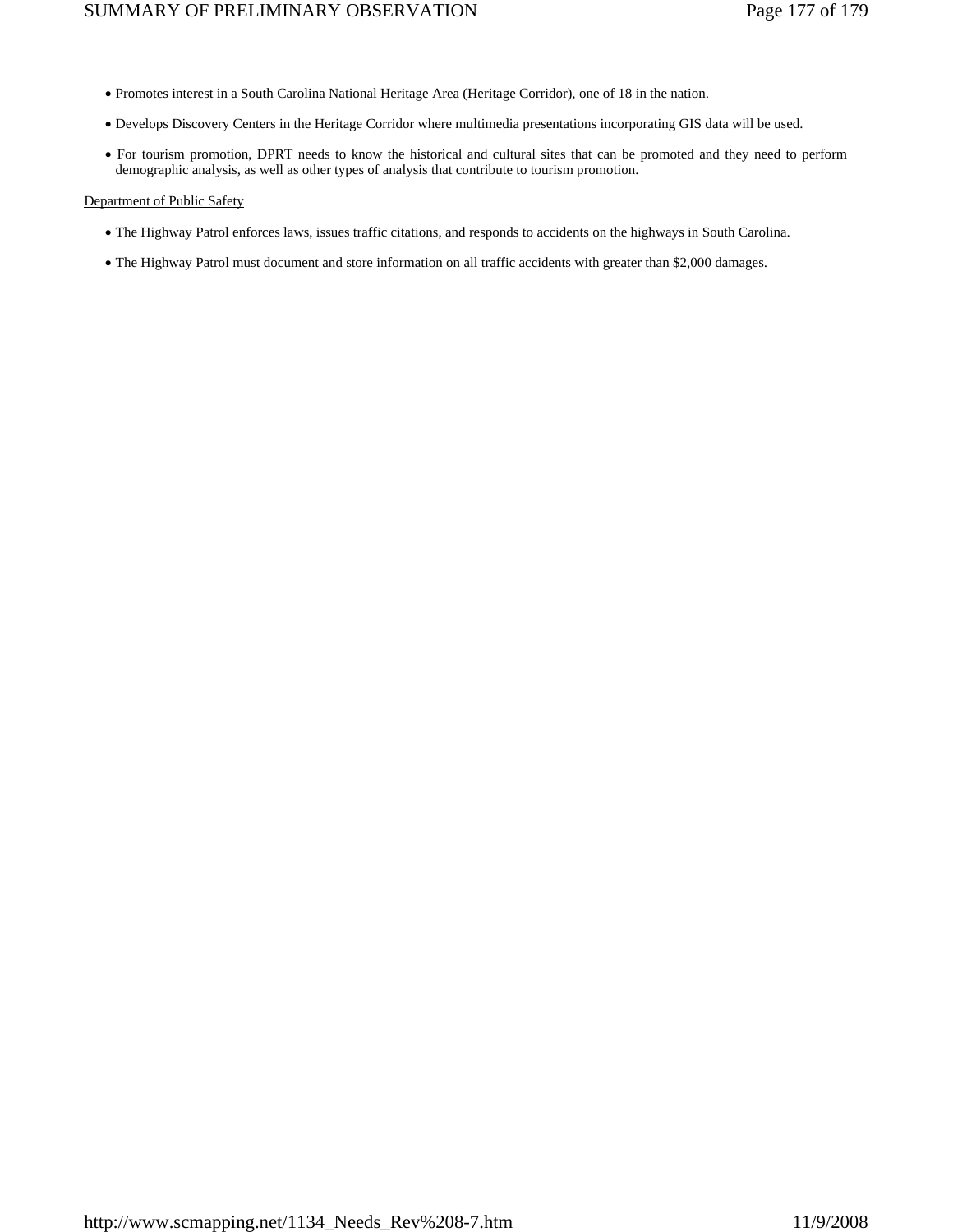- The Highway Patrol is developing a plan to collect better location data at traffic accidents and other incidents by using GPS receivers to record coordinates associated with these incidents. GIS will then be used to display, map, and analyze these incidents, providing the Highway Patrol with a stronger basis for planning operations and reporting activities.
- The State Transport Police regulate commercial trucking through weigh stations and other checks to ensure that trucking on South Carolina roads is conducted safely.

# Department of Revenue

- Produces regulations for property tax assessment in South Carolina.
- Works with county assessors to support the property assessment process.
- Developing a plan to acquire a Computer Assisted Mass Appraisal (CAMA) system that will be available to county assessors through wide area network connections. The CAMA system will help assessor offices throughout the State to analyze field data to determine property taxes in accordance with State regulations.
- Evaluates property damage costs after disasters.
- Supports tax mapping efforts in county assessor offices.
- Works with counties to appraise industrial and utility sites that get tax credit for pollution control facilities. Drawings, acreage, and cost estimates are required for the appraisal of these sites and facilities.
- Assesses utility assets and properties.

# Department of Social Services

- Operates programs to assist eligible people such as welfare to work programs, child assistance programs, and other programs to help disadvantaged people.
- Analyzes demographic information to forecast future program needs.
- Contracts with companies to provide transport to clients of the social programs.
- Transportation responsibilities require dispatching functions that often overlap with other agency programs such as the Office on Aging.

# Department of Transportation

- Monitors the need for new transportation infrastructure and the improvement of existing infrastructure.
- Selects potential routes, determines the best alternatives, and identifies the best corridors for new road construction.
- SC DOT environmental programs conduct studies in compliance with the National Environmental Protection Act and the National Historic Preservation Act.
- Conducts wetland mitigation for any wetlands that are filled during road construction.
- The Right-of-Way Division is responsible for acquiring property within the proposed road right-of-way. They must have access to the property boundaries within the proposed road corridor.
- Hydraulic Engineering must meet NPDES requirements related to stormwater runoff.
- GIS is being used through a contract with Woolpert to determine runoff sites and identify where NPDES monitoring will occur.
- Administers all contracts with transport provider companies and non-profit organizations through the Mass Transit Authority.
- Developing a plan for an integrated dispatch system that will be used to coordinate the dispatching of a State-run transport and delivery operation.
- Developing road centerline data covering the entire State, using the best data available.
- Preconstruction surveying uses GPS to establish survey control for projects, and conducts field surveying to provide an accurate base map for project design and Right-of-Way acquisition.